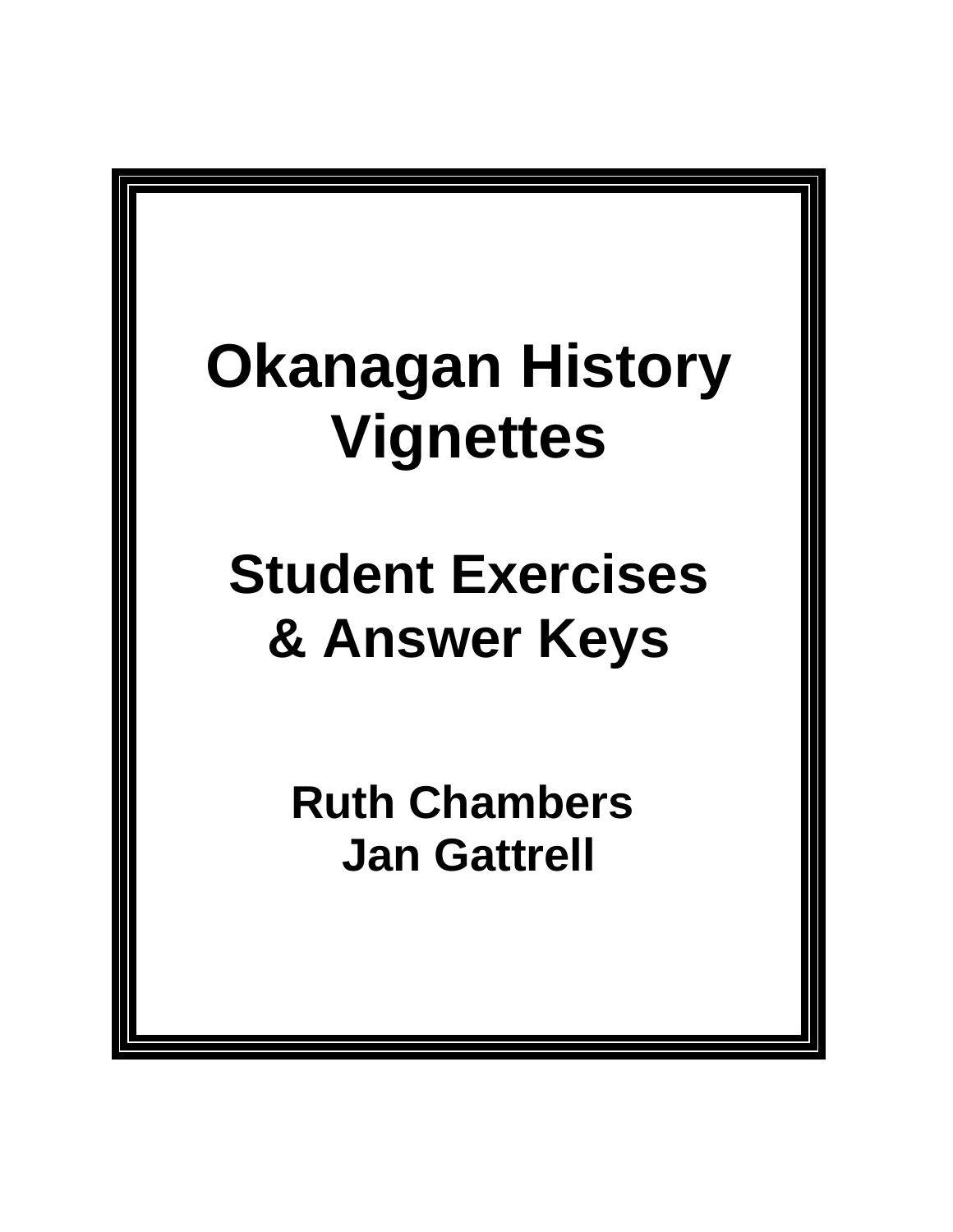# **Okanagan History Vignettes**

# **Student Exercises & Answer Keys**

## **Ruth Chambers & Jan Gattrell**

for the Department of Human Resources Development Canada [National Literacy Secretariat](http://www.nald.ca/nls.htm) and the Province of British Columbia Ministry of Advanced Education, Training & Technology

> Okanagan University College Adult Basic Education Department Kelowna, BC 2001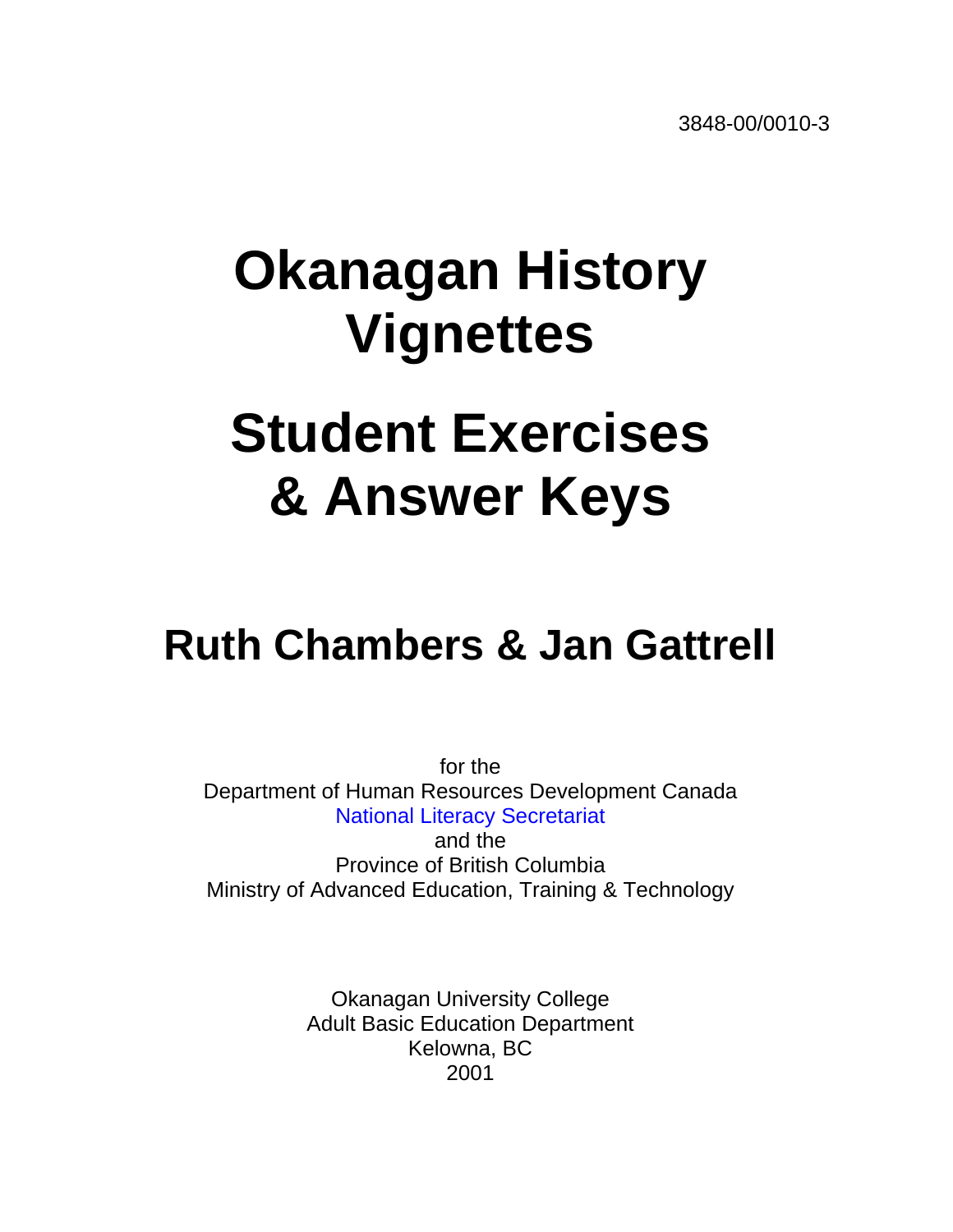This student exercise and answer key book is a companion to Okanagan History Vignettes and was made possible by a cost-shared grant from the [National Literacy Secretariat](http://www.nald.ca/nls.htm) in partnership with the British Columbia Ministry of Advanced Education, Training & Technology. For further information on adult literacy programs in British Columbia, contact:

> Education Officer – Developmental Programs University Colleges and Program Planning Branch Ministry of Advanced Education, Training & Technology PO Box 9877, Station Provincial Government Victoria, BC Canada V8W 9T6 Telephone: (250)387-6174 Fax: (250)952-6110

Additional copies of this student exercise and answer key book, as well as the book Okanagan History Vignettes, may be purchased through the Okanagan University College bookstore.

> Okanagan University College Bookstore 3333 College Way Kelowna, BC V1V 1V7 Phone: (250)470-6035 Fax: (250)470-6038 Internet: ouc.bc.ca. Go to the bookstore link.

This student exercise and answer key book may be reproduced in part or in whole for non-profit classroom use and/or other non-profit educational settings.

Copyright 2001, Okanagan University College, Kelowna, BC.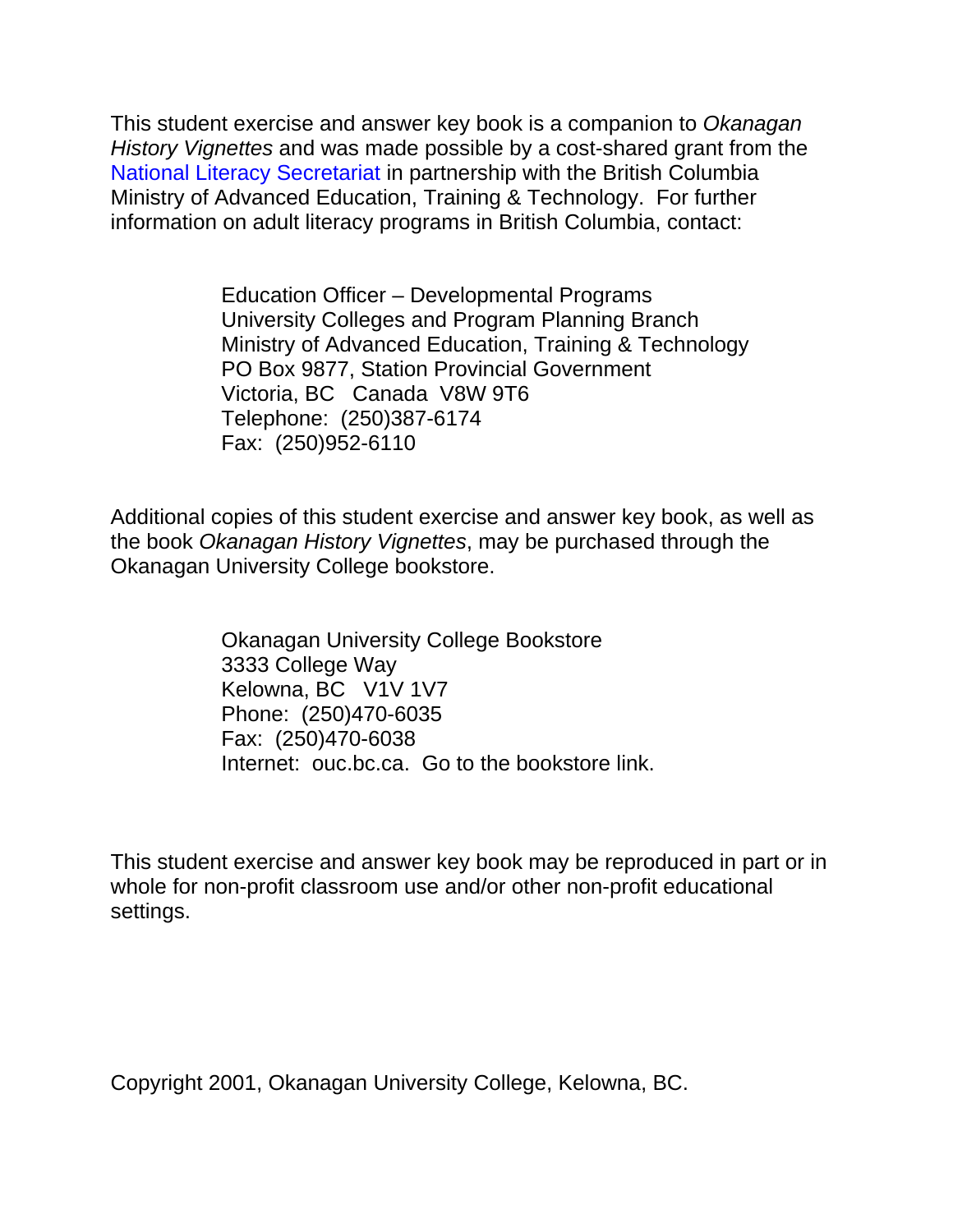#### **OKANAGAN HISTORY VIGNETTES STUDENT EXERCISES & ANSWER KEYS TABLE OF CONTENTS**

- [1. Kettle Valley Railway](#page-4-0)  **[Exercises](#page-5-0)** [Answer Key](#page-25-0)
- [2. T.D. Shorts: High Admiral of Okanagan Lake](#page-30-0) **[Exercises](#page-31-0)** [Answer Key](#page-53-0)
- [3. Steamboats on Okanagan Lake](#page-59-0) **[Exercises](#page-60-0)** [Answer Key](#page-78-0)
- [4. Fintry and the Laird](#page-83-0) **[Exercises](#page-84-0)** [Answer Key](#page-104-0)
- 5. [Garden of Eden: The History of Apple Orchards](#page-111-0) In the Okanagan Valley **[Exercises](#page-112-0)** [Answer Key](#page-130-0)
- [6. Sveva Caetani: A Fairy Tale Life](#page-135-0) **[Exercises](#page-136-0)** [Answer Key](#page-155-0)
- [7. Road Trip: From Trails to Highways in the Okanagan](#page-162-0) **[Exercises](#page-163-0)** [Answer Key](#page-183-0)
- [8. The Ogopogo Puzzle](#page-190-0) **[Exercises](#page-191-0)** [Answer Key](#page-210-0)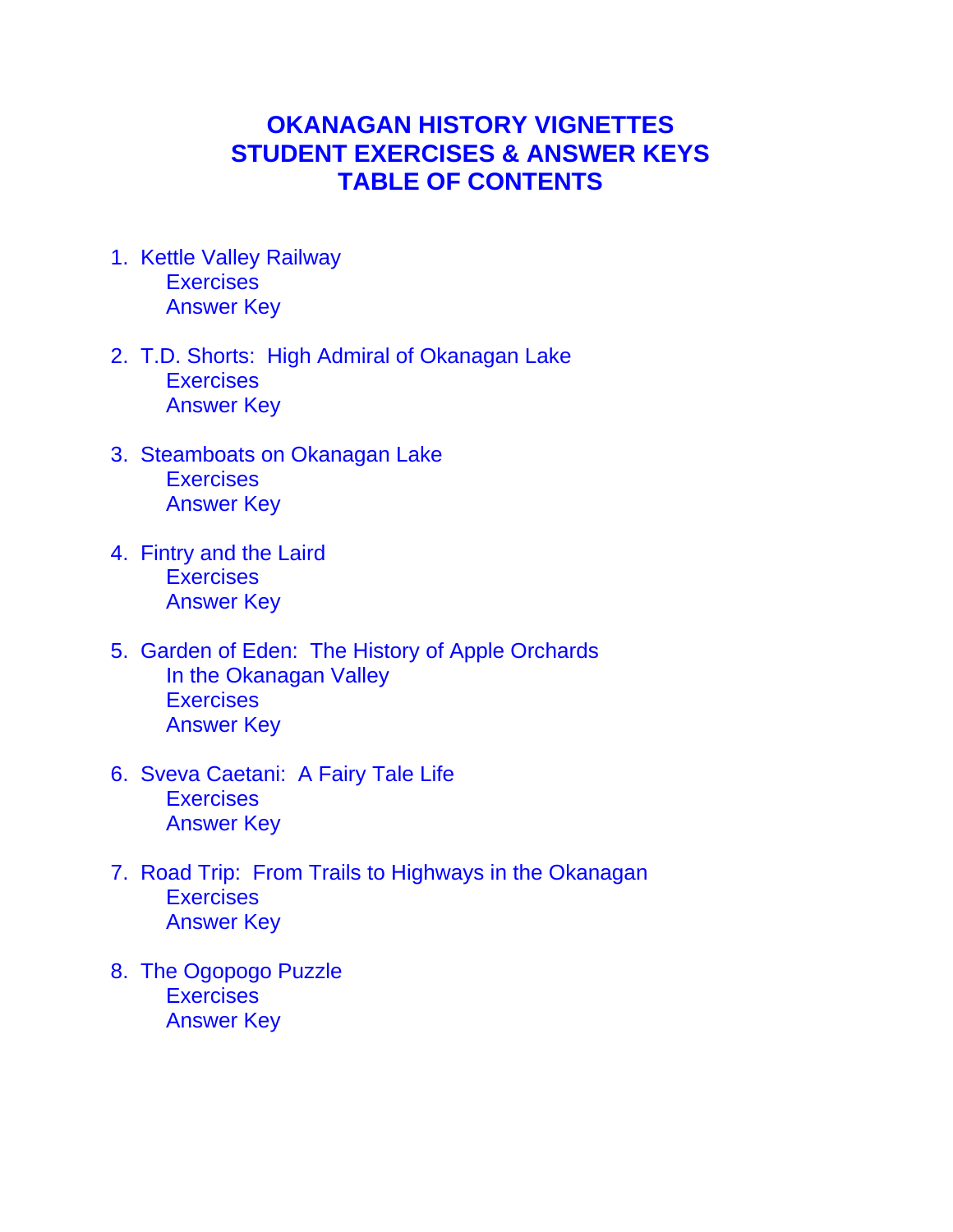### <span id="page-4-0"></span>**Kettle Valley Railway**

**Okanagan History Vignette**

**Student Exercises & Answer Key**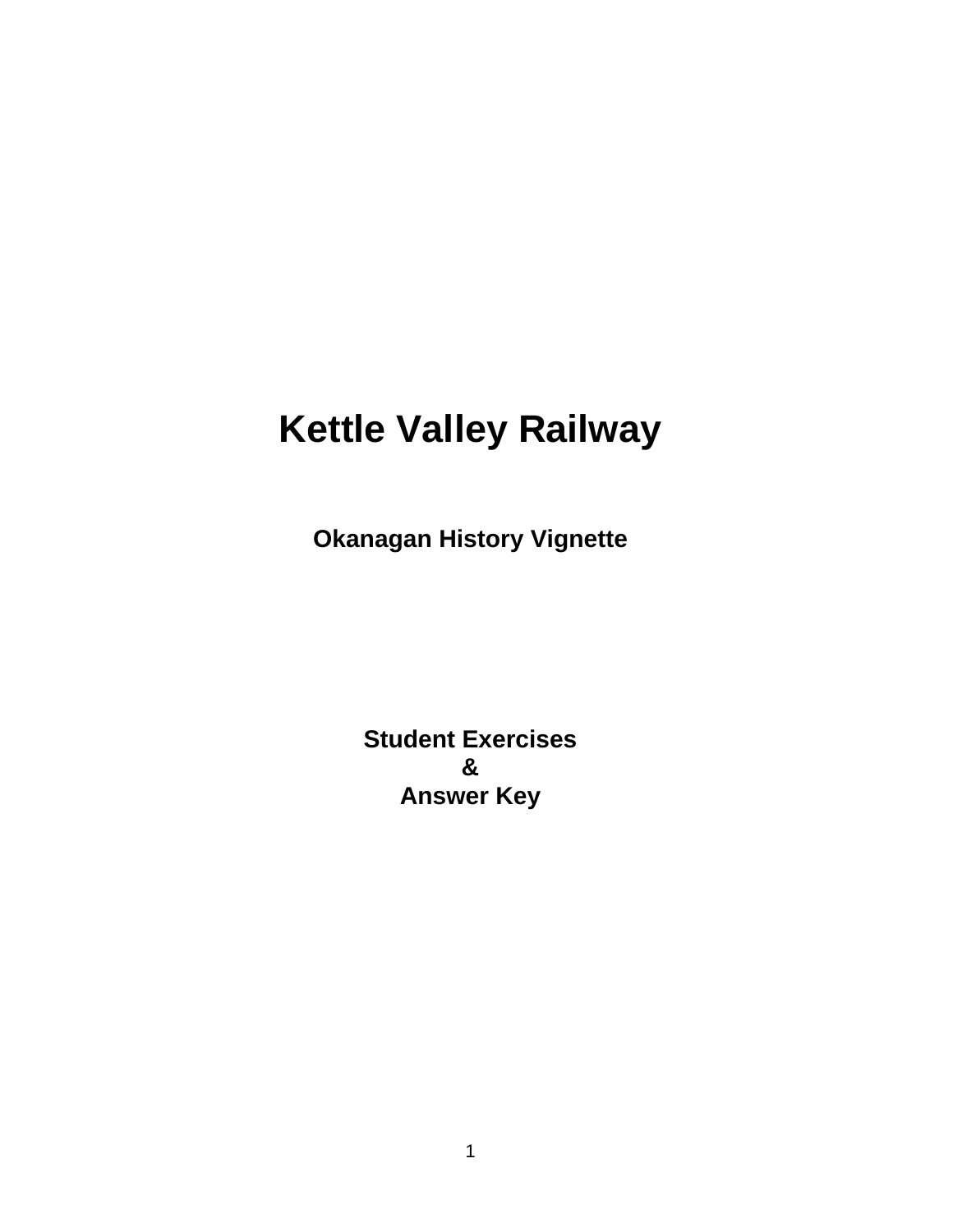<span id="page-5-0"></span>Kettle Valley Railway Pre-reading

#### **Pre-reading Questions**

- 1. Have you even ridden on a train before? Where? When? What was it like?
- 2. If you haven't ridden on a train, think about what you know about trains from movies and television. Share these thoughts with others in the class.
- 3. What special terms are used when talking about trains? What are the names of the different parts of a train?
- 4. What do trains carry?
- 5. What are the names of some railway companies?
- 6. Have you ever hiked or biked on part of the Kettle Valley trail, now part of the Trans Canada Trail? If so, describe your experiences to your classmates. What did you do? What was it like? Did you enjoy it? Why or why not? Would you recommend hiking or biking the Kettle Valley trail to others?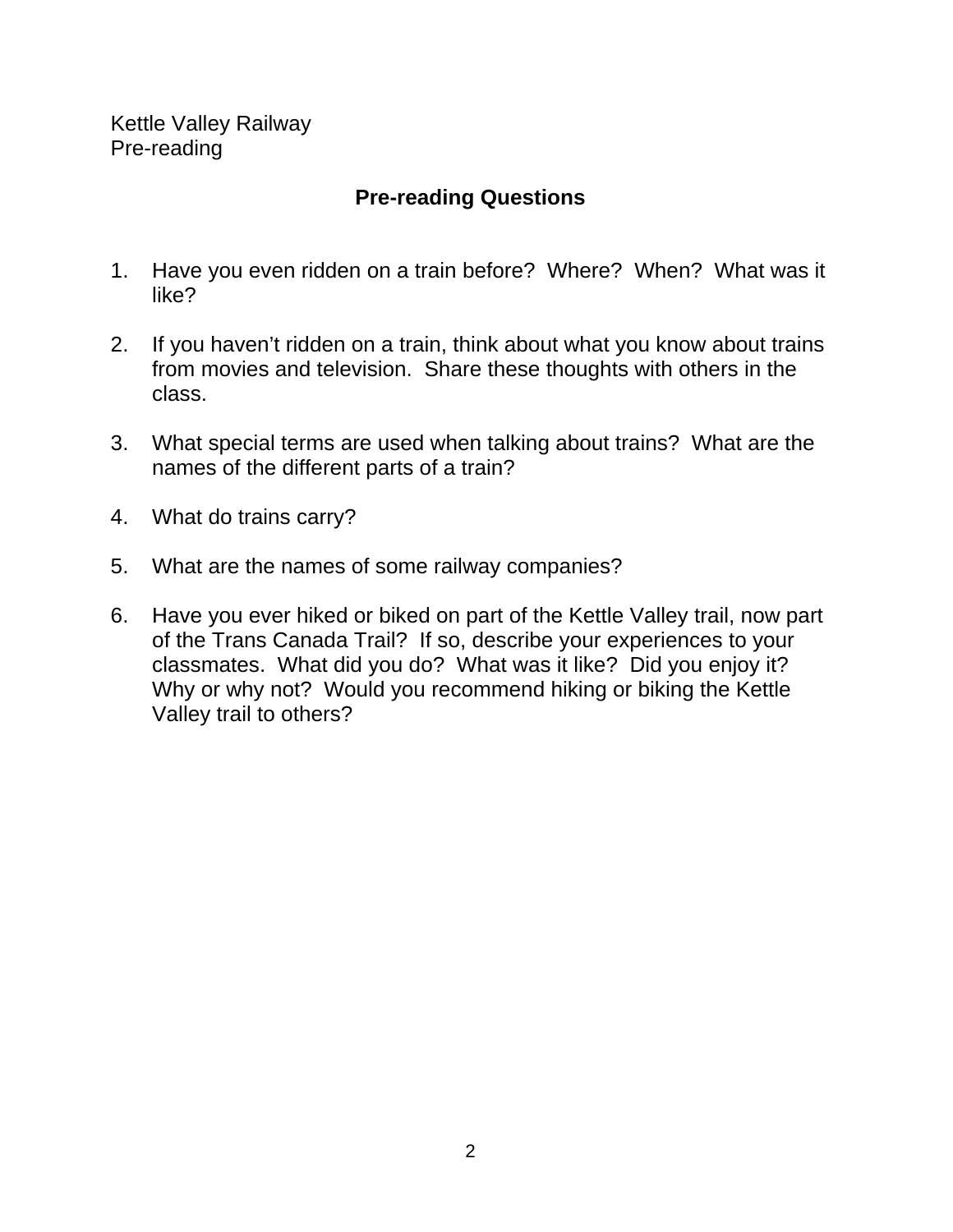#### **Matching**

Match the vocabulary word on the left with the correct definition on the right. Put the letter of the definition on the line after the vocabulary word.

| 1. | rubble            | A. something precious or perfect                               |
|----|-------------------|----------------------------------------------------------------|
| 2. | fatal             | B. person who comes from one<br>country to live in another     |
| 3. | port              | C. rod attached to a brake that is<br>used to work it          |
| 4. | gem               | D. railway car for passengers to<br>ride in                    |
| 5. | freight           | E. broken pieces of stone                                      |
| 6. | rails             | F. a place where ships can load<br>and unload                  |
| 7. | brake lever       | G. people working together on<br>a railway under one foreman   |
| 8. | rail gang         | H. time of greatest success                                    |
| 9. | immigrant         | a machine that takes things<br>Ι.<br>from one place to another |
|    | 10. coach         | J. long metal bars on which a<br>train rides                   |
|    | 11. heyday        | K. causing death                                               |
|    | 12. conveyor belt | L. load of goods carried by train                              |
|    |                   |                                                                |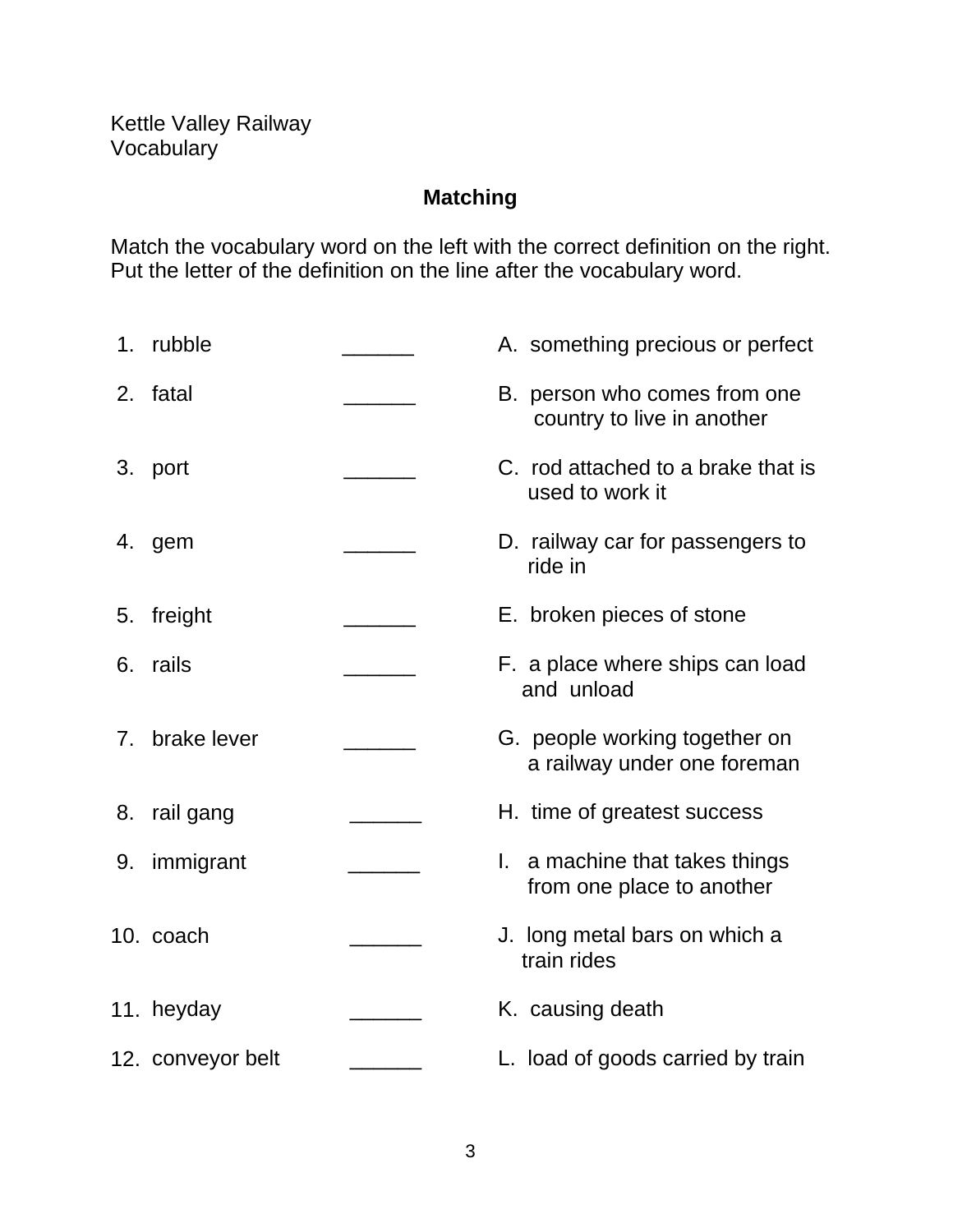Kettle Valley Railway **Vocabulary** 

#### **Fill in the Blanks**

Choose the correct word from the list below and fill in the blanks.

- 1. The railway car where meals are served is called the \_\_\_\_\_\_\_\_\_\_\_\_\_.
- 2. A \_\_\_\_\_\_\_\_\_\_\_\_\_\_ is a long, strong nail.
- 3. People who work together on a train are called the \_\_\_\_\_\_\_\_\_\_\_\_.
- 4. Trains stop at **All along the route.**
- 5. A \_\_\_\_\_\_\_\_\_\_\_\_ provides services to passengers.
- 6. A person who is a fan of trains is called a train \_\_\_\_\_\_\_\_\_\_\_\_.
- 7. A person sleeps in a \_\_\_\_\_\_\_\_\_\_\_\_ when travelling overnight on a train.

8. A single track of railroad is called a \_\_\_\_\_\_\_\_\_\_\_\_\_.

- 9. \_\_\_\_\_\_\_\_\_\_\_\_ are wooden boards under the tracks that hold the tracks in place.
- 10. A \_\_\_\_\_\_\_\_\_\_\_\_ rubs against the wheel to provide friction when brakes are applied.

11. A snow slide can also be called an \_\_\_\_\_\_\_\_\_\_\_\_\_\_\_\_\_\_\_\_\_\_.

12. A word that means one hundred years is \_\_\_\_\_\_\_\_\_\_\_\_\_\_\_\_\_\_\_\_\_\_\_.

| avalanche  | diner    |
|------------|----------|
| berth      | line     |
| brake shoe | porter   |
| buff       | spike    |
| century    | stations |
| crew       | ties     |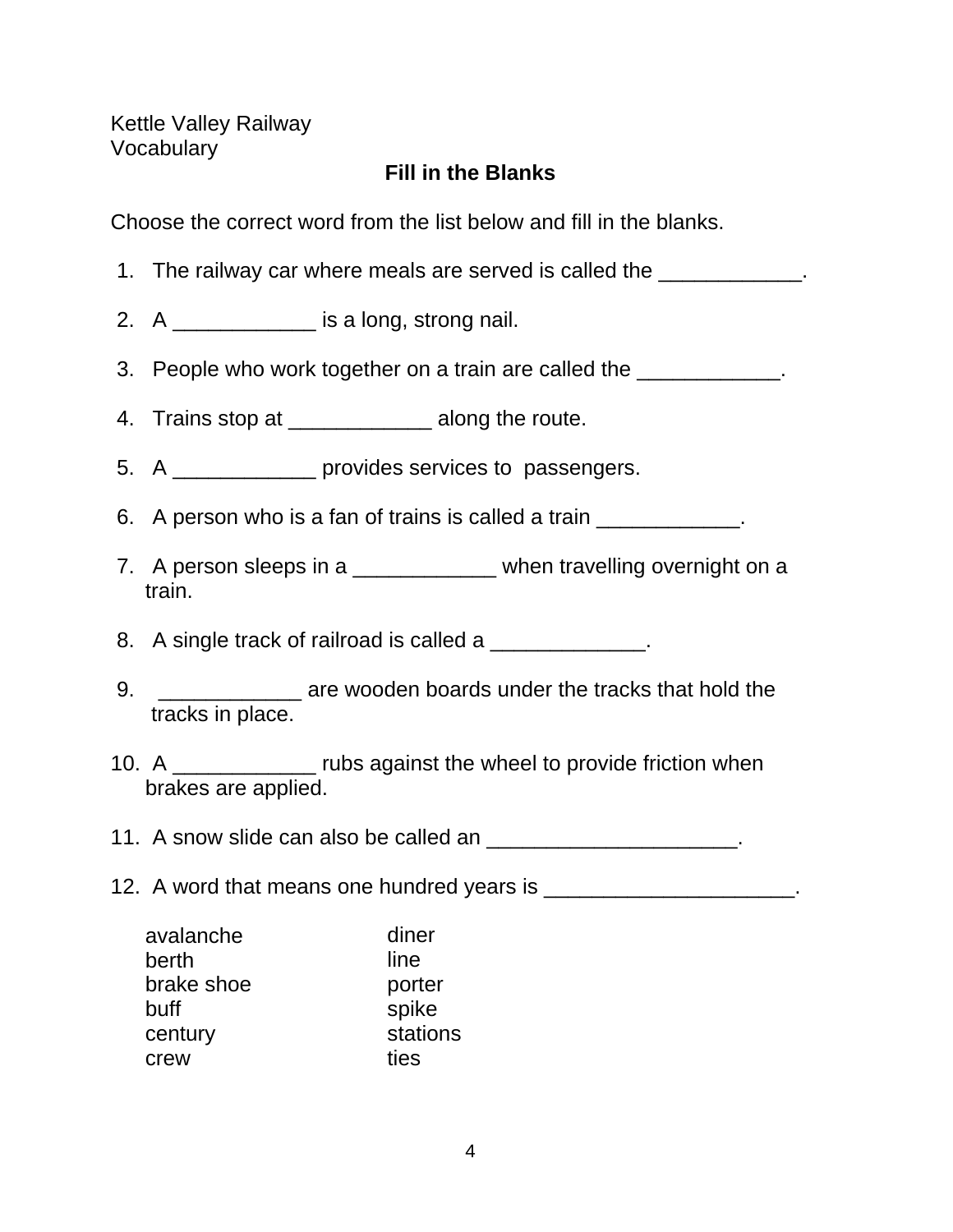Kettle Valley Railway Vocabulary

#### **Using Context Clues**

Define the underlined word in each sentence in the space below the sentence or write your answers on a separate sheet of paper.

- 1. While the train has stopped, two young men have quickly heaved themselves to the top of the train.
- 2. He became famous for his work on the Spiral Tunnels at Kicking Horse Pass on the BC-Alberta border near Lake Louise.
- 3. Railway building was booming in Canada.
- 4. McCulloch sometimes had trouble finding skilled labourers.
- 5. Black powder was the explosive used by early railway builders.
- 6. In 1917, a snow and rock slide hit the end of a plow train, and the caboose fell into the canyon.
- 7. Old timers who travelled as passengers remember their experiences fondly.
- 8. The CPR said maintenance was too costly.
- 9. Almost one hundred years after the Kettle Valley Railway began, its rebirth is underway.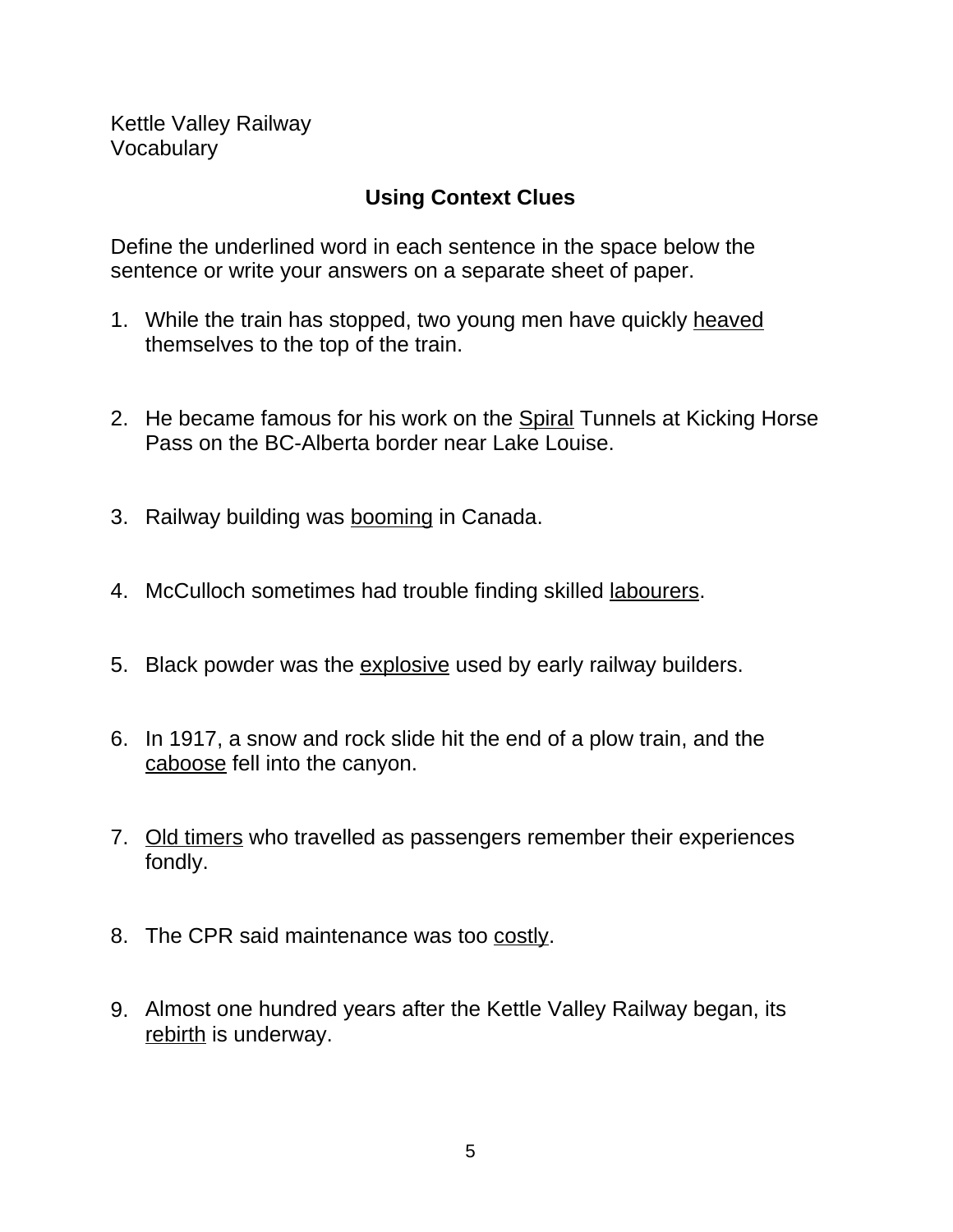#### **Small Words**

Can you find the shorter words inside the longer words? Write the shorter word or words on the line beside the longer word.

| 1. winter                     | $\n  win\n$ | 2. | forest       | <u> 1980 - Andrea Andrew Maria III (m. 1950)</u>                                                                                                                                                                                                                                                                                                                                                                                                                                       |
|-------------------------------|-------------|----|--------------|----------------------------------------------------------------------------------------------------------------------------------------------------------------------------------------------------------------------------------------------------------------------------------------------------------------------------------------------------------------------------------------------------------------------------------------------------------------------------------------|
| 3. cattle                     |             | 4. | popular      |                                                                                                                                                                                                                                                                                                                                                                                                                                                                                        |
| 5. supporters ______________  |             |    | 6. aspen     |                                                                                                                                                                                                                                                                                                                                                                                                                                                                                        |
| 7. courageous _____________   |             | 8. | thrilled     |                                                                                                                                                                                                                                                                                                                                                                                                                                                                                        |
| 9. abandoned ______________   |             |    | 10. comfort  |                                                                                                                                                                                                                                                                                                                                                                                                                                                                                        |
| 11. accidents                 |             |    | 12. relaxed  |                                                                                                                                                                                                                                                                                                                                                                                                                                                                                        |
| 13. created                   |             |    |              | 14. following ___________                                                                                                                                                                                                                                                                                                                                                                                                                                                              |
| 15. patrols                   |             |    |              | 16. expensive ____________                                                                                                                                                                                                                                                                                                                                                                                                                                                             |
| 17. rubble                    |             |    | 18. piece    | $\begin{array}{cccccccccc} \multicolumn{2}{c}{} & \multicolumn{2}{c}{} & \multicolumn{2}{c}{} & \multicolumn{2}{c}{} & \multicolumn{2}{c}{} & \multicolumn{2}{c}{} & \multicolumn{2}{c}{} & \multicolumn{2}{c}{} & \multicolumn{2}{c}{} & \multicolumn{2}{c}{} & \multicolumn{2}{c}{} & \multicolumn{2}{c}{} & \multicolumn{2}{c}{} & \multicolumn{2}{c}{} & \multicolumn{2}{c}{} & \multicolumn{2}{c}{} & \multicolumn{2}{c}{} & \multicolumn{2}{c}{} & \multicolumn{2}{c}{} & \mult$ |
| 19. orchards                  |             |    | 20. dampen   |                                                                                                                                                                                                                                                                                                                                                                                                                                                                                        |
| 21. single                    |             |    | 22. existing |                                                                                                                                                                                                                                                                                                                                                                                                                                                                                        |
| 23. command                   |             |    | 24. tall     |                                                                                                                                                                                                                                                                                                                                                                                                                                                                                        |
| 25. maintenance _____________ |             |    |              |                                                                                                                                                                                                                                                                                                                                                                                                                                                                                        |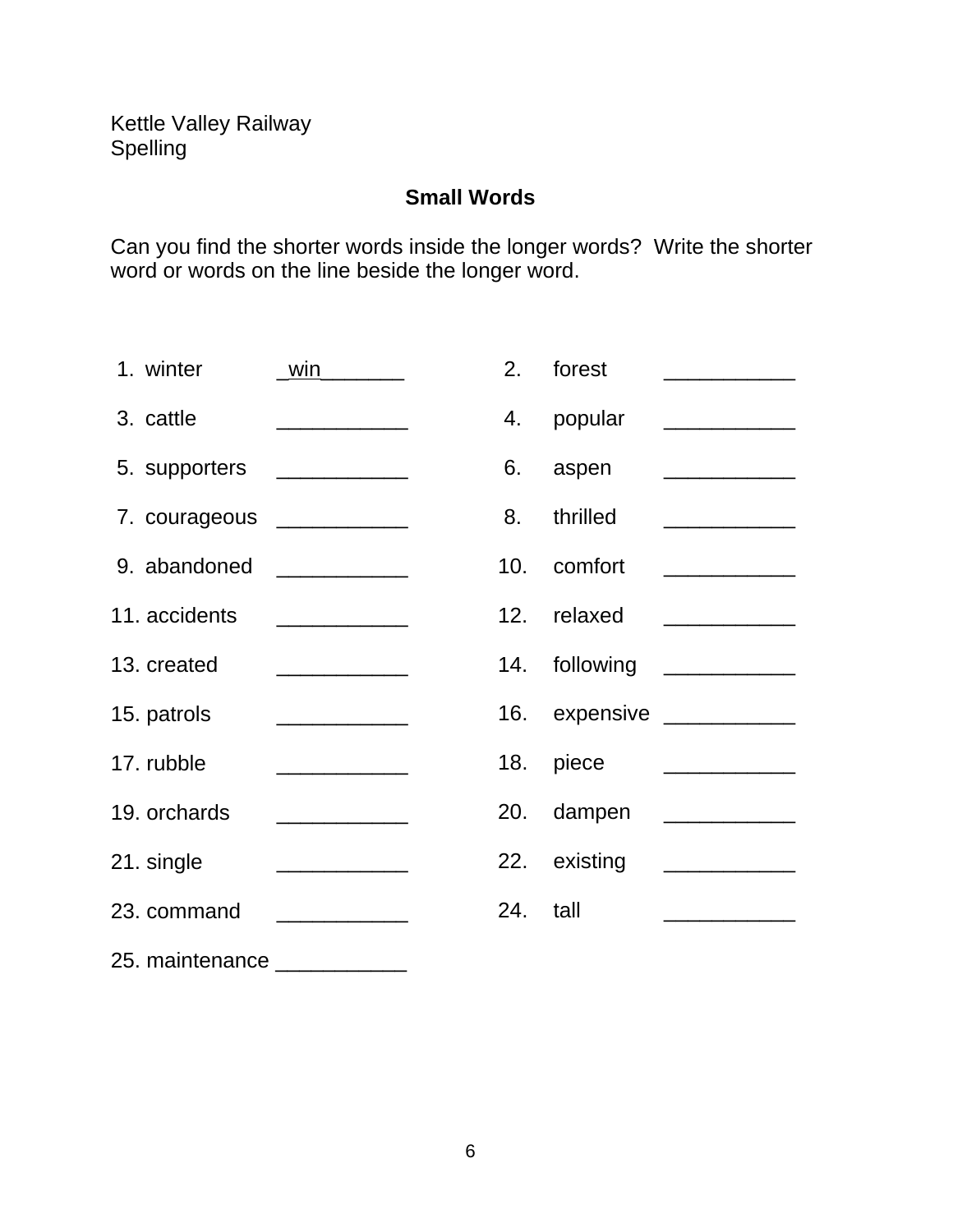Kettle Valley Railway Spelling

#### **Root Words**

Write the root word of these words that have an "ed" ending. Sometimes you will need to drop the "ed." Sometimes you will only drop the "d" and keep the "e." Sometimes you will need to change the "i" to "y." Sometimes you will need to drop a letter.

| 1. shipped   | ship ship                                                                                                                                                                                                                            |
|--------------|--------------------------------------------------------------------------------------------------------------------------------------------------------------------------------------------------------------------------------------|
| 2. arrived   | arrive <b>Exercise Service Service Service</b>                                                                                                                                                                                       |
| 3. satisfied | <u>satisfy</u>                                                                                                                                                                                                                       |
| 4. skirted   | <u> 2002 - Jan James James Barnett, mars andre son f</u>                                                                                                                                                                             |
| 5. repaired  | <u> 1989 - Johann Stoff, deutscher Stoffen und der Stoffen und der Stoffen und der Stoffen und der Stoffen und der </u>                                                                                                              |
| 6. rescued   |                                                                                                                                                                                                                                      |
| 7. heaved    |                                                                                                                                                                                                                                      |
| 8. stripped  | <u> 2002 - Johann John Harry John Harry John Harry John Harry John Harry John Harry John Harry John Harry John Harry John Harry John Harry John Harry John Harry John Harry John Harry John Harry John Harry John Harry John Har</u> |
| 9. settled   |                                                                                                                                                                                                                                      |
| 10. crushed  | <u> 1989 - Johann John Stone, mars et al. 1989 - John Stone, mars et al. 1989 - John Stone, mars et al. 1989 - Joh</u>                                                                                                               |
| 11. wanted   |                                                                                                                                                                                                                                      |
| 12. served   |                                                                                                                                                                                                                                      |
| 13. enjoyed  |                                                                                                                                                                                                                                      |
| 14. carried  | <u> 1989 - Johann Harry Harry Harry Harry Harry Harry Harry Harry Harry Harry Harry Harry Harry Harry Harry Harry</u>                                                                                                                |
| 15. closed   |                                                                                                                                                                                                                                      |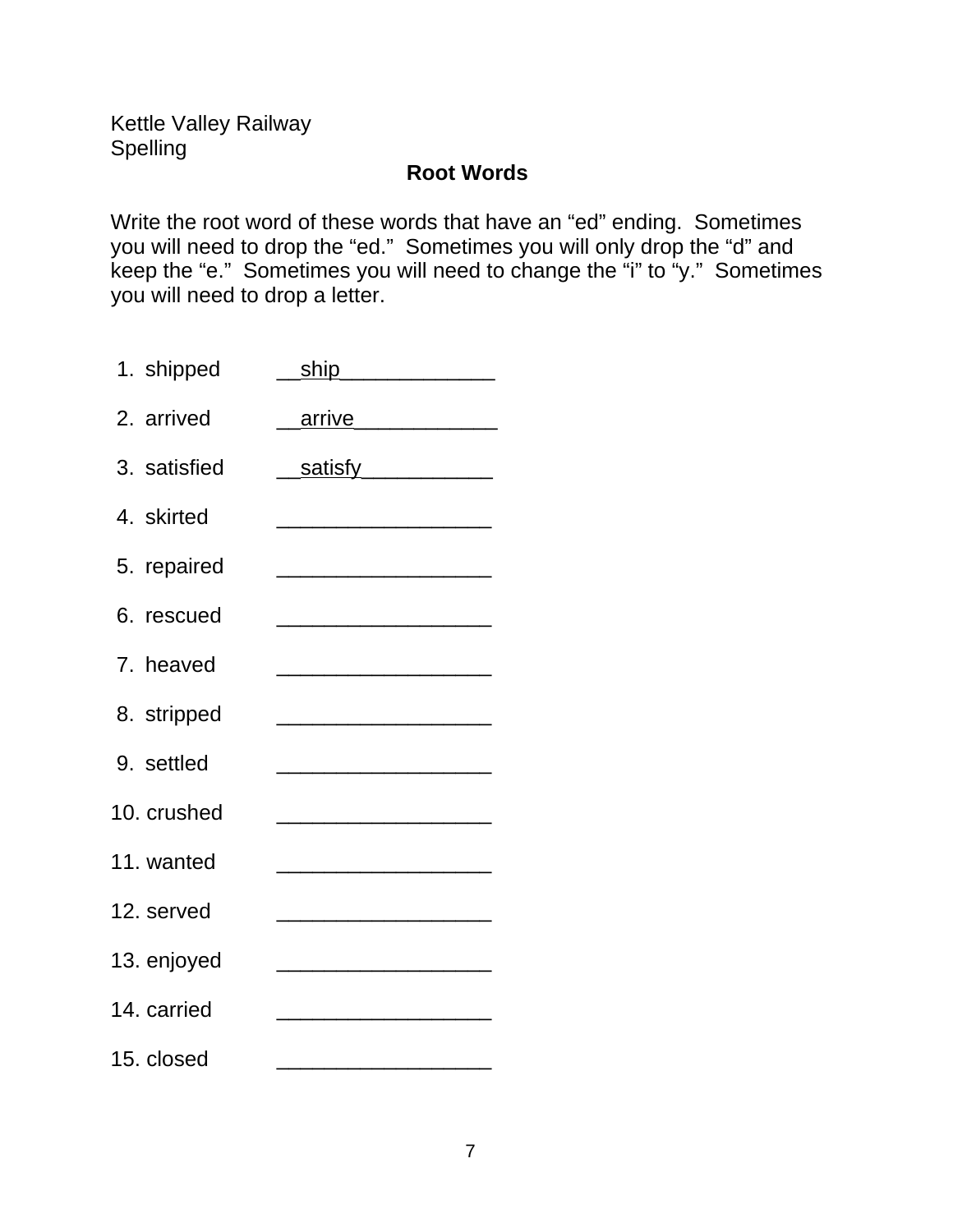Kettle Valley Railway Spelling

#### **Antonyms**

Antonyms are words that have opposite meanings. For example, hot -> cold. The following words are from the vignette. List an antonym for each word.

| 1. close |                                                                                                                        |     | 7. harsh          |                                                                                                                                                                                                                                      |
|----------|------------------------------------------------------------------------------------------------------------------------|-----|-------------------|--------------------------------------------------------------------------------------------------------------------------------------------------------------------------------------------------------------------------------------|
| 2. save  |                                                                                                                        | 8.  | increased _______ |                                                                                                                                                                                                                                      |
|          | 3. heartbroken _____________                                                                                           | 9.  | thrilled          | <u> 1980 - Andrea Aonaich an Dùbhlachd an Dùbhlachd an Dùbhlachd an Dùbhlachd an Dùbhlachd an Dùbhlachd an Dùbhlachd an Dùbhlachd an Dùbhlachd an Dùbhlachd an Dùbhlachd an Dùbhlachd an Dùbhlachd an Dùbhlachd an Dùbhlachd an </u> |
| 4. born  |                                                                                                                        |     | 10. morning       |                                                                                                                                                                                                                                      |
| 5. wife  | <u> Alexandria (Carlo Carlo Carlo Carlo Carlo Carlo Carlo Carlo Carlo Carlo Carlo Carlo Carlo Carlo Carlo Carlo Ca</u> | 11. | same              |                                                                                                                                                                                                                                      |
| 6. upper |                                                                                                                        | 12. | dangerous _______ |                                                                                                                                                                                                                                      |

#### **Synonyms**

Synonyms are words with similar meanings. For example, pretty -> beautiful. The following words are from the vignette. List a synonym for each word.

|    | 1. repaired   |                                                                                                                       |     | 6. costly |  |
|----|---------------|-----------------------------------------------------------------------------------------------------------------------|-----|-----------|--|
|    | 2. glance     |                                                                                                                       | 7.  | huge      |  |
|    | 3. abandoned  | <u> 1980 - Jan Barbara Barbara, prima prima prima prima prima prima prima prima prima prima prima prima prima pri</u> | 8.  | canyon    |  |
|    | 4. courageous |                                                                                                                       | 9.  | stroll    |  |
| 5. | rushed        |                                                                                                                       | 10. | dampen    |  |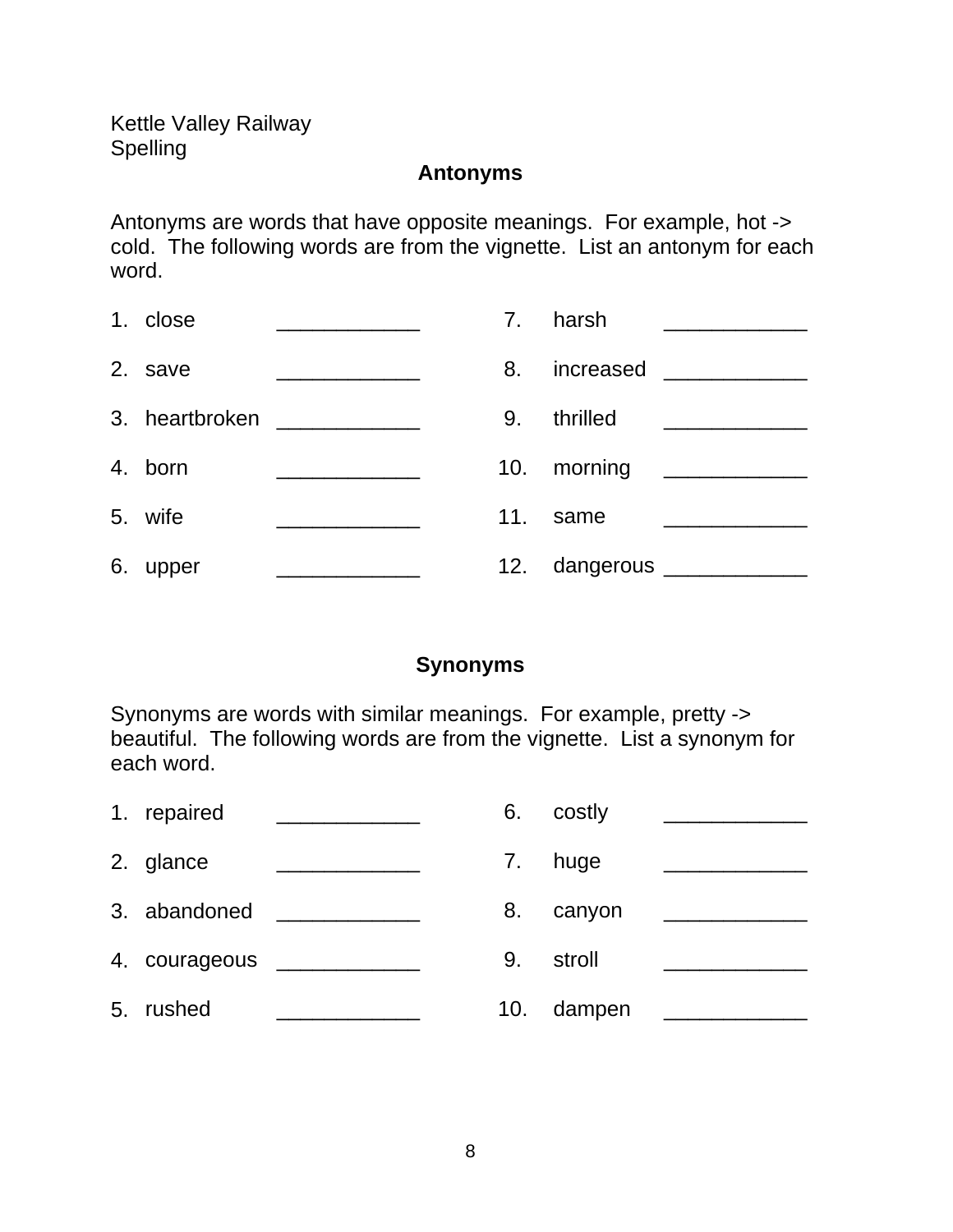Kettle Valley Railway Spelling

#### **Words That Are NOT Spelled Like They Sound**

Practice saying and spelling these words. These words all have silent letters. Read the word in the left column. Say it like it sounds in the middle column. Then cover up the left column and write the word in the blank space on the right.

| <b>Looks Like</b> | <b>Sounds Like</b> | <b>Write Word Here</b> |
|-------------------|--------------------|------------------------|
| 1. trestle        | tresel             |                        |
| 2. McCulloch      | <b>MaKulla</b>     |                        |
| 3. chasm          | kasem              |                        |
| 4. ore            | or                 |                        |
| 5. muscle         | musel              |                        |
| 6. engine         | enjin              |                        |
| 7. whistle        | whisel             |                        |
| 8. plague         | playg              |                        |
| 9. steady         | stedy              |                        |
| 10. freight       | frayt              |                        |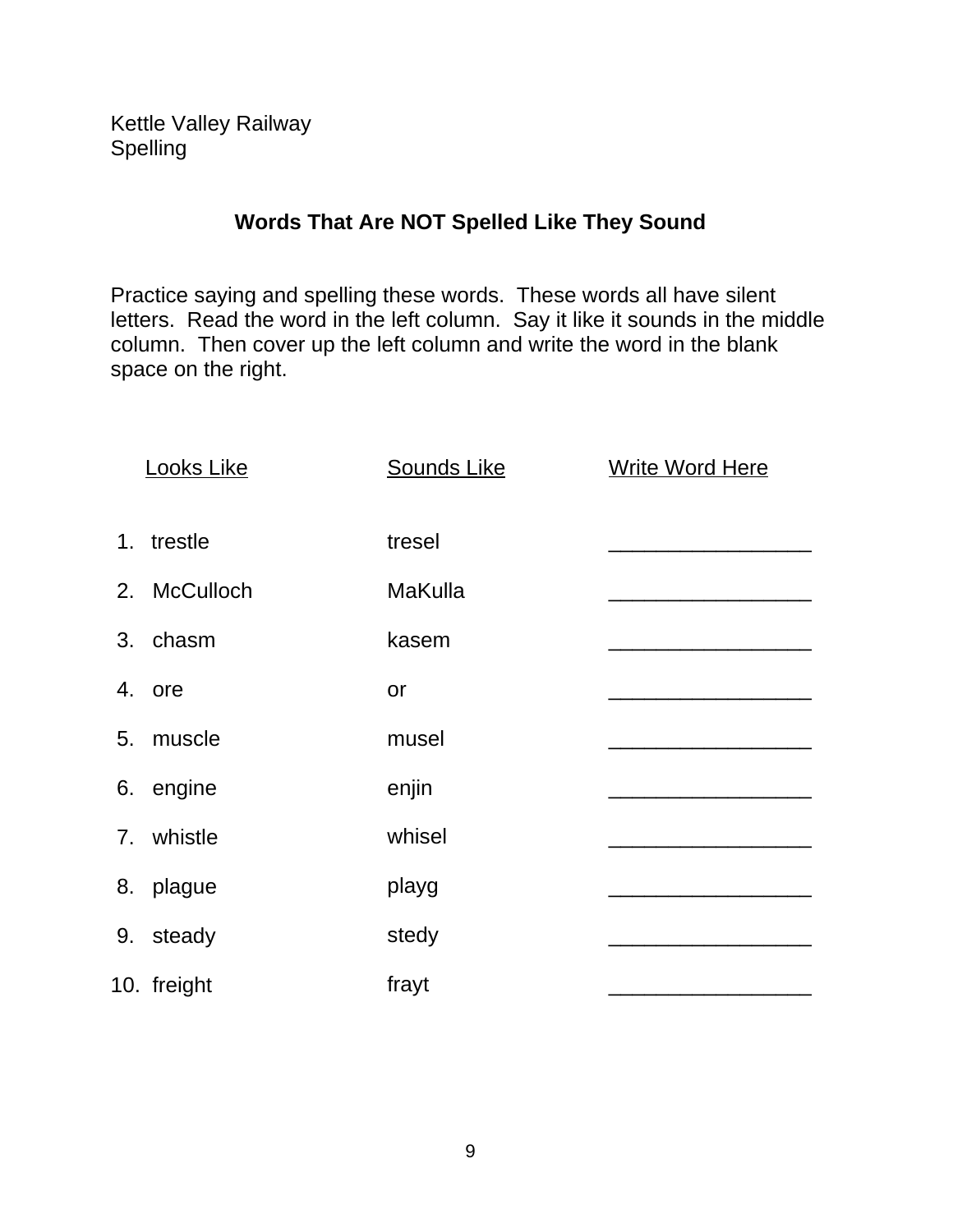#### **Short Answer Questions - A**

Re-read the Kettle Valley Railway vignette and answer these questions on your own. Write answers in the spaces provided.

1. The KVR line went between what two cities?

\_\_\_\_\_\_\_\_\_\_\_\_\_\_\_\_\_\_\_\_\_\_\_\_\_\_\_\_\_\_\_\_\_\_\_\_\_\_\_\_\_\_\_\_\_\_\_\_\_\_\_\_\_\_\_\_

- 2. How many trestles did the Myra Canyon section have? 3. How many years did the B.C. government give the CPR to build the KVR line? \_\_\_\_\_\_\_\_\_\_\_\_\_\_\_\_\_\_\_\_\_\_\_ How many years did it take?
- 4. How old was Andrew McCulloch when he was hired to be chief engineer of the building of the KVR line? \_\_\_\_\_\_\_\_\_\_\_\_\_\_\_\_\_\_\_\_\_\_\_
- 5. At the peak of construction, how many labourers were working on the line?\_\_\_\_\_\_\_\_\_\_\_\_\_\_\_\_\_\_\_\_\_\_\_\_\_\_\_\_\_\_\_\_\_\_\_\_\_\_\_\_\_\_\_\_\_\_\_\_\_\_\_\_
- 6. What explosive became available in 1913?
- 7. How much did the most expensive mile in the Coquihalla section cost?

\_\_\_\_\_\_\_\_\_\_\_\_\_\_\_\_\_\_\_\_\_\_\_\_\_\_\_\_\_\_\_\_\_\_\_\_\_\_\_\_\_\_\_\_\_\_\_\_\_\_\_\_\_\_\_\_

\_\_\_\_\_\_\_\_\_\_\_\_\_\_\_\_\_\_\_\_\_\_\_\_\_\_\_\_\_\_\_\_\_\_\_\_\_\_\_\_\_\_\_\_\_\_\_\_\_\_\_\_\_\_\_\_

\_\_\_\_\_\_\_\_\_\_\_\_\_\_\_\_\_\_\_\_\_\_\_\_\_\_\_\_\_\_\_\_\_\_\_\_\_\_\_\_\_\_\_\_\_\_\_\_\_\_\_\_\_\_\_\_

- 8. What problems did grasshoppers cause in the Okanagan?
- 9. Why was forest fire a danger to the KVR line?

10. What is the KVR roadbed used for today?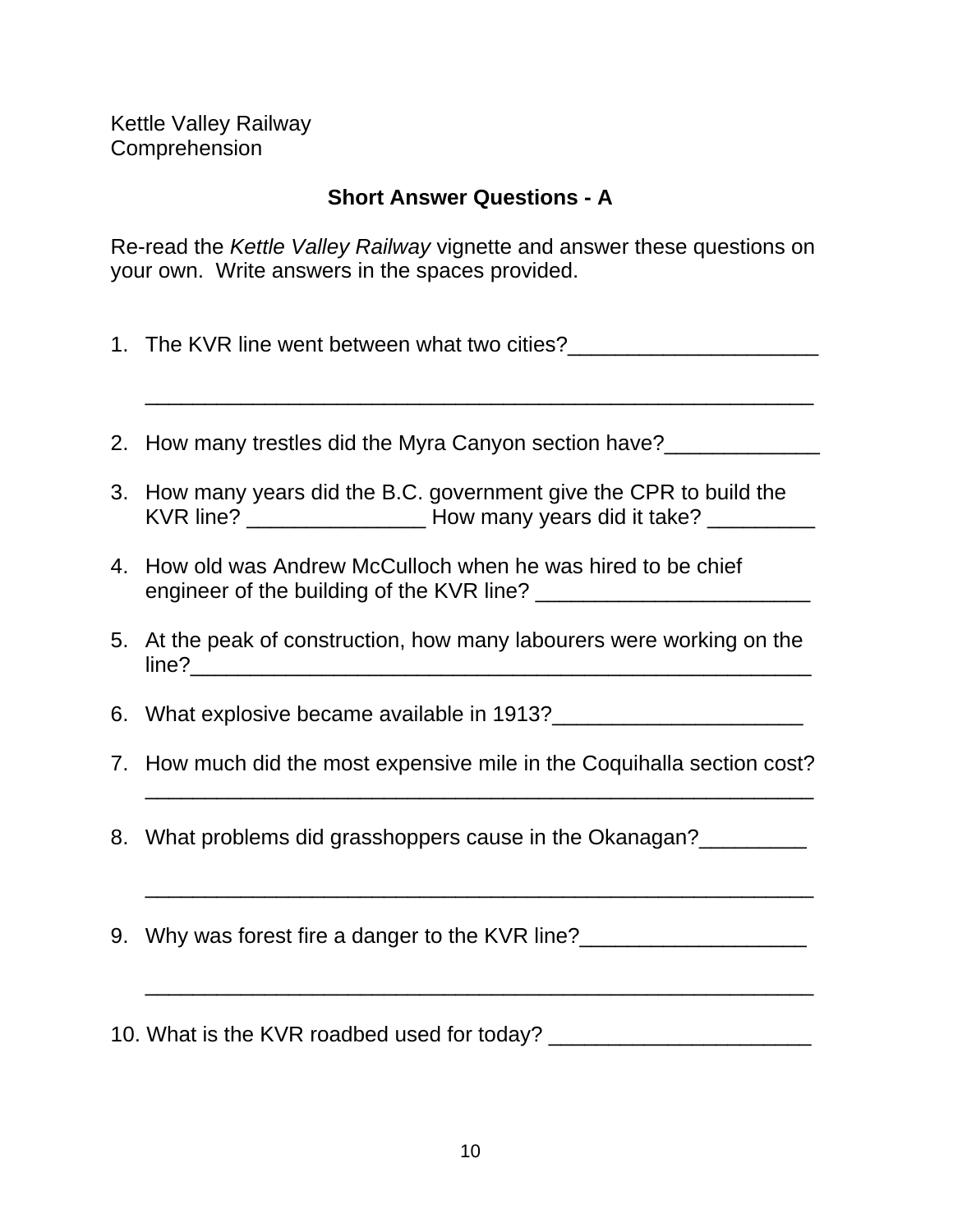#### **Short Answer Questions - B**

Re-read the Kettle Valley Railway vignette and answer these questions on your own. Write answers in the spaces provided.

|  |  | 1. What two ores were mined in the Kootenays? |  |
|--|--|-----------------------------------------------|--|
|--|--|-----------------------------------------------|--|

- 2. Who was Thomas Shaughnessy?
- 3. In what town did Andrew McCulloch live during construction of the

\_\_\_\_\_\_\_\_\_\_\_\_\_\_\_\_\_\_\_\_\_\_\_\_\_\_\_\_\_\_\_\_\_\_\_\_\_\_\_\_\_\_\_\_\_\_\_\_\_\_\_\_\_\_\_

- 4. What year did construction of the KVR begin? \_\_\_\_\_\_\_\_\_\_\_\_\_\_\_\_\_\_\_\_\_\_\_\_\_\_\_\_\_\_\_\_
- 5. What were some of the safety checks performed on the finished KVR

 $line?$ 

- 6. How long and deep is Myra Canyon?\_\_\_\_\_\_\_\_\_\_\_\_\_\_\_\_\_\_\_\_\_\_\_\_\_\_\_
- 7. What year did the KVR line, including the Coquihalla section, open for service?\_\_\_\_\_\_\_\_\_\_\_\_\_\_\_\_\_\_\_\_

\_\_\_\_\_\_\_\_\_\_\_\_\_\_\_\_\_\_\_\_\_\_\_\_\_\_\_\_\_\_\_\_\_\_\_\_\_\_\_\_\_\_\_\_\_\_\_\_\_\_\_\_\_\_\_\_

8. What caused the big accident on Labour Day in 1926? \_\_\_\_\_\_\_\_\_\_\_\_

\_\_\_\_\_\_\_\_\_\_\_\_\_\_\_\_\_\_\_\_\_\_\_\_\_\_\_\_\_\_\_\_\_\_\_\_\_\_\_\_\_\_\_\_\_\_\_\_\_\_\_\_\_\_\_\_

\_\_\_\_\_\_\_\_\_\_\_\_\_\_\_\_\_\_\_\_\_\_\_\_\_\_\_\_\_\_\_\_\_\_\_\_\_\_\_\_\_\_\_\_\_\_\_\_\_\_\_\_\_\_\_

- 9. What two nicknames did the KVR have?
- 10. In what year was the KVR passenger train stopped? \_\_\_\_\_\_\_\_\_\_\_\_\_\_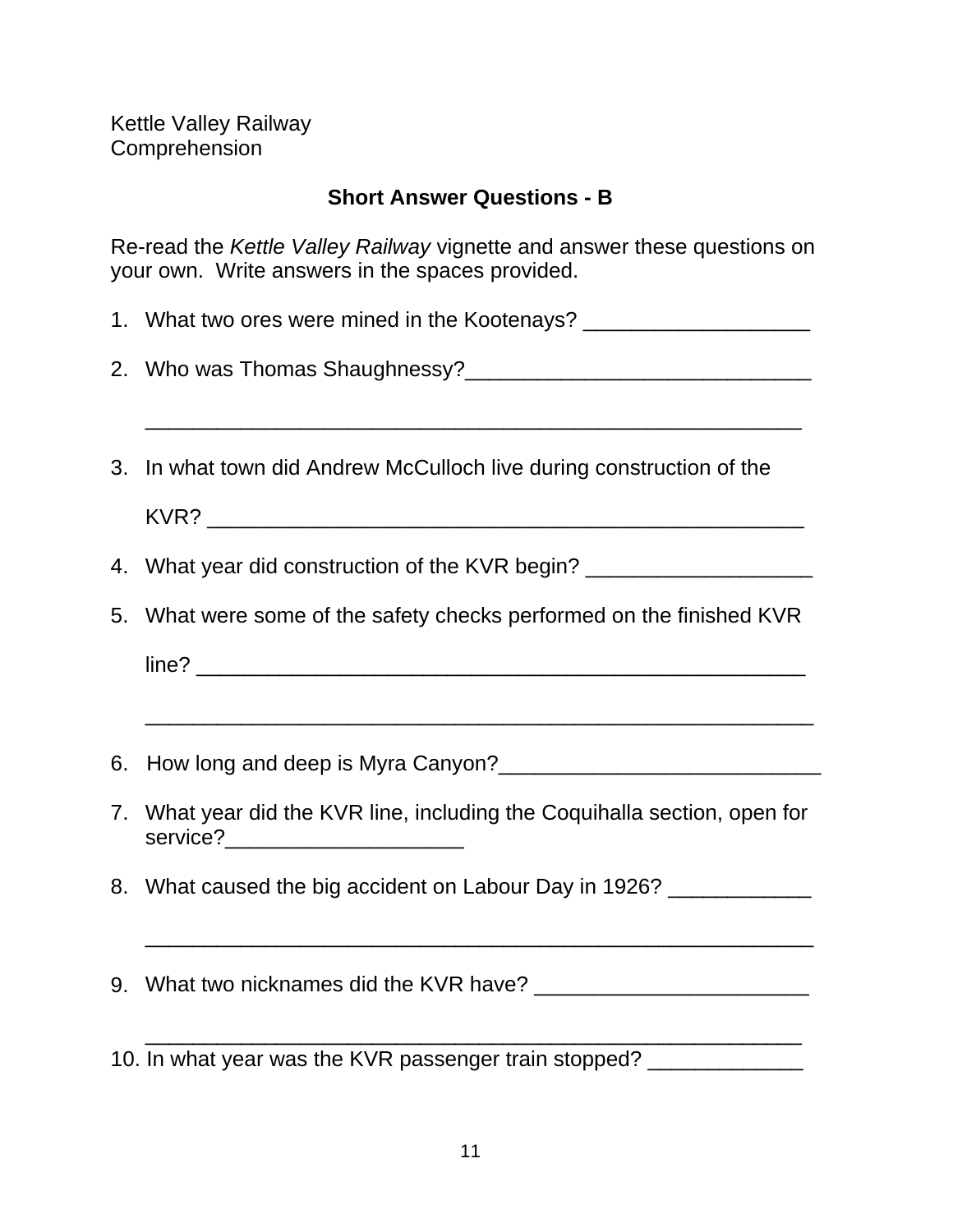#### **Longer Answer Questions**

Prepare answers for some or all of these questions. Work in pairs or small groups. Make notes on a separate sheet of paper. Share your answers with the whole class.

- 1. Why was the Kettle Valley Railway built?
- 2. Give several reasons why the KVR was difficult and expensive to build?
- 3. Why was it said that black powder and muscle power built the KVR?
- 4. What work did the rail gang do?
- 5. Why was the Coquihalla section so costly to build?
- 6. Why was keeping the KVR line in good shape as much work as building it?
- 7. What caused the death of the Kettle Valley Railway?

#### **Discussion Questions**

- 1. Why do you think the KVR was also called McCulloch's Wonder?
- 2. Why do you think McCulloch said the KVR was his favourite piece of work?
- 3. How is the KVR being "reborn"? Do you think it is a good idea to let people use the KVR route for recreational purposes? Is it too dangerous?
- 4. Is it good value to spend money to turn the former KVR line into a linear park?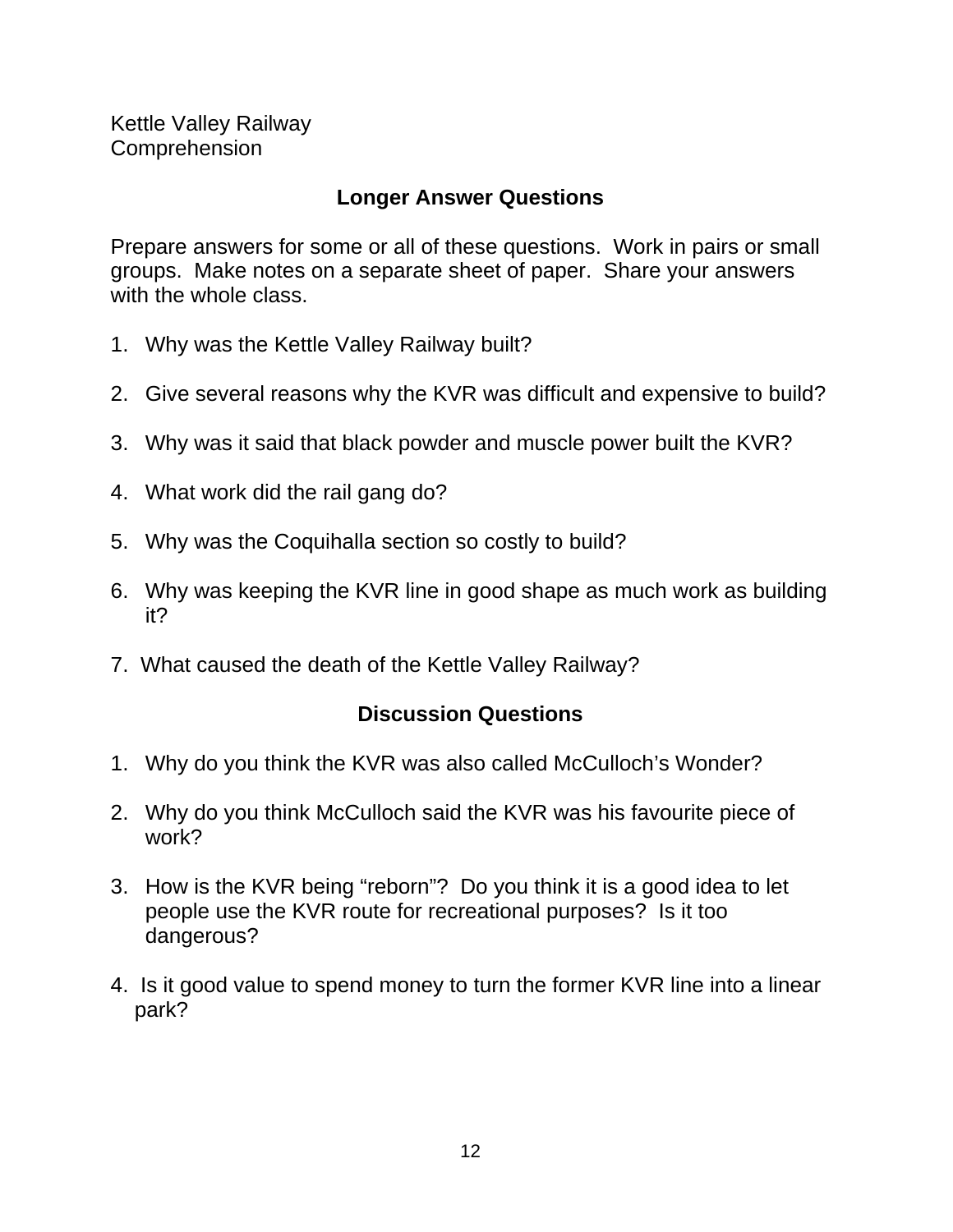#### **Cloze Exercise - Andrew McCulloch**

The following paragraph comes from the KVR vignette. After reading the story, fill in the blanks from memory. Then review the paragraph from the vignette until you have all the blanks filled.

| Andrew McCulloch was hired as the chief (1)__________________ of the                                                                                  |  |
|-------------------------------------------------------------------------------------------------------------------------------------------------------|--|
| Kettle Valley Railway. He was born to a poor (2) _______________ family in                                                                            |  |
| (3) _________ in 1864. When he was (4) ________, he began working                                                                                     |  |
| for the $(5)$ _________________. He started by repairing $(6)$ __________.<br>He then took on other jobs to gain $(7)$ ____________. He became famous |  |
| for his work on the Spiral Tunnels at Kicking Horse Pass on the BC-Alberta                                                                            |  |
|                                                                                                                                                       |  |
| moved with his wife and children to (10) _____________________ to work on                                                                             |  |
| the KVR. A great fan of (11) _________________, McCulloch named the                                                                                   |  |
| train stations in the Coquihalla section after the heroes and heroines in                                                                             |  |
| Shakespeare's plays. Trains would stop at Juliet, (12) __________, lago,                                                                              |  |
| Portia, Jessica, Lear, and Othello. After construction was completed,                                                                                 |  |
| McCulloch agreed to become (13) ________________________ of the KVR                                                                                   |  |
|                                                                                                                                                       |  |
| was his favourite piece of work.                                                                                                                      |  |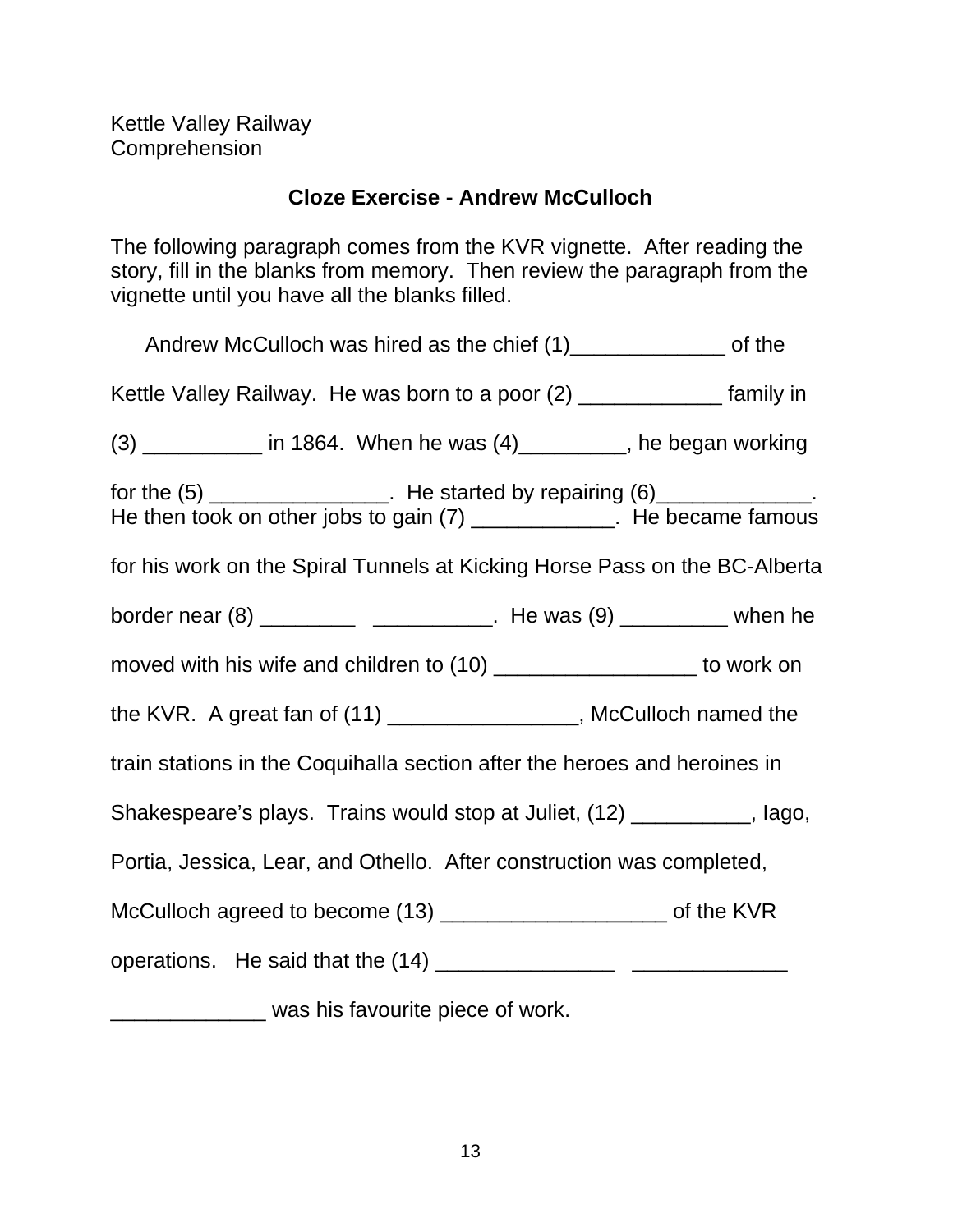#### **Crossword Puzzle Clues**

The answers to these clues are words found in the vignette.

#### ACROSS DOWN

- Railway **From place to place**
- 5. Major city on BC's west 3. A sudden slide of snow coast
- it is \_\_\_\_\_\_\_\_\_\_\_\_\_\_\_ Romeo and Juliet
- 
- 13. A valley between high steep hills, such as Myra \_\_\_\_\_\_\_ 7. A large hill
- 14. There are silver and 200 metabolic Ref. The main ingredient in mines in the Kootenays **dynamite**
- 15. Romeo and \_\_\_\_\_\_\_ were 9. Areas where trees grow train stations on the KVR
- 16. What the train blows to let 11. The chief engineer on the you know it is coming **Kettle Valley Railway**
- 17. This destroyed 3 trestles near Romeo in 1938
- 18. A train bridge

- 2. Acronym for Kettle Valley 1. A type of insect that jumps
	-
- 10. If something costs a lot, **4. The famous author who wrote**
- 12. One who takes trips or tours 6. The KVR carried passengers and  $\qquad \qquad \qquad$ 
	-
	-
	-
	-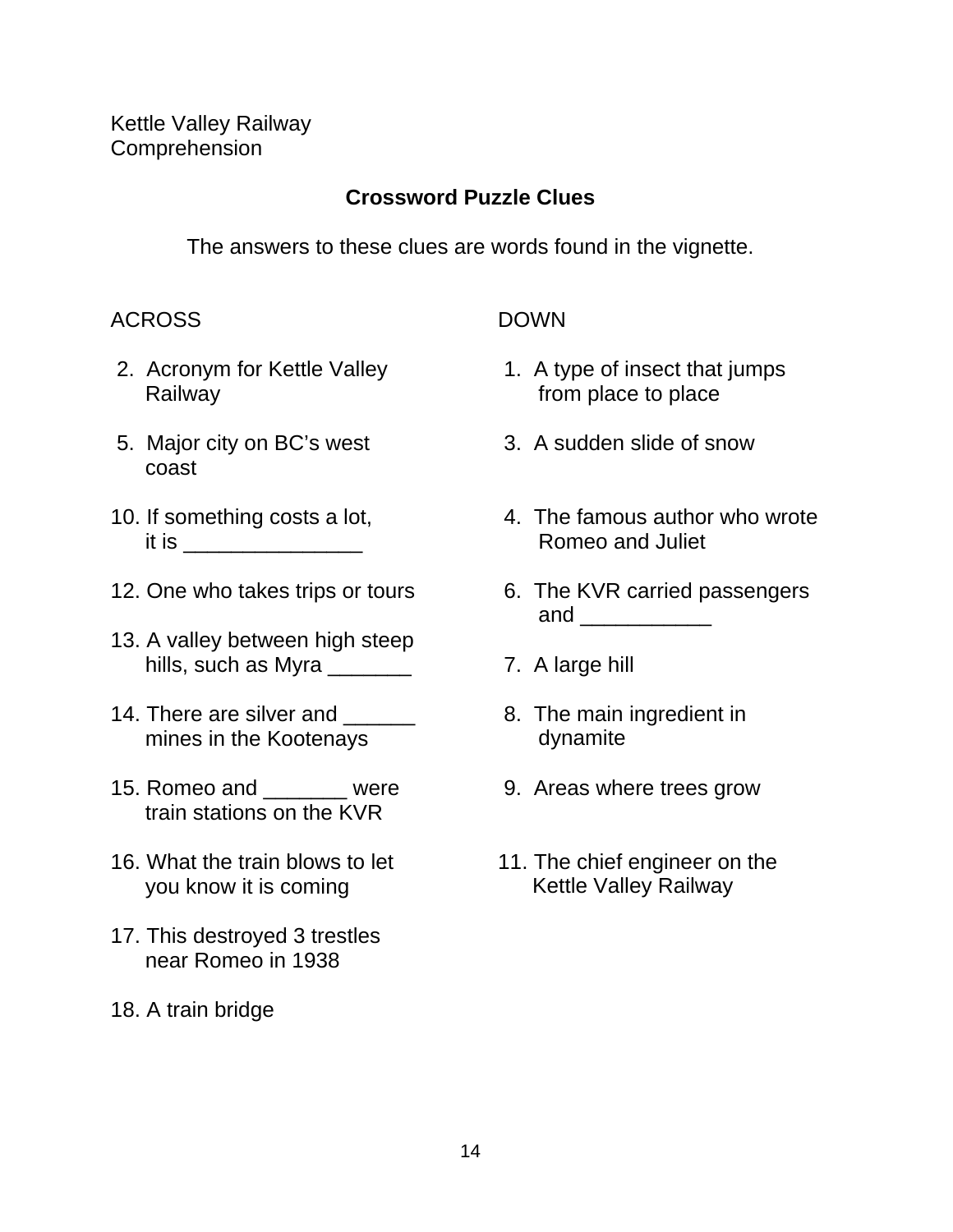

**Crossword Puzzle** 

 $\sim$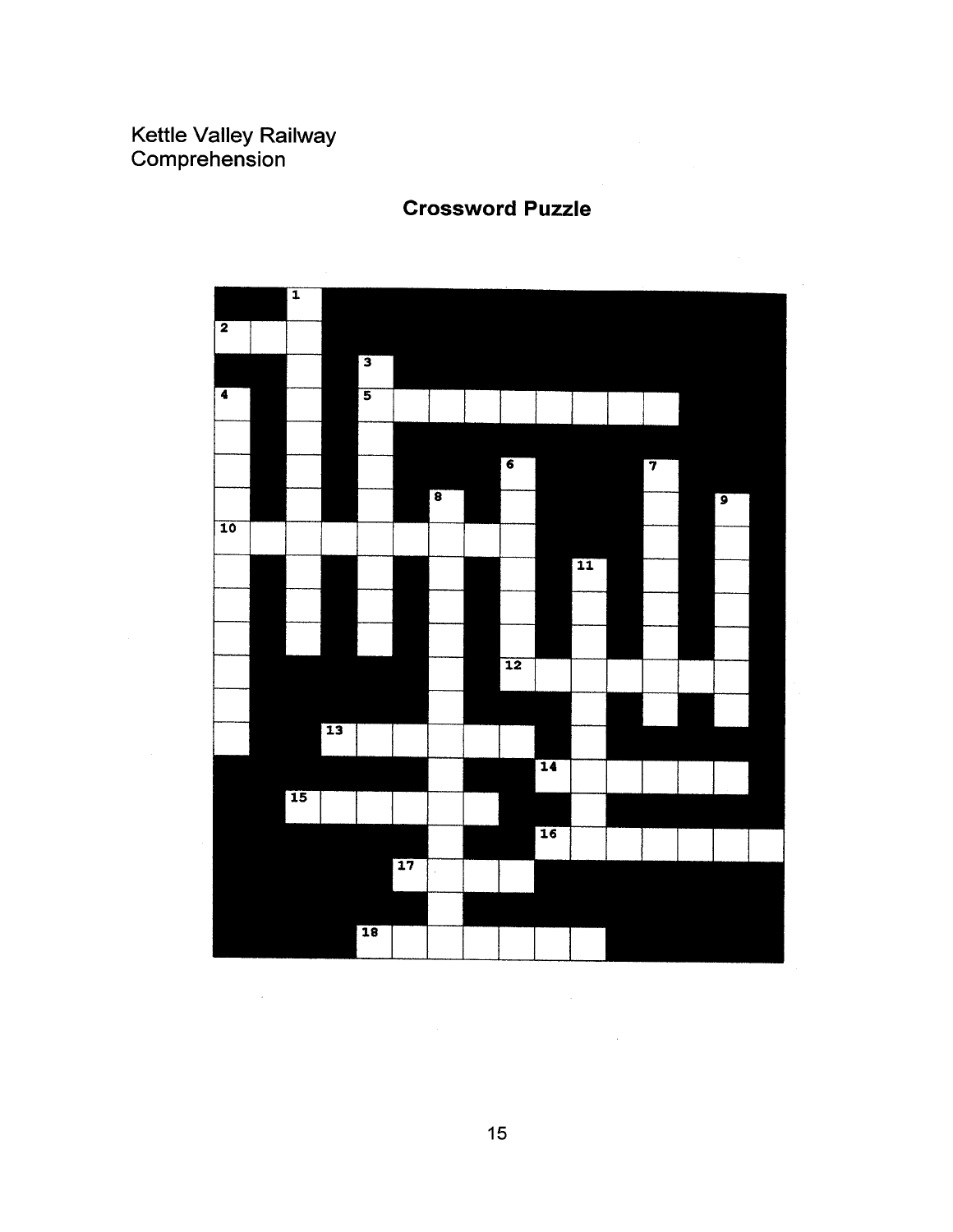Kettle Valley Railway **Writing** 

#### **Dialogue**

Using your imagination, write a dialogue between two characters involved in the history of the Kettle Valley Railway. You might want to work with a partner, and each of you could pretend to be one of the characters. Remember to put the name of the speaker, followed by a colon, at the beginning of each new speech.

Andrew McCulloch: Today I had quite an adventure. Mrs. McCulloch: Did you now. What happened to you?

Suggested dialogues:

- 1. Between the engineer and the brakeman before the great crash
- 2. Between two citizens in Penticton as they watch the first passenger train pull into the station
- 3. Between McCulloch and his wife when he injures his leg after the crash
- 4. Between Dick Parkinson and a work mate when they start work at Myra Canyon

#### **Imaginary Interview**

Write down ten questions you would like to ask someone involved with the Kettle Valley Railway if that person were around to answer them.

For fun, after you have completed the questions, you might like to work with a partner. You will be the interviewer while your partner will pretend to be the interviewee. The partner will answer the questions using his/her imagination. In addition, the pair of you could act out the interview for the rest of the class.

Possible people to "interview":

- a. Andrew McCulloch
- b. An engineer who survived the great crash
- c. An old timer who rode on the farewell trip of the KVR in 1963
- d. A young man who worked on the Myra Canyon section of the line
- e. A fruit picker who caught a ride on the KVR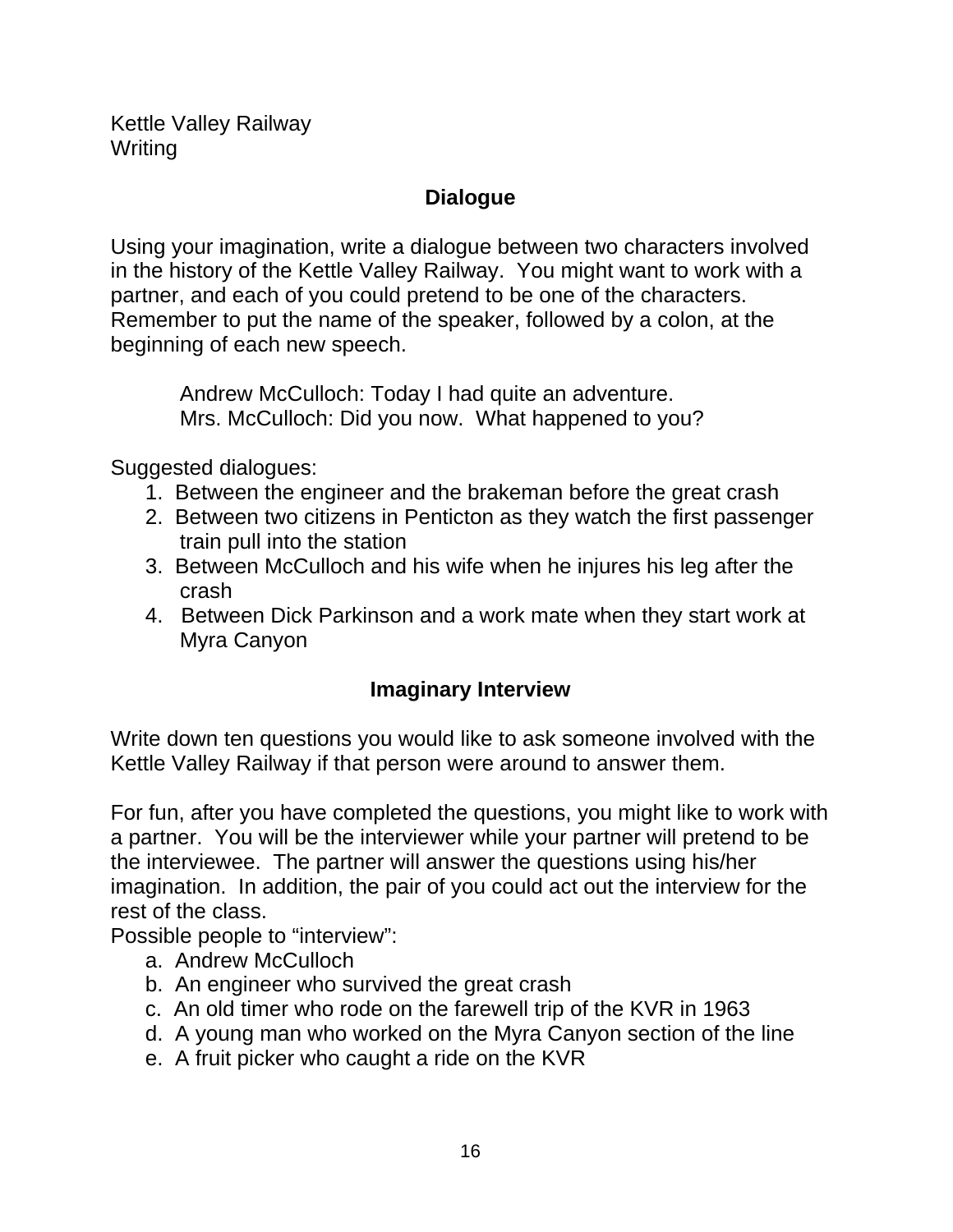Kettle Valley Railway **Writing** 

#### **Every Picture Tells a Story**

Carefully examine the photograph of the first Kettle Valley Railway passenger train pulling into the Penticton station.

Describe what you see in the picture. You can either talk about what you see to others in a group, or you can write down a list of the details you see. Then do some brainstorming to get your thoughts down on paper.

Complete one or more of the following writing exercises.

- A. Tell a story about the picture. Use your imagination to make up a short story about this event. Give characters names and tell a story about what they are doing. You may want to post your story on the wall or share it with others in a small group.
- B. Write a paragraph telling what you think happened before the picture was taken or after the picture was taken. Where might the train be coming from or going to? What would the station look like before or after? What about all the people? Share your completed work with others.
- C. Have you had a similar experience to the one being shown? It doesn't have to involve a train. Have you been waiting for someone at an airport or bus station? Or were you the one arriving after a journey? Write a paragraph describing your experience. What did you do? What did it feel like? Share your completed work with others.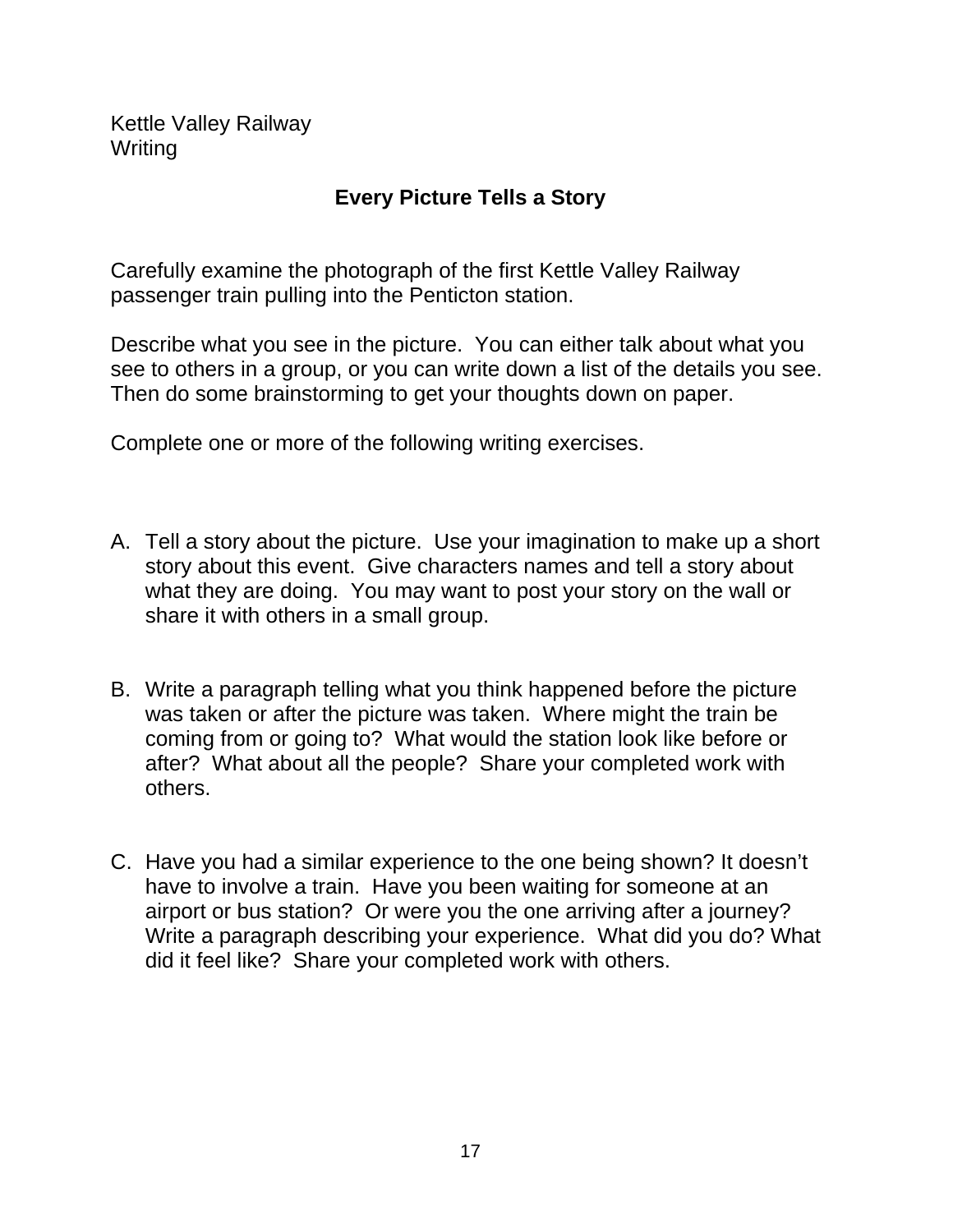Kettle Valley Railway Writing

#### **Write a Postcard**

Imagine you are a passenger on the Kettle Valley Railway. Write a postcard to a family member telling the highlights of your trip so far. Remember that there is not much room to write on a postcard, so you will need to be brief and to the point. Use the space below.

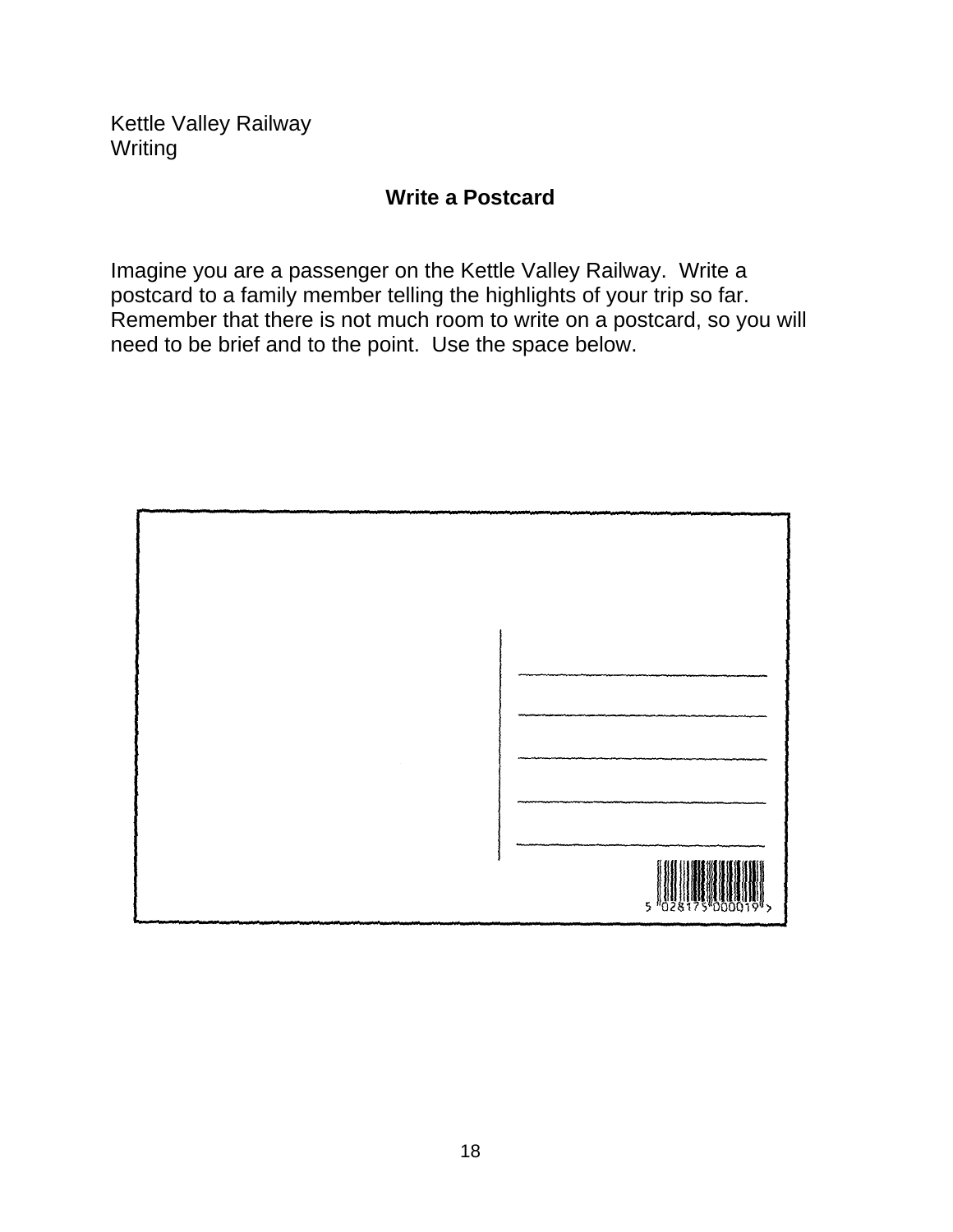Kettle Valley Railway Research

#### **Five Facts**

Use the Canadian Encyclopedia to find out information on one of the topics listed below. Read the article in the encyclopedia carefully. Then reread the article and pick out five important facts about the topic. Summarize the five facts in point form on a piece of paper or chart. You may want to post your chart on the wall so all students can share the information.

- 
- 
- 5. Nelson 6. Hope
- 
- 
- 11. Coquihalla Highway
- 
- 15. Grand Forks
- 1. Great Depression 2. Canadian Pacific Railway
- 3. Canadian Northern Railway 4. Grand Trunk Pacific Railway
	-
- 7. James Jerome Hill 8. William Cornelius Van Horne
- 9. Charles Hays 10. Thomas Shaughnessy<br>11. Coquihalla Highway 12. Kettle Valley
	-
- 13. Princeton 14. Okanagan Valley

#### **Using the Internet**

The following web sites provide information on the Kettle Valley Railway.

- 1. History of the KVR. members.home.net/kettlevalley/
- 2. Take a ride on the Kettle Valley Steam Railway in Summerland. www.kettlevalleyrail.org/
- 3. Cycling the Kettle Valley Railway. www.planet.eon.net/~dan/kvr1.html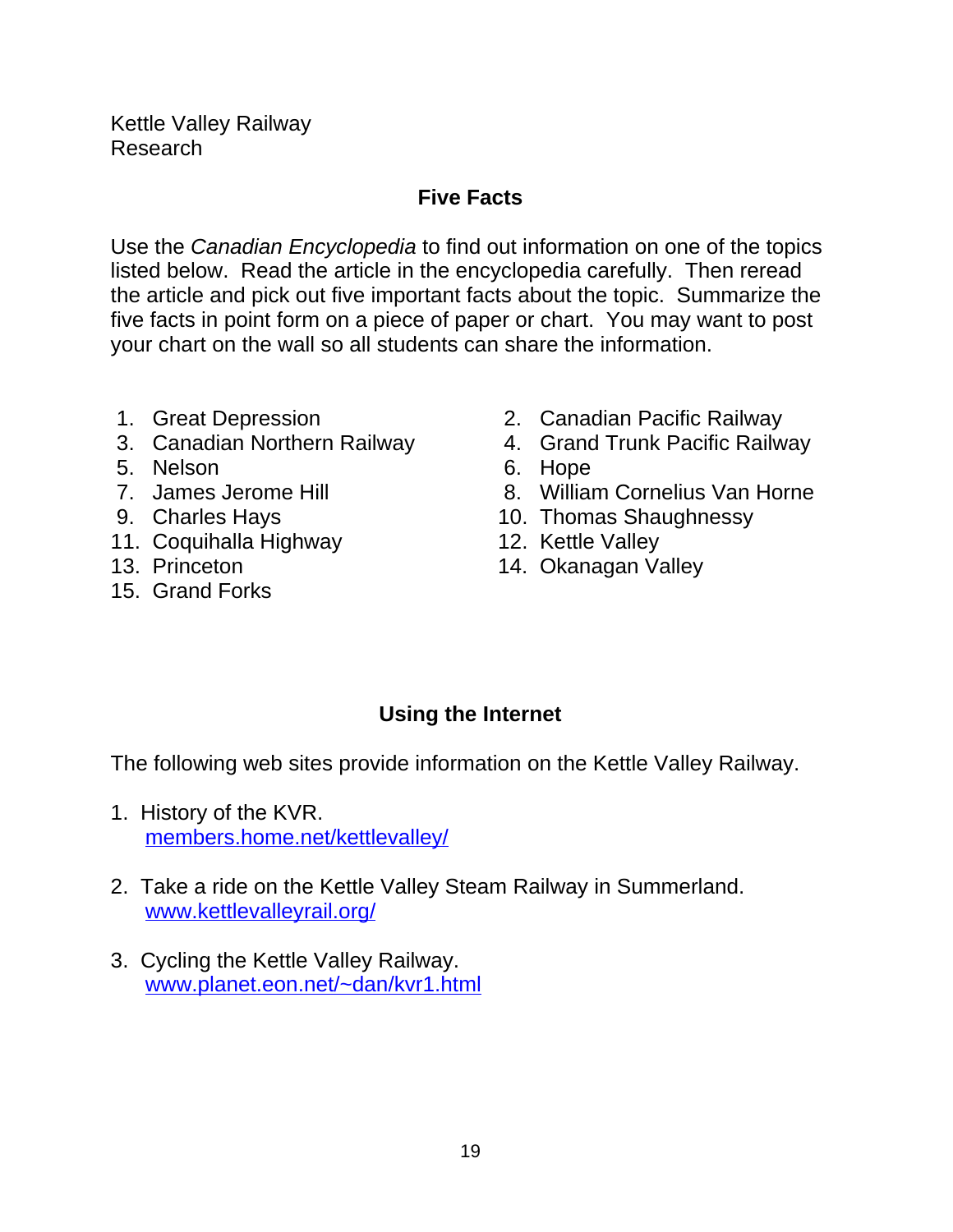Kettle Valley Railway Map Work

#### **Places of the Kettle Valley Railway**

On a map of southern British Columbia, locate these places important to the story of the Kettle Valley Railway.

| 1. Penticton      | 2. Midway     |
|-------------------|---------------|
| 3. Merritt        | 4. Nelson     |
| 5. Hope           | 6. Kelowna    |
| 7. Spences Bridge | 8. Summerland |

9. Okanagan Lake

#### **Field Trip**

Organize a class field trip to explore part of the Kettle Valley line. You could hike or bike along a section of the old rail bed, now part of the Trans Canada Trail. Tours are also offered by local companies. Or you could take a ride on the KVR Steam Train in Summerland (operating July - mid Oct.). Make notes along the way of what you see and what you feel.

When you return to class, prepare a big sketch map of your trip. On poster paper, draw a map of the route you took. Be sure to include (and label) all of the interesting features that you passed (tunnels, trestle bridges, mountains, creeks, etc.).

Be as creative as you can with your poster. Use coloured pens. Sketch in trees, signposts, people, etc. You might want to work in pairs or groups.

Share your work by hanging your map on the classroom wall.

Writing: You could also write a journal entry describing how you felt about following in the footsteps of history.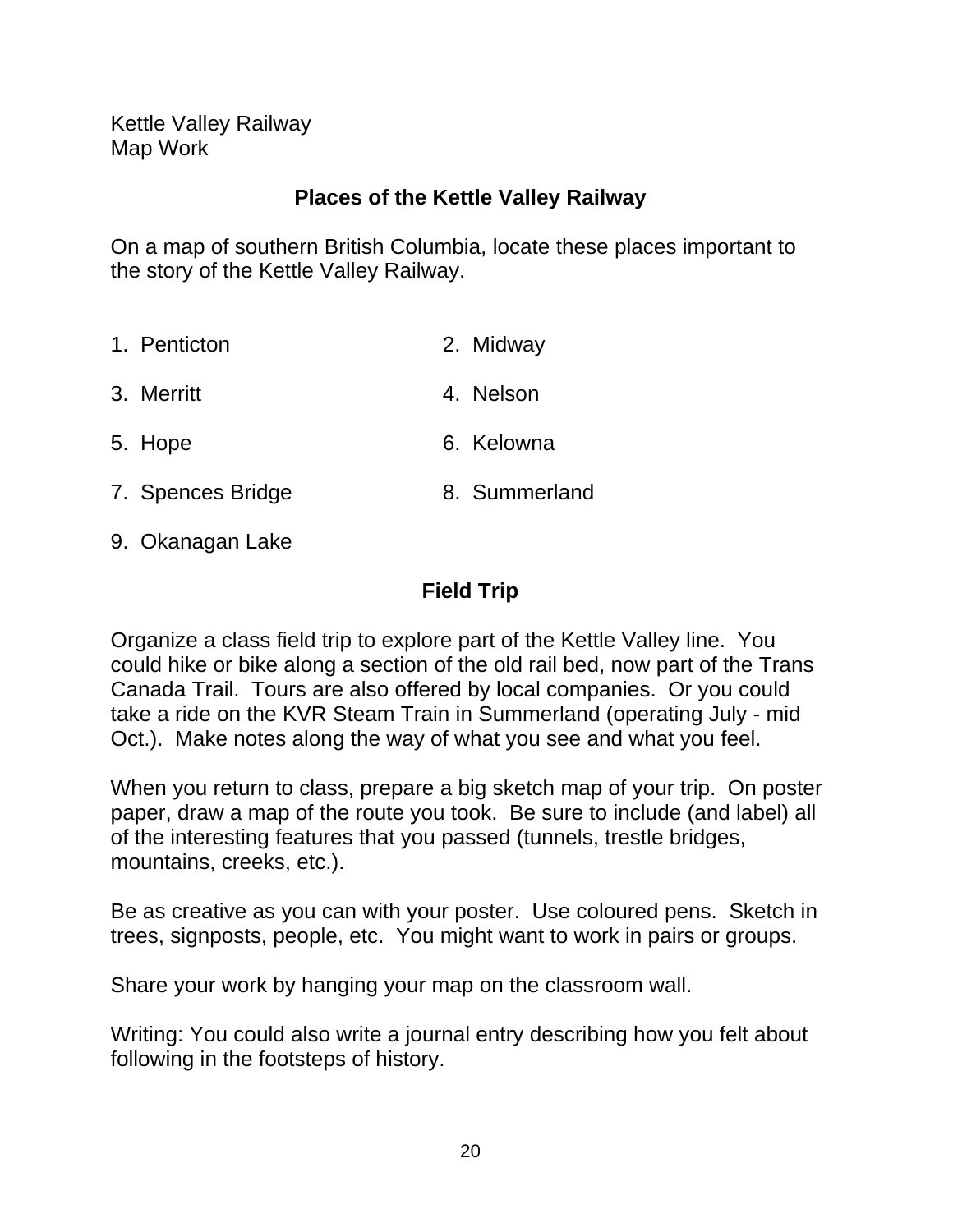Kettle Valley Railway Viewing

#### **Videos**

1. Ribbons of Steel: Railway Journeys Across Canada. #23 Okanagan. Filmwest Associates. 24 min.

Climb aboard the Kettle Valley Steam Railway, the starting point to explore the region of southern British Columbia. This film gives a good idea of what it is like to ride the modern-day KVR through the Summerland area. An overview of the history of the KVR is given through brief interviews and the use of black and white photographs. Good resource.

Available: Okanagan University College Library Okanagan Regional Library

- 2. K.V.R. Trilogy. Gold Trails and Ghost Towns Series. CHBC 72 min. Bill Barlee and Mike Roberts discuss the history of the KVR. Three sections (each 20-25 min)
	- i. Kettle Valley Railway on-site filming Myra Canyon trestle
	- ii. Kettle Valley Railway Eastern Section towns built up along the railway

iii. Kettle Valley Railway Western Section - includes story of big crash Available: Okanagan University College

Okanagan Regional Library

3. Around the Horn: The KV Line 1890-1989. Merritt Cablevision 1989 60 min.

5 min. - introductory footage from CBC's National Dream

30 min - fast-paced history leading up to building of KVR

15 min - McCulloch and building of KVR

10 min - modern footage of trains and views from trains on KVR track Available: Okanagan Regional Library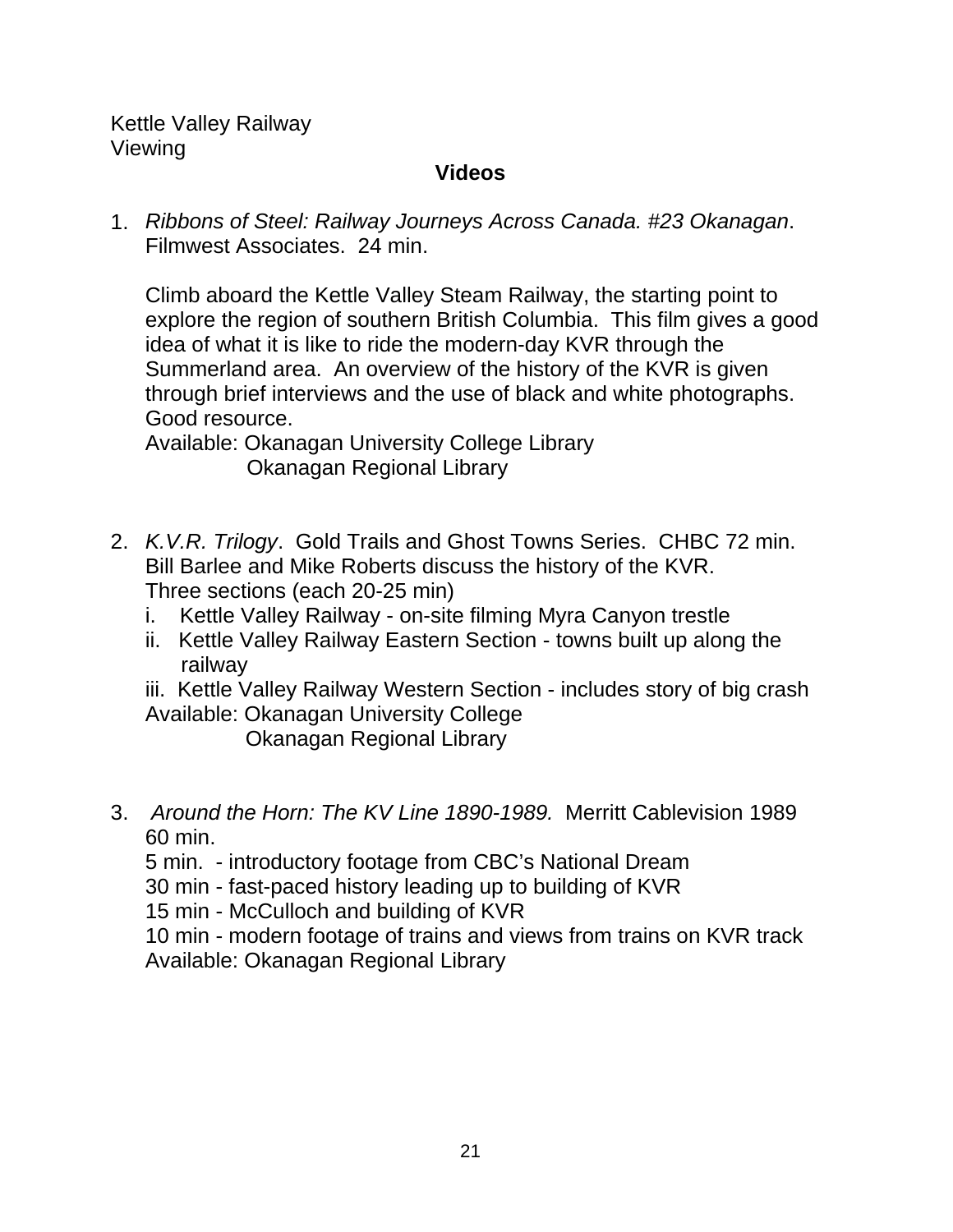#### <span id="page-25-0"></span>**Vocabulary - Matching**

1. rubble -  $E = 2$ . fatal - K  $= 3$ . port - F  $= 4$ . gem - A 5. freight - L 6. rails - J 7. brake lever - C 8. rail gang - G 9. immigrant - B 10. coach - D

11. heyday - H 12. conveyor belt - I

#### **Vocabulary - Fill in the Blanks**

1. diner 2. spike 3. crew 4. stations 5. porter

- 6. buff 7. berth 8. line 9. Ties 10. brake shoe
- 11. avalanche 12. century

#### **Vocabulary - Using Context Clues**

- 1. heaved hoisted, lifted with great effort
- 2. spiral curving, winding, circling, coiling
- 3. booming growing rapidly
- 4. labourers workers, people whose work is hard physical labour
- 5. explosive substance that can blow up, like gunpowder or dynamite
- 6. caboose car at the end of the train, used by train crew
- 7. old timers seniors, elders, people who have been around for a long time
- 8. costly expensive, high priced
- 9. rebirth new birth, started again, recreated, revived

#### **Spelling - Small Words**

- 1. win 2. for, or, rest 3. cat, at 4. pop 5. port, support
- 6. pen, as, asp 7. age, courage, rage, our, us 8. ill, led, thrill
- 9. band, done, and, an, ban, do, on, one, abandon 10. for, fort
- 11. dent 12. axe, relax 13. ate, eat, at 14. low, wing, follow
- 15. pat, at 16. pen 17. rub 18. pie 19. hard
- 20. pen, dam, damp 21. in, sin 22. is, in, exist

```
23. and, man, an 24. all 25. main, ten, an, in
```
#### **Spelling - Root Words**

| 1. ship 2. arrive 3. satisfy 4. skirt 5. repair  |  |  |  |  |  |  |
|--------------------------------------------------|--|--|--|--|--|--|
| 6. rescue 7. heave 8. strip 9. settle 10. crush  |  |  |  |  |  |  |
| 11. want 12. serve 13. enjoy 14. carry 15. close |  |  |  |  |  |  |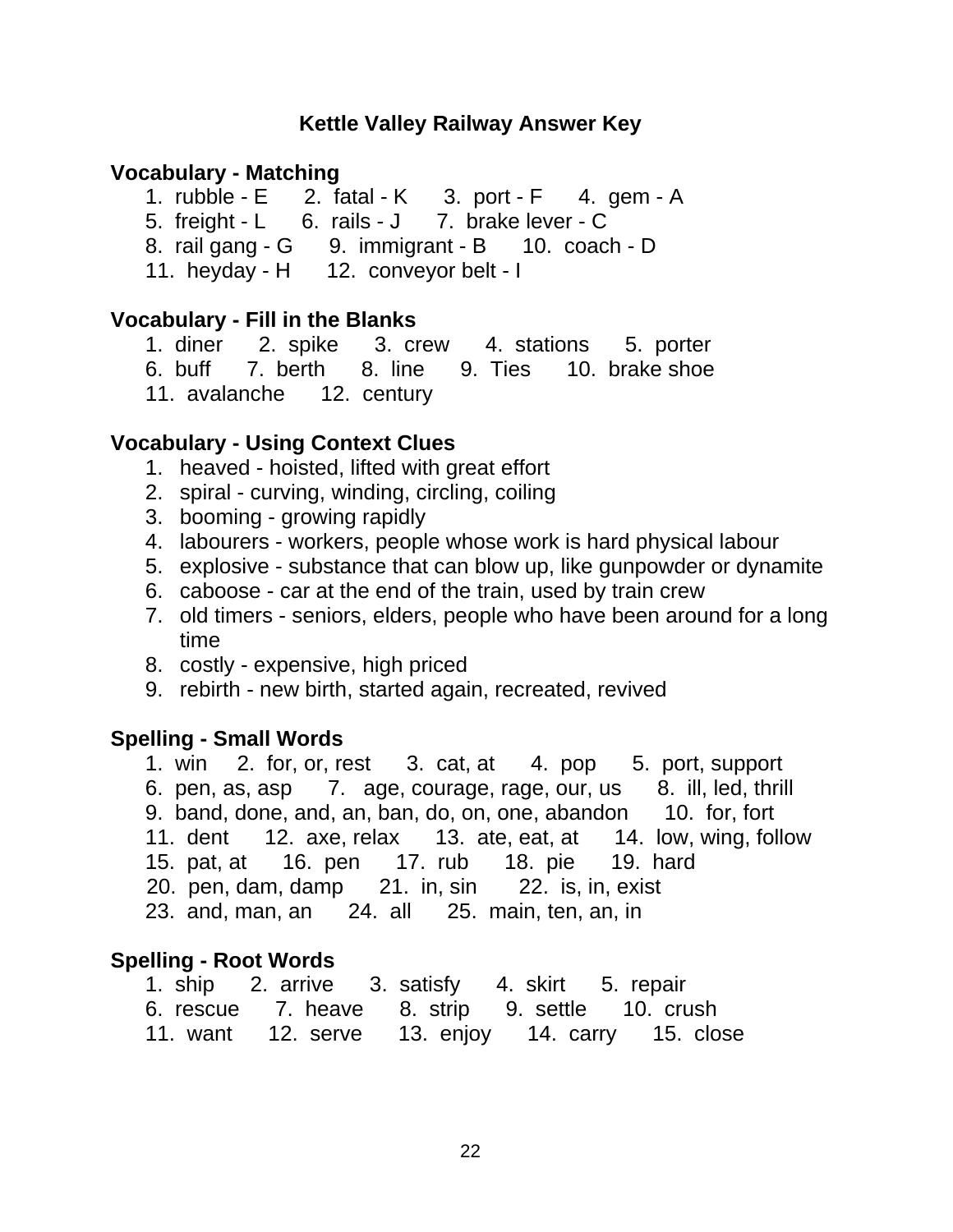#### **Spelling - Antonyms**

1. open; far 2. lose; spend 3. happy; joyful; in love 4. died

- 5. husband 6. lower 7. soft; gentle 8. decreased; declined
- 9. bored 10. night; evening 11. different 12. safe

#### **Spelling - Synonyms**

- 1. fixed 2. look; peer 3. deserted; vacant, left alone
- 4. brave 5. hurried; speeded (sped) 6. expensive 7. big; large
- 8. valley; chasm; ravine 9. walk 10. wet; moisten

#### **Short Answer Questions - A**

- 1. Vancouver and Nelson
- 2. 16
- 3. 4; 6
- 4. 46
- 5. 5,000
- 6. Dynamite
- 7. \$300,000
- 8. When they were crushed on the tracks by the train, they made the tracks slippery. Trains would have trouble starting and stopping.
- 9. Fires could burn the wooden trestles or wooden bridges and close the railway line.
- 10. Recreation (hiking and biking)

#### **Short Answer Questions - B**

- 1. Silver and copper
- 2. President of the CPR. He fought for the construction of the KVR to link with existing CPR track.
- 3. Penticton
- 4. 1910
- 5. There were daily foot patrols. Brakes were tested before every hill. McCulloch checked every bridge and tunnel yearly.
- 6. 3.75 miles long and 714 yards deep (6 km long and 650 metres deep)
- 7. 1916
- 8. Brake failure. No air left in brakes. The train fell into Coquihalla Canyon.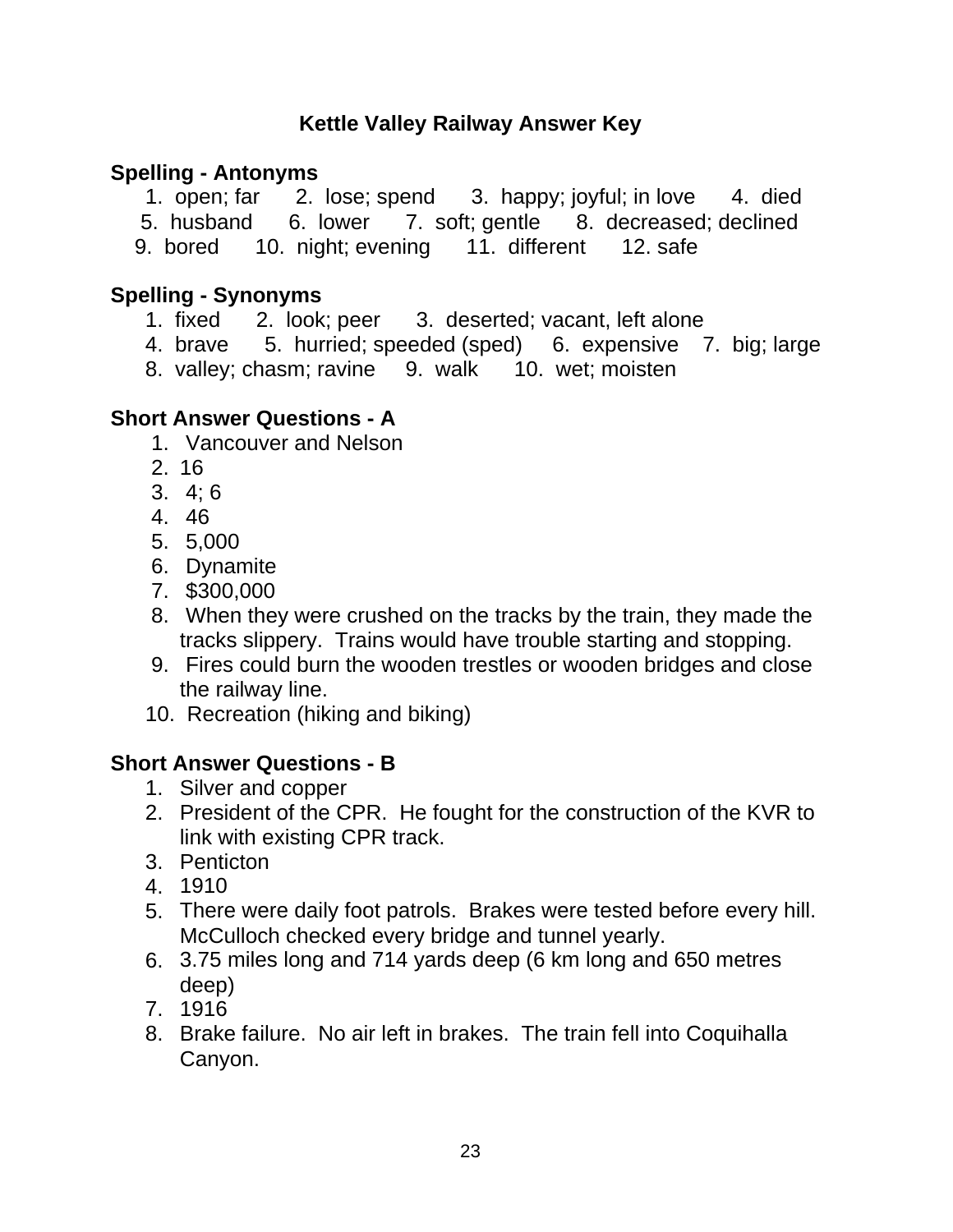- 9. McCulloch's Wonder and Coast-to-Kootenay Railway 10. 1964
- **Longer Answer Questions**
	- 1. To haul ore from Kootenay mines to the Vancouver seaport.
		- –To link up with existing CPR line.
		- –To keep mine profits and jobs in Canada.
		- –To carry other freight and passengers along the southern parts of BC that weren't served by the CPR route to the north.
	- 2. Mountainous landscape, crossed three mountain ranges.

 --Needed considerable supplies, especially to build trestles and bridges across canyons.

 –Needed large work force over 6 year period. Sometimes hard to get workers.

–Labourers performed hard and dangerous work.

–Severe climate with lots of snow.

- 3. No earthmoving machinery available like we have today. –Needed black powder to blast route through rock. Route crossed three mountain ranges. Lots of explosive would have been used. –Mostly manpower used to remove rubble. Lots of work done with picks and shovels.
- 4. Put wooden ties on roadbed. Then put rails on ties. Pounded rails in place with spikes. Shovelled gravel around ties to keep them in place. Worked with track laying machine and rail cars carrying supplies.
- 5. Coquihalla section was particularly costly because of the difficult terrain – steep grades, granite walls.
	- --Labourers had to work along the edge of a canyon.
	- --They needed to build many extras like bridges (43), tunnels (13) and snowsheds (16).
	- –Lots of snow and short season for working.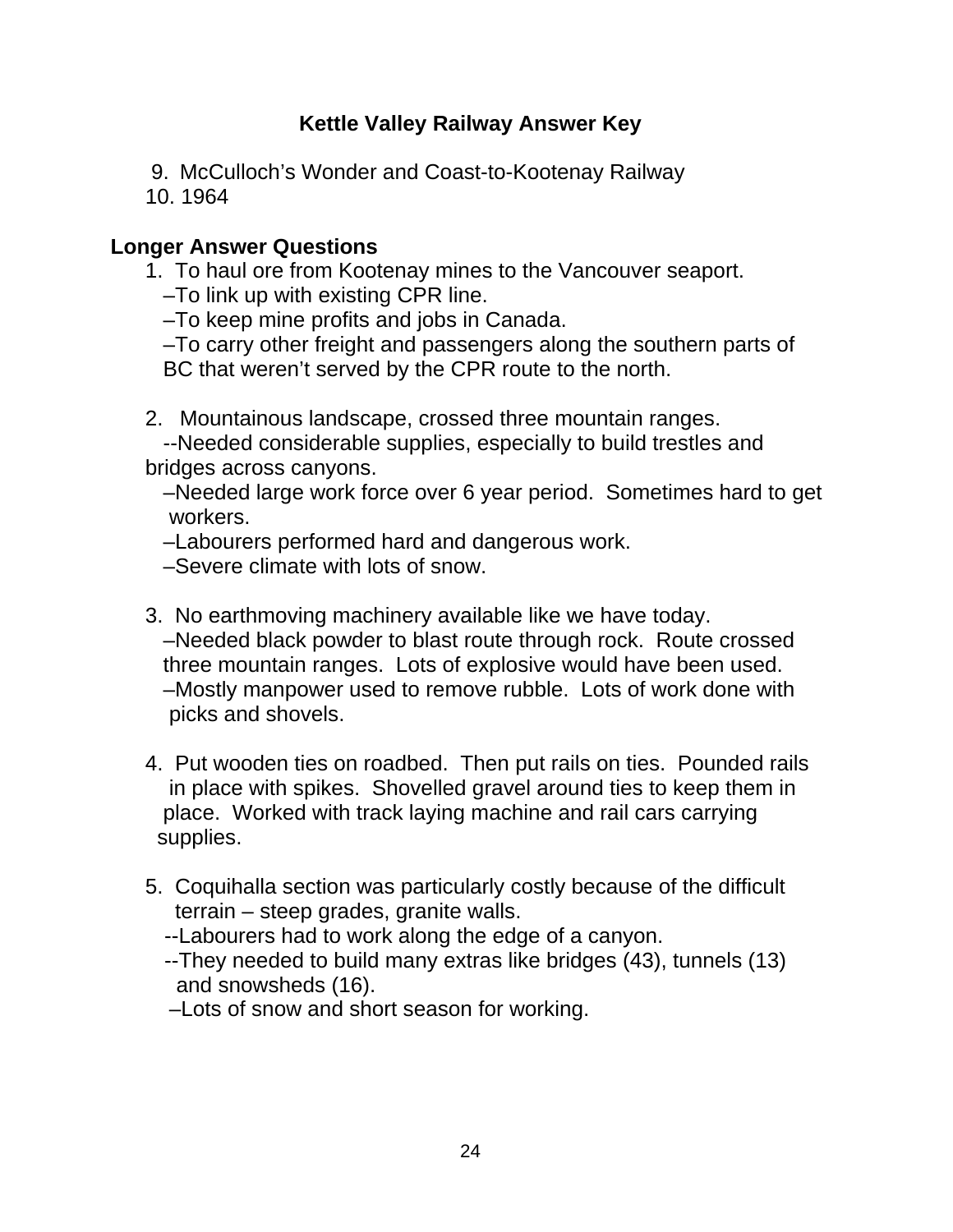- 6. Because of the terrain, the line could be closed by avalanches, or rock slides, or by too much snow on the track.
	- --Forest fires were a danger to the wooden trestles and bridges.
	- --Steep grades and lots of snow; used plow car to clear tracks ahead of train.

--Safety was important because trains carried crew and passengers.

 --Safety checks were carried out on a regular basis, some by McCulloch himself.

7. Creation of Hope-Princeton Highway in 1949. Freight could be carried in trucks.

--People could travel in own cars. More people had cars.

 –Decreasing freight to carry. No longer profitable to run rail line in southern BC.

 –Snow problems made travel on line unpredictable. Line had to be closed and trains rerouted.

 –Maintenance was said to be too costly. Part of the track was removed.

#### **Discussion Questions**

1. Andrew McCulloch played a major role in the construction and the running of the KVR.

 –He planned the route through difficult landscape, he hired crews, and he supervised workers.

 –He continued to work on the KVR after it was built to keep it running.

–The scenic route was very popular with passengers.

 –Route was difficult and costly to build. It was a "wonder" that it was finished and that it continued to operate for over 40 years.

2. McCulloch successfully met many challenges.

--He performed many feats of engineering skill.

- --He would have had a sense of great achievement.
- --He would have been proud of what he accomplished.

--He continued to work for the KVR until he retired.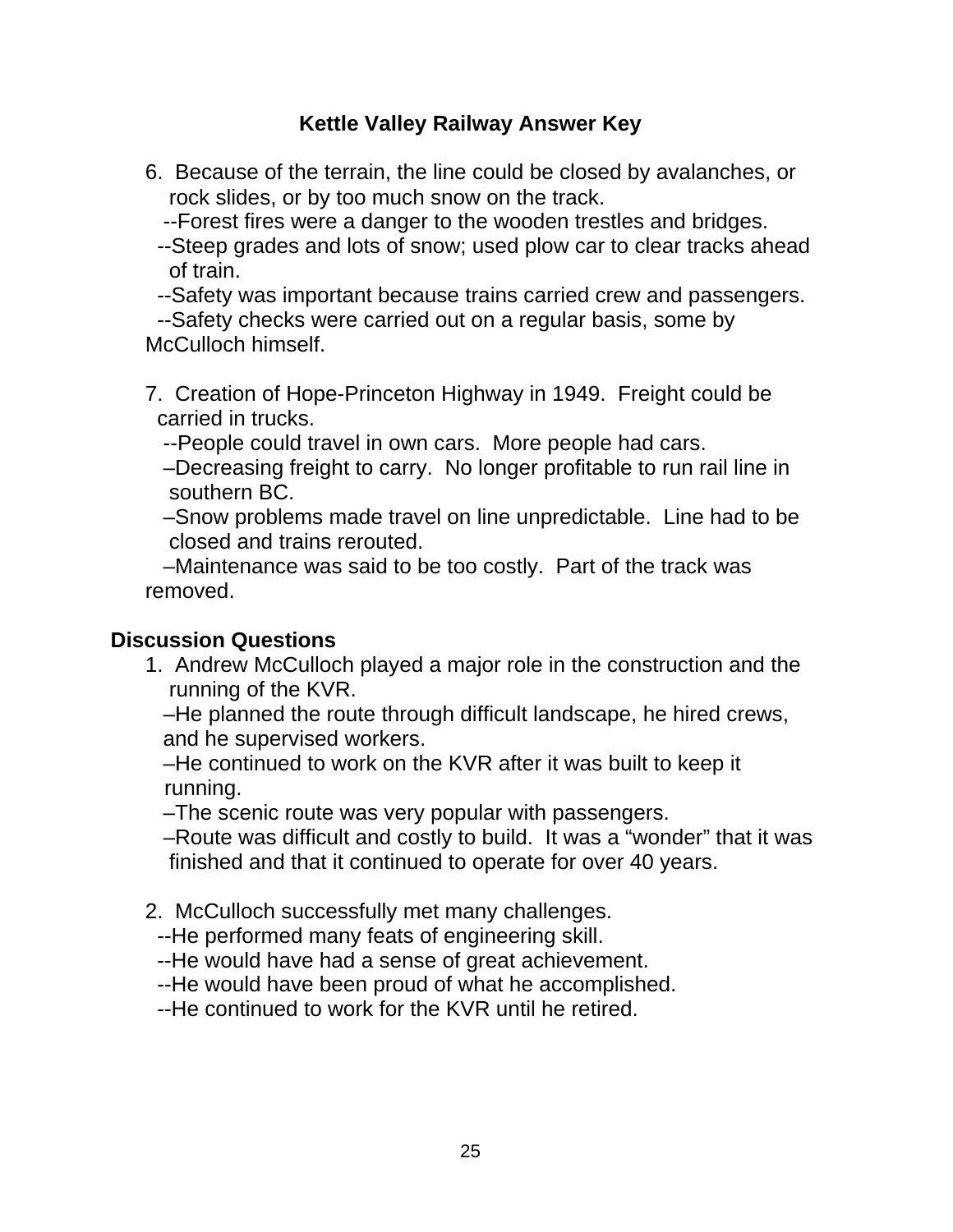3. Today it is being used as a hiking and biking path.

--Steam train on Summerland section is a popular tourist attraction.

--People have fallen off trestles and died. Answers will vary.

4. Answers will vary.

#### **Close Exercise - Andrew McCulloch**

- 1. engineer 2. farming 3. Ontario 4. 30 5. CPR
- 6. lines 7. experience 8. Lake Louise 9.46
- 10. Penticton 11. Shakespeare 12. Romeo
- 13. superintendent 14. Kettle Valley Railway

#### **Crossword Puzzle Answers**

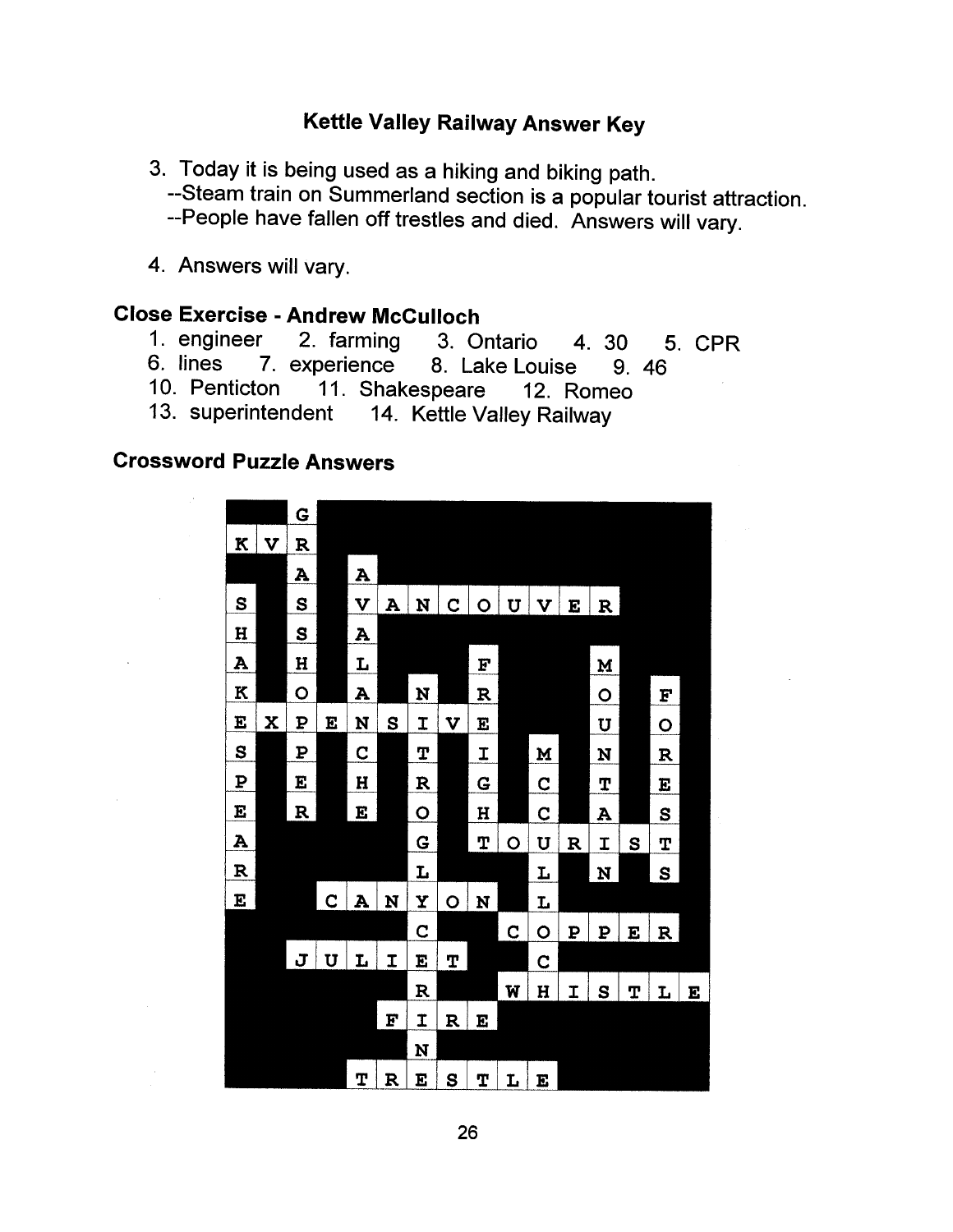### <span id="page-30-0"></span>**T.D. Shorts: High Admiral of Okanagan Lake**

**Okanagan History Vignette**

**Student Exercises & Answer Key**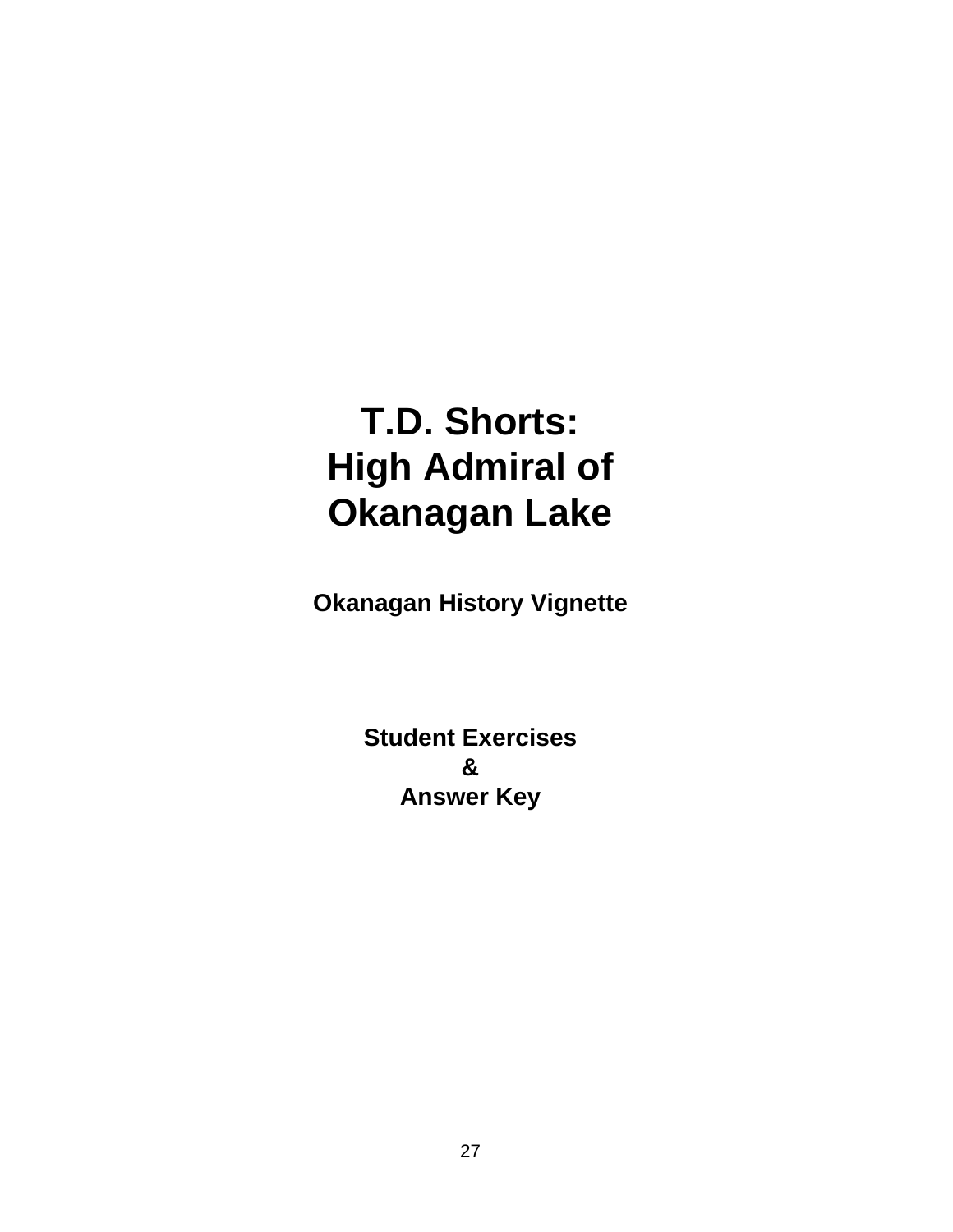#### **Pre-reading Questions**

- <span id="page-31-0"></span>1. What do you already know about T.D. Shorts?
- 2. What do you know about boating on Okanagan Lake?
- 3. What would you like to know about boating on Okanagan Lake?
- 4. Have you ever been on a rowboat before? Where? When?
- 5. Have you ever been on any small boat before? Where? On a big lake? Small lake? River?
- 6. Have you ever been on a big ship before? Where? When?
- 7. What would you like to know about T.D. Shorts? Think of three questions that start with either who, what, where, why, when, or how.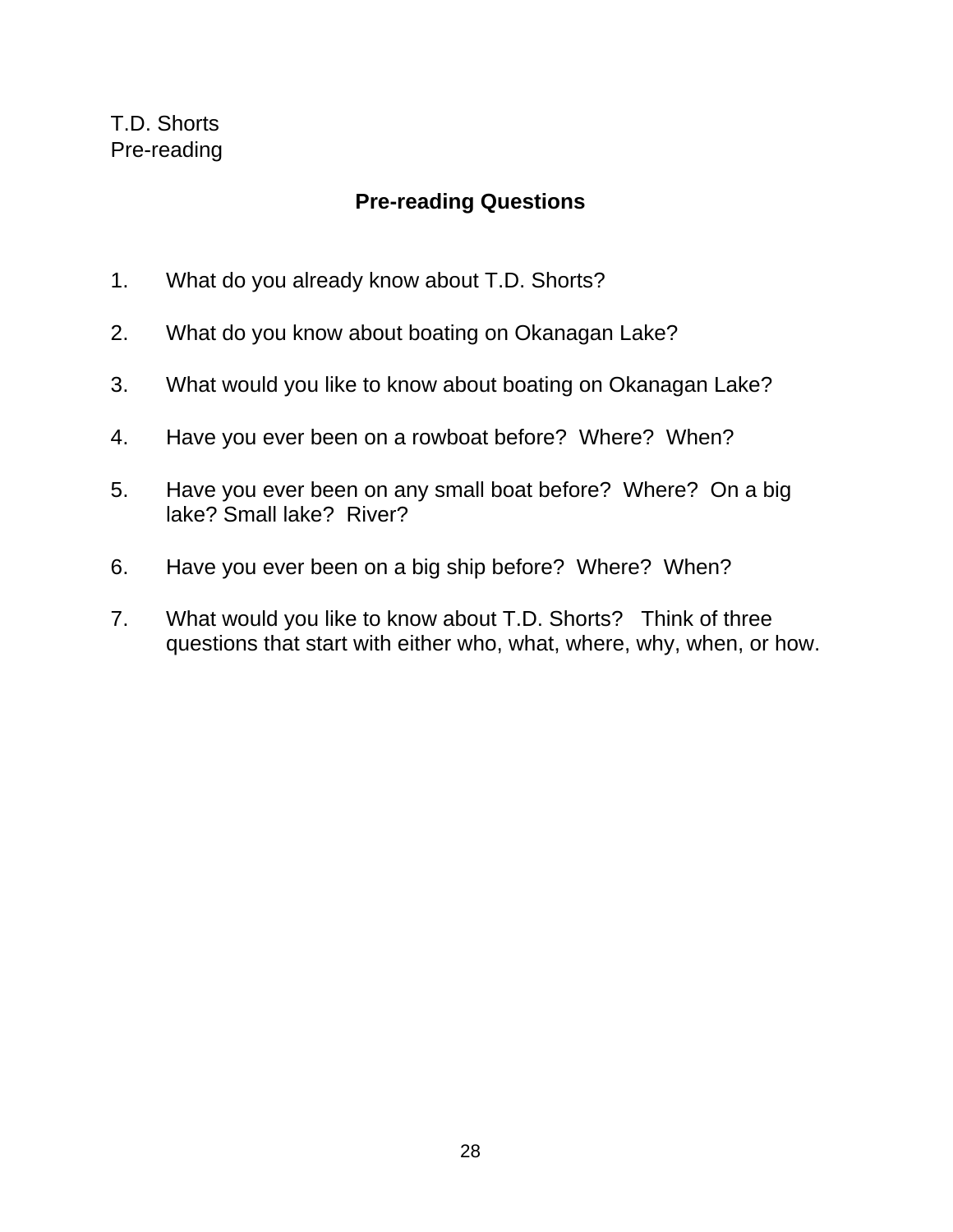#### **Choosing the Best Answer**

Choose the best definition for the following words. Circle the letter of the best answer.

- 1. favourable
	- a) full of flavour
	- b) pleasing or helping
	- c) fantastic
- 2. launch
	- a) a snack between lunch and dinner
	- b) a boat engine
	- c) to put a boat into the water
- 3. prominent
	- a) well-known
	- b) a board that is used for people to get on and off a boat
	- c) the top deck of a boat
- 4. mother lode
	- a) mother-in-law
	- b) the main body of ore in a mining area
	- c) caring for a mother in her later years
- 5. isolated
	- a) remote
	- b) having to do with being late
	- c) insulated
- 6. profit
	- a) the stock market
	- b) earnings
	- c) a new suit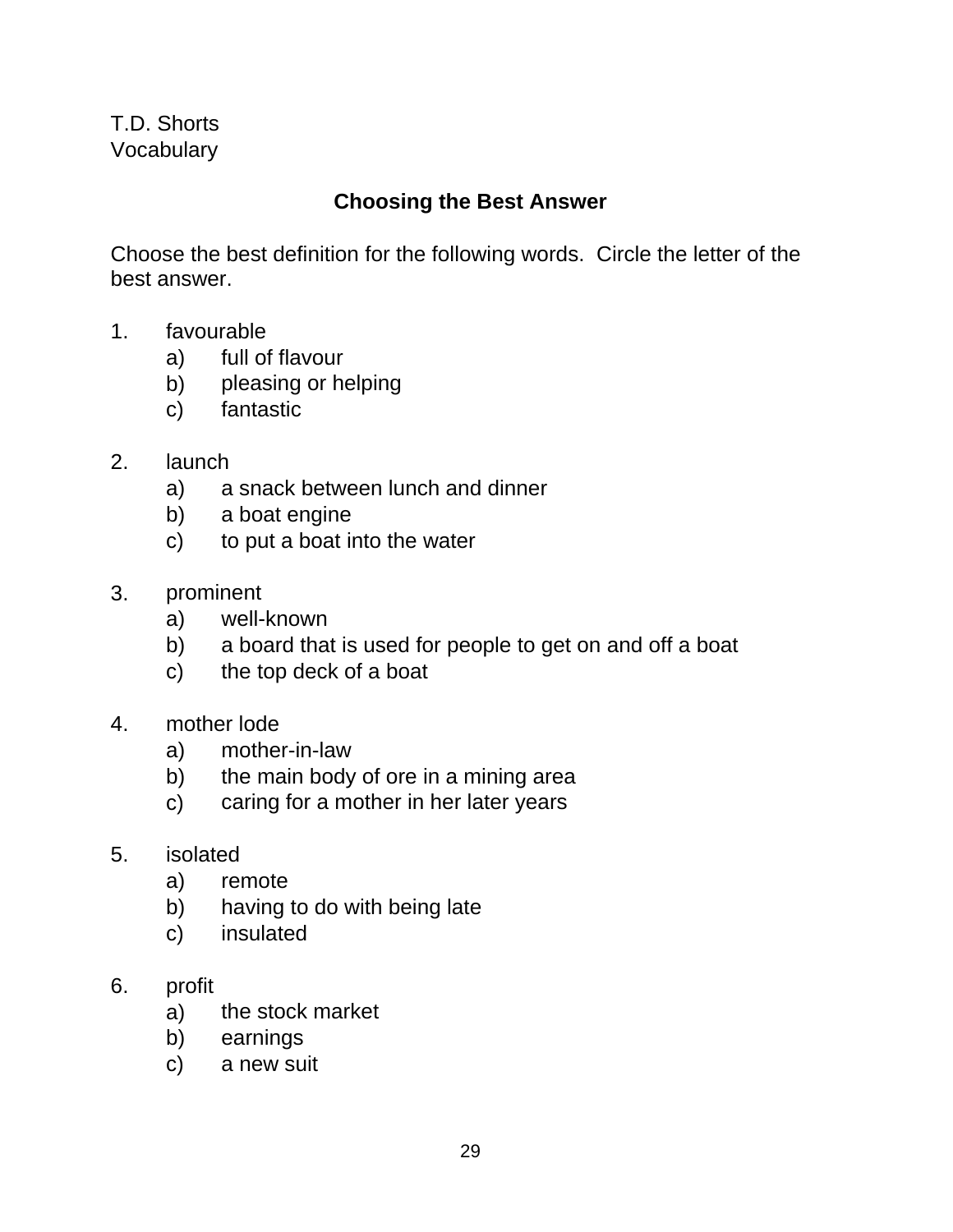### **Matching**

Match the vocabulary word on the left with the correct definition on the right. Put the letter of the definition on the line after the vocabulary word.

| 1.  | pioneer       | Α. | pleasing, welcome                                    |
|-----|---------------|----|------------------------------------------------------|
| 2.  | attempted     | В. | relating to ships & sailors                          |
| 3.  | nautical      | C. | an early settler                                     |
| 4.  | non-existent  | D. | overstate, make up details                           |
| 5.  | favourable    | Е. | only means of transportation<br>and/or communication |
| 6.  | lifeline      | F. | shabby, untidy                                       |
| 7.  | maiden voyage | G. | not existing, not being there                        |
| 8.  | exaggerate    | Н. | large, a lot                                         |
| 9.  | substantial   | I. | tried                                                |
| 10. | scruffy       | J. | first trip                                           |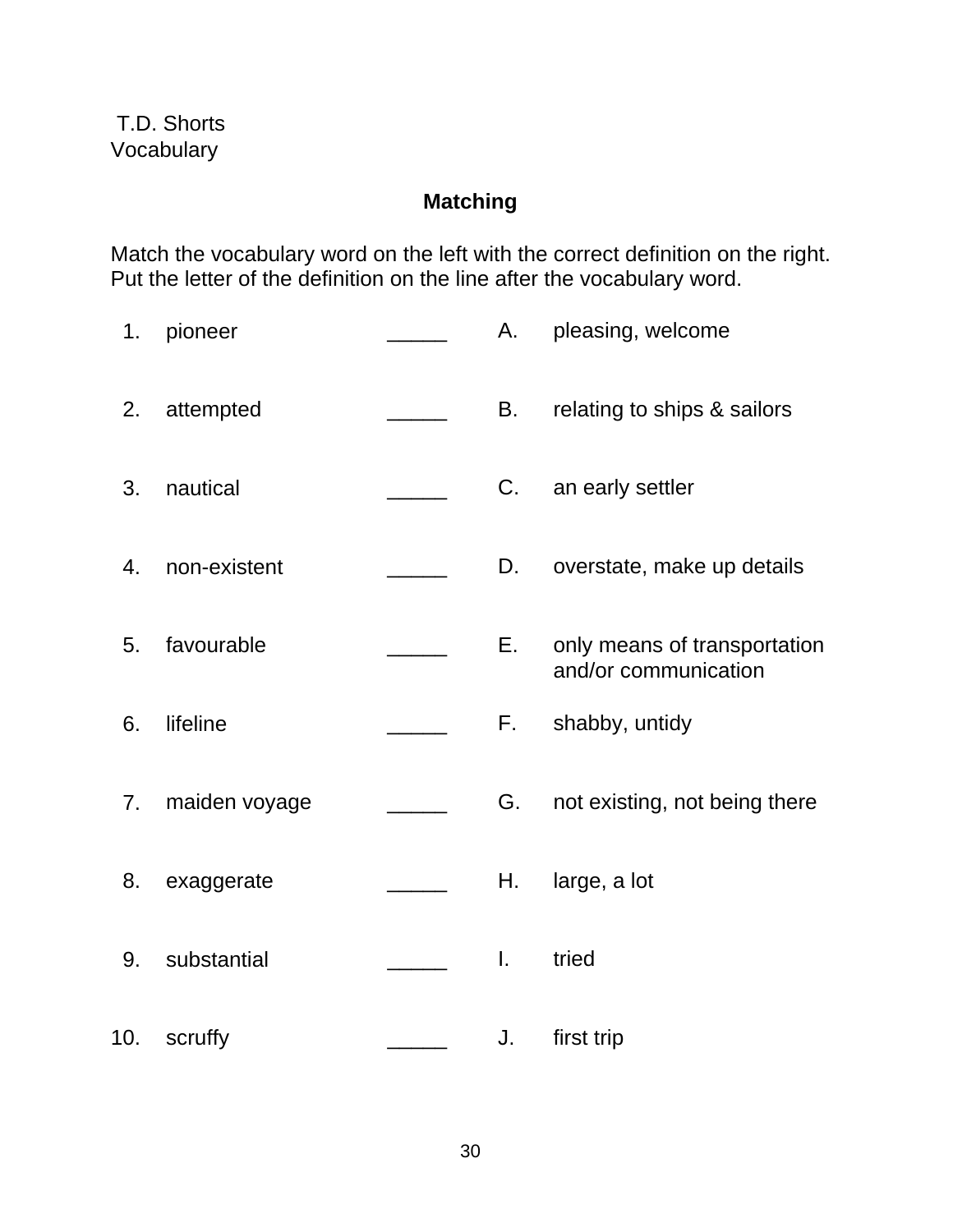#### **Using Context Clues**

Define the underlined word in each sentence in the space below the sentence or write your answers on a separate sheet of paper.

- 1. The Okanagan Valley was a pristine land with few settlers in the area.
- 2. What the valley needed was an entrepreneur.
- 3. These ventures also ended in failure.
- 4. The steamboat ran out of fuel just seven miles from her final destination.
- 5. This new boat was the start of commercial traffic on Okanagan Lake.
- 6. The 150-mile trip was exhausting work.
- 7. The boat could carry cargo weighing up to 5,000 pounds.
- 8. Shorts was not impressed by wealth.
- 9. He obtained 320 acres of land in the area that is now called Fintry.
- 10. He would often hold a grudge against people who offended him.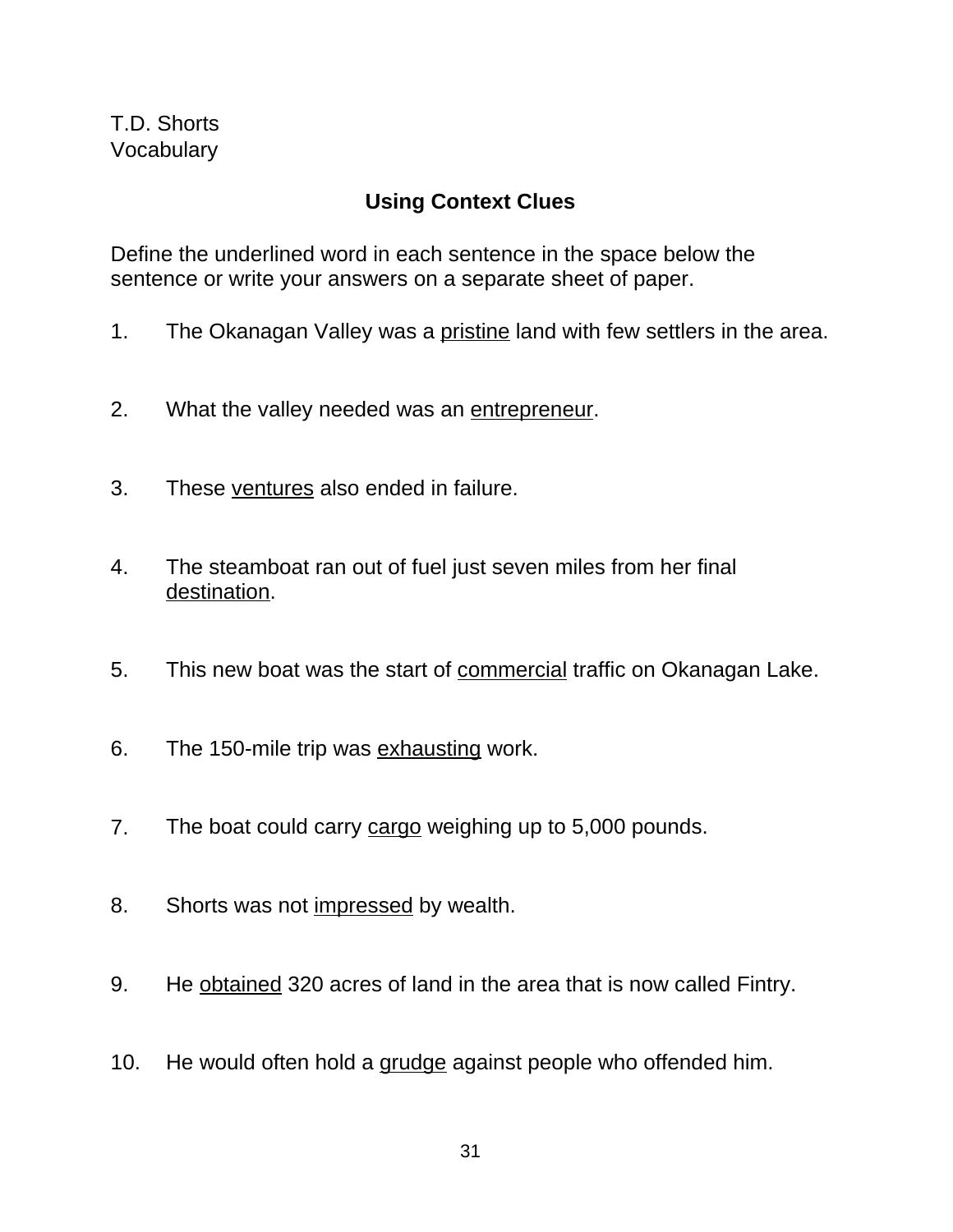T.D. Shorts Parts of Speech

\_\_\_\_\_\_\_\_\_\_\_\_\_\_\_\_\_\_\_\_\_\_\_\_\_

\_\_\_\_\_\_\_\_\_\_\_\_\_\_\_\_\_\_\_\_\_\_\_\_\_

#### **Nouns**

There are many nouns in the paragraph titled "T.D. Shorts: A Unique Pioneer." Write down ten nouns that you find. List five common nouns and five proper nouns.

\_\_\_\_\_\_\_\_\_\_\_\_\_\_\_\_\_\_\_\_\_\_\_\_\_ \_\_\_\_\_\_\_\_\_\_\_\_\_\_\_\_\_\_\_\_\_\_\_\_\_

#### **Verbs**

There are many verbs or verb phrases in the paragraph titled "T.D. Shorts: A Unique Pioneer." Write down five verbs or verb phrases that you find.

\_\_\_\_\_\_\_\_\_\_\_\_\_\_\_\_\_\_\_\_\_\_\_\_\_ \_\_\_\_\_\_\_\_\_\_\_\_\_\_\_\_\_\_\_\_\_\_\_\_\_

\_\_\_\_\_\_\_\_\_\_\_\_\_\_\_\_\_\_\_\_\_\_\_\_\_ \_\_\_\_\_\_\_\_\_\_\_\_\_\_\_\_\_\_\_\_\_\_\_\_\_

### **Adjectives**

There are many adjectives in the paragraph titled "T.D. Shorts: A Unique Pioneer." Write down five adjectives that you find.

\_\_\_\_\_\_\_\_\_\_\_\_\_\_\_\_\_\_\_\_\_\_\_\_\_ \_\_\_\_\_\_\_\_\_\_\_\_\_\_\_\_\_\_\_\_\_\_\_\_\_

\_\_\_\_\_\_\_\_\_\_\_\_\_\_\_\_\_\_\_\_\_\_\_\_\_ \_\_\_\_\_\_\_\_\_\_\_\_\_\_\_\_\_\_\_\_\_\_\_\_\_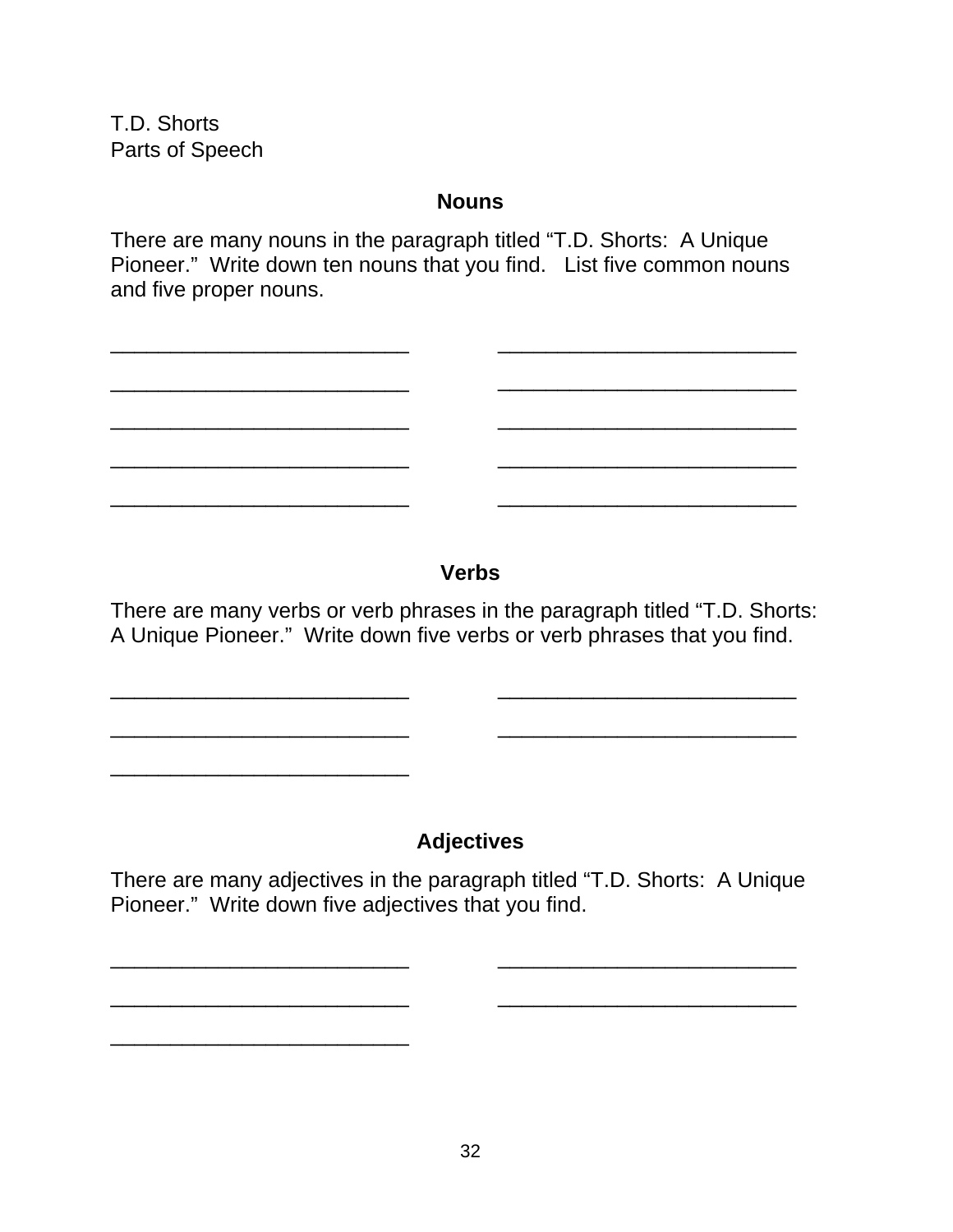T.D. Shorts Spelling

# **Small Words**

Can you find the shorter words inside the longer words? Write the shorter word or words on the line beside the longer word.

|     | 1. pristine     | $\frac{\text{tin}}{\text{t}}$                                                                                                                                                                                                                                                                                                                                                                                                                                                                                          |     | 2. area                                                                                                                                                                                                                                                                                                                                                                                                                                                                                                |
|-----|-----------------|------------------------------------------------------------------------------------------------------------------------------------------------------------------------------------------------------------------------------------------------------------------------------------------------------------------------------------------------------------------------------------------------------------------------------------------------------------------------------------------------------------------------|-----|--------------------------------------------------------------------------------------------------------------------------------------------------------------------------------------------------------------------------------------------------------------------------------------------------------------------------------------------------------------------------------------------------------------------------------------------------------------------------------------------------------|
| 3.  | however         | <u> 1990 - Johann Barnett, fransk politiker</u>                                                                                                                                                                                                                                                                                                                                                                                                                                                                        |     | 4. these                                                                                                                                                                                                                                                                                                                                                                                                                                                                                               |
| 5.  | person          | <u> 1990 - Johann Barbara, martin a</u>                                                                                                                                                                                                                                                                                                                                                                                                                                                                                |     | 6. settle                                                                                                                                                                                                                                                                                                                                                                                                                                                                                              |
| 7.  | transport       |                                                                                                                                                                                                                                                                                                                                                                                                                                                                                                                        |     | 8. system                                                                                                                                                                                                                                                                                                                                                                                                                                                                                              |
| 9.  | think           |                                                                                                                                                                                                                                                                                                                                                                                                                                                                                                                        |     | 10. always                                                                                                                                                                                                                                                                                                                                                                                                                                                                                             |
|     | 11. attractive  |                                                                                                                                                                                                                                                                                                                                                                                                                                                                                                                        | 12. | failure<br>$\begin{tabular}{c} \multicolumn{2}{c} {\textbf{1}}\\ \multicolumn{2}{c} {\textbf{2}}\\ \multicolumn{2}{c} {\textbf{3}}\\ \multicolumn{2}{c} {\textbf{4}}\\ \multicolumn{2}{c} {\textbf{5}}\\ \multicolumn{2}{c} {\textbf{6}}\\ \multicolumn{2}{c} {\textbf{6}}\\ \multicolumn{2}{c} {\textbf{7}}\\ \multicolumn{2}{c} {\textbf{8}}\\ \multicolumn{2}{c} {\textbf{9}}\\ \multicolumn{2}{c} {\textbf{1}}\\ \multicolumn{2}{c} {\textbf{1}}\\ \multicolumn{2}{c} {\textbf{1}}\\ \multicolumn$ |
|     | 13. money       |                                                                                                                                                                                                                                                                                                                                                                                                                                                                                                                        |     | 14. gold<br>$\overline{\phantom{a}}$                                                                                                                                                                                                                                                                                                                                                                                                                                                                   |
|     | 15. isolated    |                                                                                                                                                                                                                                                                                                                                                                                                                                                                                                                        | 16. | treated<br><u> 1980 - Jan Stein Stein Stein Stein Stein Stein Stein Stein Stein Stein Stein Stein Stein Stein Stein Stein S</u>                                                                                                                                                                                                                                                                                                                                                                        |
|     | 17. substantial |                                                                                                                                                                                                                                                                                                                                                                                                                                                                                                                        | 18. | business<br>$\overline{\phantom{a}}$                                                                                                                                                                                                                                                                                                                                                                                                                                                                   |
| 19. | maintain        | $\begin{tabular}{ccccc} \multicolumn{2}{c }{\textbf{\textcolor{blue}{\bf -}} } & \multicolumn{2}{c }{\textbf{\textcolor{blue}{\bf -}} }\\ \multicolumn{2}{c }{\textbf{\textcolor{blue}{\bf -}} } & \multicolumn{2}{c }{\textbf{\textcolor{blue}{\bf -}} } & \multicolumn{2}{c }{\textbf{\textcolor{blue}{\bf -}} }\\ \multicolumn{2}{c }{\textbf{\textcolor{blue}{\bf -}} } & \multicolumn{2}{c }{\textbf{\textcolor{blue}{\bf -}} } & \multicolumn{2}{c }{\textbf{\textcolor{blue}{\bf -}} }\\ \multicolumn{2}{c }{\$ | 20. | unfortunate__________                                                                                                                                                                                                                                                                                                                                                                                                                                                                                  |
| 21. | offended        |                                                                                                                                                                                                                                                                                                                                                                                                                                                                                                                        |     | 22. potatoes __________                                                                                                                                                                                                                                                                                                                                                                                                                                                                                |
|     | 23. favourable  |                                                                                                                                                                                                                                                                                                                                                                                                                                                                                                                        |     | 24. acreage                                                                                                                                                                                                                                                                                                                                                                                                                                                                                            |
|     | 25. located     |                                                                                                                                                                                                                                                                                                                                                                                                                                                                                                                        | 26. | many<br><u> De Carlos de Carlos de Ca</u>                                                                                                                                                                                                                                                                                                                                                                                                                                                              |
|     | 27. mother      |                                                                                                                                                                                                                                                                                                                                                                                                                                                                                                                        |     | 28. spent                                                                                                                                                                                                                                                                                                                                                                                                                                                                                              |
| 29. | frontier        |                                                                                                                                                                                                                                                                                                                                                                                                                                                                                                                        | 30. | ripe                                                                                                                                                                                                                                                                                                                                                                                                                                                                                                   |
| 31. | through         |                                                                                                                                                                                                                                                                                                                                                                                                                                                                                                                        | 32. | rescue                                                                                                                                                                                                                                                                                                                                                                                                                                                                                                 |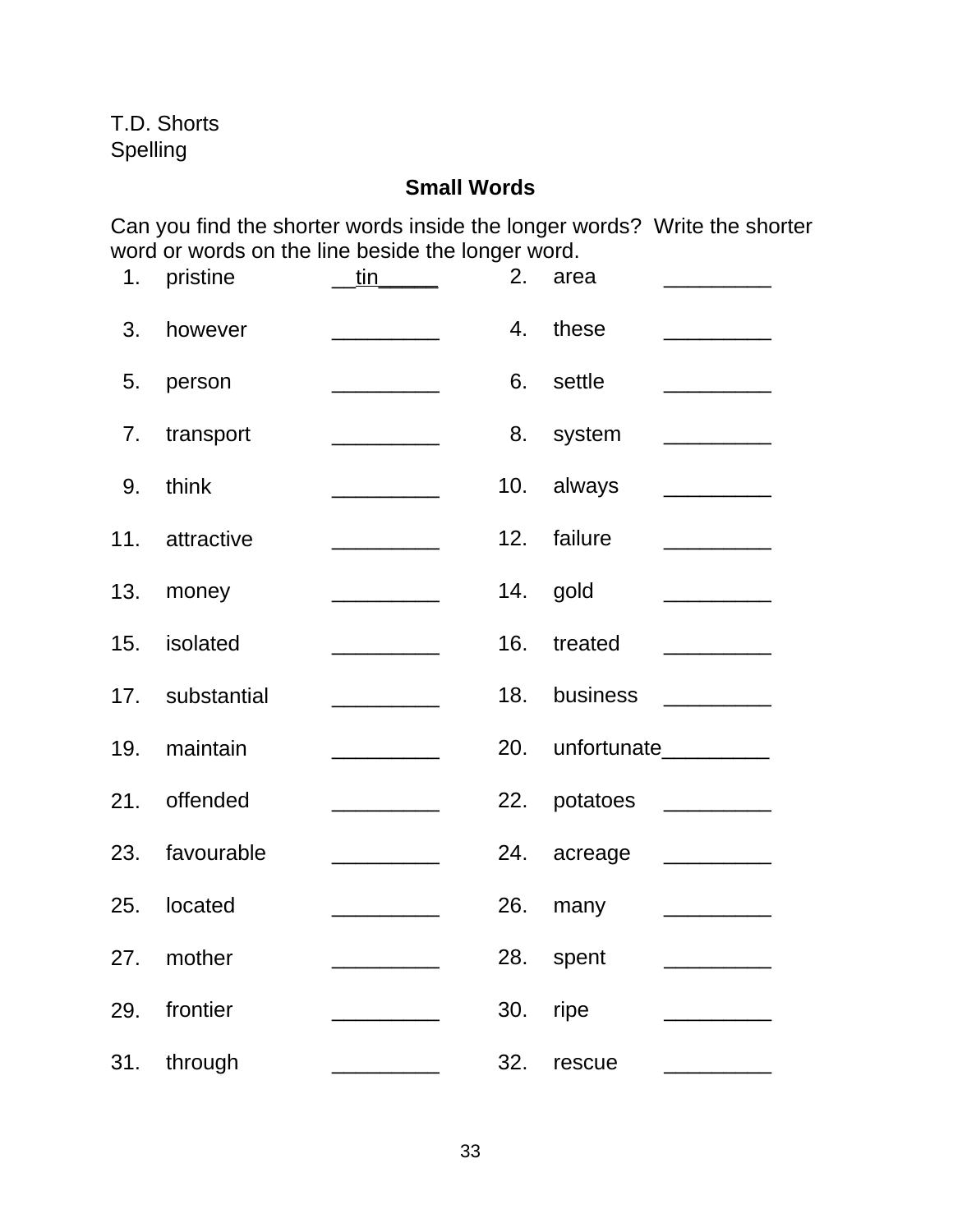T.D. Shorts

# Spelling **Root Words**

Many common words are made up by joining prefixes and suffixes to a root word. Try to find the root word in the following words.

|     | 1. development   | develop                                                                                                                |
|-----|------------------|------------------------------------------------------------------------------------------------------------------------|
|     | 2. started       |                                                                                                                        |
|     | 3. successful    |                                                                                                                        |
|     | 4. carried       | <u> 1989 - Johann John Harry Barbara, mars eta idazlea (</u>                                                           |
|     | 5. mining        |                                                                                                                        |
|     | 6. annoyed       | <u> Listen von der Stadt von der Stadt von der Stadt von der Stadt von der Stadt von der Stadt von der Stadt von d</u> |
|     | 7. favourable    |                                                                                                                        |
|     | 8. unfortunately |                                                                                                                        |
|     | 9. tried         |                                                                                                                        |
|     | 10. living       |                                                                                                                        |
|     | 11. adventurous  |                                                                                                                        |
|     | 12. easily       |                                                                                                                        |
|     | 13. replied      |                                                                                                                        |
|     | 14. needed       |                                                                                                                        |
|     | 15. attractive   |                                                                                                                        |
| 16. | bigger           |                                                                                                                        |
| 17. | named            |                                                                                                                        |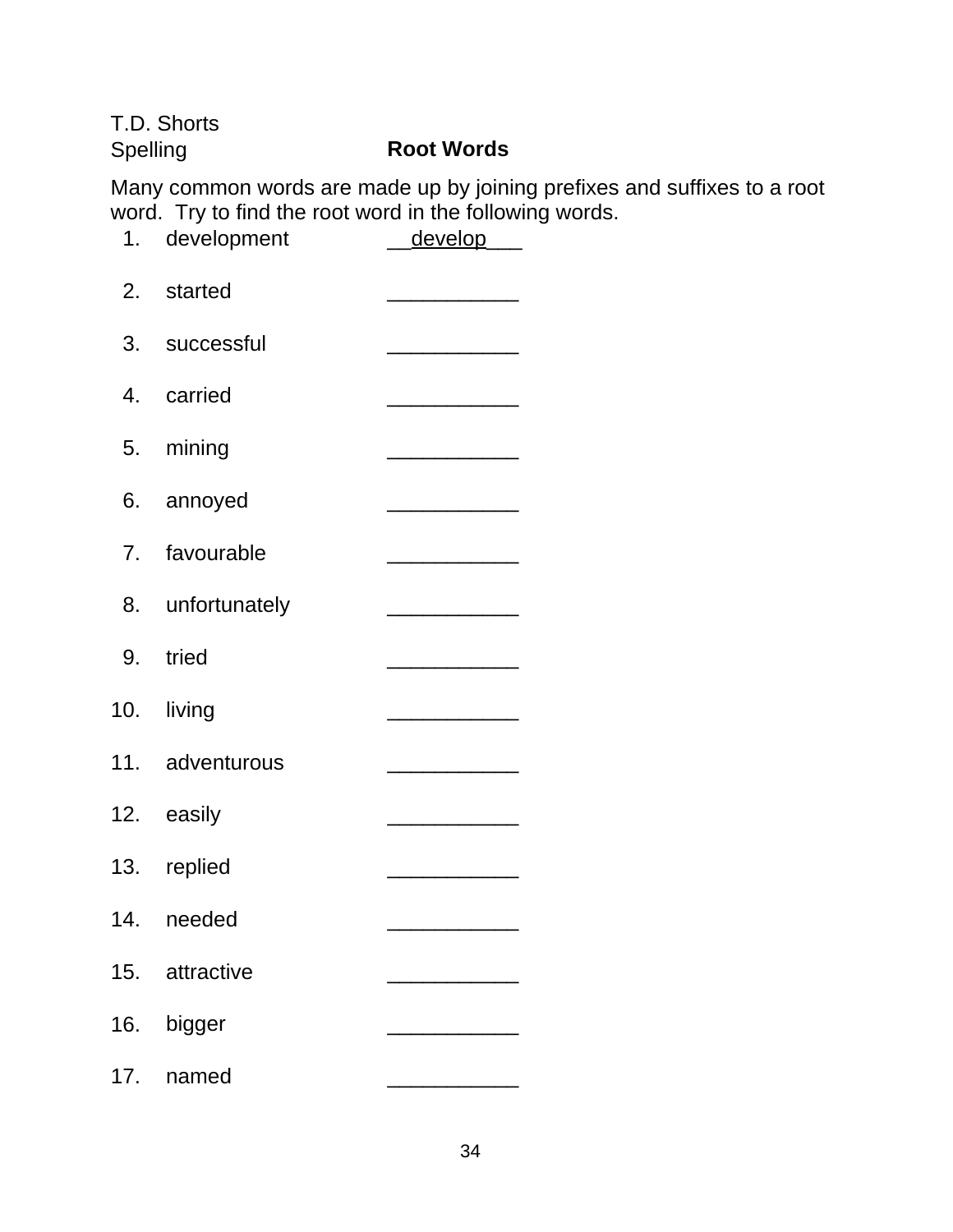#### T.D. Shorts Spelling

| <b>OPGIIII</b> IY       |             |                |          |  |  |
|-------------------------|-------------|----------------|----------|--|--|
| <b>Word List</b>        |             |                |          |  |  |
| few                     | adventurous | transportation | tried    |  |  |
| lode                    | lifeline    | isolated       | previous |  |  |
| boat                    | scruffy     | carefree       | built    |  |  |
| struck                  | steamboat   | nautical       |          |  |  |
| Choosing the Dight Word |             |                |          |  |  |

# **Choosing the Right Word**

Using the words above, select the right word to answer the following. Use each word only once.

| $\mathbf{1}$ .   | rhymes with the word coat     |
|------------------|-------------------------------|
| 2.               | comes from the word adventure |
| 3.               | today I build, yesterday I    |
| $\overline{4}$ . | starts with three consonants  |
| 5.               | rhymes with new               |
| 6.               | has three vowels in a row     |
| 7.               | rhymes with fried             |
| 8.               | past tense of strike          |

# **Fill in the Blanks**

Using the word list above, add the missing letters to the following words.

| 1. $i_{-}$ lat $_d$   | 5. $\text{tran}_{--}$ ort_ $\overline{\phantom{0}}$ ion |
|-----------------------|---------------------------------------------------------|
| 2. $I_{---}$          | 6. $\qquad \qquad - - - -$ boat                         |
| 3. naut $_{---}$      | 7. life $\_{---}$                                       |
| 4. $c_{-}$ efr $_{-}$ | 8. $p_{-}$ vi $=$ s                                     |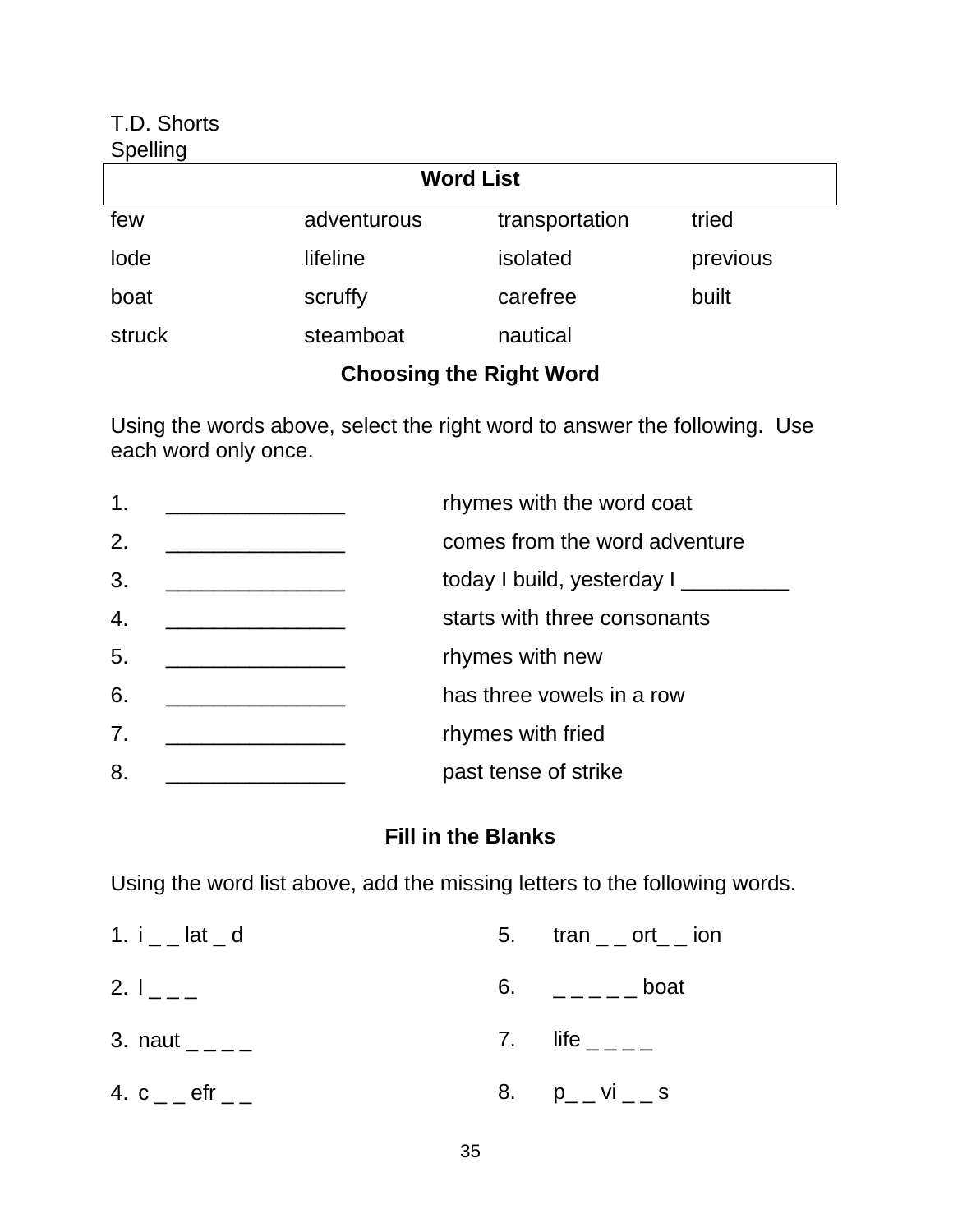# T.D. Shorts Spelling

| <b>Word List</b> |             |                |          |  |
|------------------|-------------|----------------|----------|--|
| few              | adventurous | transportation | tried    |  |
| lode             | lifeline    | isolated       | previous |  |
| boat             | scruffy     | carefree       | built    |  |
| struck           | steamboat   | nautical       |          |  |

# **Syllables**

\_\_\_\_\_\_\_\_\_\_\_\_\_\_\_ \_\_\_\_\_\_\_\_\_\_\_\_\_\_\_ \_\_\_\_\_\_\_\_\_\_\_\_\_

\_\_\_\_\_\_\_\_\_\_\_\_\_\_\_ \_\_\_\_\_\_\_\_\_\_\_\_\_\_\_ \_\_\_\_\_\_\_\_\_\_\_\_\_

\_\_\_\_\_\_\_\_\_\_\_\_\_\_\_ \_\_\_\_\_\_\_\_\_\_\_\_\_\_\_ \_\_\_\_\_\_\_\_\_\_\_\_\_

\_\_\_\_\_\_\_\_\_\_\_\_\_\_\_ \_\_\_\_\_\_\_\_\_\_\_\_\_\_\_ \_\_\_\_\_\_\_\_\_\_\_\_\_

\_\_\_\_\_\_\_\_\_\_\_\_\_\_\_ \_\_\_\_\_\_\_\_\_\_\_\_\_\_\_ \_\_\_\_\_\_\_\_\_\_\_\_\_

\_\_\_\_\_\_\_\_\_\_\_\_\_\_\_ \_\_\_\_\_\_\_\_\_\_\_\_\_\_\_ \_\_\_\_\_\_\_\_\_\_\_\_\_

\_\_\_\_\_\_\_\_\_\_\_\_\_\_\_ \_\_\_\_\_\_\_\_\_\_\_\_\_\_\_ \_\_\_\_\_\_\_\_\_\_\_\_\_

\_\_\_\_\_\_\_\_\_\_\_\_\_\_\_ \_\_\_\_\_\_\_\_\_\_\_\_\_\_\_ \_\_\_\_\_\_\_\_\_\_\_\_\_

\_\_\_\_\_\_\_\_\_\_\_\_\_\_\_ \_\_\_\_\_\_\_\_\_\_\_\_\_\_\_ \_\_\_\_\_\_\_\_\_\_\_\_\_

Using the words above, list the words with one syllable.

 $\frac{1}{2}$  , and the set of the set of the set of the set of the set of the set of the set of the set of the set of the set of the set of the set of the set of the set of the set of the set of the set of the set of the set

Using the words above, list the words with two syllables.

Using the words above, list the words with three syllables.

Using the words above, list the words with four syllables.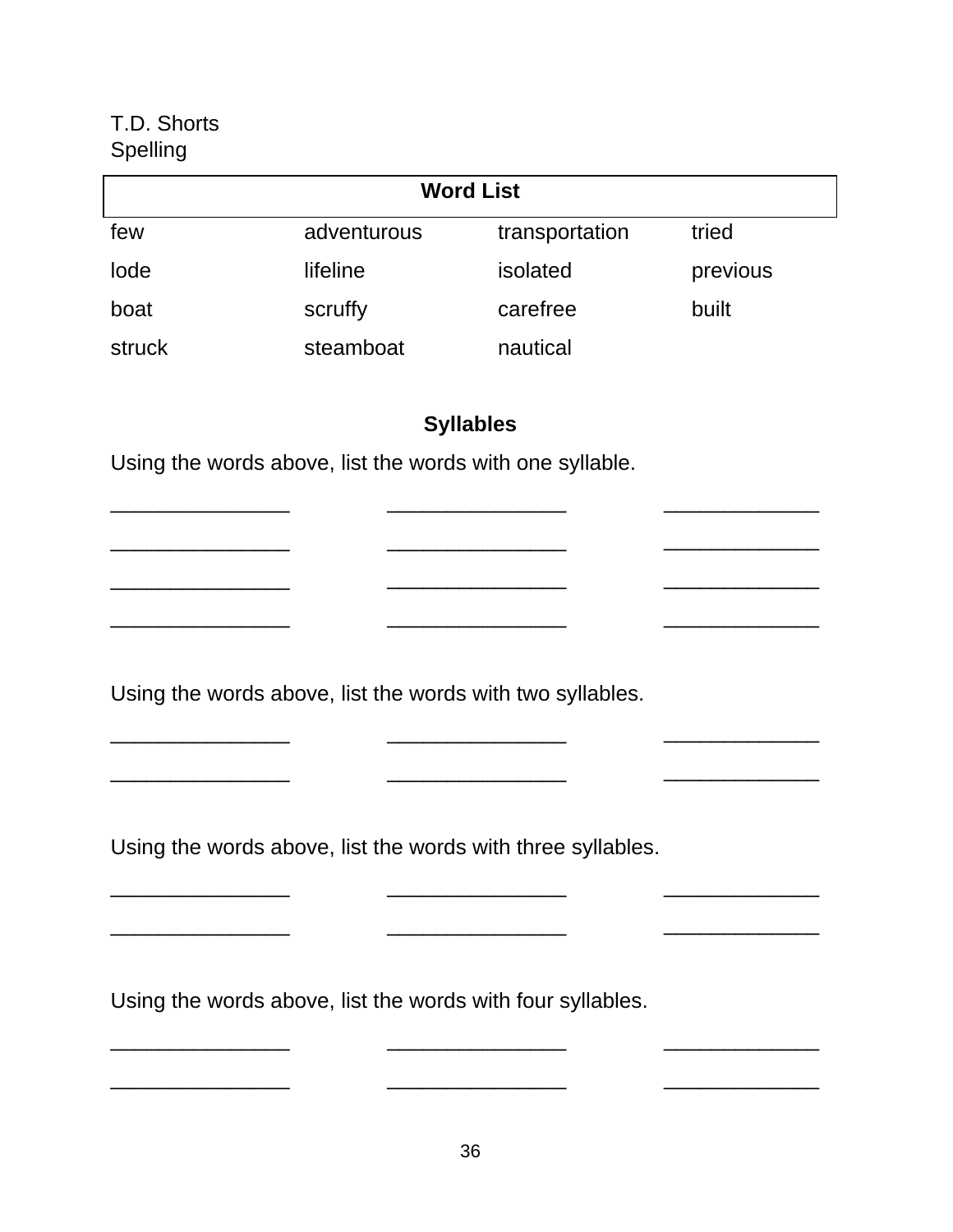#### **Homonyms**

Homonyms are words that sound the same but have different meanings and spellings. For example: to  $\rightarrow$  too. The following words are from the vignette. List a homonym for each word.

|    | 1. weather | <u> 1980 - Johann Stoff, fransk politik (d. 19</u>    |                       |
|----|------------|-------------------------------------------------------|-----------------------|
|    | 2. ore     | <u> 2002 - Jan James Barnett, mars et al. (2003)</u>  |                       |
|    | 3. there   | <u> 1980 - Jan Barbarat, manala</u> tar ang kalendar  | 9. sail _____________ |
|    | 4. one     |                                                       |                       |
|    | 5. would   |                                                       |                       |
| 6. | in in      | <u> 1986 - Johann Stoff, fransk politik (d. 1986)</u> | 12. not ____________  |

#### **Antonyms**

Antonyms are words that have opposite meanings. For example: hot  $\rightarrow$ cold. The following words are from the vignette. List an antonym for each word.

|        | 1. south | <u> 1989 - Johann Stein, mars an deutscher Stein und der Stein und der Stein und der Stein und der Stein und der</u> | 7. new __________      |
|--------|----------|----------------------------------------------------------------------------------------------------------------------|------------------------|
|        | 2. start |                                                                                                                      |                        |
| 3. few |          |                                                                                                                      | 9. first ________      |
|        | 4. night | <u> 1980 - Jan Barbarat, manala</u>                                                                                  |                        |
|        | 5. good  | <u> 2000 - Jan James James Barbara, martin d</u>                                                                     | 11. quickly___________ |
| 6.     | man      |                                                                                                                      |                        |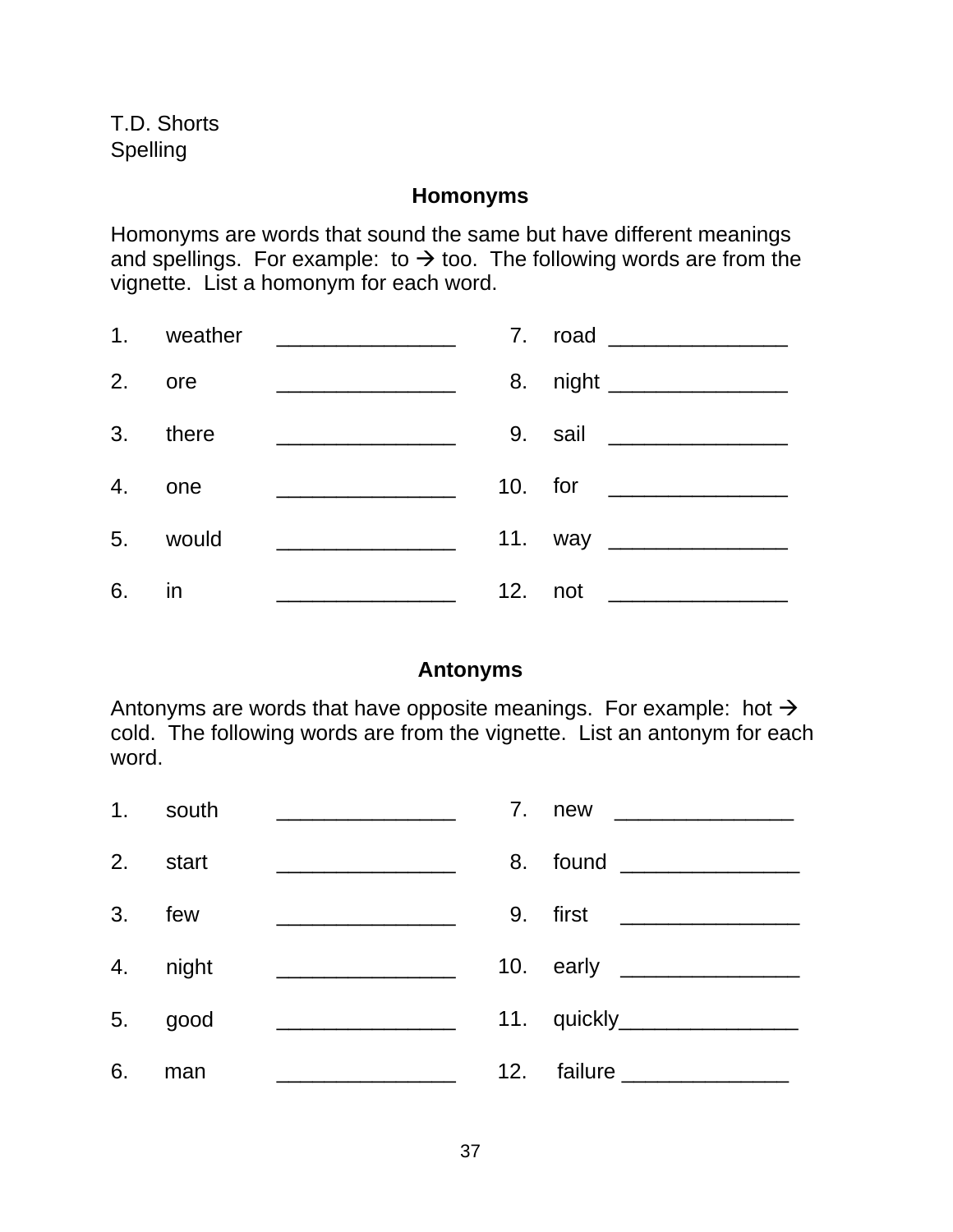#### **Synonyms**

Synonyms are words with similar meanings. For example: pretty  $\rightarrow$ beautiful. The following words are from the vignette. List a synonym for each word.

|    | 1. freight  | <u> 1980 - Johann John Stein, fransk politik (</u>     |     | 6. poor _______________         |
|----|-------------|--------------------------------------------------------|-----|---------------------------------|
|    | 2. build    |                                                        |     | 7. trip _______________         |
|    | 3. carefree | <u> 1980 - Jan Barnett, fransk politik (d. 1980)</u>   | 8.  | cause___________________        |
|    | 4. coal oil | <u> Liston de la contrata de la contrata de la con</u> |     |                                 |
| 5. | settlers    |                                                        | 10. | benefit <b>compared to the </b> |

# **Compound Words**

A compound word consists of two or more words used as a single word. I.e. sun+burn = sunburn, and wind+shield = windshield. There are many compound words in the vignette T.D. Shorts. Two of them are steamboat and carefree. Find another six compound words in the story.

\_\_\_\_\_\_\_\_\_\_\_\_\_\_\_\_\_ \_\_\_\_\_\_\_\_\_\_\_\_\_\_\_\_\_ \_\_\_\_\_\_\_\_\_\_\_\_\_\_\_\_\_ \_\_\_\_\_\_\_\_\_\_\_\_\_\_\_\_\_ \_\_\_\_\_\_\_\_\_\_\_\_\_\_\_\_\_ \_\_\_\_\_\_\_\_\_\_\_\_\_\_\_\_\_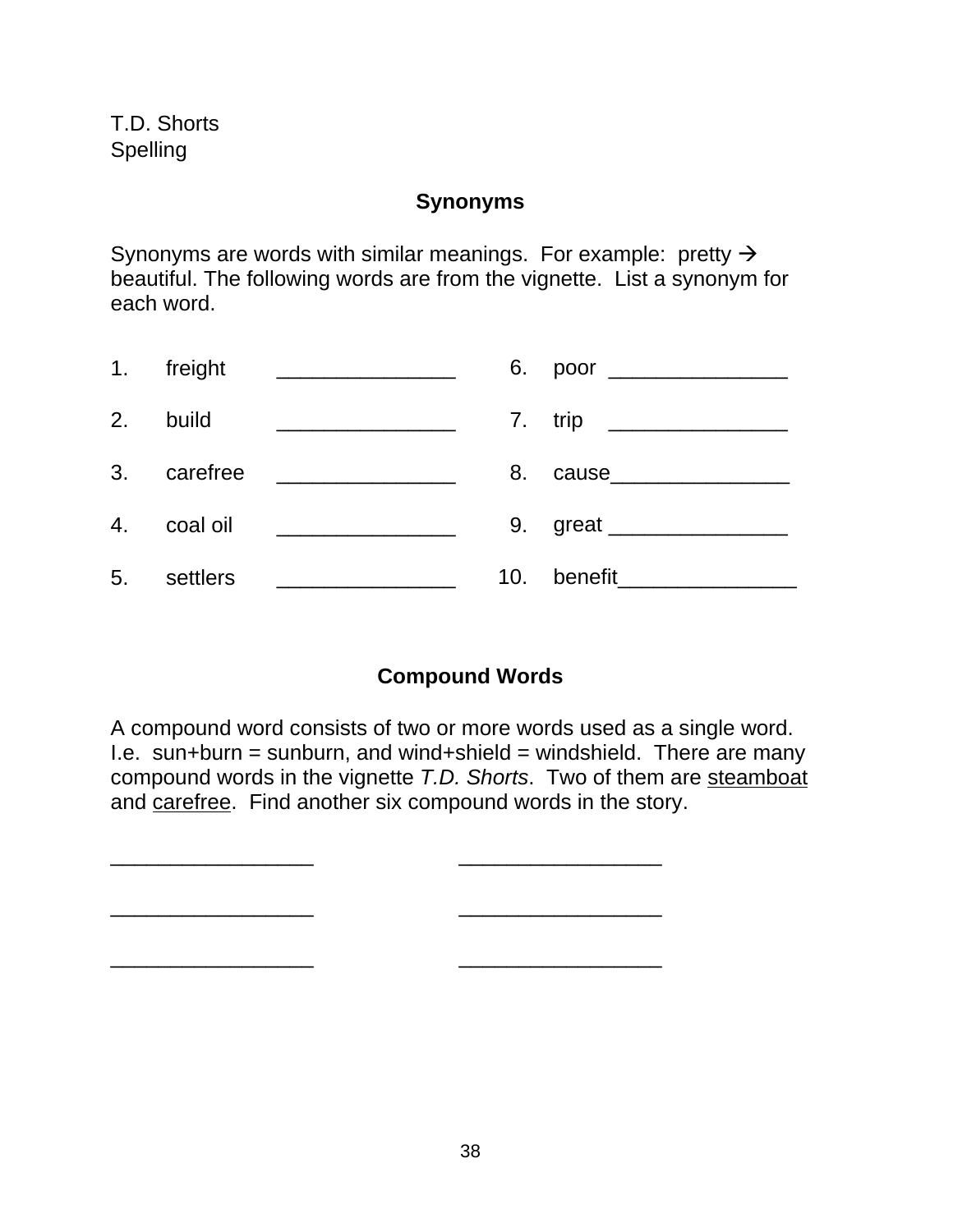Okanagan?

## **Short Answer Questions - A**

1. In what province was T.D. Shorts born? \_\_\_\_\_\_\_\_\_\_\_\_\_\_\_\_\_\_\_\_\_\_\_\_\_\_\_\_\_\_\_\_\_\_\_\_\_\_\_\_\_\_\_\_\_\_\_\_\_\_\_\_\_ 2. What types of jobs did T.D. Shorts try in California? \_\_\_\_\_\_\_\_\_\_\_\_\_\_\_\_\_\_\_\_\_\_\_\_\_\_\_\_\_\_\_\_\_\_\_\_\_\_\_\_\_\_\_\_\_\_\_\_\_\_\_\_\_\_\_  $\overline{\phantom{a}}$  ,  $\overline{\phantom{a}}$  ,  $\overline{\phantom{a}}$  ,  $\overline{\phantom{a}}$  ,  $\overline{\phantom{a}}$  ,  $\overline{\phantom{a}}$  ,  $\overline{\phantom{a}}$  ,  $\overline{\phantom{a}}$  ,  $\overline{\phantom{a}}$  ,  $\overline{\phantom{a}}$  ,  $\overline{\phantom{a}}$  ,  $\overline{\phantom{a}}$  ,  $\overline{\phantom{a}}$  ,  $\overline{\phantom{a}}$  ,  $\overline{\phantom{a}}$  ,  $\overline{\phantom{a}}$ \_\_\_\_\_\_\_\_\_\_\_\_\_\_\_\_\_\_\_\_\_\_\_\_\_\_\_\_\_\_\_\_\_\_\_\_\_\_\_\_\_\_\_\_\_\_\_\_\_\_\_\_\_\_\_ 3. When did T.D. Shorts come to the Okanagan Valley? \_\_\_\_\_\_\_\_\_\_\_\_\_\_\_\_\_\_\_\_\_\_\_\_\_\_\_\_\_\_\_\_\_\_\_\_\_\_\_\_\_\_\_\_\_\_\_\_\_\_\_\_\_\_\_ 4. What was the name of the T.D. Shorts' first boat mentioned in this vignette, and how did she get her name? \_\_\_\_\_\_\_\_\_\_\_\_\_\_\_\_\_\_\_\_\_\_\_\_\_\_\_\_\_\_\_\_\_\_\_\_\_\_\_\_\_\_\_\_\_\_\_\_\_\_\_\_\_\_\_ \_\_\_\_\_\_\_\_\_\_\_\_\_\_\_\_\_\_\_\_\_\_\_\_\_\_\_\_\_\_\_\_\_\_\_\_\_\_\_\_\_\_\_\_\_\_\_\_\_\_\_\_\_\_\_ 5. Was the Mary Victoria Greenhow the first or second steamboat on the Okanagan Lake? How did the MVG get her name? \_\_\_\_\_\_\_\_\_\_\_\_\_\_\_\_\_\_\_\_\_\_\_\_\_\_\_\_\_\_\_\_\_\_\_\_\_\_\_\_\_\_\_\_\_\_\_\_\_\_\_\_\_\_\_ \_\_\_\_\_\_\_\_\_\_\_\_\_\_\_\_\_\_\_\_\_\_\_\_\_\_\_\_\_\_\_\_\_\_\_\_\_\_\_\_\_\_\_\_\_\_\_\_\_\_\_\_\_\_\_ 6. What did the Mary Victoria Greenhow run on? Wood, coal or kerosene? \_\_\_\_\_\_\_\_\_\_\_\_\_\_\_\_\_\_\_\_\_\_\_\_\_\_\_\_\_\_\_\_\_\_\_\_\_\_\_\_\_\_\_\_\_\_\_\_\_\_\_\_\_\_\_ 7. How many miles was the trip from O'Keefe Ranch to Penticton and back? \_\_\_\_\_\_\_\_\_\_\_\_\_\_\_\_\_\_\_\_\_\_\_\_\_\_\_\_\_\_\_\_\_\_\_\_\_\_\_\_\_\_\_\_\_\_\_\_\_\_\_\_\_\_\_ 8. What kind of stains were often in T.D. Shorts' beard? \_\_\_\_\_\_\_\_\_\_\_\_\_\_\_\_\_\_\_\_\_\_\_\_\_\_\_\_\_\_\_\_\_\_\_\_\_\_\_\_\_\_\_\_\_\_\_\_\_\_\_\_\_\_\_ 9. Approximately how long was T.D. Shorts in the boat business in the

\_\_\_\_\_\_\_\_\_\_\_\_\_\_\_\_\_\_\_\_\_\_\_\_\_\_\_\_\_\_\_\_\_\_\_\_\_\_\_\_\_\_\_\_\_\_\_\_\_\_\_\_\_\_\_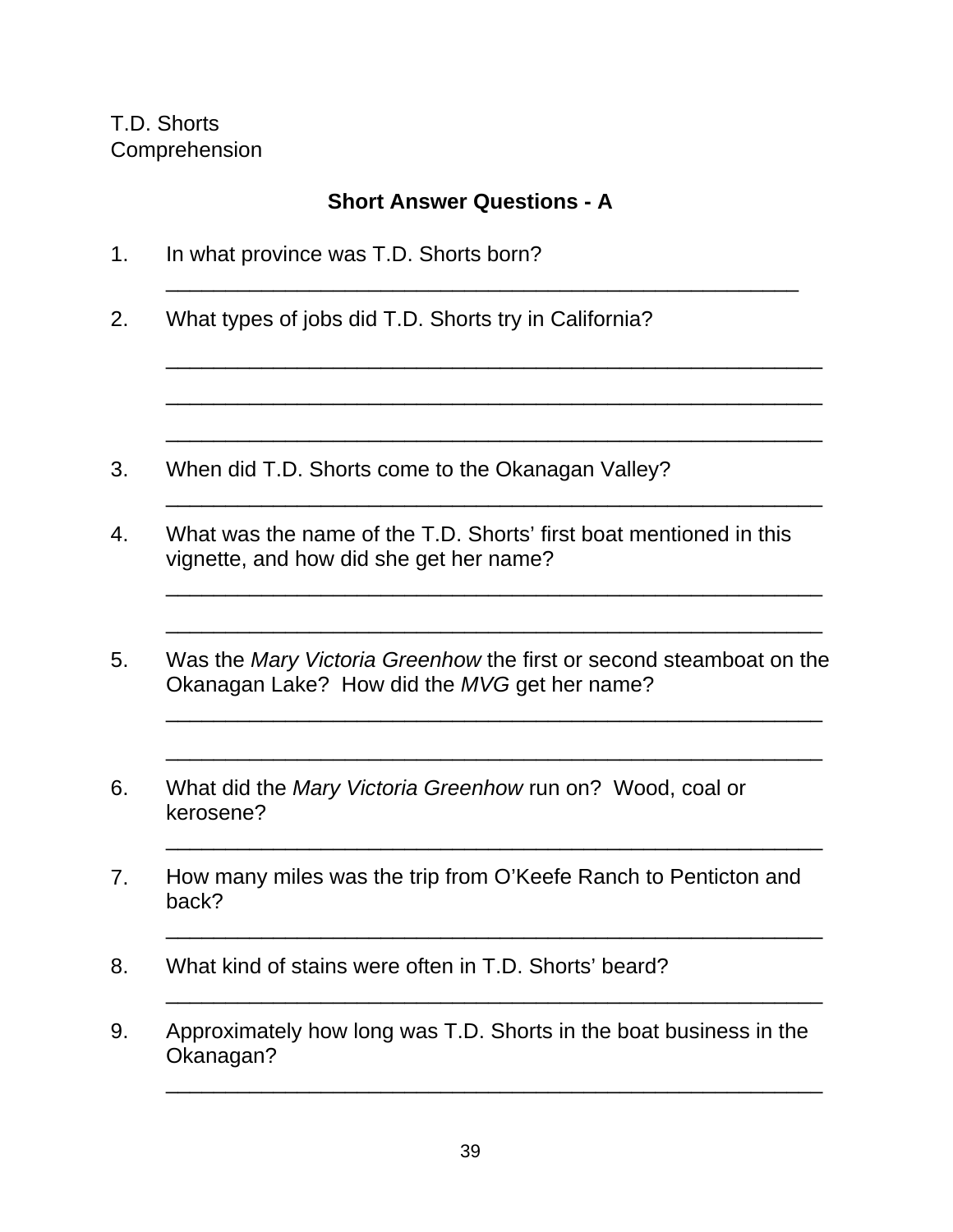# **Short Answer Questions - B**

\_\_\_\_\_\_\_\_\_\_\_\_\_\_\_\_\_\_\_\_\_\_\_\_\_\_\_\_\_\_\_\_\_\_\_\_\_\_\_\_\_\_\_\_\_\_\_\_\_\_\_\_\_\_\_

\_\_\_\_\_\_\_\_\_\_\_\_\_\_\_\_\_\_\_\_\_\_\_\_\_\_\_\_\_\_\_\_\_\_\_\_\_\_\_\_\_\_\_\_\_\_\_\_\_\_\_\_\_\_\_

\_\_\_\_\_\_\_\_\_\_\_\_\_\_\_\_\_\_\_\_\_\_\_\_\_\_\_\_\_\_\_\_\_\_\_\_\_\_\_\_\_\_\_\_\_\_\_\_\_\_\_\_\_\_\_

\_\_\_\_\_\_\_\_\_\_\_\_\_\_\_\_\_\_\_\_\_\_\_\_\_\_\_\_\_\_\_\_\_\_\_\_\_\_\_\_\_\_\_\_\_\_\_\_\_\_\_\_\_\_\_

\_\_\_\_\_\_\_\_\_\_\_\_\_\_\_\_\_\_\_\_\_\_\_\_\_\_\_\_\_\_\_\_\_\_\_\_\_\_\_\_\_\_\_\_\_\_\_\_\_\_\_\_\_\_\_

\_\_\_\_\_\_\_\_\_\_\_\_\_\_\_\_\_\_\_\_\_\_\_\_\_\_\_\_\_\_\_\_\_\_\_\_\_\_\_\_\_\_\_\_\_\_\_\_\_\_\_\_\_\_\_

\_\_\_\_\_\_\_\_\_\_\_\_\_\_\_\_\_\_\_\_\_\_\_\_\_\_\_\_\_\_\_\_\_\_\_\_\_\_\_\_\_\_\_\_\_\_\_\_\_\_\_\_\_\_\_

\_\_\_\_\_\_\_\_\_\_\_\_\_\_\_\_\_\_\_\_\_\_\_\_\_\_\_\_\_\_\_\_\_\_\_\_\_\_\_\_\_\_\_\_\_\_\_\_\_\_\_\_\_\_\_

\_\_\_\_\_\_\_\_\_\_\_\_\_\_\_\_\_\_\_\_\_\_\_\_\_\_\_\_\_\_\_\_\_\_\_\_\_\_\_\_\_\_\_\_\_\_\_\_\_\_\_\_\_\_\_

\_\_\_\_\_\_\_\_\_\_\_\_\_\_\_\_\_\_\_\_\_\_\_\_\_\_\_\_\_\_\_\_\_\_\_\_\_\_\_\_\_\_\_\_\_\_\_\_\_\_\_\_\_\_\_

\_\_\_\_\_\_\_\_\_\_\_\_\_\_\_\_\_\_\_\_\_\_\_\_\_\_\_\_\_\_\_\_\_\_\_\_\_\_\_\_\_\_\_\_\_\_\_\_\_\_\_\_\_\_\_

- 1. What happened to the Mary Victoria Greenhow?
- 2. When did Father Pandosy come to the Okanagan Valley?
- 3. In what year was T.D. Shorts born?
- 4. How many acres of land did T.D. Shorts buy in Fintry?
- 5. How much did T.D. Shorts sell his land for?
- 6. How many pounds of cargo could the Ruth Shorts rowboat hold?
- 7. Where and when did T.D. Shorts die?
- 8. What kinds of items did T.D. Shorts take to area settlers?
- 9. Why wouldn't T.D. Shorts take Lord Aberdeen from Vernon to Kelowna?
- 10. Who was Shorts' partner in the Mary Victoria Greenhow steamboat?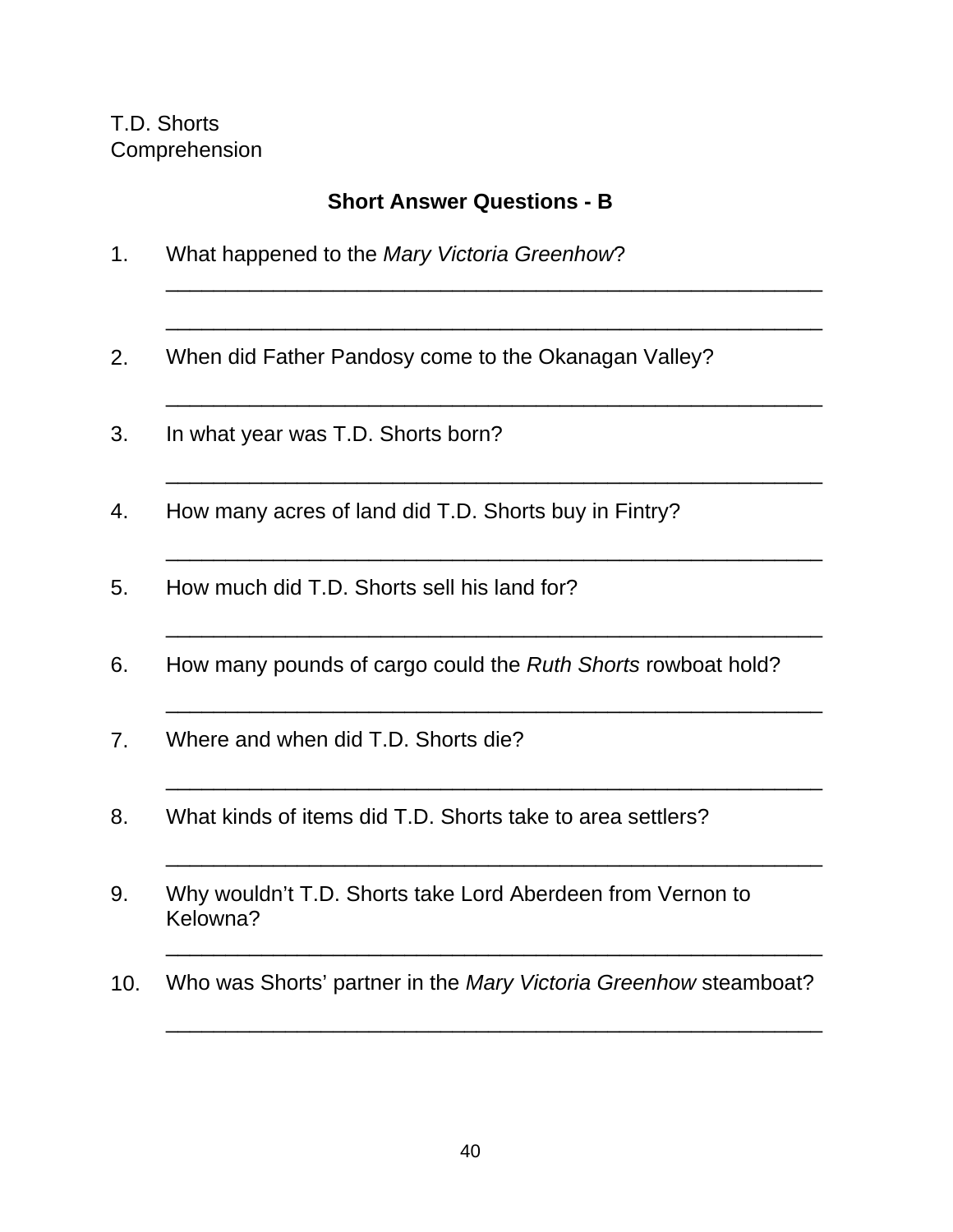# **Longer Answer Questions**

- 1. Why was the Okanagan Valley ripe for development in the mid-1800s?
- 2. How and why did the Mary Victoria Greenhow burn?
- 3. Why did T.D. Shorts come to British Columbia?
- 4. What kind of an attitude did T.D. Shorts have towards people?
- 5. What would Shorts do if he ran out of fuel when he was travelling up and down Okanagan Lake?
- 6. Why do you think Shorts' friends called him the High Admiral of Okanagan Lake?

# **Discussion Questions**

- 1. How and why does transportation open up an area?
- 2. Are there still areas in the world today that could be developed if there were better transportation methods available? Any examples?
- 3. Why were the two British hunters willing to pay the ridiculous price of \$4,000 for Shorts' land?
- 4. Shorts made a great deal of money when he sold his land. Is there still money to be made on land? Or are all the good deals gone? What makes land valuable?
- 5. Why do you think Shorts would not accept charity at the end of his life?
- 6. Shorts was known for the colourful way he told stories. Do you know someone like this? Discuss.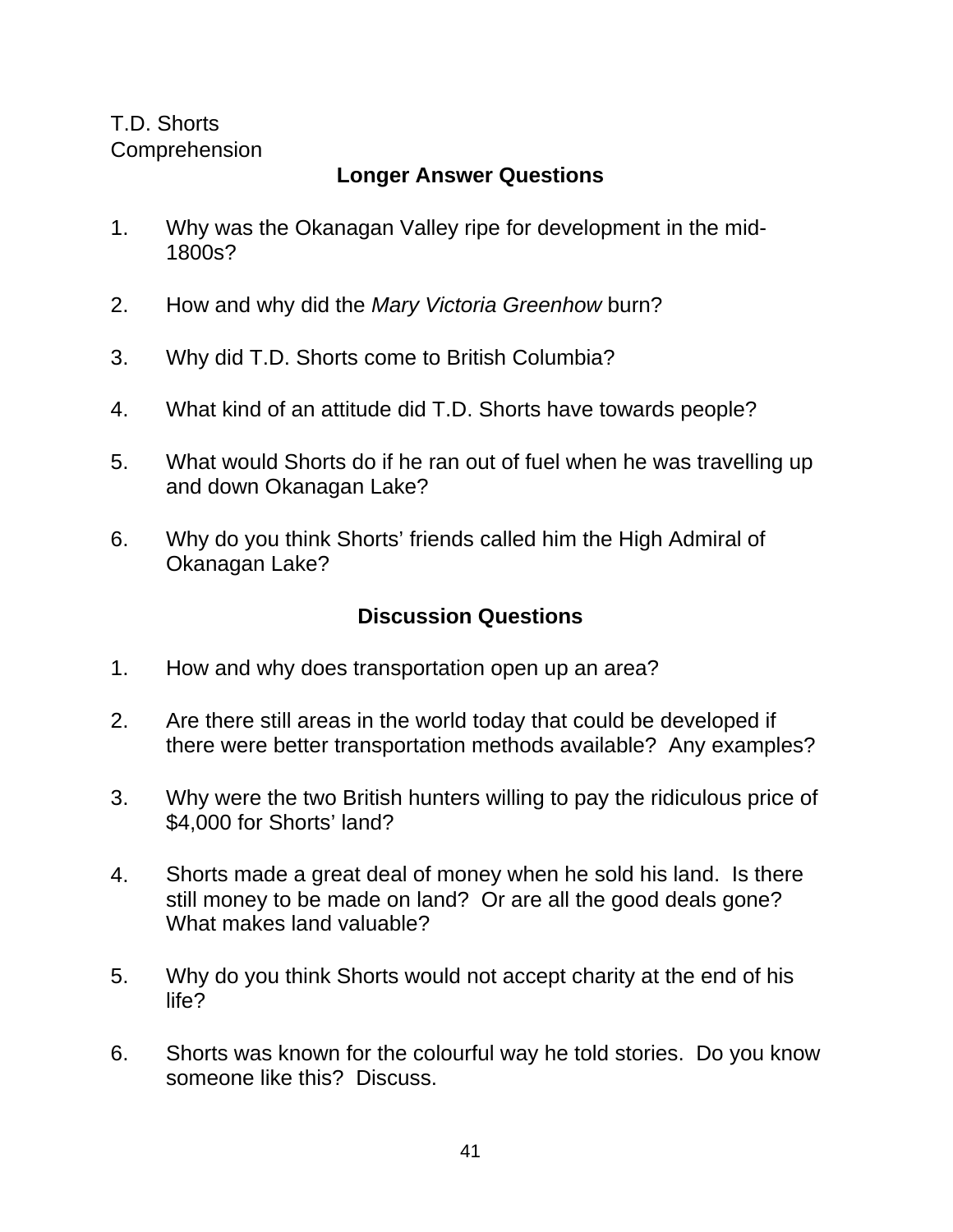# **Cloze Exercise – A Unique Pioneer**

The following paragraph comes from the T.D. Shorts vignette. As you can see, certain words have been removed from this paragraph. Try to fill in the blanks from memory. Then review the paragraph from the story until you have all the blanks filled.

Shorts was always trying to strike it (1)\_\_\_\_\_\_\_\_\_ in his business dealings. From the gold (2)\_\_\_\_\_\_\_\_\_ of California, to the gold mines of BC, to the waters of the Okanagan Lake, he always hoped to earn a great deal of  $(3)$ \_\_\_\_\_\_\_\_\_\_\_. He was never very successful. However, he did end up earning a substantial amount of money on his  $(4)$ \_\_\_\_\_\_\_\_\_\_\_\_\_\_\_\_\_ in Fintry. In early 1889, he tried to sell his 320 acres (130 hectares) for \$75. The man he tried to sell it to said the property was not worth anything, let alone \$75. So, Shorts continued to (5)\_\_\_\_\_\_\_\_\_ on his Fintry property. Then, later in 1889, two hunters arrived from England. The hunters wanted to hunt (6)\_\_\_\_\_\_\_\_\_\_ sheep in the Fintry area. The two men were so successful that they asked Shorts who owned the land. Shorts (7) that he did. The two Englishmen asked Shorts how much he  $(8)$  [8]  $(8)$  [60]  $(8)$  [60]  $(9)$  [60]  $(9)$  [60]  $(9)$  [60]  $(9)$  [60]  $(9)$  [60]  $(9)$  [60]  $(9)$  [60]  $(9)$   $(9)$   $(9)$   $(9)$   $(9)$   $(9)$   $(9)$   $(9)$   $(9)$   $(9)$   $(9)$   $(9)$   $(9)$   $(9)$   $(9)$   $(9)$   $(9)$   $(9)$   $(9)$ an absolutely ridiculous price in 1889. To Shorts' surprise, the two men agreed to pay (10)\$\_\_\_\_\_\_\_\_\_ for the 320 acres. Finally, Shorts had  $(11)$  it rich!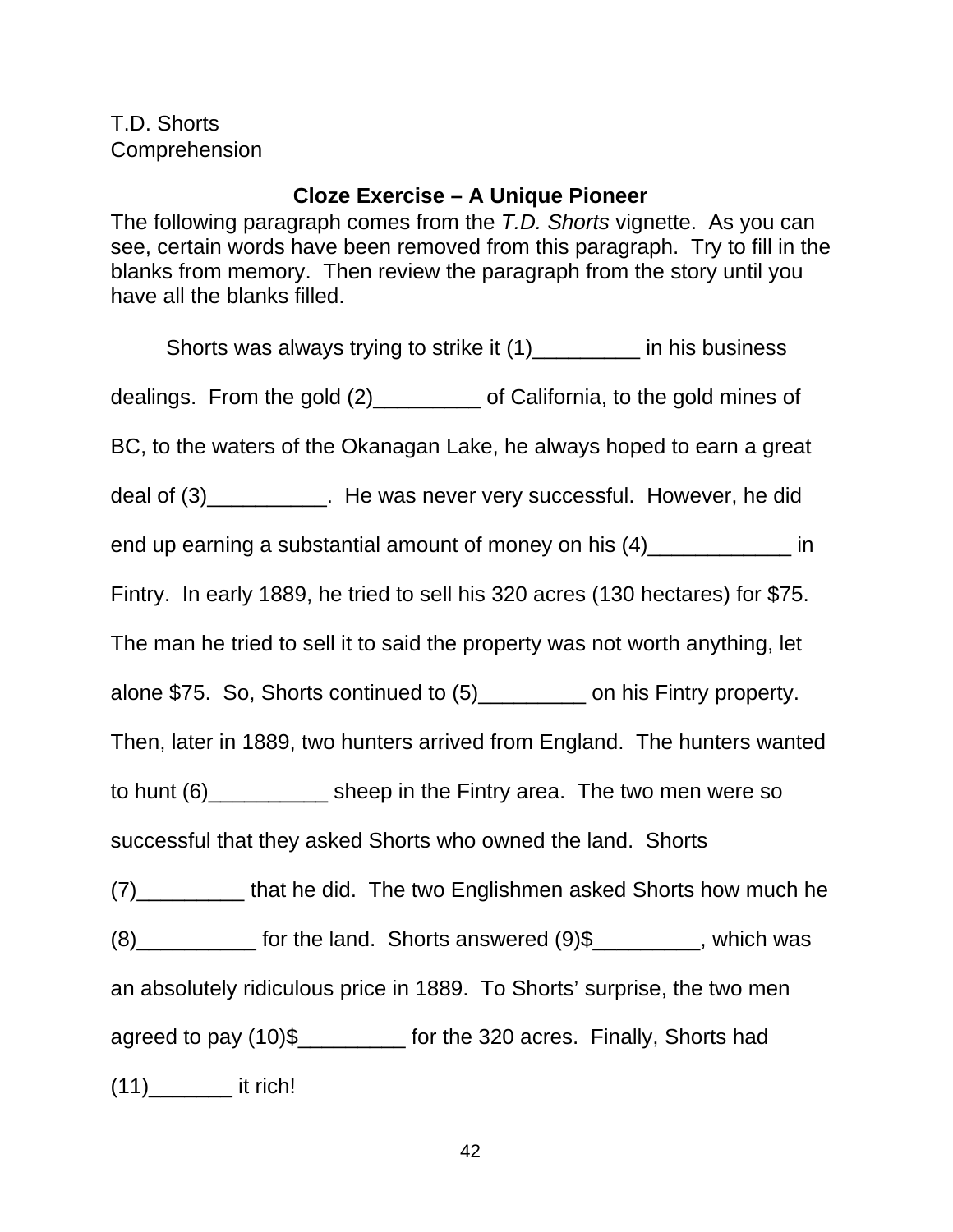# **Crossword Puzzle Clues**

# ACROSS

- 5. Another word for cargo
- 7. Province where T.D. Shorts was born
- 9. Acronym for Mary Victoria **Greenhow**
- 11. The type of boat T.D. Shorts first put in the water
- 13. Captain Shorts maintained his freight boat business for nearly \_\_\_\_ years
- 14. The trip from O'Keefe Ranch to Penticton could take as long as \_\_\_\_\_\_ weeks
- 15. The Ruth Shorts had a mast and a contract that was used if there was a favourable wind
- 16. Type of sheep found on T.D. Shorts' property
- 18. Type of stains in T.D. Shorts' beard
- 21. The Ruth Shorts was named after T.D. Shorts' \_\_\_\_\_\_\_\_\_
- 23. The new owner of the Coldstream Ranch in 1891 was Lord
- 24. T.D. Shorts' homestead was  $at$   $\qquad \qquad$
- 25. Another name for coal oil
- 26. T.D. Shorts' middle name
- 27. The city where T.D. Shorts ended his trips

# DOWN

- 1. Acronym for Canadian Pacific Railway
- 2. U.S. state where T.D. Shorts first went gold mining
- 3. Another word for settler
- 4. T.D. Shorts was mining for the mother
- 5. Unexplored land
- 6. Town where Shorts died
- 8. Shorts was called the High \_\_\_\_\_\_\_\_ of Okanagan Lake
- 7. Shorts' first partner
- 12. Shorts boat, the Jubilee, used this for fuel
- 17. Shorts would often hold a \_\_\_\_\_\_\_ against people
- 19. The place where T.D. Shorts started his trips
- 20. Shorts tried to find gold in BC at Omineca, and & **Skagit**
- 22. The name of the lake on which Shorts lived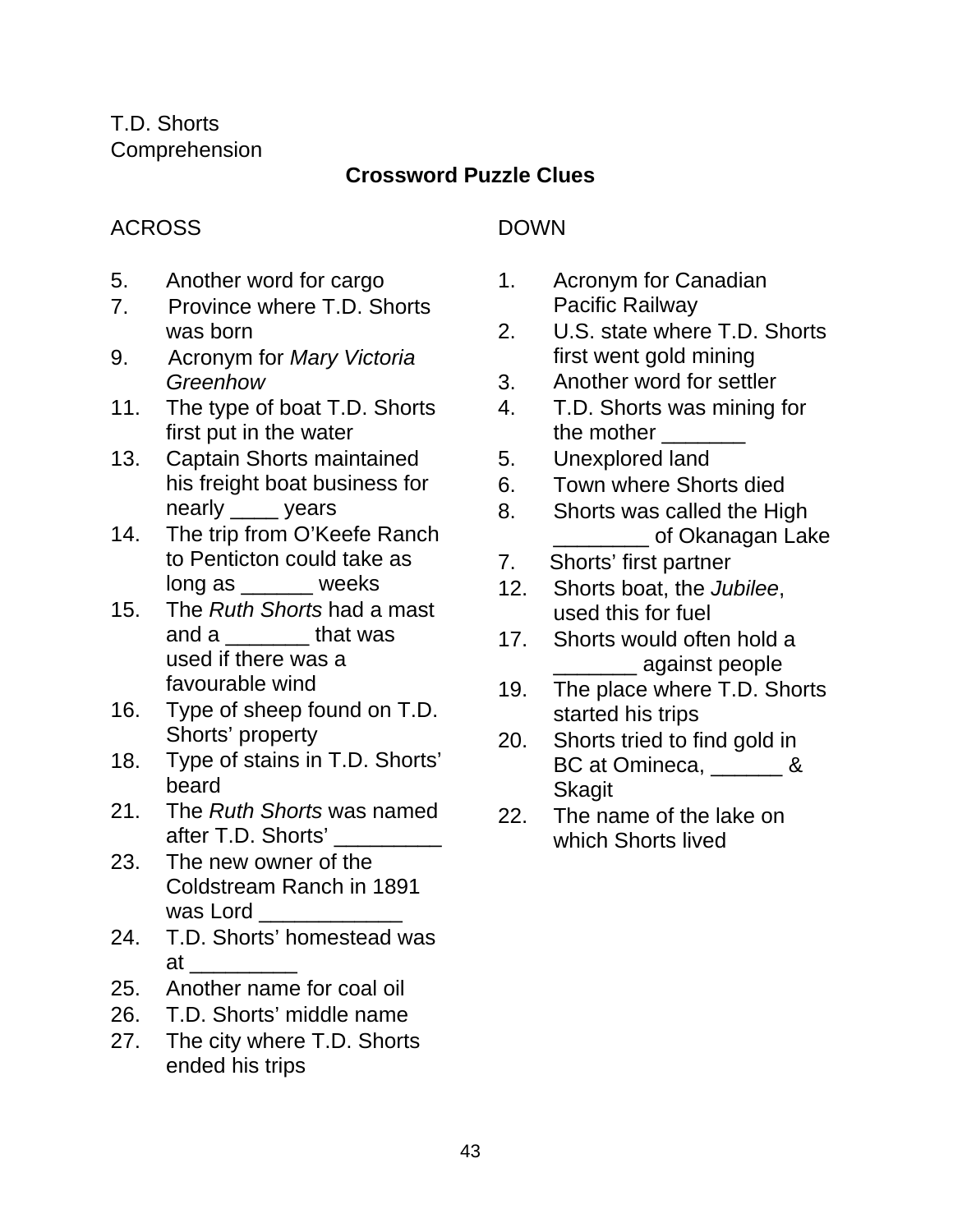

# **Crossword Puzzle**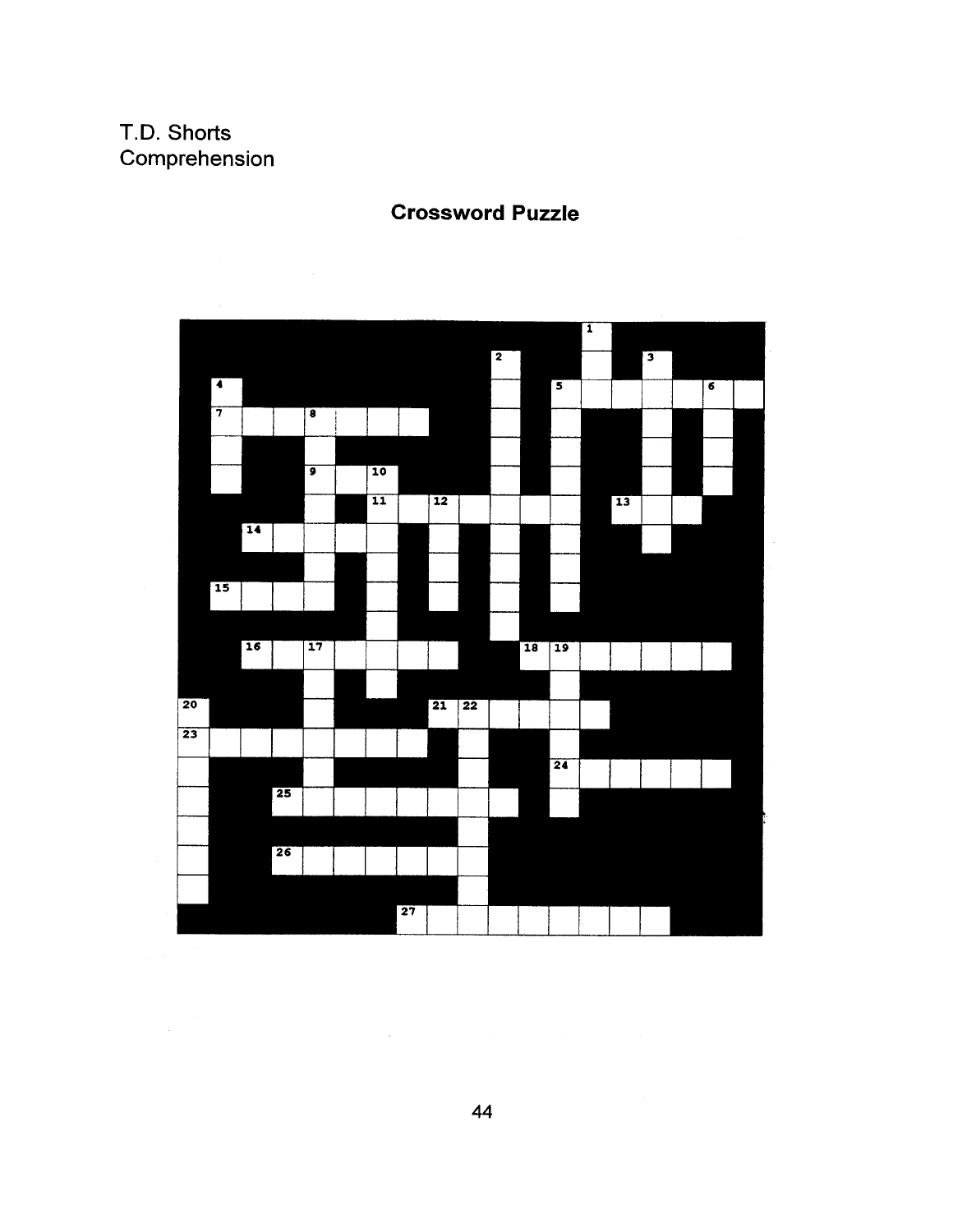## **Dialogue**

Using your imagination, write a dialogue between two characters involved in the T.D. Shorts vignette. You might want to work with a partner, and each of you could pretend to be one of the characters. Remember to put the name of the speaker, followed by a colon, at the beginning of each new speech.

T.D. Shorts: I think I'll try my luck mining in British Columbia. Californian miner: Why do you think you will be any luckier in BC?

Suggested dialogues:

- 1. Between T.D. Shorts and partner Thomas Greenhow after the Mary Victoria Greenhow burned to the ground.
- 2. Between T.D. Shorts and Lord Aberdeen when Aberdeen wanted Shorts to take him from Vernon to Kelowna in 1891.
- 3. Between two passengers after Shorts has told them they have to help chop wood for fuel just halfway into their trip.

## **Quickwrite**

Write for five minutes on what you think it would be like to be T.D. Shorts on one of his trips on Okanagan Lake, either on the Ruth Shorts rowboat or the Mary Victoria Greenhow steamboat.

Write for five minutes on what you think it would be like to live in the Okanagan Valley in the 1890s.

Write for five minutes on what you think it would be like to be a passenger on the Mary Victoria Greenhow steamboat when it ran out of fuel.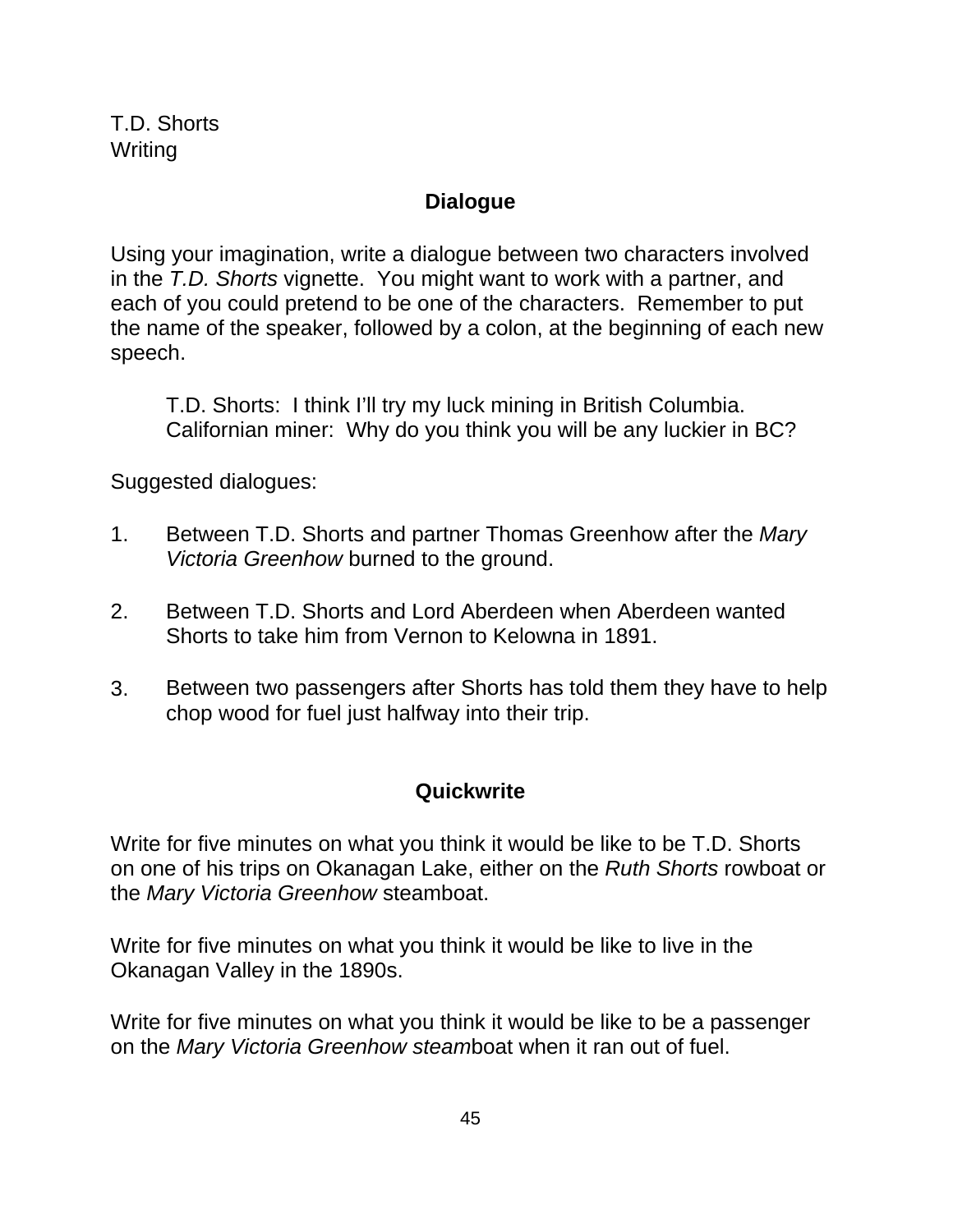## **Journal Writing**

Pretend you are an early pioneer in the Okanagan Valley who travelled on the Ruth Shorts rowboat from O'Keefe Ranch to your homestead just north of Penticton. Write a journal for two of the nine days on the rowboat. Here is an example:

July 22, 1883

Today we left O'Keefe Ranch for our journey to our new home outside of Penticton. The weather was perfect for our trip—blue sky, warm temperature, and just a slight breeze. We got underway at around 8 a.m. Mr. Shorts seems to be a very nice man, very talkative! The first few hours were uneventful. We stopped somewhere along the shore for lunch at about noon, and again for supper at around 5 p.m. Mr. Shorts said the weather was so good that we would keep going for a couple more hours. So, he continued to row until 8:30 p.m. at which time he came into shore, and we put up camp for the night. It has been a long day!

# **Paragraph Writing**

Write a make-believe narrative paragraph about one day in the life of an early Okanagan Valley pioneer.

Write a narrative paragraph about a ferry or a boat trip that you have been on.

T.D. Shorts is described as a unique pioneer. Using the information in this vignette, the picture in the vignette, and your imagination, write a character sketch of Captain T.D. Shorts.

Using your imagination, write a descriptive paragraph of the scene at the Vernon Fall Fair in 1891.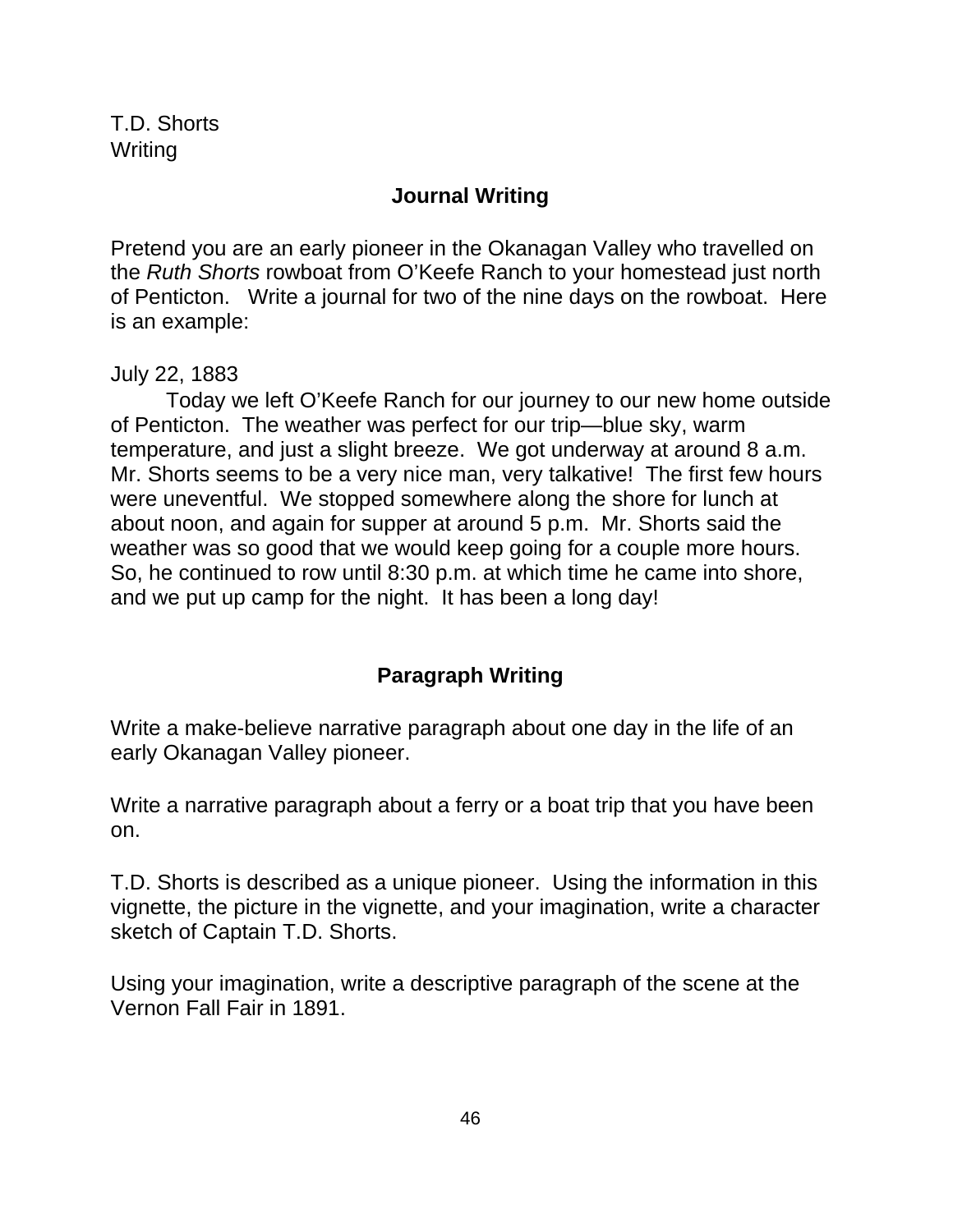T.D. Shorts Writing

# **Every Picture Tells a Story**

Carefully examine the photograph of the hunters at camp.

Describe what you see in the picture. You can either talk about what you see to others in a group, or you can write down a list of the details you see. Do some brainstorming to get your thoughts down onto paper. Your instructor may want to make a list on the board of the details that students identify.

You may complete one or more of the following writing exercises.

- A. Using the picture and your imagination, write a descriptive paragraph on the hunters at their camp. Try to capture the colours and smells of a hunter's camp.
- B. Use your imagination to write a narrative paragraph about this picture. Give the hunters names and tell a story about what they are doing.
- C. Write a narrative paragraph about what you think happened before the picture was taken or after the picture was taken. Where might the men be from? How long have they been hunting? What are their plans now?
- D. Have you had a similar experience to the one being shown? Have you been on a hunting trip? Or have you been on a camping trip where you slept in a tent? Write a narrative paragraph describing your experience.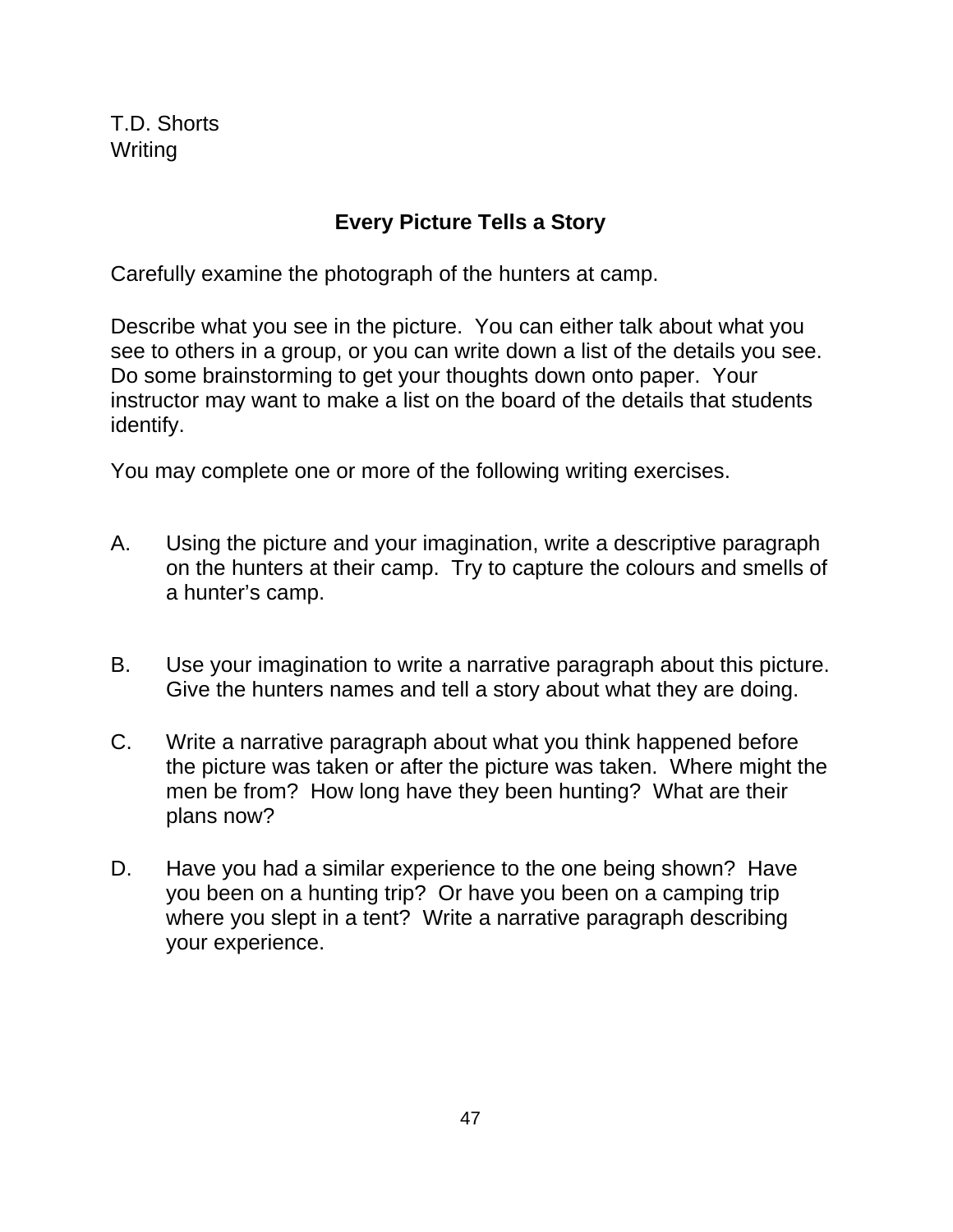T.D. Shorts **Writing** 

## **Response Journal**

Write a paragraph on what you thought of T.D. Shorts: High Admiral of Okanagan Lake. Don't write on what the story was about, but rather write a paragraph on what your thoughts and feelings were as you read this vignette. For example, ask yourself questions like:

Did you like the vignette? Why or why not? Could you relate to any of the vignette? Would you have liked living 100 years ago as a settler in the Okanagan Valley? What have you learned from the character, T.D. Shorts?

#### **Interviewing**

Pretend that you are a newspaper reporter and you are going to interview Captain T.D. Shorts in 1892 just before he left the Okanagan Valley.

First, do some brainstorming to think up some possible questions that you would like to ask Captain Shorts.

When you are making up your questions, make sure you have open-ended questions. An open-ended question is one that cannot be answered with just a one word answer (like yes or no). An example of an open-ended question to T.D. Shorts might be: "What brought you to the Okanagan Valley?"

After you have brainstormed a number of questions, choose the best five questions.

Then get together with another student. One of you will pretend to be T.D. Shorts, and the other student will be the interviewer. After you have asked the five questions and written down the answers, then switch places. After both of you have had a chance to be T.D. Shorts, then share your questions and answers with the class.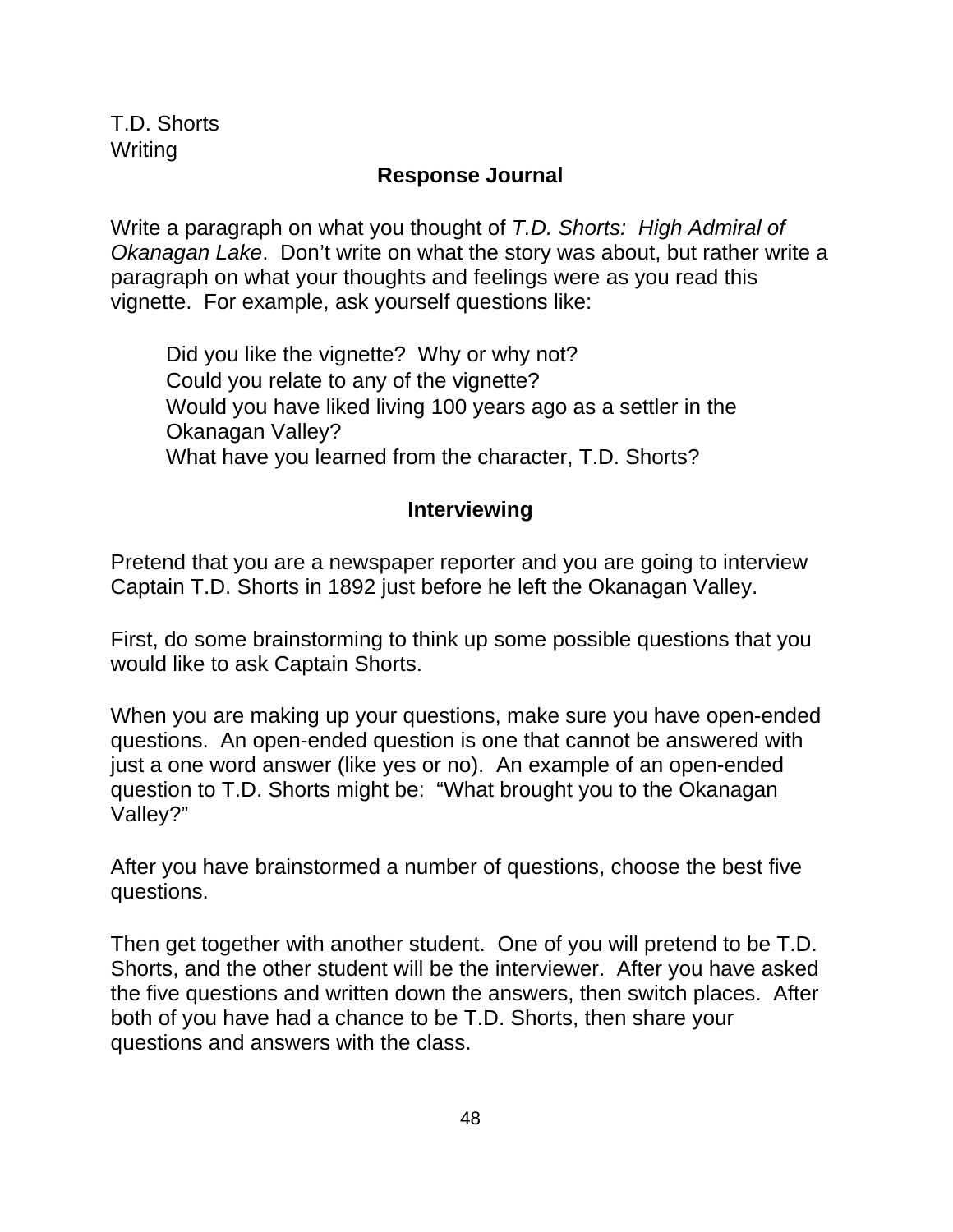T.D. Shorts Additional Activities

#### **Tours**

Visit the Greater Vernon Museum and Archives to see the steam engine from the Mary Victoria Greenhow.

Go on a ride on the Fintry Queen paddlewheeler. It leaves from the foot of Bernard Street in Kelowna.

Visit Fintry Provincial Park on the west side of Okanagan Lake to see Shorts Creek which was named after T.D. Shorts. T.D. Shorts resided in the Fintry area in the 1880s and early 1890s.

## **Reading**

Borrow the book Fintry: Loves, Lives and Dreams: The Story of a Unique Okanagan Landmark by Stanley Sauerwein. Available at the Okanagan Regional Library - call number: 971.15 SAU. Also available at the Okanagan University College Library - call number: FC 3845 .S468 S38 2000. Read the chapter on T.D. Shorts for more information.

# **Using the Internet**

The following web sites provide information on Fintry and other Okanagan Valley history.

- 1. Find out about Fintry Provincial Park. **www.env.gov.bc.ca/bcparks/** (Click on Park Finder. Then "F". Choose Fintry from list of parks).
- 2. Find out more about Fintry. **sunnyokanagan.com/fintry/**
- 3. For general information on Okanagan history, go to the Parks and History link at www.sunnyokanagan.com or go to the Thomson-Okanagan link at **http://livinglandscapes.bc.ca**/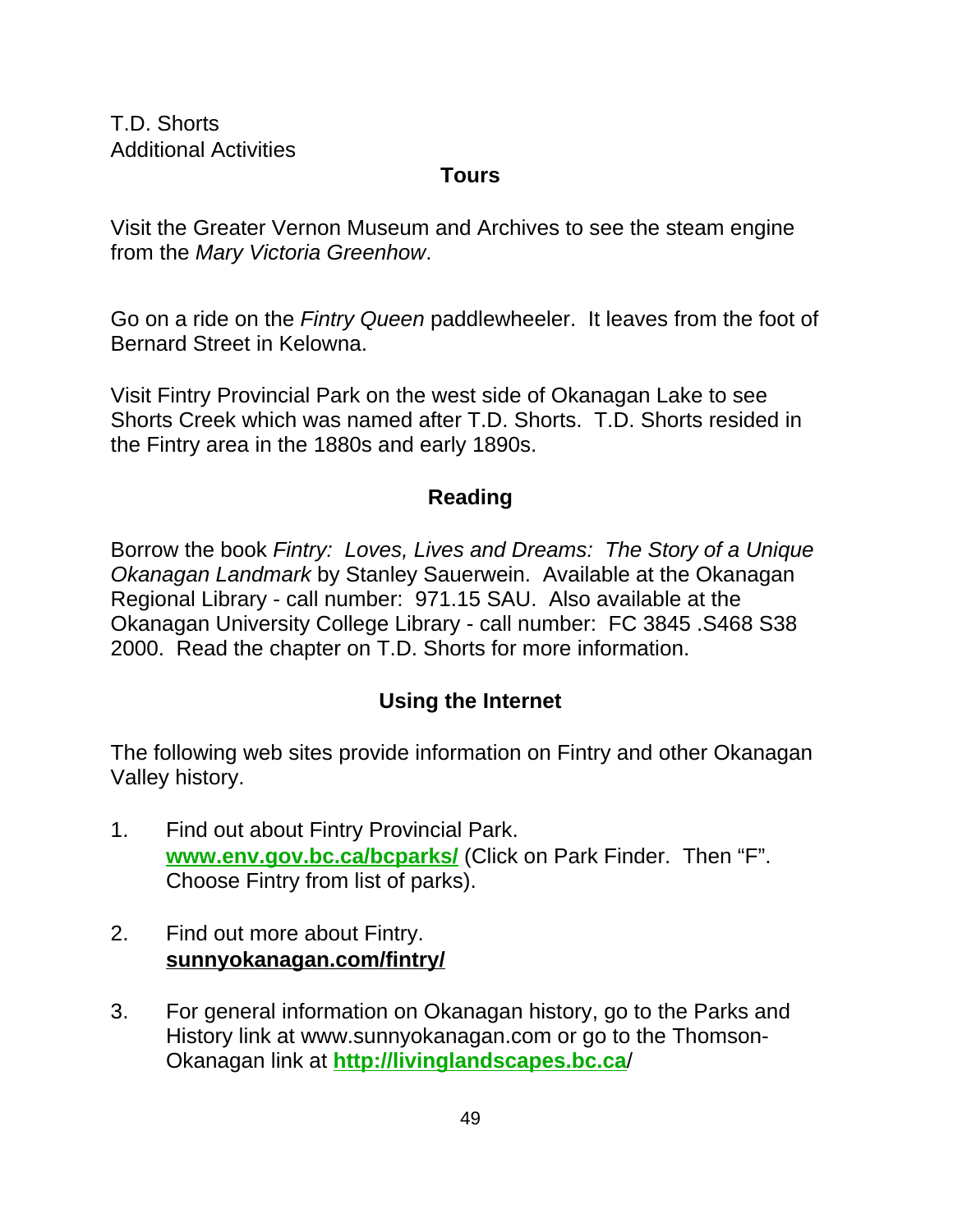#### **Vocabulary – Choosing the Best Answer**

- 1. favourable b 2. launch c 3. prominent a
- 4. mother  $\text{Iode} \text{b} = 5$ . isolated  $-\text{a} = 6$ . profit b

## **Vocabulary – Matching**

- 
- 
- 1. pioneer C 2. attempted I 3. nautical B<br>4. non-existent G 5. favourable A 6. lifeline E 4. non-existent – G  $= 5.$  favourable – A
	-
- 
- 7. maiden voyage  $-J$  8. exaggerate  $-D$  9. substantial  $-H$ 
	- -

- 10. scruffy  $F$ 
	-

# **Vocabulary – Using Context Clues**

- 1. pristine pure, clean, plain
- 2. entrepreneur businessperson
- 3. ventures risky investments, attempts at business dealings
- 4. destination the final place someone is going to
- 5. commercial business operating for profit
- 6. exhausting tiring
- 7. cargo freight, goods
- 8. impressed to influence favourably
- 9. obtained to get possession of, acquired, got
- 10.grudge ill will towards someone over a grievance

#### **Parts of Speech - Nouns**

| <b>Proper Nouns</b>     | <b>Common Nouns</b> |         |          |
|-------------------------|---------------------|---------|----------|
| <b>Captain Shorts</b>   | character           | people  | dance    |
| <b>Shorts</b>           | beard               | stop    | day      |
| Kelowna                 | stains              | freight | boat     |
| Lord Aberdeen           | smoking             | wealth  | person   |
| <b>Coldstream Ranch</b> | chewing             | 1891    | business |
| Vernon                  | man                 | owner   | attitude |
| <b>Vernon Fall Fair</b> | rules               | end     | case     |
| Aberdeen                | example             | lake    | years    |
|                         | grudge              | crew    |          |
|                         | everyone            | someone |          |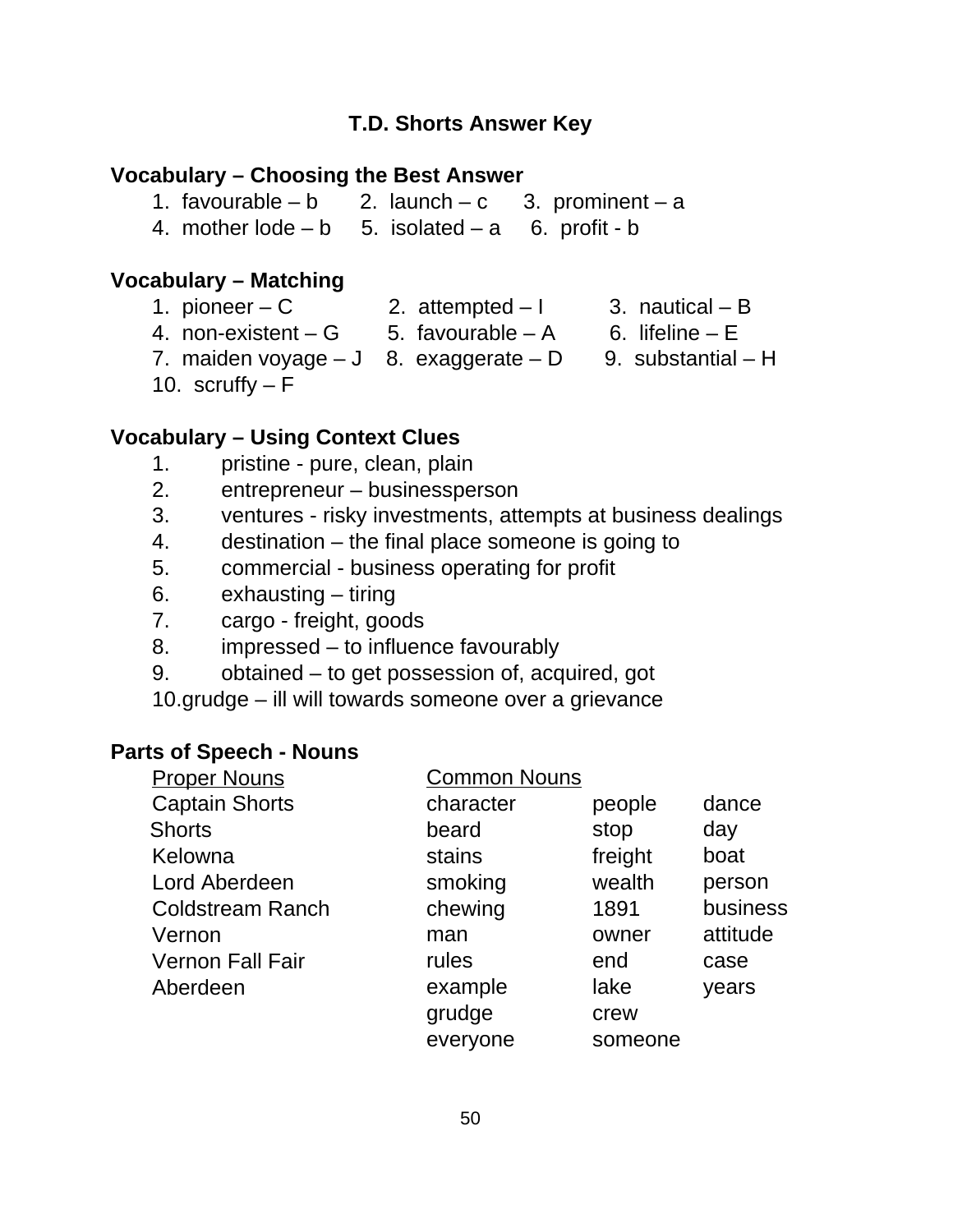#### **Parts of Speech - Verbs**

| was                                             | had                             | operated              | told       |
|-------------------------------------------------|---------------------------------|-----------------------|------------|
| would hold                                      | offended                        | annoyed               | treated    |
| would make<br>were attending<br>would have been | was impressed<br>was travelling | wanted<br>might think | maintained |

#### **Parts of Speech - Adjectives**

| interesting  | scruffy                                | tobacco   | pipe  |  |
|--------------|----------------------------------------|-----------|-------|--|
| independent  | rich                                   | poor      | first |  |
| new          | north                                  | all-night | ten   |  |
| freight boat | own                                    | carefree  | other |  |
| another      | Kelowna (as in "other Kelowna people") |           |       |  |

#### **Spelling – Small Words**

1. tin, is, in 2. are 3. how, ever, owe, eve 4. the, he 5. so, son, on 6. set 7. ran, sport, port, an 8. stem 9. thin, in, ink 10. way, ways 11. at, act, tract 12. fail, ail, lure 13. one, on 14. old, go 15. so, late, ate, at, is 16. treat, eat, ate, at 17. sub, ant, tan 18. sin, bus, in, us 19. main, in 20. fort, ate, at 21. fend, end, off, of 22. pot, tat, toes, toe 23. favour, our, able 24. acre, age 25. ate, at, locate 26. man, any 27. other, her, moth 28. pent, pen 29. front, tie, on, tier 30. rip 31. rough 32. cue

#### **Spelling – Root Words**

1. develop 2. start 3. success 4. carry 5. mine 6. annoy 7. favour 8. fortunate 9. try 10. live 11. adventure 12. easy 13. reply 14. need 15. attract 16. big 17. name

#### **Spelling – Choosing the Right Word**

- 1. boat 2. adventurous 3. built 4. scruffy 5. few
- 6. previous 7. tried 8. struck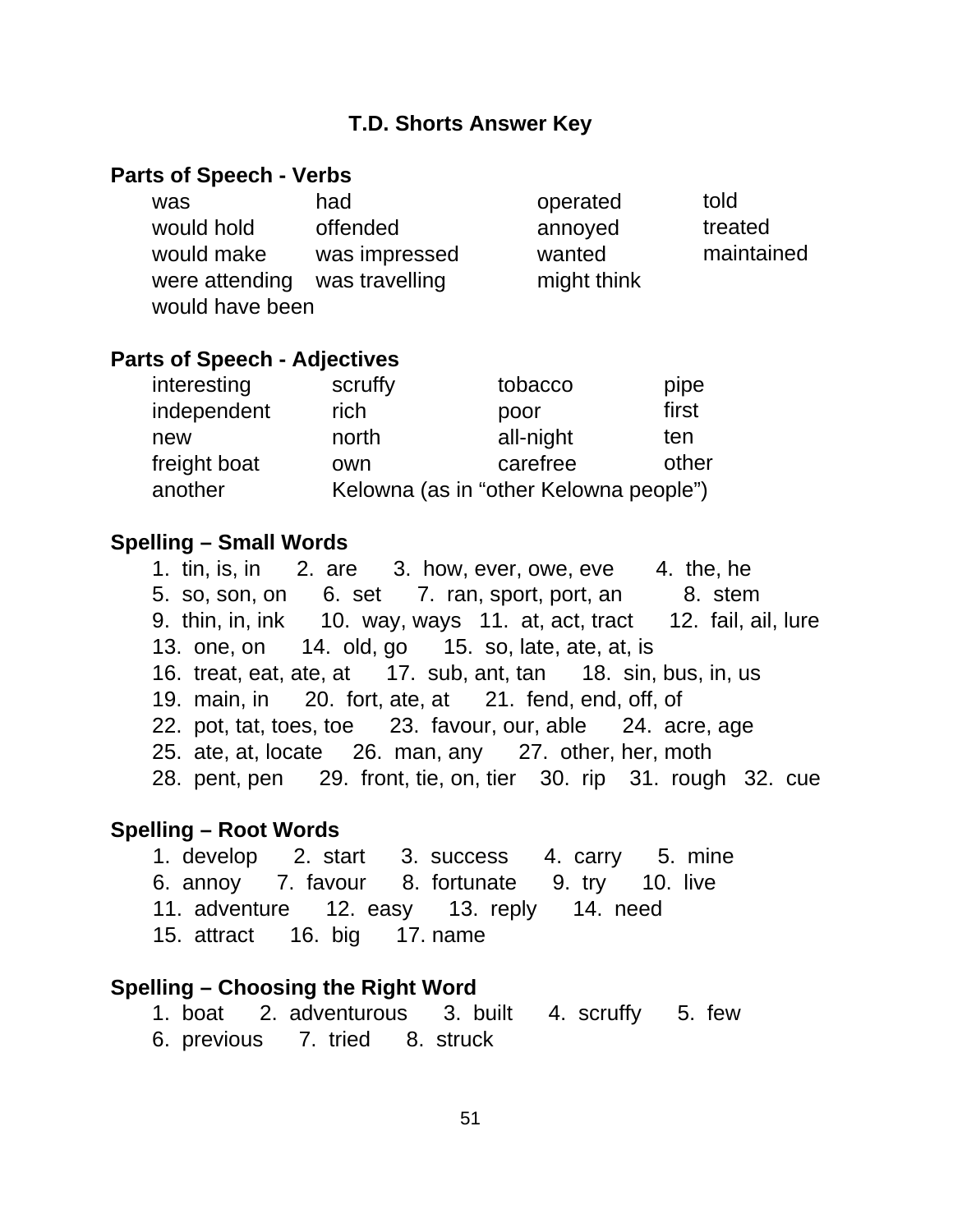#### **Spelling – Fill in the Blanks**

- 1. isolated 2. lode 3. nautical 4. carefree
- 5. transportation 6. steamboat 7. lifeline 8. previous

#### **Spelling – Syllables**

One syllable words: few, lode, boat, struck, tried, built Two syllable words: lifeline, scruffy, carefree, steamboat Three syllable words: nautical, previous Four syllable words: adventurous, transportation, isolated

#### **Spelling – Homonyms**

1. whether 2. or, oar 3. their, they're 4. won 5. wood 6. inn 7. rowed 8. knight 9. sale 10. four, fore 11. weigh 12. knot

#### **Spelling – Antonyms**

1. north 2. finish 3. many 4. day 5. bad 6. woman 7. old 8. lost 9. last 10. late 11. slowly 12. success

#### **Spelling – Synonyms**

- 1. cargo, goods 2. construct, erect 3. easygoing, happy
- 4. kerosene 5. pioneers 6. broke, penniless
- 7. vacation, holiday, journey 8. reason 9. fantastic, wonderful
- 10. help, aid

#### **Spelling – Compound Words**

homestead, rowboat, anywhere, lifeline, horsepower, halfway, outside

## **Comprehension – Short Answer Questions A**

- 1. Ontario
- 2. Gold mining, farming, and fruit farming
- 3. 1882
- 4. Ruth Shorts, named after Shorts' mother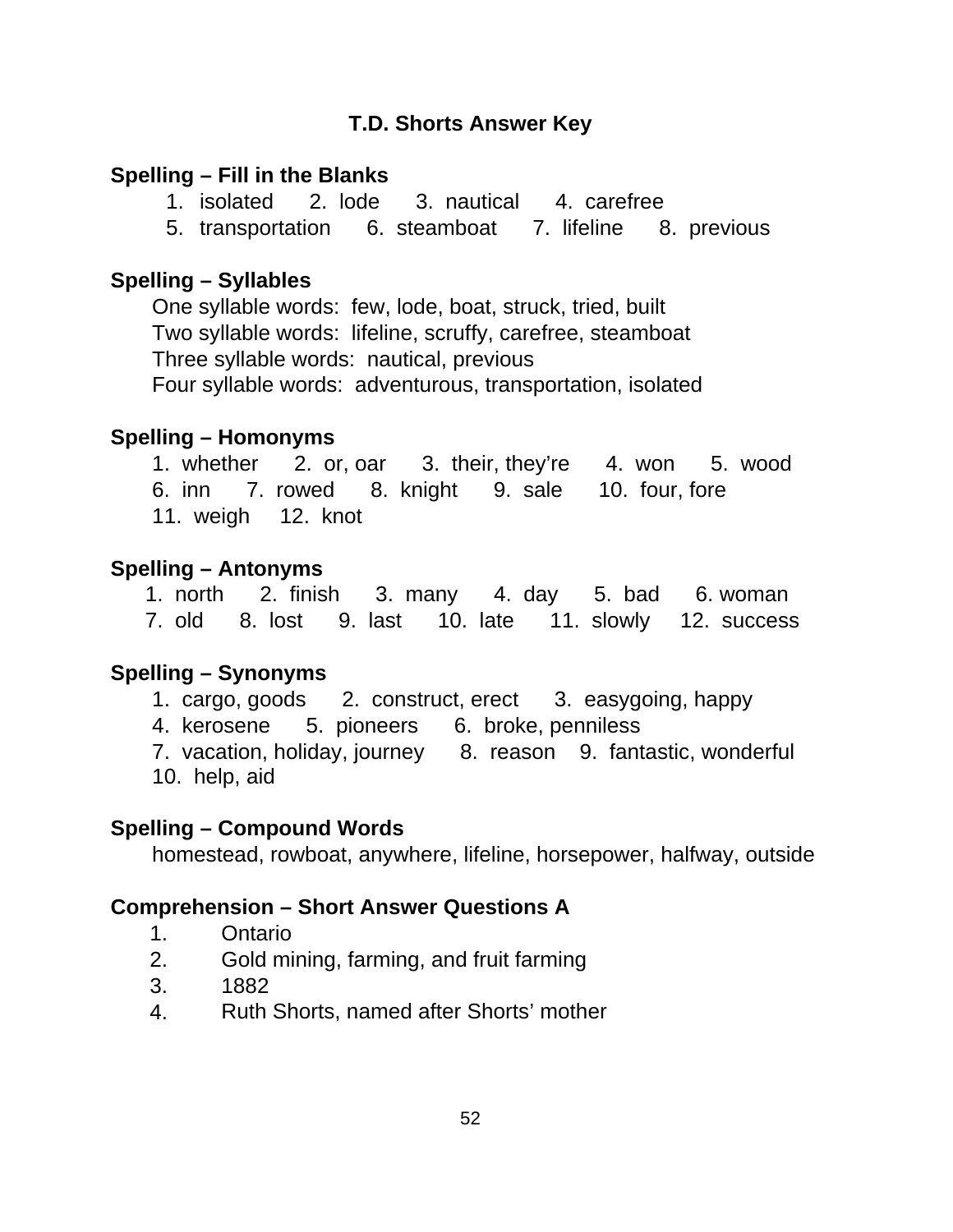- 5. The first steamboat; she was named after the daughter of Shorts' partner, Thomas Greenhow
- 6. Kerosene (also called coal oil)
- 7. 150 miles
- 8. Tobacco
- 9. Ten years

# **Comprehension – Short Answer Questions B**

- 1. She burned to the water line
- 2. 1859
- 3. 1837
- 4. 320 acres
- 5. \$4,000
- 6. 5,000 pounds
- 7. Hope, in 1921
- 8. Bacon, flour, potatoes, coal oil, candles
- 9. Because Shorts & his crew were attending the Vernon Fall Fair.
- 10. Thomas Greenhow

## **Comprehension – Longer Answer Questions**

- 1. Because it was a pristine land, and settlers were starting to arrive.
- 2. The MVG burned to the water line, probably due to poor fuel-loading practices.
- 3. He came to BC to try to find his fortune in gold mining.
- 4. He was an independent man who operated by his own rules. For example, he would often hold a grudge against people who offended him. He treated all people alike, rich or poor.
- 5. He would row to shore and get his passengers to help cut down trees and chop wood, or he would stop at settlers' homesteads and borrow coal oil.
- 6. He was a prominent man, and High Admiral indicates he was well known and well liked in the Okanagan Valley and on the lake.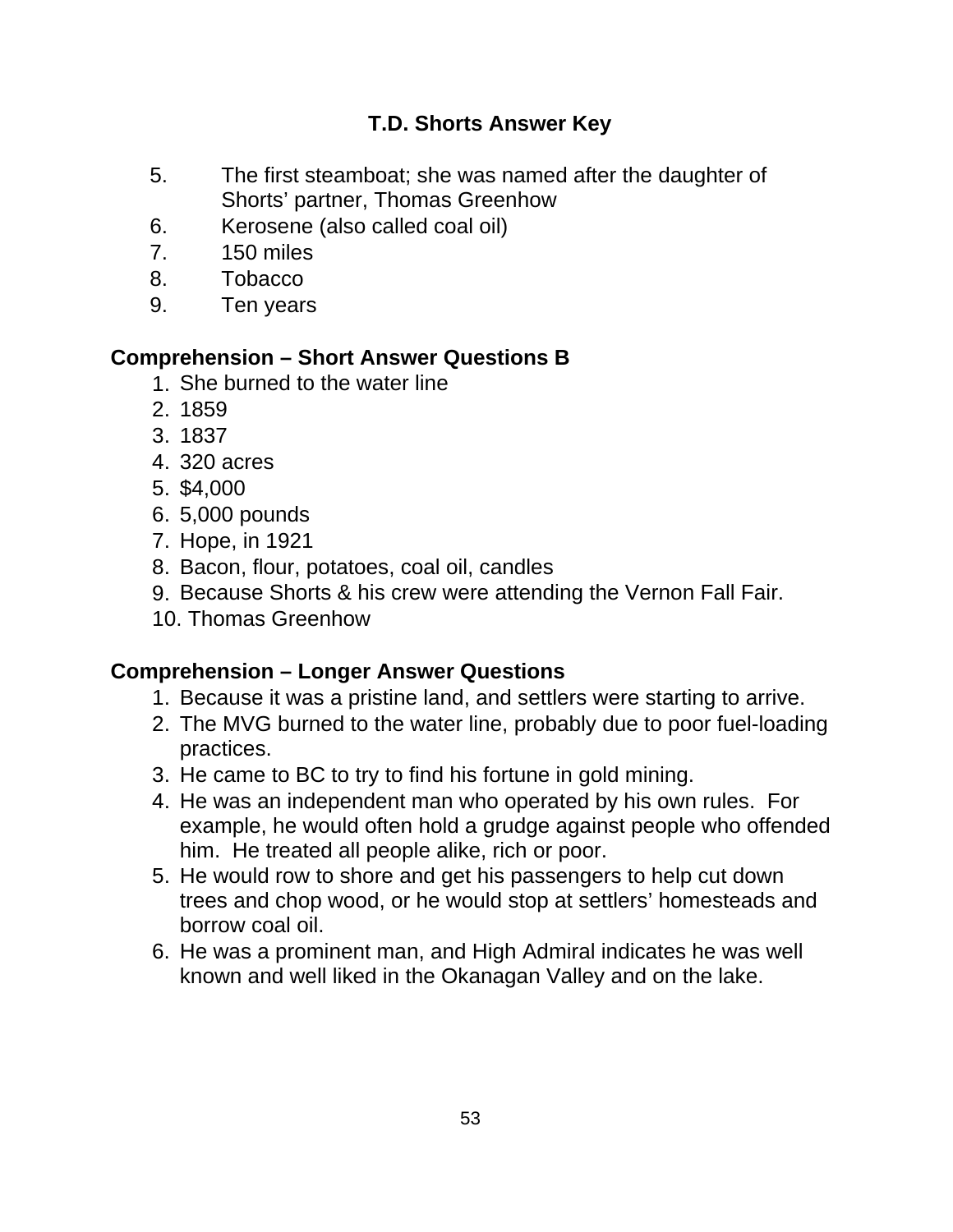#### **Comprehension – Discussion Questions**

- 1. Transportation allows settlers to move into an area. It also allows freight to be brought in and goods to be sent out.
- 2. There may be areas in the Third World countries that could be developed more if there were better transportation methods. Also, northern Canada could be developed more with better transportation.
- 3. The two British hunters probably thought they were still getting a good deal. The price of land in England was probably a great deal higher than in the hinterlands (backwoods) of BC. They were also probably thinking about the money they could make by bringing over other British people to hunt in BC.
- 4. Answers will vary. However, there probably are still some good land deals to be found, if you are in 'the know.' Land is valuable when land is scarce in a certain area, or when the land is suitable for agriculture or business or residential usage.
- 5. Shorts was always an independent man, from the time he left home at a young age until his death. He probably did not want to admit that he needed any help.
- 6. Answers will vary.

#### **Comprehension – Cloze Exercise**

- 1. rich 2. mines 3. money 4. homestead 5. live 6. bighorn
- 7. replied 8. wanted 9. \$4,000 10. \$4,000 11. struck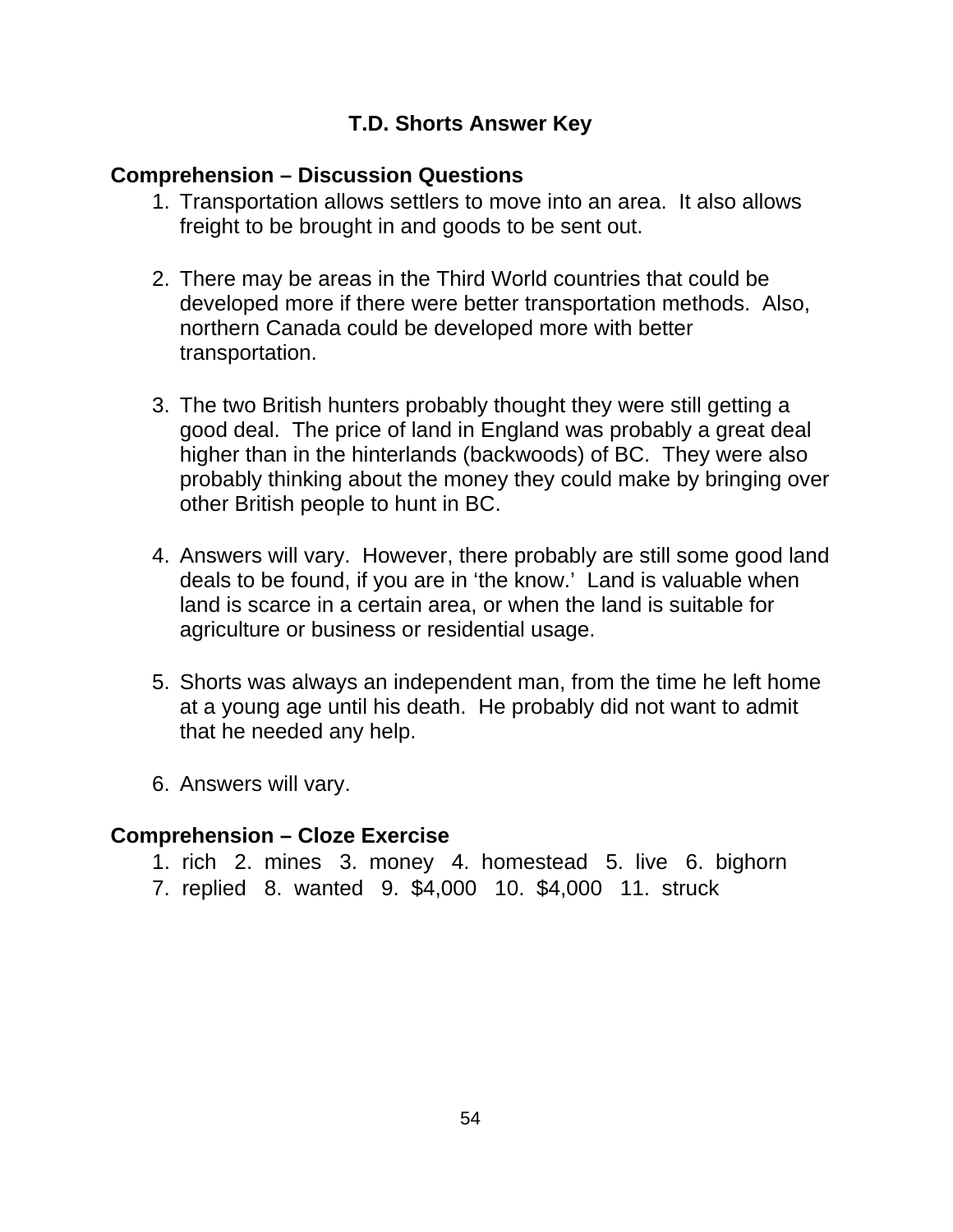# **Comprehension - Crossword Puzzle Answers**

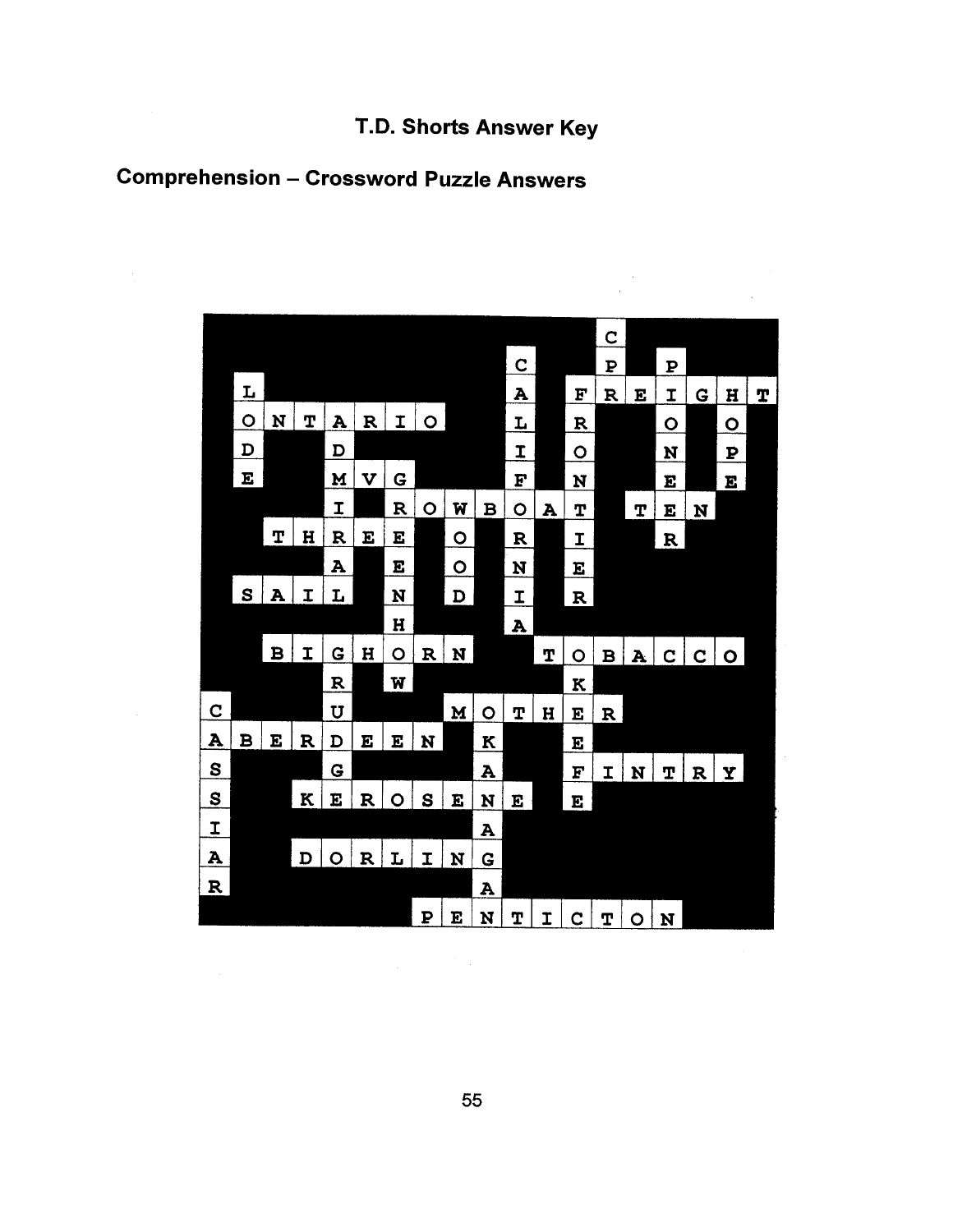# **Steamboats On Okanagan Lake**

**Okanagan History Vignette**

**Student Exercises & Answer Key**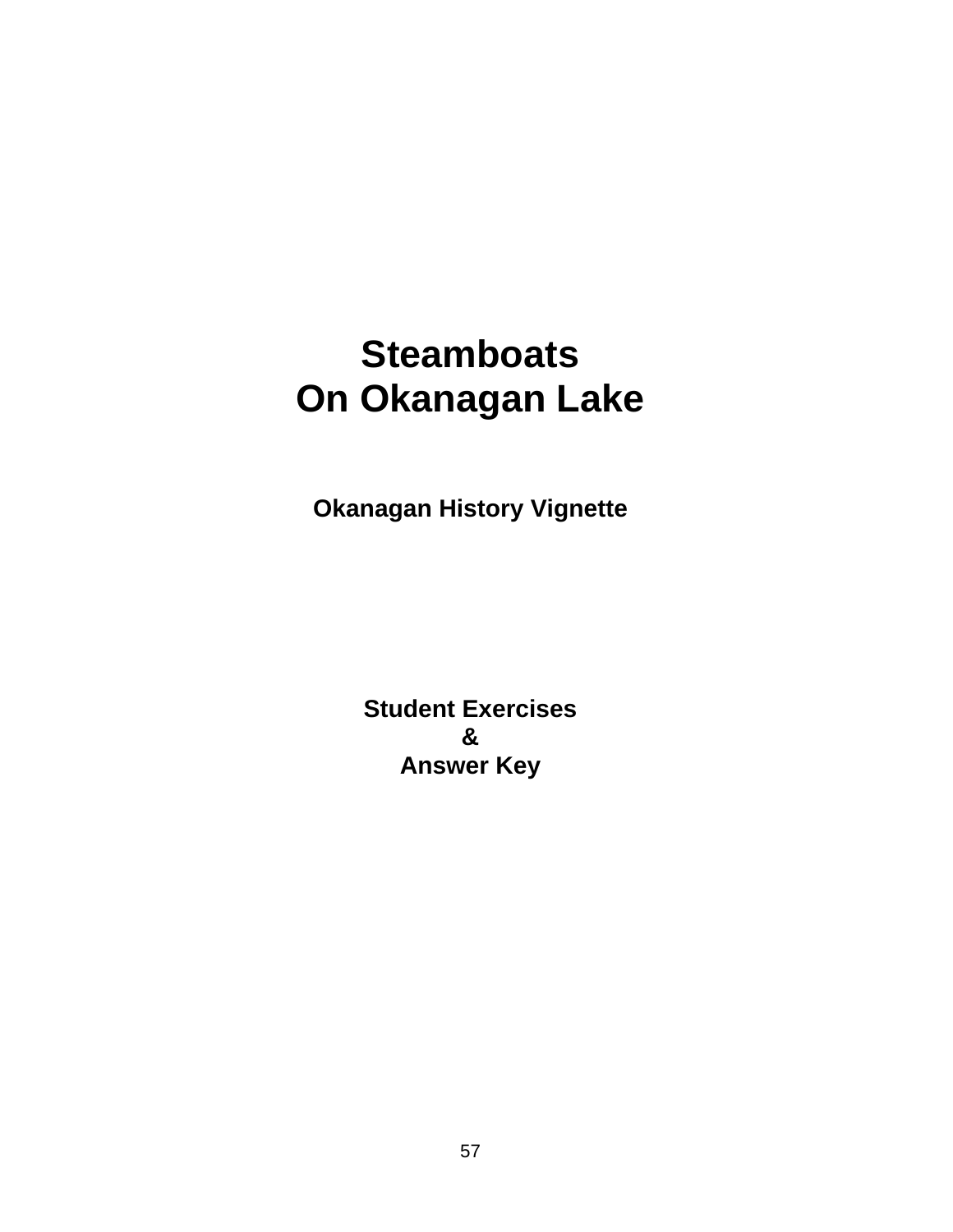Steamboats on Okanagan Lake Pre-reading

# **Pre-reading Questions**

- 1. What do you know about the Canadian Pacific Railway?
- 2. What do you know about steamboats?
- 3. What do you know about sternwheelers?
- 4. Have you ever been on a big ship before? Where? When?
- 5. Have you ever been on a small boat before? Where? On a big lake? Small lake? River?
- 6. What questions do you have about steamboats and sternwheelers?
- 7. Have you taken a ride on the Fintry Queen or found another sternwheeler open to the public? What features of the boat do you remember?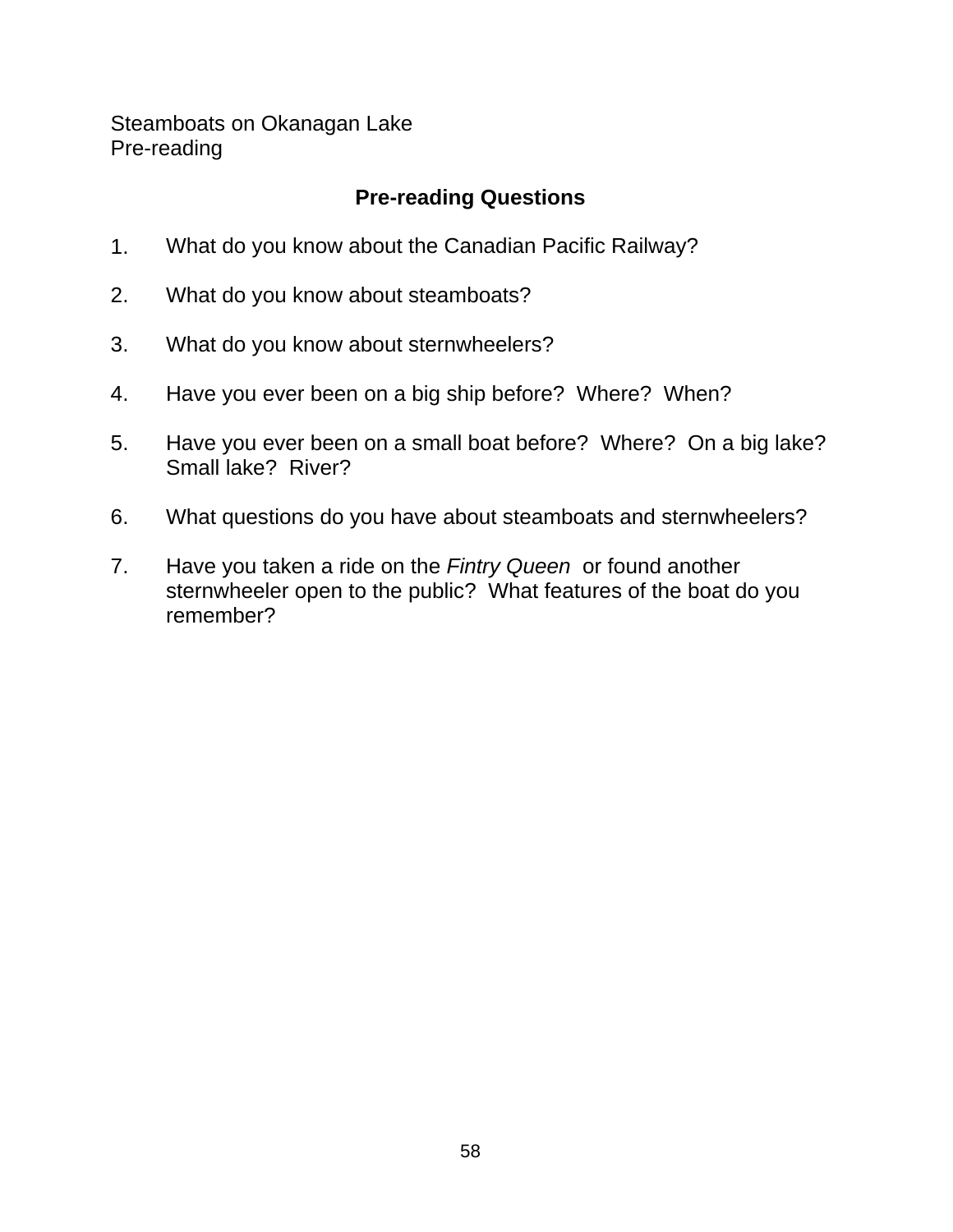Steamboats on Okanagan Lake **Vocabulary** 

# **Choose the Right Answer**

Choose the best definition for the following words. Circle the letter of the best answer.

- - a) of great price or value a) business related
	- b) pleasing or helping b) fake
	-
- 2. mahogany 7. provisions
	- a) South African tribe a) insights (like ESP)
	- b) reddish-brown wood b) supplies
	- c) a type of desk c) eye glasses
- 3. saloon 8. coarse
	- a) a hair dresser's shop a a) swear
	- b) a room on a passenger ship b) a path or track
	- c) a type of drink c) c) rough, crude
- 4. launch 9. efficient
	- a) a snack between lunch and dinner a) exhausted
	- b) a boat engine b) capable
	- c) to put a boat into the water c) too much
- 5. routines 10. brisk
	- a) regular activities and a lively, active
	- b) another word for routes b) beautiful
	-
- 1. precious 6. commercial
	-
	-
	- c) suspicious c) communication
		- -
			-
			-
		- -
			-
			-
		- -
			-
			-
		- -
			-
	- c) free gifts c) cleaning broom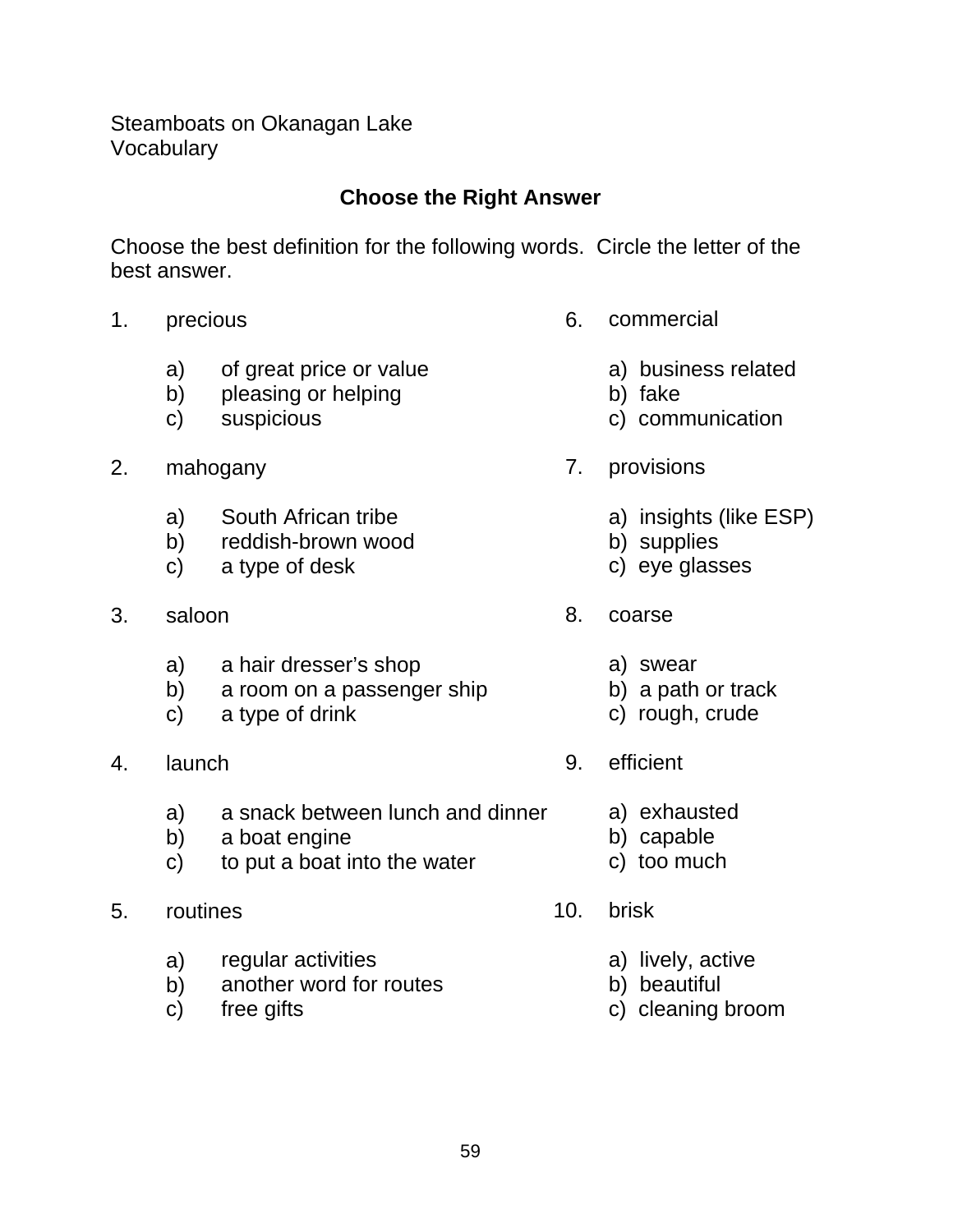Steamboats on Okanagan Lake Vocabulary

# **Using Context Clues**

Define the underlined word in each sentence in the space below or write your answers on a separate sheet of paper.

- 1. A gangplank would be used to connect the short stretch of water between boat and land.
- 2. The boat is being restored to what it looked like in 1914.
- 3. Vernon's mayor declared a half-day holiday.
- 4. In a shared room, a lower berth would cost \$1.50.
- 5. The boats attempted to keep one path free of ice.
- 6. This thin sheet of ice interfered with the ship's ability to operate properly.
- 7. There were linen napkins, fine china, sparkling crystal, and silver cutlery in the large dining room.
- 8. Severe winter weather was always a concern for the CPR steamboats.
- 9. Some passengers would rent staterooms so they could board the boat the night before.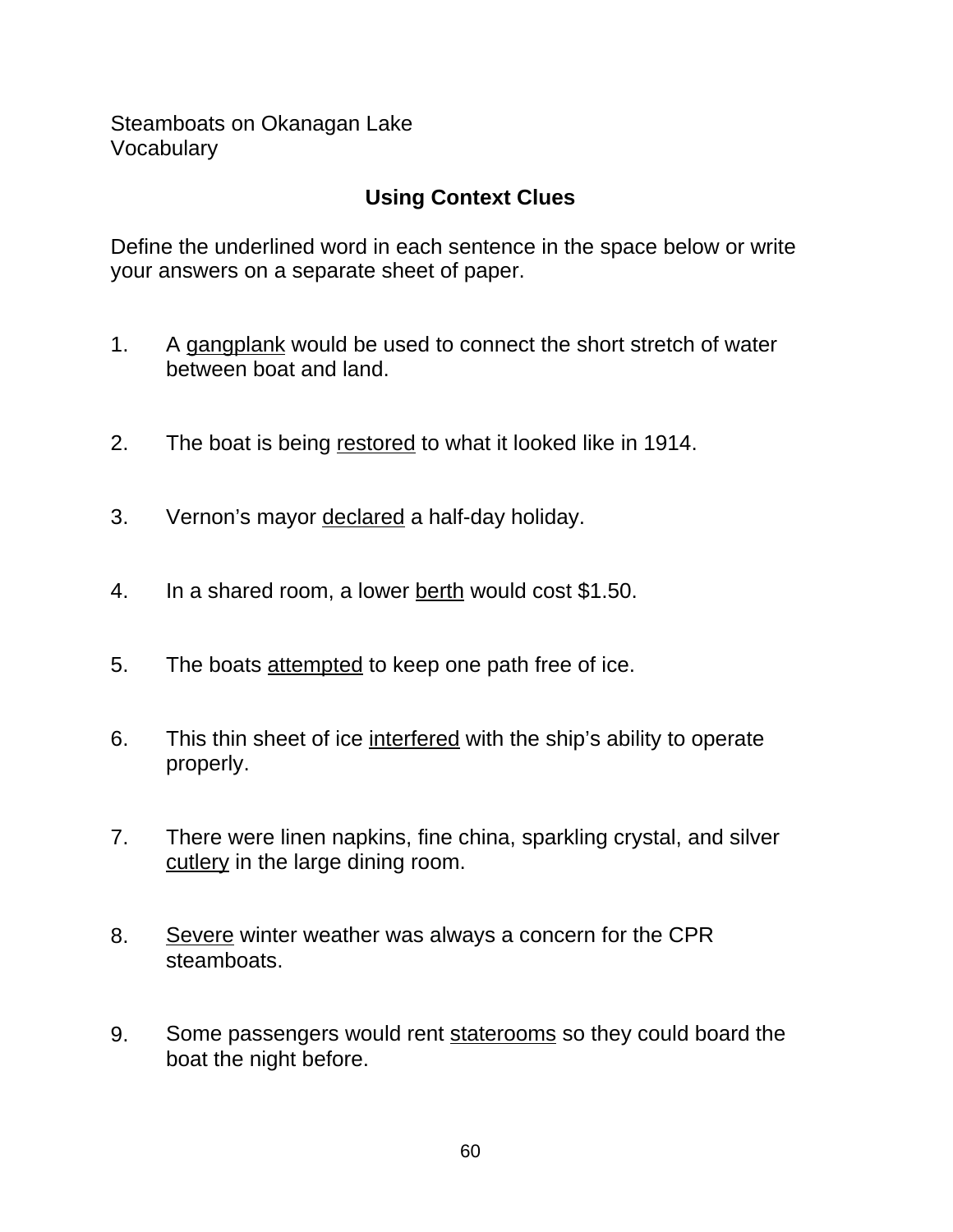Steamboats on Okanagan Lake Parts Of Speech

\_\_\_\_\_\_\_\_\_\_\_\_\_\_\_\_\_\_\_\_\_\_\_\_\_ \_\_\_\_\_\_\_\_\_\_\_\_\_\_\_\_\_\_\_\_\_\_\_\_\_

\_\_\_\_\_\_\_\_\_\_\_\_\_\_\_\_\_\_\_\_\_\_\_\_\_ \_\_\_\_\_\_\_\_\_\_\_\_\_\_\_\_\_\_\_\_\_\_\_\_\_

 $\mathcal{L}_\text{max} = \mathcal{L}_\text{max} = \mathcal{L}_\text{max} = \mathcal{L}_\text{max} = \mathcal{L}_\text{max} = \mathcal{L}_\text{max} = \mathcal{L}_\text{max} = \mathcal{L}_\text{max} = \mathcal{L}_\text{max} = \mathcal{L}_\text{max} = \mathcal{L}_\text{max} = \mathcal{L}_\text{max} = \mathcal{L}_\text{max} = \mathcal{L}_\text{max} = \mathcal{L}_\text{max} = \mathcal{L}_\text{max} = \mathcal{L}_\text{max} = \mathcal{L}_\text{max} = \mathcal{$ 

#### **Nouns**

There are many nouns in the first paragraph of this vignette. Write down ten nouns that you find.

\_\_\_\_\_\_\_\_\_\_\_\_\_\_\_\_\_\_\_\_\_\_\_\_\_ \_\_\_\_\_\_\_\_\_\_\_\_\_\_\_\_\_\_\_\_\_\_\_\_\_

\_\_\_\_\_\_\_\_\_\_\_\_\_\_\_\_\_\_\_\_\_\_\_\_\_ \_\_\_\_\_\_\_\_\_\_\_\_\_\_\_\_\_\_\_\_\_\_\_\_\_

\_\_\_\_\_\_\_\_\_\_\_\_\_\_\_\_\_\_\_\_\_\_\_\_\_ \_\_\_\_\_\_\_\_\_\_\_\_\_\_\_\_\_\_\_\_\_\_\_\_\_

\_\_\_\_\_\_\_\_\_\_\_\_\_\_\_\_\_\_\_\_\_\_\_\_\_ \_\_\_\_\_\_\_\_\_\_\_\_\_\_\_\_\_\_\_\_\_\_\_\_\_

# **Verbs**

There are many verbs in the first paragraph of this vignette. Write down ten verbs or verb phrases that you find.

\_\_\_\_\_\_\_\_\_\_\_\_\_\_\_\_\_\_\_\_\_\_\_\_\_ \_\_\_\_\_\_\_\_\_\_\_\_\_\_\_\_\_\_\_\_\_\_\_\_\_

\_\_\_\_\_\_\_\_\_\_\_\_\_\_\_\_\_\_\_\_\_\_\_\_\_ \_\_\_\_\_\_\_\_\_\_\_\_\_\_\_\_\_\_\_\_\_\_\_\_\_

\_\_\_\_\_\_\_\_\_\_\_\_\_\_\_\_\_\_\_\_\_\_\_\_\_ \_\_\_\_\_\_\_\_\_\_\_\_\_\_\_\_\_\_\_\_\_\_\_\_\_

**Adjectives**

There are many adjectives in the first paragraph of this vignette. Write down five adjectives that you find.

\_\_\_\_\_\_\_\_\_\_\_\_\_\_\_\_\_\_\_\_\_\_\_\_\_ \_\_\_\_\_\_\_\_\_\_\_\_\_\_\_\_\_\_\_\_\_\_\_\_\_

\_\_\_\_\_\_\_\_\_\_\_\_\_\_\_\_\_\_\_\_\_\_\_\_\_ \_\_\_\_\_\_\_\_\_\_\_\_\_\_\_\_\_\_\_\_\_\_\_\_\_

\_\_\_\_\_\_\_\_\_\_\_\_\_\_\_\_\_\_\_\_\_\_\_\_\_ \_\_\_\_\_\_\_\_\_\_\_\_\_\_\_\_\_\_\_\_\_\_\_\_\_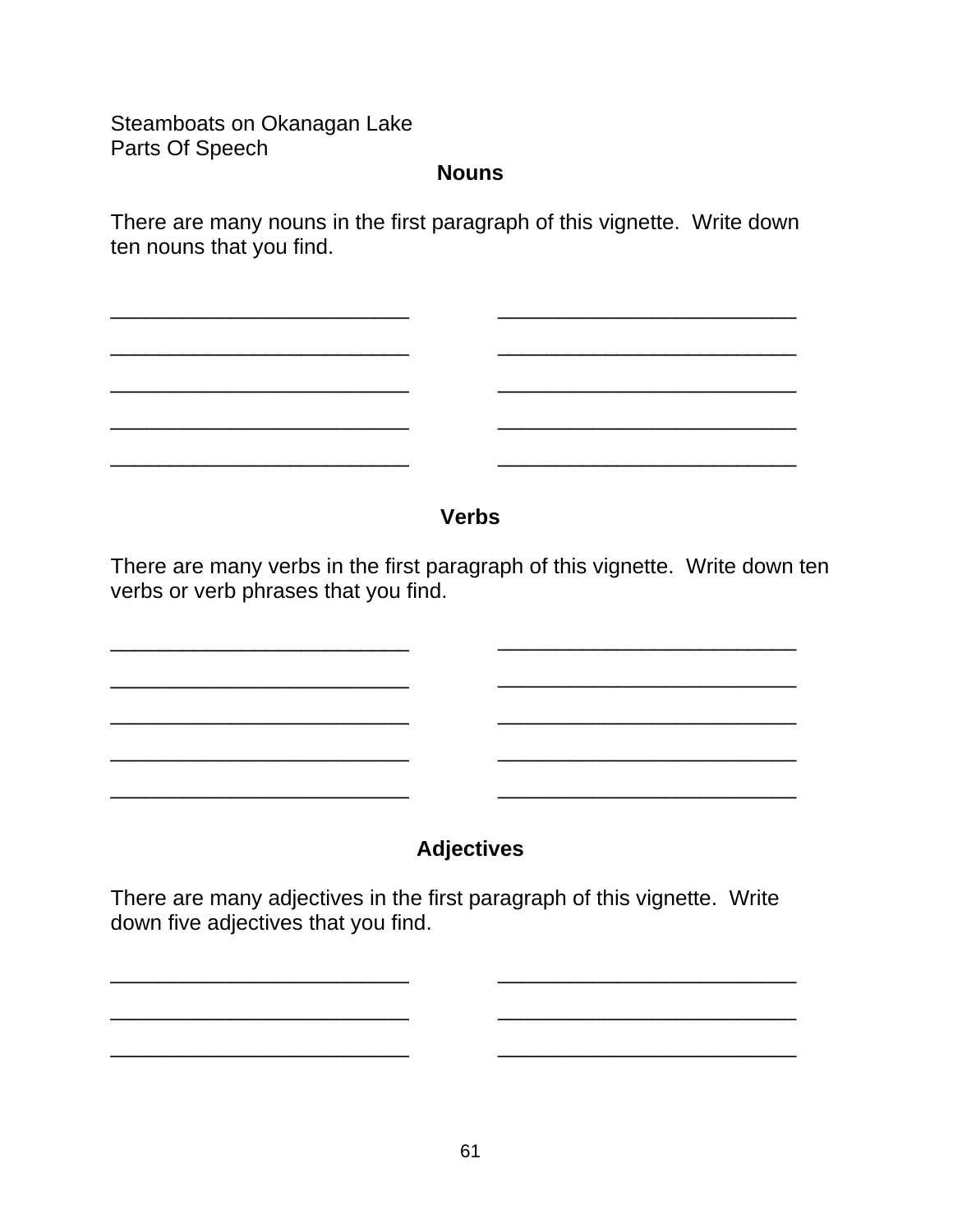| <b>Word List</b> |         |             |                |  |
|------------------|---------|-------------|----------------|--|
| dawn             | shore   | shortly     | schedule       |  |
| precious         | animal  | freight     | world          |  |
| number           | teak    | fruit       | transportation |  |
| built            | express | magnificent | sternwheeler   |  |

# **Choose the Right Answer**

Using the words above, select the right word to answer the following:

| $\mathbf 1$ .    | rhymes with the word more     |
|------------------|-------------------------------|
| 2.               | comes from the word short     |
| 3.               | today I build, yesterday I __ |
| $\overline{4}$ . | starts with three consonants  |
| 5.               | rhymes with fawn              |
| 6.               | has three vowels in a row     |
| 7.               | rhymes with beak              |

# **Fill in the Blanks**

Using the word list above, add the missing letters to the following words:

| 1. tran $\_\_$ ort $\_\_$ ion                                                          | 6. $a_i_a = a_1$        |
|----------------------------------------------------------------------------------------|-------------------------|
| 2. $\mathsf{e}_{\mathsf{p}}$ re $\mathsf{e}_{\mathsf{p}}$ gh $\mathsf{e}_{\mathsf{p}}$ | 7. $e_{pre_{-}}$        |
| 3. $W_{---}$                                                                           | 8. st _ _ nwh _ _ l _ r |
| 4. $nu_b$                                                                              | 9. $f_{--}$ t           |

5.  $\angle$  \_ g n i f  $\angle$  \_  $\angle$  n t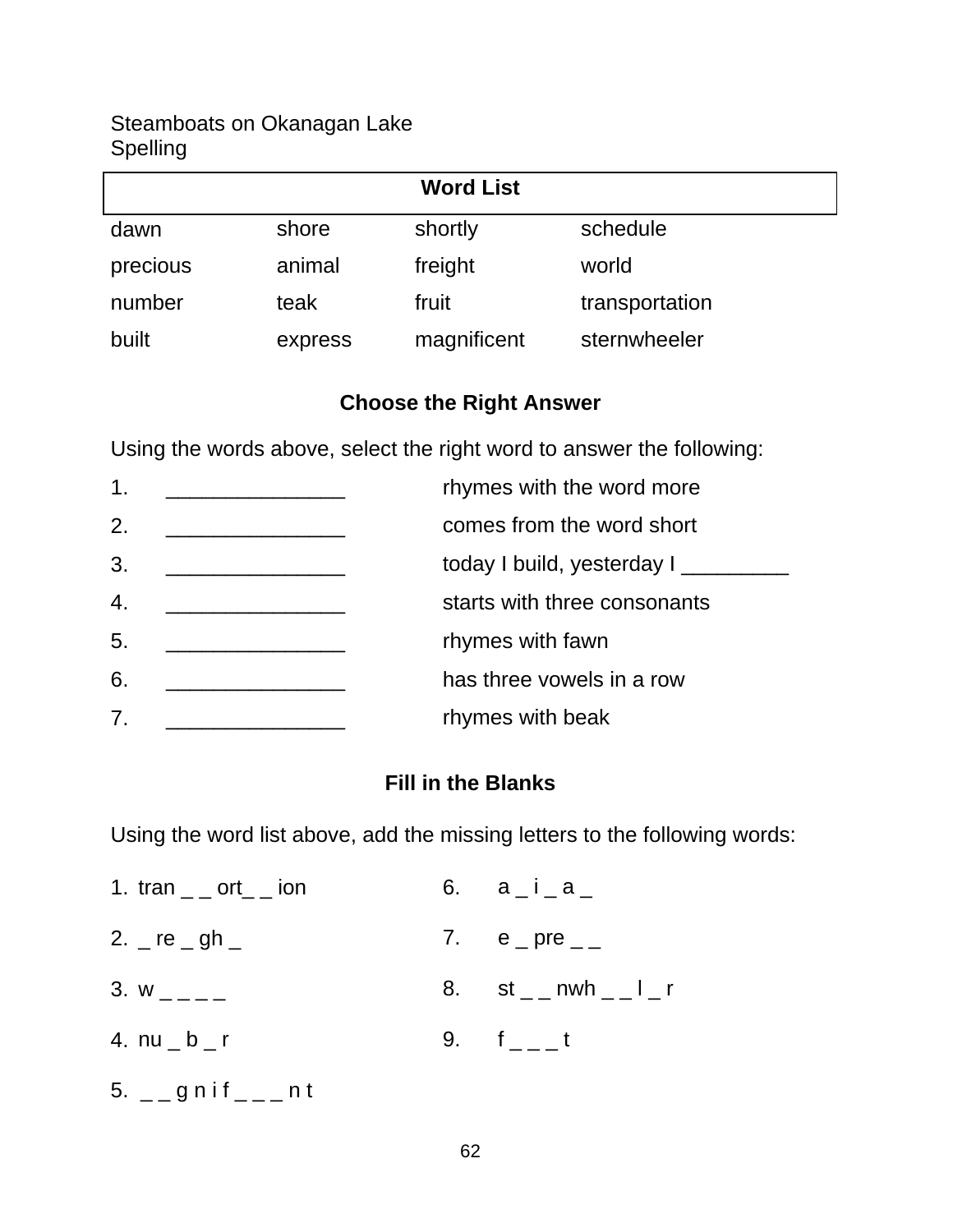| <b>Word List</b> |         |             |                |
|------------------|---------|-------------|----------------|
| dawn             | shore   | shortly     | schedule       |
| precious         | animal  | freight     | world          |
| number           | teak    | fruit       | transportation |
| built            | express | magnificent | sternwheeler   |

# **Syllables**

\_\_\_\_\_\_\_\_\_\_\_\_\_\_\_ \_\_\_\_\_\_\_\_\_\_\_\_\_\_\_ \_\_\_\_\_\_\_\_\_\_\_\_\_

\_\_\_\_\_\_\_\_\_\_\_\_\_\_\_ \_\_\_\_\_\_\_\_\_\_\_\_\_\_\_ \_\_\_\_\_\_\_\_\_\_\_\_\_

\_\_\_\_\_\_\_\_\_\_\_\_\_\_\_ \_\_\_\_\_\_\_\_\_\_\_\_\_\_\_ \_\_\_\_\_\_\_\_\_\_\_\_\_

\_\_\_\_\_\_\_\_\_\_\_\_\_\_\_ \_\_\_\_\_\_\_\_\_\_\_\_\_\_\_ \_\_\_\_\_\_\_\_\_\_\_\_\_

\_\_\_\_\_\_\_\_\_\_\_\_\_\_\_ \_\_\_\_\_\_\_\_\_\_\_\_\_\_\_ \_\_\_\_\_\_\_\_\_\_\_\_\_

\_\_\_\_\_\_\_\_\_\_\_\_\_\_\_ \_\_\_\_\_\_\_\_\_\_\_\_\_\_\_ \_\_\_\_\_\_\_\_\_\_\_\_\_

\_\_\_\_\_\_\_\_\_\_\_\_\_\_\_ \_\_\_\_\_\_\_\_\_\_\_\_\_\_\_ \_\_\_\_\_\_\_\_\_\_\_\_\_

\_\_\_\_\_\_\_\_\_\_\_\_\_\_\_ \_\_\_\_\_\_\_\_\_\_\_\_\_\_\_ \_\_\_\_\_\_\_\_\_\_\_\_\_

 $\overline{\phantom{a}}$  , and the set of the set of the set of the set of the set of the set of the set of the set of the set of the set of the set of the set of the set of the set of the set of the set of the set of the set of the s

Using the words above, list the words with one syllable.

Using the words above, list the words with two syllables.

Using the words above, list the words with three syllables.

Using the words above, list the words with four syllables.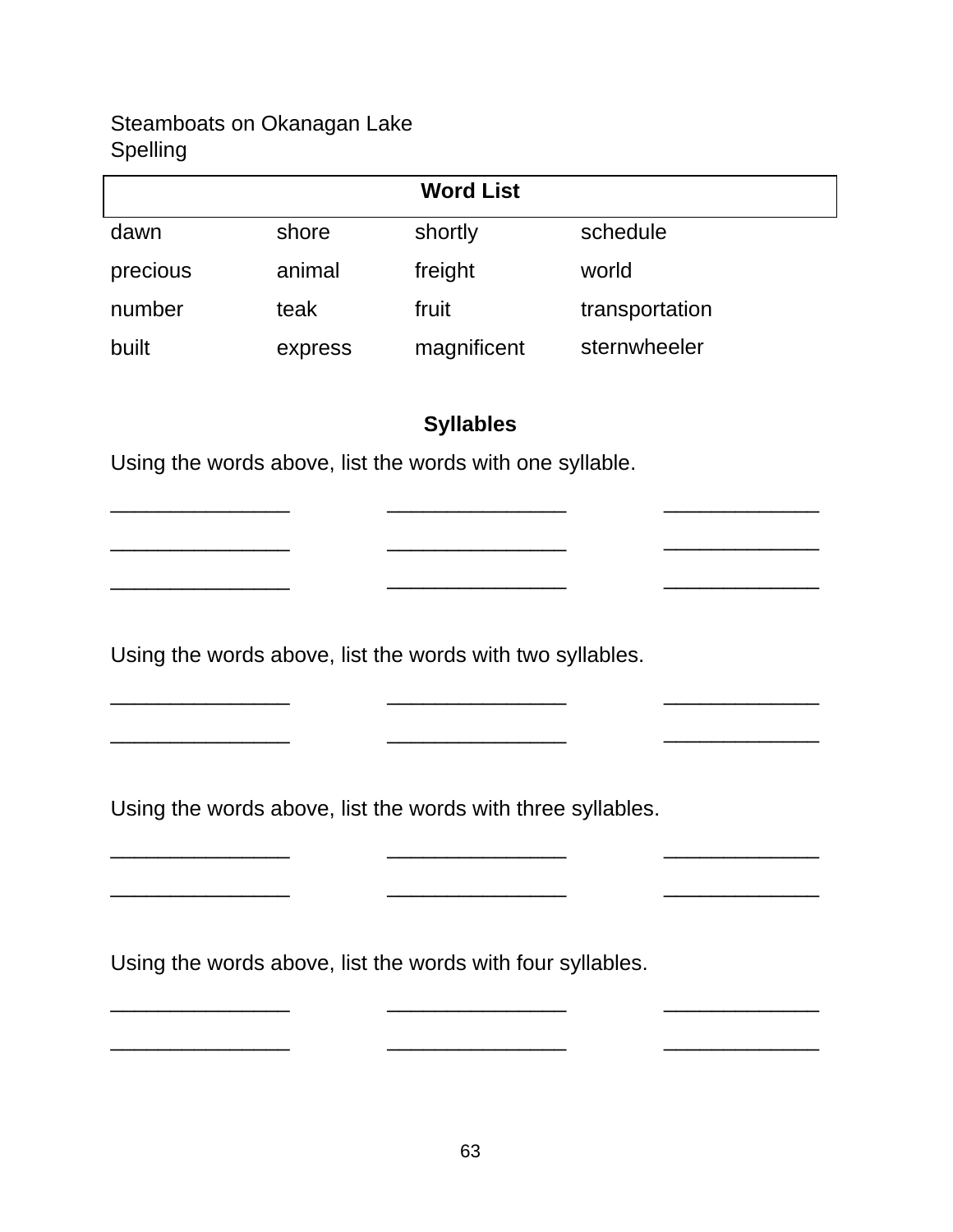#### **Homonyms**

Homonyms are words that sound the same but have different meanings and spellings. For example: to  $\rightarrow$  too. The following words are from the vignette. List a homonym for each word.

| 1. | weather  | 8.        | road      |  |
|----|----------|-----------|-----------|--|
|    | 2. ore   |           | 9. night  |  |
|    | 3. board |           | 10. hours |  |
|    | 4. wait  | $11.$ for |           |  |
| 5. | would    |           | 12. way   |  |
| 6. | been     |           | 13. there |  |
|    | 7. mail  | 14.       | new       |  |

#### **Antonyms**

Antonyms are words that have opposite meanings. For example: hot  $\rightarrow$ cold. The following words are from the vignette. List an antonym for each word.

| 1 <sub>1</sub> | south        |                                                                                                                      | 8. | new __________________       |
|----------------|--------------|----------------------------------------------------------------------------------------------------------------------|----|------------------------------|
|                | 2. biggest   |                                                                                                                      | 9. | risen ______________         |
| 3.             | faster       | <u> 1980 - Jan Samuel Barbara, poeta poeta poeta poeta poeta poeta poeta poeta poeta poeta poeta poeta poeta poe</u> |    |                              |
|                | 4. difficult | <u> 1980 - Jan Barbara Barbara, manazar a</u>                                                                        |    | 11. most __________          |
|                |              | 5. expensive <b>contained</b>                                                                                        |    | 12. quickly_________________ |
| 6.             | late         |                                                                                                                      |    |                              |
| 7.             | begin        |                                                                                                                      |    | 14. white _____________      |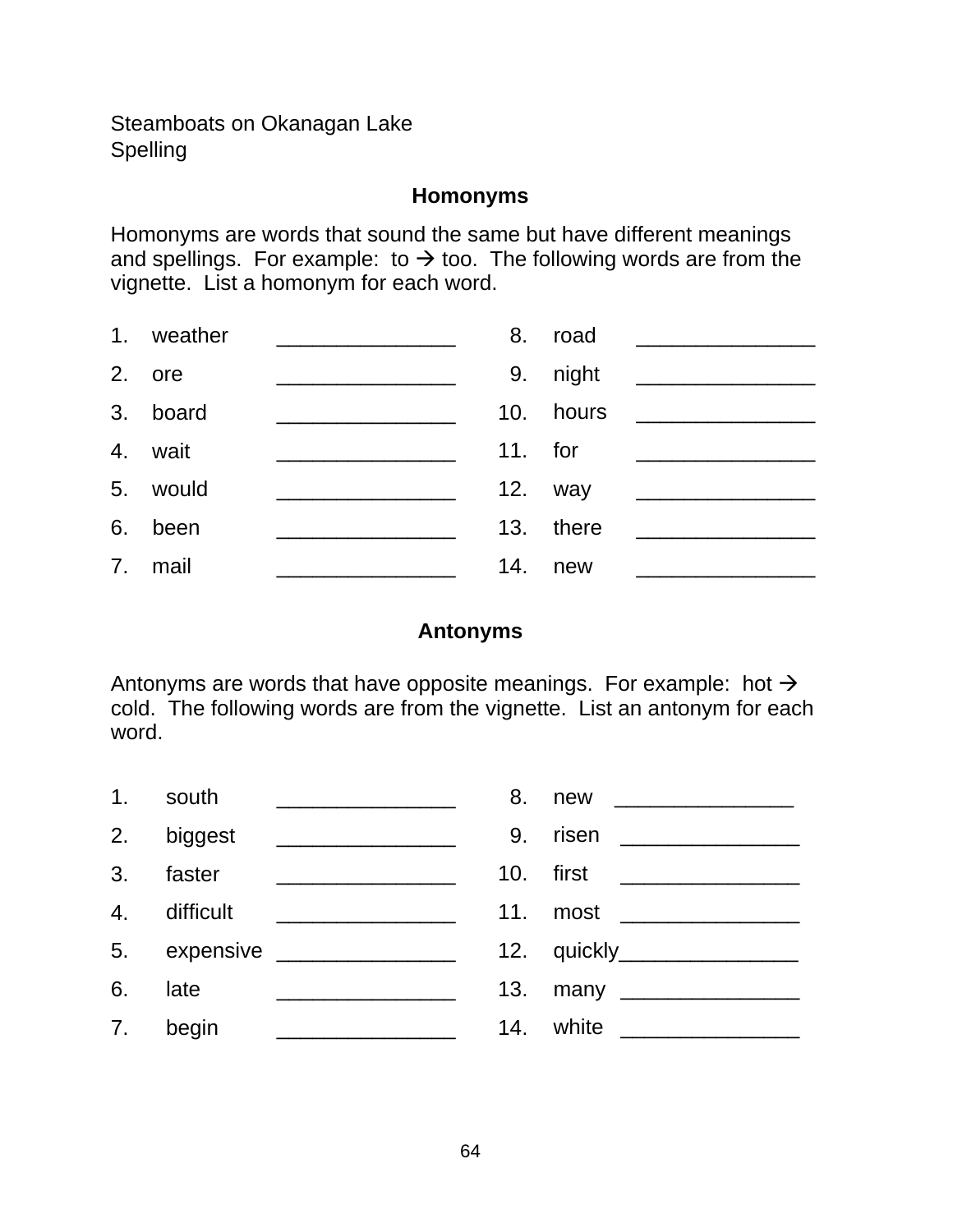#### **Synonyms**

Synonyms are words with similar meanings. For example: pretty  $\rightarrow$ beautiful. The following words are from the vignette. List a synonym for each word.

|    | 1. freight  | <u> 1989 - Johann Barbara, martin a</u>    | 6. poor _____________     |
|----|-------------|--------------------------------------------|---------------------------|
| 2. | build       | <u> 1989 - Johann Barbara, martin a</u>    | 7. trip _______           |
|    | 3. schedule | <u> 1990 - Johann Barn, mars ann an t-</u> |                           |
|    |             | 4. excellent ________________              | 9. great ______________   |
| 5. | large       |                                            | 10. sleep _______________ |

#### **Acronyms**

Acronyms are words made up from the first letters of other words. For example: OUC stands for Okanagan University College and KFC stands for Kentucky Fried Chicken. Some of the following acronyms are from the vignette, and some are not. In the space provided, write what the acronym represents.

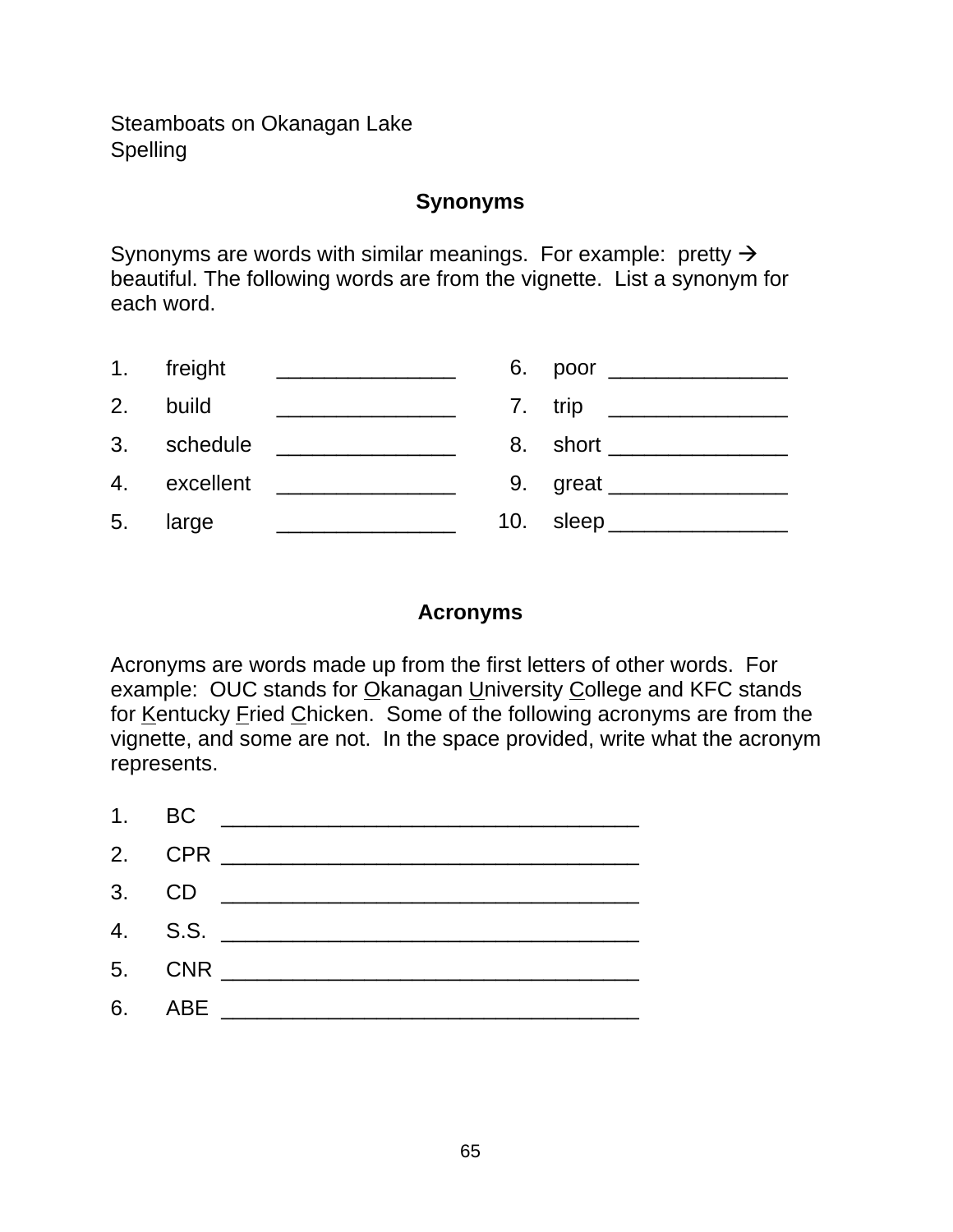## **Short Answer Questions A**

Re-read the Steamboats on Okanagan Lake vignette and answer these questions on your own. Write answers in the spaces provided.

- 1. What was the name of the first CPR steamboat on the Okanagan Lake, and in what year was she launched?
- 2. How did the early settlers get the attention of the CPR steamboats?

\_\_\_\_\_\_\_\_\_\_\_\_\_\_\_\_\_\_\_\_\_\_\_\_\_\_\_\_\_\_\_\_\_\_\_\_\_\_\_\_\_\_\_\_\_\_\_\_\_\_\_\_\_\_\_

\_\_\_\_\_\_\_\_\_\_\_\_\_\_\_\_\_\_\_\_\_\_\_\_\_\_\_\_\_\_\_\_\_\_\_\_\_\_\_\_\_\_\_\_\_\_\_\_\_\_\_\_\_\_\_

\_\_\_\_\_\_\_\_\_\_\_\_\_\_\_\_\_\_\_\_\_\_\_\_\_\_\_\_\_\_\_\_\_\_\_\_\_\_\_\_\_\_\_\_\_\_\_\_\_\_\_\_\_\_\_

\_\_\_\_\_\_\_\_\_\_\_\_\_\_\_\_\_\_\_\_\_\_\_\_\_\_\_\_\_\_\_\_\_\_\_\_\_\_\_\_\_\_\_\_\_\_\_\_\_\_\_\_\_\_\_

\_\_\_\_\_\_\_\_\_\_\_\_\_\_\_\_\_\_\_\_\_\_\_\_\_\_\_\_\_\_\_\_\_\_\_\_\_\_\_\_\_\_\_\_\_\_\_\_\_\_\_\_\_\_\_

\_\_\_\_\_\_\_\_\_\_\_\_\_\_\_\_\_\_\_\_\_\_\_\_\_\_\_\_\_\_\_\_\_\_\_\_\_\_\_\_\_\_\_\_\_\_\_\_\_\_\_\_\_\_\_

\_\_\_\_\_\_\_\_\_\_\_\_\_\_\_\_\_\_\_\_\_\_\_\_\_\_\_\_\_\_\_\_\_\_\_\_\_\_\_\_\_\_\_\_\_\_\_\_\_\_\_\_\_\_\_

\_\_\_\_\_\_\_\_\_\_\_\_\_\_\_\_\_\_\_\_\_\_\_\_\_\_\_\_\_\_\_\_\_\_\_\_\_\_\_\_\_\_\_\_\_\_\_\_\_\_\_\_\_\_\_

\_\_\_\_\_\_\_\_\_\_\_\_\_\_\_\_\_\_\_\_\_\_\_\_\_\_\_\_\_\_\_\_\_\_\_\_\_\_\_\_\_\_\_\_\_\_\_\_\_\_\_\_\_\_\_

\_\_\_\_\_\_\_\_\_\_\_\_\_\_\_\_\_\_\_\_\_\_\_\_\_\_\_\_\_\_\_\_\_\_\_\_\_\_\_\_\_\_\_\_\_\_\_\_\_\_\_\_\_\_\_

\_\_\_\_\_\_\_\_\_\_\_\_\_\_\_\_\_\_\_\_\_\_\_\_\_\_\_\_\_\_\_\_\_\_\_\_\_\_\_\_\_\_\_\_\_\_\_\_\_\_\_\_\_\_\_

\_\_\_\_\_\_\_\_\_\_\_\_\_\_\_\_\_\_\_\_\_\_\_\_\_\_\_\_\_\_\_\_\_\_\_\_\_\_\_\_\_\_\_\_\_\_\_\_\_\_\_\_\_\_\_

\_\_\_\_\_\_\_\_\_\_\_\_\_\_\_\_\_\_\_\_\_\_\_\_\_\_\_\_\_\_\_\_\_\_\_\_\_\_\_\_\_\_\_\_\_\_\_\_\_\_\_\_\_\_\_ \_\_\_\_\_\_\_\_\_\_\_\_\_\_\_\_\_\_\_\_\_\_\_\_\_\_\_\_\_\_\_\_\_\_\_\_\_\_\_\_\_\_\_\_\_\_\_\_\_\_\_\_\_\_\_

- 3. The S.S. Okanagan was the second CPR steamboat on the Okanagan Lake. What was the nickname that the newspaper gave her because she was faster than the earlier boat?
- 4. Why was the S.S. Okanagan faster than the earlier boats?
- 5. What did the S.S. Sicamous use for fuel? Wood, coal, or oil?
- 6. How much did it cost to have a bath on the S.S. Sicamous?
- 7. Where was the S.S. Aberdeen built?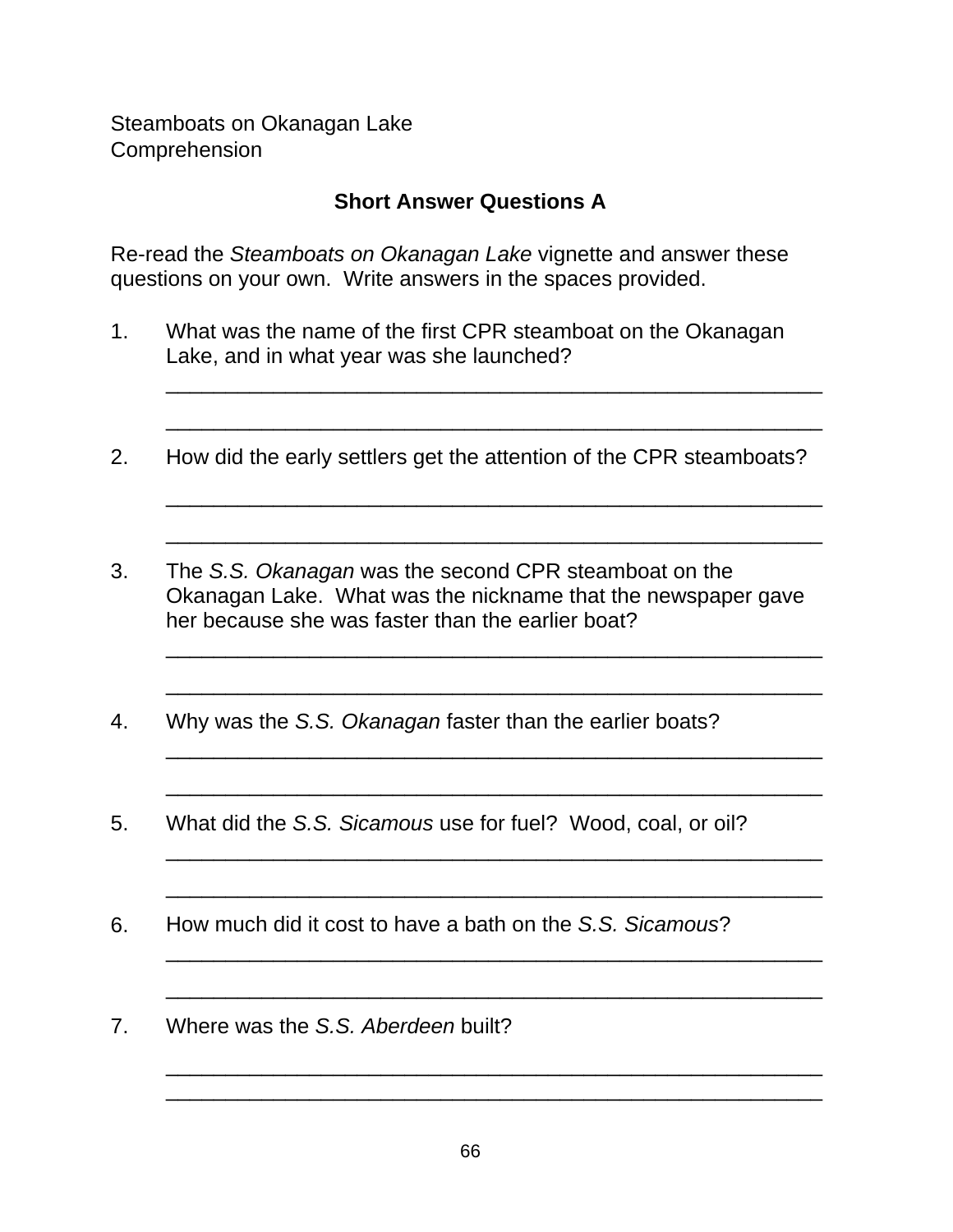## **Short Answer Questions B**

\_\_\_\_\_\_\_\_\_\_\_\_\_\_\_\_\_\_\_\_\_\_\_\_\_\_\_\_\_\_\_\_\_\_\_\_\_\_\_\_\_\_\_\_\_\_\_\_\_\_\_\_\_\_\_

\_\_\_\_\_\_\_\_\_\_\_\_\_\_\_\_\_\_\_\_\_\_\_\_\_\_\_\_\_\_\_\_\_\_\_\_\_\_\_\_\_\_\_\_\_\_\_\_\_\_\_\_\_\_\_

\_\_\_\_\_\_\_\_\_\_\_\_\_\_\_\_\_\_\_\_\_\_\_\_\_\_\_\_\_\_\_\_\_\_\_\_\_\_\_\_\_\_\_\_\_\_\_\_\_\_\_\_\_\_\_

\_\_\_\_\_\_\_\_\_\_\_\_\_\_\_\_\_\_\_\_\_\_\_\_\_\_\_\_\_\_\_\_\_\_\_\_\_\_\_\_\_\_\_\_\_\_\_\_\_\_\_\_\_\_\_

\_\_\_\_\_\_\_\_\_\_\_\_\_\_\_\_\_\_\_\_\_\_\_\_\_\_\_\_\_\_\_\_\_\_\_\_\_\_\_\_\_\_\_\_\_\_\_\_\_\_\_\_\_\_\_

\_\_\_\_\_\_\_\_\_\_\_\_\_\_\_\_\_\_\_\_\_\_\_\_\_\_\_\_\_\_\_\_\_\_\_\_\_\_\_\_\_\_\_\_\_\_\_\_\_\_\_\_\_\_\_

\_\_\_\_\_\_\_\_\_\_\_\_\_\_\_\_\_\_\_\_\_\_\_\_\_\_\_\_\_\_\_\_\_\_\_\_\_\_\_\_\_\_\_\_\_\_\_\_\_\_\_\_\_\_\_

\_\_\_\_\_\_\_\_\_\_\_\_\_\_\_\_\_\_\_\_\_\_\_\_\_\_\_\_\_\_\_\_\_\_\_\_\_\_\_\_\_\_\_\_\_\_\_\_\_\_\_\_\_\_\_

\_\_\_\_\_\_\_\_\_\_\_\_\_\_\_\_\_\_\_\_\_\_\_\_\_\_\_\_\_\_\_\_\_\_\_\_\_\_\_\_\_\_\_\_\_\_\_\_\_\_\_\_\_\_

\_\_\_\_\_\_\_\_\_\_\_\_\_\_\_\_\_\_\_\_\_\_\_\_\_\_\_\_\_\_\_\_\_\_\_\_\_\_\_\_\_\_\_\_\_\_\_\_\_\_\_\_\_\_\_

\_\_\_\_\_\_\_\_\_\_\_\_\_\_\_\_\_\_\_\_\_\_\_\_\_\_\_\_\_\_\_\_\_\_\_\_\_\_\_\_\_\_\_\_\_\_\_\_\_\_\_\_\_\_\_

\_\_\_\_\_\_\_\_\_\_\_\_\_\_\_\_\_\_\_\_\_\_\_\_\_\_\_\_\_\_\_\_\_\_\_\_\_\_\_\_\_\_\_\_\_\_\_\_\_\_\_\_\_\_\_

\_\_\_\_\_\_\_\_\_\_\_\_\_\_\_\_\_\_\_\_\_\_\_\_\_\_\_\_\_\_\_\_\_\_\_\_\_\_\_\_\_\_\_\_\_\_\_\_\_\_\_\_\_\_\_

\_\_\_\_\_\_\_\_\_\_\_\_\_\_\_\_\_\_\_\_\_\_\_\_\_\_\_\_\_\_\_\_\_\_\_\_\_\_\_\_\_\_\_\_\_\_\_\_\_\_\_\_\_\_\_

Re-read the Steamboats on Okanagan Lake vignette and answer these questions on your own. Write answers in the spaces provided.

- 1. What were the two nicknames for the Sicamous?
- 2. What is another name for sternwheeler?
- 3. What happened to the Sicamous the day of her launching?
- 4. How often did the Sicamous make the return trip from Penticton to Okanagan Landing?
- 5. How many miles was it between Okanagan Landing and Penticton?
- 6. How much did the City of Penticton pay the CPR for the Sicamous?
- 7. How much is it going to cost to restore the Sicamous to its original state?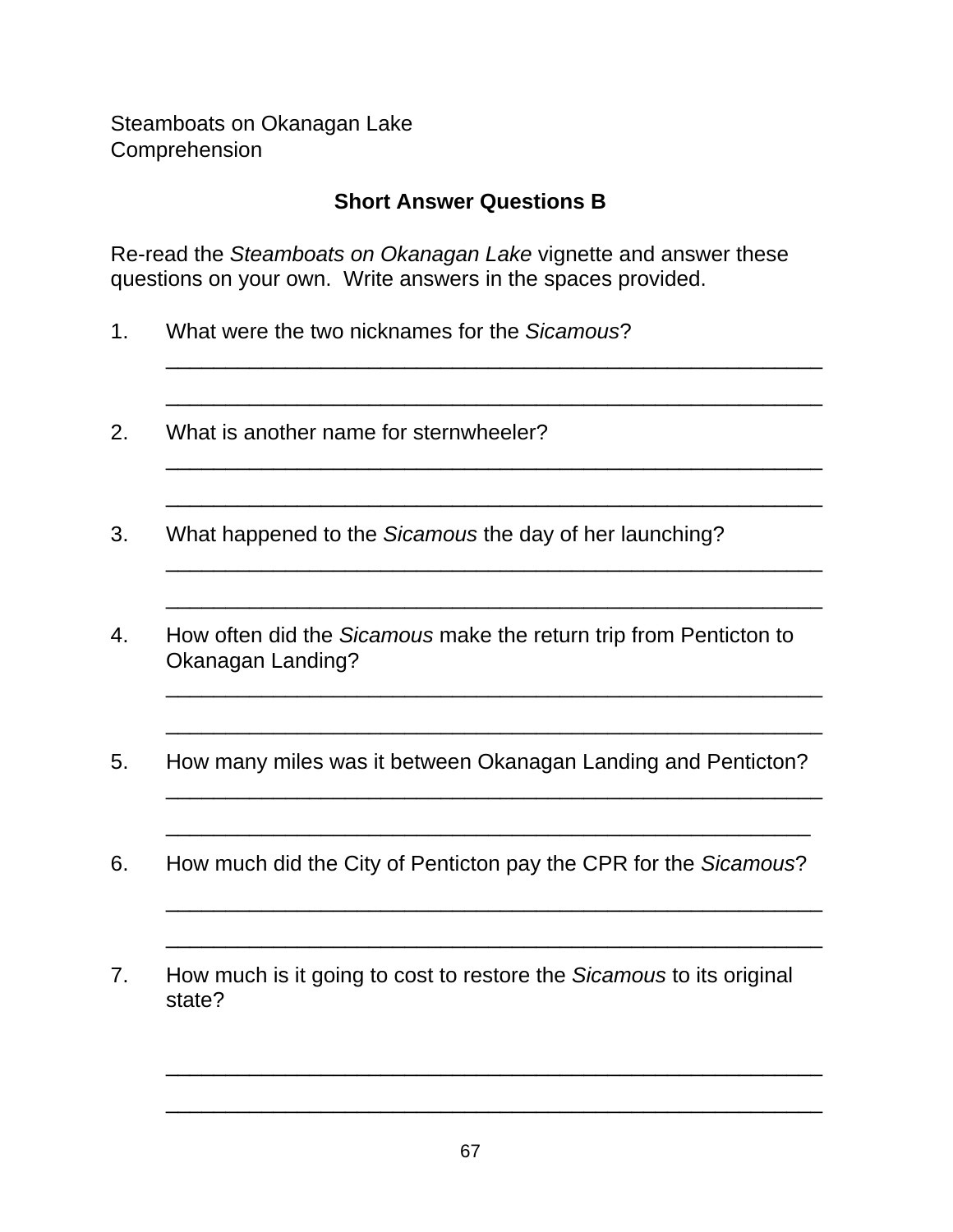## **Longer Answer Questions**

Prepare answers for some or all of these questions. Work in pairs or small groups. Make notes on a separate sheet of paper. Share your answers with the whole class.

- 1. What did the CPR sternwheelers transport on Okanagan Lake?
- 2. Why are waterways and transportation important to an area?
- 3. Why did the CPR stop using the S.S. Sicamous?
- 4. Why did the need for steamboats come to an end?
- 5. Why did winter weather cause concern for the CPR steamboats on Okanagan Lake?

## **Discussion Questions**

- 1. Why do you think there was no number 13 stateroom on the S.S. Sicamous? Do you know of any other superstitions? Do you believe in any superstitions? Why and how do you think superstitions start?
- 2. Why do you think the Sicamous did not travel on Sundays?
- 3. For many of the early Okanagan Valley settlers, the only way to and from their homesteads was by boat. What do you think it would have been like for those early settlers?
- 4. Why do you think the names of places change over the years, such as Sunnywold to Carr's Landing? Do you know of any place whose name has changed? Discuss.
- 5. Why do you think boats were and still are referred to as "she" and "her"?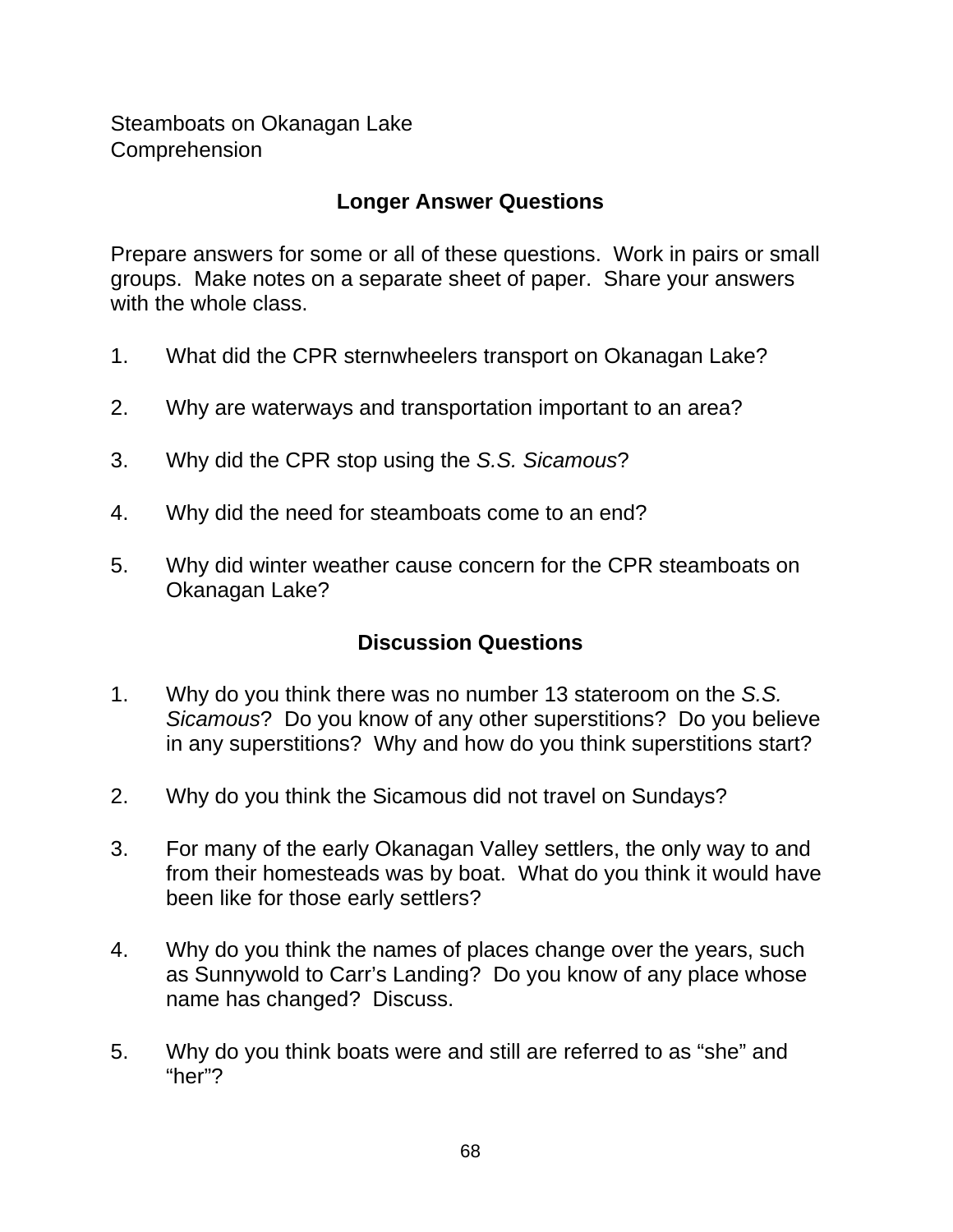#### **Cloze Exercise – Winter Travel**

The following paragraph comes from the Steamboats vignette. After reading the story, fill in the blanks from memory. Then review the paragraph from the vignette again until you have all the blanks filled.

The steamboats ran all year round on Okanagan Lake except in those rare years when the lake (1)\_\_\_\_\_\_\_\_\_ over. Then, lake travel was very difficult and (2)\_\_\_\_\_\_\_\_\_\_\_\_. Sometimes the full trip could not be completed although a (3)\_\_\_\_\_\_\_\_\_\_ would attempt to keep one path free of ice. In the extremely cold winter of 1915/1916, the Sicamous could not make the (4)\_\_\_\_\_\_\_\_\_\_\_\_ all the way to Penticton. Eventually, she had to stop her run at Summerland because the (5)\_\_\_\_\_\_\_\_\_\_ end of Okanagan Lake was completely frozen. For over (6) \_\_\_\_\_\_\_\_\_\_ weeks that winter, the Sicamous was unable to make all her regularly scheduled stops due to ice on the lake. Even when the lake was not frozen over entirely, the (7) \_\_\_\_\_\_\_\_\_ weather could still cause trouble. For (8)\_\_\_\_\_\_\_\_\_\_, the paddlewheels could end up covered in a thin sheet of (9) \_\_\_\_\_\_\_\_\_ from water spray. This ice interfered with the ship's ability to operate properly. Severe winter (10)\_\_\_\_\_\_\_\_\_\_\_\_\_ always was a concern for the CPR steamboats.

69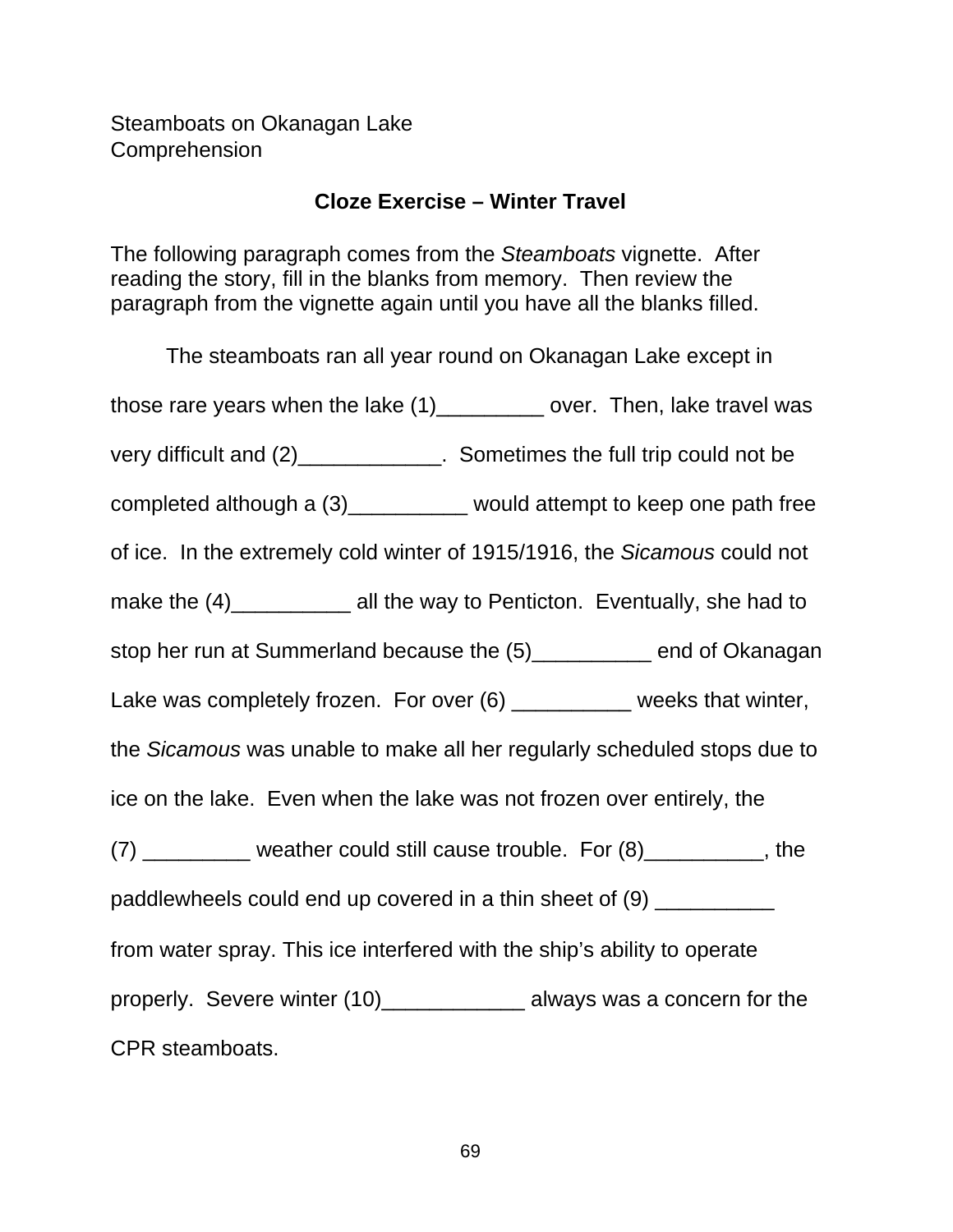Steamboats On Okanagan Lake Comprehension

# **Crossword Puzzle Clues**

DOWN

# ACROSS

- 2. Where boats tie up
- 7. A bedroom on a boat
- 9. Another word for cargo
- 11. The Sicamous had finger bowls made from this
- 12. The type of fuel used by the **Sicamous**
- 13. A room on a passenger ship, like a ladies' \_\_\_\_\_
- 14. The type of wood on the Sicamous that was from Burma
- 15. The hardware fittings on the Sicamous were made from this metal
- 17. Another word for freight
- 19. The largest city in the Okanagan Valley
- 23. A bed in a stateroom
- 25. The type of wood on the Sicamous that was from BC
- 26. The old name for Carr's Landing
- 27. Frozen water
- 28. The CPR boats helped the Okanagan Valley enter the  $20^{\text{th}}$
- 1. The nickname for the Okanagan steamboat
- 3. The acronym for Canadian Pacific Railway
- 4. First captain of the **Sicamous**
- 5. A plank or movable board used to board a ship
- 6. The steamboats made the Okanagan Lake like a \_\_\_\_\_\_\_\_\_ highway from 1886 to 1936
- 8. The type of wood on the Sicamous that was from Australia
- 10. The Sicamous is now a museum in this city
- 11. The name of the third CPR steamboat on Okanagan Lake
- 16. Some of the hardware fittings on the Sicamous were from this country
- 18. The name of the second CPR steamboat on the Okanagan Lake
- 20. To put a boat in the water
- 21. Another name for dock
- 22. The name of the first CPR steamboat on Okanagan Lake
- 24. City just northeast of Okanagan Landing. Starts with the letter "V"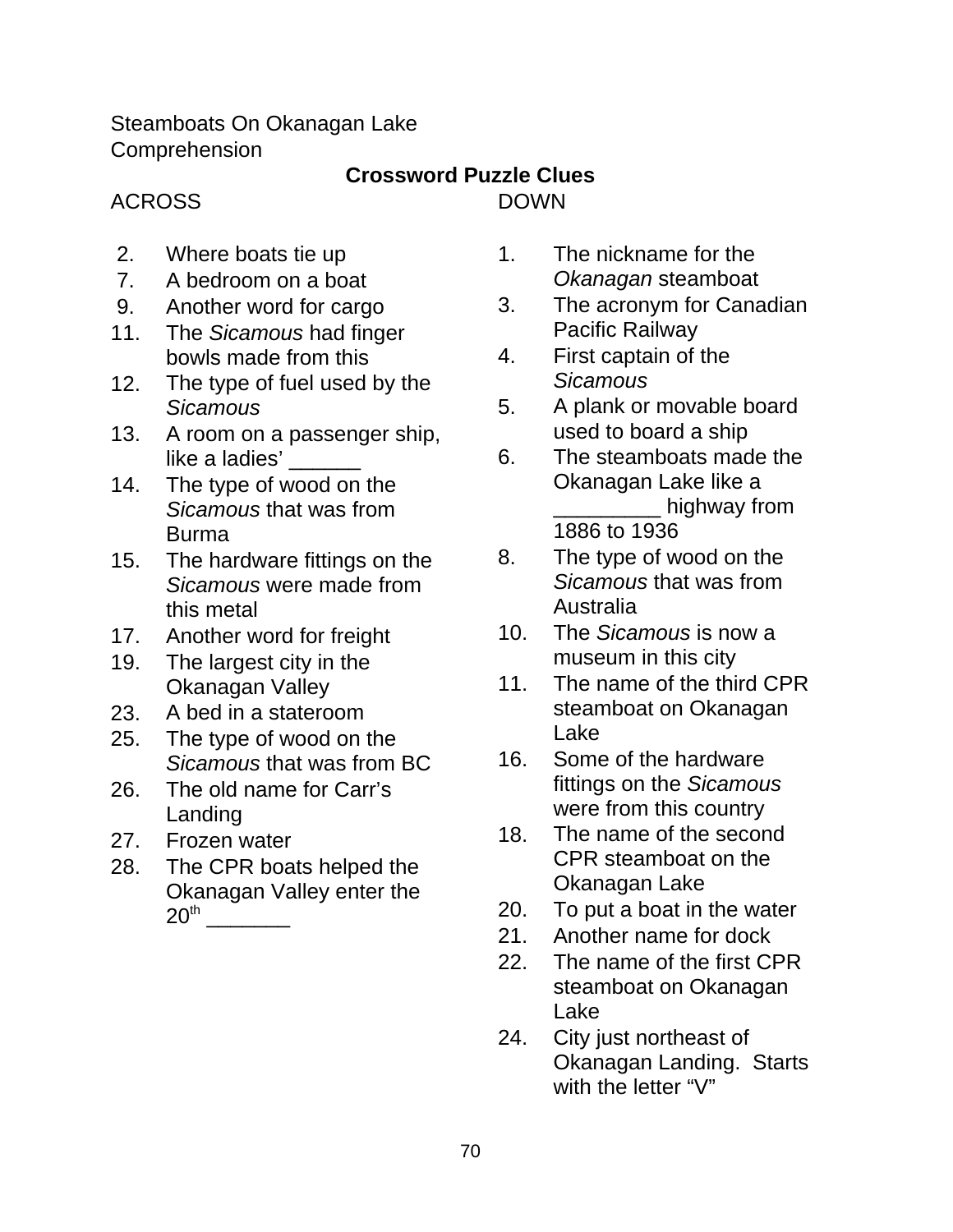# Steamboats On Okanagan Lake Comprehension

#### **Crossword Puzzle**

 $\bar{\mathcal{A}}$ 

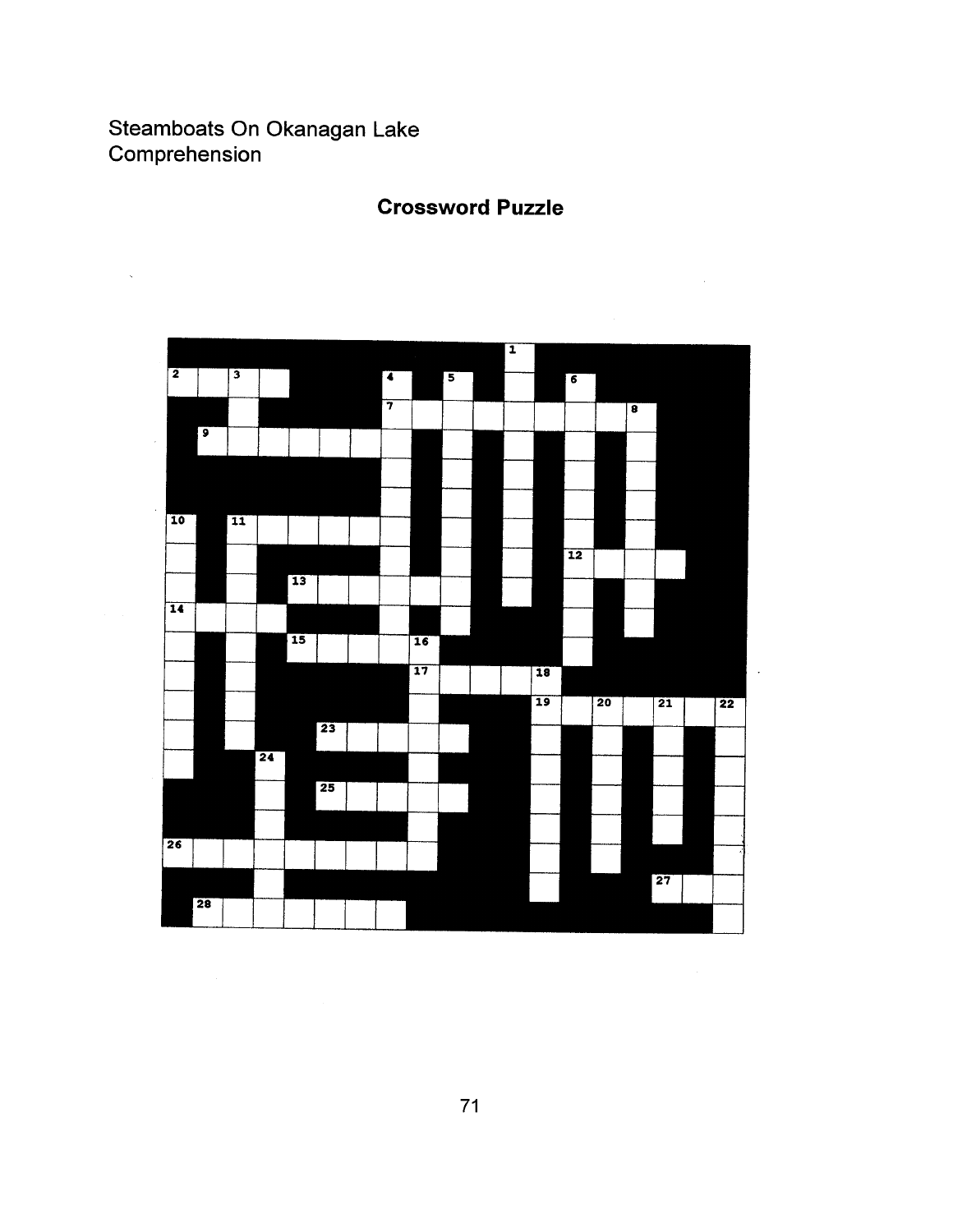Steamboats on Okanagan Lake **Writing** 

#### **Journal Writing**

Pretend you are a mother or father travelling with your three children on the S.S. Sicamous. Write a journal for the day trip.

# **Paragraph Writing**

Write a make-believe narrative paragraph about a day trip that you and your family took on the S.S. Sicamous.

Write a narrative paragraph about a ferry or a boat trip that you have been on.

Using your imagination, write a descriptive paragraph about the dining room on the S.S. Sicamous. Remember to use lots of adjectives.

Using the picture in the vignette and your imagination, write a descriptive paragraph of the scene at Kelowna Wharf as people wait to board the S.S. Okanagan.

# **Quickwrite**

Write for five minutes about what you think it would be like to take a day trip on the S.S. Aberdeen steamboat in 1893.

Write for five minutes about what you think it would be like to be leaving the Okanagan Valley on your way to World War 1.

Write for five minutes about a boat trip you have been on. Or, if you have never been on a boat trip, write about what you think a boat trip would be like.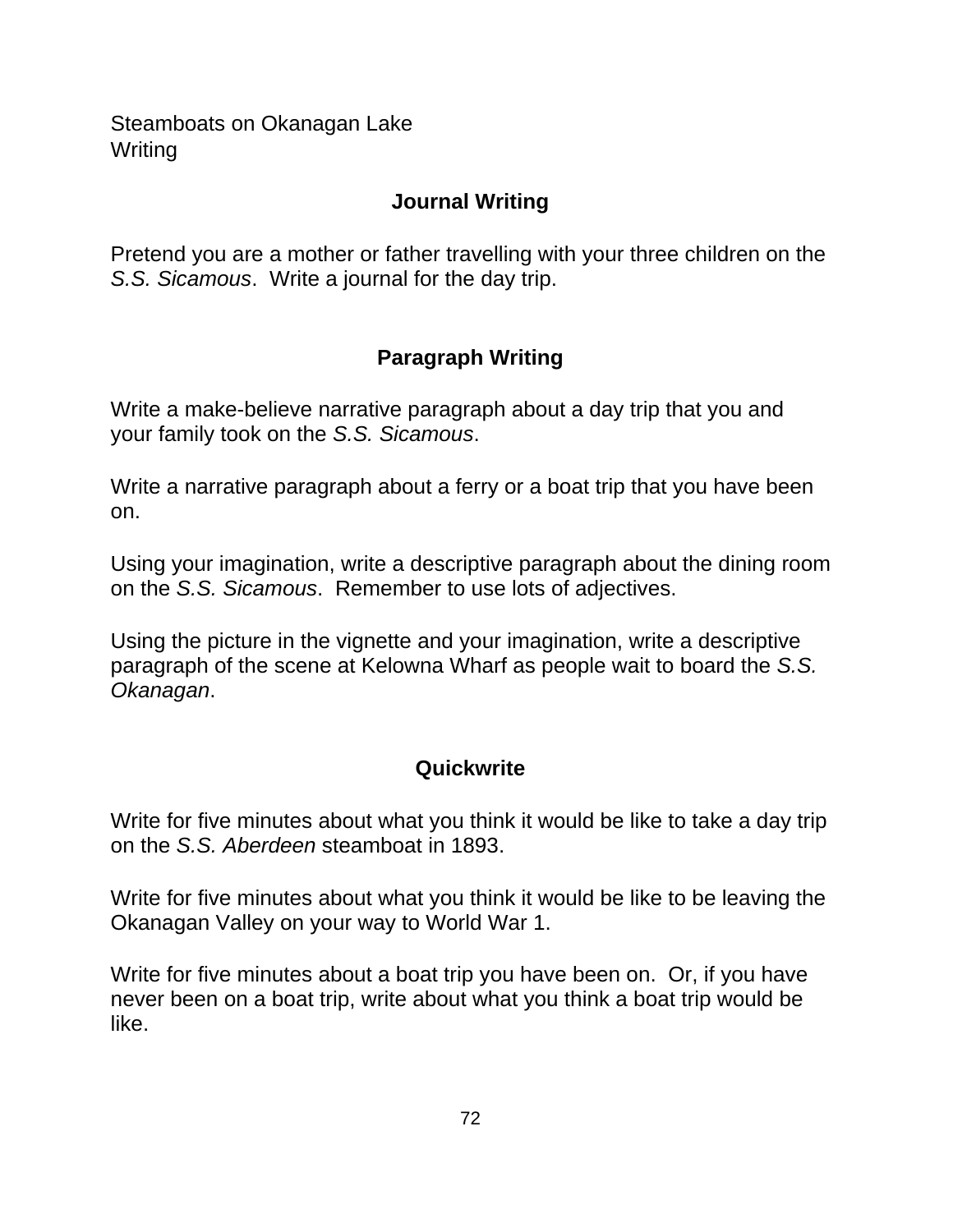Steamboats on Okanagan Lake **Writing** 

#### **Response Journal**

Write a paragraph on what you thought of Steamboats on the Okanagan Lake. Don't write on what the story was about, but rather write a paragraph on what your thoughts and feelings were as you read this vignette. For example, ask yourself questions like:

Did you like the vignette? Why or why not? Could you relate to any of the vignette? Would you have liked living 100 years ago during the early steamboat era?

# **Interviewing**

Pretend that you are a newspaper reporter and you are going to interview Captain George L. Estabrooks in 1914 after his first month on the S.S. Sicamous.

First, do some brainstorming to think up some possible questions that you would like to ask Captain Estabrooks.

When you are making up your questions, make sure you have open-ended questions. An open-ended question is one that cannot be answered with just a one word answer. An example of an open-ended question to George Estabrooks might be: "What did you think when the boat got stuck on the day of her launching?"

After you have brainstormed a number of questions, then choose the best five questions.

Then get together with another student. One of you will pretend to be George Estabrooks, the other student will be the interviewer. After you have asked the five questions and written down the answers, then switch places. After both of you have had a chance to be George Estabrooks, then share your questions and answers with the class.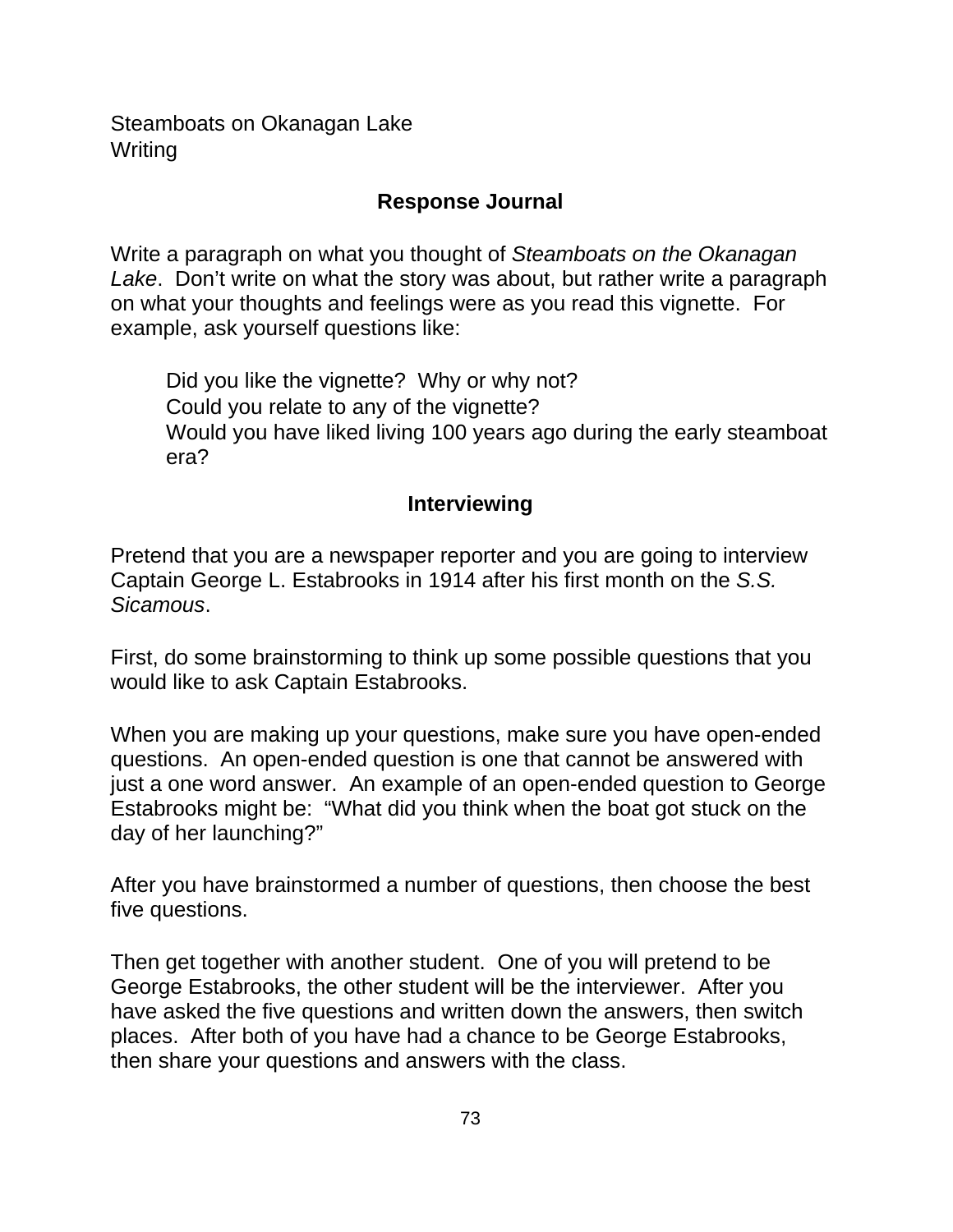Steamboats on Okanagan Lake Research

# **Library Research – Find Five Facts**

Use the Canadian Encyclopedia, the World Book Encyclopedia, or other sources in the library to find out more about one of the following topics:

- 
- 1. Steamboats 2. Paddlewheelers 3. Canadian Pacific Railway
- 2. Okanagan Lake 5. Penticton 6. Canadian pioneers
	-

Read the article in the encyclopedia carefully. Then reread the article and pick out five important facts about the topic. Summarize the five facts in point form on a piece of paper or on a chart. You may want to put your chart on the wall so all students can share the information.

#### **Internet**

- 1. Find out more about early steamboats. Visit the web site: **www.royal.okanagan.bc.ca/octconf/abstract/rmanuel.html**
- 2. Visit the S.S. Sicamous website at **www.sssicamous.com** Take the virtual tour.

#### **Map Work**

The S.S. Sicamous had wood and fittings from around the world. It had mahogany from Australia, teak from Burma, and brass fittings from Scotland. Using a world map, find Australia, Burma, and Scotland. How far are these countries from British Columbia?

Find a map of Okanagan Lake and see if you can locate these landings that were visited by the S.S. Aberdeen: Okanagan Landing, Fintry, Carr's Landing, Okanagan Centre, Wilson's Landing, Kelowna, Okanagan Mission, Westbank, Hall's, Gellatly, Peachland, Greta Ranch, Summerland, Naramata, Penticton.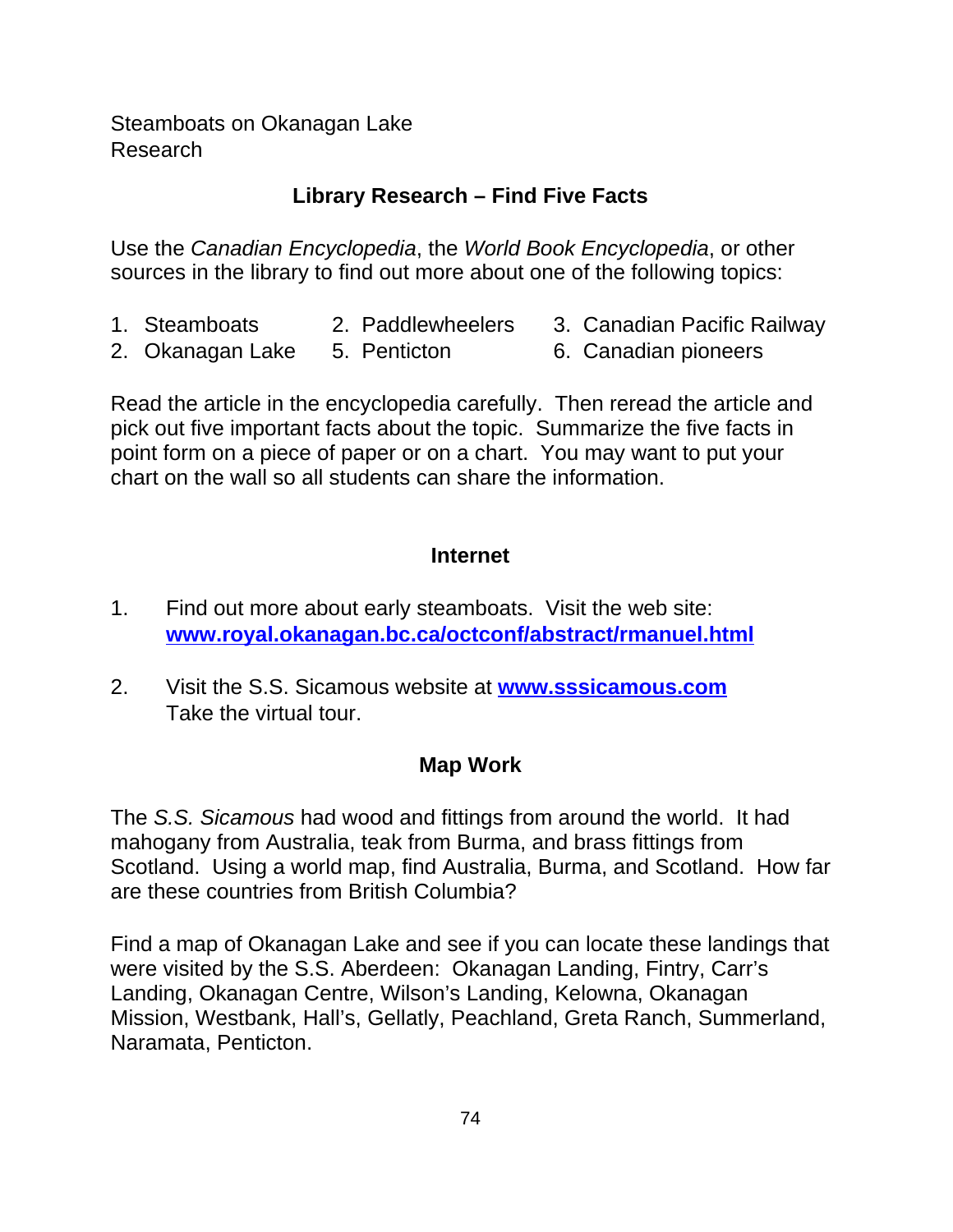Steamboats on Okanagan Lake Additional Activities

#### **Guest Speakers**

Invite someone from the S.S. Sicamous Restoration Society to speak to your class. Contact them by phone: (250)492-0403; by fax: (250)490-0492; or by e-mail: **ssrs@direct.ca**.

Invite someone from the Okanagan Historical Society to speak to your class about the steamboats on the Okanagan Lake: P.O. Box 313, Vernon, BC V1T 6M3.

#### **Tours**

Go on a trip on the Fintry Queen, located at the foot of Bernard Street in Kelowna. The Fintry Queen used to be the ferry, Eli Lequime, that crossed between Kelowna and the Westside. It is an example of a sternwheeler.

Visit the S.S. Sicamous in Penticton, located at 1099 Lakeshore Drive West. Open to the public for self-guided tours April  $1<sup>st</sup>$  to December  $15<sup>th</sup>$ . January  $1<sup>st</sup>$  to March  $31<sup>st</sup>$  is by appointment only.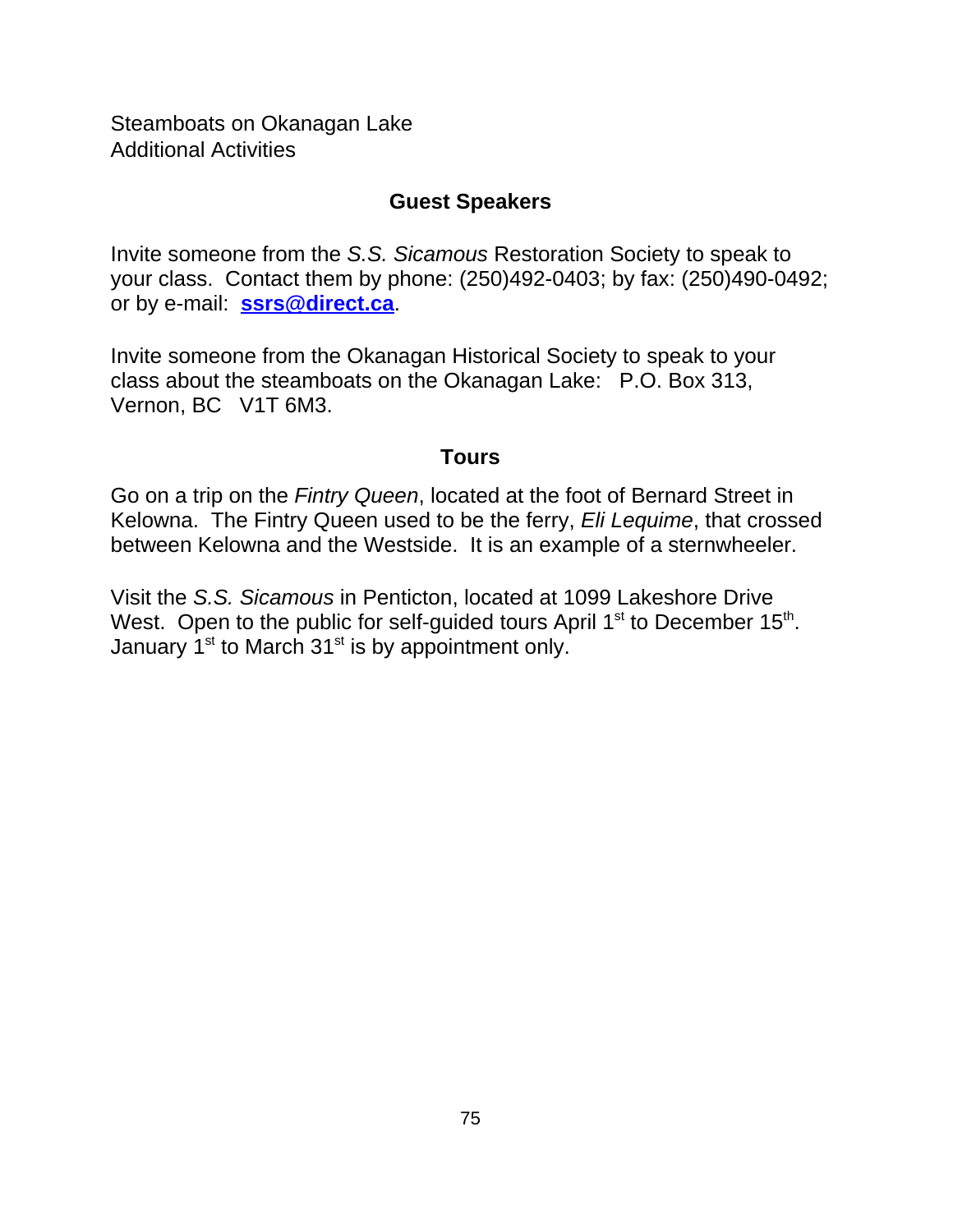#### **Vocabulary – Choose the Right Answer**

- 1. precious a 2. mahogany b 3. saloon b 4. launch c
- 5. routines a 6. commercial a 7. provisions b
- 8. coarse c 9. efficient b 10. brisk a

#### **Vocabulary – Using Context Clues**

- 1. gangplank a plank or movable board used to get on a ship
- 2. restored returned to an original state, fixed up
- 3. declared stated, announced
- 4. berth a place to sleep on a ship or train, bed
- 5. attempted tried
- 6. interfered got in the way
- 7. cutlery silverware, knives, forks, and spoons
- 8. severe extreme, difficult, harsh
- 9. staterooms private cabins on a ship

#### **Parts of Speech – Nouns**

| lakes    | rivers           | oceans                 |       | way       |
|----------|------------------|------------------------|-------|-----------|
| people   | years            | waterways              |       | time      |
| lands    | settlementsareas |                        | place |           |
| supplies | goods            | Okanagan Lake          |       | thousands |
| system   | boats            | <b>Okanagan Valley</b> |       |           |
| shore    | transportation   | exploration            |       |           |

## **Parts of Speech – Verbs**

| have been  | have used | opened     |
|------------|-----------|------------|
| were built | settled   | was needed |
| was        | were      | travelled  |
| helped     | needed    |            |

#### **Parts of Speech – Adjectives**

| new       | trade |                | white      |
|-----------|-------|----------------|------------|
| efficient |       | transportation | commercial |
| lake's    | water |                | important  |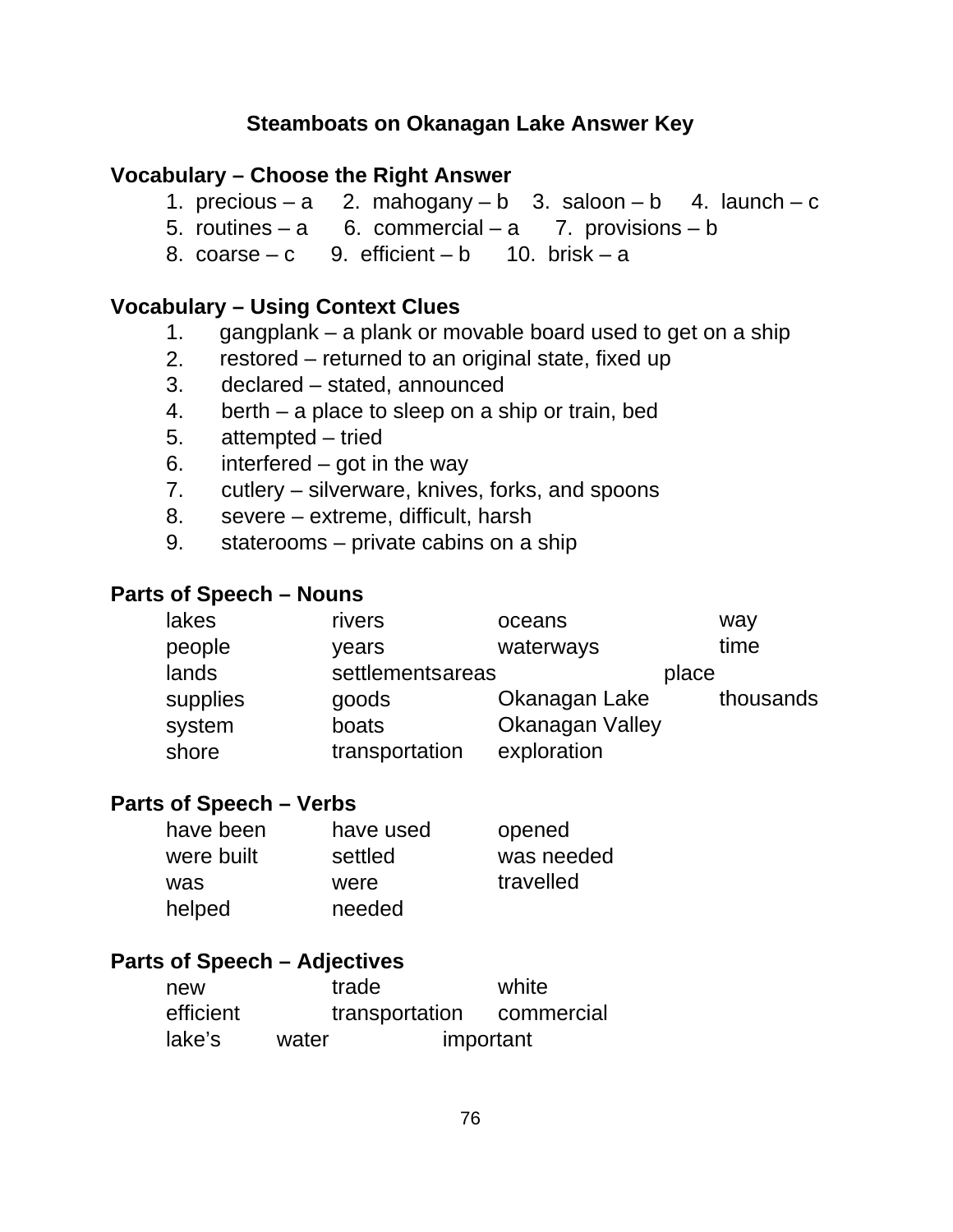#### **Spelling – Choose the Right Answer**

1. shore 2. shortly 3. built 4. schedule 5. dawn 6. precious 7. teak

#### **Spelling – Fill in the Blanks**

- 1. transportation 2. freight 3. world 4. number
- 5. magnificent 6. animal 7. express 8. sternwheeler
- 9. fruit

#### **Spelling – Syllables**

One syllable words: dawn, shore, freight, world, teak, fruit, built Two syllable words: shortly, schedule, precious, number, express Three syllable words: animal, sternwheeler Four syllable words: transportation, magnificent

#### **Spelling – Homonyms**

|  |  | 1. whether 2. or 3. bored 4. weight 5. wood          |  |
|--|--|------------------------------------------------------|--|
|  |  | 6. bean 7. male 8. rowed 9. knight 10. ours          |  |
|  |  | 11. fore, four 12. weigh 13. their, they're 14. knew |  |

#### **Spelling – Antonyms**

1. north 2. smallest 3. slower 4. easy 5. cheap 6. early 7. end 8. old 9. fallen 10. last 11. least 12. slowly 13. few 14. black

#### **Spelling – Synonyms**

- 1. cargo, goods 2. construct 3. timetable, agenda
- 4. first class, great 5. huge, big 6. unsatisfactory, bad
- 7. vacation, holiday, journey 8. small, tiny, not long
- 9. wonderful 10. nap, snooze

#### **Spelling – Acronyms**

- 1. British Columbia 2. Canadian Pacific Railway
- 3. Compact Disk 4. Steamship 5. Canadian National Railway
- 6. Adult Basic Education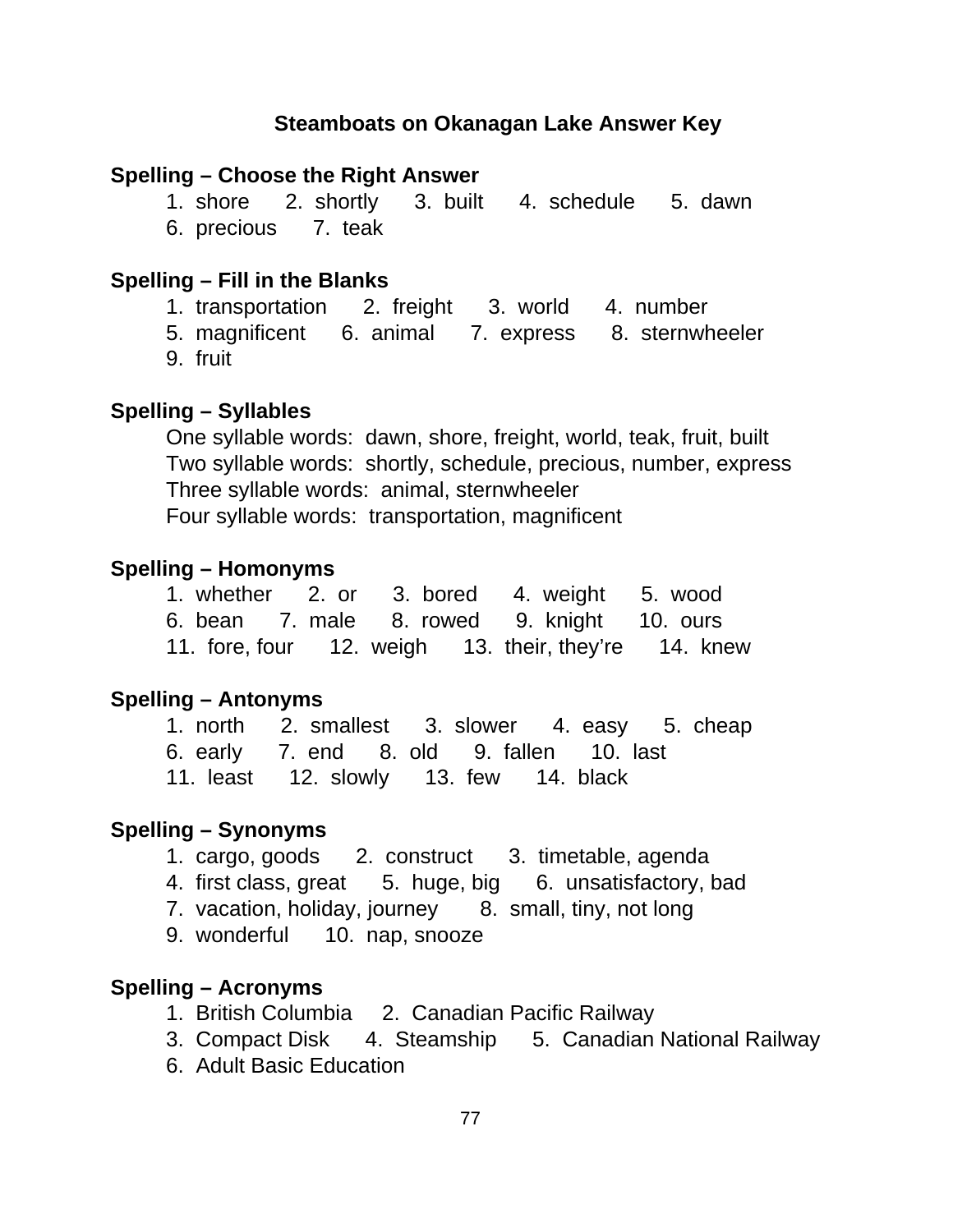#### **Comprehension – Short Answer Questions A**

- 1. Aberdeen in 1892
- 2. By putting a white flag on a pole, or lighting one or two fires on the beach.
- 3. Greyhound
- 4. Because she did not have as many stops to make.
- 5. Coal
- 6. Fifty cents
- 7. Okanagan Landing

#### **Comprehension – Short Answer Questions B**

- 1. Queen of Okanagan Lake and Great White Swan of Okanagan Lake
- 2. Paddlewheeler
- 3. She got stuck in the mud.
- 4. Everyday, except Sunday
- 5. 65 miles
- 6. \$1.00
- 7. \$1.7 million

#### **Comprehension – Longer Answer Questions**

- 1. The sternwheelers were used to transport people, food, supplies, tools, clothes, and mail. They also carried horses, cattle, and machinery.
- 2. People use waterways as a means of exploration and transportation. Exploration opens up new lands. Often, new settlements are built near waterways. Once people settle in new areas, a means of transportation is needed to get supplies to them and to get their trade goods out.
- 3. Part of the reason that the CPR stopped using the Sicamous was because she was a very expensive ship to operate. The CPR was losing \$200 per day.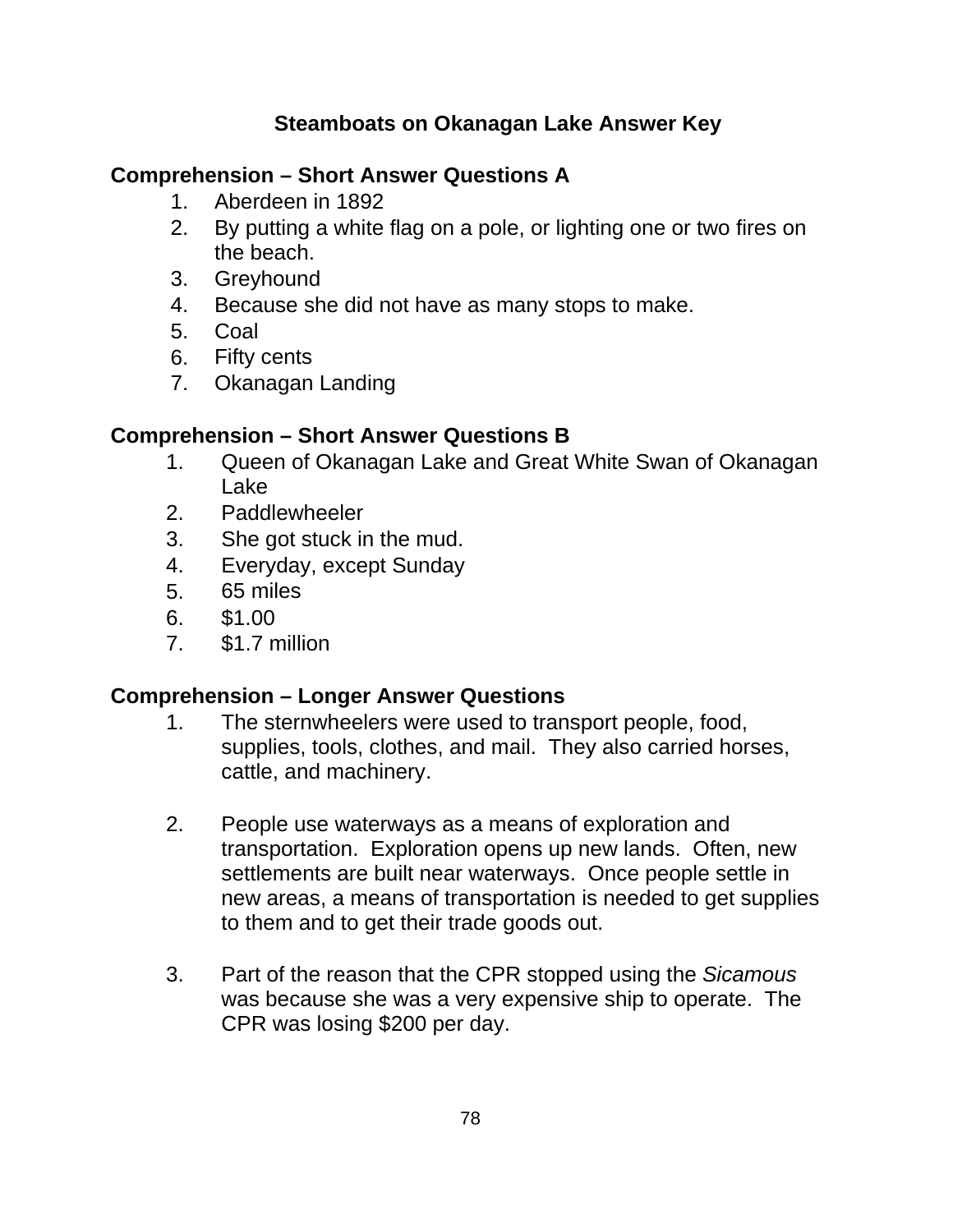- 4. As more roads were built, and cars and trucks became even more widely available, the need for the steamboats slowly came to an end.
- 5. The paddlewheels often got covered with spray from the water, and they would end up covered in a thin sheet of ice. This thin sheet of ice interfered with the ship's ability to operate properly. Also, sometimes the lake froze over completely, making it impossible for the steamboats to operate.

#### **Comprehension – Discussion Questions**

- 1. There was probably no number 13 stateroom due to the superstition that the number 13 is bad luck. Many superstitions may have started to answer something unknown.
- 2. In the past, many people were far more religious and Sunday was known as the Lord's Day. In the early days of settlement in the Okanagan Valley, Sundays would have been a day of rest and a day of worship, but not a day of work.
- 3. Answers will vary.
- 4. Instructors may want to discuss the topic of how the government wanted to change an already-named Rocky mountain to Mount Trudeau after the death of Pierre Trudeau.
- 5. This dates back to early Greek mythology. During that time, the Greeks believed there were a group of sea nymphs who could walk on water. The sea nymphs were all female. When you see a boat on a horizon, it too, appears to be "walking" on water. So, the early Greeks named their ships after the sea nymphs, and thus always referred to them as "she" and "her" because the sea nymphs all were females. The Greeks only named their merchant ships after the sea nymphs, not their warships, which took on masculine names. Through the ages, we have come to use feminine pronouns for most ships.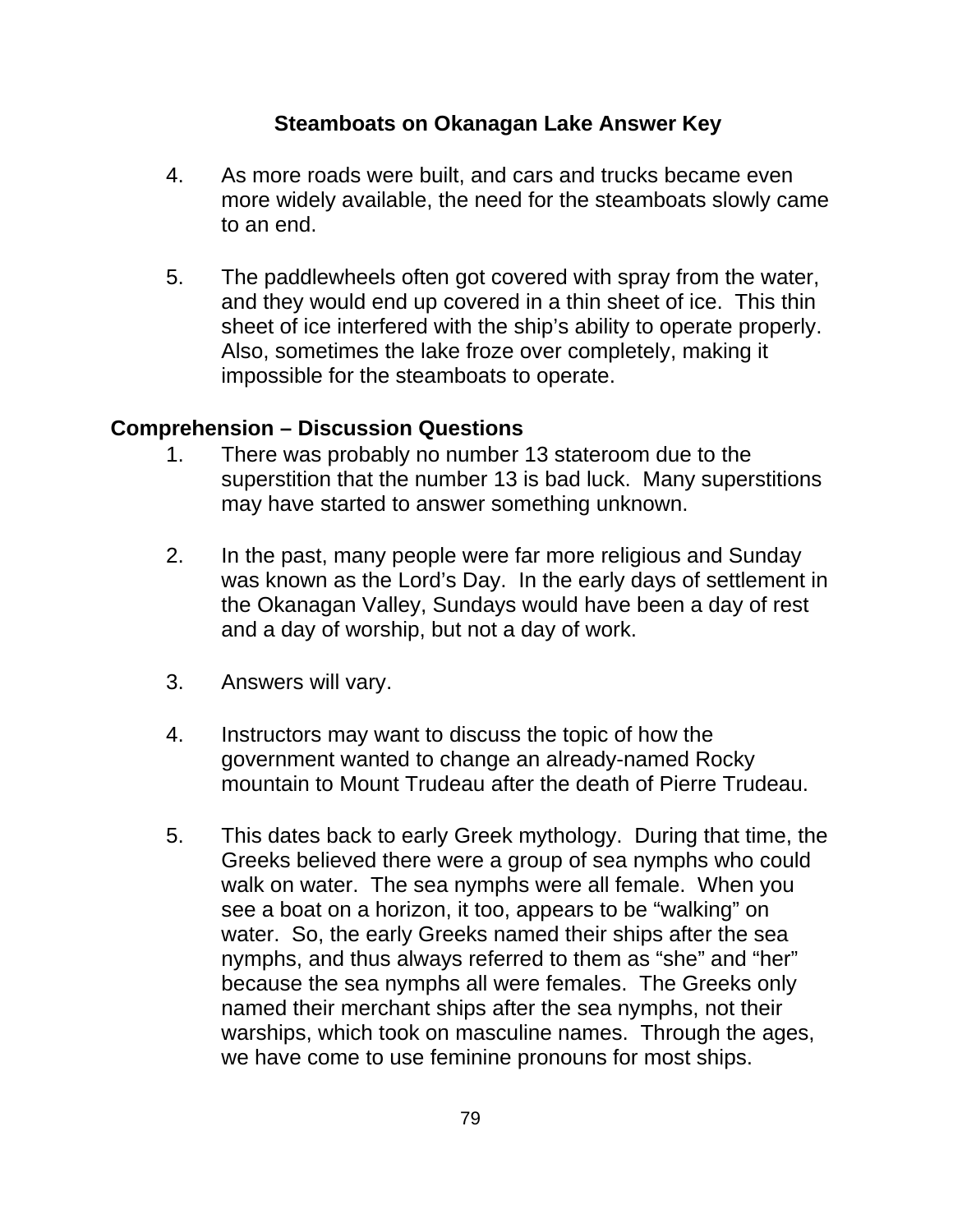#### **Comprehension - Cloze Exercise**

|  | 1. froze 2. dangerous                            | 3. tugboat 4. trip 5. south |  |  |
|--|--------------------------------------------------|-----------------------------|--|--|
|  | 6. eight 7. winter 8. example 9. ice 10. weather |                             |  |  |

#### **Comprehension - Crossword Puzzle Answers**

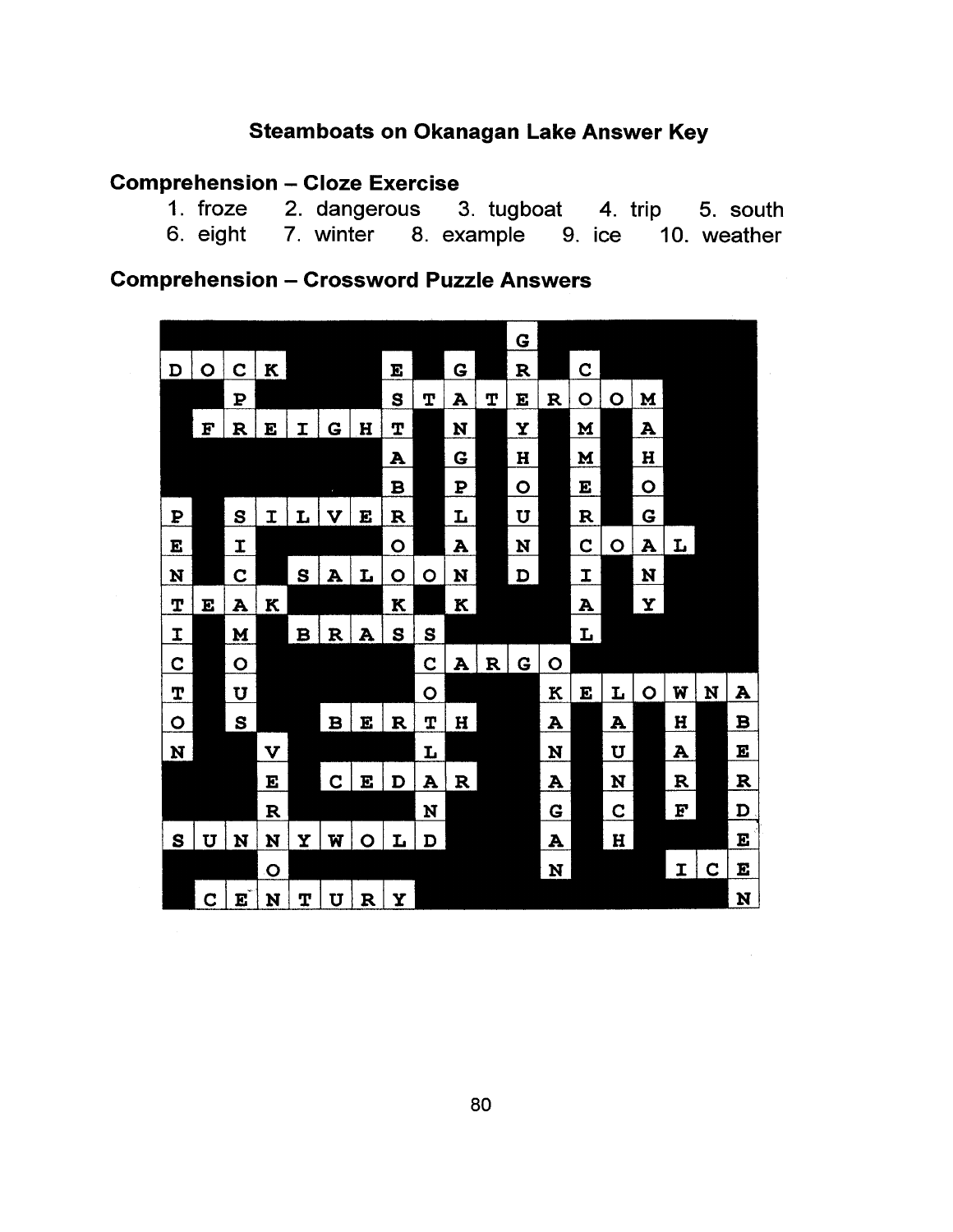# **Fintry and the Laird**

**Okanagan History Vignette**

**Student Exercises & Answer Key**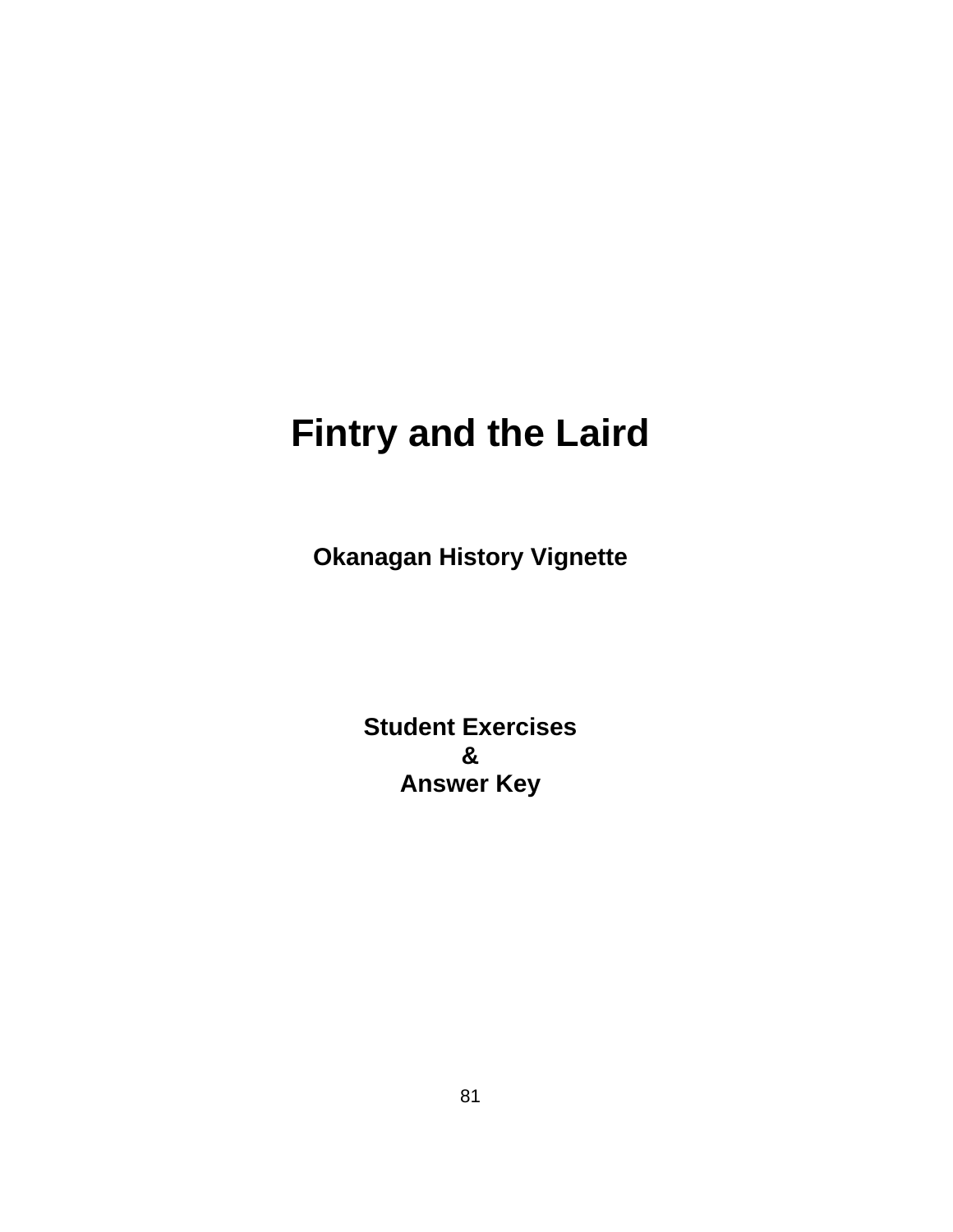Fintry and the Laird Pre-reading

# **Pre-reading Questions**

- 1. Do you know anything about Fintry?
- 2. Have you ever been to Fintry Park on the west side of Okanagan Lake? What was it like? What kinds of activities did you do there?
- 3. What do you already know about orchards and fruit farming?
- 4. Have you ever worked in an orchard or do you know someone who has? What sorts of jobs did you do there? Did you enjoy the work?
- 5. What do you know about dairy farming?
- 6. Have you ever curled? What does the game involve? Did you enjoy it?
- 7. Do you know any older people (relatives or friends) who came from Scotland? What can you say about their personalities?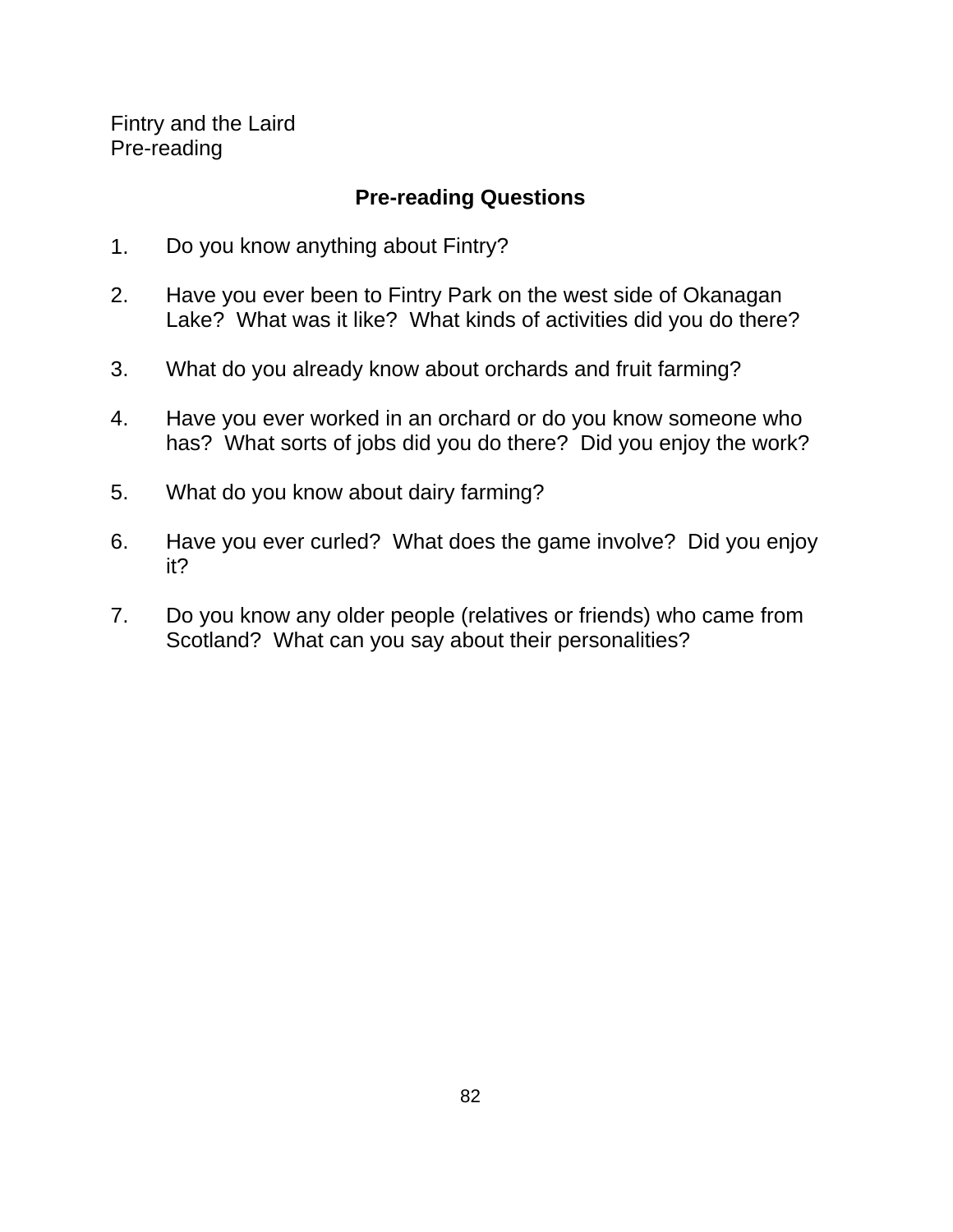# **Matching**

Match the vocabulary word on the left with the correct definition on the right. Put the letter of the definition on the line after the vocabulary word.

| 1.  | boxcar    | А.        | lean but strong                          |
|-----|-----------|-----------|------------------------------------------|
| 2.  | nickname  | <b>B.</b> | notice of person's death in<br>newspaper |
| 3.  | wiry      | C.        | large property with house                |
| 4.  | prospers  | D.        | railway car used for carrying<br>goods   |
| 5.  | haven     | Е.        | reddish-brown wood used for<br>furniture |
| 6.  | estate    | F.        | funny or pet name                        |
| 7.  | obituary  | G.        | is successful                            |
| 8.  | mahogany  | Η.        | able to be developed or used             |
| 9.  | species   | I.        | place that is safe                       |
| 10. | potential | J.        | groups of animals or birds               |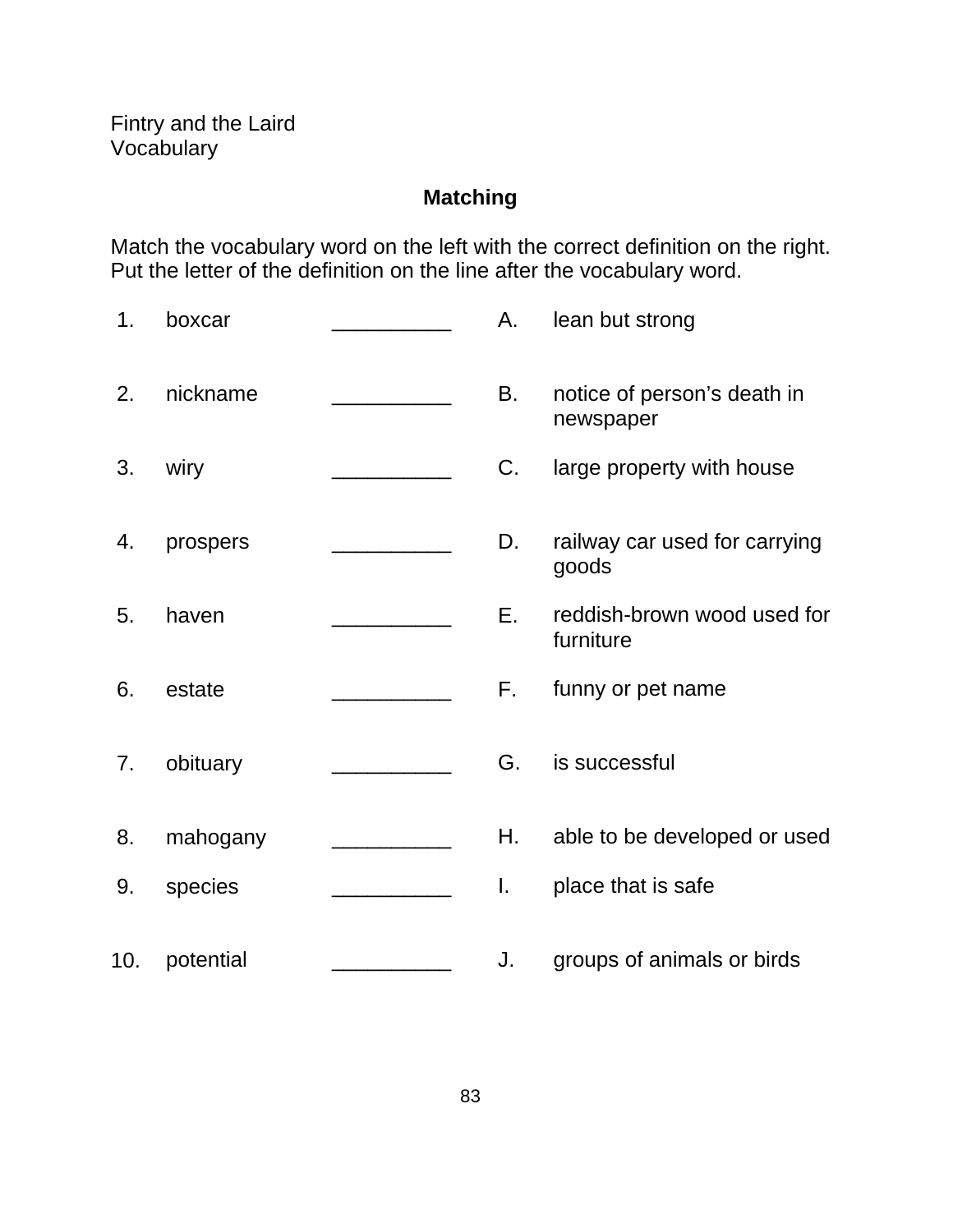Fintry and the Laird Vocabulary

# **Fill in the Blanks**

Choose the correct word from the list below and fill in the blanks.

| 1.  | Scottish people love to hear music played on ___________________.                                        |                                                    |                    |  |
|-----|----------------------------------------------------------------------------------------------------------|----------------------------------------------------|--------------------|--|
| 2.  | Pruning, spraying, and picking are jobs done in an _______________.                                      |                                                    |                    |  |
| 3.  | Dun-Waters was called the ___________________ of Fintry because he<br>was the owner of the large estate. |                                                    |                    |  |
| 4.  | Animals eat hay from a                                                                                   |                                                    |                    |  |
| 5.  |                                                                                                          |                                                    |                    |  |
| 6.  | Geordie Stuart worked as the _____________________ on Fintry Estate.                                     |                                                    |                    |  |
| 7.  |                                                                                                          | ________________________ means having eight sides. |                    |  |
| 8.  | Dun-Waters.                                                                                              |                                                    |                    |  |
| 9.  | People thought Dun-Waters was ___________________ because he<br>seemed to do some odd things.            |                                                    |                    |  |
| 10. | You _________________ water when you make it run somewhere else<br>other than its original course.       |                                                    |                    |  |
|     | accountant<br>divert                                                                                     | bagpipes<br>eccentric                              | companion<br>Laird |  |

manger octagonal orchard

packing house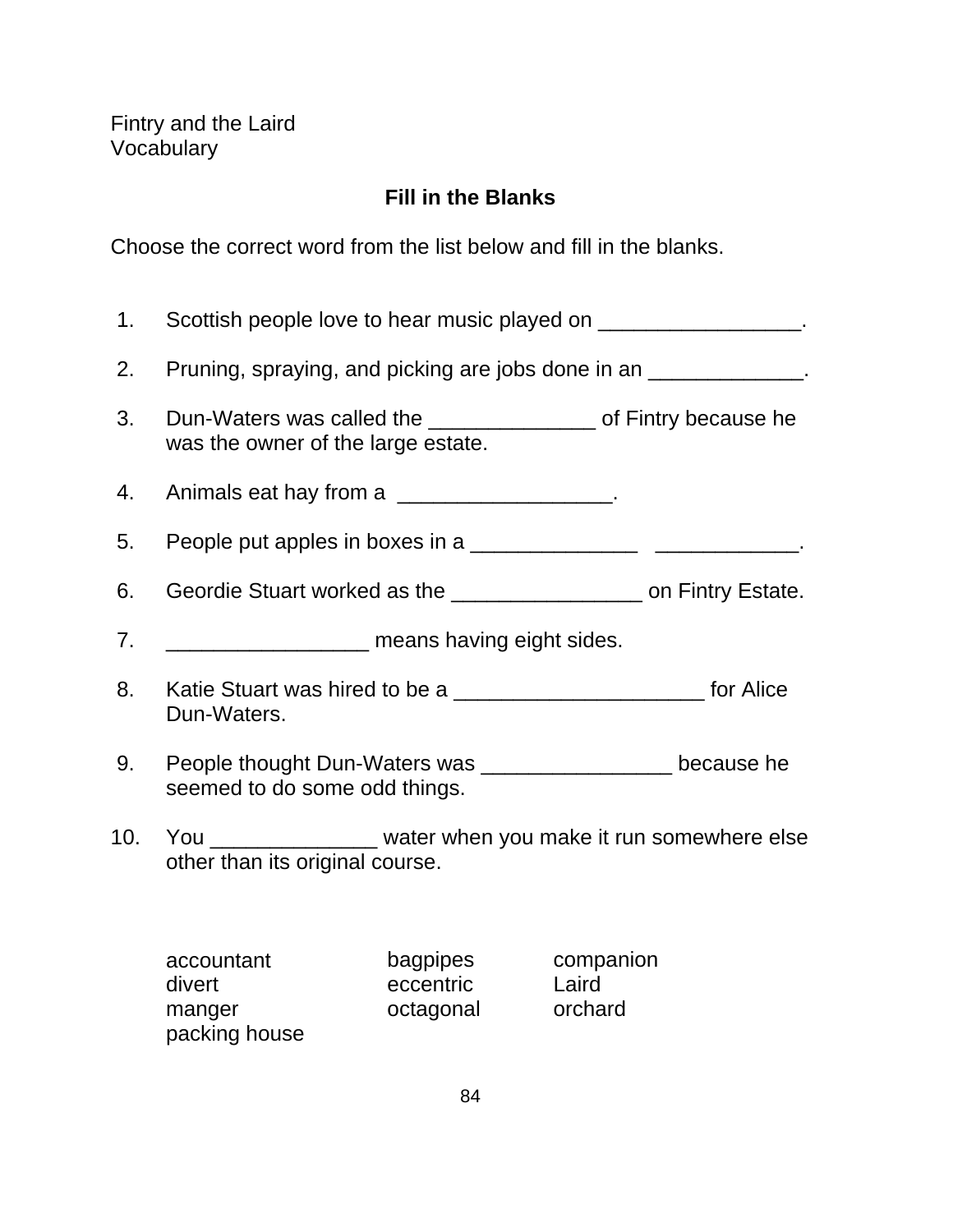# **Using Context Clues**

Define the underlined word in each sentence in the space below the sentence or on a sheet of paper. The sentences come from the vignette.

- 1. Once upon a time, a wedge of land began to appear on the west side of Okanagan Lake.
- 2. When I was 21, I inherited a great deal of money from my uncle Dunn.
- 3. One of the great passions in the my life was, and has always been, hunting.
- 4. I wanted to create a thriving estate for my own satisfaction.
- 5. In time, the trees produced bumper crops.
- 6. There was a kennel behind the house for my beloved hunting dogs.
- 7. It wasn't until 1924, when I hired Angus Gray, that I found a capable manager.
- 8. I donated some cows to the farm at the University of British Columbia.
- 9. This is where I put the grizzly I bagged during a hunting trip to Alaska.
- 10. Some of the orchard land and some of Dun-Waters' buildings have been preserved.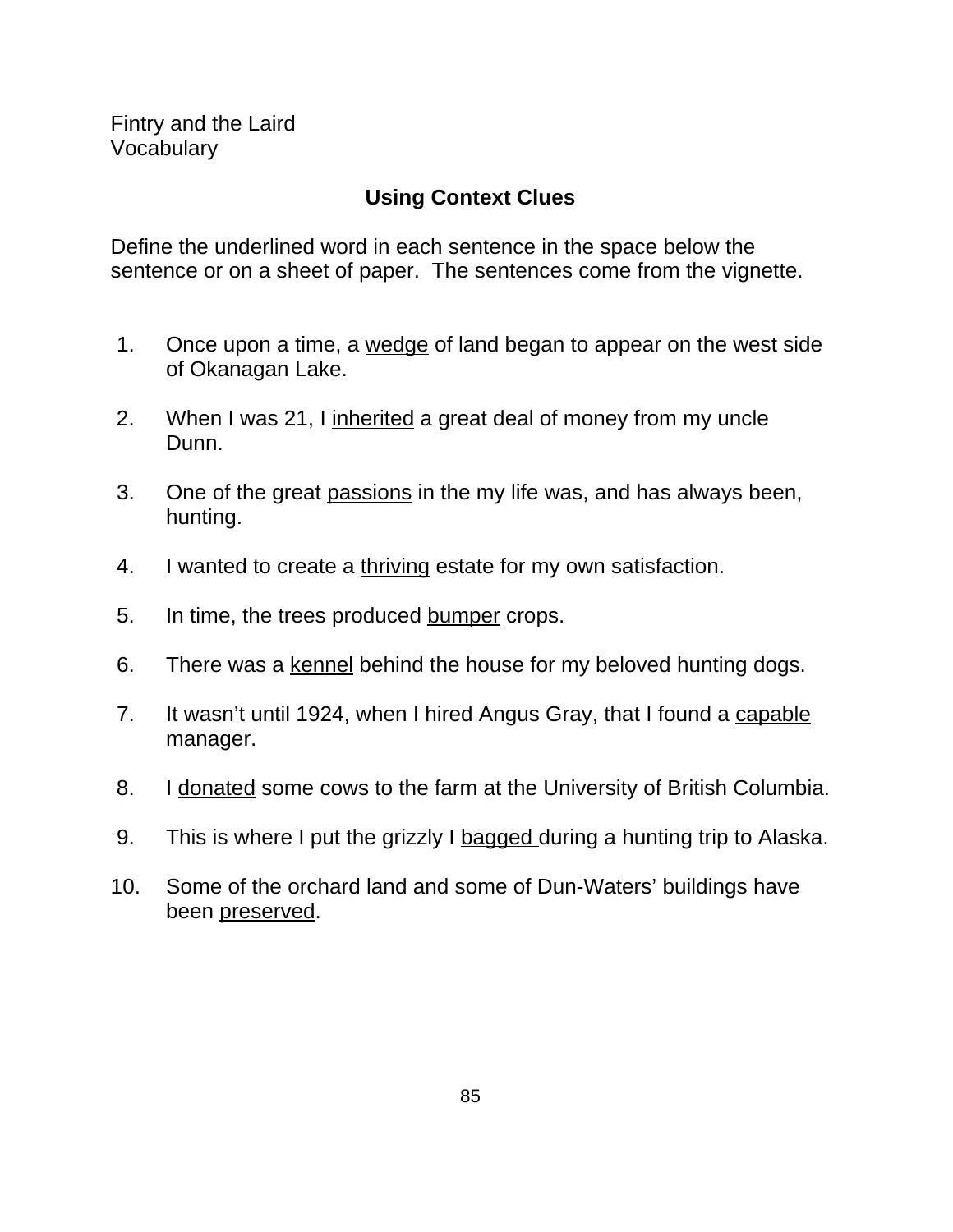Fintry and the Laird Spelling

#### **Word List**

| architect | bundle       | century | chimney  |
|-----------|--------------|---------|----------|
| eccentric | irrigation   | laird   | peaceful |
| pheasant  | physical     | prime   | pruned   |
| rank      | satisfaction | trophy  | veranda  |

# **Choose the Right Word**

Using the words above, select the right word to answer the following.

| 1. | rhymes with bank                        |
|----|-----------------------------------------|
| 2. | starts with "cent", meaning one hundred |
| 3. | comes from the word satisfy             |
| 4. | rhymes with rhyme                       |
| 5. | ends with fee sound                     |
| 6. | today I prune and yesterday I           |

#### **Fill in the Blanks**

Using the words above, add the missing letters to the following words.

| 7. p__ceful               | 11. $p$ eas nt            |
|---------------------------|---------------------------|
| 8. $i_{-i}$ $i_{-i}$ tion | 12. $arc_{-}$ tec $_{-}$  |
| $9.$ $e$ $ e$ $ntri$      | 13. $ph_s$ <sub>cal</sub> |
| 10. $I_{--}$ rd           | 14. $b$ und $_{--}$       |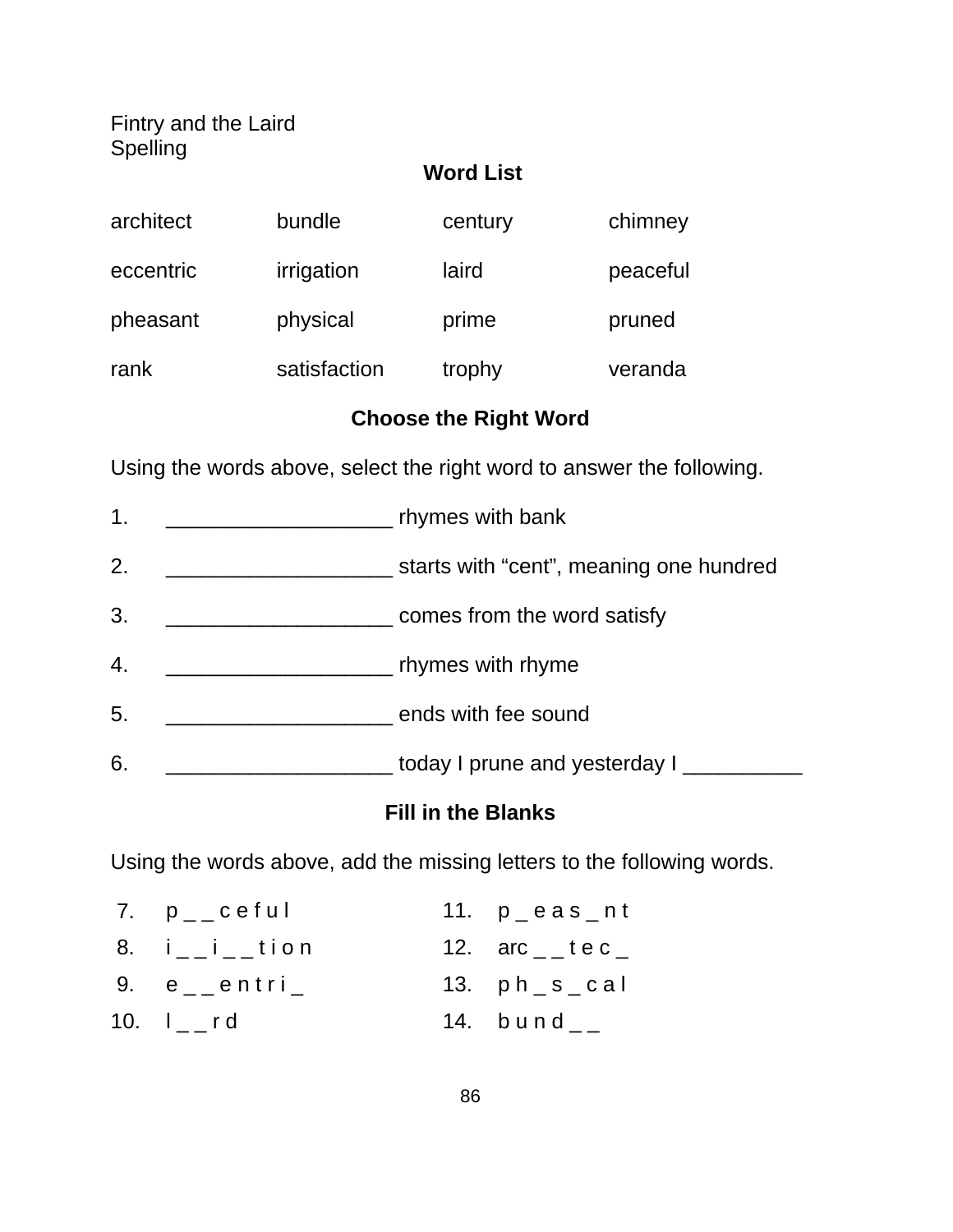| Fintry and the Laird<br>Spelling |              |                                                             |          |  |
|----------------------------------|--------------|-------------------------------------------------------------|----------|--|
| architect                        | bundle       | <b>Word List</b><br>century                                 | chimney  |  |
|                                  |              |                                                             |          |  |
| eccentric                        | irrigation   | laird                                                       | peaceful |  |
| pheasant                         | physical     | prime                                                       | pruned   |  |
| rank                             | satisfaction | trophy                                                      | veranda  |  |
|                                  |              | <b>Syllables</b>                                            |          |  |
|                                  |              | Using the words above, list the words with one syllable.    |          |  |
|                                  |              |                                                             |          |  |
|                                  |              |                                                             |          |  |
|                                  |              |                                                             |          |  |
|                                  |              | Using the words above, list the words with two syllables.   |          |  |
|                                  |              |                                                             |          |  |
|                                  |              |                                                             |          |  |
|                                  |              | Using the words above, list the words with three syllables. |          |  |
|                                  |              |                                                             |          |  |
|                                  |              |                                                             |          |  |
|                                  |              | Using the words above, list the words with four syllables.  |          |  |
|                                  |              |                                                             |          |  |
|                                  |              |                                                             |          |  |
|                                  |              |                                                             |          |  |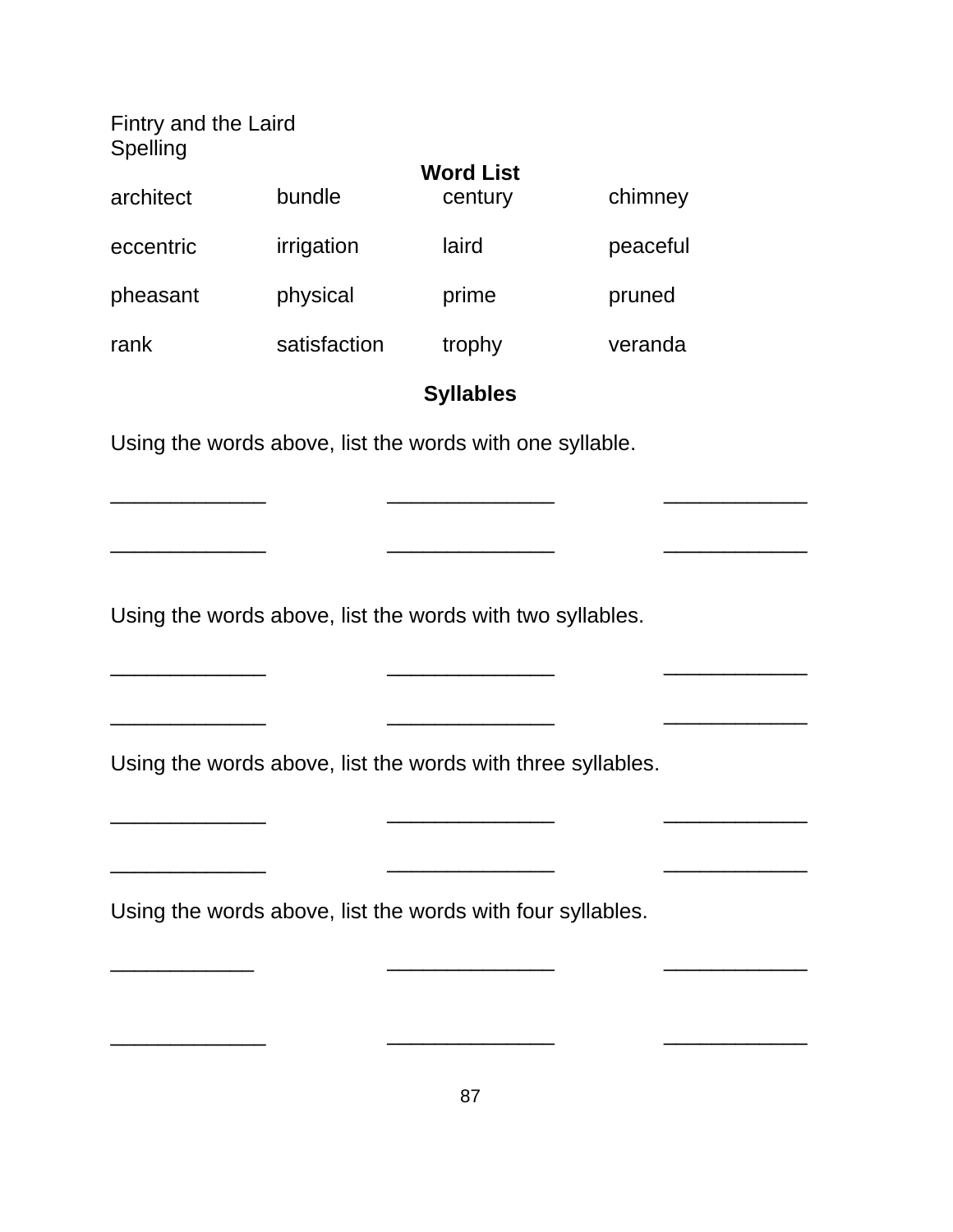## **Homonyms**

Homonyms are words that sound the same but have different meanings and spellings. For example, to -> too. The following words are from the vignette. List a homonym for each word.

| 1.               | deer    |         | 10. creek |  |
|------------------|---------|---------|-----------|--|
| 2.               | great   |         | 11. hire  |  |
| 3.               | see     |         | 12. won   |  |
| $\overline{4}$ . | bear    |         | 13. sale  |  |
| 5.               | bored   | 14. cot |           |  |
| 6.               | been    | 15.     | son       |  |
| 7.               | days    |         | 16. night |  |
| 8.               | manor   | 17.     | buy       |  |
| 9.               | clothes | 18.     | wee       |  |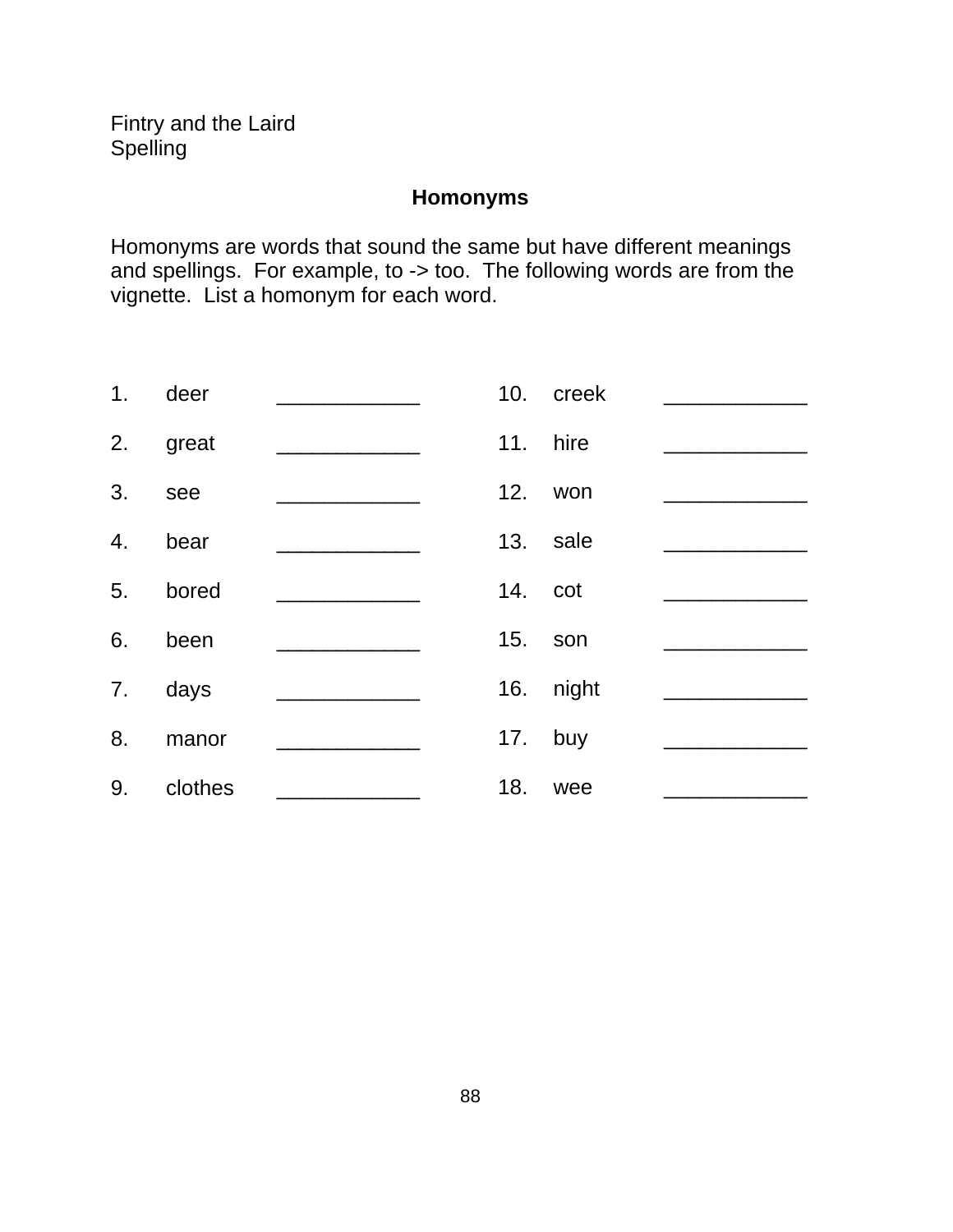Fintry and the Laird Spelling

#### **Antonyms**

Antonyms are words that have opposite meanings. For example, hot -> cold. The following words are from the vignette. List an antonym for each word.

| 1. | rich    | 7.  | sold       |  |
|----|---------|-----|------------|--|
| 2. | early   | 8.  | proud      |  |
| 3. | beloved | 9.  | happy      |  |
| 4. | right   |     | 10. canyon |  |
| 5. | work    |     | 11. sleep  |  |
| 6. | laugh   | 12. | won        |  |

#### **Synonyms**

Synonyms are words with similar meanings. For example, pretty -> beautiful. The following words are from the vignette. List a synonym for each word.

| 1. | town    | 6.  | cellar  |  |
|----|---------|-----|---------|--|
| 2. | boss    | 7.  | carpet  |  |
| 3. | stroll  | 8.  | wharf   |  |
| 4. | nuts    | 9.  | veranda |  |
| 5. | wounded | 10. | creek   |  |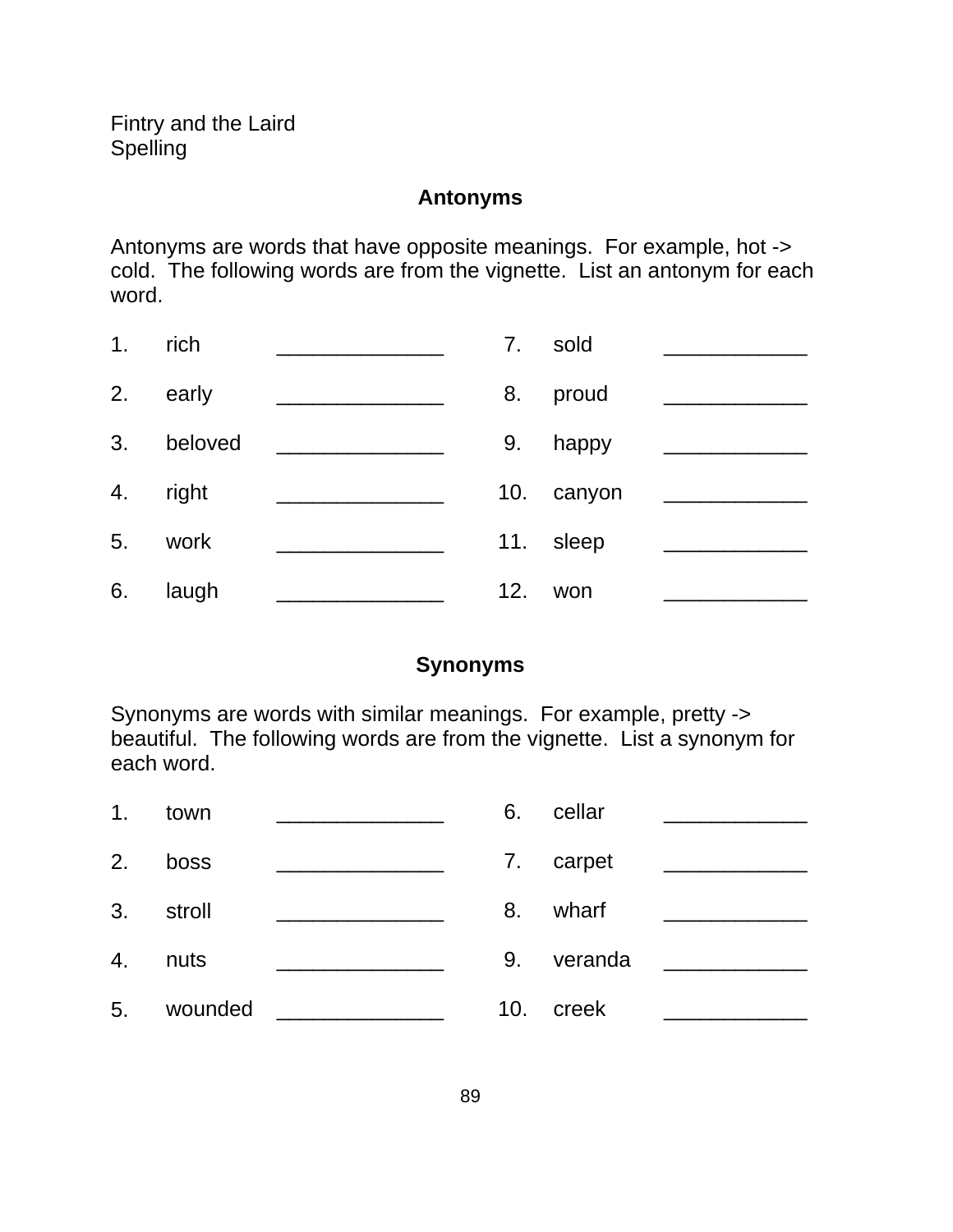Fintry and the Laird Comprehension

#### **Short Answer Questions - A**

Re-read the Fintry vignette and answer these questions. Write answers in the spaces provided.

| Where and when was J.C. Dun-Waters born? |  |  |  |  |  |
|------------------------------------------|--|--|--|--|--|
|------------------------------------------|--|--|--|--|--|

 $\mathcal{L}_\text{max}$  , and the set of the set of the set of the set of the set of the set of the set of the set of the set of the set of the set of the set of the set of the set of the set of the set of the set of the set of the

\_\_\_\_\_\_\_\_\_\_\_\_\_\_\_\_\_\_\_\_\_\_\_\_\_\_\_\_\_\_\_\_\_\_\_\_\_\_\_\_\_\_\_\_\_\_\_\_\_\_\_\_\_\_

\_\_\_\_\_\_\_\_\_\_\_\_\_\_\_\_\_\_\_\_\_\_\_\_\_\_\_\_\_\_\_\_\_\_\_\_\_\_\_\_\_\_\_\_\_\_\_\_\_\_\_\_\_\_

- 2. Why did J.C. change his last name from Waters to Dun-Waters?
- 3. Who was Alice? \_\_\_\_\_\_\_\_\_\_\_\_\_\_\_\_\_\_\_\_\_\_\_\_\_\_\_\_\_\_\_\_\_\_\_\_\_\_\_\_
- 4. What two sports did Dun-Waters particularly enjoy? \_\_\_\_\_\_\_\_\_\_\_\_\_

\_\_\_\_\_\_\_\_\_\_\_\_\_\_\_\_\_\_\_\_\_\_\_\_\_\_\_\_\_\_\_\_\_\_\_\_\_\_\_\_\_\_\_\_\_\_\_\_\_\_\_\_\_

\_\_\_\_\_\_\_\_\_\_\_\_\_\_\_\_\_\_\_\_\_\_\_\_\_\_\_\_\_\_\_\_\_\_\_\_\_\_\_\_\_\_\_\_\_\_\_\_\_\_\_\_\_

- 5. What do people working in a packing house do?
- 6. During the busiest season, how many boxcar loads of apples were shipped from Fintry? \_\_\_\_\_\_\_\_\_\_\_\_\_\_\_\_\_\_\_\_\_\_\_\_\_\_\_\_\_\_\_\_\_\_\_\_
- 7. Why did Dun-Waters name his new estate Fintry? \_\_\_\_\_\_\_\_\_\_\_\_\_\_

\_\_\_\_\_\_\_\_\_\_\_\_\_\_\_\_\_\_\_\_\_\_\_\_\_\_\_\_\_\_\_\_\_\_\_\_\_\_\_\_\_\_\_\_\_\_\_\_\_\_\_\_\_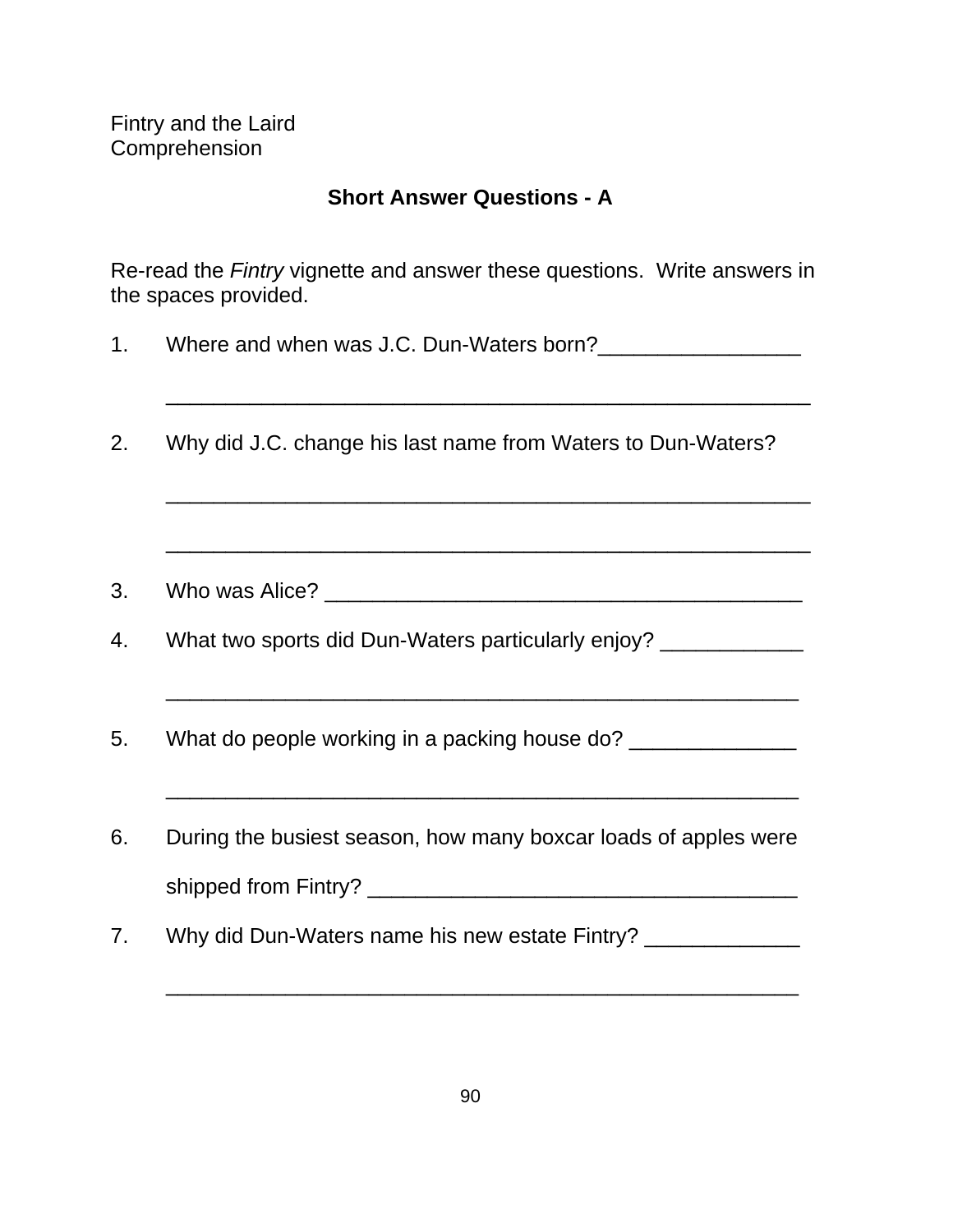8. When was the manor house built? \_\_\_\_\_\_\_\_\_\_\_\_\_\_\_\_\_\_\_\_\_\_\_\_\_ 9. Why was Burnside house given that name? \_\_\_\_\_\_\_\_\_\_\_\_\_\_\_\_\_ \_\_\_\_\_\_\_\_\_\_\_\_\_\_\_\_\_\_\_\_\_\_\_\_\_\_\_\_\_\_\_\_\_\_\_\_\_\_\_\_\_\_\_\_\_\_\_\_\_\_\_\_\_ 10. Why did Dun-Waters like to pull stumps? \_\_\_\_\_\_\_\_\_\_\_\_\_\_\_\_\_\_\_\_ \_\_\_\_\_\_\_\_\_\_\_\_\_\_\_\_\_\_\_\_\_\_\_\_\_\_\_\_\_\_\_\_\_\_\_\_\_\_\_\_\_\_\_\_\_\_\_\_\_\_\_\_\_\_ 11. Why do you think Alice was buried in the garden at Fintry? \_\_\_\_\_\_\_ \_\_\_\_\_\_\_\_\_\_\_\_\_\_\_\_\_\_\_\_\_\_\_\_\_\_\_\_\_\_\_\_\_\_\_\_\_\_\_\_\_\_\_\_\_\_\_\_\_\_\_\_\_\_ 12. What did the Fairbridge Farm Schools organization do? \_\_\_\_\_\_\_\_\_\_\_\_\_\_\_\_\_\_\_\_\_\_\_\_\_\_\_\_\_\_\_\_\_\_\_\_\_\_\_\_\_\_\_\_\_\_\_\_\_\_\_\_\_\_ \_\_\_\_\_\_\_\_\_\_\_\_\_\_\_\_\_\_\_\_\_\_\_\_\_\_\_\_\_\_\_\_\_\_\_\_\_\_\_\_\_\_\_\_\_\_\_\_\_\_\_\_\_\_ 13. In the summer of 1939, how many Fairbridge Boys worked at Fintry? \_\_\_\_\_\_\_\_\_\_\_\_\_\_\_\_\_\_\_\_\_\_\_\_\_\_\_\_\_\_\_\_\_\_\_\_\_\_\_\_\_\_\_\_\_\_\_\_\_\_\_\_\_\_ 14. How and when did Dun-Waters die? **We are all the manufature of the state of the state of the state of the state of the state of the state of the state of the state of the state of the state of the state of the state of** \_\_\_\_\_\_\_\_\_\_\_\_\_\_\_\_\_\_\_\_\_\_\_\_\_\_\_\_\_\_\_\_\_\_\_\_\_\_\_\_\_\_\_\_\_\_\_\_\_\_\_\_\_\_ 15. What happened to Fintry after Fairbridge Farm sold it? \_\_\_\_\_\_\_\_\_ \_\_\_\_\_\_\_\_\_\_\_\_\_\_\_\_\_\_\_\_\_\_\_\_\_\_\_\_\_\_\_\_\_\_\_\_\_\_\_\_\_\_\_\_\_\_\_\_\_\_\_\_\_\_ 16. When did the government buy some Fintry land for a park? 17. What could a visitor do at Fintry Park? \_\_\_\_\_\_\_\_\_\_\_\_\_\_\_\_\_\_\_\_\_\_\_\_\_\_\_\_\_\_\_\_\_\_\_\_\_\_\_\_\_\_\_\_\_\_\_\_\_\_\_\_\_\_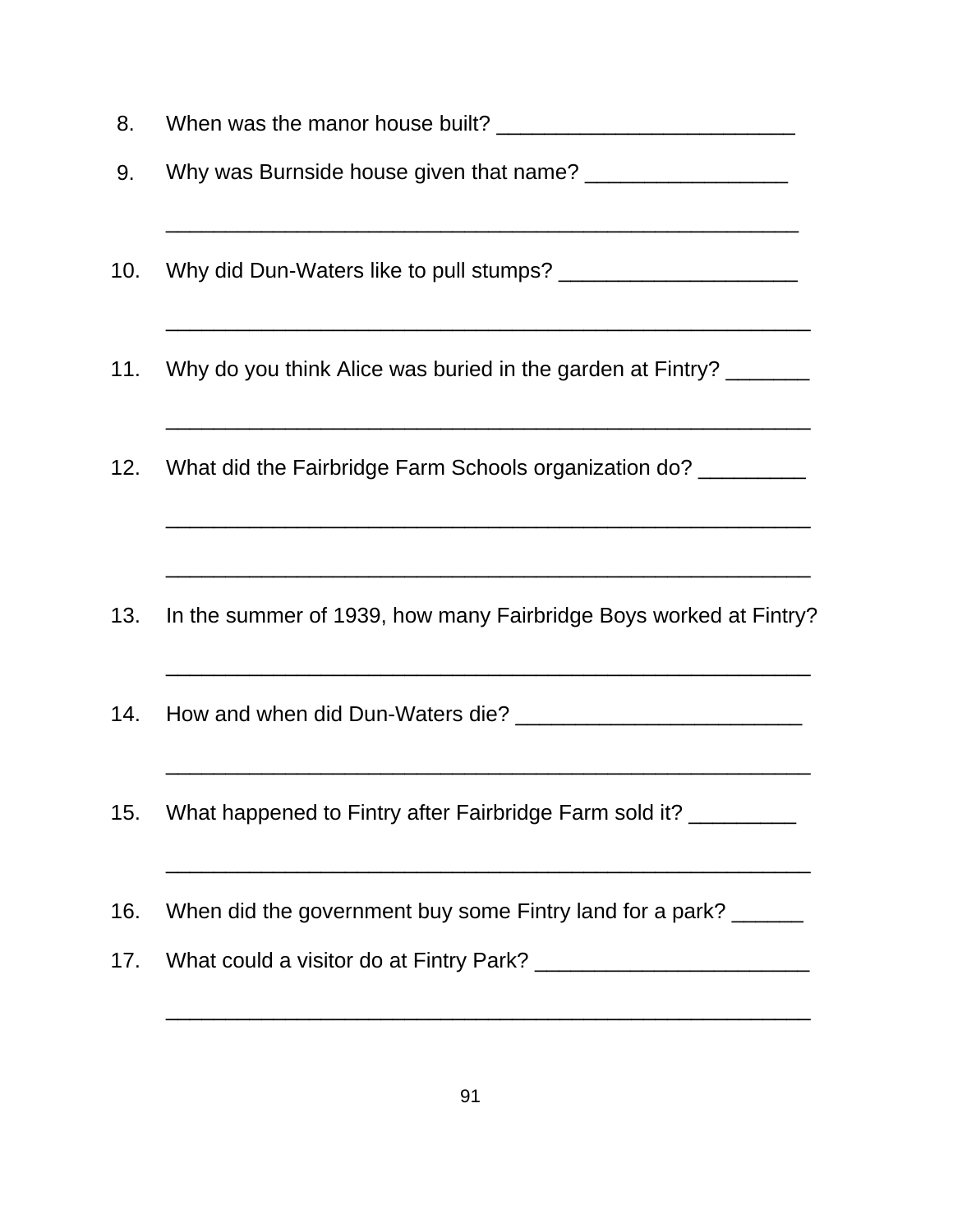Fintry and the Laird **Comprehension** 

\_\_\_\_\_\_\_\_\_\_\_\_\_\_\_.

\_\_\_\_\_\_\_\_\_\_\_\_\_\_\_\_\_.

# **Short Answer Questions - B**

Re-read the Fintry vignette and answer these questions by filling in the blanks.

1. The land of the delta was sometimes called the \_\_\_\_\_\_\_\_\_\_\_\_\_\_\_\_\_\_\_\_\_\_\_\_\_\_\_\_\_\_

\_\_\_\_\_\_\_\_\_ because it was rich and beautiful.

- 2. J.C. Dun-Waters planted acres of apple trees in his orchard.
- 3. Dun-Waters was very keen on \_\_\_\_\_\_\_\_\_\_\_\_\_\_\_\_\_\_\_\_\_\_\_\_ cattle.

4. Dun-Waters like to call his wife, Alice, his \_\_\_\_\_\_\_\_\_\_\_\_\_\_\_\_\_\_\_\_\_\_\_.

- 5. Dun-Waters donated Fintry to the **confirmation**  $\frac{1}{2}$
- 6. Dun-Waters lived for \_\_\_\_\_\_\_\_ years at Fintry on Okanagan Lake.
- 7. Two of Fintry's prize-winning cows were named

- 8. The special dairy barn was built in an \_\_\_\_\_\_\_\_\_\_\_\_\_\_\_\_\_\_\_\_\_\_\_\_\_\_ shape.
- 9. The small rose garden where Alice is buried is called the \_\_\_\_\_\_\_\_
- 10. The two nicknames that Dun-Waters and Katie Stuart had for each other were \_\_\_\_\_\_\_\_\_\_\_\_\_\_\_\_\_\_ and \_\_\_\_\_\_\_\_\_\_\_\_\_\_\_\_\_\_\_\_\_\_.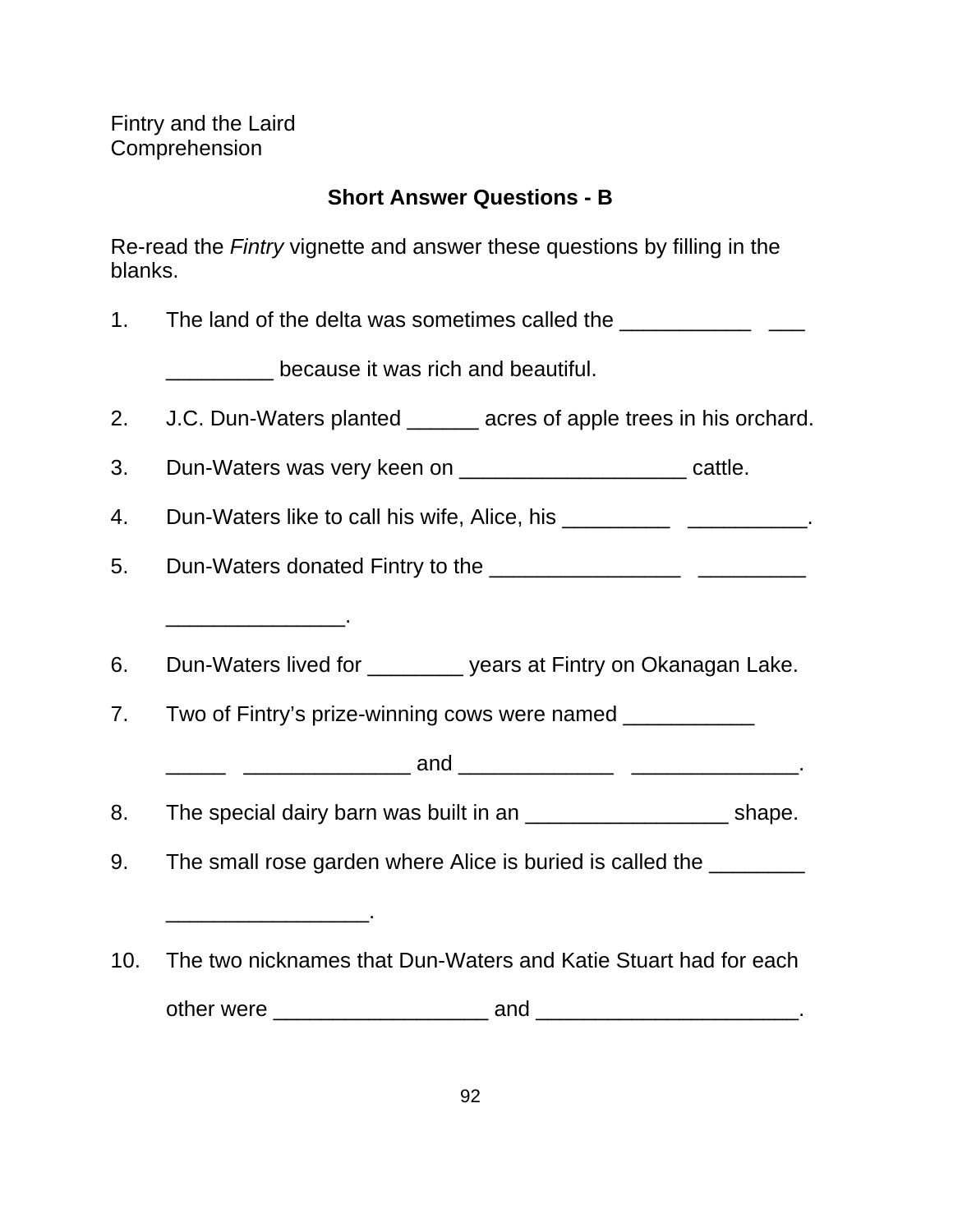Fintry and the Laird **Comprehension** 

#### **Longer Answer Questions**

- 1. What do we know about J.C. Dun-Waters' early life?
- 2. In what ways did Dun-Waters' 1908 hunting trip to Canada change his life?
- 3. Dun-Waters had two nicknames, the Captain and the Laird. How did he get these names?
- 4. Why was hiring James Godwin to be the estate manager an expensive mistake?
- 5. What kind of man was Dun-Waters? Describe some of his characteristics.
- 6. In what ways did Dun-Waters show his Scottish heritage?
- 7. What is known about Dun-Waters' second wife, Margaret?
- 8. What was special about the trophy room?

#### **Discussion Questions**

- 1. Why might Dun-Waters want to build an estate in Canada when he could live as a wealthy man in Britain?
- 2. Why would people think Dun-Waters was an eccentric man?
- 3. Why might Dun-Waters say at the end of his life that he had accomplished what he had set out to do?
- 4. Why is Fintry Park so special?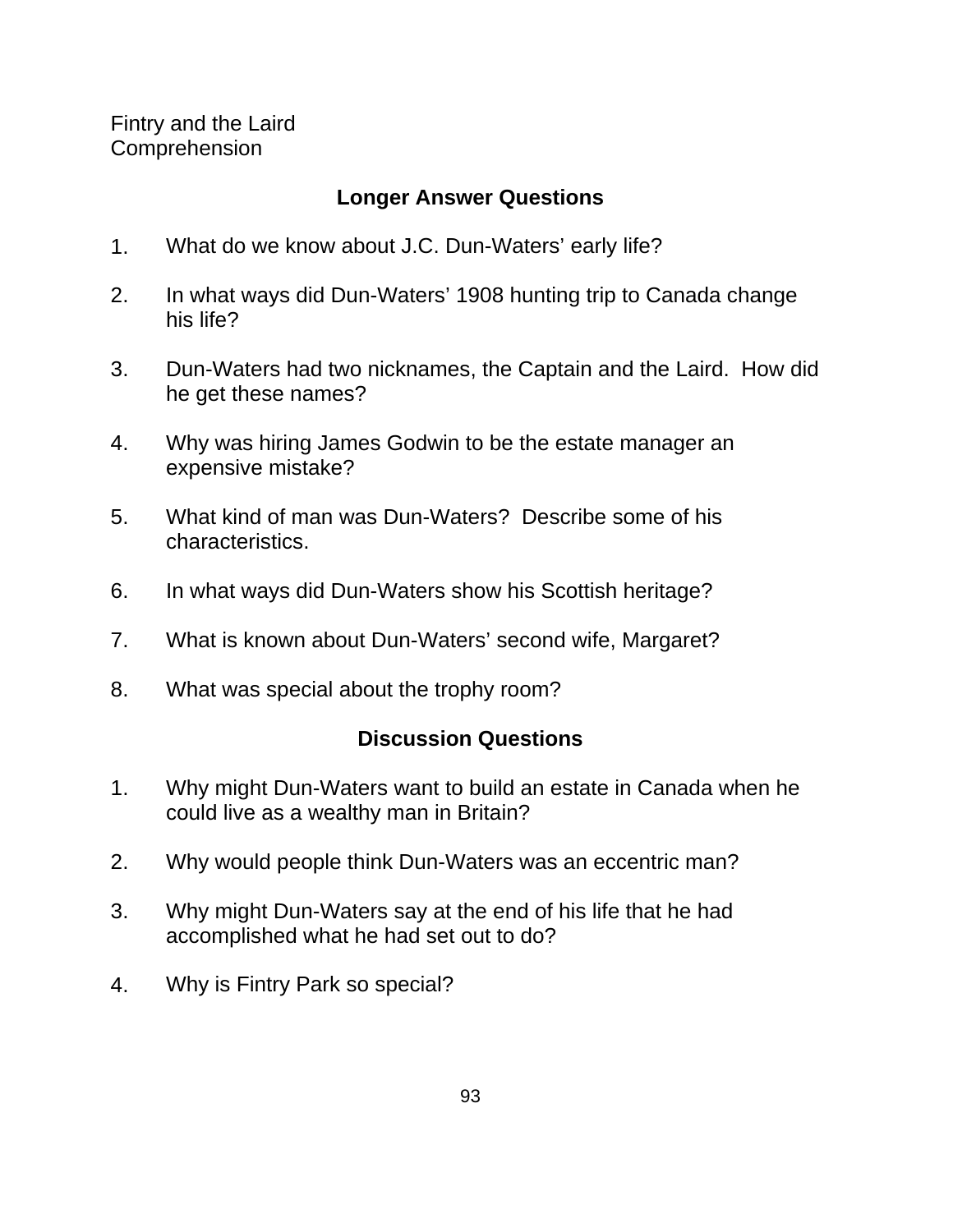# **Table of Events**

Re-read the Fintry vignette. Prepare a table of events of the major events of J.C. Dun-Waters' life. Note the date and give a brief description of what happened. Compare your Table of Events with a partner. See the example for Terry Fox given below.

# TERRY FOX

| July<br>1958            | Born in Winnipeg, Manitoba.                                                                     |
|-------------------------|-------------------------------------------------------------------------------------------------|
| 1977                    | Discovered he had rare form of bone cancer while he was a<br>student at Simon Fraser University |
| March<br>1978           | Had right leg amputated above the knee.                                                         |
| Feb.<br>1979            | Began training to run across Canada to raise money for<br>charity.                              |
| April 12,<br>1980       | Began Marathon of Hope run in St. John's, Newfoundland.                                         |
| Sept. 1,<br>1980        | Run ended in Thunder Bay, Ontario. Cancer discovered in<br>his lungs.                           |
| <b>June 28,</b><br>1981 | Died in New Westminster, BC.                                                                    |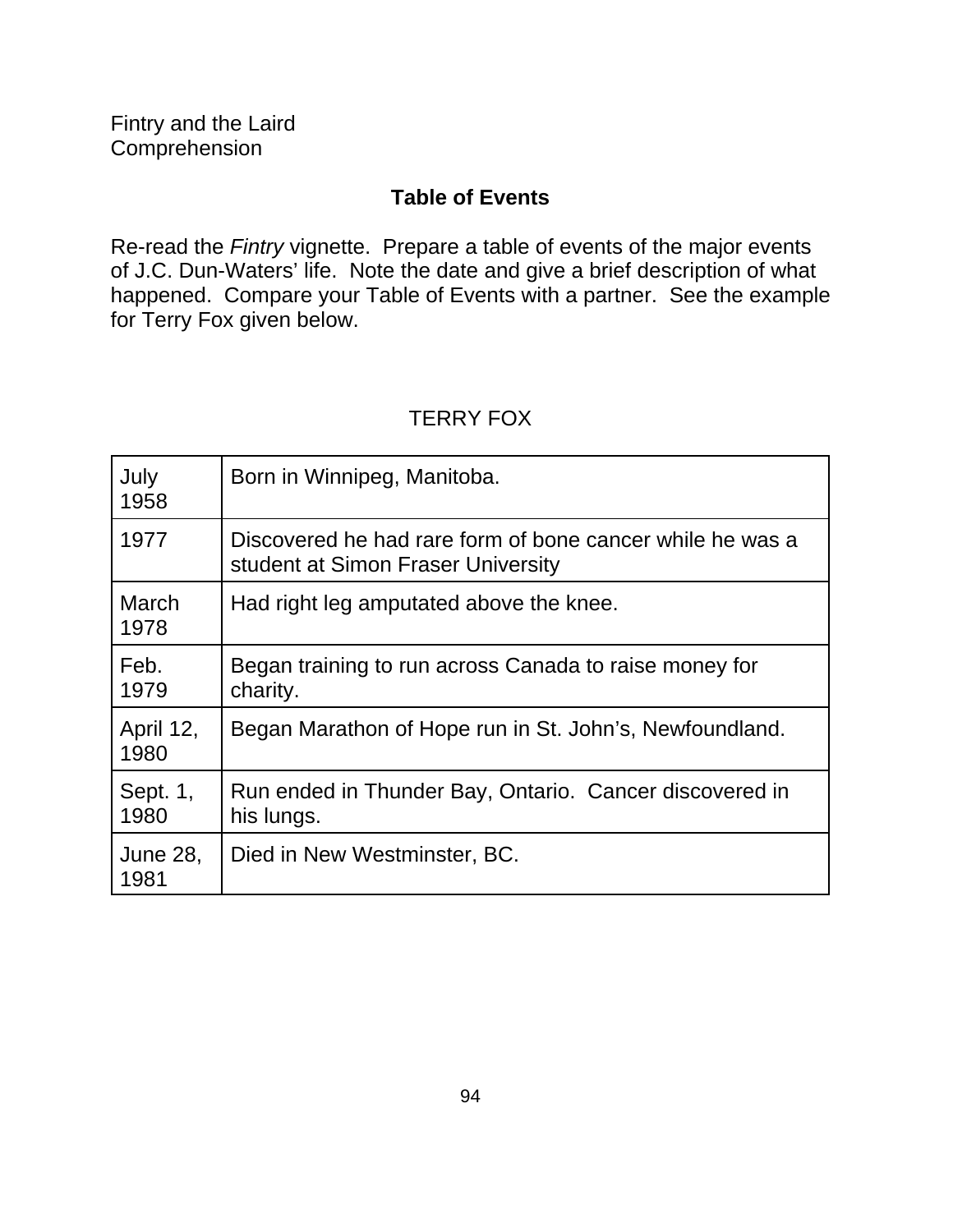## **Table of Events**

| Year | .<br>.<br>Event |
|------|-----------------|
|      |                 |
|      |                 |
|      |                 |
|      |                 |
|      |                 |
|      |                 |
|      |                 |
|      |                 |
|      |                 |
|      |                 |
|      |                 |
|      |                 |
|      |                 |
|      |                 |

**J.C. Dun-Waters, The Laird of Fintry**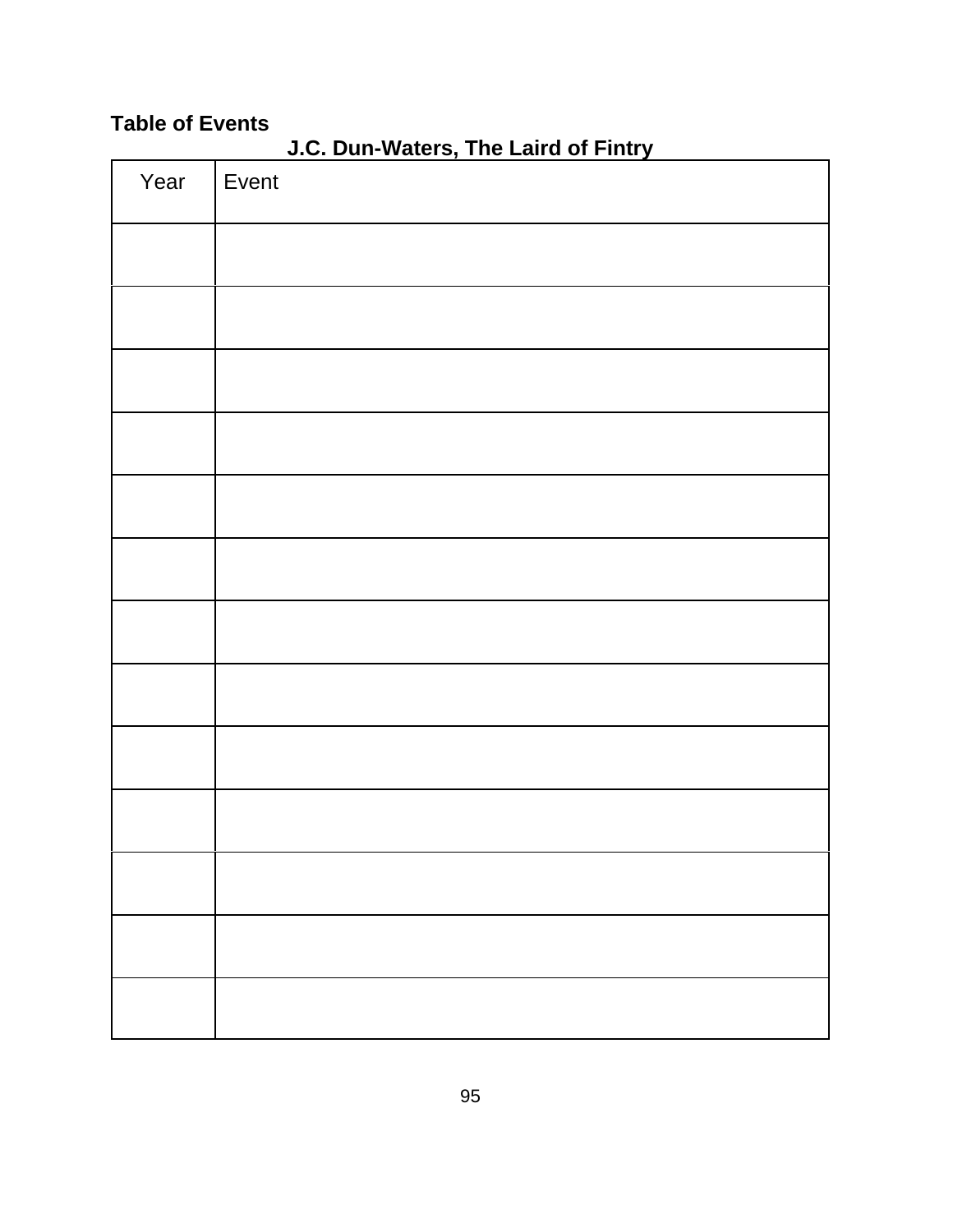#### Fintry and the Laird **Comprehension**

#### **Cloze Exercise - Curling at Fintry**

The following two paragraphs come from the *Fintry* vignette. After reading the story, fill in the blanks from memory. Then review the paragraphs from the vignette until you have all the blanks filled.

Life at Fintry wasn't all work and no play. I enjoyed curling in Scotland. So I thought why not curl here in (1) We were able to divert some (2) \_\_\_\_\_\_\_\_\_\_ from Shorts Creek to a flat piece of ground near Burnside. There we had our own outdoor (3) \_\_\_\_\_\_\_\_\_. Later a covered rink was built behind the barns. Aye, we had grand times in the  $(4)$  \_\_\_\_\_\_\_. I organized two  $(5)$  \_\_\_\_\_\_\_\_\_ from workers on the estate. Of course, I chose only the (6) players to be on my teams. As well as playing at home, we travelled to other (7) \_\_\_\_\_\_\_\_\_\_ to compete. Very little work was expected of the lads on the teams during the curling season because they were up at night travelling (8) competitions. Ach, I never let work get in the way of a (9) \_\_\_\_\_\_\_\_\_\_\_ time.

In fact, it was during the curling season that I got my nickname, The (10)\_\_\_\_\_\_\_\_\_. Laird is a (11)\_\_\_\_\_\_\_\_\_ word meaning master or lord of the manor. One day Angus Gray saw me walking down to the  $(12)$ rink and surveying my  $(13)$  \_\_\_\_\_\_\_. I supposed I had a proud look  $(14)$ \_\_ my face. "Aye, lads", Gray called, "here comes the Laird of (15) \_\_\_\_\_\_\_\_." Well, I liked to think I had created at Fintry an estate that was the equal of any in the old country. I liked being called The Laird, and the (16) \_\_\_\_\_\_\_ stuck. Indeed, I even had a \$5,000 shipment of (17)\_\_\_\_\_\_\_\_ \_\_\_\_\_\_\_\_ sent over with special labels on the (19) \_\_\_\_\_\_\_that read "Laird of Fintry."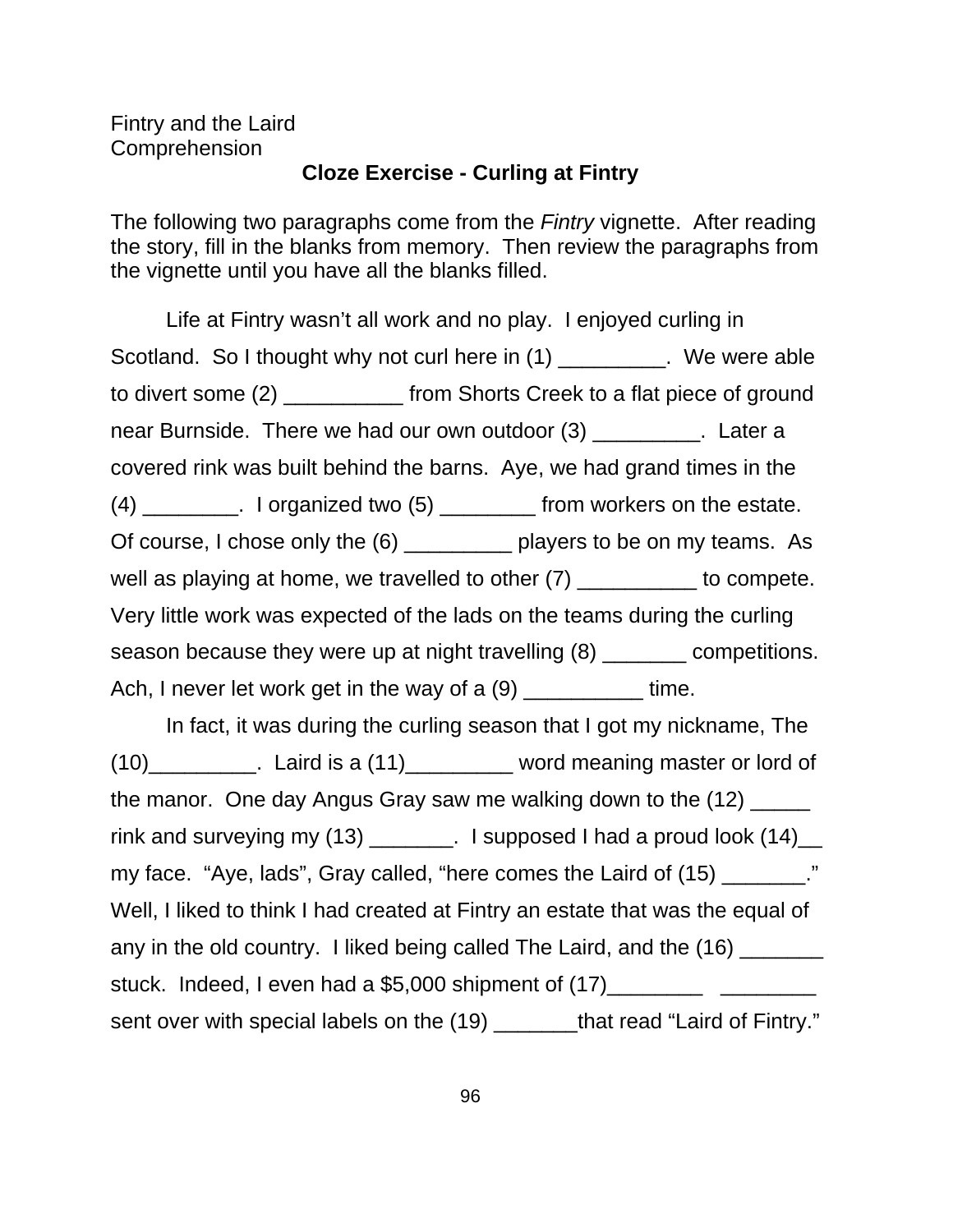# **Crossword Puzzle Clues**

The answers to these clues are words found in the vignette.

# ACROSS DOWN

- 3. Scottish word for girl 1. Casual walk
- 6. Piece of land kept for 2. Marker on a grave
- room the Scots
- 
- the highest bidders wife
- 
- 15. Animals raised to give milk 13. Place where apples grow
- 
- 19. Group of people forming manor one side of a game 22. Dog-like animal
- 20. Skirt worn by Scotsmen 24. Folding bed
- 21. Group of cows
- 23. Dun-Waters' favourite whiskey
- 25. Dun-Waters donated Fintry to this Farm School
- 26. Name of Dun-Waters' place
- 
- 
- recreation purposes 4. Something unknown or hidden
- 8. Type of bear in the trophy 5. Musical instrument played by
- 9. Scottish hat 7. Sheet of ice where people curl
- 11. Sale where items go to 10. Name of Dun-Waters' second
- 14. Scottish word for yes 12. Game played with a broom on ice
	-
- that say "moo" 16. Name of house where managers 17. Railway car for carrying lived on Dun-Waters' estate
	- goods 18. Scottish word for lord of the
		-
		-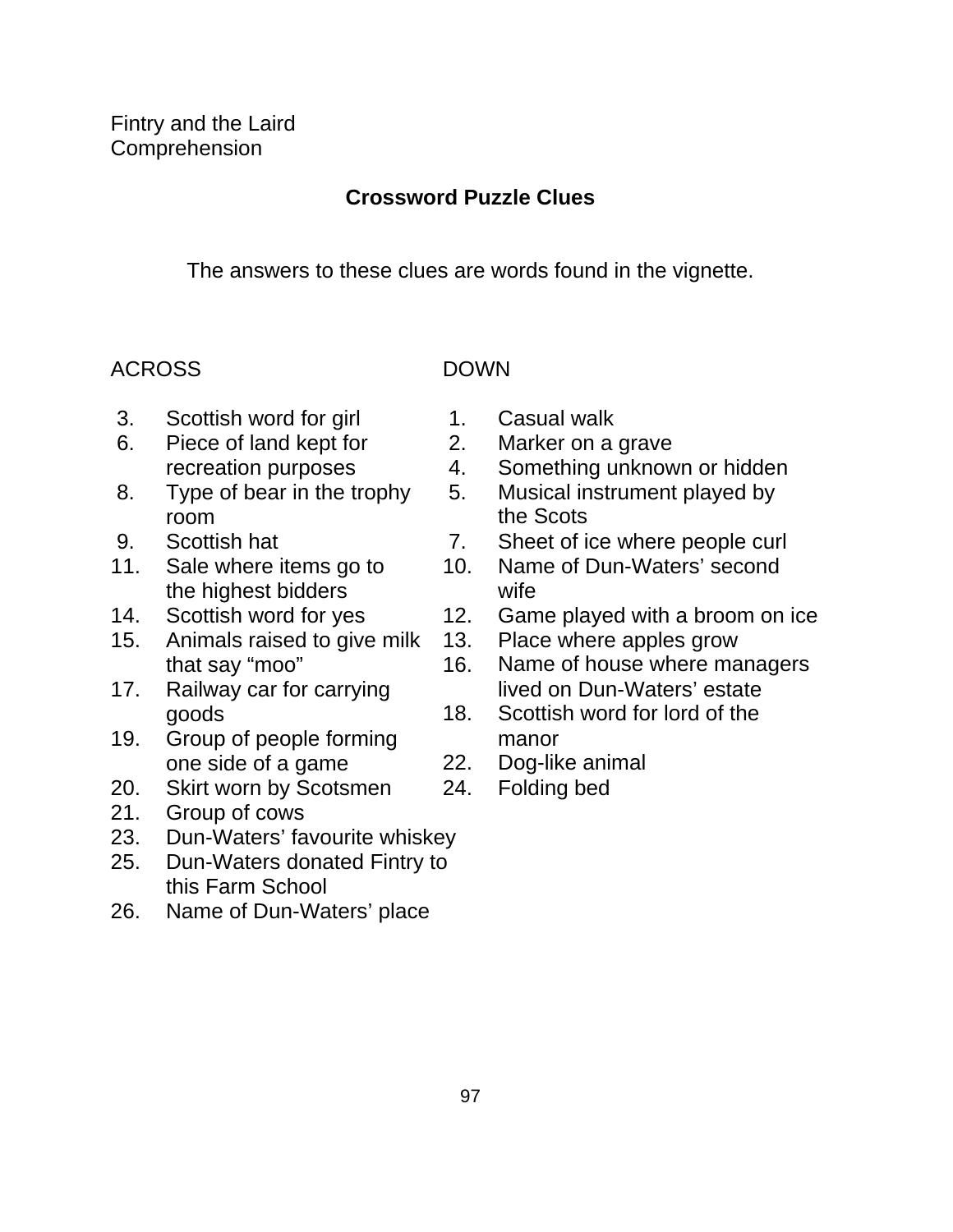Fintry and the Laird<br>Comprehension

#### **Crossword Puzzle**

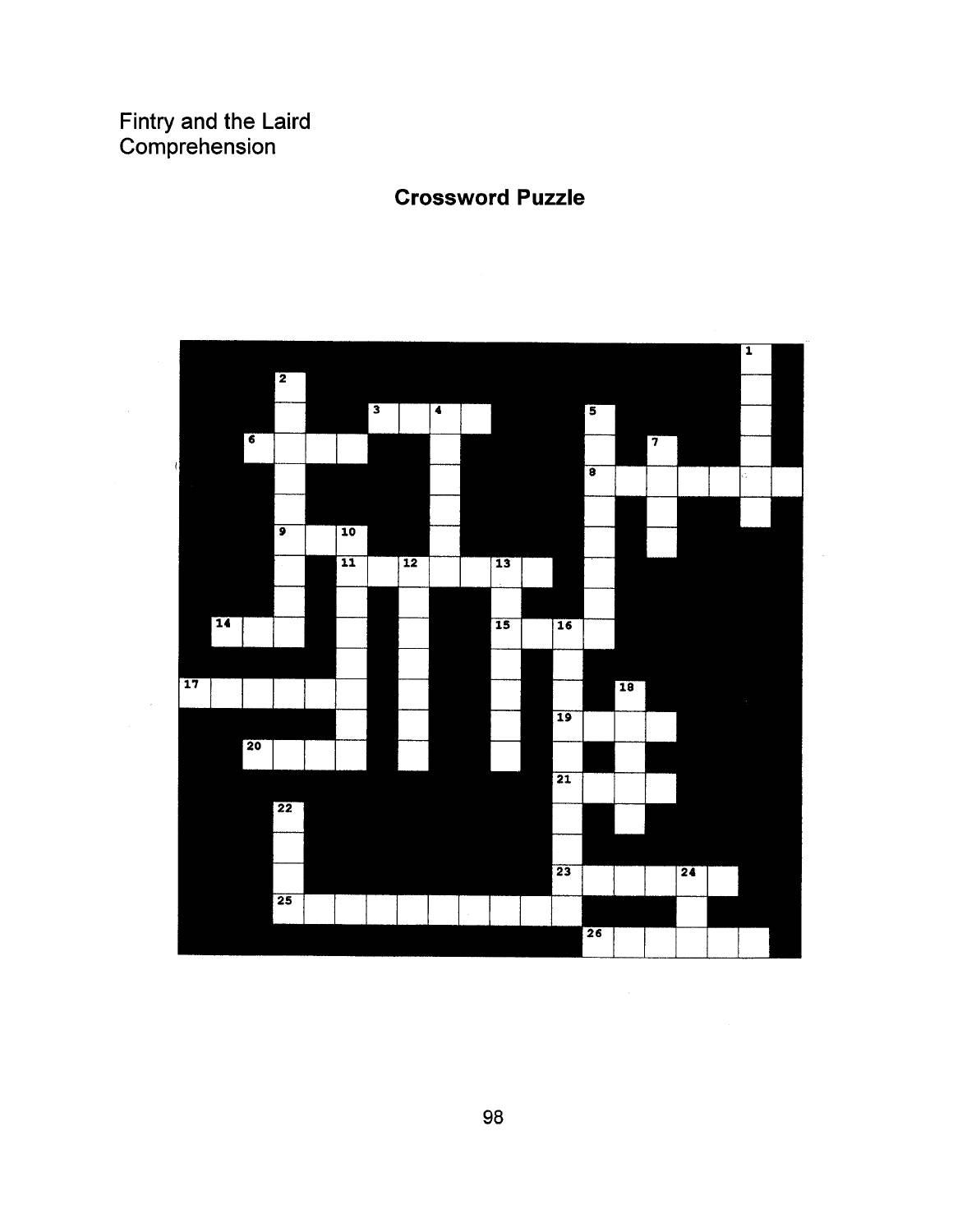Fintry and the Laird Writing

#### **Dialogue**

Imagine a conversation between J.C. Dun-Waters and his wife, Alice, after he returns from his hunting trip in 1908. He wants to move to Canada. What will he say? What will she reply?

You might want to work with a partner, and each of you could pretend to be one of the characters. Remember to put the name of the speaker, followed by a colon, at the beginning of each new speech.

Alice: Welcome home, J.C. Did you have a good hunting trip in Canada?

J.C.: Aye, my dear. Wait until I tell you about the Okanagan Valley.

# **Cartoon**

Study the picture of the Laird and his curling team on the front cover of the vignette. Think what each person is saying as he faces the camera. Use a yellow post-it note for each person's speech, and make the picture into a cartoon.

# **Diary Entries**

Imagine you are Angus Gray, the manager of Fintry from 1924-1948. Write three journal entries describing how you feel about your life on the estate. Write one entry set in 1924, just after you have started the job. Write the second one in 1939 when Dun-Waters dies. Write the third entry in 1948 just before you retire. Each entry should be one paragraph long.

# **Quick Write**

If you can time travel back to Fintry during Dun-Waters' time, what one thing would you most like to see? Tell why. Write for five minutes.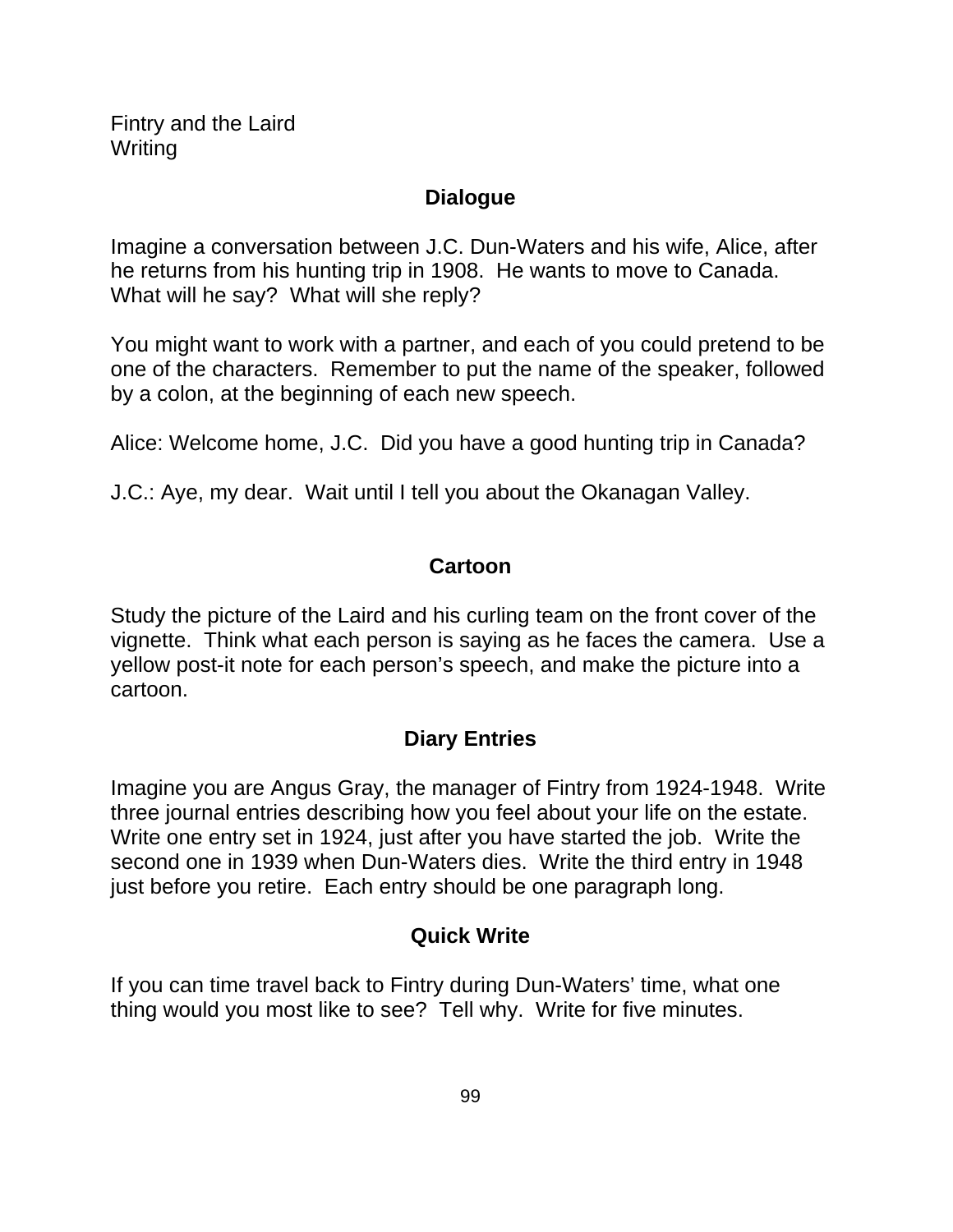Fintry and the Laird **Writing** 

# **Narrative Paragraphs**

# **A Day in the Life**

Write a narrative paragraph telling a story about a day in the life of one of the Fairbridge boys at Fintry. Give the boy a name. Think of a particular day (e.g. Tuesday, June 2). Write a story about what the boy did on that day. Use your imagination to think up details.

# **Curling**

Write a short story about a curling game held on the outdoor rink at Fintry. Imagine that both teams are made up of workers from the Fintry estate. What happens during the game? Who wins? Is Dun-Waters on the winning team? What does he say?

#### **Ghost Story**

Some people believe that after J.C. and Alice Dun-Waters died, they stayed at Fintry as ghosts. Write a ghost story about the haunting of Fintry manor house by these two ghosts. You could write a scary or a funny ghost story.

# **Descriptive Paragraph**

Write a descriptive paragraph describing J.C. Dun-Waters. Use information from the photographs for clues about what he looked like. Use information from the story about what he was like.

# **Field Trip**

Visit Fintry Provincial Park and tour the buildings that remain from Dun-Waters' time. Then write about your experiences. Where did you go? What did you see? Describe the buildings and the scenery. Would you have liked to live at Fintry when Dun-Waters was the laird?

Are you an artist? If you can, draw a map of the remains of the Fintry estate. Or you could sketch a picture of the scenery, or of some object or building that catches your eye.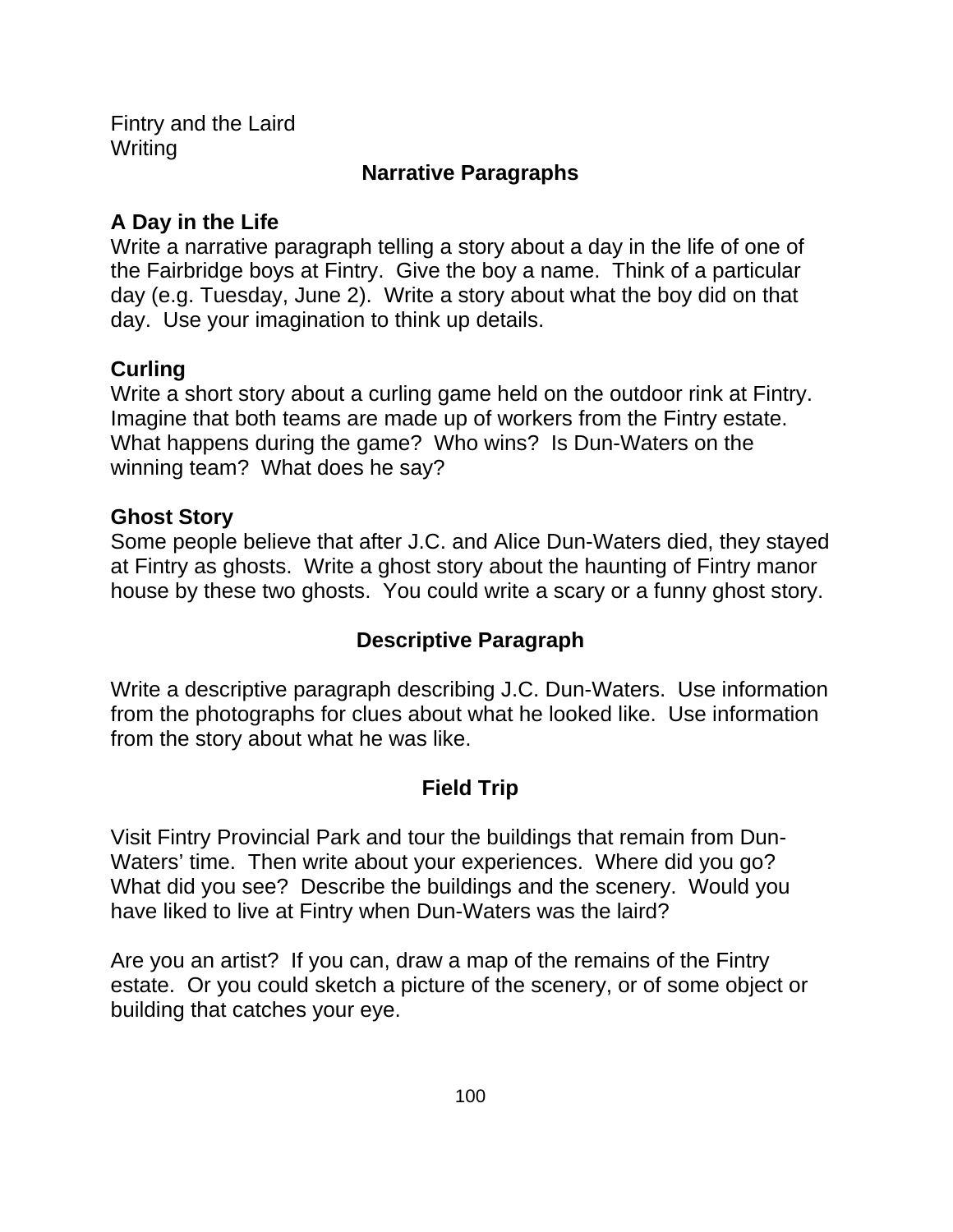Fintry and the Laird Research

# **Library Research - Find Five Facts**

Use the Canadian Encyclopedia, the Encyclopedia of British Columbia, or the World Book Encyclopedia, or other sources in the library to find out more about one of the following topics.

- 1. Ayrshire cattle
- 2. Grizzly bears in BC
- 3. Scottish immigration to Canada
- 4. Curling as a sport
- 5. Fairbridge Farm Schools
- 6. The battle at Gallipolli, Turkey, during WWI

Read the article in the encyclopedia carefully. Then reread the article and pick out five important facts about the topic. Summarize the five facts in point form on a piece of paper or on a chart. You may want to put your chart on the wall so all students can share the information.

# **Using the Internet**

The following web sites provide information on subjects related to Fintry.

- 1. Find out about Fintry Provincial Park. You may want to visit Fintry. www.sunnyokanagan.com/fintry/ www.env.gov.bc.ca/bcparks/ (Click on Park Finder. Then "F". Choose Fintry from the list of parks.)
- 2. See the on-line version of the Glasgow Herald newspaper. www.theherald.co.uk/
- 3. See photos of Fintry, Scotland. www.ehabitat.demon.co.uk/scotland/fintry.html www.culcreuch.com/about.htm
- 4. What's coming up at the Armstrong Fair? armstrongbc.com/ipe/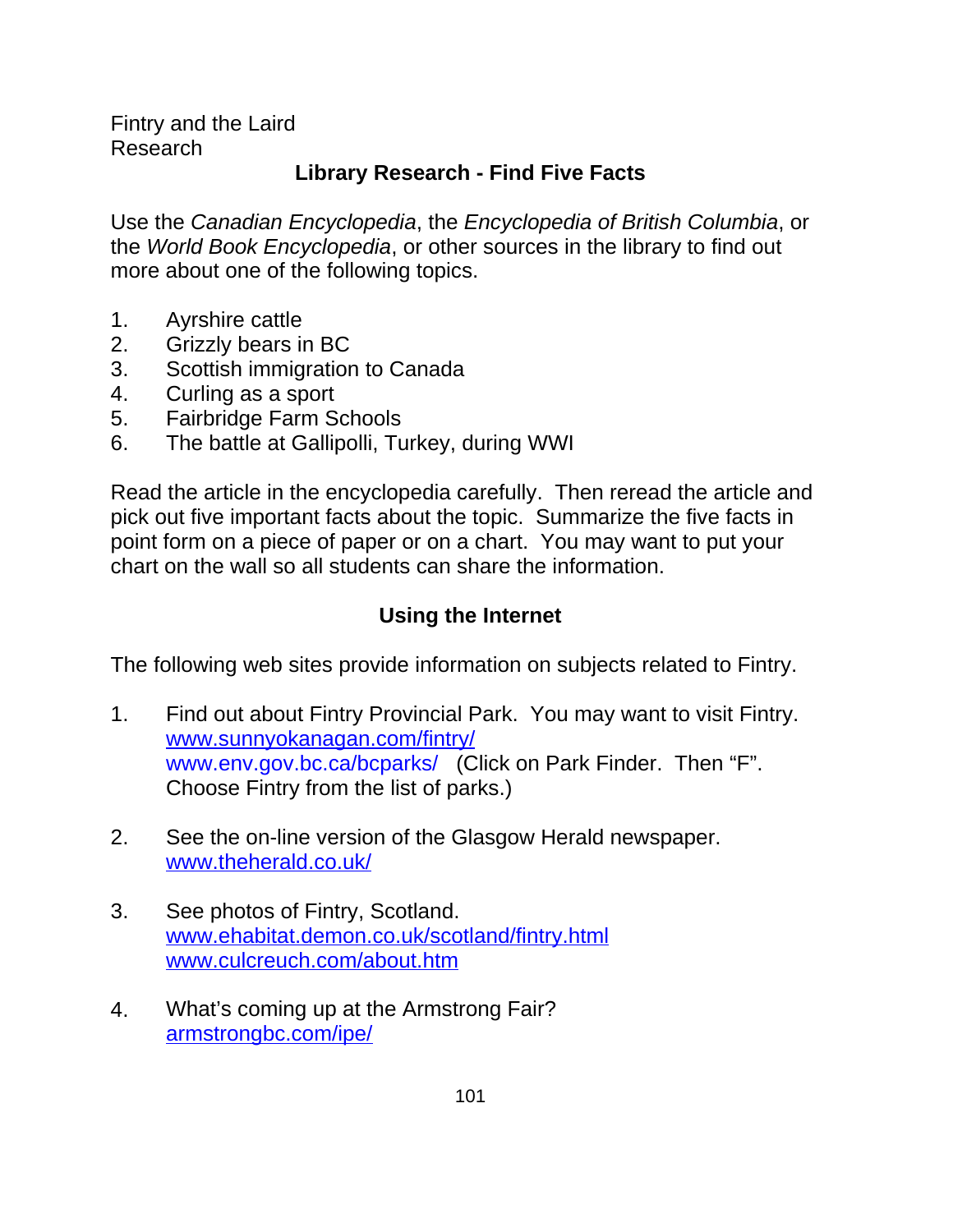#### **Vocabulary - Matching**

- 1. boxcar D 2. nickname F 3. wiry A 4. prospers G
- 5. have I 6. estate C 7. obituary B 8. mahogany E
- 9. species J 10. potential H

#### **Vocabulary - Fill in the Blanks**

- 1. bagpipes 2. orchard 3. Laird 4. manger
- 5. packing house 6. accountant 7. Octagonal
- 8. companion 9. eccentric 10. divert

# **Vocabulary - Using Context Clues**

- 1. wedge piece, portion, chunk in triangle shape
- 2. inherited received money or property from a person who died, left to you in a will
- 3. passions strong interests, strong desires, loves, enjoyments
- 4. thriving successful, growing, strong, flourishing
- 5. bumper large, abundant
- 6. kennel dog house, place where dogs are kept
- 7. capable having ability, skilled, able to do something
- 8. donated gave, contributed
- 9. bagged hunted, shot, caught, took, captured
- 10. preserved protected, saved

#### **Spelling - Choose the Right Word**

- 1. rank 2. century 3. satisfaction 4. prime
- 5. trophy 6. pruned

#### **Spelling - Fill in the Blanks**

- 7. peaceful 8. irrigation 9. eccentric 10. laird
- 11. pheasant 12. architect 13. physical 14. bundle

#### **Spelling - Syllables**

One syllable words - laird, prime, pruned, rank Two syllable words - peaceful, pheasant, chimney, trophy, bundle Three syllable words - century, veranda, physical, eccentric, architect Four syllable words - satisfaction, irrigation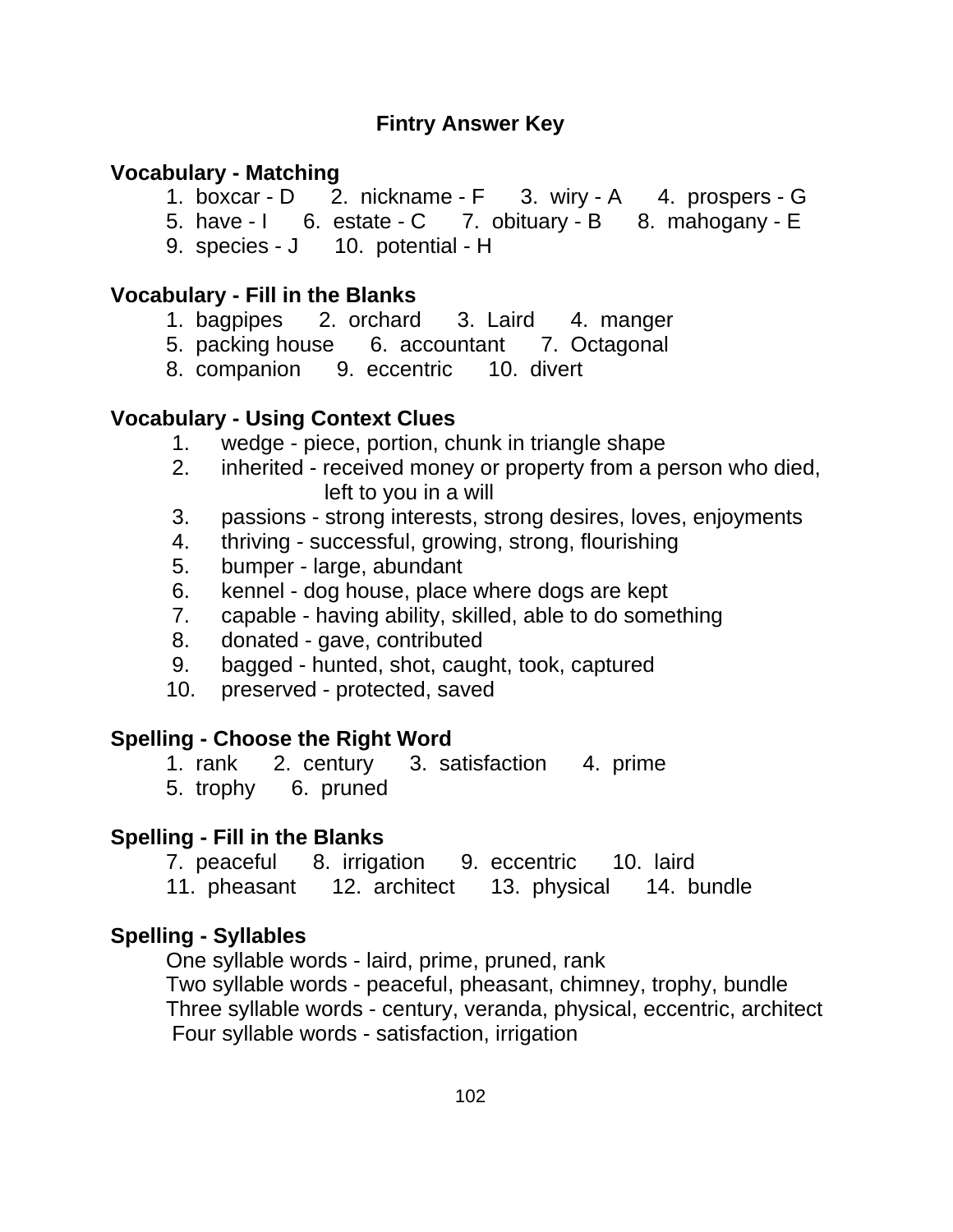# **Spelling - Homonyms**

|  |                                  | 1. dear 2. grate 3. sea 4. bare 5. board             |  |
|--|----------------------------------|------------------------------------------------------|--|
|  |                                  | 6. bean - 7. daze - 8. manner - 9. close - 10. creak |  |
|  |                                  | 11. higher 12. one 13. sail 14. caught               |  |
|  | 15. sun 16. knight 17. by 18. we |                                                      |  |

# **Spelling - Antonyms**

- 1. poor 2. late 3. hated 4. left; wrong
- 5. play; relax; sleep 6. cry; frown 7. bought; give
- 8. ashamed; embarrassed 9. sad; unhappy; depressed
- 10. hill; mountain 11. awake; insomnia 12. lost

# **Spelling - Synonyms**

- 1. city; village 2. manager; employer; chief; head
- 3. walk; amble 4. crazy 5. hurt; shot 6. basement
- 7. rug 8. dock; pier 9. porch; balcony 10. stream; river

# **Short Answer Questions - A**

- 1. England in 1864.
- 2. He inherited money from his uncle whose last name was Dunn. It was a way of keeping the Dunn name in the family. J.C. changed the name a bit by dropping one "n."
- 3. Dun-Waters' first wife. There were married in 1887.
- 4. Hunting and curling.
- 5. Pack apples, or other fruit, into boxes.
- 6. 85
- 7. Named it after the old family home in Scotland where he was raised.
- 8. 1911 1912.
- 9. It was built near a creek. Scottish word for creek is burn.
- 10. Sense of accomplishment getting the stump out of the ground.
- 11. She particularly liked the flower gardens at Fintry.
- 12. Took underprivileged boys and girls from cities in England and brought them to Canada and Australia. They were given an education that included how to work on a farm.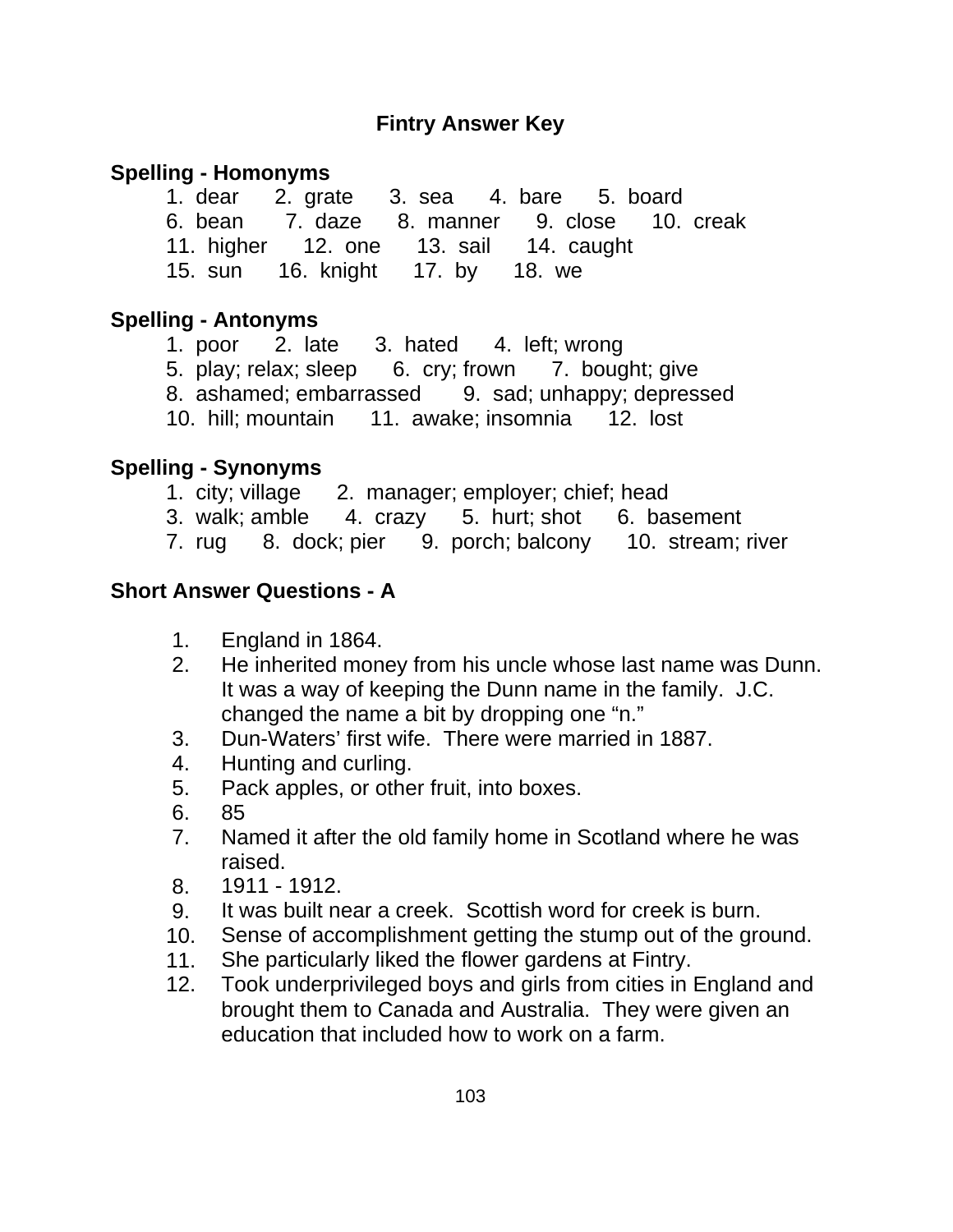- 13. 35
- 14. Died in the fall of 1939 of cancer.
- 15. A number of developers tried to turn it into a retirement haven or a resort club.
- 16. 1995
- 17. Visitors can hike, cycle, or horseback ride along the trails. Visit the Dun-Waters' buildings that remain. Picnic and camp. Watch birds and wildlife

# **Short Answer Questions - B**

- 1. Garden of Eden
- 2. 100
- 3. Ayrshire
- 4. Old Missus
- 5. Fairbridge Farm Schools
- 6. 30
- 7. Alloway Miss Crummie and White Lily
- 8. octagonal
- 9. Missus Place
- 10. Dunny and Bunny

# **Longer Answer Questions**

- 1. He was born in England and raised in Scotland. At 21, he inherited a fortune from his uncle, and he changed his name to Dun-Waters. He was very fond of hunting. When he lived in England, he was Master of the Fox Hounds, and he organized fox hunts. He married Alice, a quiet woman.
- 2. His hunting trip to Canada made him want to move to Canada. He liked the great hunting. He could also make a fresh start for himself. He built his own estate. He bought land on Shorts Point and continued to buy more land in the area to enlarge his estate. Except for a short stay during WWI, Dun-Waters never lived in the old country again.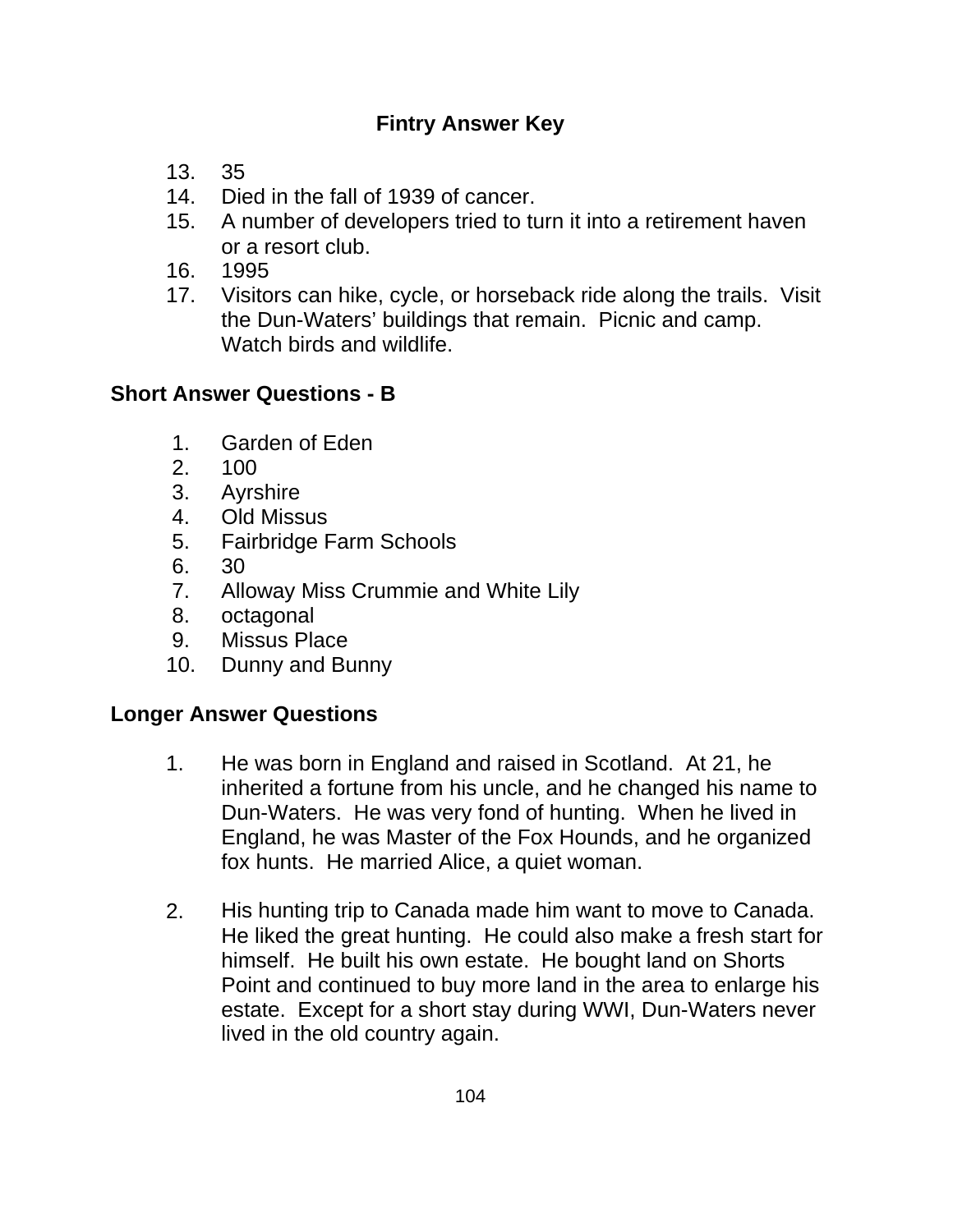- 3. Dun-Waters got the name "Captain" from being in the army during WWI. Captain was the rank he earned. Sometimes soldiers were called by their army title even after the war. He was called the "Laird," the lord, because he acted like he was lord of the manor. He would have been called Laird in Scotland. Angus Gray, the estate manager, called him by this name. "Aye, boys, here come the Laird of Fintry." The nickname stuck, and Dun-Waters seemed to be proud of it. He had special labels for his whiskey bottles printed with "Laird of Fintry."
- 4. Dun-Waters promised to leave Fintry to Godwin in his will. He later wanted to get rid of Godwin because he treated the workers badly. Dun-Waters cancelled his will, and it cost him \$40,000 to buy off Godwin and send him away.
- 5. Dun-Waters was an outdoors person who loved hunting and curling. He was ambitious. He wanted to build up the Fintry estate and have prize-winning Ayrshire cattle. He liked to have a good time – he liked a good laugh, he liked to drink Scotch whiskey. He was generous when he donated his farm to the Fairbridge Farm Schools. He was proud of his accomplishments, and he expected his employees to work hard, but he wasn't a snob. He didn't see himself as better than anyone else. He was seen by his neighbours as pushy when he urged them to buy Ayrshire cattle. He was married twice, and he had a close friendship with Katie Stuart.
- 6. He called his estate in Canada after his old Scottish home. He wore a kilt for celebrations. He wore a tam (Scottish hat). He had bagpipes lead his cows in the rink at the Armstrong Fair. He called young men and women "lads" and "lassies." He promoted Ayrshire cattle, which was a breed that came from Scotland. He loved curling, a Scottish sport. He drank Scotch whiskey.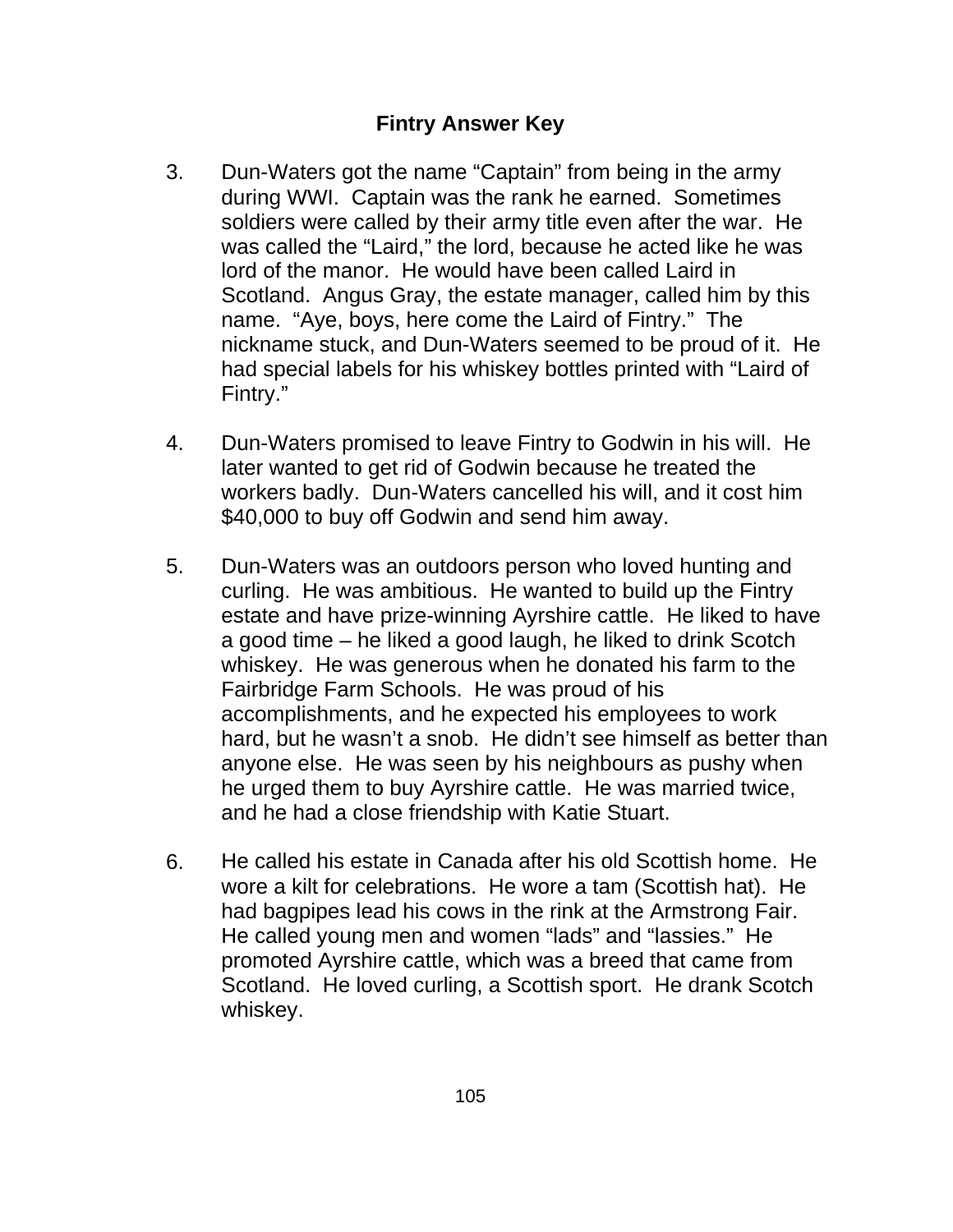## **Fintry Answer Key**

- 7. Margaret was born in Scotland. Dun-Waters met her in Vancouver. She was a secretary, and she typed some letters for him while he was staying at the Vancouver Hotel. He thought she was nice looking ("bonny"). She was 31 years younger than Dun-Waters. They married in 1931, and they lived at Fintry Manor.
- 8. The trophy room was built to house the trophy heads of animals Dun-Waters brought back from his hunting trips. One wall was made to look like a mountain slope as the setting for the grizzly bear he got in Alaska. He put in an expensive green carpet to add to the "natural look" of the room.

#### **Discussion Questions**

- 1. Dun-Waters could have a fresh start. He could build something of his own, rather than live on money and land he inherited and never worked for. He loved the outdoors and the close access he had to hunting in the Okanagan.
- 2. Dun-Waters was a rich man. If he had stayed in England, he could have lived a life of ease. Instead he chose to come to the Okanagan and build an estate from scratch. He was very keen to promote Ayrshire cows, donating some to UBC and selling others to his neighbours for less than cost. He had a special octagonal dairy barn built for the cattle. He paraded his cows at the Armstrong Fair with bagpipe music. When he died, he didn't leave Fintry to his wife, but to a charity.
- 3. He created a very successful dairy farm and orchard. He had lots of time for hunting and curling. He spent his time doing whatever he wanted to do. He accomplished something, and he enjoyed himself.
- 4. Fintry Park is special because it preserves a piece of history, the Fintry estate. Also it has a variety of landscapes – shoreline, flat land, and cliffs - that make it a good wildlife habitat. It is a good place for people to enjoy nature. There are trails for hiking, and places for camping and picnicking.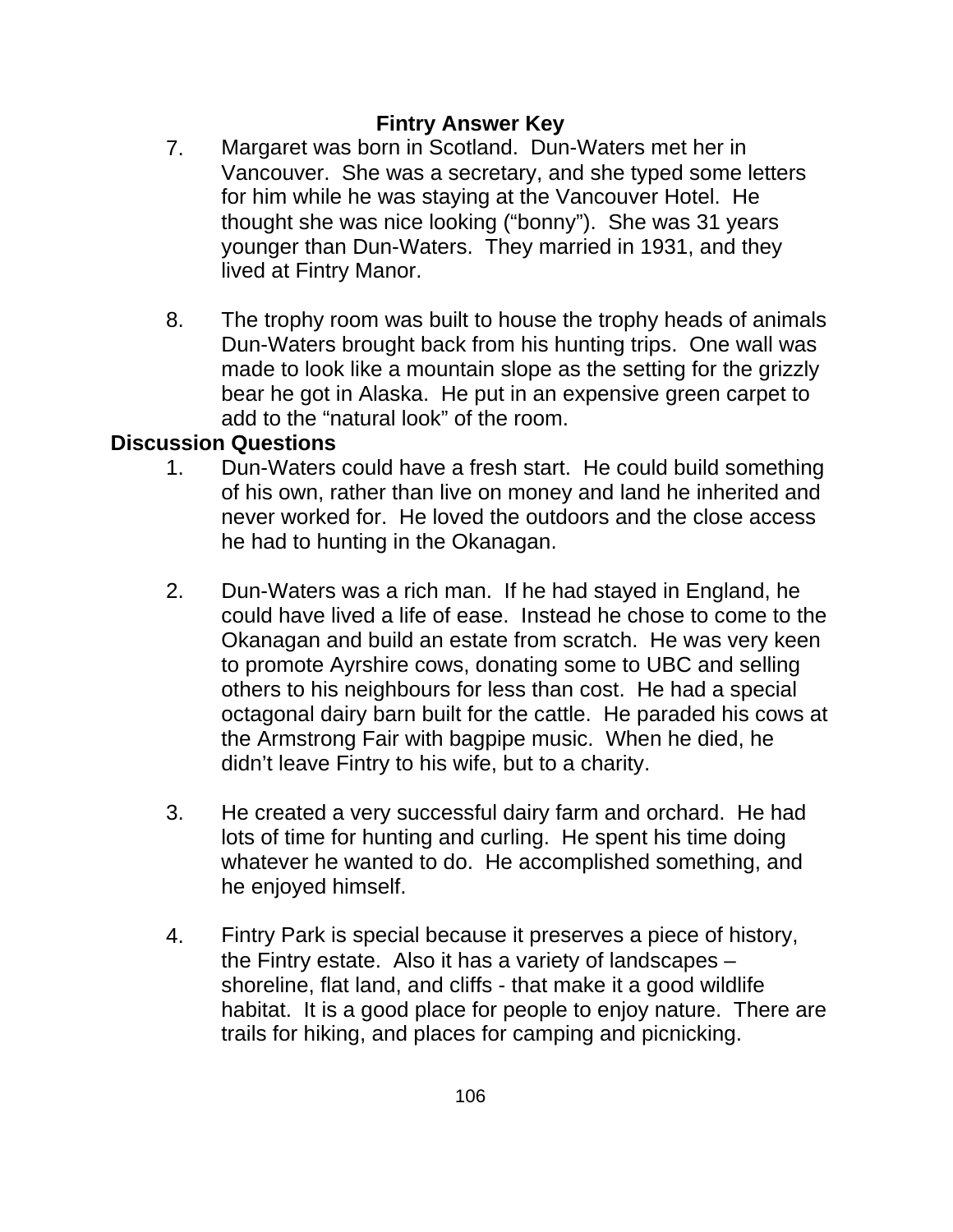## **Table of Events** - **Some Possible Answers J.C. Dun-Waters, The Laird of Fintry**

| Year<br>1864 | <b>Event</b><br>John Cameron Waters born in England.                                                           |
|--------------|----------------------------------------------------------------------------------------------------------------|
| 1885         | Inherited fortune from uncle named Dunn. Changed his name<br>to Dun-Waters to keep fortune in the family name. |
| 1887         | <b>Married Alice.</b>                                                                                          |
| 1908         | Came to Okanagan on hunting trip.                                                                              |
| 1909         | Bought land at Shorts Point. 1.174 acres for \$22,500.<br>Started planting an orchard.                         |
| 1911         | <b>Started building Fintry Manor House.</b>                                                                    |
| 1912         | Fintry Manor finished. Installed irrigation system for orchard.                                                |
| 1914         | World War I started. Dun-Waters joined the English army.                                                       |
| 1921         | Got rid of Godwin and hired Pym brothers to be managers.                                                       |
| 1923         | Cleared area in Fintry High Farm for hay meadows. Brought in<br>Ayrshire cattle.                               |
| 1924         | Alice died. Hired Angus Gray as general manager. Fire at<br>Fintry Manor. Trophy room built.                   |
| 1931         | <b>Married Margaret Menzies.</b>                                                                               |
| 1938         | Donated Fintry estate to Fairbridge Farm Schools.                                                              |
| 1939         | Dun-Waters died of cancer in the fall.                                                                         |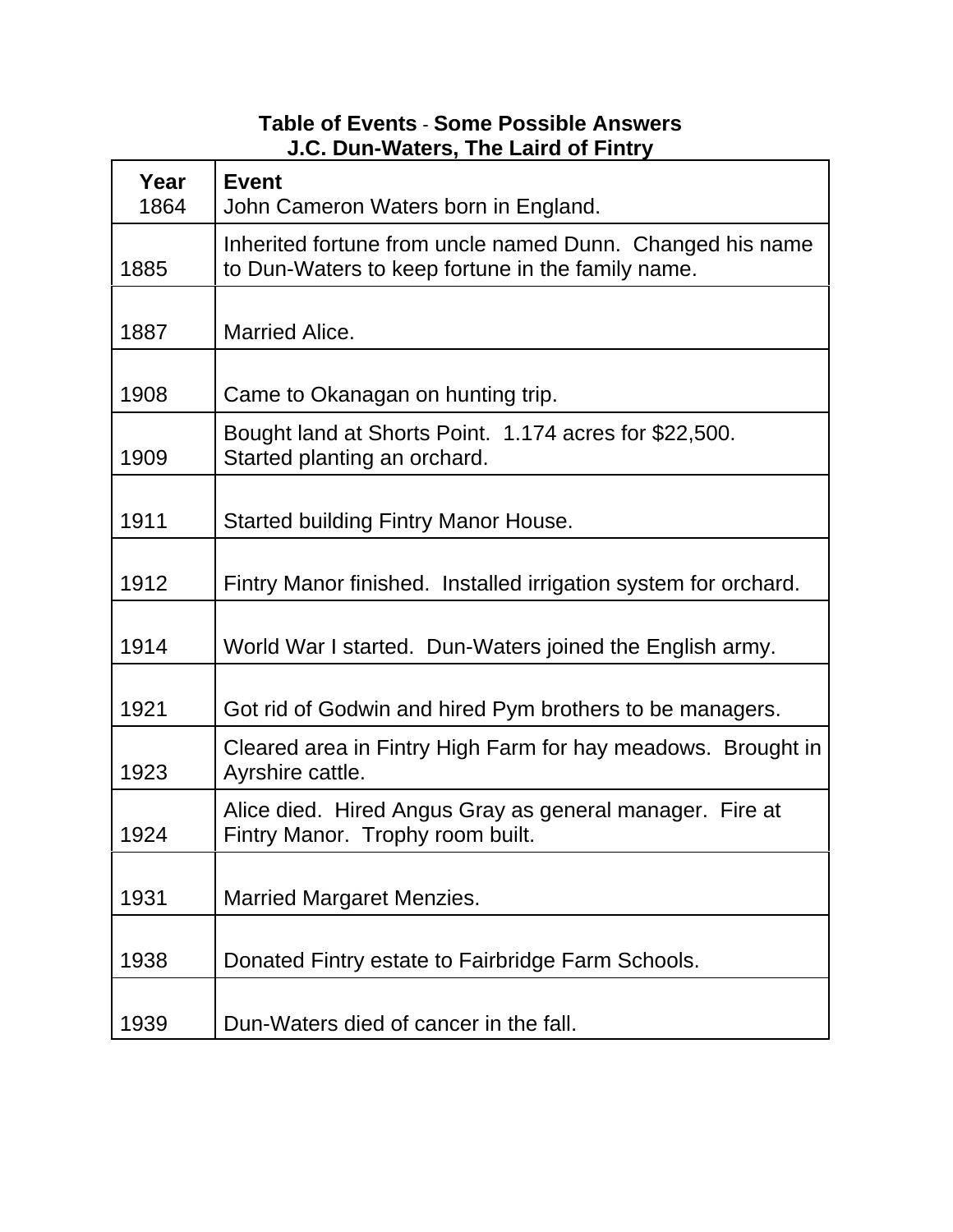#### **Fintry Answer Key**

#### **Cloze Exercise - Curling at Fintry**

1. Canada 2. water 3. rink 4. winter 5. teams 6. best 7. towns 8. to 9. good 10. Laird 11. Scottish 12. curling 13. property 14. on 15. Fintry 16. name 17. Scotch whiskey 18. bottles

#### **Crossword Puzzle Answers**

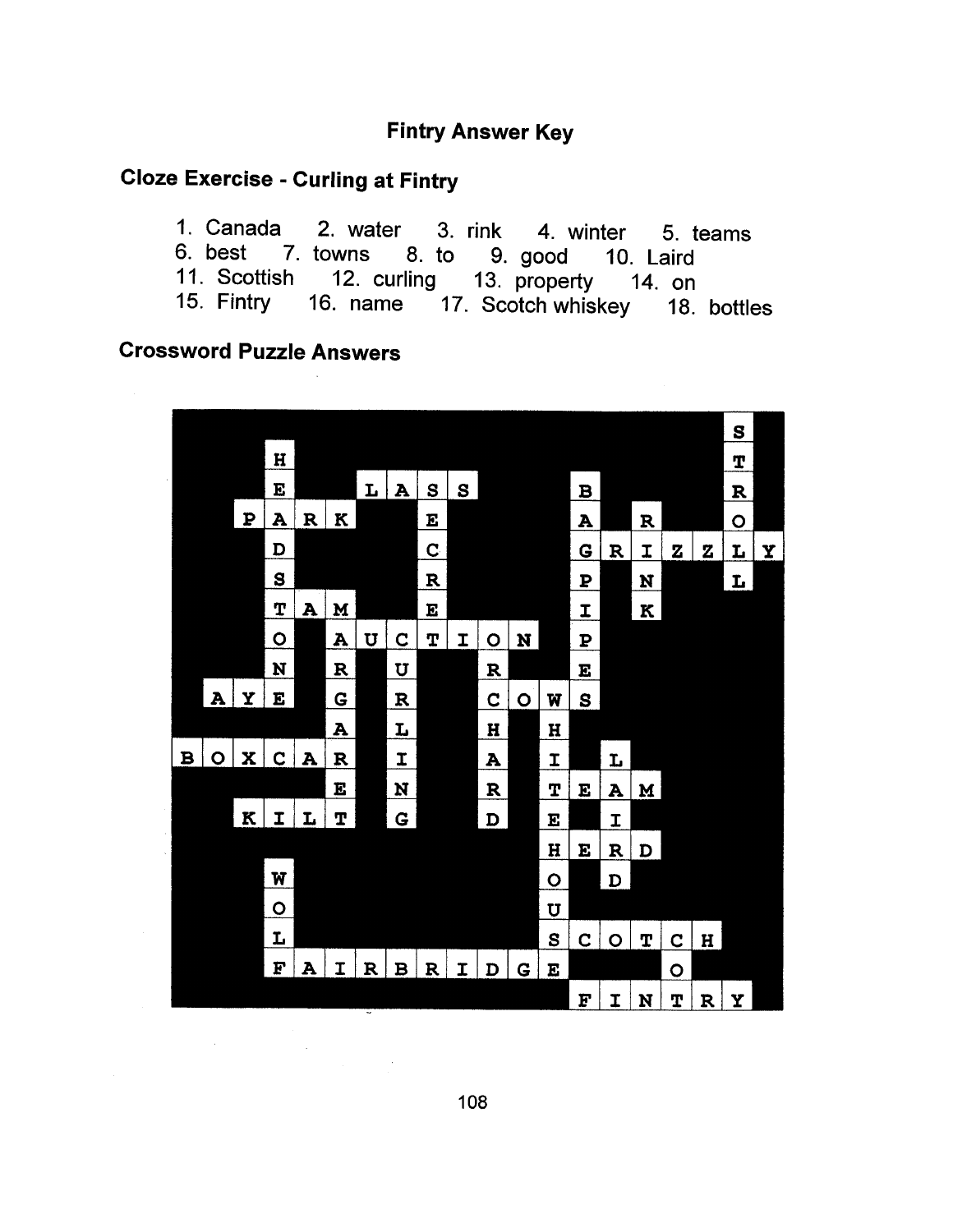# **Garden of Eden: The History of Apple Orchards In the Okanagan Valley**

**Okanagan History Vignette**

**Student Exercises & Answer Key**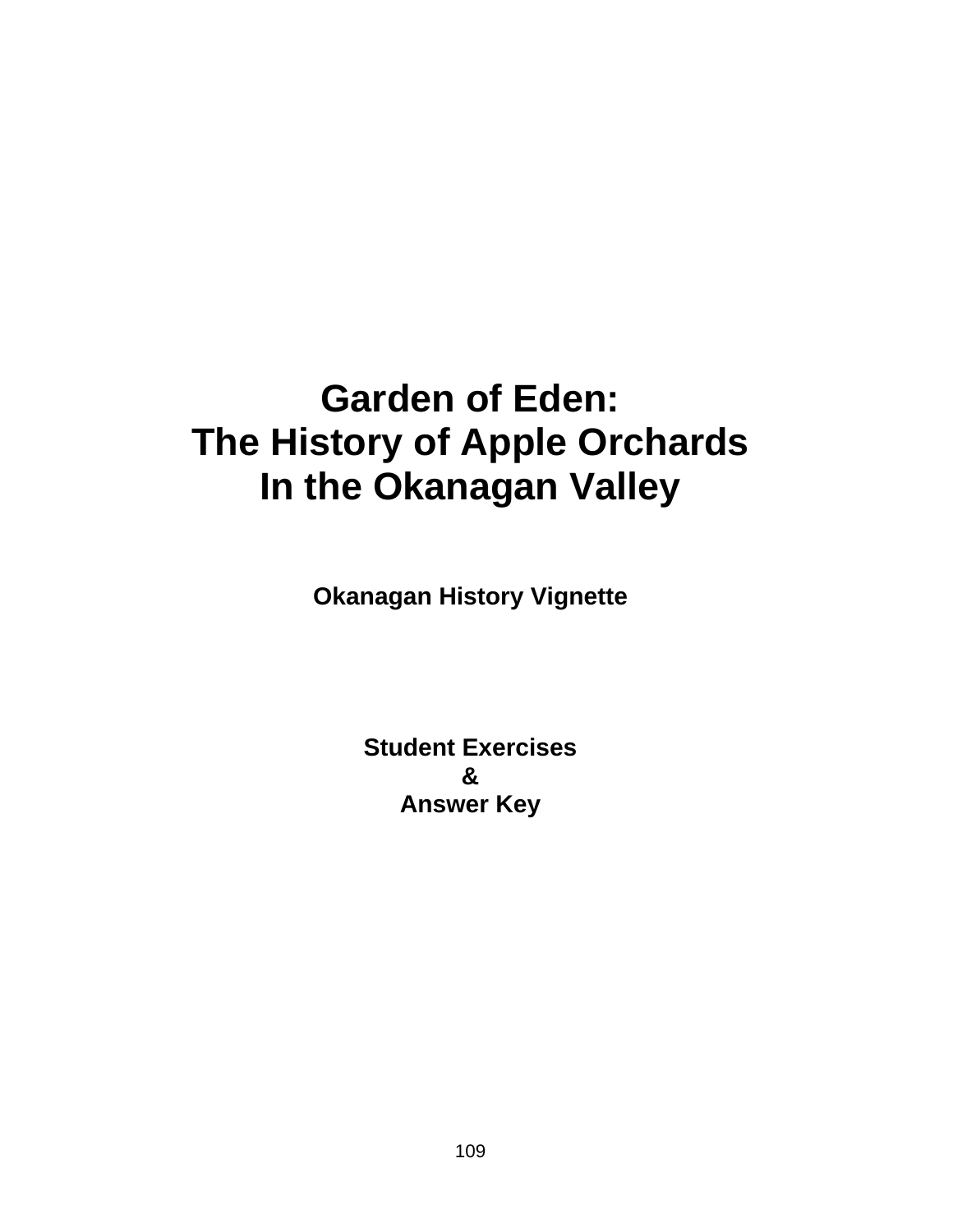Garden of Eden Pre-reading

## **Pre-reading Questions**

- 1. What do you know about apple orchards?
- 2. Have you ever been in an apple orchard? Or worked on one? What did you do? Was it hard work?
- 3. Have you worked or lived on a farm? What was that like?
- 4. Are you familiar with the names of any apple varieties? What is your favourite variety of apple? Do you know where it is grown?
- 5. Do you know anyone who owns or lives on an orchard? What is their history? What do they enjoy about the life?
- 6. What do you know about Father Pandosy?
- 7. Have you ever heard of Lord or Lady Aberdeen?
- 8. What questions do you have about the history of apple growing in the Okanagan Valley?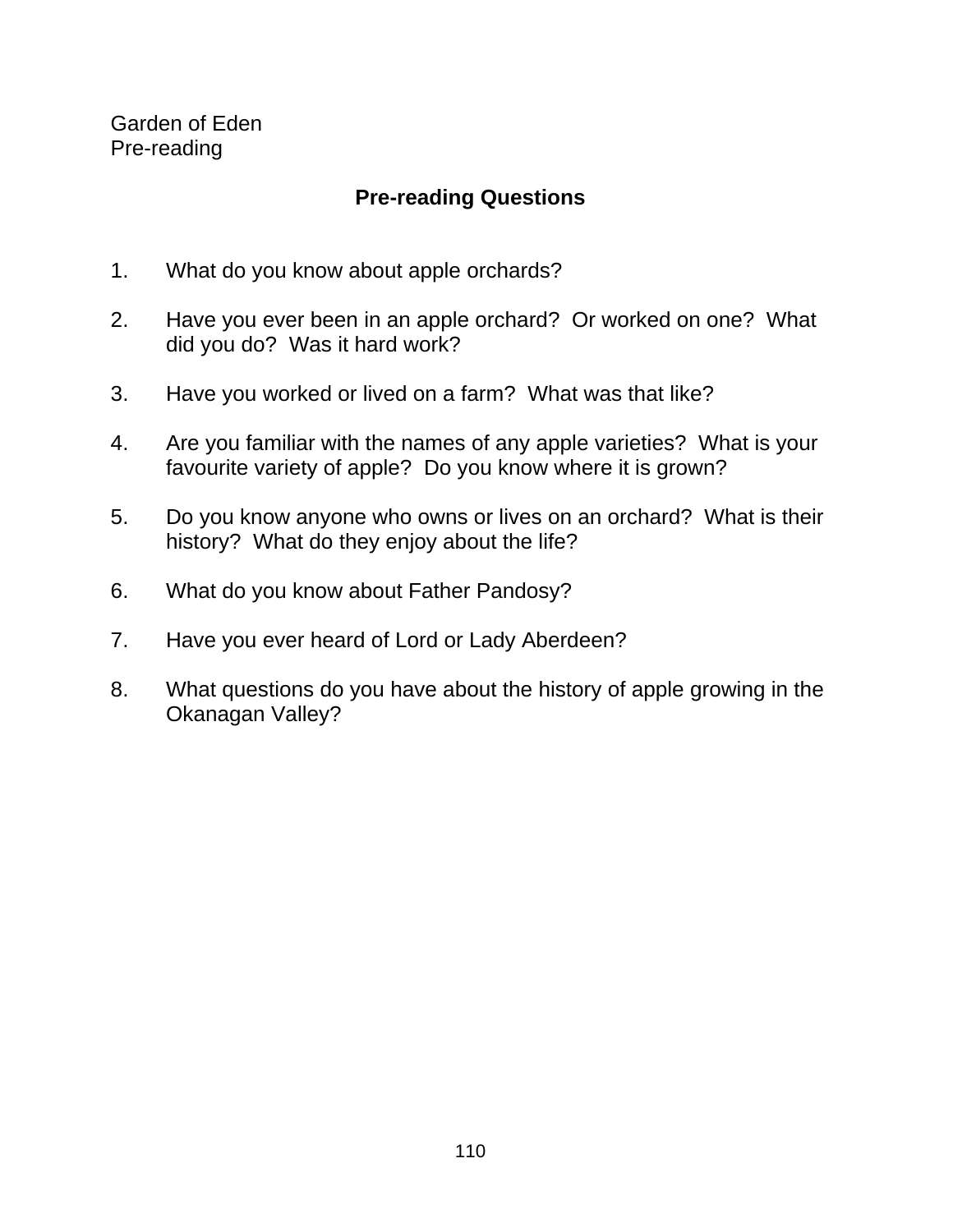## **Choosing the Best Answer**

Choose the best definition for the following words. Circle the letter of the best answer.

- 1. greenhorn 6. boarded
	- a) a type of bug a series and hid food
	- b) an inexperienced worker b) warned someone
	- c) an apple variety c) got on a boat
- 2. prunings 2. and 2. majority
	- a) dwarf trees a) profitability
	- b) an irrigation method b) most
	- c) unwanted cut tree branches c) seniority
- 3. irrigation 8. graze
	- a) to move to another country a) to nibble
	- b) to provide water b) to stare
	- c) to annoy people c) to cut
- - a) reliable a) work with
	- b) interesting b) dislike
	-
- 5. obstacles 10. fate
	- a) barriers a) outcome
	- b) frozen icicles b) rough
	- c) orchard equipment c) favourite
- -
	-
	-
- -
	-
	-
- -
	-
	-
- 4. viable 9. withstand
	-
	-
	- c) workable c) stand against
		- -
			-
			-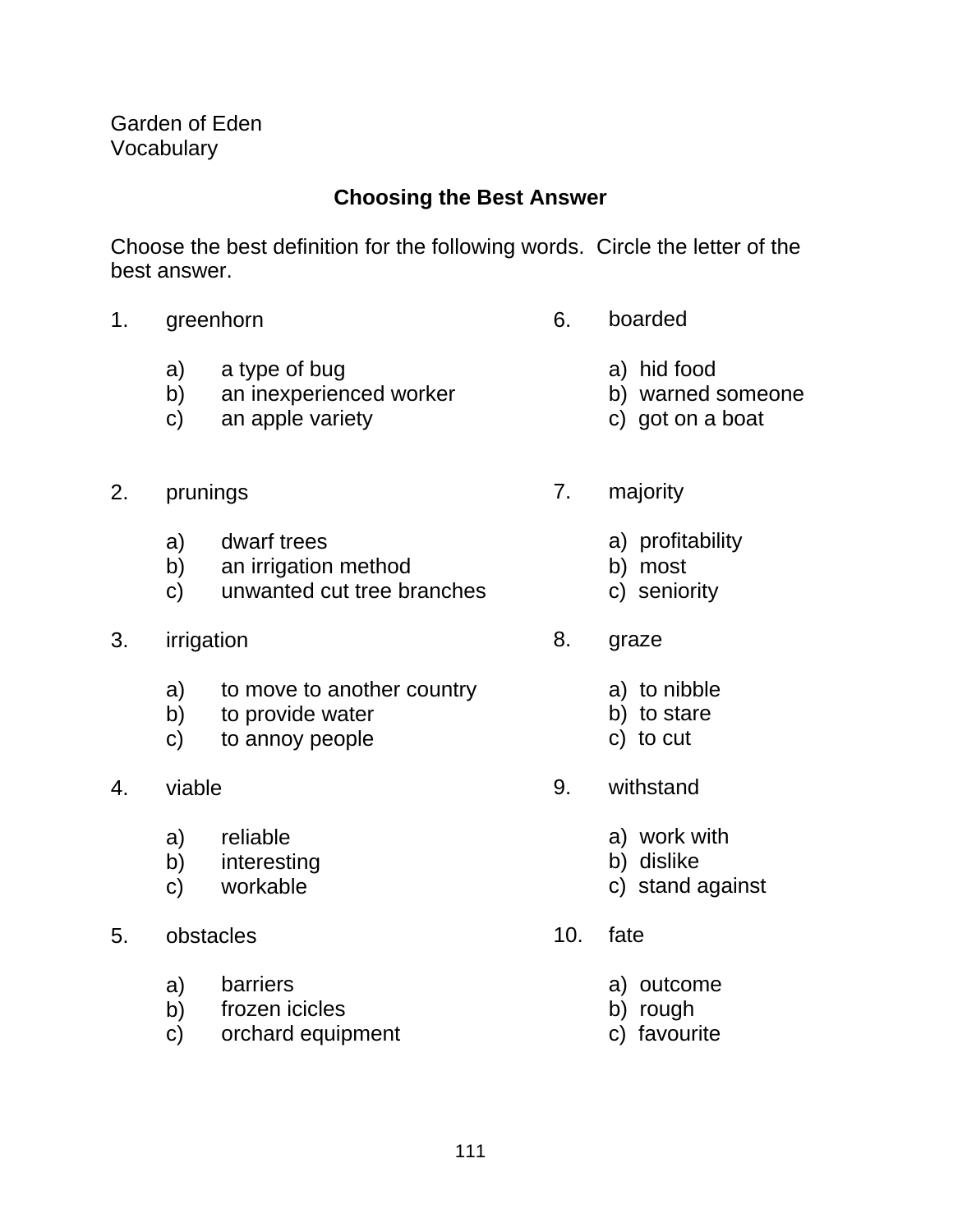# **Matching**

Match the vocabulary word on the left with the correct definition on the right. Put the letter of the definition on the line after the vocabulary word.

| 1.  | exchange      | А. | a machine that takes things<br>from one place to another |
|-----|---------------|----|----------------------------------------------------------|
| 2.  | commercial    | В. | obstacles                                                |
| 3.  | convinced     | C. | to trade one thing for<br>another, to barter             |
| 4.  | noble         | D. | chewed apple material left<br>from a codling moth        |
| 5.  | girette       | Е. | brought in from another<br>country                       |
| 6.  | imported      | F. | an insect in a cocoon stage                              |
| 7.  | conveyor belt | G. | a type of machine used for<br>picking and pruning        |
| 8.  | hurdles       | Η. | having to do with trade or<br>business                   |
| 9.  | exterminated  | I. | children                                                 |
| 10. | chrysalis     | J. | sure of, persuaded                                       |
| 11. | offspring     | K. | destroyed, killed                                        |
| 12. | frass         |    | princely, majestic                                       |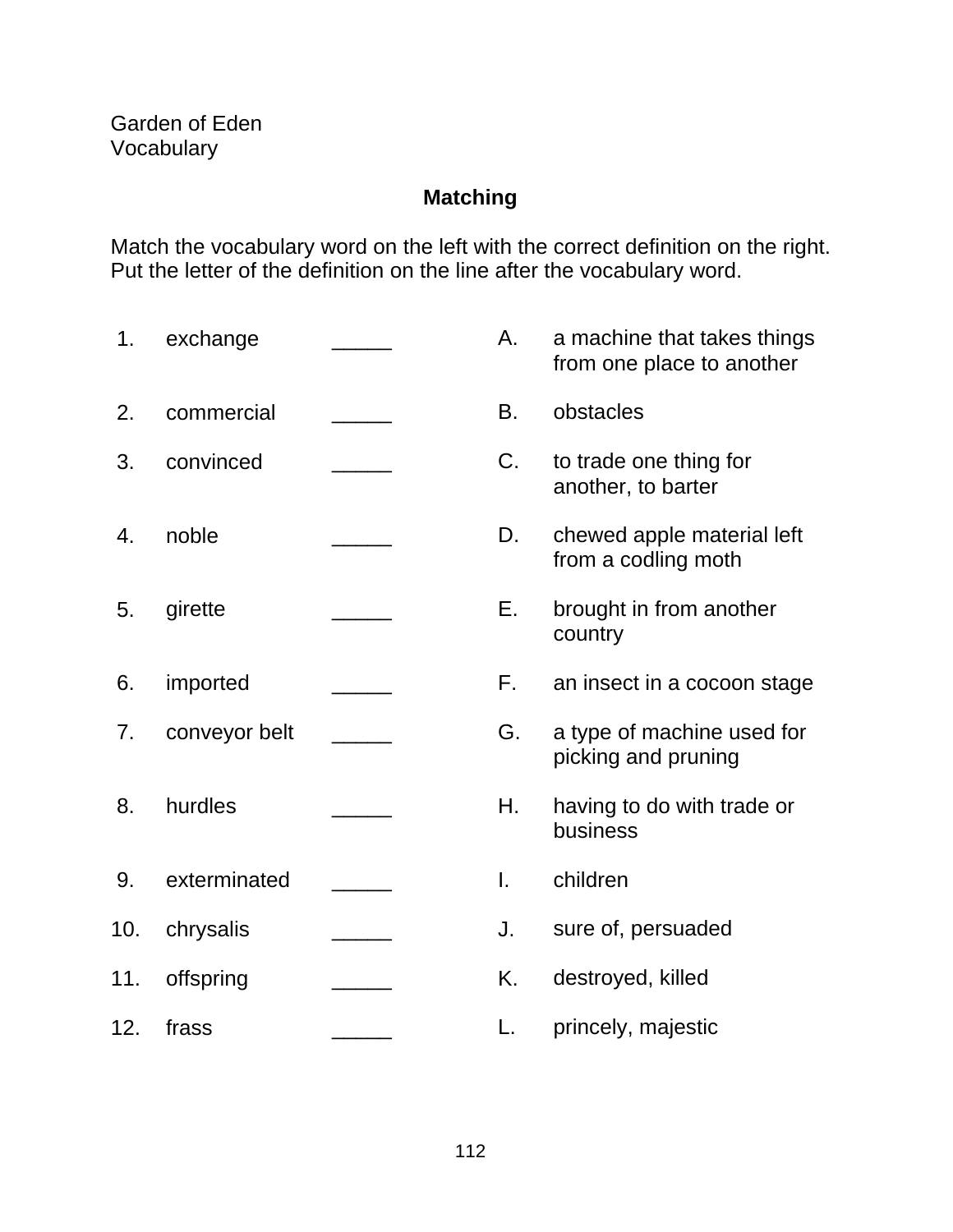## **Using Context Clues**

Define the underlined word in each sentence in the space below or write your answers on a separate sheet of paper.

- 1. Many of these immigrants settled in the Okanagan Valley.
- 2. The local fruit growers were encouraged to select and grow just one of the hardy varieties of good apples.
- 3. The miniature trees also start producing fruit within two to three years of planting.
- 4. Technological changes have also brought improvements to the apple industry and helped to increase yields.
- 5. At the turn of the last century, most work was done manually.
- 6. Technological advances to sorting and packing are significant as well.
- 7. The profitability of orchards has fluctuated over the last 110 years.
- 8. The burrowing damage done by the larvae frequently causes the fruit to drop to the ground prematurely.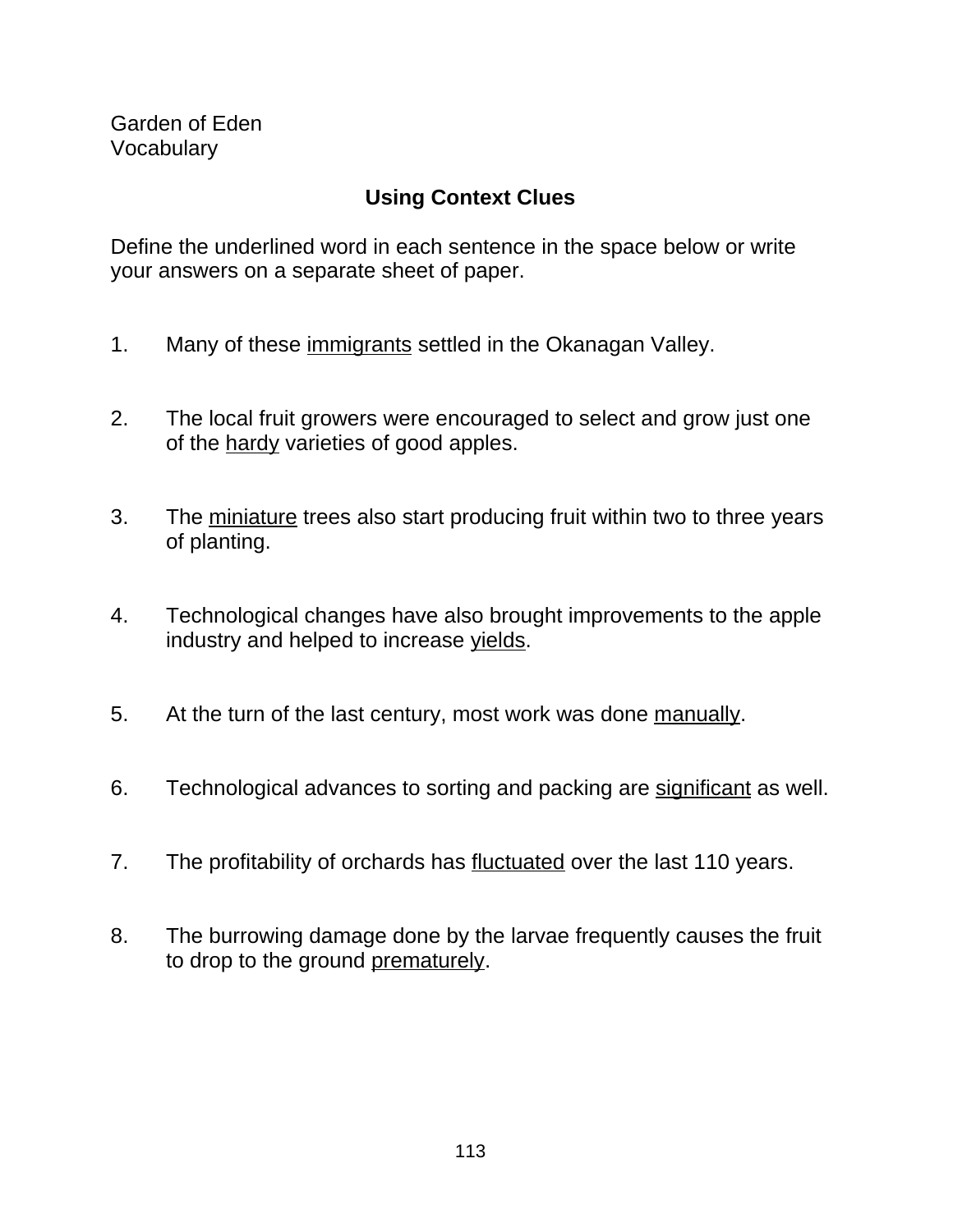## **Small Words**

Can you find the shorter words inside the longer words? Write the shorter word or words on the line beside the longer word.

| 1. winter   | win                          | 2.             | located      |                              |
|-------------|------------------------------|----------------|--------------|------------------------------|
|             | 3. orchard __________        | $\mathbf{4}$ . |              | continue ___________         |
|             | 5. important __________      | 6.             |              | industry ___________         |
|             | 7. computer _________        | 8.             |              | manually ___________         |
|             | 9. appear __________         | 10.            |              | ranch $\qquad \qquad \qquad$ |
|             | 11. early ___________        | 12.            |              | market __________            |
|             | 13. improve __________       |                |              | 14. consider __________      |
|             | 15. profitable ___________   |                |              | 16. immigrate __________     |
|             | 17. engine ___________       | 18.            |              | business __________          |
| 19. fortune |                              |                |              | 20. transport _________      |
|             | 21. tractor ___________      | 22.            | dwarf        |                              |
|             | 23. knowledge ___________    |                | 24. suitable |                              |
|             | 25. compare ___________      |                |              | 26. practice _________       |
|             | 27. century <u>_________</u> | 28.            | combine      |                              |
|             | 29. landing ___________      |                |              | 30. railway __________       |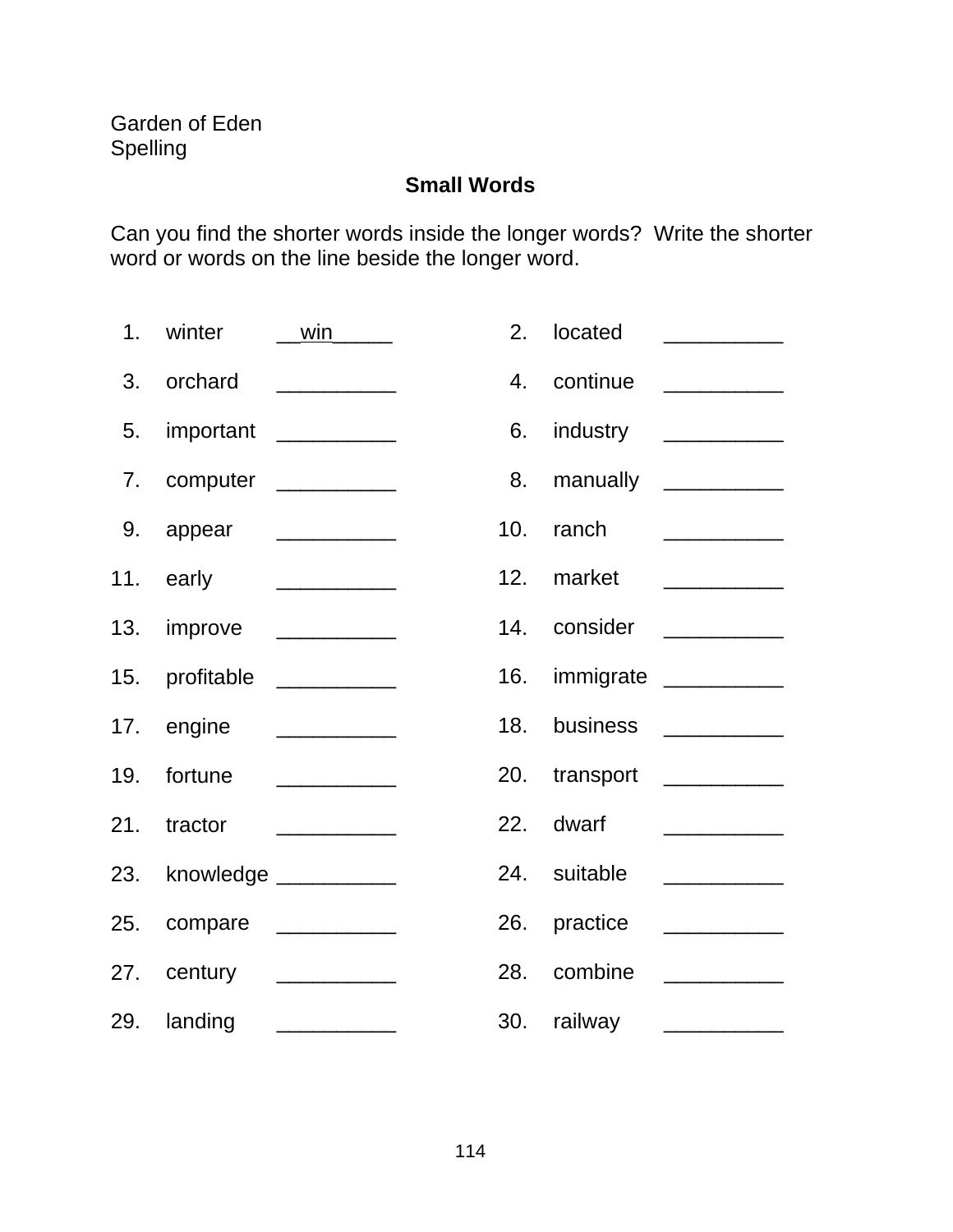#### Garden of Eden Spelling

| <b>Word List</b>             |            |              |               |
|------------------------------|------------|--------------|---------------|
| commercial                   | train      | were         | knowledgeable |
| technological                | obstacles  | connection   | orchardist    |
| packing                      | unsuitable | less         | profitability |
| selling                      | renamed    | considerable |               |
| <b>Choose the Right Word</b> |            |              |               |

Using the words above, select the right word to answer the following. Use each word only once.

| 1.               | rhymes with the word brain |
|------------------|----------------------------|
| 2.               | comes from the word name   |
| 3.               | opposite of more           |
| $\overline{4}$ . | comes from the word know   |
| 5.               | rhymes with telling        |
| 6.               | past tense of are          |
| 7.               | rhymes with backing        |
| 8.               | comes from the word profit |

## **Fill in the Blanks**

Using the word list above, add the missing letters to the following words.

| 1. $c_{m}$ m m $_{m}$ $_{m}$ $_{m}$ $_{m}$ $_{m}$ $_{m}$  | 5. $\angle$ suit $\angle$ |
|-----------------------------------------------------------|---------------------------|
| 2. $orch$ <sub><math>---</math></sub> st                  | 6. $-b_t_c = b_c$         |
| 3. $co_{---}$ de $---$ le                                 | 7. _____nolog_c__         |
| 4. $\angle$ _ $\angle$ n e c t $\angle$ $\angle$ $\angle$ |                           |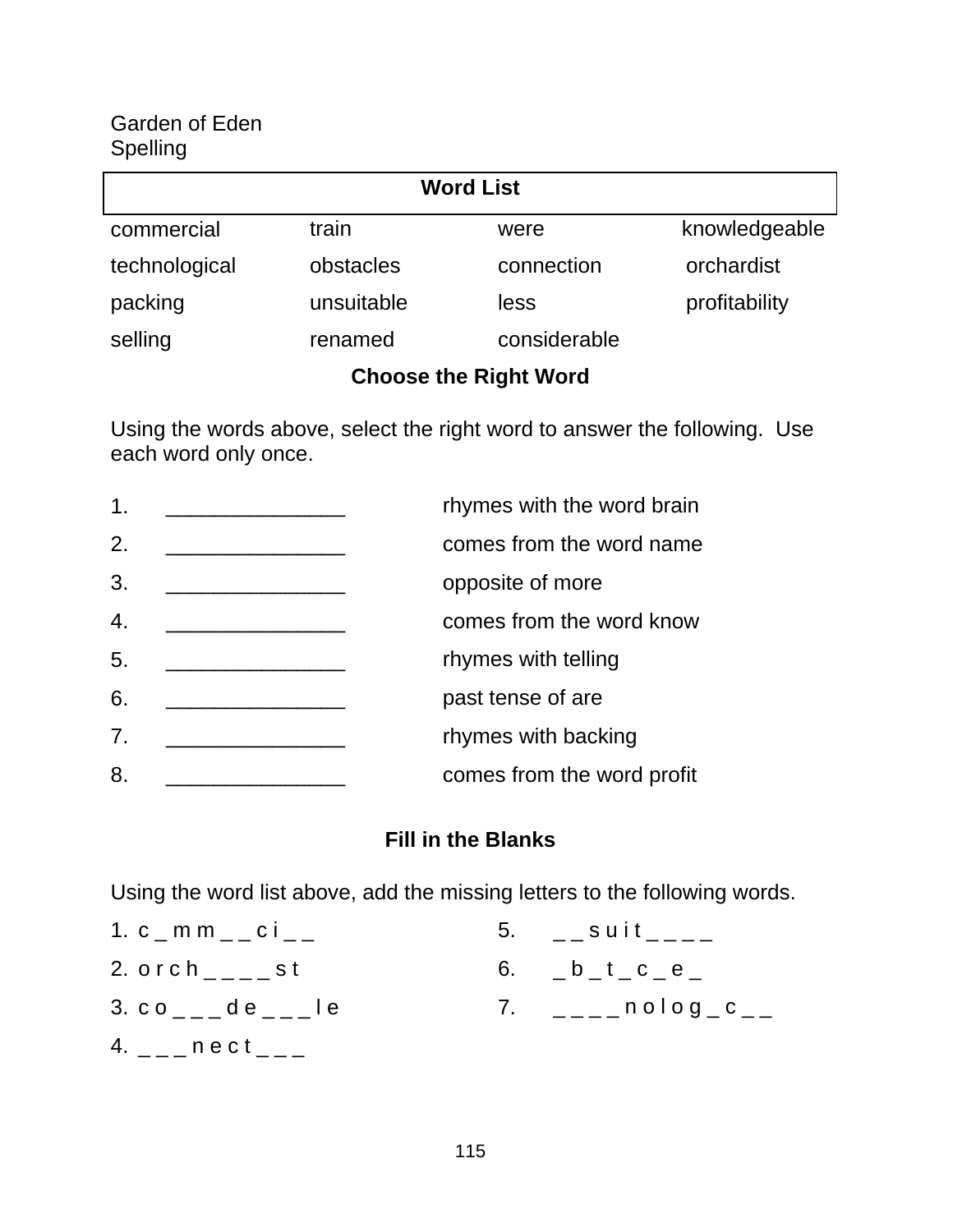## Garden of Eden Spelling

| <b>Word List</b> |            |              |               |  |
|------------------|------------|--------------|---------------|--|
| commercial       | train      | were         | knowledgeable |  |
| technological    | obstacles  | connection   | orchardist    |  |
| packing          | unsuitable | less         | profitability |  |
| selling          | renamed    | considerable |               |  |

#### **Syllables**

\_\_\_\_\_\_\_\_\_\_\_\_\_\_\_ \_\_\_\_\_\_\_\_\_\_\_\_\_\_\_ \_\_\_\_\_\_\_\_\_\_\_\_\_

\_\_\_\_\_\_\_\_\_\_\_\_\_\_\_ \_\_\_\_\_\_\_\_\_\_\_\_\_\_\_ \_\_\_\_\_\_\_\_\_\_\_\_\_

\_\_\_\_\_\_\_\_\_\_\_\_\_\_\_ \_\_\_\_\_\_\_\_\_\_\_\_\_\_\_ \_\_\_\_\_\_\_\_\_\_\_\_\_

\_\_\_\_\_\_\_\_\_\_\_\_\_\_\_ \_\_\_\_\_\_\_\_\_\_\_\_\_\_\_ \_\_\_\_\_\_\_\_\_\_\_\_\_

 $\overline{\phantom{a}}$  , and the contract of the contract of the contract of  $\overline{\phantom{a}}$ 

Using the words above, list the words with one syllable.

Using the words above, list the words with two syllables.

Using the words above, list the words with three syllables.

\_\_\_\_\_\_\_\_\_\_\_\_\_\_\_ \_\_\_\_\_\_\_\_\_\_\_\_\_\_\_ \_\_\_\_\_\_\_\_\_\_\_\_\_

Using the words above, list the words with four or more syllables.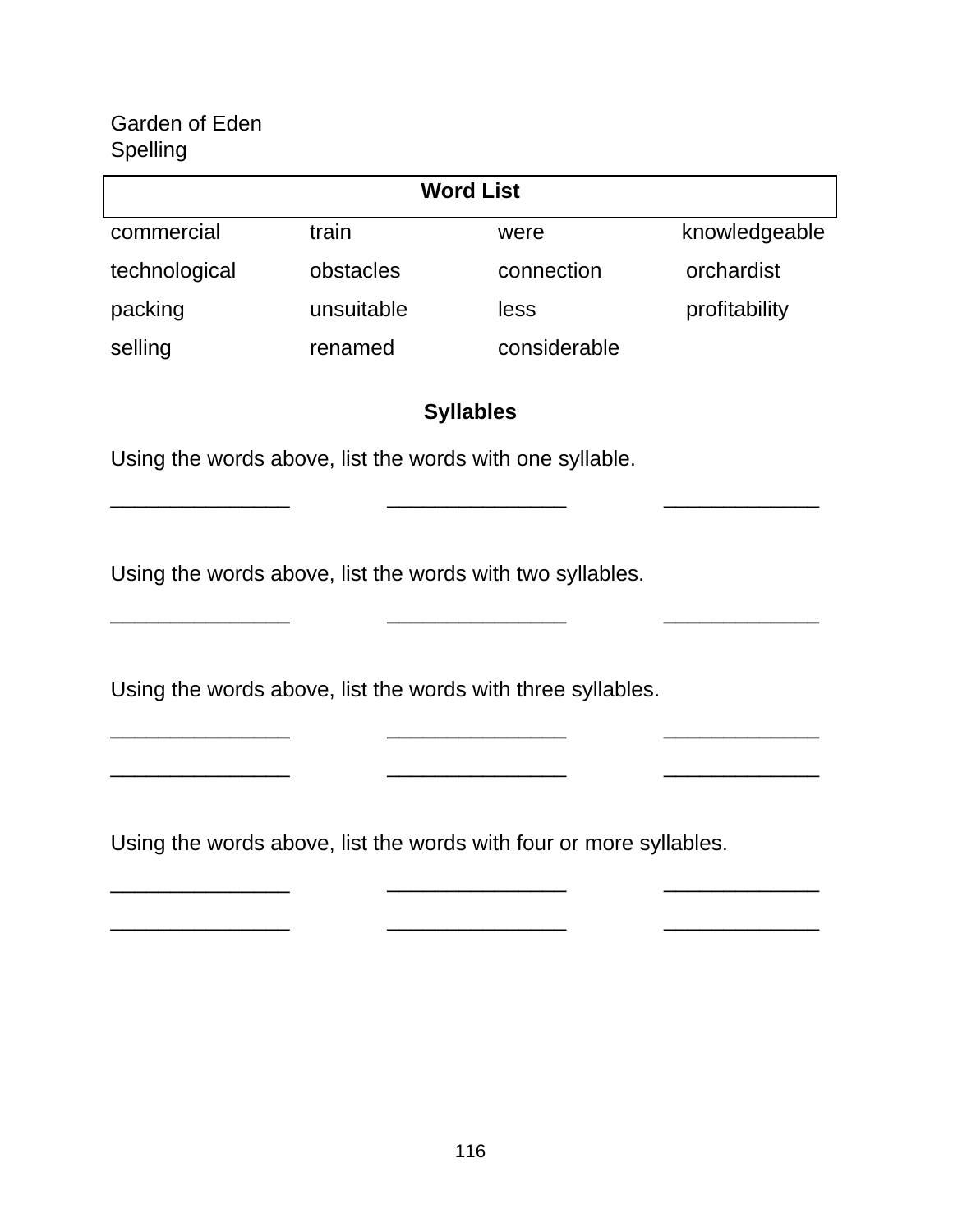#### **Homonyms**

Homonyms are words that sound the same but have different meanings and spellings. For example: to  $\rightarrow$  too. The following words are from the vignette. List a homonym for each word.

|         | 1. weather |                                                         |        | 6. so  |                                                                                       |
|---------|------------|---------------------------------------------------------|--------|--------|---------------------------------------------------------------------------------------|
| $2.$ or |            | <u> 1980 - Andrea Andrew Maria (h. 1980).</u>           |        |        | 7. been ________                                                                      |
|         | 3. there   | <u> 1980 - Jan Samuel Barbara, martin eta politikar</u> |        |        |                                                                                       |
|         | 4. one     | <u> Alexandria (m. 1958)</u>                            |        | 9. for |                                                                                       |
| 5.      | would      | <u> 1980 - Johann Barn, mars ann an t-A</u>             | 10. no |        | $\mathcal{L}^{\text{max}}_{\text{max}}$ , and $\mathcal{L}^{\text{max}}_{\text{max}}$ |

#### **Antonyms**

Antonyms are words that have opposite meanings. For example: hot  $\rightarrow$ cold. The following words are from the vignette. List an antonym for each word.

|    | 1. east  | <u> 1989 - Johann Barbara, martin amerikan ba</u> |          | 6. down __________________                     |
|----|----------|---------------------------------------------------|----------|------------------------------------------------|
|    |          | 2. frequently ________________                    |          |                                                |
|    | 3. major |                                                   |          |                                                |
|    |          | 4. expensive ________________                     |          |                                                |
| 5. | easier   |                                                   | 10. last | <u> 1980 - Andrea State Barbara, poeta esp</u> |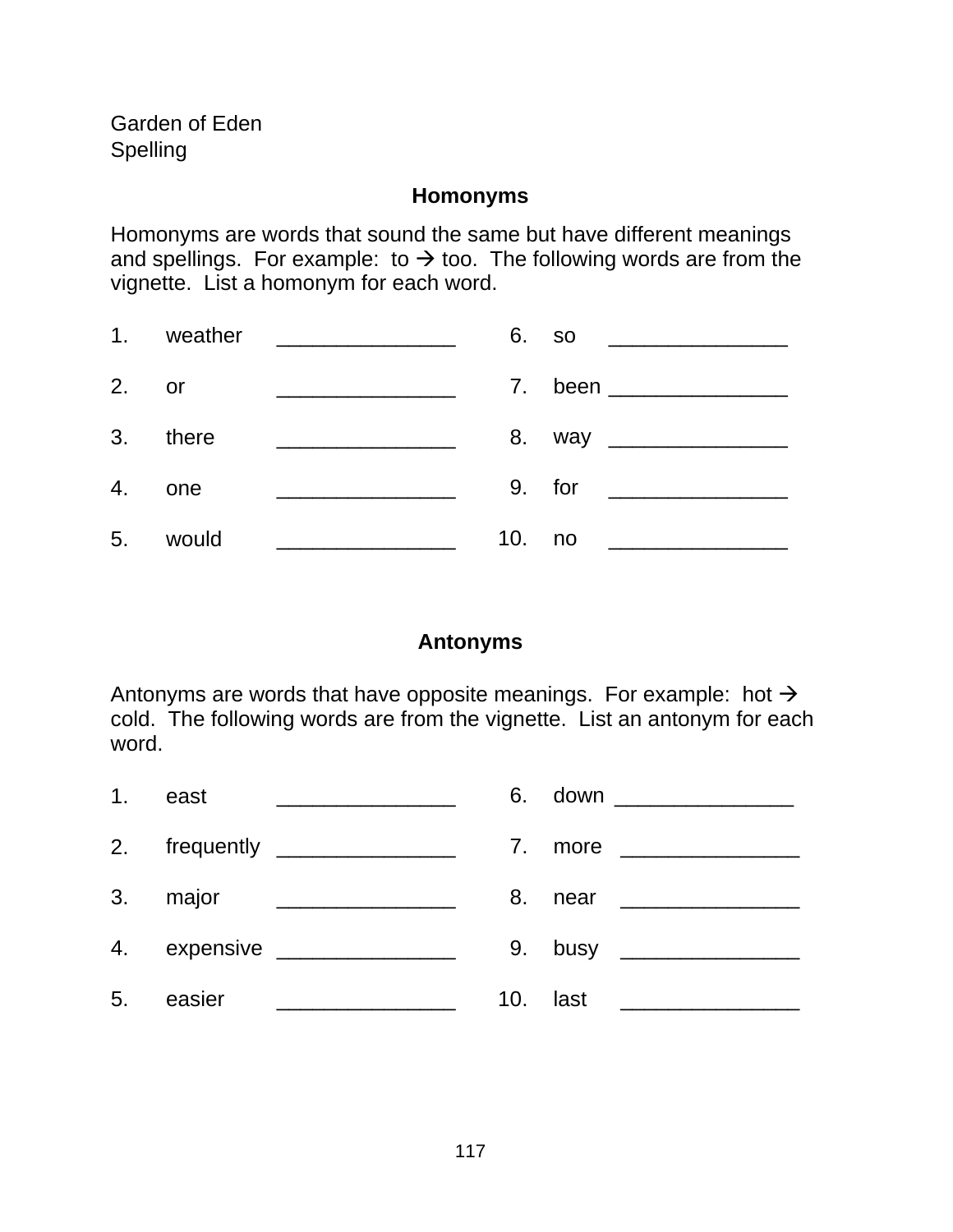#### **Synonyms**

Synonyms are words with similar meanings. For example: pretty  $\rightarrow$ beautiful. The following words are from the vignette. List a synonym for each word.

| 1. |            | obstacles ________________                                                                                           |     | 6. poor ________________      |
|----|------------|----------------------------------------------------------------------------------------------------------------------|-----|-------------------------------|
|    | 2. fancier | <u> 1980 - Jan Stein Stein Stein Stein Stein Stein Stein Stein Stein Stein Stein Stein Stein Stein Stein Stein S</u> |     | 7. large ____________________ |
|    | 3. hurt    | <u> 2002 - Jan James James Barnett, filosof eta alderdi</u>                                                          |     | 8. damage___________          |
|    | 4. earning | <u> 1990 - John Barn Barn, mars a</u>                                                                                |     | 9. majestic__________         |
| 5. | irrigate   |                                                                                                                      | 10. | burrows__________             |

# **Compound Words**

A compound word consists of two or more words used as a single word. I.e. sun+burn = sunburn, and wind+shield = windshield. There are many compound words in the vignette Garden of Eden. Two of them are manpower and nevertheless. Find another six compound words in the story.

\_\_\_\_\_\_\_\_\_\_\_\_\_\_\_ \_\_\_\_\_\_\_\_\_\_\_\_\_\_\_ \_\_\_\_\_\_\_\_\_\_\_\_\_ \_\_\_\_\_\_\_\_\_\_\_\_\_\_\_ \_\_\_\_\_\_\_\_\_\_\_\_\_\_\_ \_\_\_\_\_\_\_\_\_\_\_\_\_ \_\_\_\_\_\_\_\_\_\_\_\_\_\_\_ \_\_\_\_\_\_\_\_\_\_\_\_\_\_\_ \_\_\_\_\_\_\_\_\_\_\_\_\_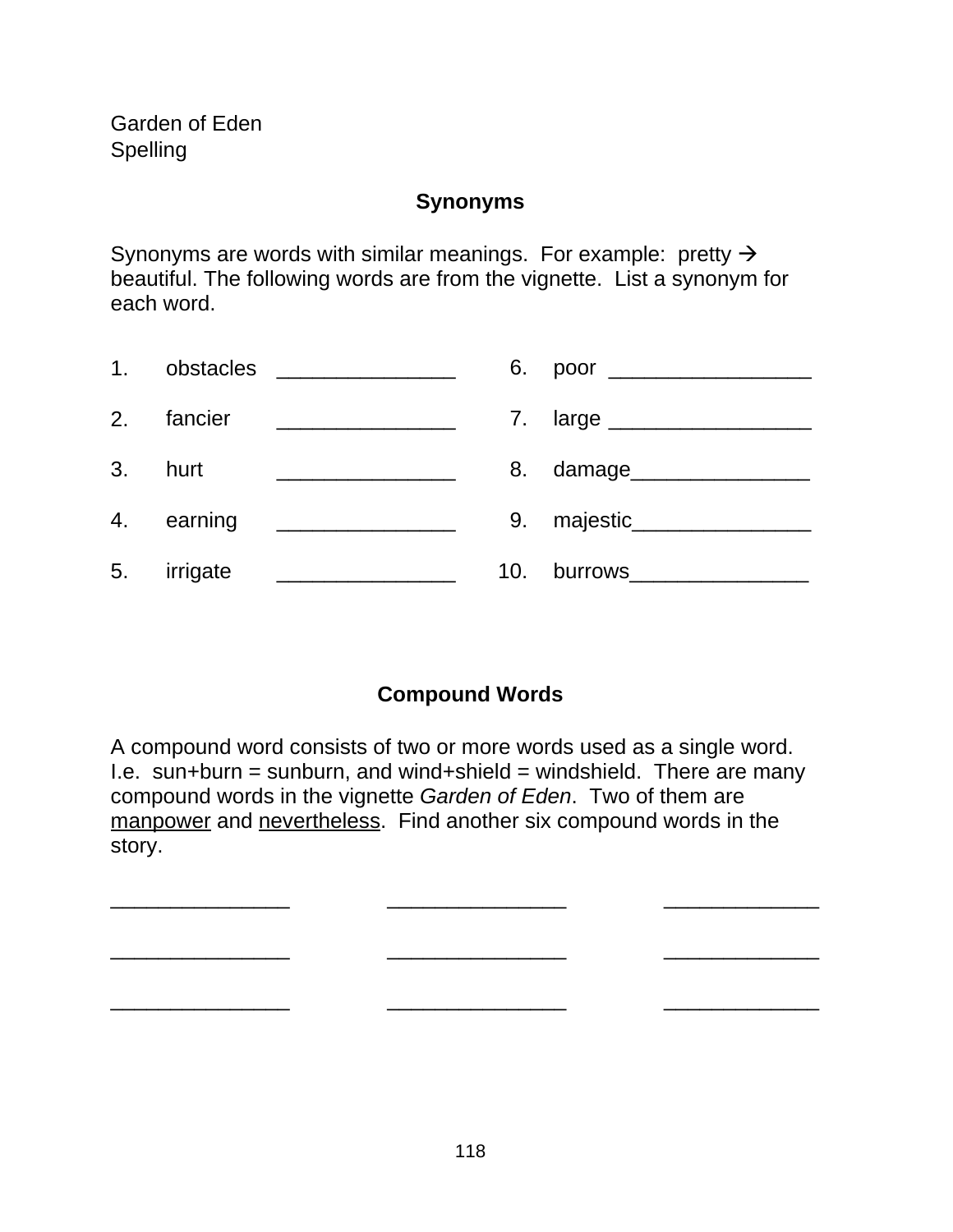#### **Short Answer Questions - A**

Re-read the Garden of Eden vignette and answer these questions on your own. Write the answers in the spaces provides.

- 1. Where was Art Rogers from originally?
- 2. What was the name of the Catholic priest who first planted apples in the Okanagan Valley?

\_\_\_\_\_\_\_\_\_\_\_\_\_\_\_\_\_\_\_\_\_\_\_\_\_\_\_\_\_\_\_\_\_\_\_\_\_\_\_\_\_\_\_\_\_\_\_\_\_\_\_\_\_\_\_

\_\_\_\_\_\_\_\_\_\_\_\_\_\_\_\_\_\_\_\_\_\_\_\_\_\_\_\_\_\_\_\_\_\_\_\_\_\_\_\_\_\_\_\_\_\_\_\_\_\_\_\_\_\_\_

\_\_\_\_\_\_\_\_\_\_\_\_\_\_\_\_\_\_\_\_\_\_\_\_\_\_\_\_\_\_\_\_\_\_\_\_\_\_\_\_\_\_\_\_\_\_\_\_\_\_\_\_\_\_\_

\_\_\_\_\_\_\_\_\_\_\_\_\_\_\_\_\_\_\_\_\_\_\_\_\_\_\_\_\_\_\_\_\_\_\_\_\_\_\_\_\_\_\_\_\_\_\_\_\_\_\_\_\_\_\_

\_\_\_\_\_\_\_\_\_\_\_\_\_\_\_\_\_\_\_\_\_\_\_\_\_\_\_\_\_\_\_\_\_\_\_\_\_\_\_\_\_\_\_\_\_\_\_\_\_\_\_\_\_\_\_

\_\_\_\_\_\_\_\_\_\_\_\_\_\_\_\_\_\_\_\_\_\_\_\_\_\_\_\_\_\_\_\_\_\_\_\_\_\_\_\_\_\_\_\_\_\_\_\_\_\_\_\_\_\_\_

\_\_\_\_\_\_\_\_\_\_\_\_\_\_\_\_\_\_\_\_\_\_\_\_\_\_\_\_\_\_\_\_\_\_\_\_\_\_\_\_\_\_\_\_\_\_\_\_\_\_\_\_\_\_\_

\_\_\_\_\_\_\_\_\_\_\_\_\_\_\_\_\_\_\_\_\_\_\_\_\_\_\_\_\_\_\_\_\_\_\_\_\_\_\_\_\_\_\_\_\_\_\_\_\_\_\_\_\_\_\_

\_\_\_\_\_\_\_\_\_\_\_\_\_\_\_\_\_\_\_\_\_\_\_\_\_\_\_\_\_\_\_\_\_\_\_\_\_\_\_\_\_\_\_\_\_\_\_\_\_\_\_\_\_\_\_

\_\_\_\_\_\_\_\_\_\_\_\_\_\_\_\_\_\_\_\_\_\_\_\_\_\_\_\_\_\_\_\_\_\_\_\_\_\_\_\_\_\_\_\_\_\_\_\_\_\_\_\_\_\_\_

\_\_\_\_\_\_\_\_\_\_\_\_\_\_\_\_\_\_\_\_\_\_\_\_\_\_\_\_\_\_\_\_\_\_\_\_\_\_\_\_\_\_\_\_\_\_\_\_\_\_\_\_\_\_\_

\_\_\_\_\_\_\_\_\_\_\_\_\_\_\_\_\_\_\_\_\_\_\_\_\_\_\_\_\_\_\_\_\_\_\_\_\_\_\_\_\_\_\_\_\_\_\_\_\_\_\_\_\_\_\_

\_\_\_\_\_\_\_\_\_\_\_\_\_\_\_\_\_\_\_\_\_\_\_\_\_\_\_\_\_\_\_\_\_\_\_\_\_\_\_\_\_\_\_\_\_\_\_\_\_\_\_\_\_\_\_

- 3. In the early days, why was it easier to raise cattle than apples?
- 4. What two ranches did Lord and Lady Aberdeen purchase?
- 5. List three obstacles that early orchardists faced.
- 6. Give the name of an apple variety that was grown 100 years ago and is still being grown today.
- 7. List two reasons why dwarf trees are so popular.
- 8. What is a girette?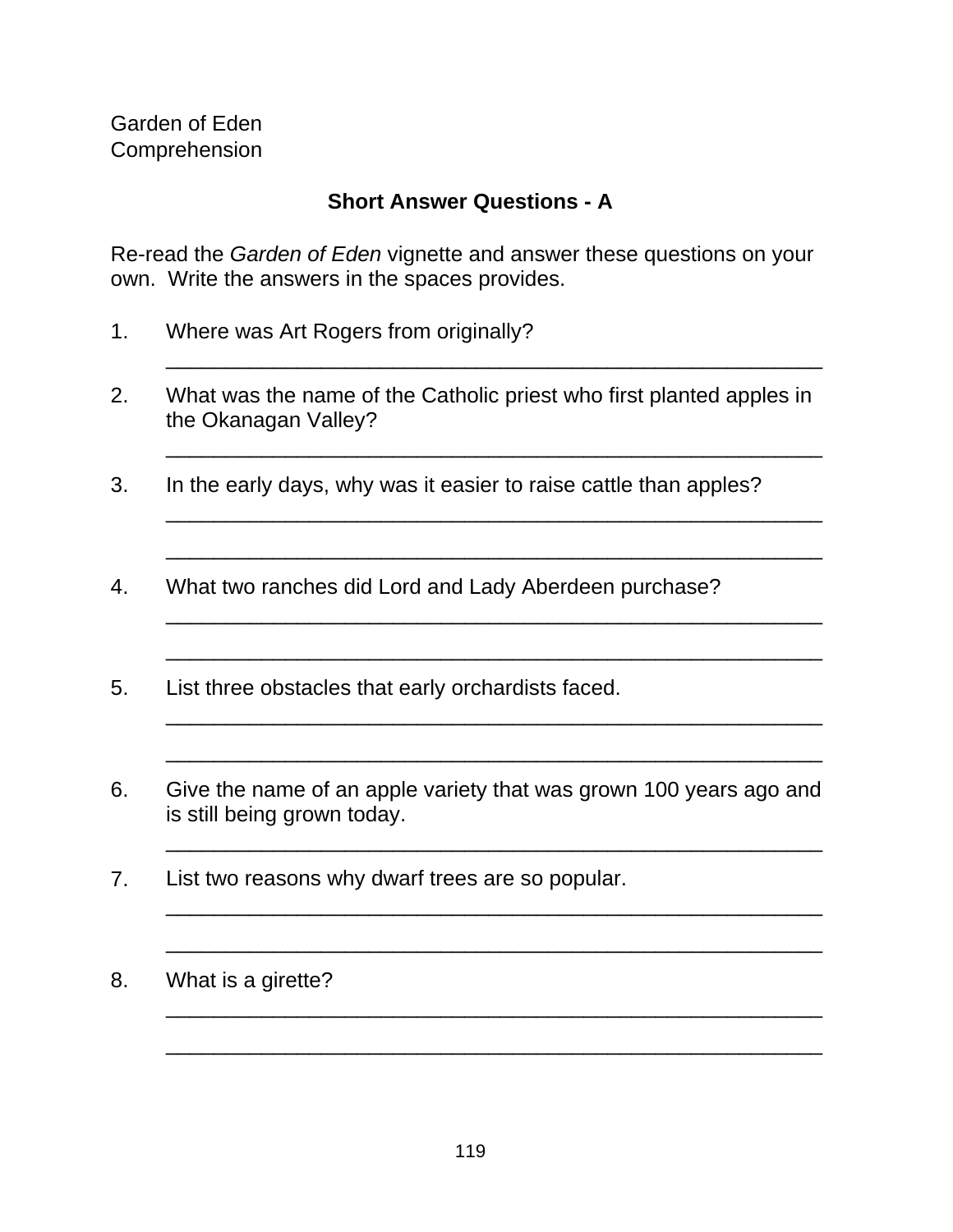#### **Short Answer Questions – B**

Re-read the Garden of Eden vignette and answer these questions on your own. Write the answers in the spaces provides.

\_\_\_\_\_\_\_\_\_\_\_\_\_\_\_\_\_\_\_\_\_\_\_\_\_\_\_\_\_\_\_\_\_\_\_\_\_\_\_\_\_\_\_\_\_\_\_\_\_\_\_\_\_\_\_

\_\_\_\_\_\_\_\_\_\_\_\_\_\_\_\_\_\_\_\_\_\_\_\_\_\_\_\_\_\_\_\_\_\_\_\_\_\_\_\_\_\_\_\_\_\_\_\_\_\_\_\_\_\_\_

\_\_\_\_\_\_\_\_\_\_\_\_\_\_\_\_\_\_\_\_\_\_\_\_\_\_\_\_\_\_\_\_\_\_\_\_\_\_\_\_\_\_\_\_\_\_\_\_\_\_\_\_\_\_\_

\_\_\_\_\_\_\_\_\_\_\_\_\_\_\_\_\_\_\_\_\_\_\_\_\_\_\_\_\_\_\_\_\_\_\_\_\_\_\_\_\_\_\_\_\_\_\_\_\_\_\_\_\_\_\_

\_\_\_\_\_\_\_\_\_\_\_\_\_\_\_\_\_\_\_\_\_\_\_\_\_\_\_\_\_\_\_\_\_\_\_\_\_\_\_\_\_\_\_\_\_\_\_\_\_\_\_\_\_\_\_

\_\_\_\_\_\_\_\_\_\_\_\_\_\_\_\_\_\_\_\_\_\_\_\_\_\_\_\_\_\_\_\_\_\_\_\_\_\_\_\_\_\_\_\_\_\_\_\_\_\_\_\_\_\_\_

\_\_\_\_\_\_\_\_\_\_\_\_\_\_\_\_\_\_\_\_\_\_\_\_\_\_\_\_\_\_\_\_\_\_\_\_\_\_\_\_\_\_\_\_\_\_\_\_\_\_\_\_\_\_\_

\_\_\_\_\_\_\_\_\_\_\_\_\_\_\_\_\_\_\_\_\_\_\_\_\_\_\_\_\_\_\_\_\_\_\_\_\_\_\_\_\_\_\_\_\_\_\_\_\_\_\_\_\_\_\_

\_\_\_\_\_\_\_\_\_\_\_\_\_\_\_\_\_\_\_\_\_\_\_\_\_\_\_\_\_\_\_\_\_\_\_\_\_\_\_\_\_\_\_\_\_\_\_\_\_\_\_\_\_\_\_

- 1. How high do dwarf apple trees grow?
- 2. Where is Guisachan Ranch?
- 3. Where is Coldstream Ranch?
- 4. What is the name of the packing plant in Kelowna where most of the Okanagan's apples are processed?
- 5. In 1920, what boat did Art and his family sail on from Okanagan Landing to Kelowna?
- 6. In 1910, how much did the two week fruit packing course cost?
- 7. Approximately how many full-sized apple trees can be grown on one acre?
- 8. What helps to protect the Okanagan Valley from severely cold weather?
- 9. In what year did many North Okanagan orchardists go out of business due to the extremely cold winter?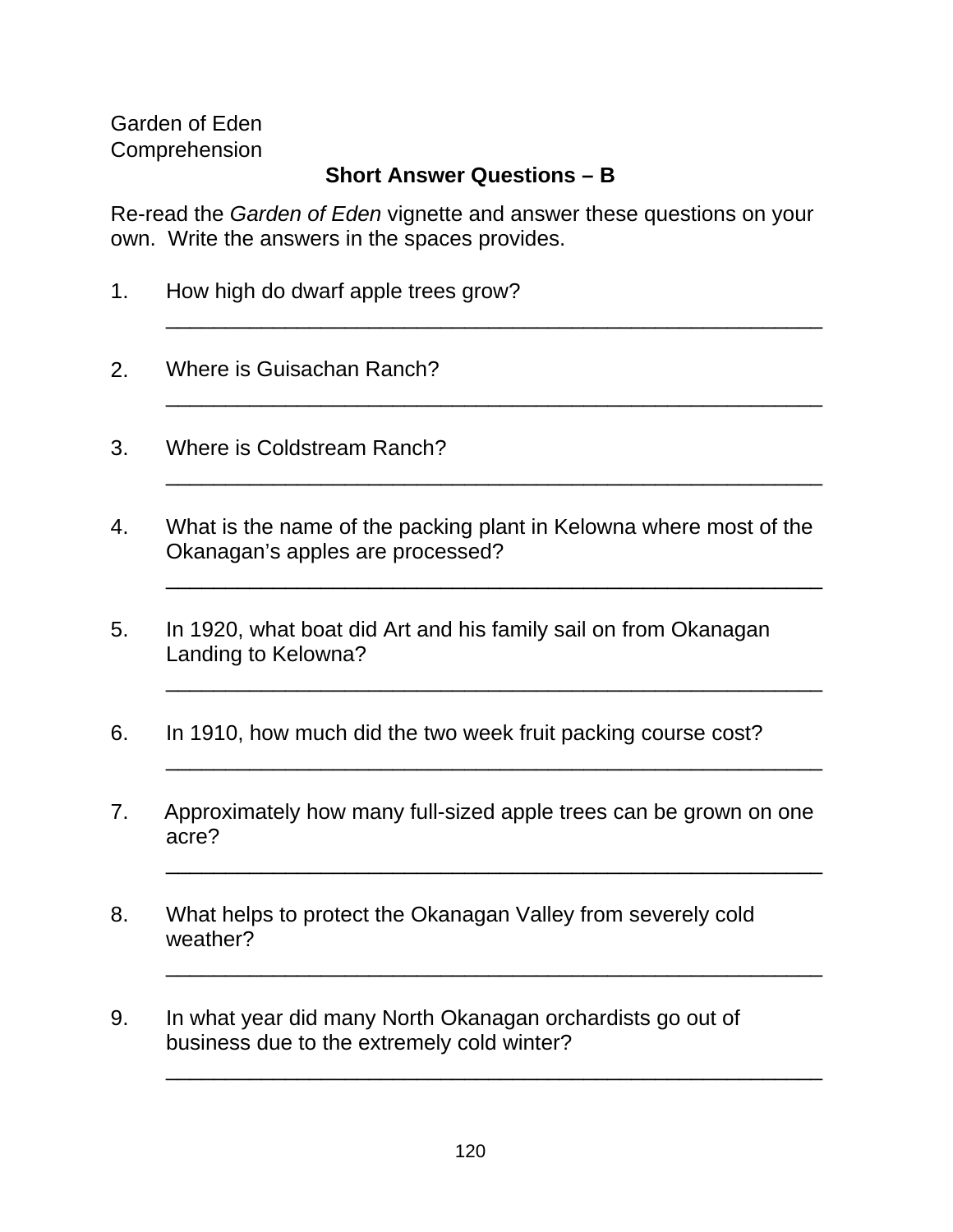## **Longer Answer Questions**

Prepare answers for some or all of these questions. Work in pairs or small groups. Make notes on a separate sheet of paper. Share your answers with the whole class.

- 1. How does the Sterile Insect Release program help to eliminate the codling moth?
- 2. Why did the government set up the fruit packing schools in British Columbia in the 1910s?
- 3. Name some of the technological changes in the apple industry over the last 100 years.
- 4. What happened during the Depression years of the 1930s that hurt many Okanagan Valley orchardists?
- 5. How have irrigation techniques changed over the last 100 years?

#### **Discussion Questions**

- 1. What do you think about the practice of spraying pesticides on apple trees?
- 2. Do you think we should buy British Columbia apples even if they cost more than ones grown elsewhere? Why or why not?
- 3. Do you think the government should subsidize apple growers? Why or why not?
- 4. The agricultural land reserve is a government policy that says people living on agricultural land, such as orchards, cannot sell their land to developers or develop it themselves. The land must stay in agricultural use. What are the advantages and disadvantages of this policy?
- 5. Would you like to own or work on an orchard? Why or why not?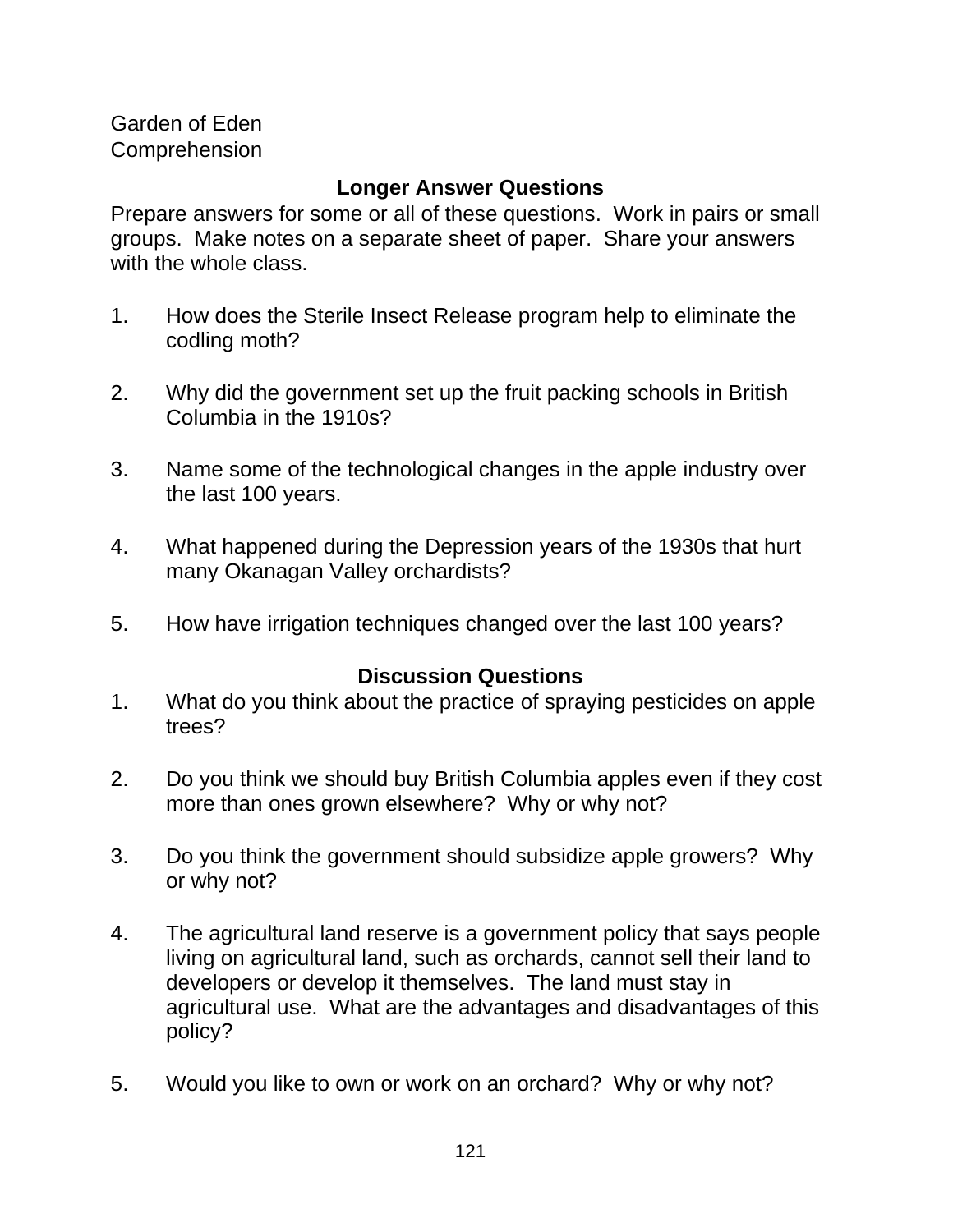## **Cloze Exercise – Art Rogers Arrives in the Okanagan**

The following paragraph comes from the Garden of Eden vignette. After reading the story, fill in the blanks from memory. Then review the paragraph from the story until you have all the blanks filled.

| In 1920, (1)____________________ old Art Rogers and his (2)_______________                                     |  |  |  |  |
|----------------------------------------------------------------------------------------------------------------|--|--|--|--|
| arrived in Kelowna. They had travelled by train on the Canadian                                                |  |  |  |  |
| (3) Railway from Viceroy, Saskatchewan, to Okanagan                                                            |  |  |  |  |
| Landing in British Columbia. Art's family then boarded the S.S. Sicamous                                       |  |  |  |  |
| for the $(4)$ ____________ trip down the Okanagan Lake to $(5)$ _______________.                               |  |  |  |  |
| It was a long trip from Saskatchewan to (6) [11] Masseum Manuscondity was a long trip from Saskatchewan to (6) |  |  |  |  |
| ________________, but finally they arrived in the Okanagan Valley. Many                                        |  |  |  |  |
| people called this valley the Garden of (7) ______________ because of the                                      |  |  |  |  |
| (8) __________ summers, mild winters, and great growing conditions. Art                                        |  |  |  |  |
| and his family were $(9)$ _______________ to start a new $(10)$ ______________ in                              |  |  |  |  |
| the Okanagan Valley.                                                                                           |  |  |  |  |

If you cannot remember all the words, use the following list to help you.

| boat       | <b>British Columbia</b> | Eden    |
|------------|-------------------------|---------|
| family     | hot                     | Kelowna |
| life       | <b>Pacific</b>          | ready   |
| seven-year |                         |         |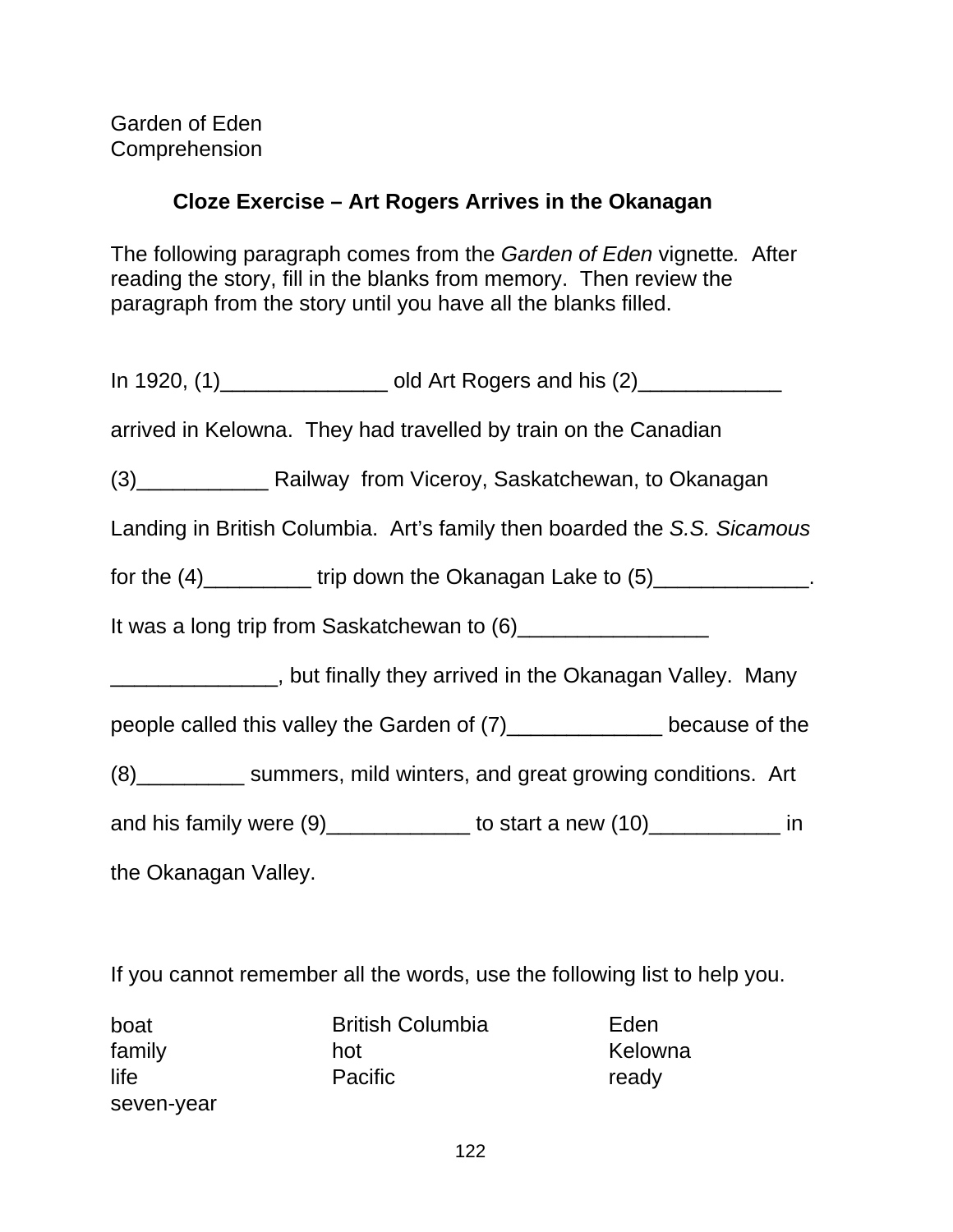# **Crossword Puzzle Clues**

# ACROSS

- 8. Many people from work at 65 years of age
- 9. A chemical used to kill pests
- 11. The acronym for the Sterile Insect Release program
- 12. Some people call the Okanagan Valley the Garden  $\circ$ f $\qquad$
- 14. Dwarf trees must be supported with posts and

 $\overline{\phantom{a}}$ 

- 17. A pest that causes serious problems for orchardists
- 21. The Okanagan Valley needs an irrigation system because there is not enough \_
- 22. To cut off unwanted branches from trees
- 23. A soft worm-like insect
- 24. How old Art Rogers was when he arrived in the Okanagan
- 25. This packing style could hold up to 250 apples per box
- 26. The name of the priest who first planted apple trees in Kelowna

# DOWN

- 1. The McDougall Ranch was renamed after Lady Aberdeen's home in **Scotland**
- 2. The chewed material left behind by the codling moth
- 3. The period of time in the 1930s when people had very little money
- 4. A common apple variety
- 5. An inexperienced individual
- 6. Some early pesticides were made from this chemical
- 7. Art Rogers came from this community in Saskatchewan
- 10. A system of supplying water by artificial means
- 13. Material from which most water pipes are now made
- 15. A new type of tree that many orchardists are now planting
- 16. Name of the 13,000 acre ranch outside Vernon that Lord and Lady Aberdeen bought
- 18. The name of the machine used for picking and pruning
- 19. Type of work animals used in early orchards
- 20. A saying or a phrase that expresses the feelings of a group of people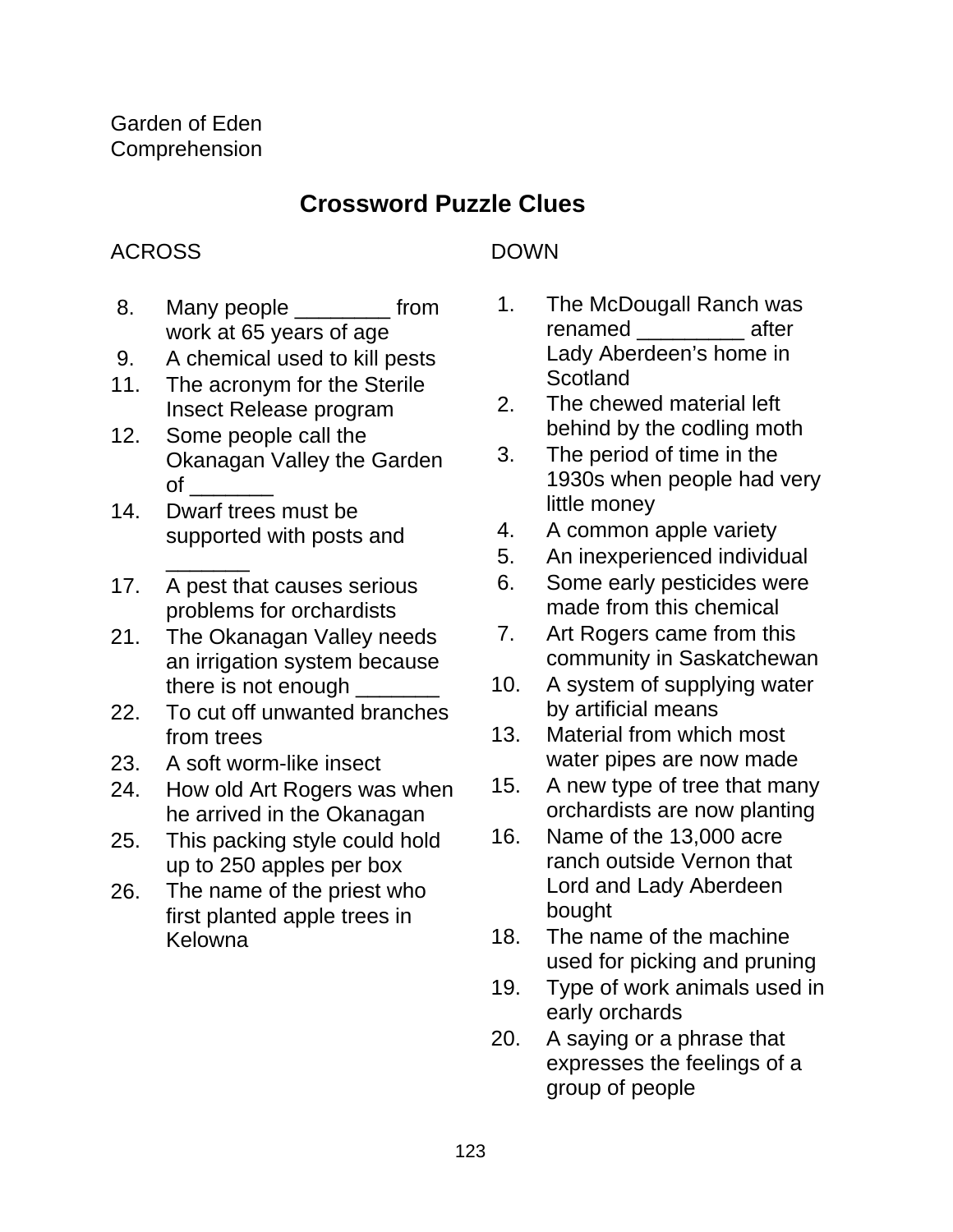$\overline{1}$ 



# **Crossword Puzzle**

124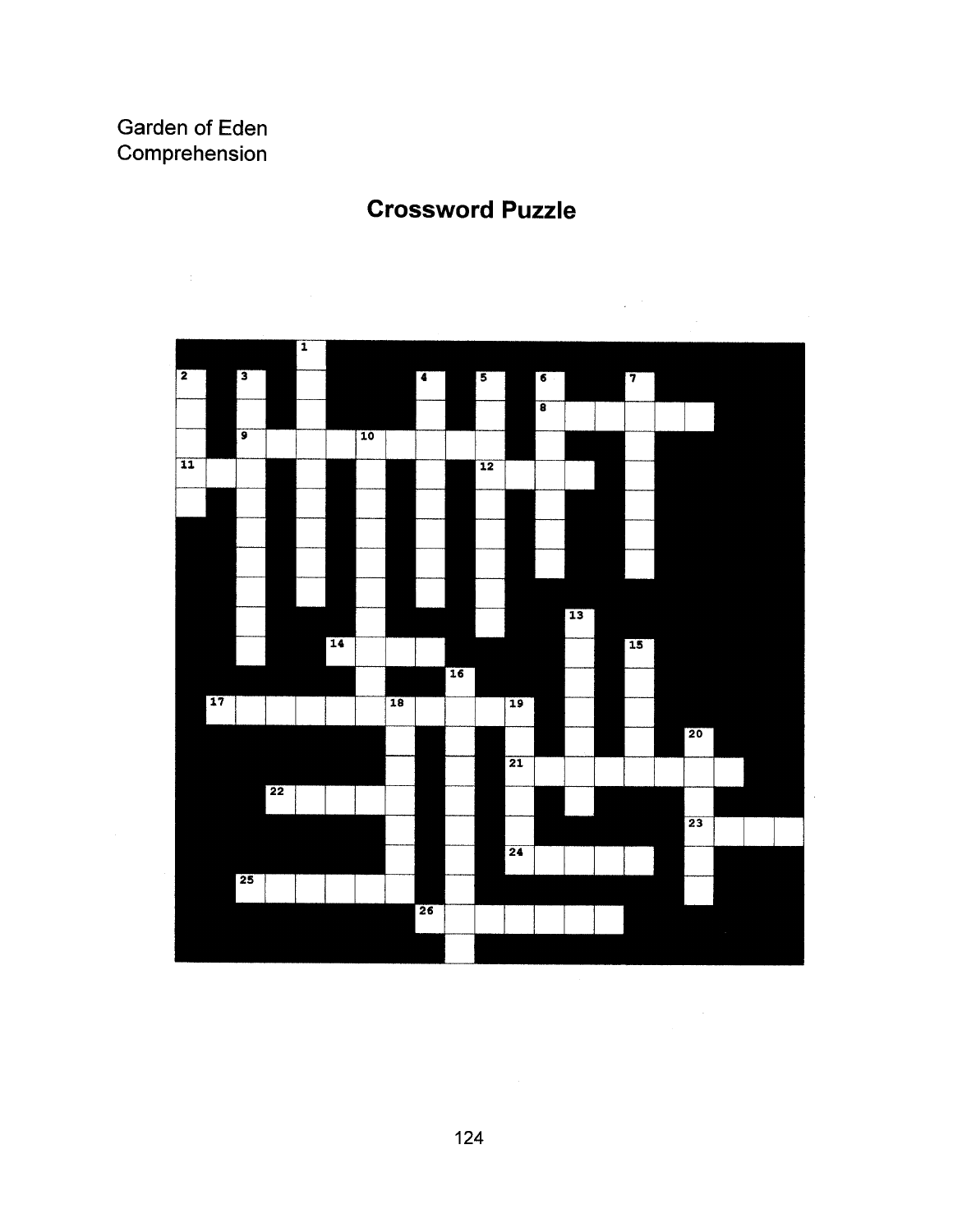Garden of Eden Writing

## **Paragraph Writing**

- 1. Write a summary paragraph of the key points in the vignette Garden of Eden: History of Apple Orchards in the Okanagan Valley. Do some brainstorming first to determine the key points of the story. Remember that a summary is just the facts; a summary does not include any personal opinions.
- 2. Write a descriptive paragraph on an apple orchard. Do some brainstorming first to think of different aspects of an orchard. If you are having trouble visualizing an apple orchard, either visit an orchard in person, or get a picture of an orchard, and then write your paragraph. Remember to use lots of adjectives in your descriptive paragraph.
- 3. Pretend you are an apple picker in an Okanagan Valley orchard in the early 1900s. Write an imaginary narrative paragraph about one day of apple picking. Do some brainstorming first to think up things that a picker may have done during the day. For example, sleeping arrangements, meal times, picking hours, and so on.

#### **Free Writing**

Write for five minutes on the apple industry. Write everything that comes to your mind about apples and orchards.

#### **Interviewing**

Find someone you know who is in the apple industry in the Okanagan Valley and interview him/her. Before you do the interview, think up 8 to 10 questions that you would like to ask. For example, "What kinds of apples do you grow?" "How long have you been growing apples?" Share your questions and answers with the class. If you do not know anyone in the apple industry, then do a mock interview with a classmate.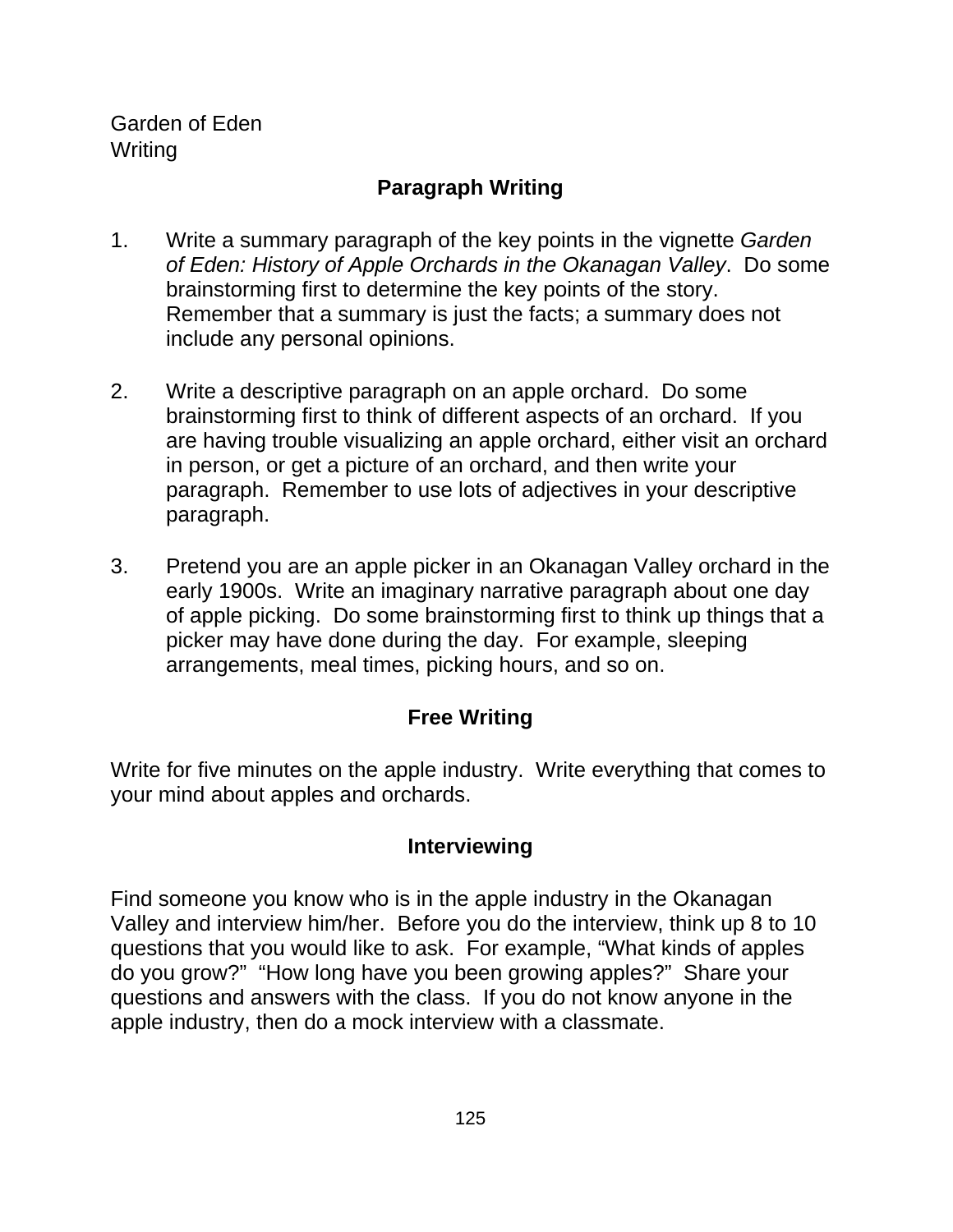Garden of Eden Additional Activities

#### **Guest Speakers & Tours**

Invite someone from the BC Fruit Growers Association to speak to your class about the apple industry in the Okanagan Valley. The BC Fruit Growers has been in existence since 1889. Kelowna phone number is (250) 762-5226.

Invite someone from the Sterile Insect Release Program to speak to your class about the problems caused by the codling moth, and what the SIR program involves. Kelowna phone number is (250) 491-3016.

Visit the Kelowna Land and Orchard farm in Kelowna. For information about the farm, including tours, visit their website: **www.k-l-o.com/sitemap**.

Visit the BC Orchard Industry Museum 1304 Ellis St Kelowna, BC V1Y 1Z8 Phone: (250)763-0433

The BC Fruit Packers Cooperative in Kelowna no longer offers tours of its plant. Students in other areas may want to look in a phone book to see if there are fruit packing plants in their communities, and then phone to see if tours are offered.

#### **Classroom Activity**

Instructors: have an apple taste-testing session. Buy several different kinds of BC apples. Bring them to class and cut up into small pieces. Have students taste the different types of apples, and then have them write a description of the various types. Have students choose the one variety they like the best, and the one they like the least.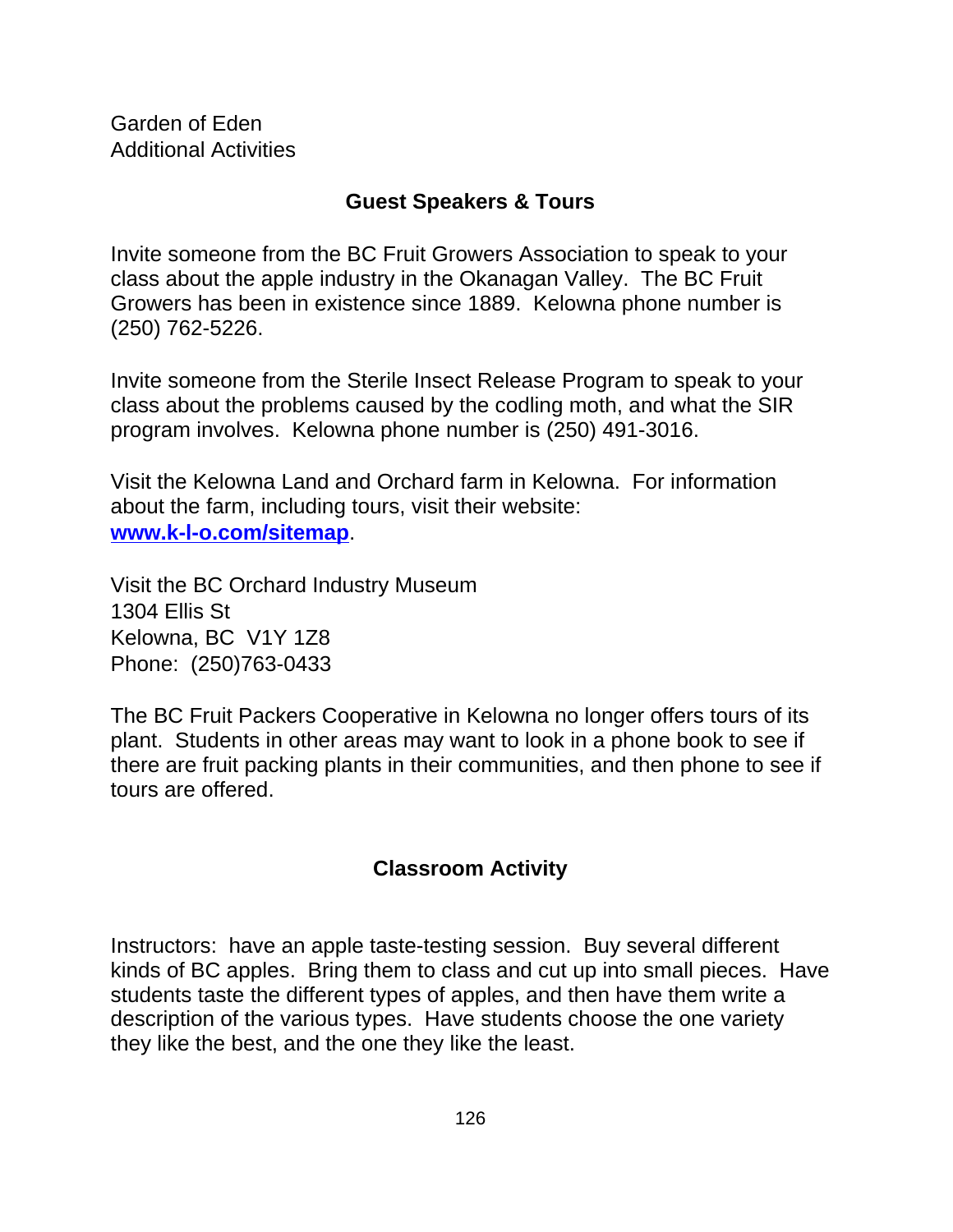Garden of Eden Research

## **Using the Internet**

- 1. Visit the Sun-Rype Products Ltd. website: **www.sunrype.com**.
- 2. Learn more about the Sterile Insect Release Program: **www.k-l-o.com/sirprogram.htm**
- 3. For more information on the Guisachan Ranch, go to: **sunnyokanagan.com/guisachan/aberdeen.htm**
- 4. For information on the history of apples in BC and other Canadian provinces, go to: **atn-riae.agr.ca/applecanada/history.htm**
- 5. Great site on the history of fruit growing in the BC Interior: **www**.royal.okanagan.bc.ca/cthomson/living\_landscapes/articles/ fisher.html Surf through this site to find lots of interesting information on the history of the Okanagan Valley.

# **Library Research – Find Five Facts**

Use the Encyclopedia of British Columbia, the Canadian Encyclopedia, or other sources in the library to find out more about one of the following topics.

- a. Lord and Lady Aberdeen
- b. Coldstream Ranch
- c. Okanagan orchards
- d. Codling moth

Read the article in the encyclopedia carefully. Then reread the article and pick out five important facts about the topic. Summarize the five facts in point form on a piece of paper or on a chart. You may want to post your chart on the wall, so all students can share the information.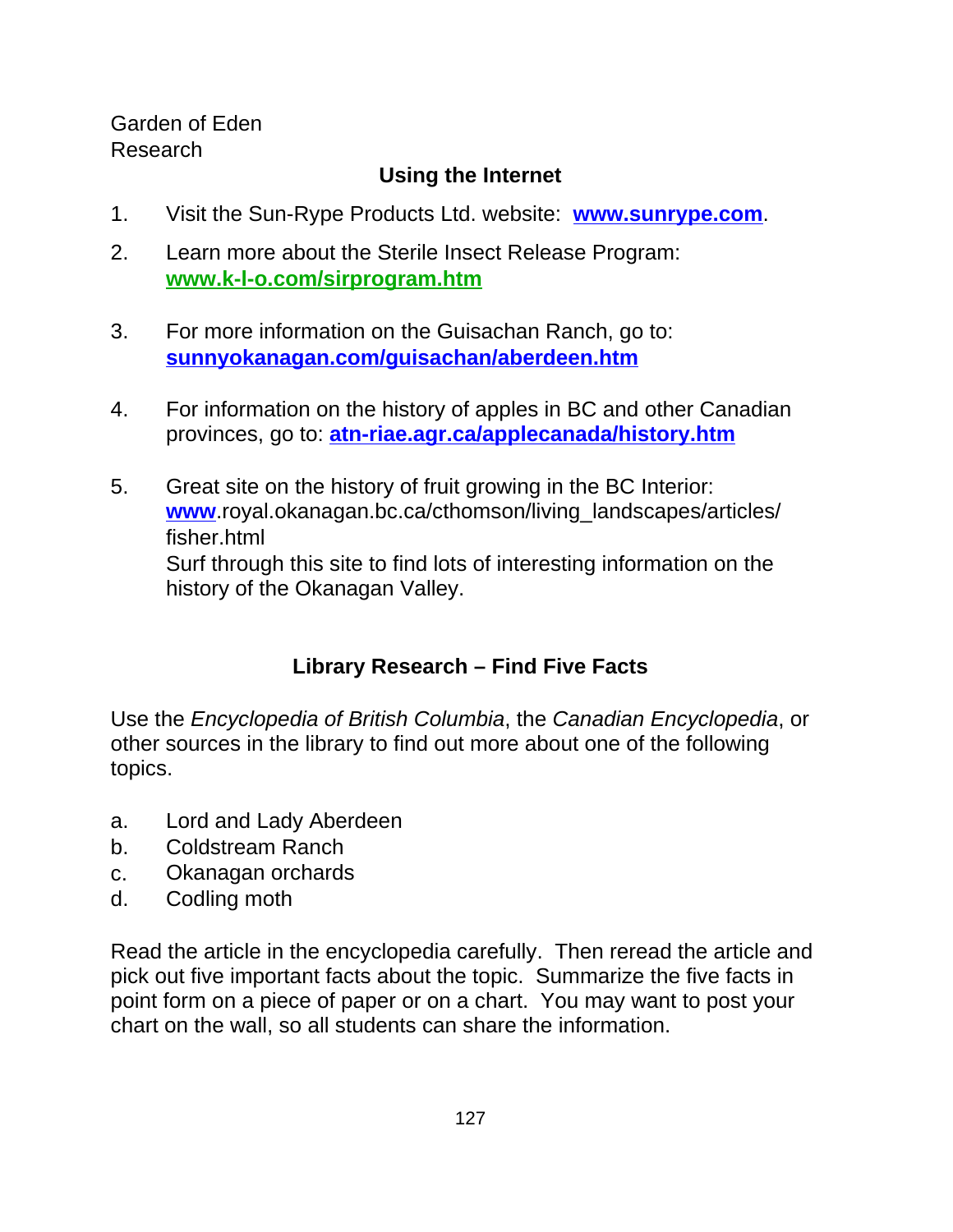#### **Vocabulary – Choosing the Best Answer**

- 1. greenhorn b 2. prunings c 3. irrigation b 4. viable c
- 5. obstacles a 6. boarded c 7. majority b 8. graze a
- 9. withstand  $-c$  10. fate  $-a$

#### **Vocabulary – Matching**

- 1. exchange  $C$  2. commercial H 3. convinced J
- 4. noble  $-L = 5$ . girette G 6. imported E
- 7. conveyor belt  $-A$  8. hurdles  $-B$  9. exterminated  $-K$

10. chrysalis –  $F = 11$ . offspring – I 12. frass – D

#### **Vocabulary – Using Context Clues**

- 1. immigrants people who have come from another country
- 2. hardy strong, able to survive the cold
- 3. miniature small, dwarf
- 4. yields products, crops, returns on investments
- 5. manually by hand without mechanical help
- 6. significant meaningful, important
- 7. fluctuated gone up and down, risen and fallen
- 8. prematurely occurring before the proper time

#### **Spelling – Small Words**

- 1. win, in 2. at, ate, cat 3. hard, or 4. tin, in, on, con
- 5. port, ant, an, or, import, imp 6. in, dust, try, us 7. put
- 8. man, all, an, ally 9. pea, pear, ear 10. ran, an
- 11. ear, earl 12. mark, ark 13. imp, rove, prove, pro
- 14. side, con, on 15. it, profit, fit, table, able, of, pro
- 16. migrate, grate, ate, at, rat 17. gin, in 18. bus, sin, in, us
- 19. for, fort, tune, or 20. ran, sport, port, an, or
- 21. act, tract, or 22. war 23. know, ledge, now, edge, owl
- 24. suit, able, it, table 25. pare, are 26. act, ice 27. cent
- 28. bin, comb, in 29. land, and, in, ding, an 30. rail, ail, way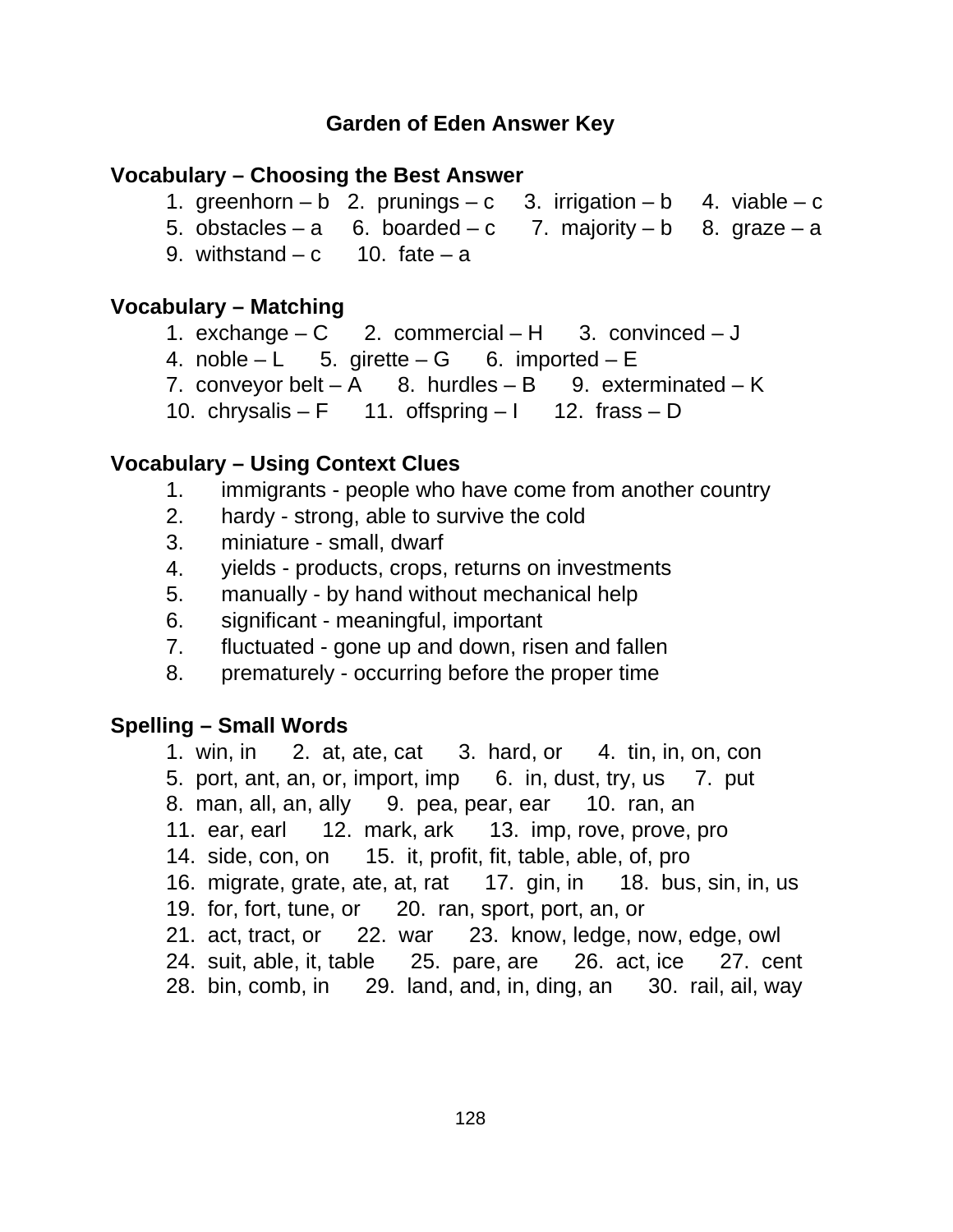#### **Spelling – Choose the Right Word**

1. train 2. renamed 3. less 4. knowledgeable 5. selling 6. were 7. packing 8. profitability

#### **Spelling – Fill in the Blanks**

1. commercial 2. orchardist 3. considerable 4. connection

5. unsuitable 6. obstacles 7. technological

#### **Spelling - Syllables**

One syllable words: train, were, less Two syllable words: packing, selling, renamed Three syllable words: commercial, obstacles, connection, orchardist Words with four or more syllables: knowledgeable, technological, unsuitable, profitability, considerable

#### **Spelling – Homonyms**

1. whether 2. oar, ore 3. their, they're 4. won 5. wood 6. sew 7. bean 8. weigh 9. four, fore 10. know

#### **Spelling – Antonyms**

1. west 2. rarely, not often 3. minor 4. cheap 5. harder 6. up 7. less 8. far 9. slow, idle, lazy 10. first

#### **Spelling – Synonyms**

1. barriers, hurdles 2. better 3. injured, ached 4. making 5. water 6. weak, needy, penniless 7. huge, gigantic, big 8. harm, injury 9. stately, noble 10. digs

#### **Spelling – Compound Words**

overcome, greenhorns, hardships, newcomers, withstand, outweigh, cardboard, bothersome, rainfall, nowadays, foothold, someone

#### **Comprehension – Short Answer Questions A**

- 1. Viceroy, Saskatchewan
- 2. Father Pandosy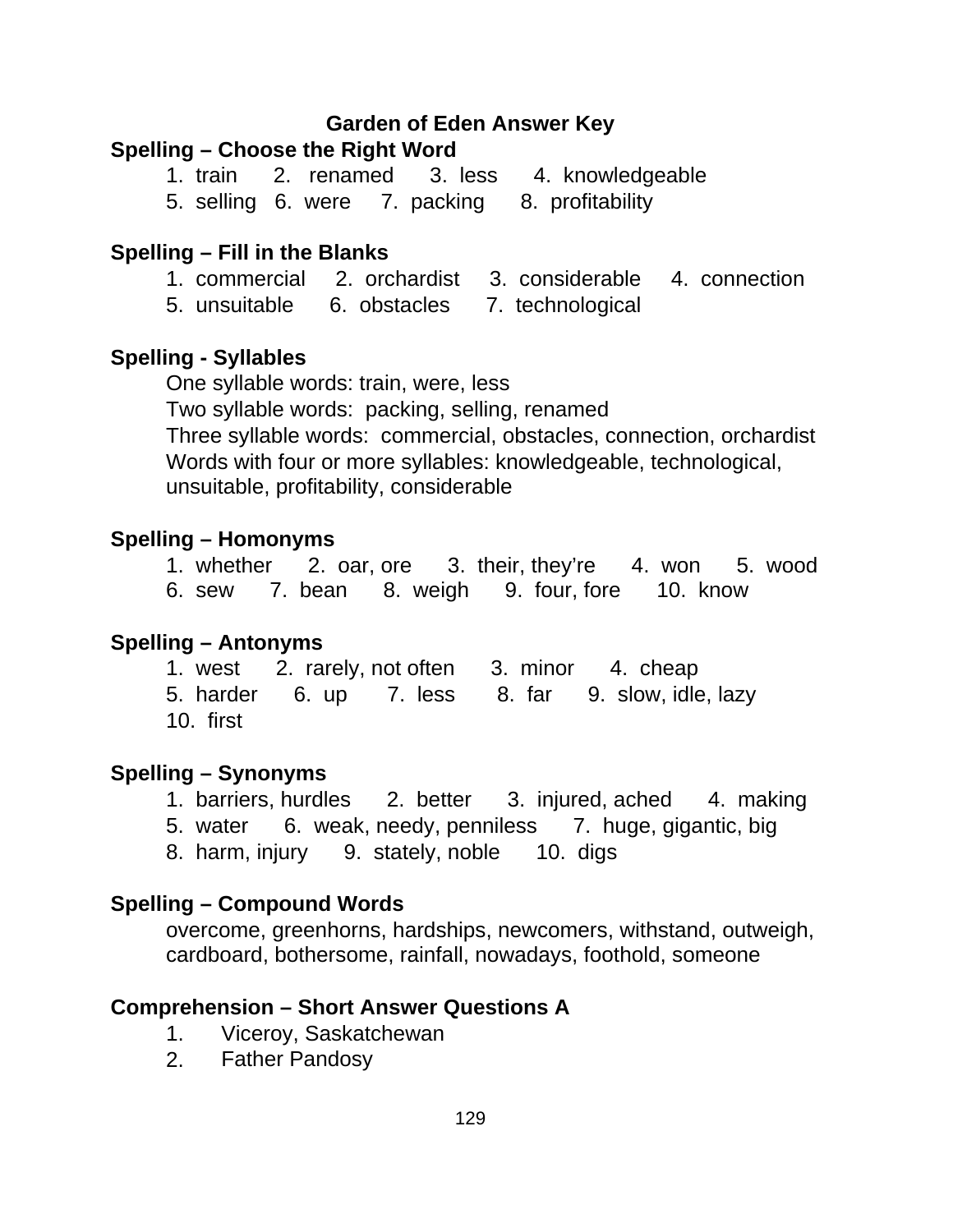- 3. Because cattle could be left to fatten up on their own, and they could be walked to market.
- 4. McDougall Ranch in Kelowna and Coldstream Ranch in Vernon
- 5. Lack of water, poor weather, and bothersome bugs.
- 6. McIntosh
- 7. Because you can plant more per acre, and therefore, generally get more apples per acre; and they are easier to prune, spray and pick.
- 8. A girette is a machine developed by Ted Thornton of Oliver in 1956, which is used for picking and pruning.

## **Comprehension – Short Answer Questions B**

- 1.  $7 8$  feet
- 2. Kelowna
- 3. Just outside Vernon
- 4. BC Fruit Packers Cooperative
- 5. SS Sicamous
- 6. \$1.00
- 7. 100 full-sized trees
- 8. Frequent cloud cover
- 9.  $1949 50$

## **Comprehension – Longer Questions**

- 1. In the SIR program, scientists irradiate codling moths to make them infertile. The moths are then released to breed with other moths. But the infertile moths cannot reproduce, so there is no offspring, and the number of moths decrease.
- 2. The packing schools were set up because there were so many greenhorns in the orchard business. Students were taught how to grade apples for size and colour and how to pack the fruit into boxes so that the fruit would not bruise during transport.
- 3. Some of the technological changes include post-diggers, gaspowered tractors, mechanized sprayers, girettes, and many packing house changes.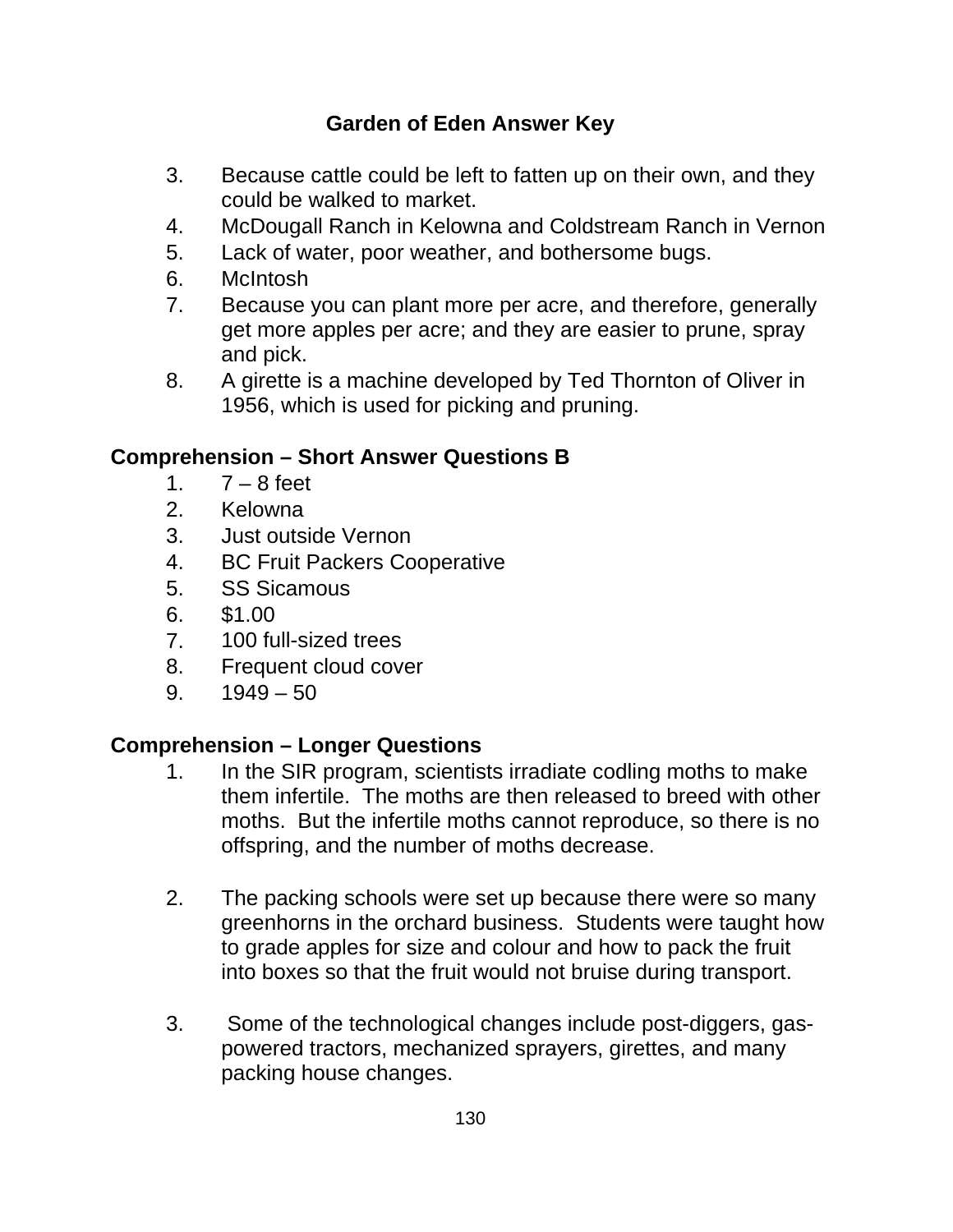- 4. The Depression years of the 1930s hurt the Okanagan fruit growers because many people around the world could no longer afford to buy fresh, imported fruit. As a result, British Columbian apples were not selling as well as they had before, and prices dropped. First grade apples were selling for only 20 cents per 35-pound box! Okanagan orchardists were not even earning enough to recover their costs.
- 5. Early irrigation consisted of damming creeks at higher elevations and then using pipes and flumes made of wood to carry water to the orchards. Ditches were dug between the rows of apple trees so the water could flow directly to the tree roots. This method wasted a great deal of water because of leakage from the pipes and evaporation from the open ditches. Later, pipes were made of steel or cast iron which did not waste as much water. Nowadays, most orchardists use plastic underground pipes. These pipes are connected to pressurized irrigation district water lines. The pressurized system forces water through the pipes, and then the water is available to the sprinklers on demand. Some orchards still have 10 to 12 foot high sprinklers that spray water on top of the trees. Other orchardists have installed the most recent irrigation method—the microjet system. With the microject system, plastic sprinkler pipes extend just 12 inches above the ground spraying a light mist to individual trees. This misting system is more cost effective because there is not much water lost to evaporation.

#### **Comprehension – Discussion Questions**

Answers will vary.

#### **Comprehension – Cloze Exercise**

| 1. seven-year 2. family 3. Pacific 4. boat 5. Kelowna |  |  |  |  |  |
|-------------------------------------------------------|--|--|--|--|--|
| 6. British Columbia 7. Eden 8. hot 9. ready 10. life  |  |  |  |  |  |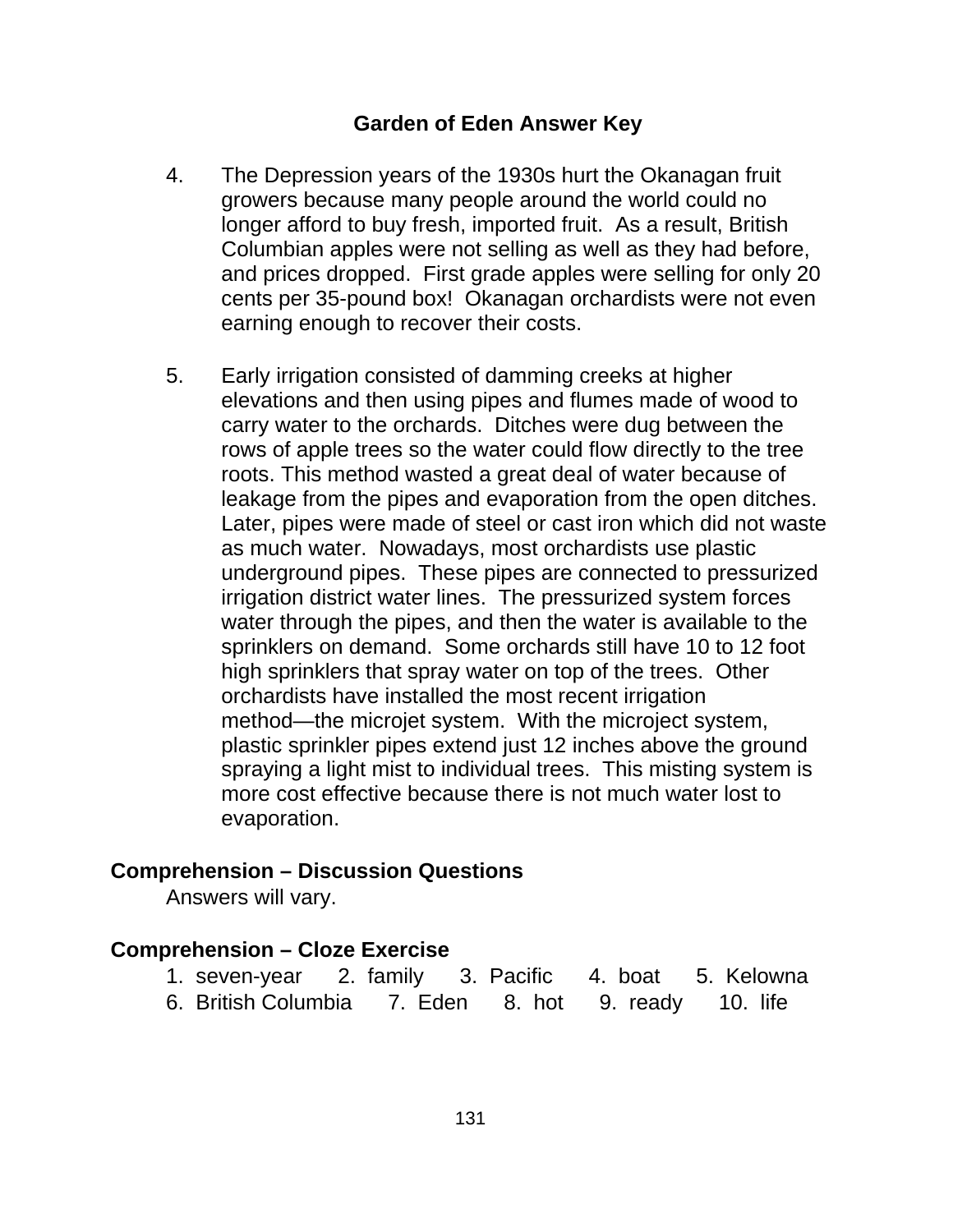#### **Crossword Puzzle Answers**

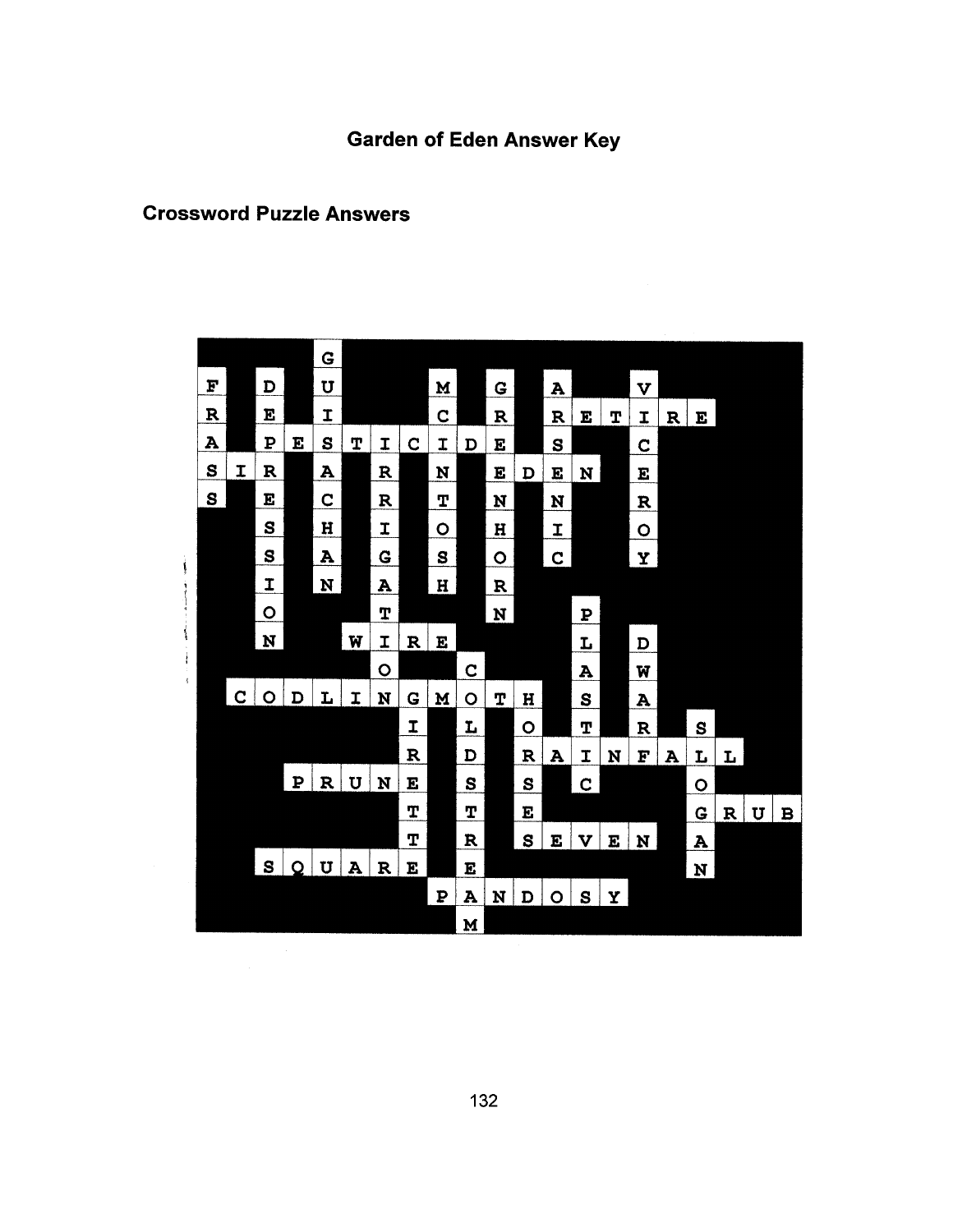# **Sveva Caetani: A Fairy Tale Life**

**Okanagan History Vignette**

**Student Exercises & Answer Key**

133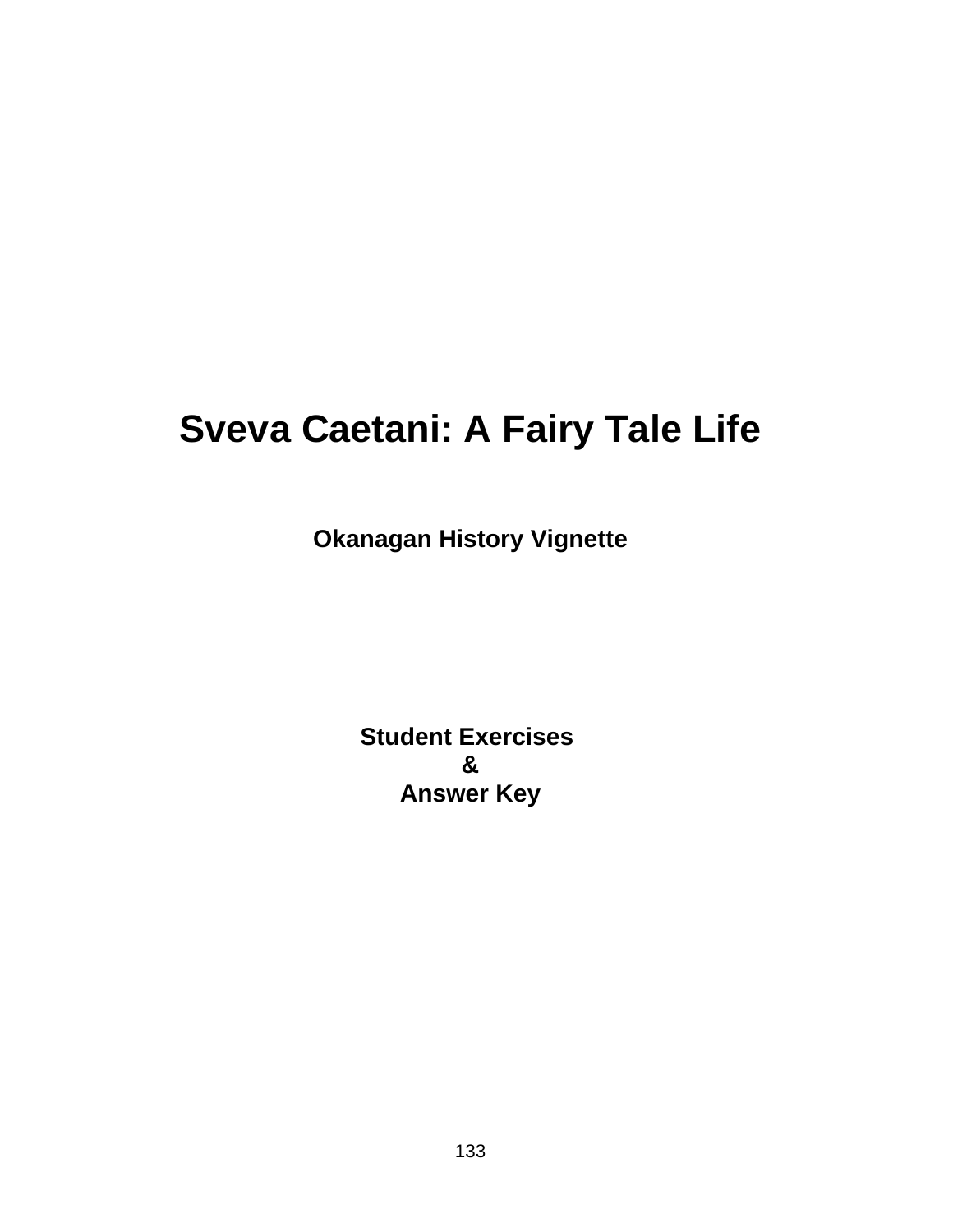Sveva Caetani Pre-reading

## **Pre-reading Questions**

- 1. Name some fairy tales. What are some of the features of a fairy tale?
- 2. Read the title and look at the picture on the cover of the Sveva Caetani vignette. From these clues, what do you think this story might be about? Guess!
- 3. Have you ever heard of Sveva Caetani? If you were told she was an artist from Vernon, what else would you want to know about her?
- 4. Do you know of any other artists? What are their names?
- 5. Do you have any artistic abilities? What kinds of artistic things do you like to do?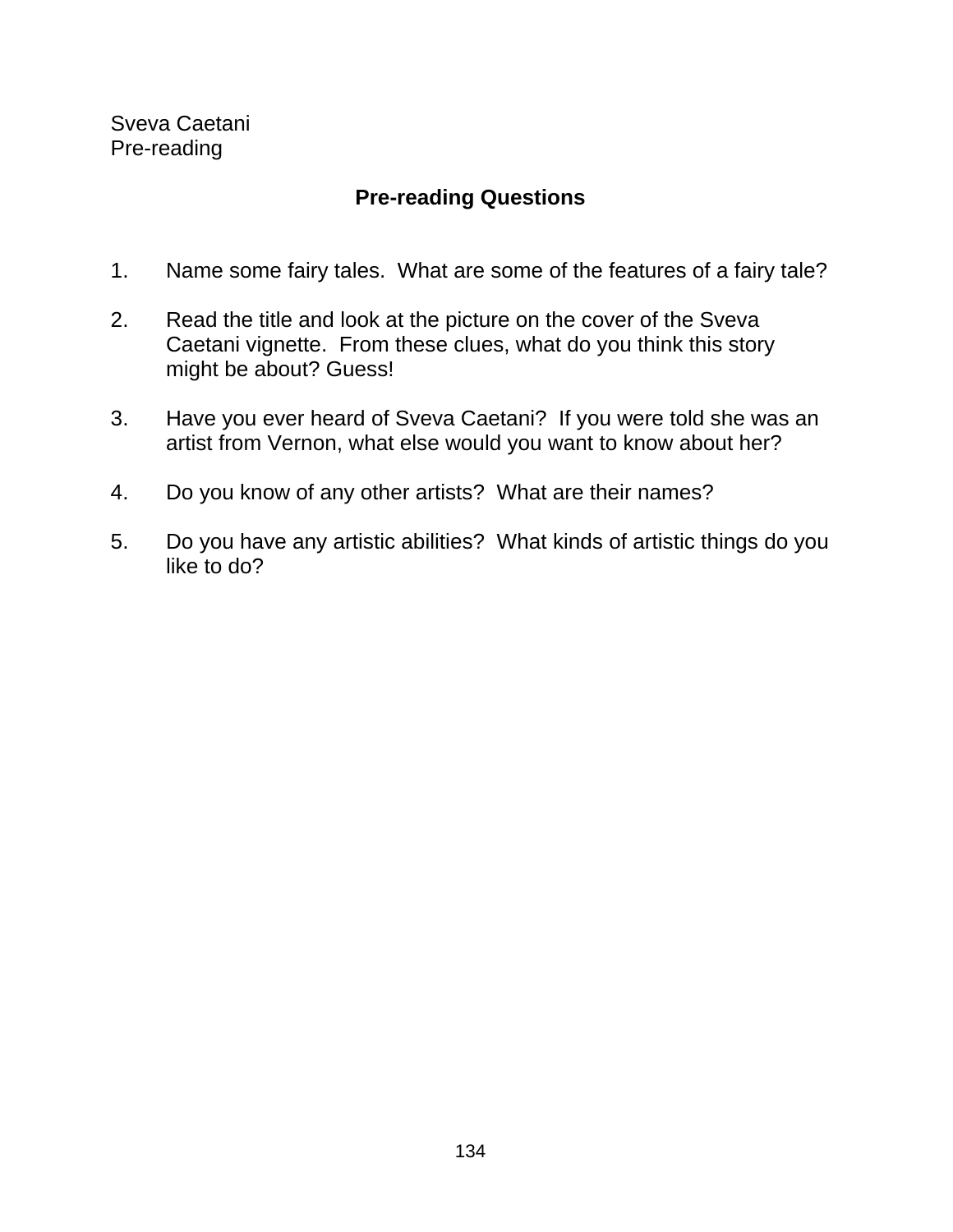## **Matching**

Match the vocabulary word on the left with the correct definition on the right. Put the letter of the definition on the line after the vocabulary word.

- 1. isolated\_\_\_\_\_\_\_ A. ready to take risks; fond of adventure
- 2. estates\_\_\_\_\_\_\_\_ B. chosen by chance
- 3. companion C. person having much knowledge
- 4. vivid D. one who is experienced in government
- 5. statesman\_\_\_\_\_\_\_\_\_ E. person paid to live with another
- 6. adventurous\_\_\_\_\_\_\_ F. being alone; separated from others
- 7. stocks\_\_\_\_\_\_\_ G. place where an artist works
- 8. random H. large pieces of land
- 9. scholar\_\_\_\_\_\_\_ I. to change for the better
- 10. studio\_\_\_\_\_\_\_ J. shares of a company; investment to make money
- 11. reform\_\_\_\_\_\_\_\_ K. bright and full of life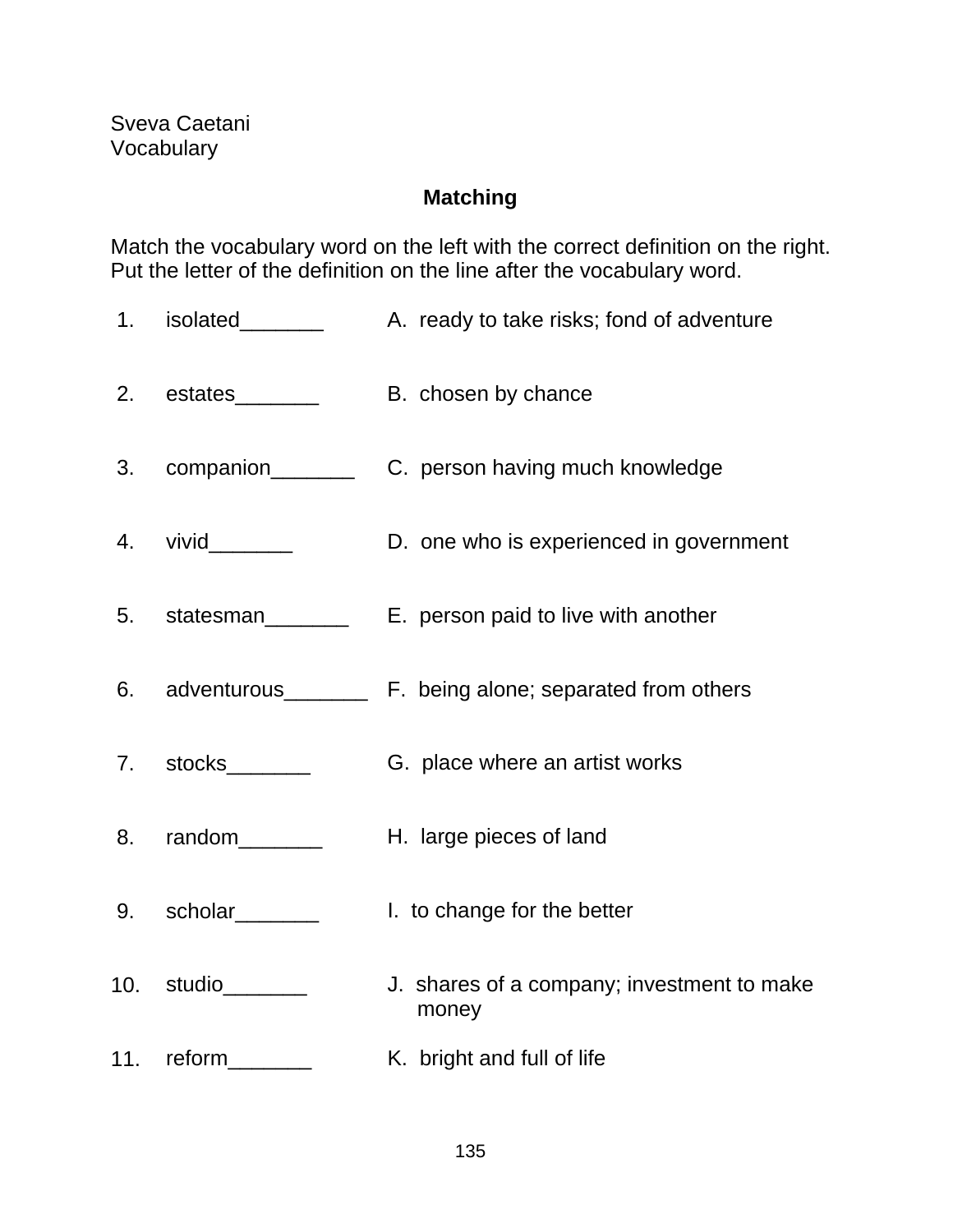Sveva Caetani Vocabulary

## **Fill in the Blanks**

Choose the correct word from the list below and fill in the blanks.

|     | 1. The daughter of a king is a _________________________________.                        |  |  |  |  |
|-----|------------------------------------------------------------------------------------------|--|--|--|--|
| 2.  | <u>________________________</u> is an inflammation of the joints.                        |  |  |  |  |
| 3.  | A ____________________ is a room or building where art is displayed.                     |  |  |  |  |
| 4.  |                                                                                          |  |  |  |  |
| 5.  | Another name for suitcases is ______________________.                                    |  |  |  |  |
| 6.  | A person who paints pictures is an ________________________.                             |  |  |  |  |
| 7.  | To __________________ is to clean by rubbing or brushing hard.                           |  |  |  |  |
| 8.  | Something far beyond the ordinary is said to be ________________.                        |  |  |  |  |
| 9.  | Another name for rug is __________________________.                                      |  |  |  |  |
| 10. | To give something to charity is to ________________________________ it.                  |  |  |  |  |
|     | 11. To be ________________________________ means to have no money.                       |  |  |  |  |
| 12. | The type of bear Leone hunted in BC was the __________________.                          |  |  |  |  |
|     | arthritis<br>gallery<br>artist<br>grizzly<br>luggage<br>carpet<br>cherished<br>penniless |  |  |  |  |

donate princess<br>extraordinary scrub

extraordinary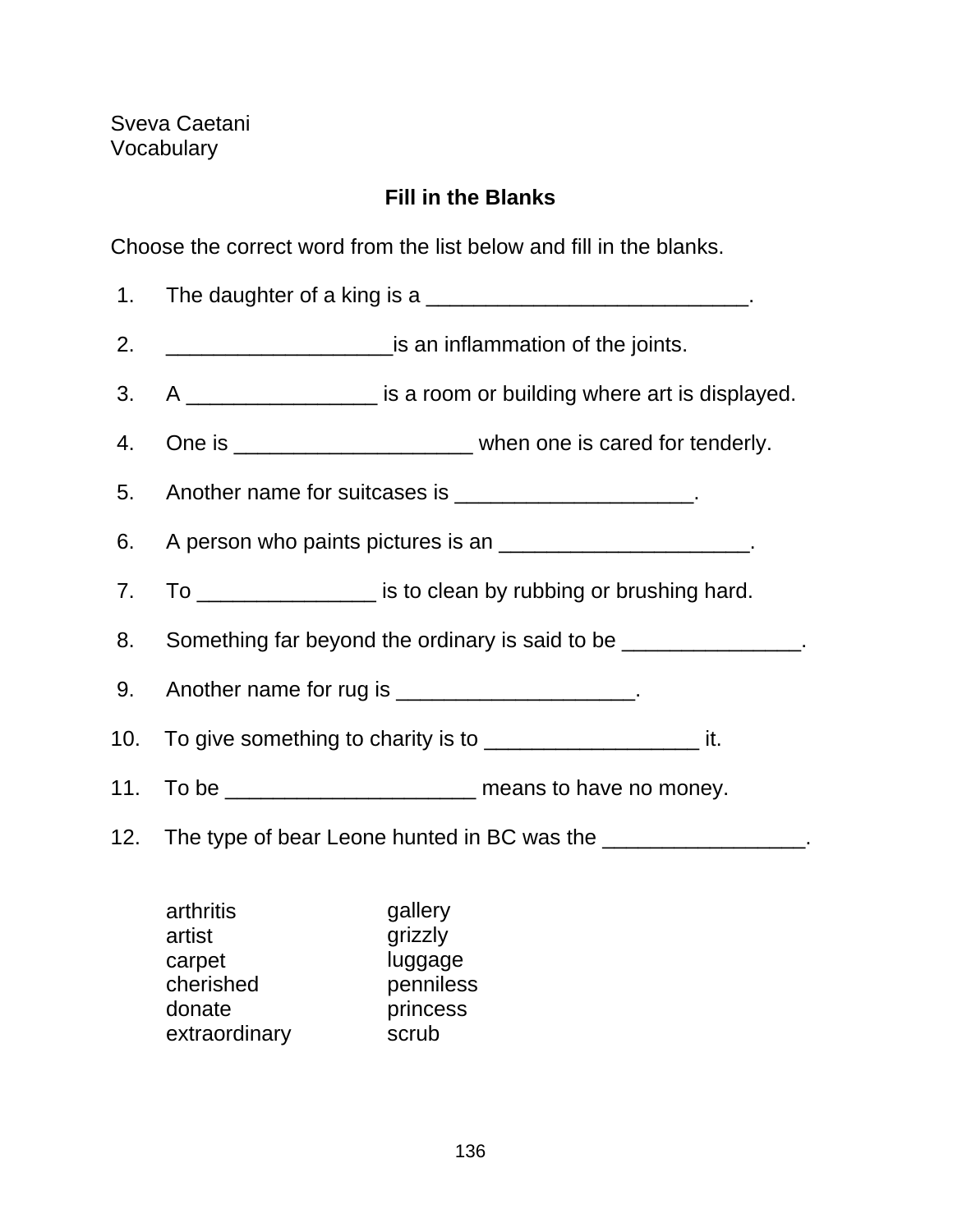## **Using Context Clues**

Using context clues from the sentence and the story, predict the meaning of the underlined words. If you want, check the words in a dictionary. For questions 1 and 2, circle the correct answer. For questions 3-6, write in your own answers. Work on your own or with a partner.

1. As a young child, Sveva and her family fled Italy in 1920. They made a new life for themselves in Canada.

fled: a) loved b) remained in c) escaped from

2. The Caetani family was a noble and powerful Italian family with a long history.

noble: a) poor b) high ranking c) small

3. For 25 years, Sveva lived as if she were under a spell. This spell was cast by her own lonely mother, Ofelia.

 $spell:$ 

4. Reading became her link with the outside world, and crates of books were shipped from England.

crates:

5. As the daughter of a well-to-do family, Ofelia was used to living a glamorous life in Paris and Rome.

glamorous:\_\_\_\_\_\_\_\_\_\_\_\_\_\_\_\_\_\_\_\_\_\_\_\_\_\_\_\_\_\_\_\_\_\_\_\_\_\_\_\_\_

6. Ofelia became obsessed with cleanliness. Every day, Sveva washed and ironed the sheets, and she scrubbed the floors.

obsessed:\_\_\_\_\_\_\_\_\_\_\_\_\_\_\_\_\_\_\_\_\_\_\_\_\_\_\_\_\_\_\_\_\_\_\_\_\_\_\_\_\_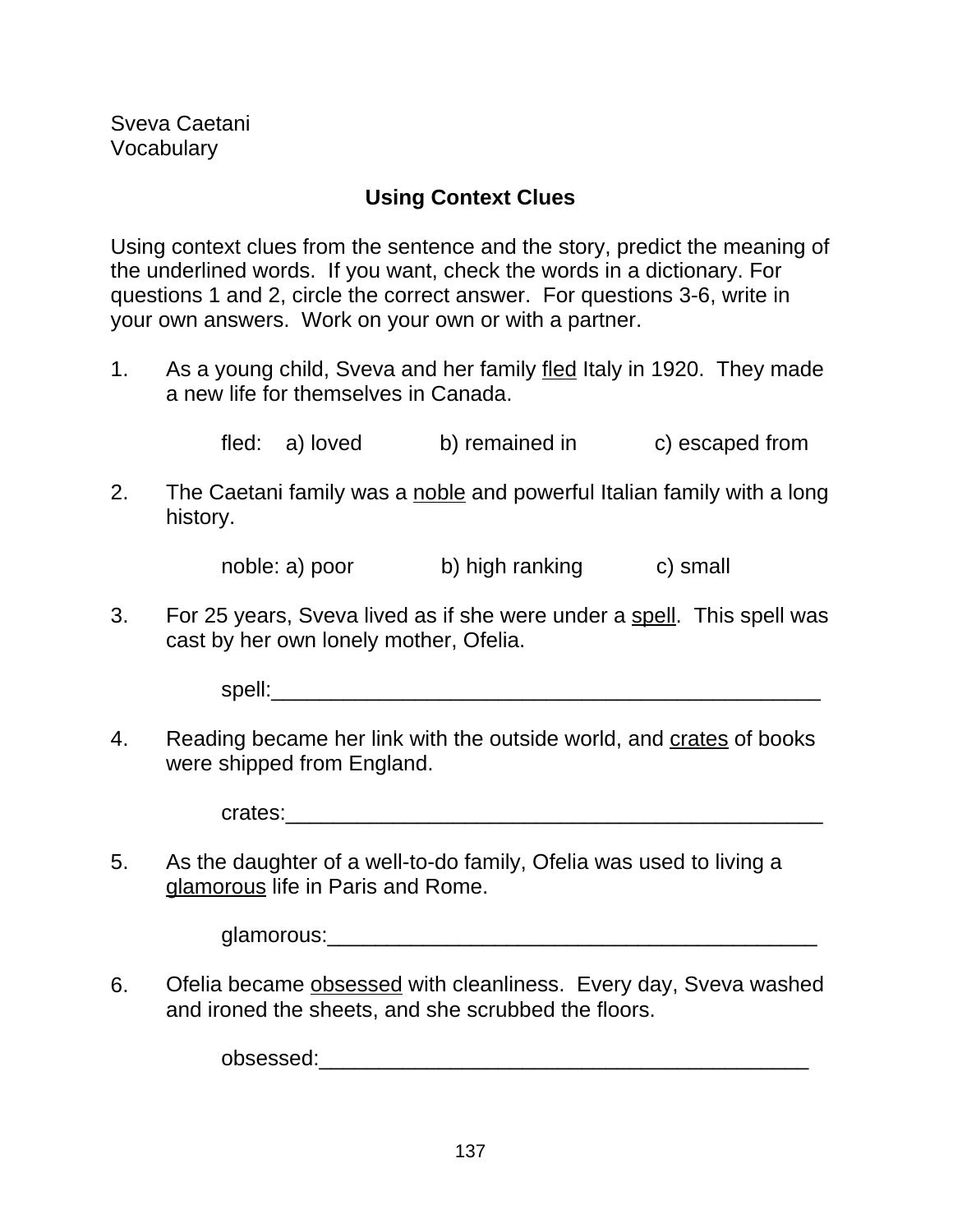Sveva Caetani Spelling

## **Compound Words**

Long words are often made up of two individual words. The following compound words are from the vignette. Find 10 more compound words in the Sveva Caetani vignette.

| 1.  | godmother | 2.  | wheelchair |
|-----|-----------|-----|------------|
| 3.  |           | 4.  |            |
| 5.  |           | 6.  |            |
| 7.  |           | 8.  |            |
| 9.  |           | 10. |            |
| 11. |           | 12. |            |

#### **Synonyms**

Synonyms are words with similar meanings. For example, large is a synonym for big. The following words are from the vignette. List a synonym for each word.

| 1 <sub>1</sub> | penniless | 2.              | heartbroken |  |
|----------------|-----------|-----------------|-------------|--|
| 3.             | income    | 4.              | adored      |  |
| 5.             | slim      | 6.              | beautiful   |  |
| 7.             | joy       | 8.              | destroyed   |  |
| 9.             | glowing   | 10 <sub>1</sub> | exhibited   |  |
| 11.            | curtains  | 12.             | photographs |  |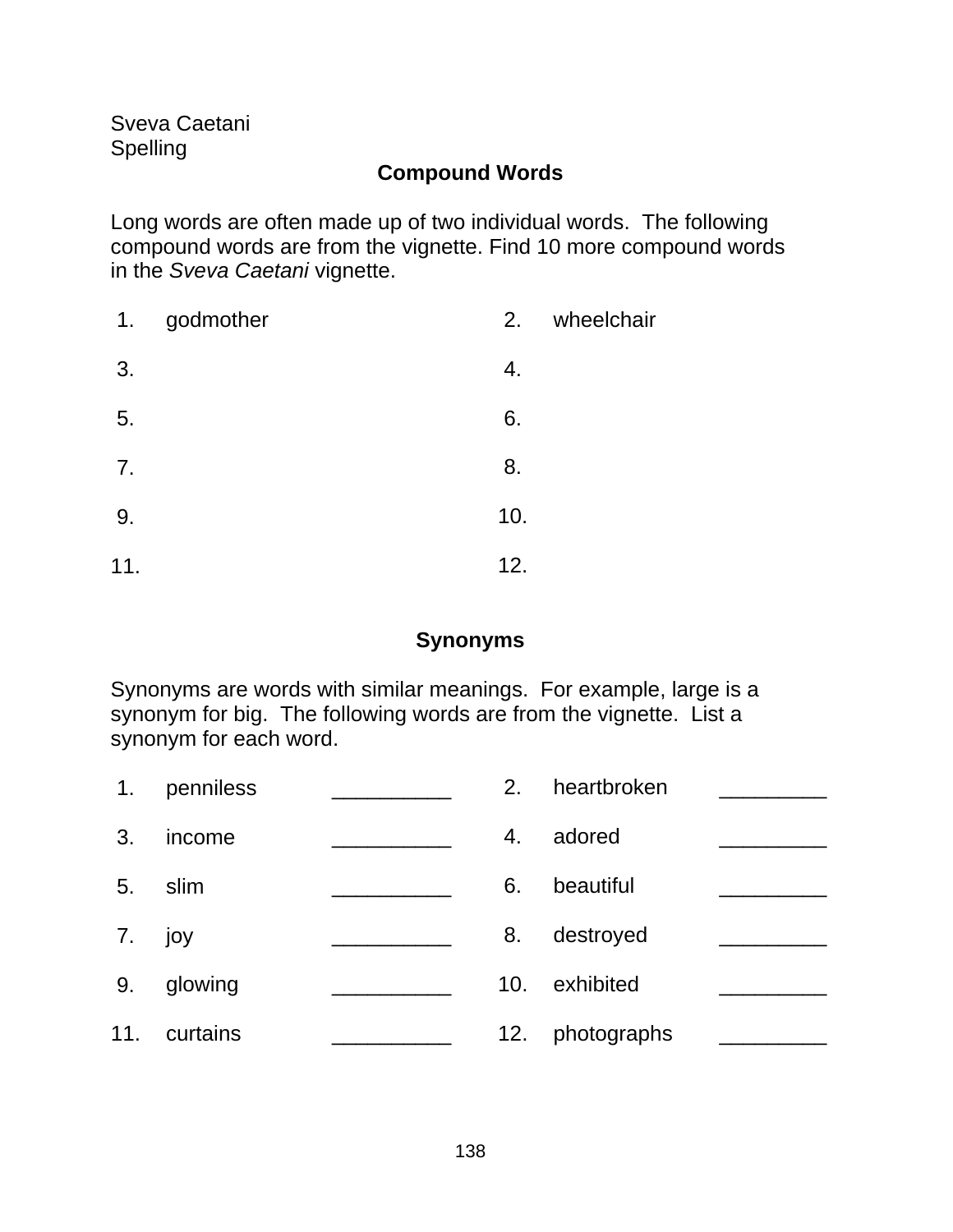Sveva Caetani Comprehension

## **Short Answer Questions - A**

\_\_\_\_\_\_\_\_\_\_\_\_\_\_\_\_\_\_\_\_\_\_\_\_\_\_\_\_\_\_\_\_\_\_\_\_\_\_\_\_\_\_\_\_\_\_\_\_\_\_\_\_\_\_\_

Re-read the Sveva Caetani vignette and answer these questions. Write answers in the spaces provided.

1. What two titles did Leone Caetani have before he left Italy?

| <u> 1999 - Jan James James James James James James James James James James James James James James James James</u>   |  |  |
|----------------------------------------------------------------------------------------------------------------------|--|--|
|                                                                                                                      |  |  |
| <u> 1999 - Johann John Harry Harry Harry Harry Harry Harry Harry Harry Harry Harry Harry Harry Harry Harry Harry</u> |  |  |
|                                                                                                                      |  |  |
| 6. Why was Sveva penniless after Ofelia died?<br><u> </u>                                                            |  |  |
|                                                                                                                      |  |  |
|                                                                                                                      |  |  |
| 8. Why did Ofelia forbid Sveva to leave the house?                                                                   |  |  |
|                                                                                                                      |  |  |
|                                                                                                                      |  |  |
| 10. Before she died, what did Sveva do with her house?                                                               |  |  |
|                                                                                                                      |  |  |

\_\_\_\_\_\_\_\_\_\_\_\_\_\_\_\_\_\_\_\_\_\_\_\_\_\_\_\_\_\_\_\_\_\_\_\_\_\_\_\_\_\_\_\_\_\_\_\_\_\_\_\_\_\_\_\_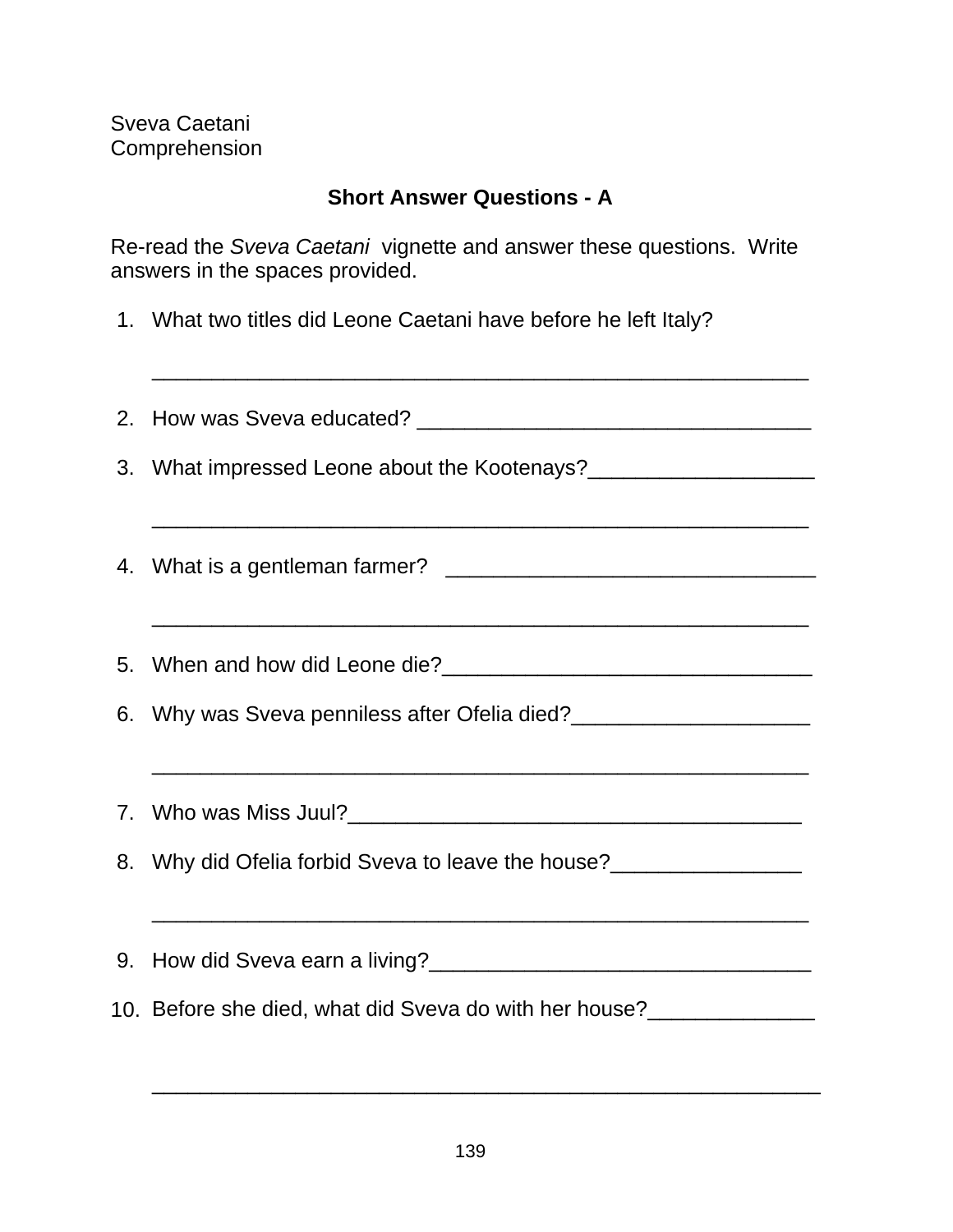Sveva Caetani Comprehension

# **Short Answer Questions - B**

Re-read the Sveva Caetani vignette and answer these questions by filling in the blanks.

| 1. Sveva's place of birth was _______________.                             |
|----------------------------------------------------------------------------|
|                                                                            |
| 3. Leone paid \$_____________________ for the Pleasant Valley road house.  |
| 4. Ofelia's last name was __________________________.                      |
| 5. When Sveva didn't leave the house, she spent her days                   |
|                                                                            |
| 6. Sveva took teacher training at the University of ________________.      |
| 7. The name of the series of watercolours that Sveva painted was           |
|                                                                            |
| 8. It took Sveva _______________ years to paint the Recapitulation series. |
| 9. Near the end of her life, Sveva was in a wheelchair because she         |
| had _________________________________                                      |
| 10. Sveva died in the month of ________________, in the year of            |
| _______________, when she was ____________________ years old.              |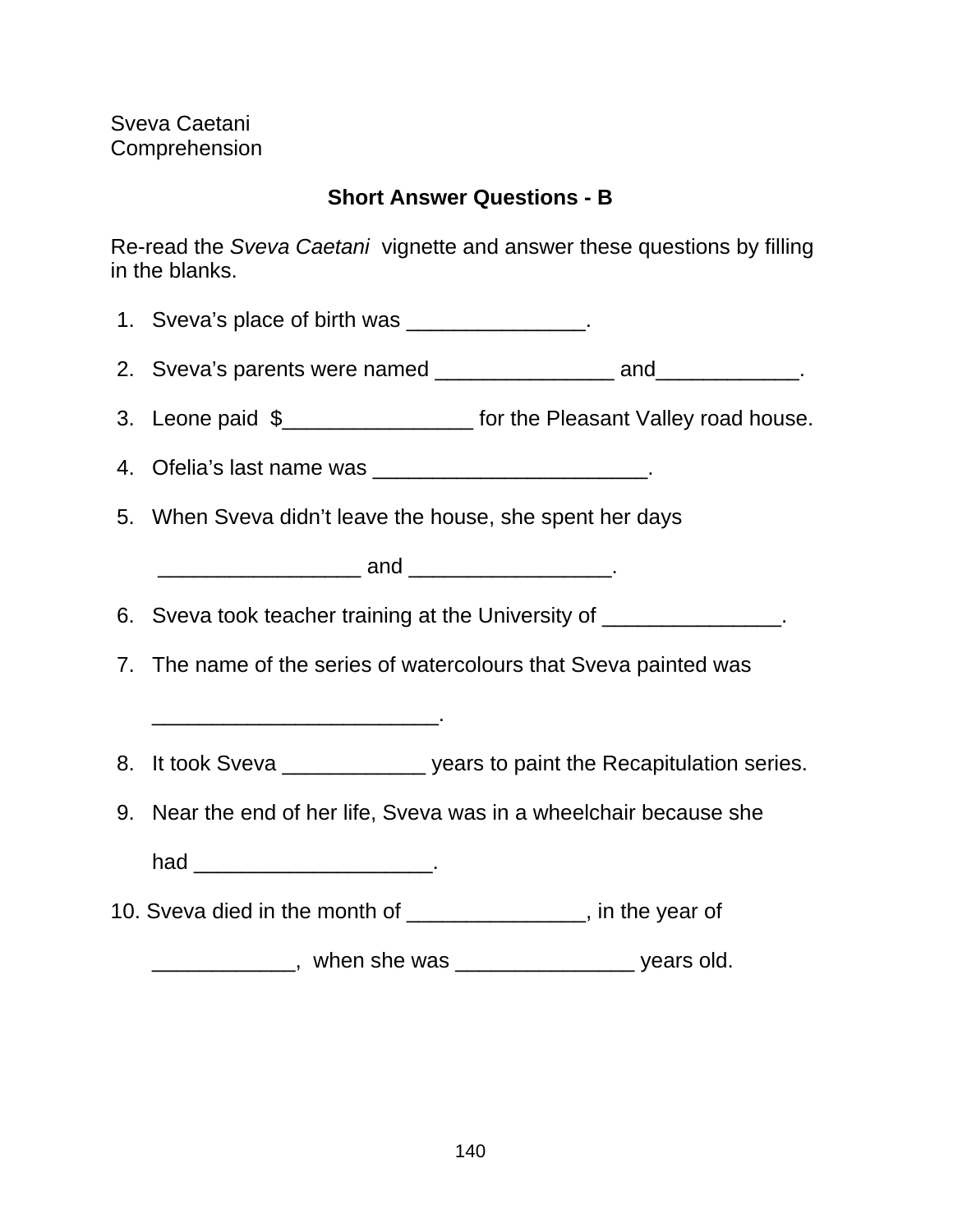Sveva Caetani Comprehension

#### **Longer Answer Questions**

Prepare answers for some or all of these questions. Work in pairs or small groups. Write your answers on a separate sheet of paper. Share your answers with the whole class.

- 1. Where and when does this story take place?
- 2. Describe what Leone, Sveva's father, was like.
- 3. Describe what Ofelia, Sveva's mother, was like.
- 4. What are some reasons why the Caetani family left Italy and came to Canada?
- 5. Why do you think Ofelia did not make many friends in Vernon?
- 6. Why do you think Sveva called her series of paintings Recapitulation?
- 7. In what ways was Sveva's life like a fairy tale?

#### **Discussion Questions**

- 1. Why do you think Sveva referred to her mother as "a great moth selfcaught in a bottle?
- 2. Sveva said her mother compelled her to stay with her after Leone's death? How do you think this could have happened? Why do you think Sveva obeyed her mother's wishes?
- 3. Look at the family portrait of Leone, Ofelia, and Sveva? What does Ofelia's body language tell us about her feelings for Sveva?
- 4. Why do you think Ofelia forbid Sveva to leave the house after her father died?
- 5. Why do you think Ofelia made out her will as she did?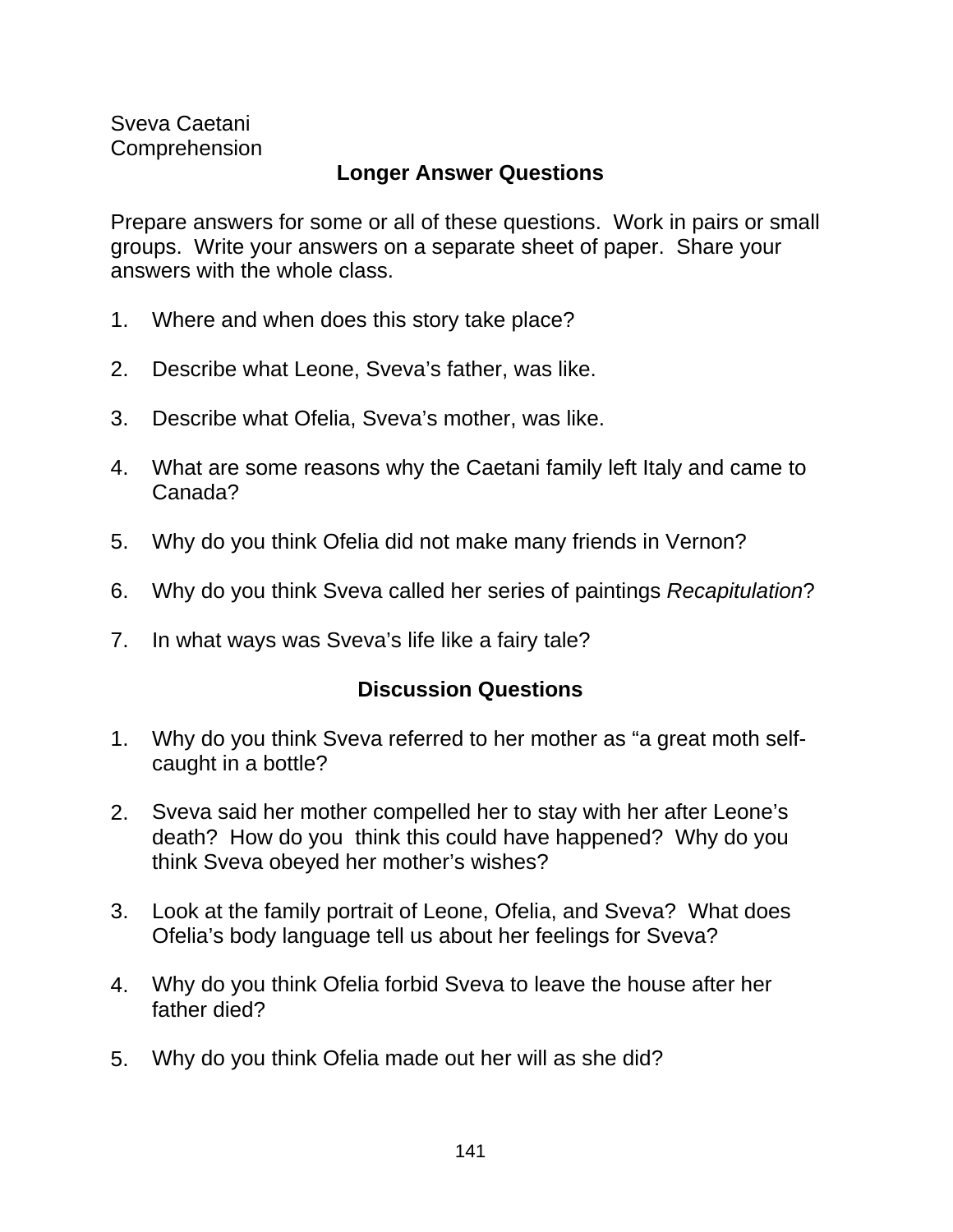# **Cloze Exercise - Leone: The Handsome Prince**

The following paragraph comes from the Sveva Caetani vignette. After reading the story, see if you can fill in the blanks from memory.

| Sveva said that her (1)______________had an adventurous spirit.               |  |
|-------------------------------------------------------------------------------|--|
| He believed that people had more (2)_________________________ in Canada, so   |  |
|                                                                               |  |
| when they left Italy. Thirty years before, in 1890, Leone and an Italian      |  |
| friend came to BC on a $(4)$ _________________________trip. The two men spent |  |
| several months in the Kootenays hunting (5)___________________________.       |  |
| (6) ___________ was impressed by the scenic beauty and the simple             |  |
| lifestyle he saw there. When he was ready to move to Canada, he asked         |  |
| friends in England where the (7) ________________ place was to live in BC.    |  |
|                                                                               |  |
|                                                                               |  |
|                                                                               |  |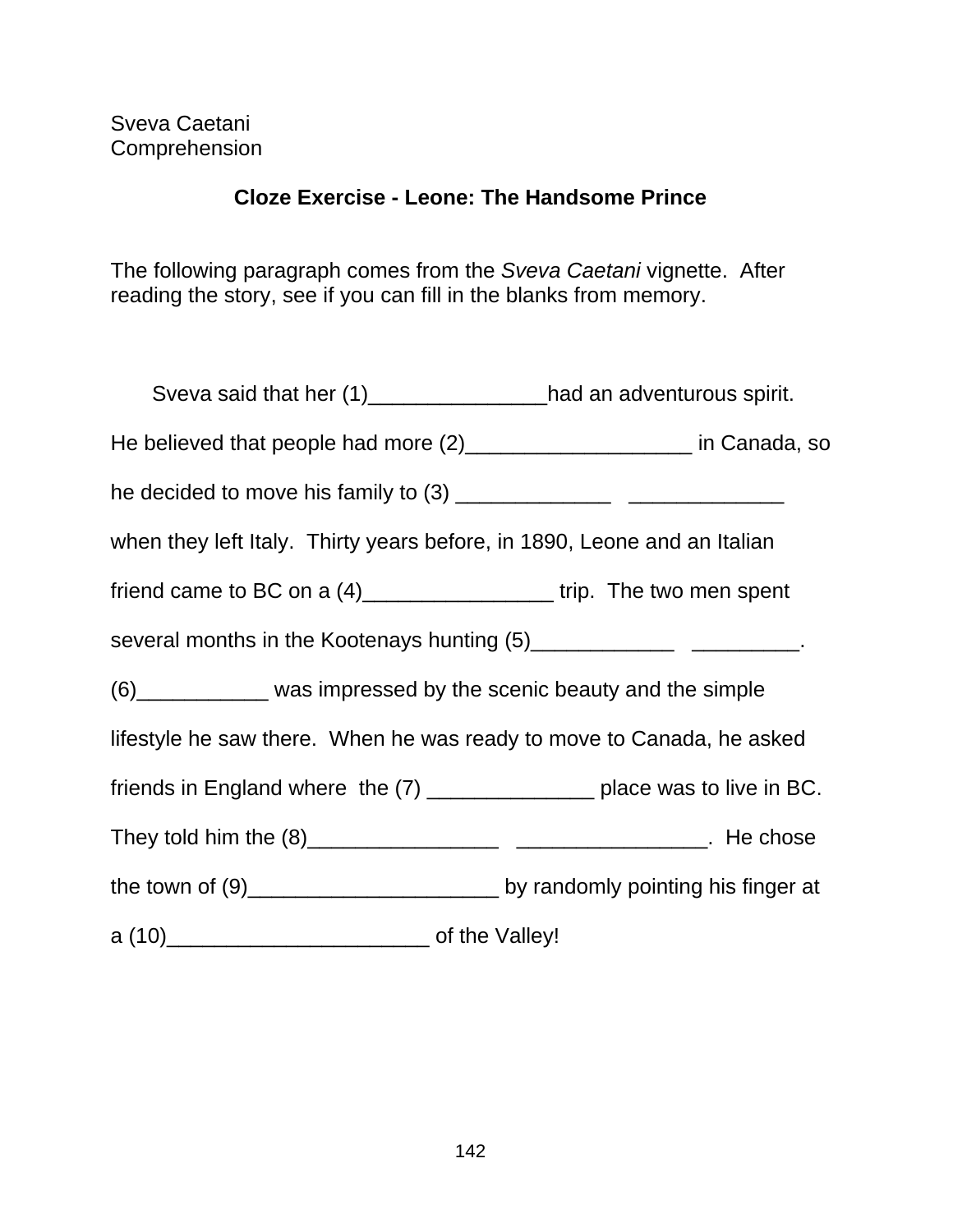# **Cloze Exercise - Ofelia: The Moth in a Bottle**

The following paragraph comes from the Sveva Caetani vignette. After reading the story, see if you can fill in the blanks from memory.

Not only would Ofelia refuse to leave the (1) \_\_\_\_\_\_\_\_\_\_\_, but she forbid Sveva to do so either. Without Leone to cling to, Ofelia tried to hold on to her  $(2)$ \_\_\_\_\_\_\_\_\_\_\_\_\_\_\_\_\_\_\_\_\_. Ofelia complained of heart problems, and she told her daughter, "If you leave me, I shall (3) \_\_\_\_\_\_\_\_\_\_\_\_." Sveva obeyed her. She was afraid to do anything that might hurt her (4) **EXECUTE:** She was also afraid of losing her mother's (5)\_\_\_\_\_\_\_\_\_\_\_\_ . For (6) \_\_\_\_\_\_\_\_\_\_\_\_\_\_ years, Sveva did not step outside the house. Ofelia was afraid of being left (7) Ofelia insisted that Sveva even share her bedroom although Sveva later moved her bed into the hallway. She was afraid Sveva might want to get married or have a career and then move away. A (8) \_\_\_\_\_\_\_\_\_\_\_\_\_\_\_\_\_\_\_\_\_\_\_\_\_\_\_\_\_ was built around the yard, and visitors were turned away. Letters to (9) \_\_\_\_\_\_\_\_\_\_\_\_ from friends were kept from her. There was only Miss (10) \_\_\_\_\_\_\_\_\_\_\_\_\_\_, Ofelia's long-time companion, and her mother for company.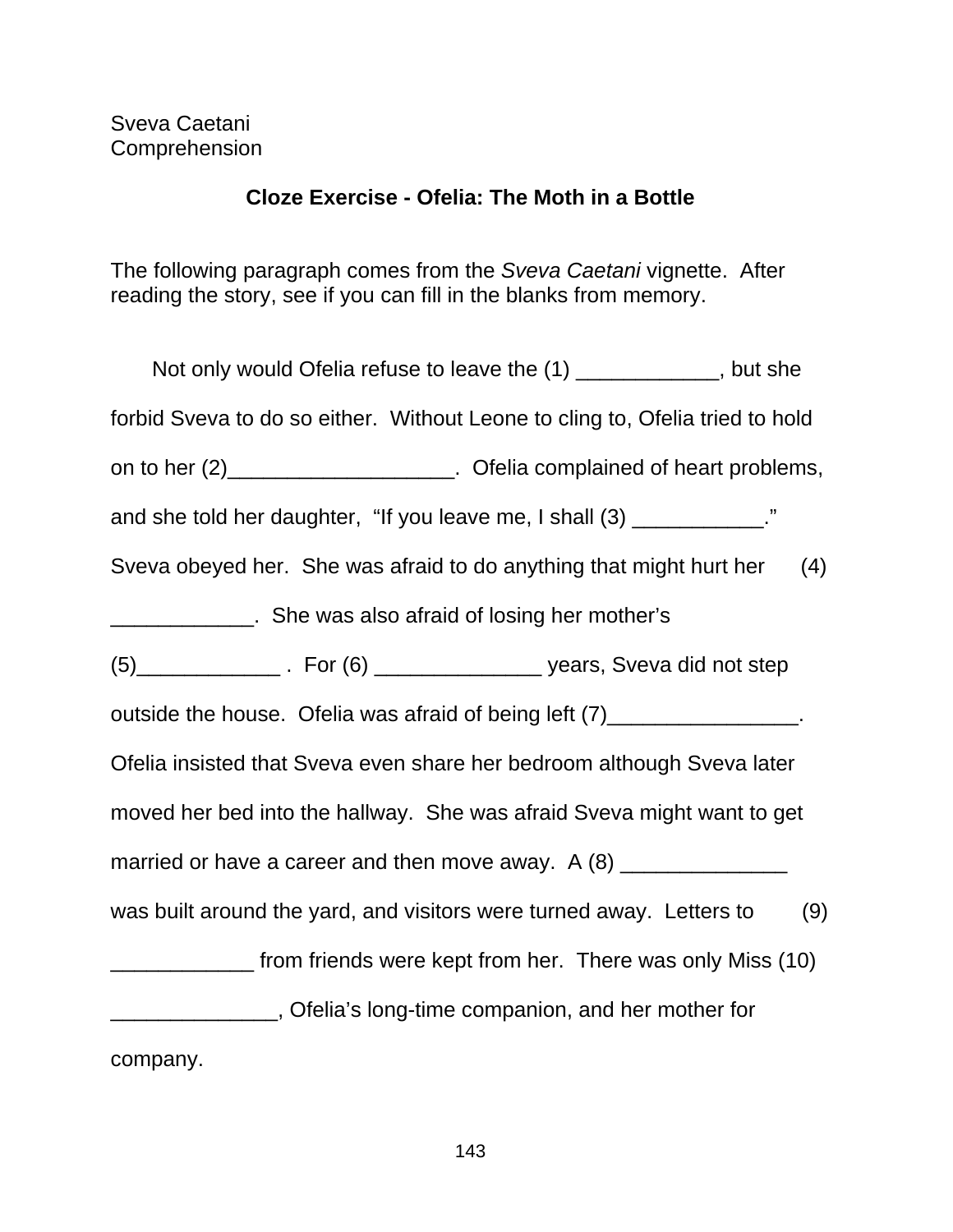# Sveva Caetani Comprehension

# **Cloze Exercise** - **Sveva: Living Happily Ever After**

The following paragraph comes from the Sveva Caetani vignette. After reading the story, see if you can fill in the blanks from memory.

Sveva began (1) \_\_\_\_\_\_\_\_\_\_\_\_\_\_\_\_\_\_\_\_\_\_\_ the Recapitulation pictures in 1978. When she finished the series in 1989, there were (2) \_\_\_\_\_\_\_\_ paintings, some of them six feet tall. The pictures have a dream-like quality, and many are bold and colourful. She used more than 15 coats of (3)\_\_\_\_\_\_\_\_\_\_ to create glowing colours. Sveva dedicated herself to this project. She painted for two or three hours every morning before she left for  $(4)$  \_\_\_\_\_\_\_\_\_. After supper, she painted late into the  $(5)$  \_\_\_\_\_\_\_\_\_\_\_. Some paintings took several months to complete. Near the end, she was working from a  $(6)$ \_\_\_\_\_\_\_\_\_\_\_\_\_\_\_\_\_\_\_ because she had arthritis, first in her knees and then in her hands. When she could no longer hold a brush, she wrote (7) \_\_\_\_\_\_\_\_\_\_\_\_\_\_\_\_ and explanations for each picture. The Recapitulation series made Sveva (8)\_\_\_\_\_\_\_\_\_\_\_\_\_\_\_\_\_ in the Canadian art world. The series was exhibited in many Canadian cities. The pictures are now part of the collection of the (9) \_\_\_\_\_\_\_\_\_\_\_\_\_\_\_\_\_\_\_\_\_ Foundation for the Arts in Edmonton. The Foundation looks after the paintings and sends them to art  $(10)$ \_\_\_\_\_\_\_\_\_\_\_\_\_\_\_\_\_\_\_\_\_\_\_\_\_ around the country for shows.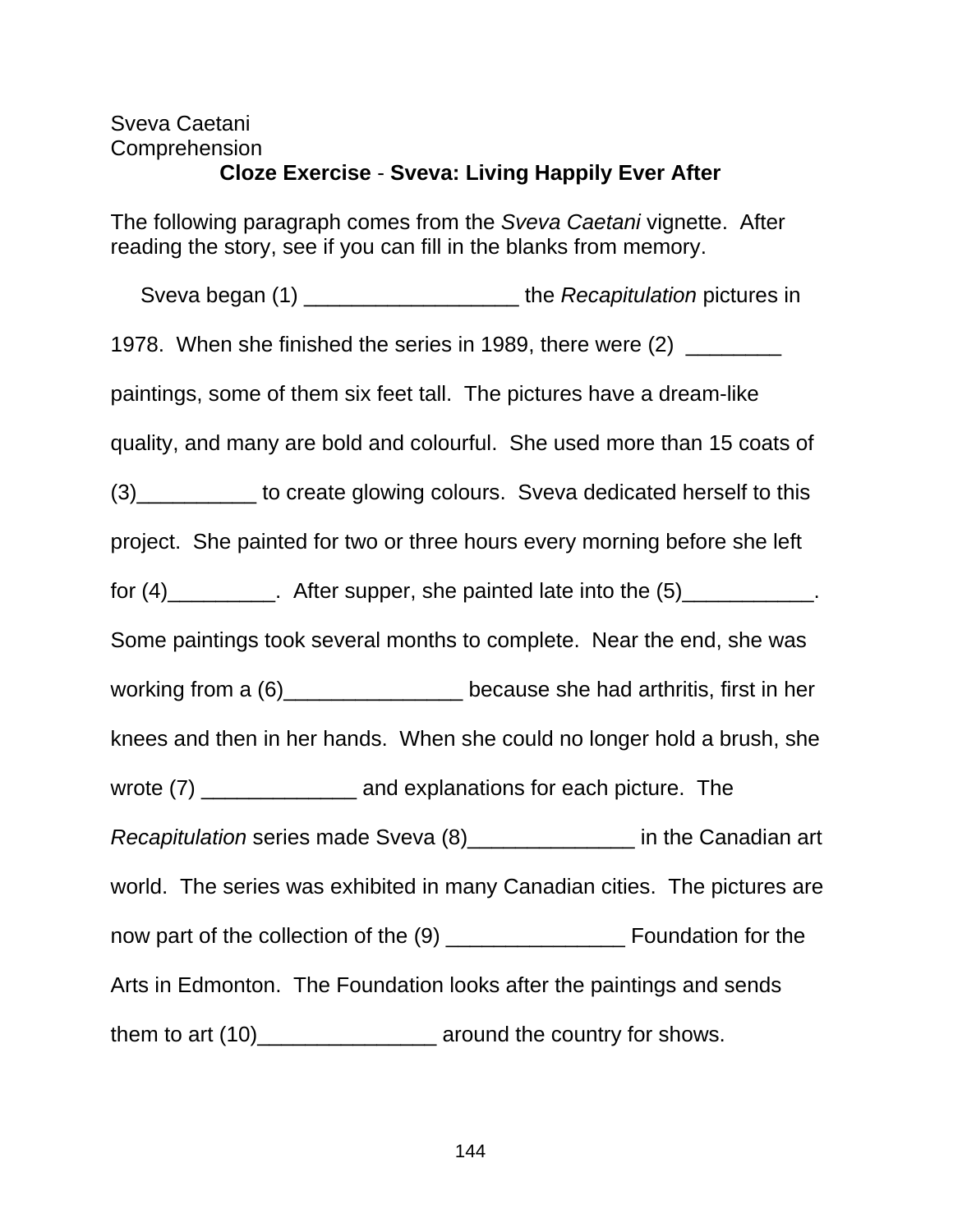# **Crossword Puzzle Clues**

The answers to these clues are words found in the vignette.

# ACROSS DOWN

- 
- 10. Ofelia had problems with this 2. The time when you are a organ in her body child
- 11. Another name for suitcase 3. A type of bear that Leone
- 13. Cart used to carry heavy hunted in BC
- 
- 16. Person studying in school 7. Someone paid to do
- 18. Capital city of Italy **household duties**
- 
- 20. Leone died of this disease 12. Place where flowers and
- 
- 24. Person who makes pottery 15. To give to charity
- 26. Language spoken in France 17. What you buy to get on a and Quebec train
- 

- 4. A person trained to teach 1. Building where a train stops
	-
	-
	- loads 5. Person who paints pictures
- 14. Another word for earth 6. Area where fruit trees grow
	-
- 19. Posts or pickets put up 8. Wood for burning in a stove
	- around a yard 9. End of a marriage
- 23. Evening meal vegetables grow
	-
	-
- 28. Favourite pastime 20. Another word for rug
	- 21. What we wear on our bodies
	- 22. Daughter of a king
	- 25. Place where plays are put on
	- 26. Mother, father, and their children
	- 27. Town at the north end of Okanagan Lake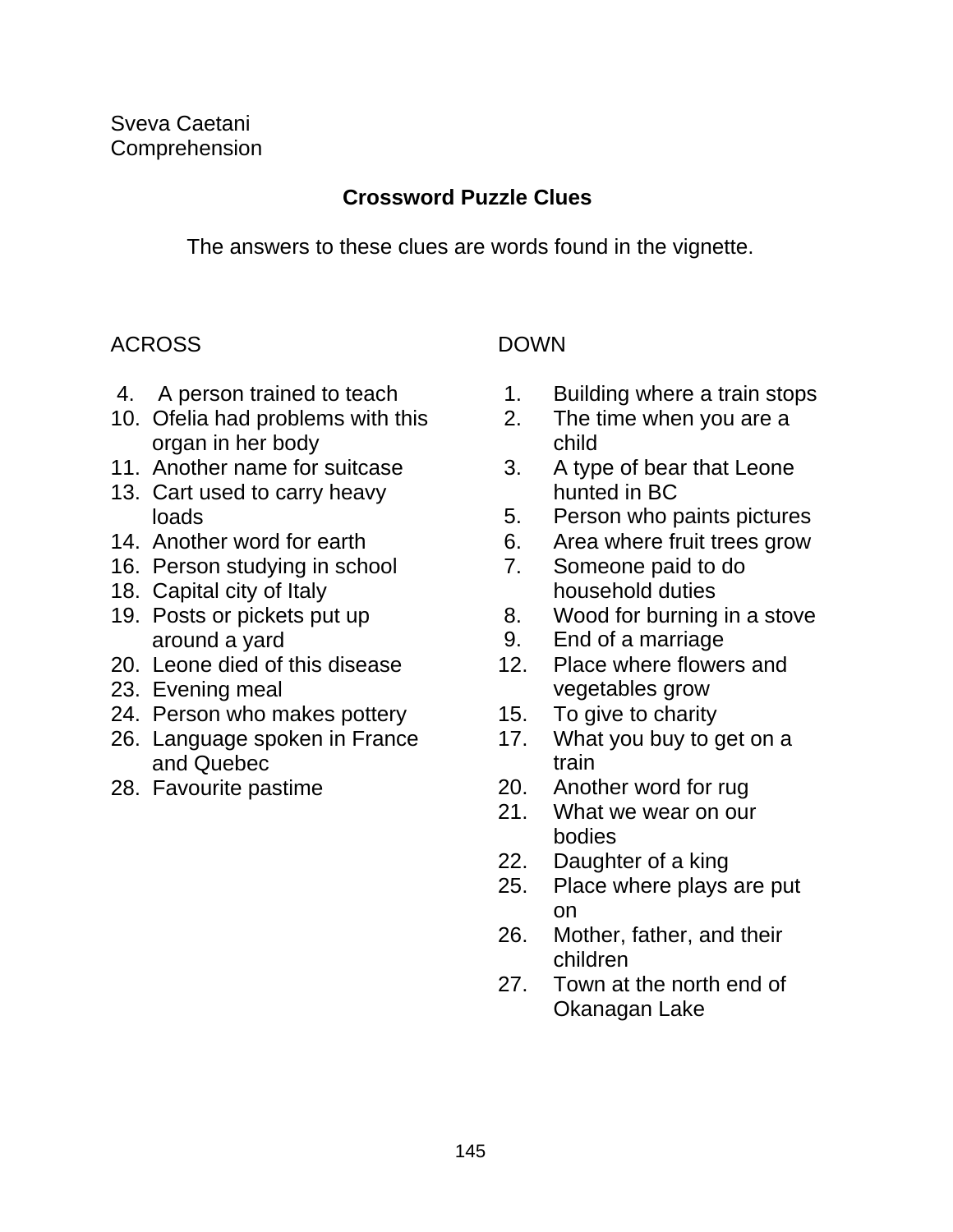# Sveva Caetani Comprehension

 $\bar{\beta}$ 



# **Crossword Puzzle**

 $\hat{\zeta}$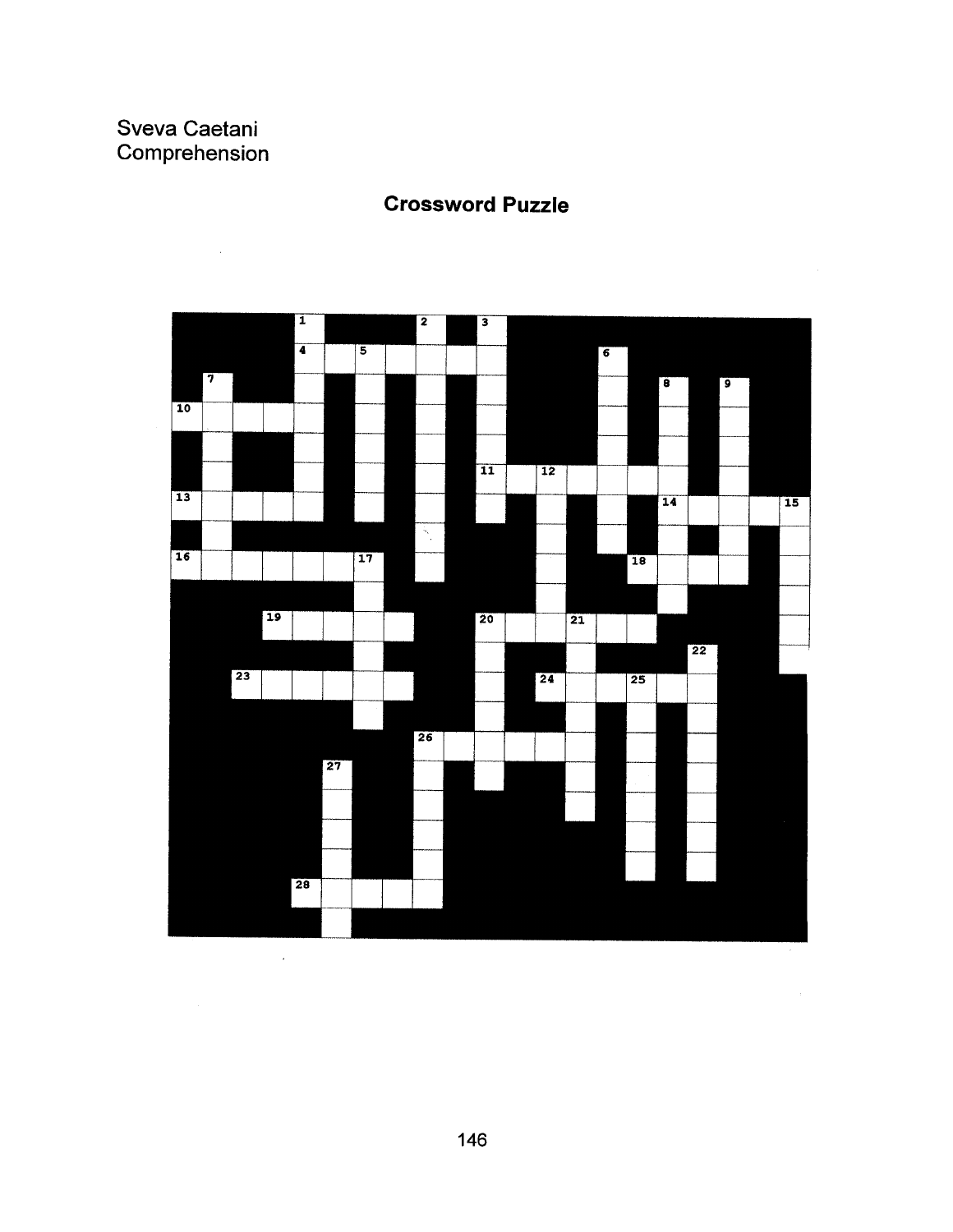# **Table of Events**

Re-read the Sveva Caetani story. Prepare a table of events of the major events of her life. Note the date and give a brief description of what happened. Compare your Table of Events with a partner. See the example for Terry Fox given below.

# TERRY FOX

| July<br>1958            | Born in Winnipeg, Manitoba.                                                                      |
|-------------------------|--------------------------------------------------------------------------------------------------|
| 1977                    | Discovered he had rare form of bone cancer while he was a<br>student at Simon Fraser University. |
| March<br>1978           | Had right leg amputated above the knee.                                                          |
| Feb.<br>1979            | Began training to run across Canada to raise money for<br>charity.                               |
| April 12,<br>1980       | Began Marathon of Hope run in St. John's, Newfoundland.                                          |
| Sept. 1,<br>1980        | Run ended in Thunder Bay, Ontario. Cancer discovered in<br>his lungs.                            |
| <b>June 28,</b><br>1981 | Died in New Westminster, BC.                                                                     |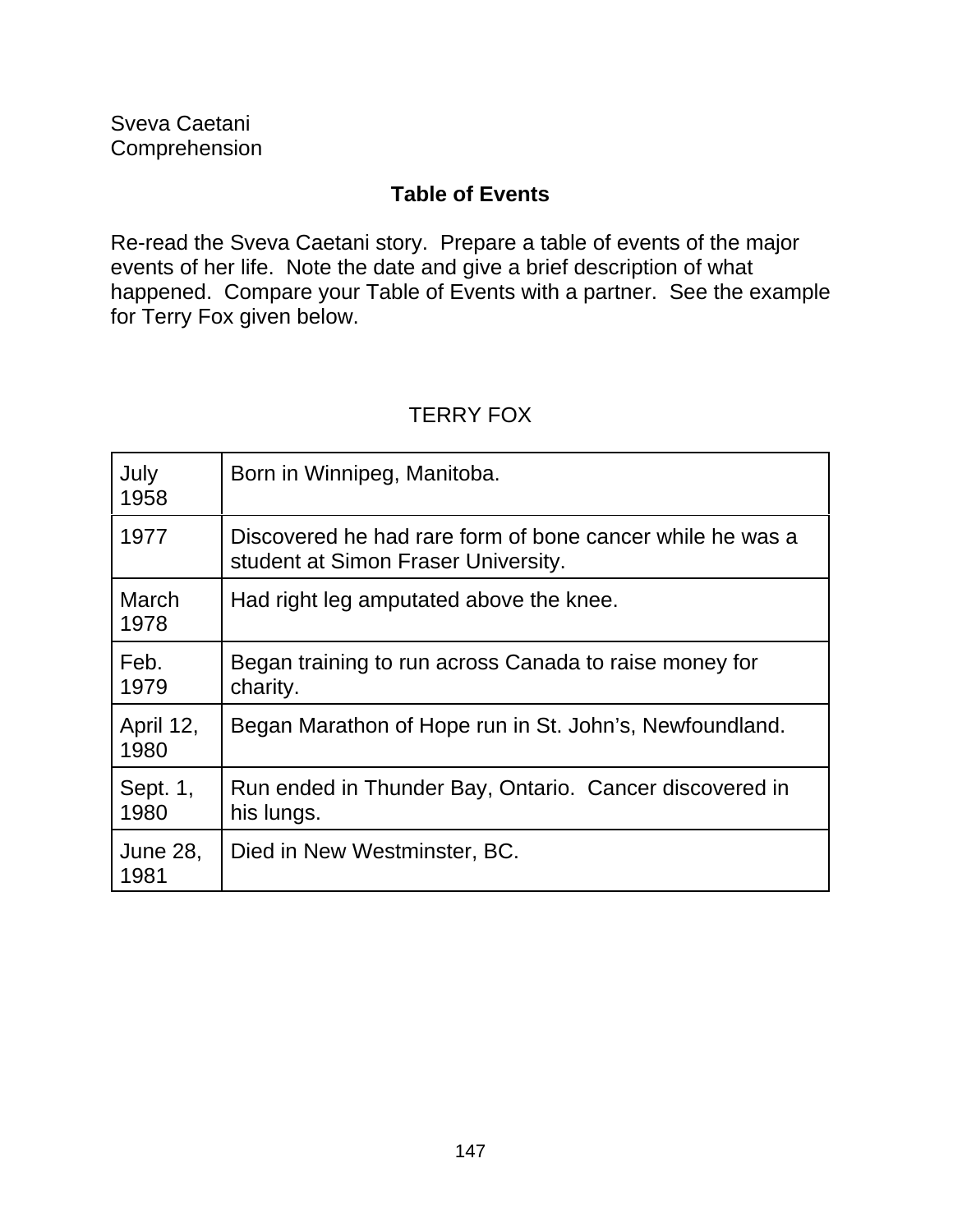#### **Table of Events Sveva Caetani**

| Year | <b>Event</b> |
|------|--------------|
|      |              |
|      |              |
|      |              |
|      |              |
|      |              |
|      |              |
|      |              |
|      |              |
|      |              |
|      |              |
|      |              |
|      |              |
|      |              |
|      |              |
|      |              |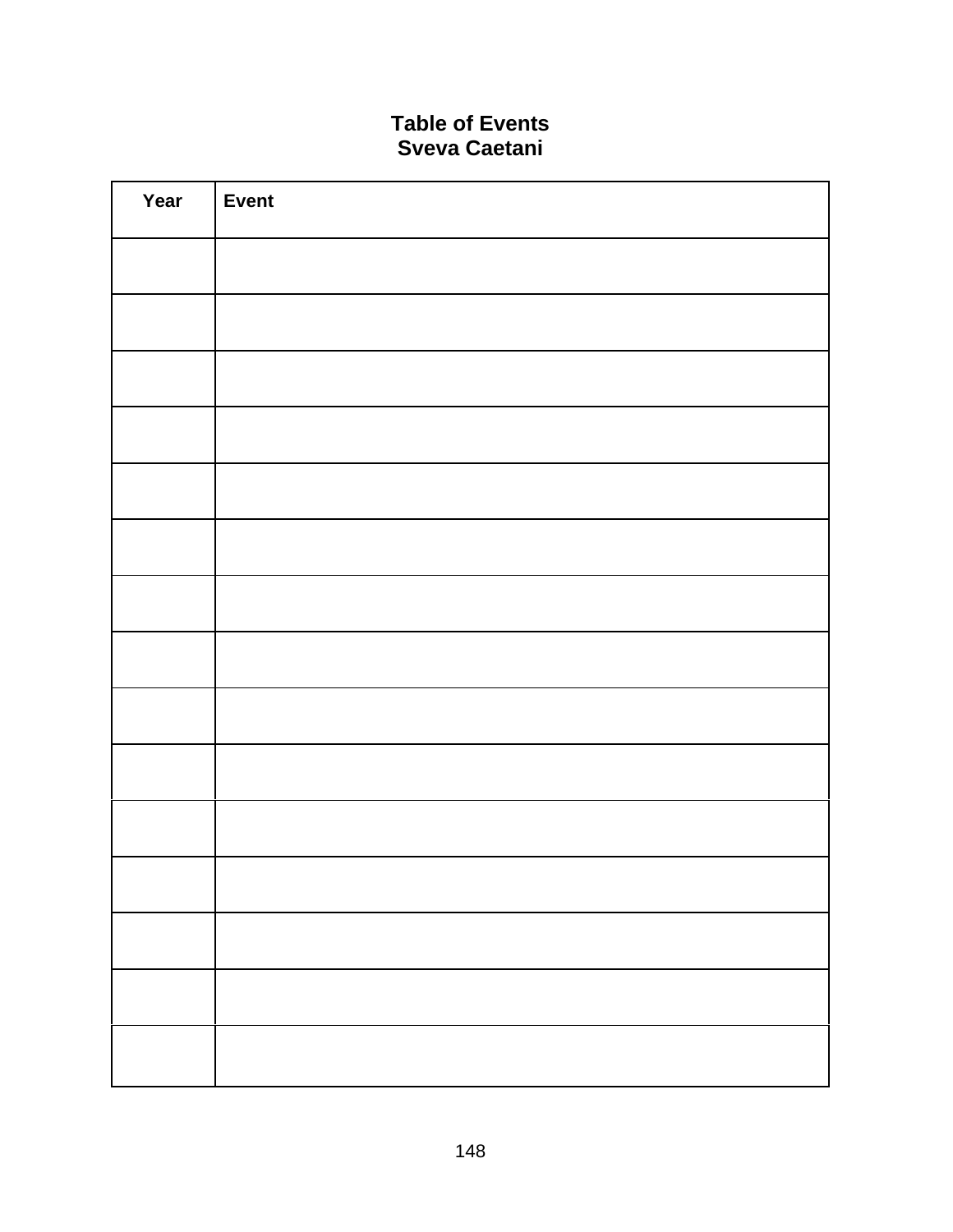Sveva Caetani Writing

# **Do You Have An Adventurous Spirit?**

Sveva said that her father, Leone, had an adventurous spirit. Do you? If you could move anywhere else, where would you go? Why would you go there? What would you be looking to find?

Do some brainstorming to get your thoughts down on paper, and then write a paragraph. You may want to post your paragraph on the wall or share it with others in a small group.

# **You Work for the Newspaper**

Imagine that you work for a newspaper and you are assigned to interview Sveva Caetani when her Recapitulation paintings come to a gallery in your town. Write down ten questions you would like to ask her about her life and her art. For a follow-up activity, imagine what her answers would be and write a newspaper article about your meeting with her.

# **Field Trip**

Visit Vernon and retrace some of Sveva's steps. Her house is located at 3401 Pleasant Valley Road. The house now belongs to the Vernon Art Gallery. Contact the Gallery to see when the house is open for the public to enter. Also contact the Gallery to find out if any of Sveva's art work is available for viewing. The Vernon Archives has many Caetani family photos in its collection. St. James Catholic School is located on 28<sup>th</sup> Ave.

After your field trip, write about your experiences. Where did you go? What did you see? Describe the appearance of the house. Describe the art work or photos you saw.

Are you an artist? If you can, draw a map of the Caetani house and its grounds. Or you can sketch the house, or some object that catches your eye.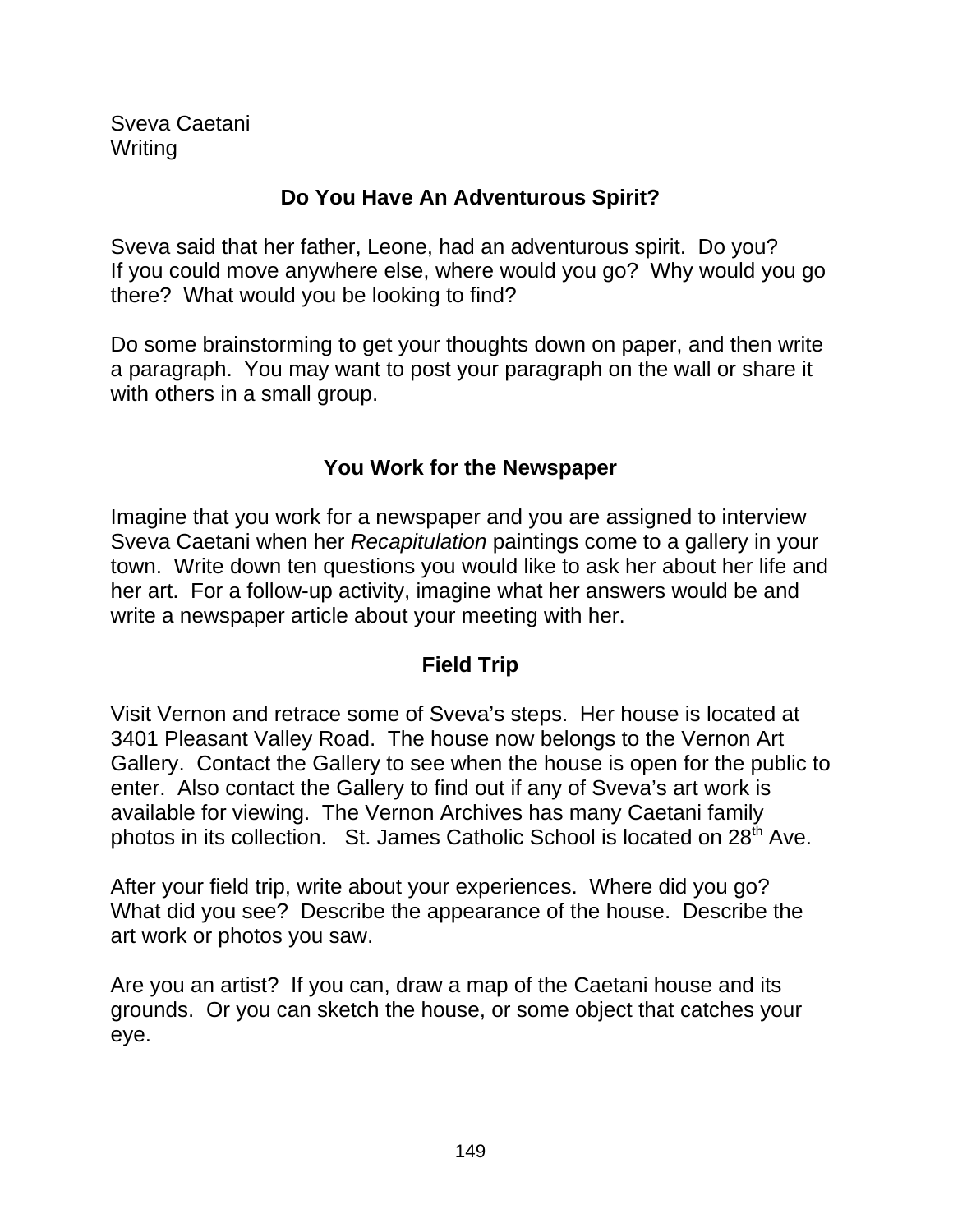Sveva Caetani Writing

# **Write a Paragraph**

- 1. Write a paragraph describing Ofelia, Sveva's mother. Use the photographs for clues about what she looked like. Use information from the story about what she was like.
- 2. Write a narrative paragraph telling a story about Leone and his Italian friend on their hunting trip in the Kootenays. Use your imagination to fill in the details.
- 3. Write a narrative paragraph telling a story about the Caetani family when they first arrived in Vernon and were met by the real estate agent. Use your imagination to fill in the details.
- 4. Write an expository paragraph explaining why Leone wanted to leave Rome and move to Canada. Before writing your paragraph, create a topic sentence. Make a list of your reasons. Put the reasons in logical order. Then begin writing.
- 5. Write an opinion paragraph on the following topic: Canada is a good country to call home. Why or why not?
- 6. Quick write. Write for five minutes on what you think it would be like to move to another country to live.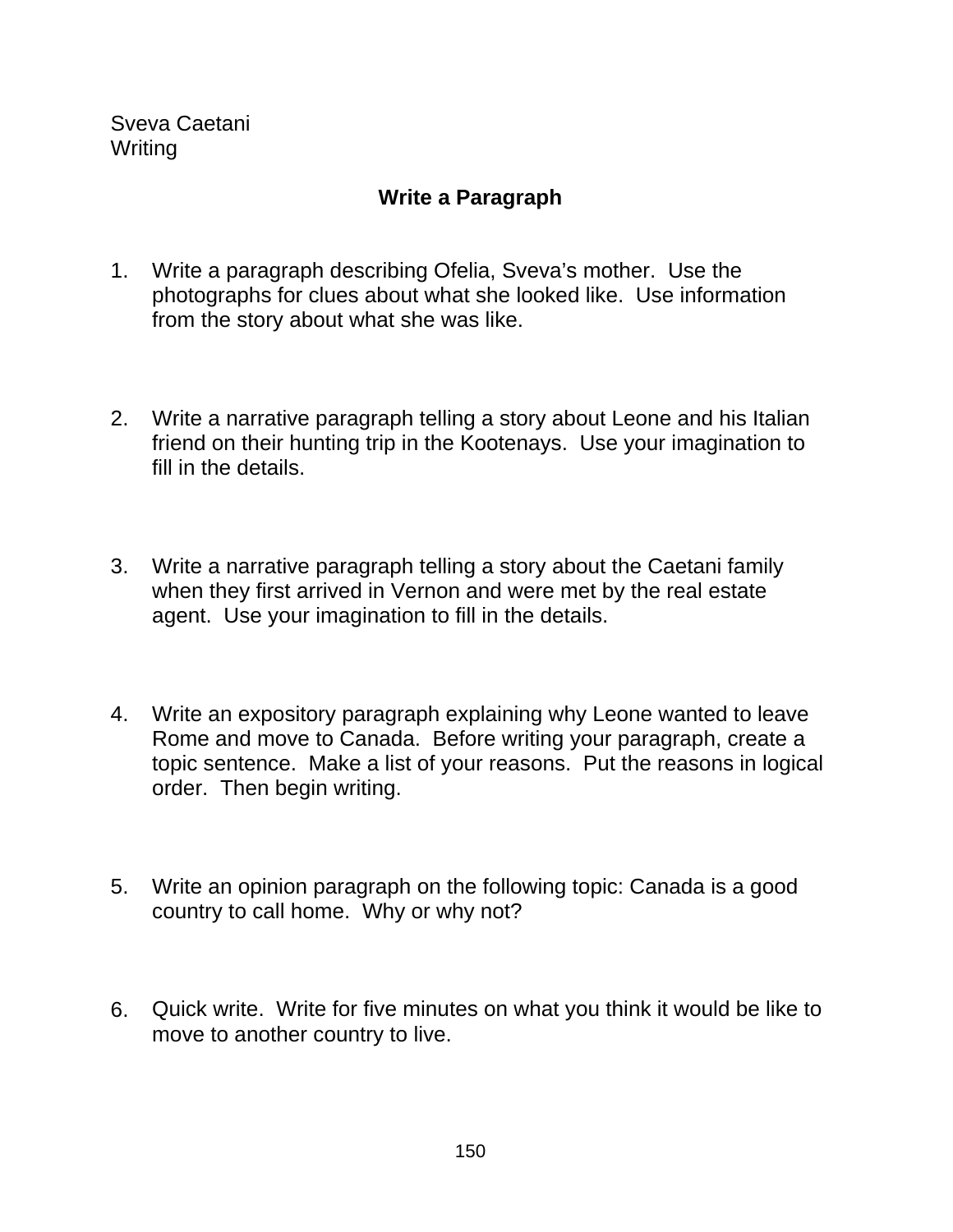Sveva Caetani Writing

## **Write a Poem**

Free verse is poetry that does not have a regular rhythm and does not contain rhyme.

Sveva painted pictures and wrote poetry to express her feelings about events in her life.

> Friendship is shelter, kind and accepting, and beautiful, as was this abandoned barn... All beauty is shelter, as is endurance, and long experience, and a gentle old age.

Make your own free verse poem about how you felt about an experience you had or an event in your life. It could be about a birth or death in the family, a trip on an airplane, visiting a special friend or relative, or an experience you had in nature. Use your imagination.

Try to find ways to convey your feelings in a few, carefully chosen words.

## **Using the Internet for Research**

The following web sites provide information on Canadian women artists.

- a. An article on Sveva Caetani called "From Hell to Wisdom in 56 Steps." www.albertareport.com/23arcopy/23a44cpy/2344ar05.htm
- b. Two good web sites for Maud Lewis, the artist from Nova Scotia. www.agns.gov.ns.ca/maudlewis.html www.klis.com/digby/lewis.html
- c. See the site Emily Carr At Home and At Work. Carr was from BC. www.tbc.gov.bc.ca/culture/schoolnet/carr
- d. The Women Artists in Canada has biographical information on Newfoundland artist, Mary Pratt. Click on a painting to enlarge it. collections.ic.gc.ca/waic/maprat/maprat\_e.htm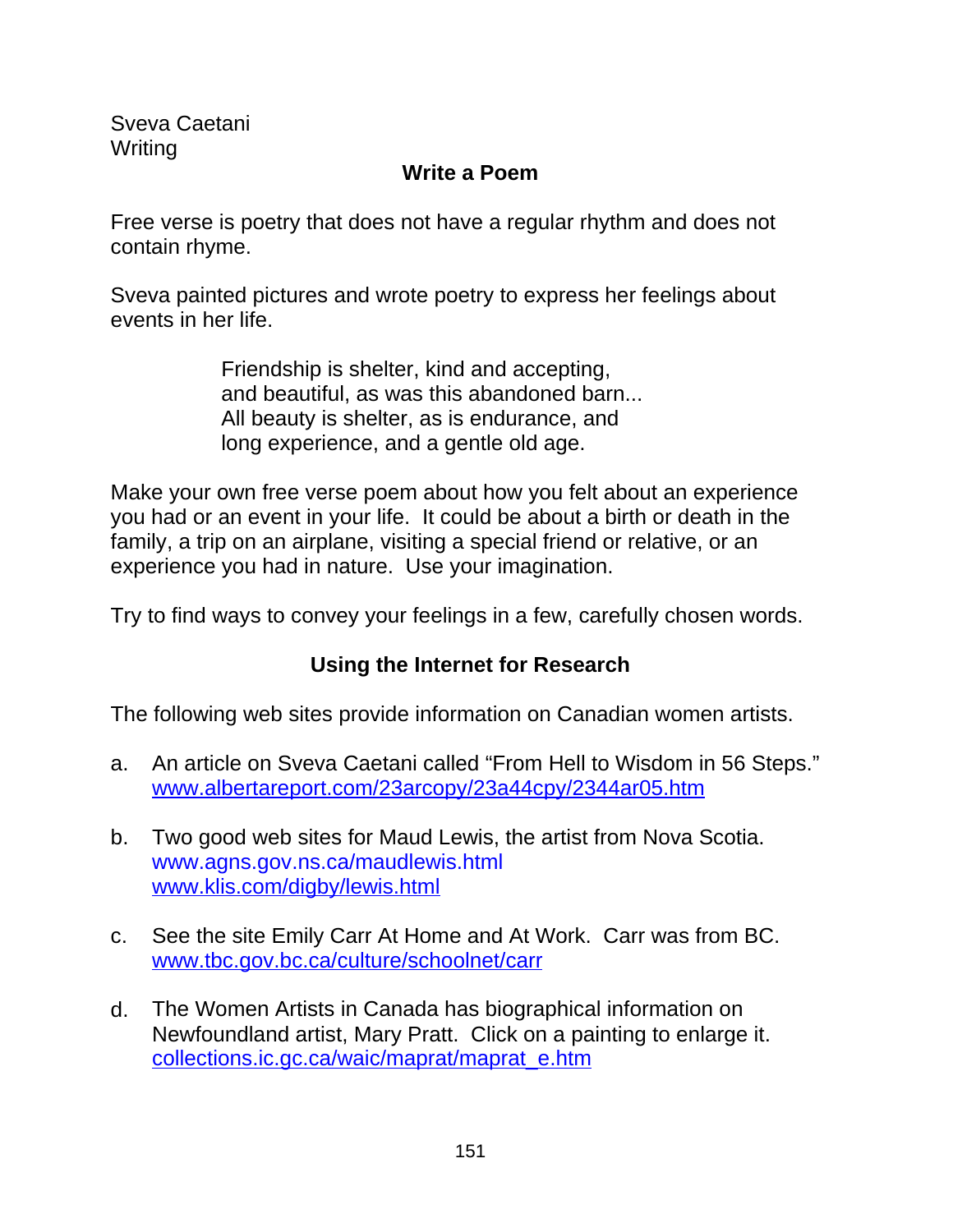# **Looking at a painting What do you see? What do you feel?**

The book Recapitulation: A Journey has colour photographs of the Recapitulation series as well as poems and short essays about the paintings.

Choose one colour plate in the book. Look at the painting carefully.

First, write down the name of the painting.

Then, make a list of what you see. Include objects in the picture and the colours used. Does the painting appear to tell a story? What is happening in the picture?

Finally, make a list of describing words that tell how this painting makes you feel.

Book available: Okanagan University College Library Okanagan Regional Library

# **Comparing Two Women Painters**

The short video Maud Lewis: a world without shadows documents the life and work of another Canadian woman painter, showing her paintings and the countryside which she painted in Nova Scotia (10 min). Another video, The Illuminated Life of Maud Lewis, was released in 1996 (60 min).

After viewing one of the videos, make a list of the similarities and differences between Sveva Caetani and Maud Lewis. Discuss your findings.

Videos available: Maud Lewis: a world without shadows - OUC Library The Illuminated Life of Maud Lewis - Okanagan Regional Library and Literacy BC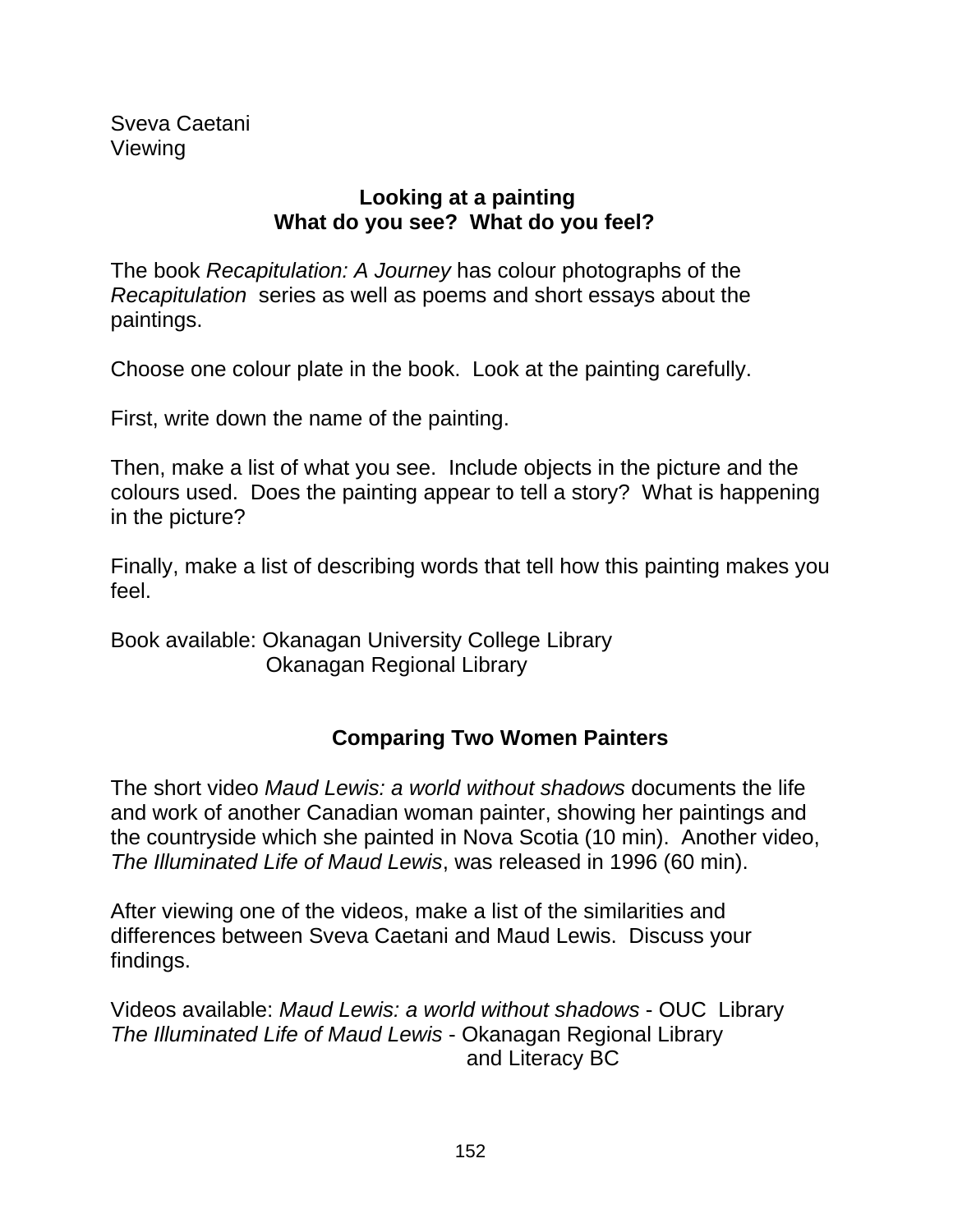# **Vocabulary - Matching**

- 1. isolated F 2. estates H 3. companion E 4. vivid K
- 5. statesman D 6. adventurous A 7. stocks J
- 8. random B 9. scholar C 10. studio G 11. reform I

## **Vocabulary - Fill in the Blanks**

- 1. princess 2. Arthritis 3. gallery 4. cherished
- 5. luggage 6. artist 7. scrub 8. extraordinary
- 9. carpet 10. donate 11. penniless 12. grizzly

# **Vocabulary - Using Context Clues**

- 1. c escaped from
- 2. b high ranking
- 3. spell magic charm, magic power, influence
- 4. crates boxes, packing cases, containers, packing boxes
- 5. glamorous interesting, attractive, exciting, elegant
- 6. obsessed preoccupied, persistently aware of, troubled in the mind, occupied to a great extent
- **Spelling Compound Words** extraordinary, statesmen, heartbroken, childhood, lifestyle, himself, gentleman, firewood, downtown, loveless, household, anything, bedroom, housecleaning, breakdown, upkeep, watercolours, wheelchair, godmother.

## **Spelling - Synonyms**

- 1. penniless poor, broke, bankrupt, poverty stricken
- 2. heartbroken sad, unhappy, sorrowful
- 3. income money, earnings, salary, wages, payment
- 4. adored loved, admired, respected, worshipped
- 5. slim slender, thin, lean, delicate
- 6. beautiful pretty, lovely, attractive, gorgeous
- 7. joy pleasure, happiness, delight, enjoyment
- 8. destroyed ruined, broken, spoiled, wrecked, smashed
- 9. glowing bright, shining, blazing, dazzling, gleaming
- 10. exhibited shown, displayed, hung, presented
- 11. curtains drapes, blinds
- 12. photographs pictures, snapshots, photos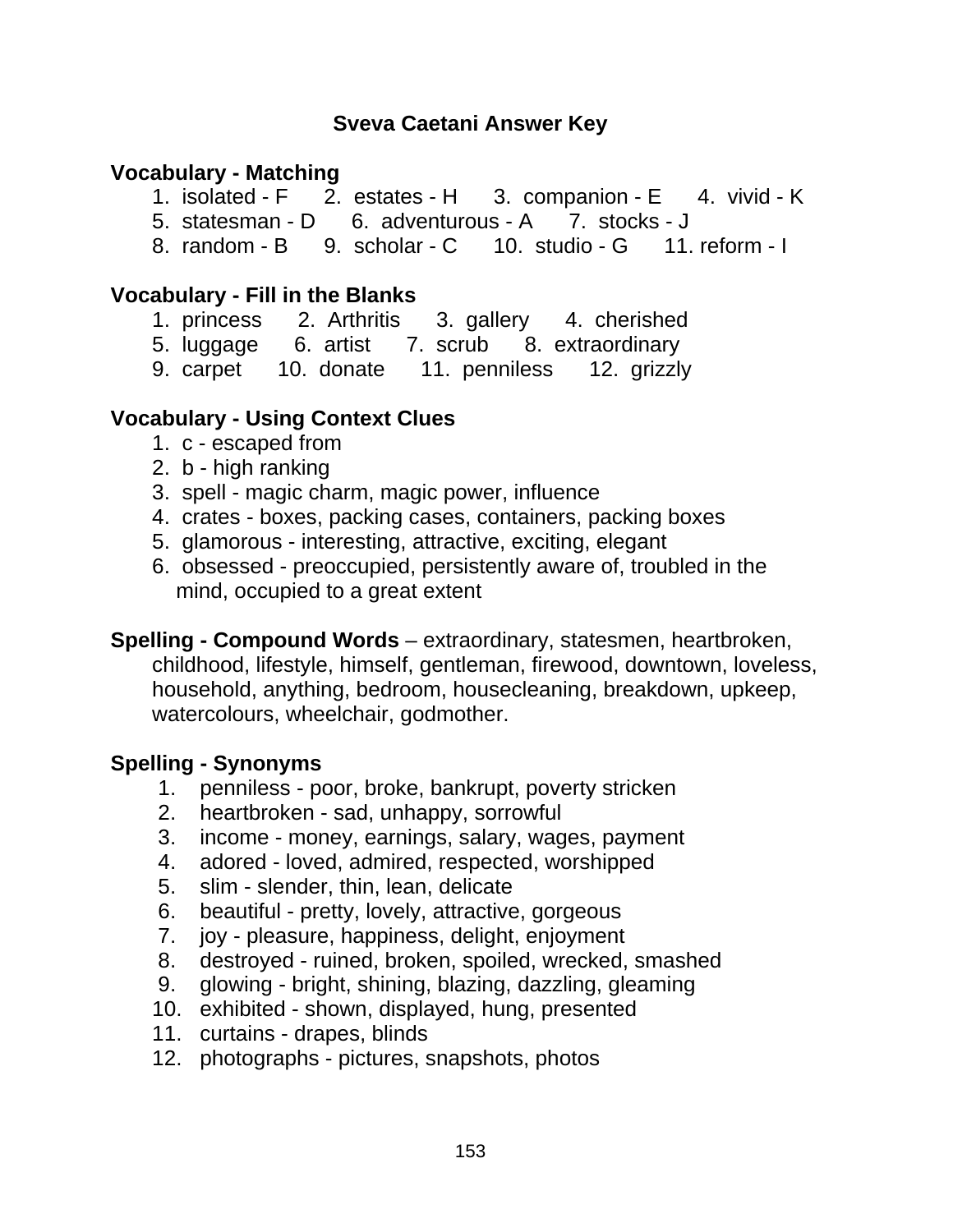# **Short Answer Questions - A**

- 1. Duke of Sermoneta and Prince of Teano.
- 2. At home with a governess.
- 3. The scenic beauty and simple lifestyle.
- 4. One who farms as a hobby, not for money to live on
- 5. Christmas Day, 1935. Cancer.
- 6. In her will, Ofelia left her money to the Catholic Church. There was little Caetani money left for Sveva.
- 7. Ofelia's companion.
- 8. Ofelia was afraid of being left alone.
- 9. As a teacher.
- 10. Donated it to the city of Vernon to be run by the Vernon Art Gallery.

## **Short Answer Questions - B**

- 1. Rome
- 2. Leone and Ofelia
- 3. \$7,000
- 4. Fabiani
- 5. Reading and housecleaning
- 6. Victoria
- 7. Recapituation
- 8. 11 years (1978-1989)
- 9. Arthritis
- 10. April, 1994, 76 years old

#### **Longer Answer Questions**

- 1. Where and when does this story take place? --This story takes place in Vernon, 1921-1994.
- 2. Describe what Leone, Sveva's father, was like.
	- He was well-educated and much older than Ofelia.
	- -- He felt strongly about politics.
	- -- He loved Ofelia & Sveva.
	- -- He was rich until the stock market crash and the Depression.
	- He liked simple pleasures; enjoyed doing manual labour as a hobby.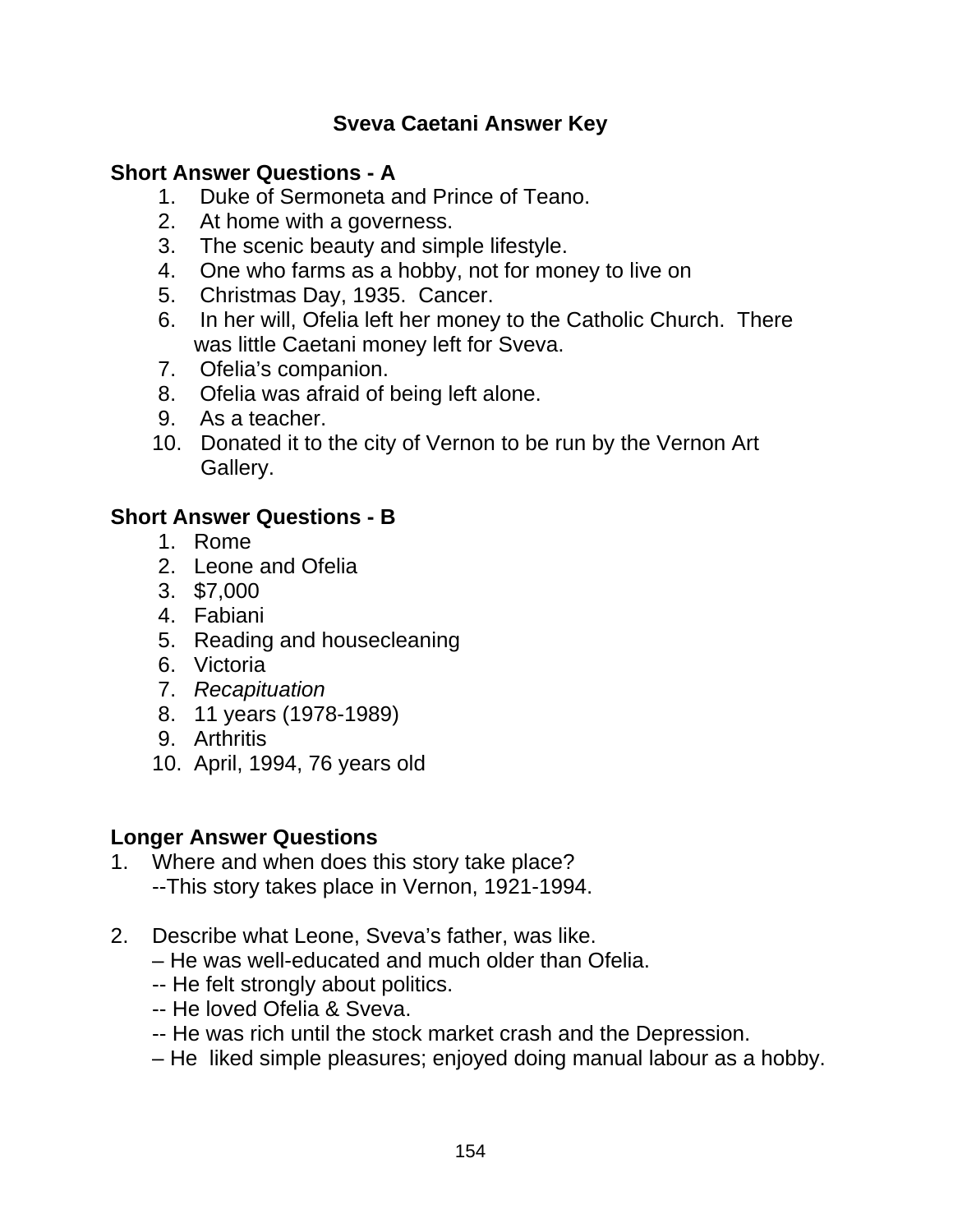- 3. Describe what Ofelia, Sveva's mother, was like.
	- She was beautiful and fashionable, and she was raised in a wealthy family.
	- -- She didn't fit in to Vernon way of life and she didn't learn much English.
	- She was afraid of being alone and she was manipulative. She said, "If you leave me, I will die."
- 4. What are some reasons why the Caetani family left Italy and came to Canada?
	- To avoid political oppression of Italy under the Mussolini government.
	- Society would have frowned on Leone's second family because he could not be divorced and so could not marry Ofelia.
	- Leone had good memories of B.C. when he came to the Kootenays to hunt as a young man.
	- Leone looked forward to the political freedom, social freedom and simple lifestyle. He was an idealist and he wanted to live where there was equality among people rather than a class system where people were judged on the status of the family they were born into rather than on their own merits.
- 5. Why do you think Ofelia did not make many friends in Vernon?
	- She was shy and didn't learn to speak English very well.
	- She was different than most other people in Vernon, and she probably felt like she didn't fit in.
	- She was used to a different kind of life. She was used to living like a well-to-do European.
	- She already had Miss Juul to be her friend.
- 6. Why do you think Sveva called her series of paintings Recapitulation? – Recapitulation means to sum up or to repeat. She was looking back over her life in her paintings. The paintings are the story of her life. -
	- She was also examining her relationship with her parents, the two most important people in her life.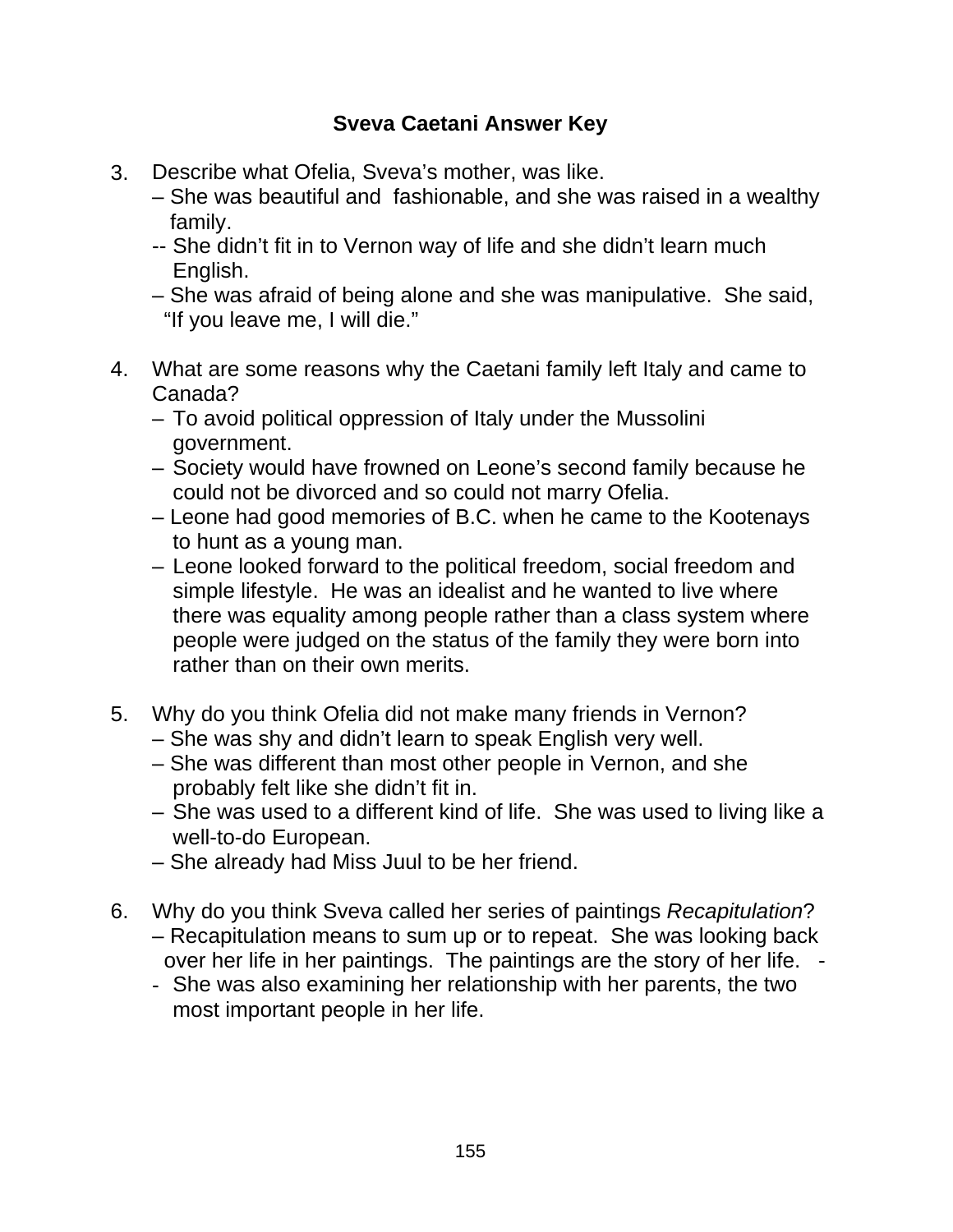- 7. In what ways was Sveva's life like a fairy tale?
	- She had great joys and great sadness, she had great hurdles to overcome, and she accomplished great achievements.
	- She had a handsome prince as a father and a beautiful young woman as a mother.
	- She had a rich and privileged childhood.
	- When her father died, her life completely changed.
	- She was kept like a prisoner by her mother for 25 years (almost like her mother was a wicked step-mother).
	- She was penniless when her mother died and her life completely changed again. Sveva re-invented herself and became a teacher.
	- She had great artistic achievement and celebrity at the end of her life.

# **Discussion Questions**

- 1. Why do you think Sveva referred to her mother as "a great moth selfcaught in a bottle"?
	- -- She was a prisoner in the Pleasant Valley Road house.
	- -- It was not her choice to come to Canada or to Vernon. She was likely lonely and unhappy.
	- -- She was "self-caught" because she could have chosen to learn English and mix in Vernon society. She didn't take chances or make the best of a bad deal. She could see out (of the glass bottle) but she couldn't get out or be free.
	- -- Perhaps she could be thought of as a moth because she was delicate or fragile. Maybe she fluttered or was anxious in her exile.
- 2. Sveva said her mother compelled her to stay with her? How do you think this could have happened? Why do you think Sveva obeyed her mother's wishes?
	- Her mother had a forceful personality.
	- -- Sveva was used to being alone with her family, and she had little experience being independent.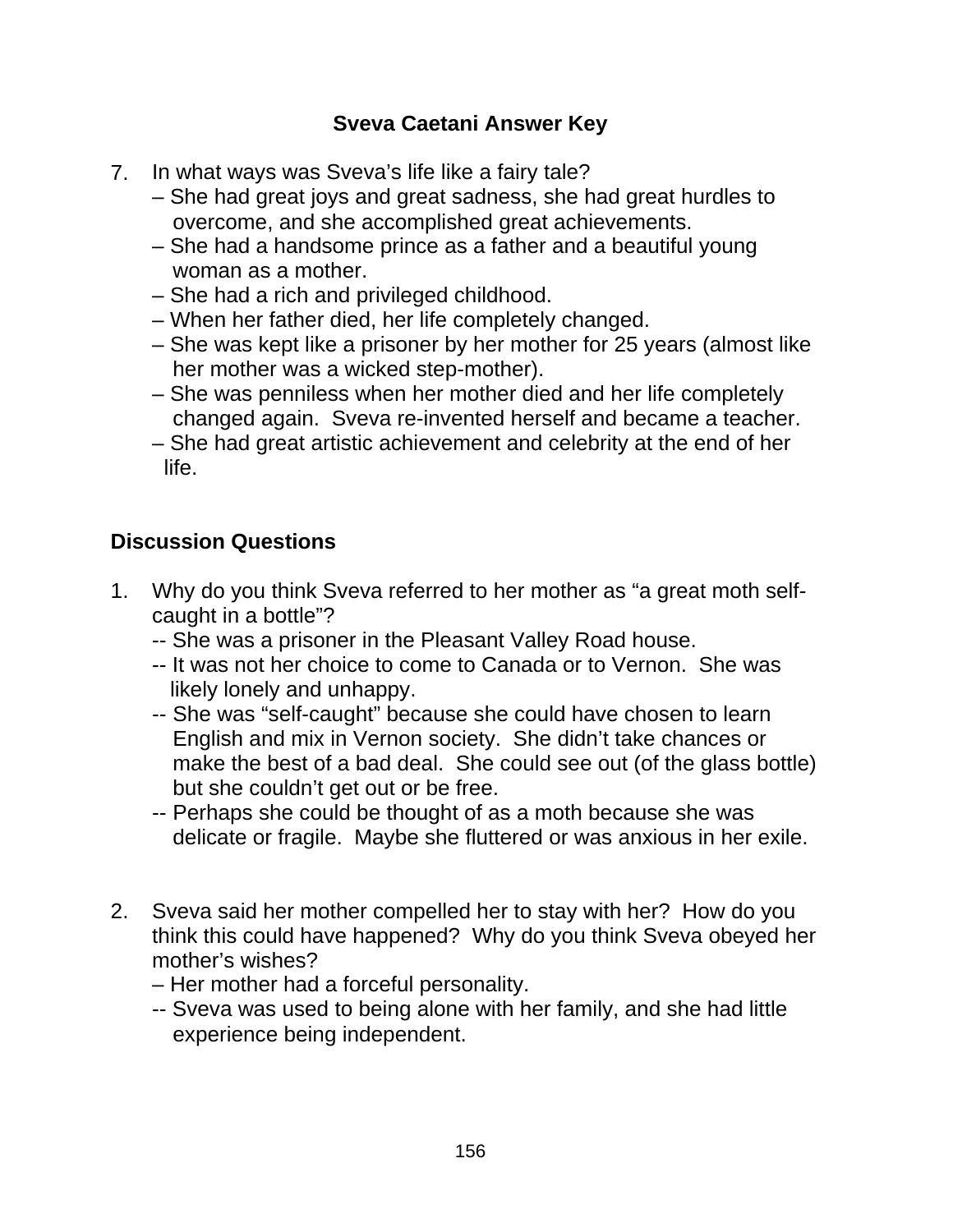- Her mother was manipulative when she said she would die if Sveva left her. This scared Sveva. Ofelia used her heart ailment as an excuse.
- Sveva felt dutiful toward her parent.
- Sveva did not want to lose her mother's love.
- 3. Look at the family portrait of Leone, Ofelia, and Sveva? What does Ofelia's body language tell us about her feelings for Sveva?
	- Ofelia is clinging to Sveva. She seems to care deeply for her child. Even then she seems afraid of being alone.
- 4. Why do you think Ofelia forbid Sveva to leave the house after her father died?
	- Ofelia was afraid of being alone so she didn't want Sveva to leave.
	- She must have thought that if Sveva did not mingle with the outside world, she would not want to have an independent life (get married and have a family like most other young women or have a career).
- 5. Why do you think Ofelia made out her will as she did?
	- Perhaps she was a very religious person, or perhaps her religion helped her during her difficult life, or perhaps she was trying to atone for her sins.

## **Cloze Exercise - Leone: The Handsome Prince**

- 1. father 2. freedom 3. British Columbia 4. hunting
- 5. grizzly bears 6. Leone 7. best 8. Okanagan Valley
- 9. Vernon 10. map

## **Cloze Exercise - Ofelia: The Moth in a Bottle**

- 1. house 2. daughter 3. die 4. mother 5. love
- 6. three 7. alone 8. fence 9. Sveva 10. Juul

## **Cloze Exercise - Sveva: Living Happily Every After**

- 1. painting 2. 56 3. paint 4. school 5. night
- 6. wheelchair 7. poems 8. famous 9. Alberta
- 10. galleries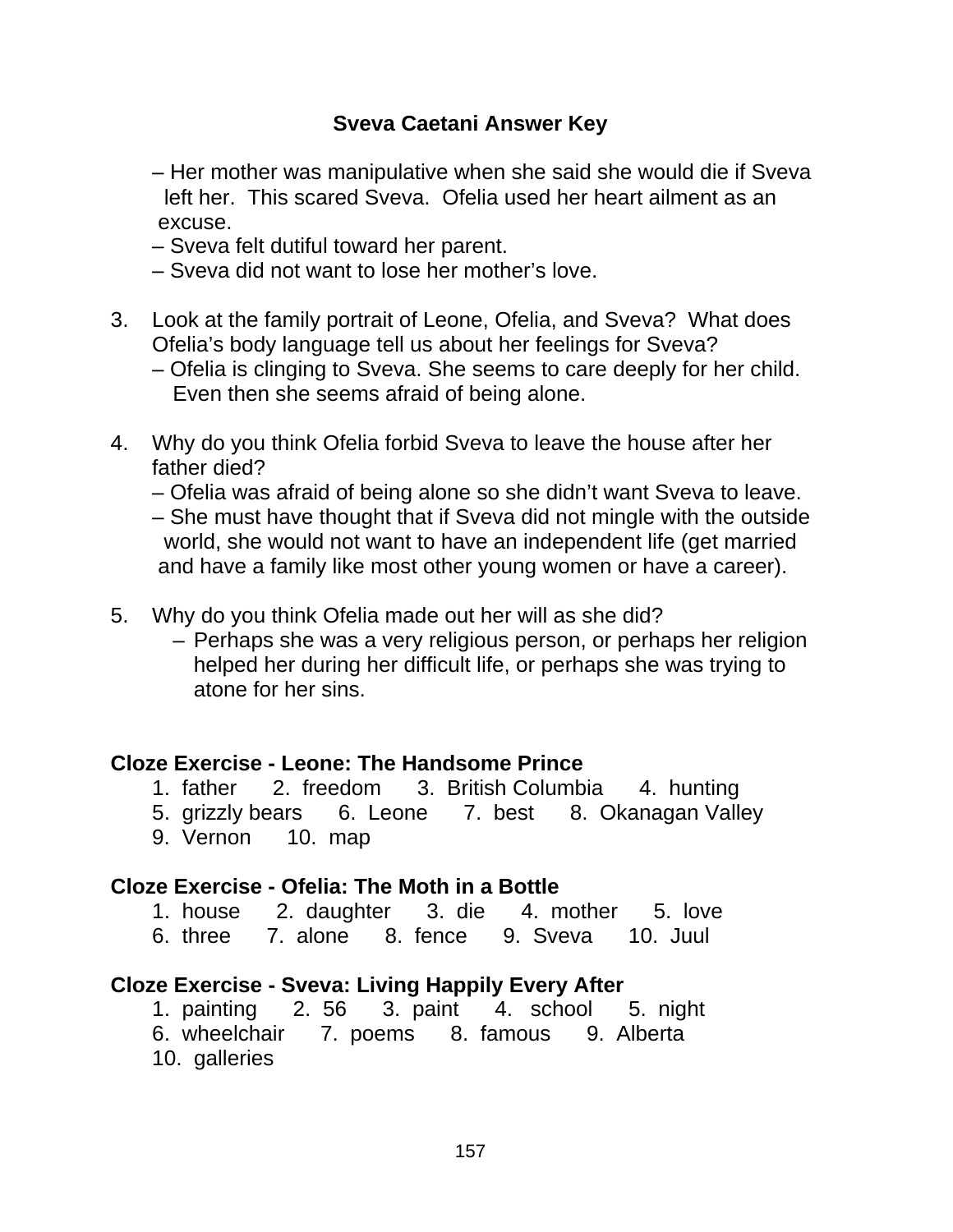#### **Crossword Puzzle Answers**

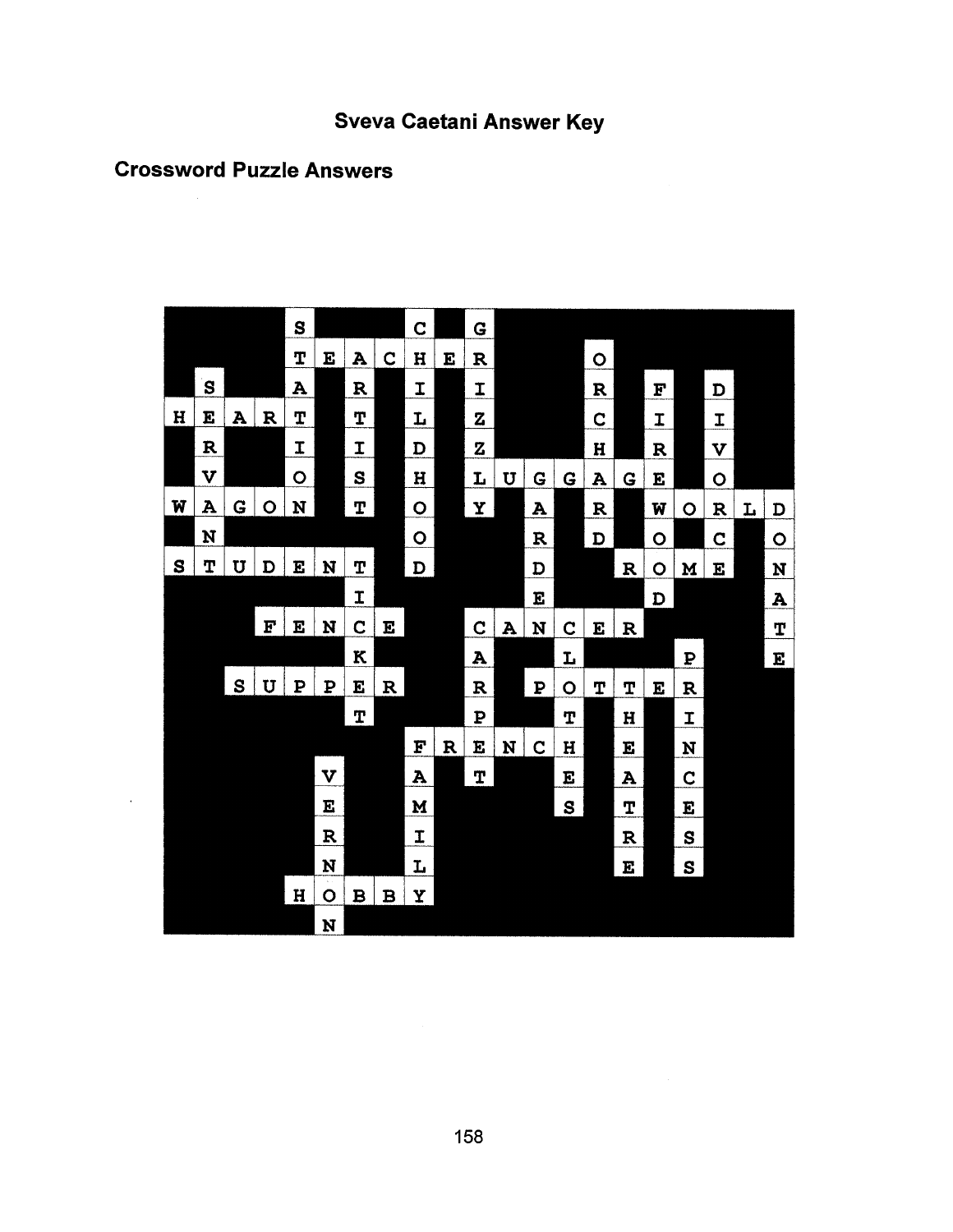#### **Sample Answers Table of Events Sveva Caetani**

| Year | <b>Event</b>                                     |
|------|--------------------------------------------------|
| 1917 | Sveva born in Rome to parents Leone and Ofelia.  |
| 1921 | Sveva comes to Canada. Lives in Vernon.          |
| 1929 | Begins painting and drawing lessons.             |
| 1935 | Leone dies. Sveva confined to house.             |
| 1951 | Sveva allowed to leave house to do chores.       |
| 1960 | Ofelia dies. Sveva begins to teach school.       |
| 1970 | Sveva goes to University of Victoria.            |
| 1972 | Begins teaching at Charles Bloom High School.    |
| 1975 | Begins planning Recapitulation project.          |
| 1978 | Begins painting Recapitulation pictures.         |
| 1983 | Retires from teaching.                           |
| 1989 | Finishes Recapitulation series.                  |
| 1994 | Sveva dies in Vernon. Donates house.             |
| 1995 | The book Recapitulation: A Journey is published. |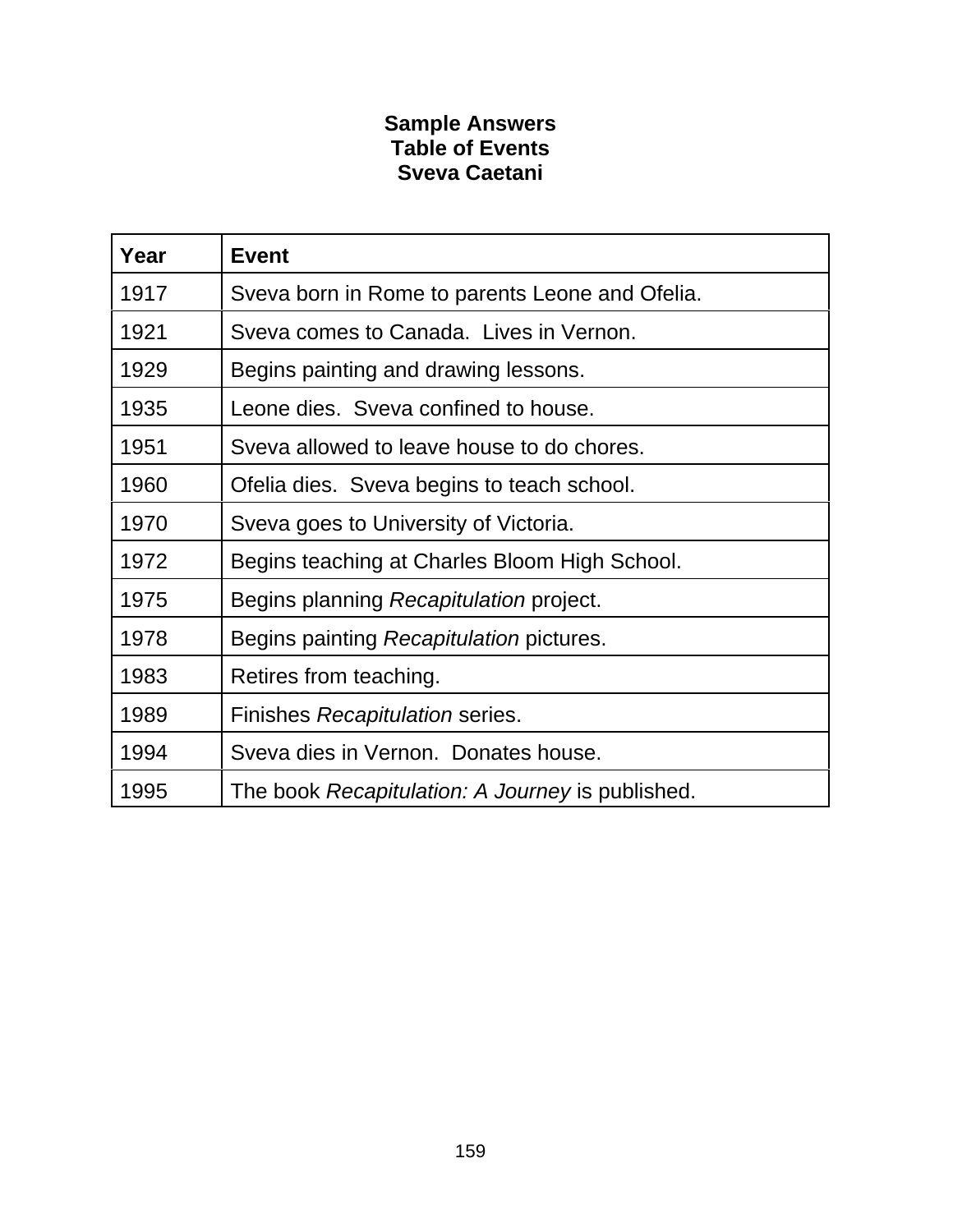# **Road Trip: From Trails to Highways in the Okanagan**

**Okanagan History Vignette**

**Student Exercises & Answer Key**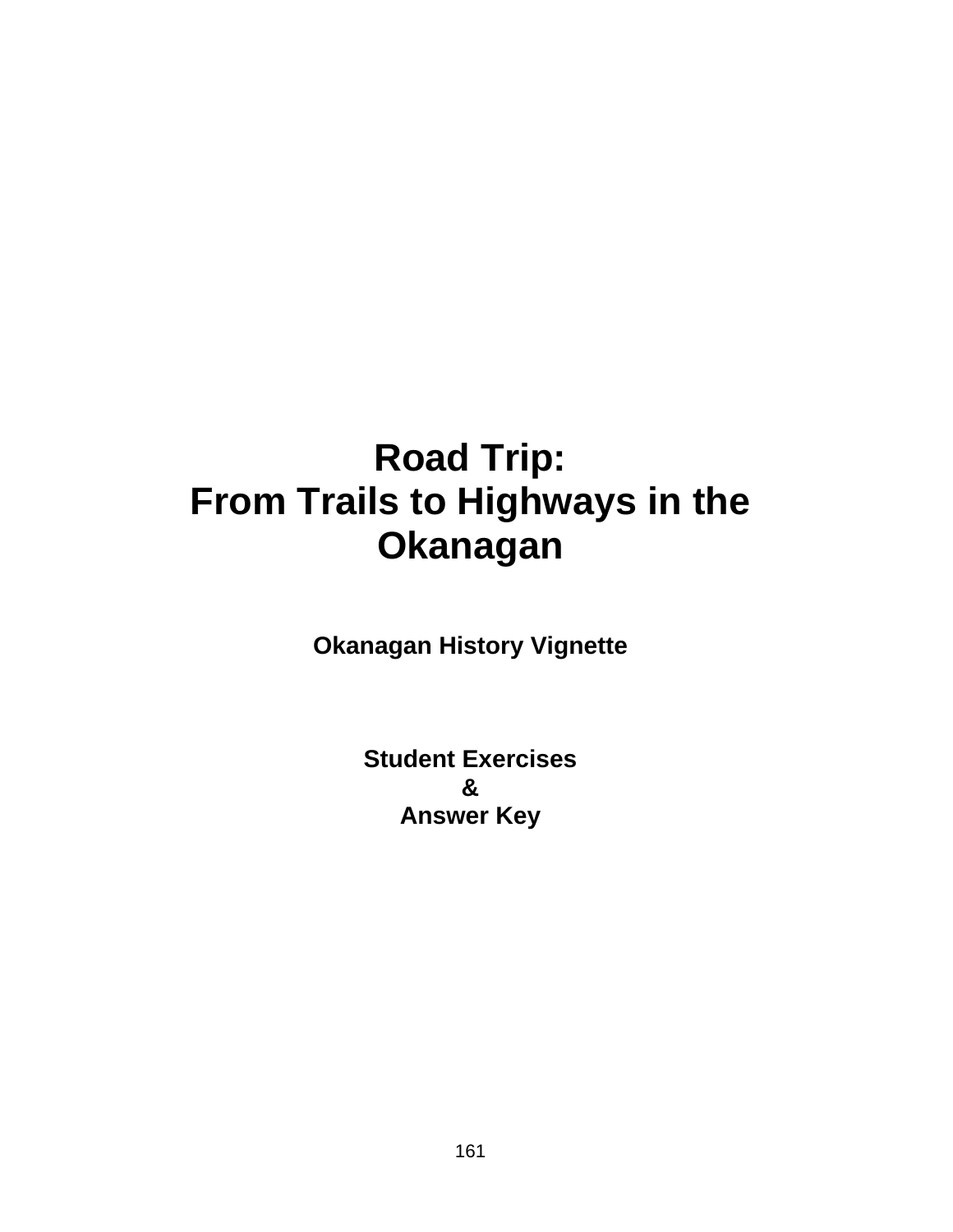Road Trip Pre-reading

# **Pre-reading Questions**

- 1. How are roads important in your community?
- 2. Do you like to go on road trips? If so, why? Where do you like to go?
- 3. What memories do you have of travelling by car as a child? Where did you go? Are the memories good or bad?
- 4. Have you ever driven on any of the major highways in BC? Which ones? Was the drive a good experience?
- 5. Do you think the opening of the Coquihalla Highway and the Connector has changed the Okanagan? How?
- 6. Have you ever heard of the Okanagan Brigade Trail? What do you know about it?
- 7. What do you know about wagons and stagecoaches?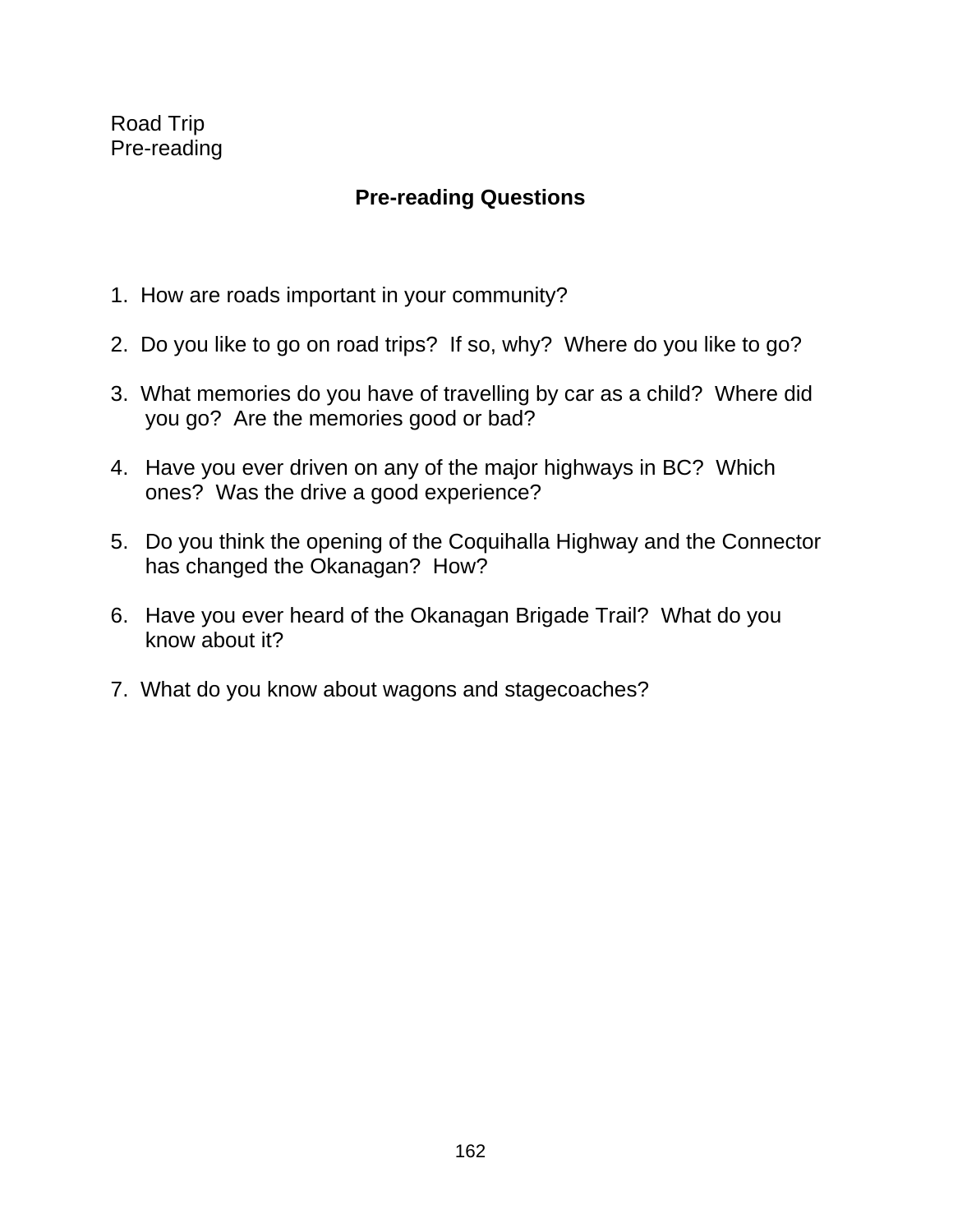# **Matching**

Match the vocabulary word on the left with the correct definition on the right. Put the letter of the definition on the line after the vocabulary word.

1. visible **A.** used for business purposes 2. axle \_\_\_\_\_\_ B. a period of ten years 3. roam C. can be seen 4. commercial \_\_\_\_\_\_\_\_\_ D. section of bridge between 2 supports 5. premier **E.** bar on which a wheel turns 6. rugged \_\_\_\_\_\_\_\_ F. pavement 7. expedition \_\_\_\_\_\_ G. walk with no special purpose; wander 8. blacktop \_\_\_\_\_\_ H. part of country away from the coast 9. span \_\_\_\_\_\_ I. highest elected office in the province 10. interior **contained J.** rough, uneven 11. decade \_\_\_\_\_\_ K. difficult or long journey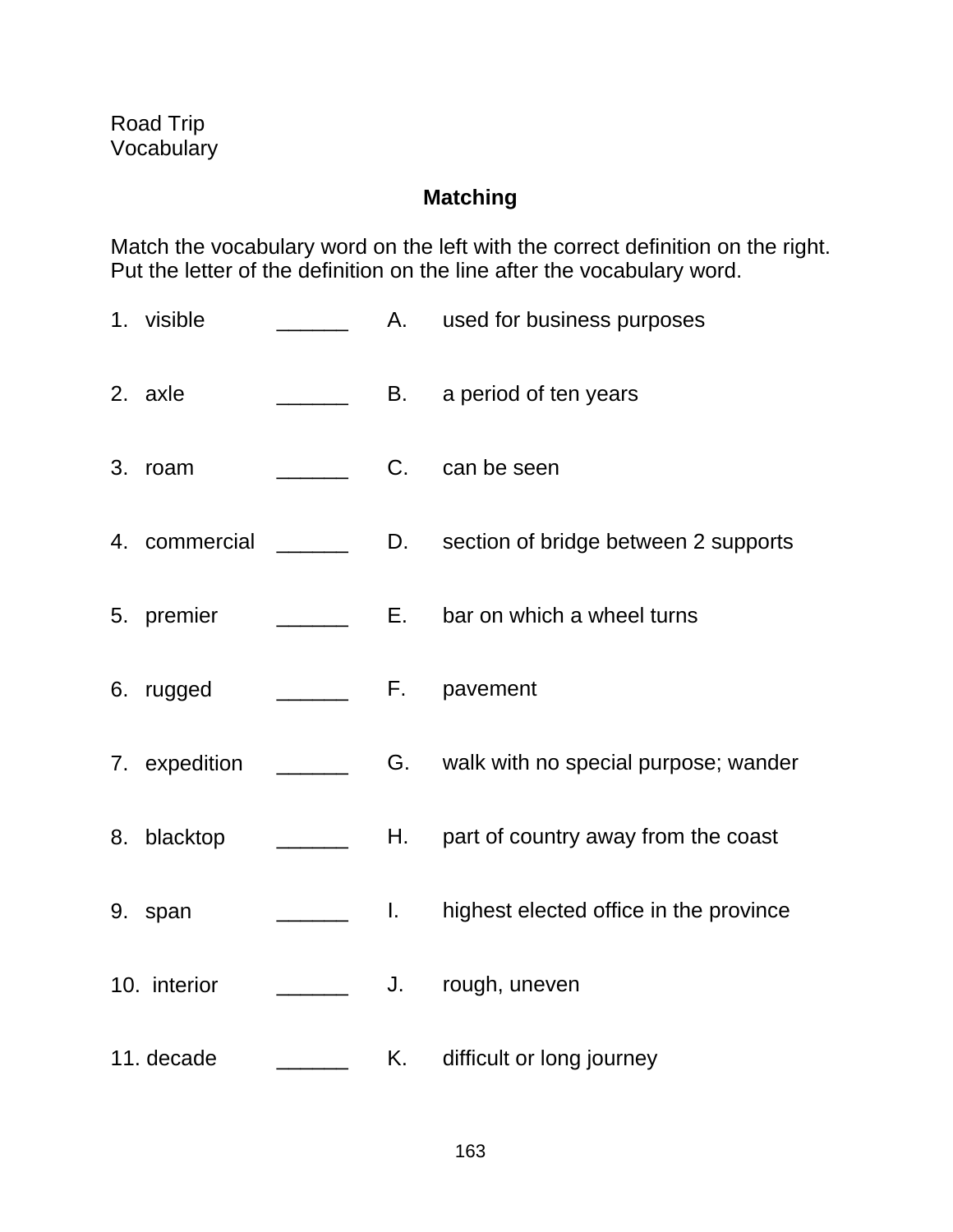# **Fill in the Blanks**

Choose the correct word from the list below and fill in the blanks.

|    |                                                          | 1. Another name for a snow slide is an ________________________.         |
|----|----------------------------------------------------------|--------------------------------------------------------------------------|
|    | passengers or mail.                                      | 2. A ____________________________ is a horse-drawn vehicle used to carry |
|    |                                                          | 3. Flat, treeless grassland is known as the _______________.             |
| 4. |                                                          | means without a stop or break.                                           |
|    |                                                          | 5. A person who cuts up meat is known as a ______________________.       |
|    | Okanagan to do religious work.                           | 6. Father Pandosy was a <u>equal and a sext sent</u> to the              |
|    |                                                          | 7. A driver's _________________ gives one permission to drive a car.     |
|    |                                                          | 8. Male cattle are also known as ______________________.                 |
| 9. |                                                          | Useful materials that occur in nature such as timber or minerals are     |
|    |                                                          |                                                                          |
|    |                                                          | 10. The fire _____________________ is a group of people who fight fires. |
|    | avalanche<br>brigade<br>butcher<br>continuous<br>licence | missionary<br>natural resources<br>oxen<br>prairie<br>stagecoach         |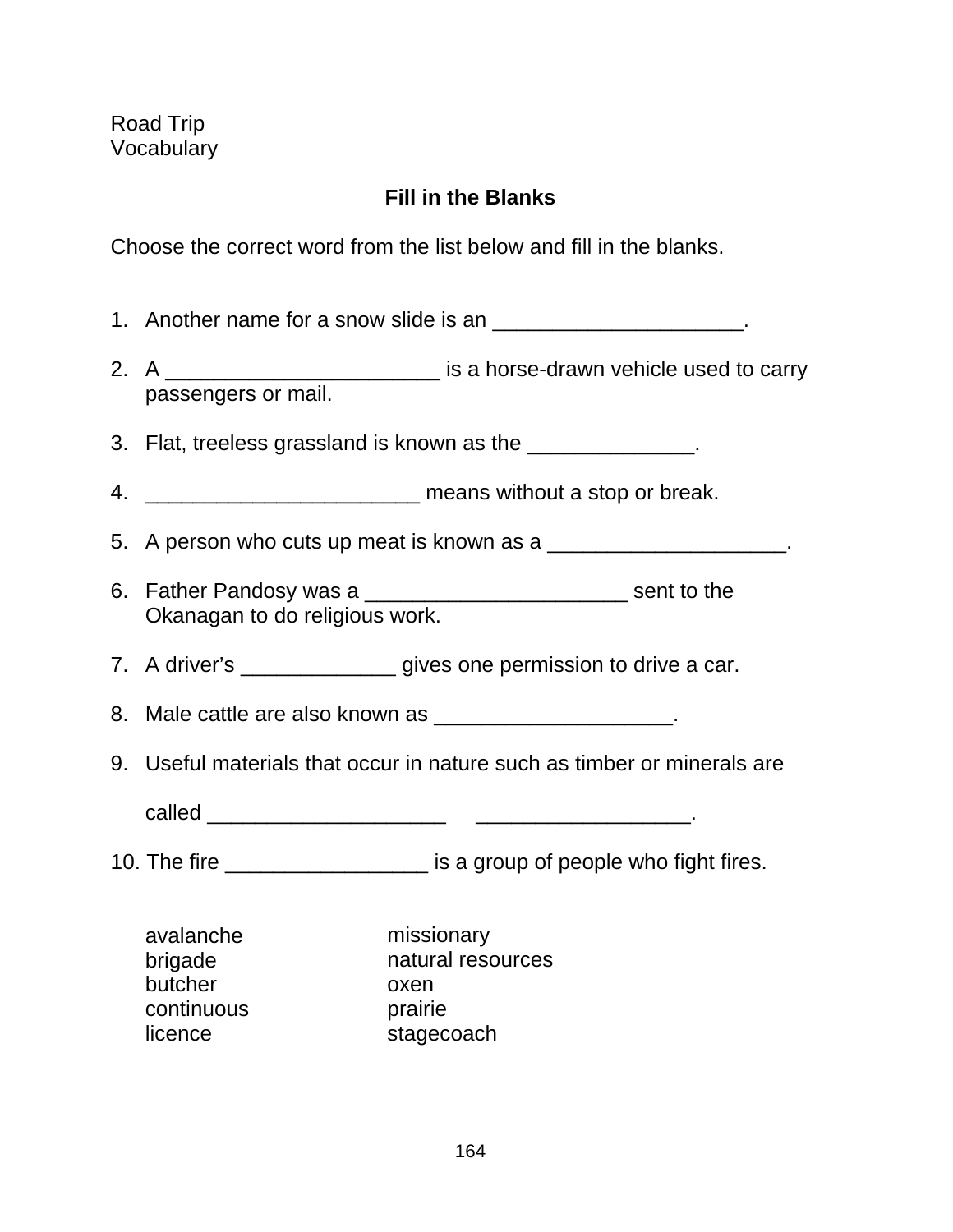Road Trip Vocabulary

# **Using Context Clues**

Define the underlined word in each sentence in the space below the sentence or write your answers on a separate sheet of paper.

- 1. At 4:00 p.m., the packers would set up camp, and the horses would be let out to graze in the wild grasslands.
- 2. The British-owned Hudson's Bay Company did not want to travel through the new American territory.
- 3. In 1949, a cairn with a plaque telling about the Okanagan Brigade Trail was erected in Westbank.
- 4. Even though passengers paid up to 10 cents a mile for their trip, the cost of the ticket did not guarantee a trouble-free trip.
- 5. The gas tank was under the front seat, and there was no fuel gauge.
- 6. The federal government in Ottawa would need to give money to the provinces to help them extend their roads.
- 7. The year 1952 saw the beginning of a road-building boom in BC.
- 8. They moved sections of the Boston Bar Creek without disturbing the trout spawning grounds.
- 9. To lessen the impact of the new road on wildlife, the Connector has a \$10.5 million wildlife protection system.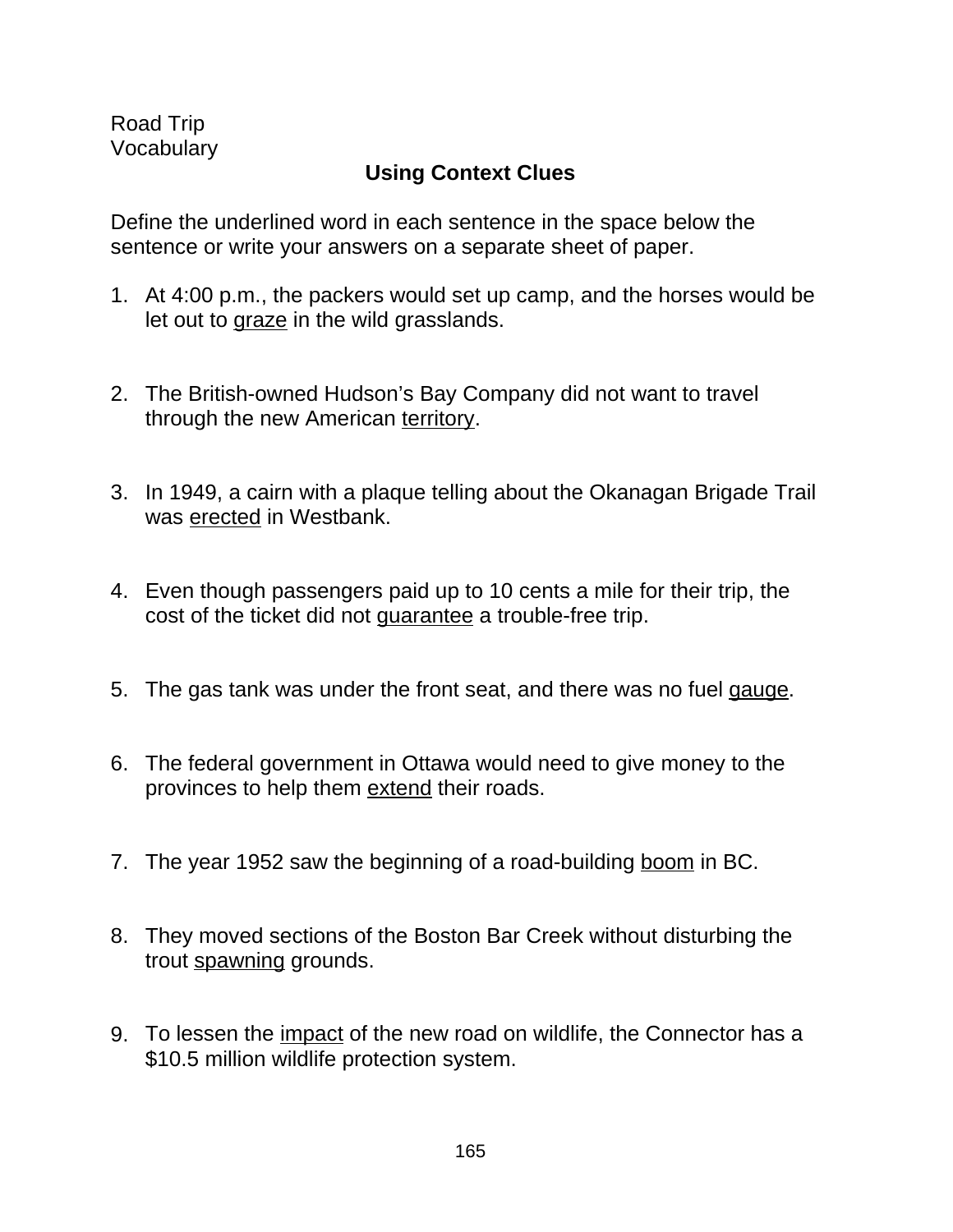#### **Homonyms**

Homonyms are words that sound the same but have different meanings and spellings. For example, to –> too. The following words are from the vignette. List a homonym for each word.

| 1. route | <u> 1980 - Johann Barbara, martin a</u>              |        | 8. miners |                                                                                                                      |
|----------|------------------------------------------------------|--------|-----------|----------------------------------------------------------------------------------------------------------------------|
| 2. for   |                                                      |        | 9. road   | <u> 1989 - Johann Barn, mars ann an t-Amhair an t-A</u>                                                              |
|          |                                                      |        | 10. mail  |                                                                                                                      |
|          | 4. cents ________________                            |        | 11. hours | <u> 2002 - Jan James James James James James James James James James James James James James James James James J</u> |
|          | 5. great ___________________                         |        | 12. meet  | <u> The Communication of the Communication</u>                                                                       |
| 6. here  | <u> 1980 - Jan Barnett, fransk politik (d. 1980)</u> |        | 13. sales |                                                                                                                      |
| 7. hole  | <u> 1980 - Johann Stoff, fransk politik (d. 19</u>   | 14. hi |           |                                                                                                                      |

# **Syllables**

Sound out the following words and write down the number of syllables.

| 1. fur                   | <u> 1990 - John Barn Barns</u>                                                                                       | 8.       | trappers                                                                                                       |
|--------------------------|----------------------------------------------------------------------------------------------------------------------|----------|----------------------------------------------------------------------------------------------------------------|
| 2. overland              |                                                                                                                      | 9.       | business                                                                                                       |
| 3. Okanagan _______      |                                                                                                                      | 10. fuel |                                                                                                                |
| 4. expedition            | <u> 1980 - Albert Standard III, prima populație de la proprietat de la proprietat de la proprietat de la proprie</u> |          | 11. gauge                                                                                                      |
| 5. opportunities _______ |                                                                                                                      |          | 12. corduroy ________                                                                                          |
| 6. occurred              |                                                                                                                      |          | 13. unloaded and the state of the state of the state of the state of the state of the state of the state of th |
| 7. continuous            |                                                                                                                      | 14.      | trains                                                                                                         |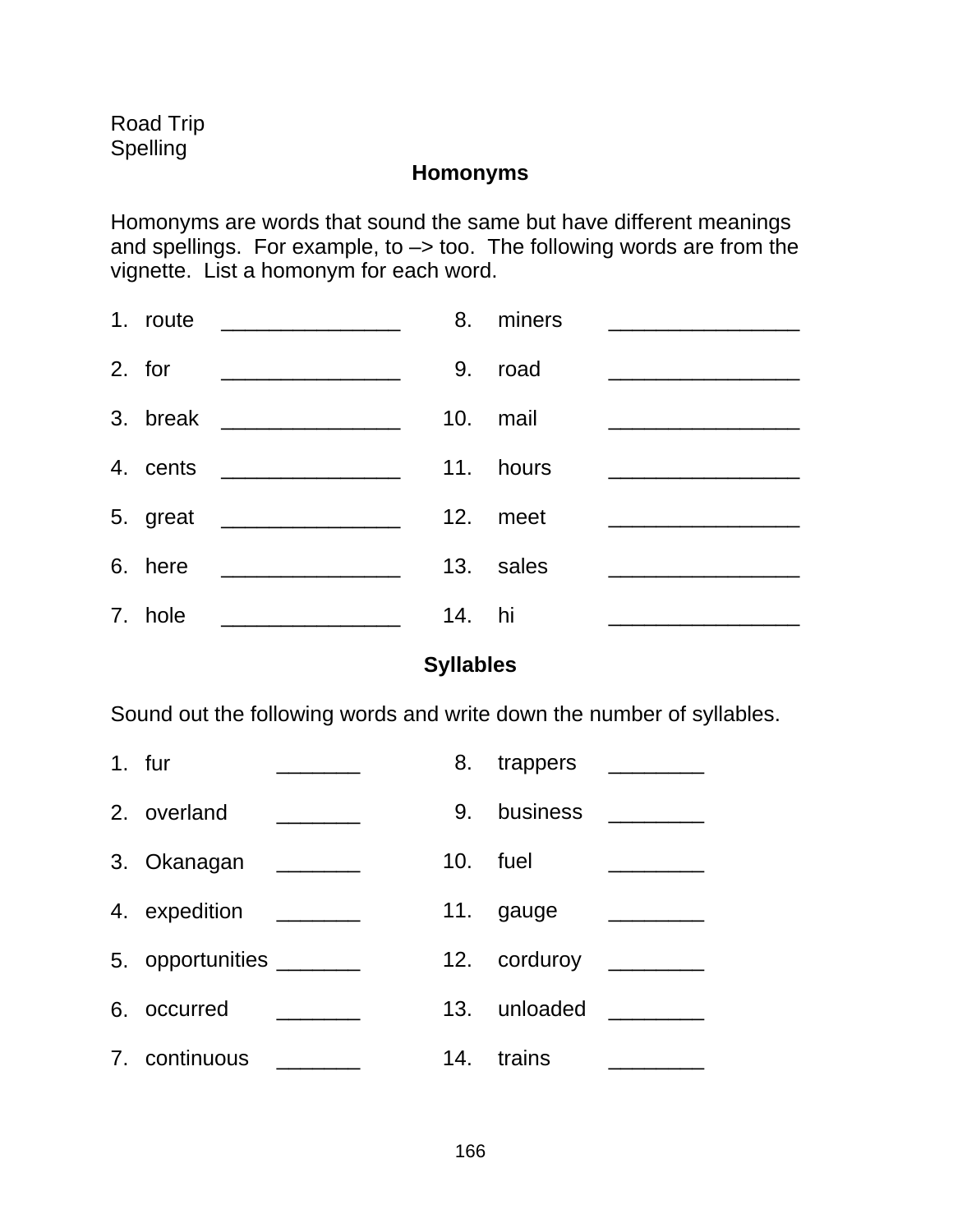#### **Antonyms**

Antonyms are words that have opposite meanings. For example, hot –> cold. The following words are from the vignette. List an antonym for each.

| 1. rough     | <u> 1989 - Johann Barn, mars et al. (b. 1989)</u> |        |         | 7. first __________      |
|--------------|---------------------------------------------------|--------|---------|--------------------------|
| 2. expensive |                                                   |        |         | 8. sold _________        |
| 3. summer    |                                                   |        |         | 9. busy ________________ |
| 4. faster    |                                                   |        |         |                          |
| 5. improve   | <u> 1990 - Johann Barbara, martxa</u>             |        | 11. end |                          |
| 6. hungry    |                                                   | 12. hi |         |                          |

## **Synonyms**

Synonyms are words with similar meanings. For example, pretty –> beautiful. The following words are from the vignette. List a synonym for each word.

|    | 1. blacktop  |                                                                                                                        | 7. join    |                                                                                                                       |
|----|--------------|------------------------------------------------------------------------------------------------------------------------|------------|-----------------------------------------------------------------------------------------------------------------------|
|    | 2. estimated |                                                                                                                        | 8. trail   | <u> 1989 - John Harry Harry Harry Harry Harry Harry Harry Harry Harry Harry Harry Harry Harry Harry Harry Harry H</u> |
|    | 3. hassle    |                                                                                                                        | 9. funds   |                                                                                                                       |
|    | 4. expensive | <u> 1989 - Johann Barbara, martin a</u>                                                                                | 10. boat   |                                                                                                                       |
|    | 5. portion   | <u> La Carlo Carlo Carlo Carlo Carlo Carlo Carlo Carlo Carlo Carlo Carlo Carlo Carlo Carlo Carlo Carlo Carlo Carlo</u> | 11. photo  |                                                                                                                       |
| 6. | workers      |                                                                                                                        | 12. finish |                                                                                                                       |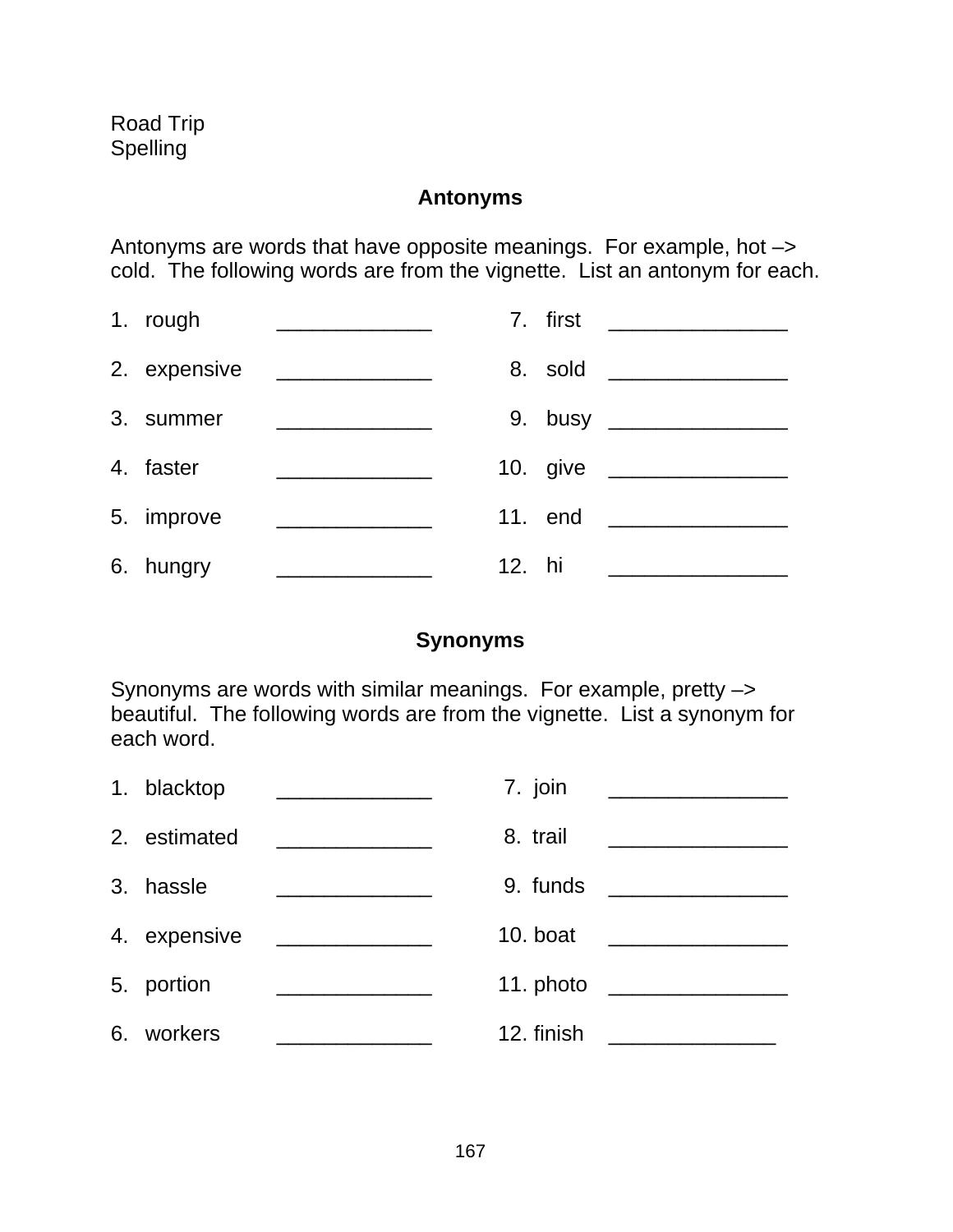Road Trip Spelling

# **Doubling the Final Consonant**

Using the spelling rules for doubling the final consonant, determine whether you need to double the final consonant before adding the suffixes to the following words. Write the new word on the line.

| 1. travel $+$ ing |  |
|-------------------|--|
| 2. follow $+$ ed  |  |
| 3. $trap + er$    |  |
| 4. $slip + ed$    |  |
| 5. meet $+$ ing   |  |
| 6. $occur + ed$   |  |
| 7. $look + ing$   |  |
| 8. stop $+$ ing   |  |
|                   |  |

# **The "Y" Spelling Rule**

Using the "Y" spelling rule, add the suffixes to the following words.

| 1. opportunity $+$ s    |  |
|-------------------------|--|
| 2. $carry + ed$         |  |
| 3. country $+$ s        |  |
| 4. busy $+$ er          |  |
| 5. supply $+$ s         |  |
| 6. responsibility $+$ s |  |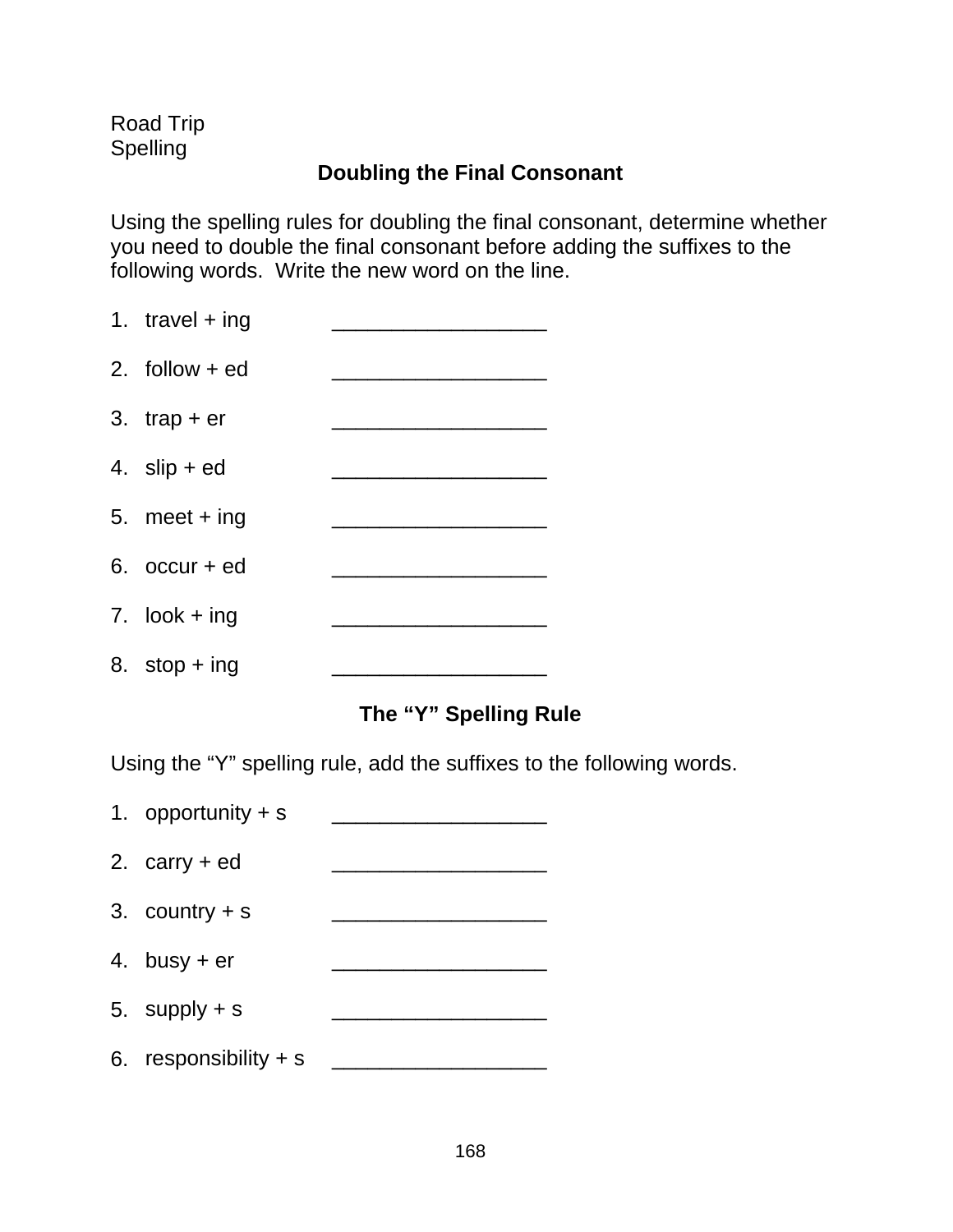# **Short Answer Questions - A**

Re-read the Road Trip vignette and answer these questions.

1. Why did the pack trains travel on the Fur Brigade Trail only twice a

year?\_\_\_\_\_\_\_\_\_\_\_\_\_\_\_\_\_\_\_\_\_\_\_\_\_\_\_\_\_\_\_\_\_\_\_\_\_\_\_\_\_\_\_\_\_\_\_\_\_\_\_\_\_

\_\_\_\_\_\_\_\_\_\_\_\_\_\_\_\_\_\_\_\_\_\_\_\_\_\_\_\_\_\_\_\_\_\_\_\_\_\_\_\_\_\_\_\_\_\_\_\_\_\_\_\_\_\_

\_\_\_\_\_\_\_\_\_\_\_\_\_\_\_\_\_\_\_\_\_\_\_\_\_\_\_\_\_\_\_\_\_\_\_\_\_\_\_\_\_\_\_\_\_\_\_\_\_\_\_\_\_\_\_

- 2. What is a pack train? **Example 2.** What is a pack train?
- 3. Why did the Hudson's Bay Company stop using the Fur Brigade Trail through the Okanagan?\_\_\_\_\_\_\_\_\_\_\_\_\_\_\_\_\_\_\_\_\_\_\_\_\_\_\_\_\_\_\_\_\_\_\_\_\_

\_\_\_\_\_\_\_\_\_\_\_\_\_\_\_\_\_\_\_\_\_\_\_\_\_\_\_\_\_\_\_\_\_\_\_\_\_\_\_\_\_\_\_\_\_\_\_\_\_\_\_\_\_\_\_\_\_

\_\_\_\_\_\_\_\_\_\_\_\_\_\_\_\_\_\_\_\_\_\_\_\_\_\_\_\_\_\_\_\_\_\_\_\_\_\_\_\_\_\_\_\_\_\_\_\_\_\_\_\_\_\_\_\_\_

\_\_\_\_\_\_\_\_\_\_\_\_\_\_\_\_\_\_\_\_\_\_\_\_\_\_\_\_\_\_\_\_\_\_\_\_\_\_\_\_\_\_\_\_\_\_\_\_\_\_\_\_\_\_\_

- 4. What was the purpose of the Palmer and Miller expedition?
- 5. What famous Okanagan priest travelled on the Fur Brigade Trail?
- 6. Why did Governor James Douglas want to build a road to the gold fields in the interior? \_\_\_\_\_\_\_\_\_\_\_\_\_\_\_\_\_\_\_\_\_\_\_\_\_\_\_\_\_\_\_\_\_\_\_\_\_\_

\_\_\_\_\_\_\_\_\_\_\_\_\_\_\_\_\_\_\_\_\_\_\_\_\_\_\_\_\_\_\_\_\_\_\_\_\_\_\_\_\_\_\_\_\_\_\_\_\_\_\_\_\_\_\_

7. Why is it so difficult to build roads in BC?\_\_\_\_\_\_\_\_\_\_\_\_\_\_\_\_\_\_\_\_\_\_\_\_\_\_\_\_\_\_\_\_\_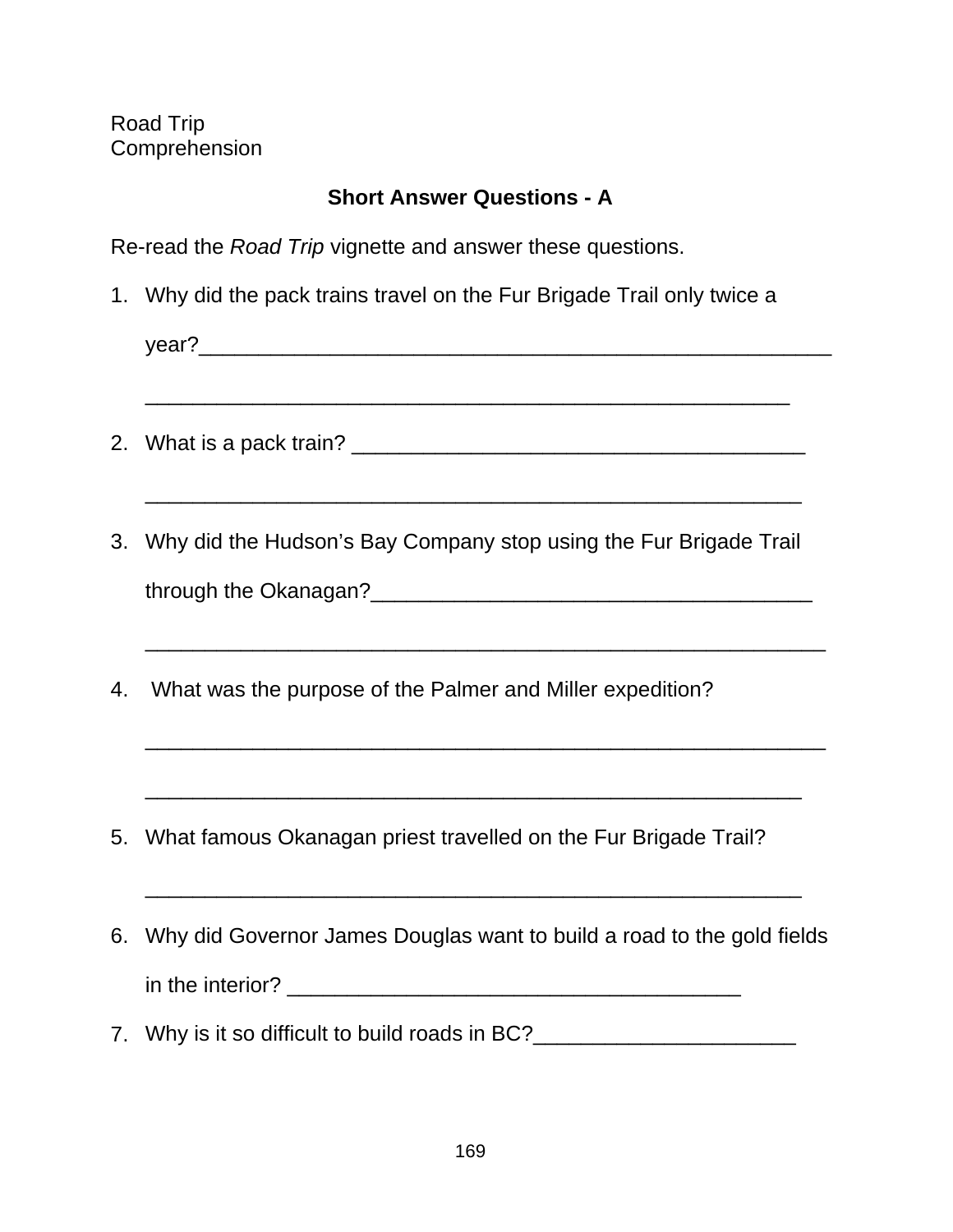| 8. What are the names of some of the early roads and trails in the                                                    |
|-----------------------------------------------------------------------------------------------------------------------|
|                                                                                                                       |
| <u> 1999 - Johann Sammer, mensk foar it ferskear fan de ferskear fan de ferskear fan de ferskear fan de ferskear</u>  |
|                                                                                                                       |
| <u> 1990 - Johann Stoff, amerikan bestein de stad in de stad in de stad in de stad in de stad in de stad in de st</u> |
| 9. What highway travels through Manning Park?___________________________________                                      |
| 10. What was the name of the premier who started the road-building boom                                               |
|                                                                                                                       |
|                                                                                                                       |
| 12. What is special about Kelowna's bridge that was opened in 1958?                                                   |
|                                                                                                                       |
| 13. How much did the Coquihalla Connector cost to build? When did it                                                  |
|                                                                                                                       |
| 14. What is the wildlife protection system on the Coquihalla Connector                                                |
|                                                                                                                       |
|                                                                                                                       |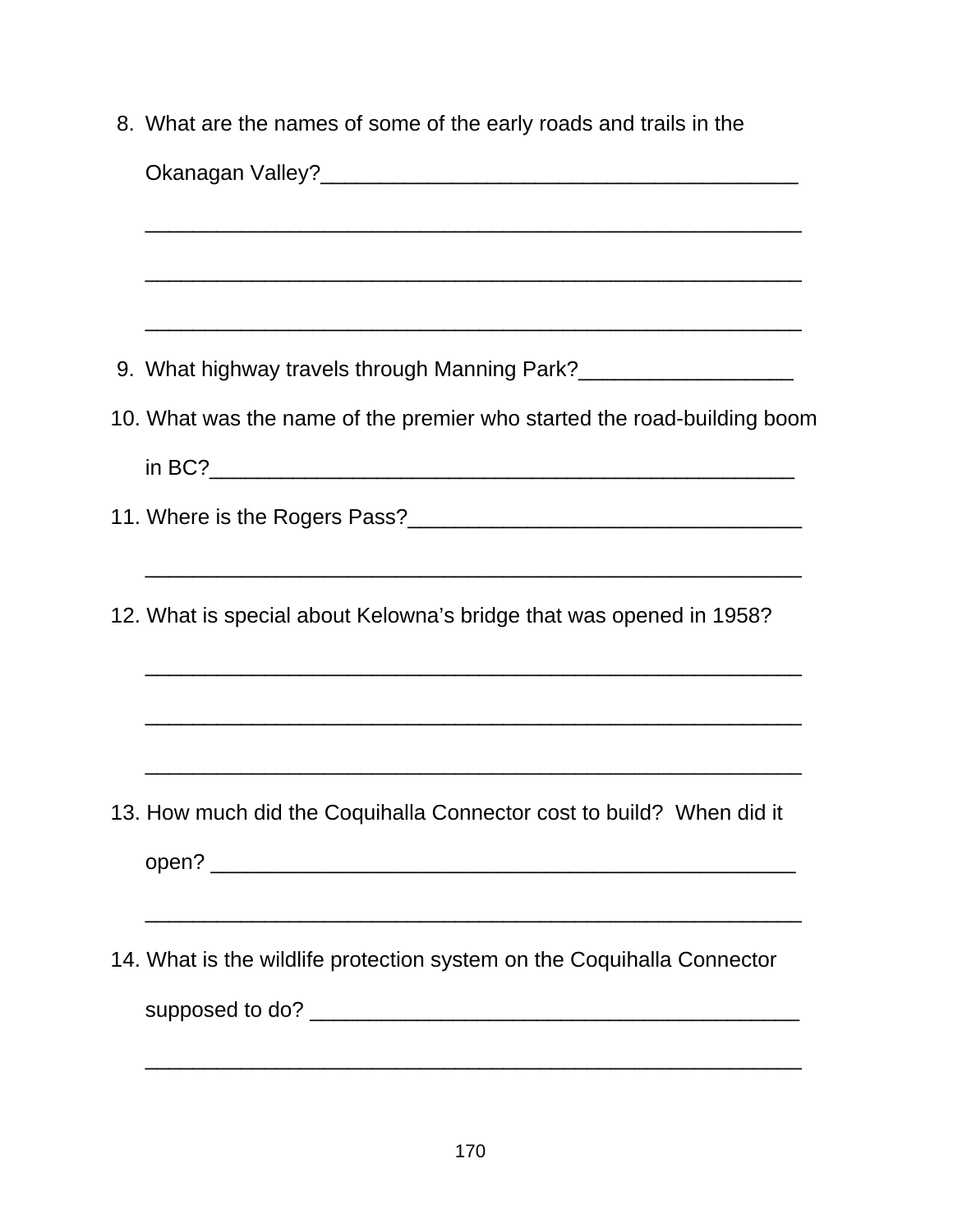# **Short Answer Questions - B**

Re-read the Road Trip vignette and answer these questions by filling in the blanks.

1. The Hudson's Bay Fur Brigade Trail also had two other names. They

|      | $-1$ |  |
|------|------|--|
| werr | ---  |  |
|      |      |  |

- 2. The Fur Brigade Trail started in **EXALUTE 10. 2. The Furner Structure 10.** The state of the state of the state of the state of the state of the state of the state of the state of the state of the state of the state of t
	- and ended in **Example 20** and  $\overline{a}$  and  $\overline{b}$  and  $\overline{c}$  and  $\overline{c}$  and  $\overline{c}$  and  $\overline{c}$  and  $\overline{c}$  and  $\overline{c}$  and  $\overline{c}$  and  $\overline{c}$  and  $\overline{c}$  and  $\overline{c}$  and  $\overline{c}$  and  $\overline{c}$  and  $\overline{c}$  a

3. The Fur Brigade Trail was blazed by \_\_\_\_\_\_\_\_\_\_\_\_\_\_\_\_\_\_\_\_\_\_\_\_\_\_\_\_.

- 4. A pack horse would travel about \_\_\_\_\_\_\_\_\_\_\_\_\_\_\_\_\_miles in a day.
- 5. When the Welby Stagecoach broke down, the driver used

\_\_\_\_\_\_\_\_\_\_\_\_\_\_ to grease the wheel.

- 6. A road made of logs placed across the wet places in the trail is known
	- as a \_\_\_\_\_\_\_\_\_\_\_\_\_\_\_\_\_\_\_\_\_\_ \_\_\_\_\_\_\_\_\_\_\_\_\_\_\_\_\_\_\_\_.
- 7. The Allison Trail went from \_\_\_\_\_\_\_\_\_\_\_\_\_\_\_ to \_\_\_\_\_\_\_\_\_\_\_\_\_\_\_.

8. The most popular make of early car was the \_\_\_\_\_\_\_\_\_\_\_\_\_\_\_\_\_\_\_\_.

- 9. The first speed limit in Vernon was set at \_\_\_\_\_\_\_\_\_\_\_\_\_\_\_\_\_\_\_\_\_\_.
- 10. In 1900, there were only miles of road in BC.
- 11. \_\_\_\_\_\_\_\_\_\_\_\_\_\_\_\_\_\_\_\_\_\_ was Minister of Highways in the W.A.C.

Bennett government.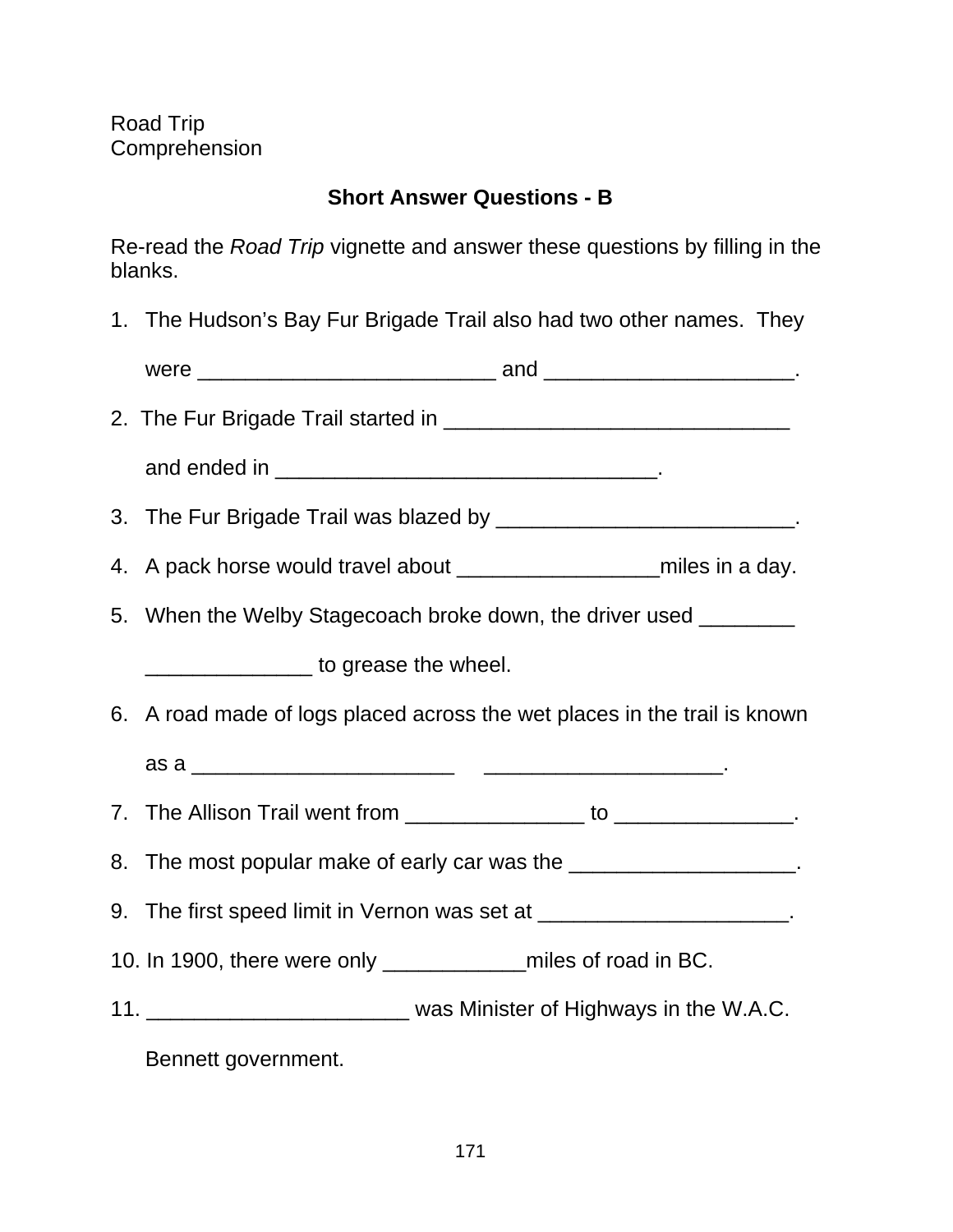# **Longer Answer Questions**

Prepare answers for some or all of these questions. Work in pairs or small groups. Write your answers on a separate sheet of paper. Share your answers with the whole class.

- 1. What was the Hudson's Bay Fur Brigade Trail used for?
- 2. Why were horses so important in the early days of BC's history?
- 3. Describe some of the history of the Dewdney Trail.
- 4. Describe some of the attempts to drive across Canada before the Trans-Canada Highway was built. What were some of the difficulties?
- 5. The early W.A.C. Bennett government was nicknamed the "Blacktop Government." Why do you think the government got this name?
- 6. Why is it expensive to build roads in BC?
- 7. Describe some of the history of the Trans-Canada Highway?
- 8. How does the wildlife protection system on the Connector work?
- 9. Why was the Coquihalla Highway difficult to build?

## **Discussion Questions**

- 1. Why are roads important?
- 2. How has the Coquihalla Highway changed the Okanagan?
- 3. The last two sentences say, "Roads are expensive to build. But to the country and to its people, their value has always been far greater than the cost." What does this statement mean? Do you agree with this statement? Why or why not?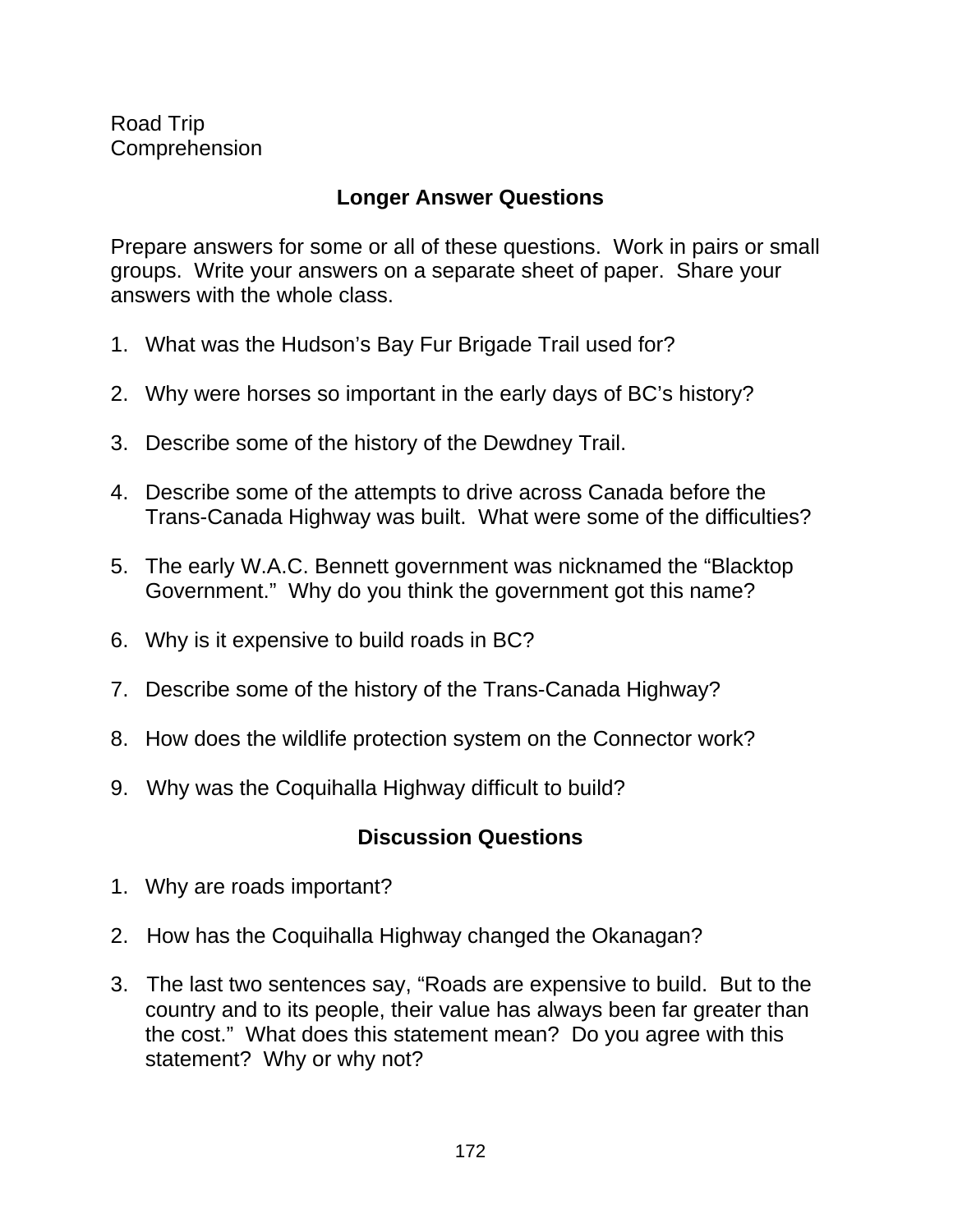# **Cloze Exercise - Driving Across Canada**

The following paragraph comes from the *Road Trip* story. After reading the story, see if you can fill in the blanks from memory.

Early car owners demanded better (1) \_\_\_\_\_\_\_\_ in their own areas. They also wanted to travel to other towns and to other  $(2)$ \_\_\_\_\_\_\_\_\_\_\_. There were early attempts to (3)\_\_\_\_\_\_\_\_\_\_\_\_\_\_ across Canada. In 1912, an Englishman named Thomas Wilby took 52 days to get from Halifax to  $(4)$ \_\_\_\_\_\_\_\_\_\_\_. He drove through swamps, forests, open  $(5)$ \_\_\_\_\_\_\_\_\_\_\_, and mountainous (6)\_\_\_\_\_\_\_\_\_\_. In some places he had to use a train or a (7)\_\_\_\_\_\_\_\_\_\_ to get through. In 1920, Percy Montgomery drove from Montreal to Vancouver in 32 (8)\_\_\_\_\_\_\_\_\_\_. But he dipped down into the (9)\_\_\_\_\_\_\_\_\_\_ because sections of the road in Canada hadn't been built or were too (10)\_\_\_\_\_\_\_\_\_\_\_\_. Then in 1925, two Canadians crossed Canada by car, but not always by (11)\_\_\_\_\_\_\_\_\_\_\_. They had a special set of (12)\_\_\_\_\_\_\_\_\_\_ for their car that fit on railway tracks. When the driving got too difficult, they slipped on the train wheels and rode along on the  $(13)$  Finally in 1946, two men  $(14)$  from Nova Scotia to Victoria on Canadian roads. It took them  $(15)$  \_\_\_\_\_\_\_\_\_\_\_\_\_ days in a new Chevrolet.

173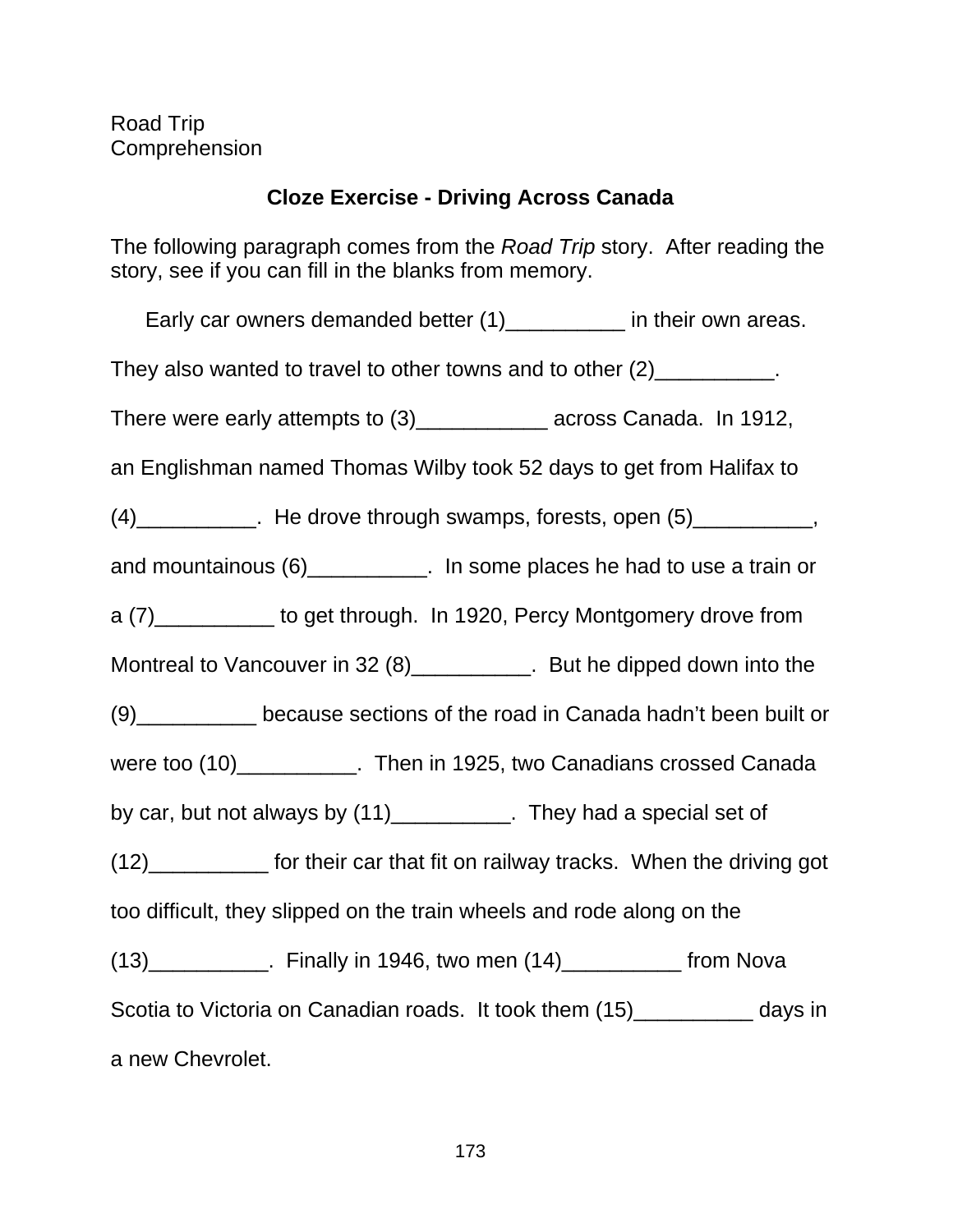# **Crossword Puzzle Clues**

The answers to these clues are words found in the vignette.

# ACROSS DOWN

- 2. Colour of early Model T cars 1. Opposite of exterior
- 6. First white settler in Kelowna 3. Name of highway linking
- 
- 12. Another name for ten years 4. Snow slide
- 
- 16. Animals used to carry packs 1986
- 17. Palmer's partner on the expedition 6. Trail used by fur traders
- 19. People who look for gold through the Okanagan
- 
- 
- 
- 23. A bother or a nuisance Miller expedition

- 
- 11. Pile of stones Peachland to Merritt
	-
- 14. Another word for pavement 5. Name of highway opened in
	-
- 20. Chip marks on trees 7. Difficult or long journey
- 21. Eat grass **8. Metal piece with words on it**
- 22. Flat, treeless land 9. Stopping point of Palmer and
	- 10. A premier of British Columbia
	- 13. Keeps deer off the Connector
	- 15. Type of car driven on first drive across Canada in 1946
	- 18. Another word for furs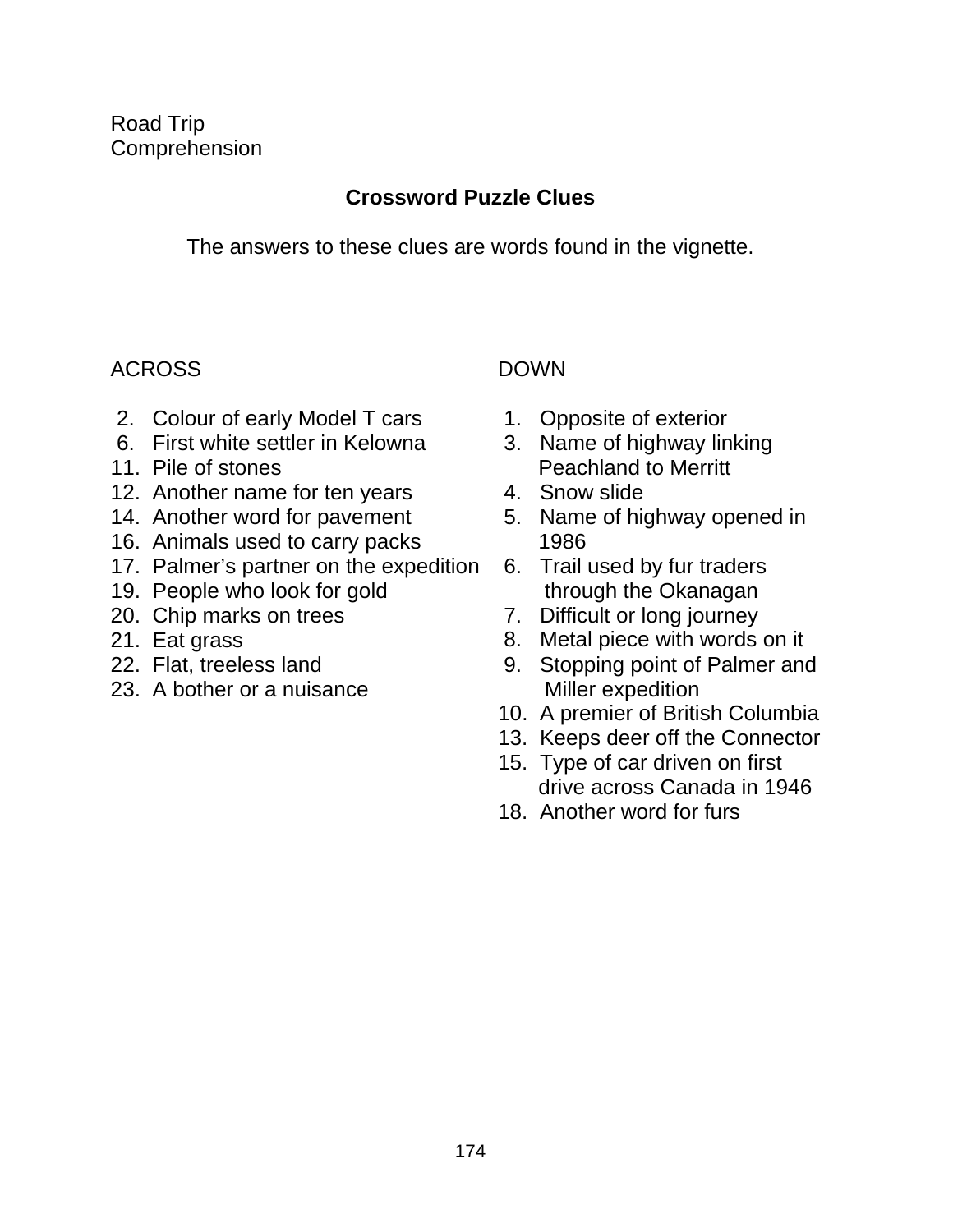$\sim$ 

# **Crossword Puzzle**

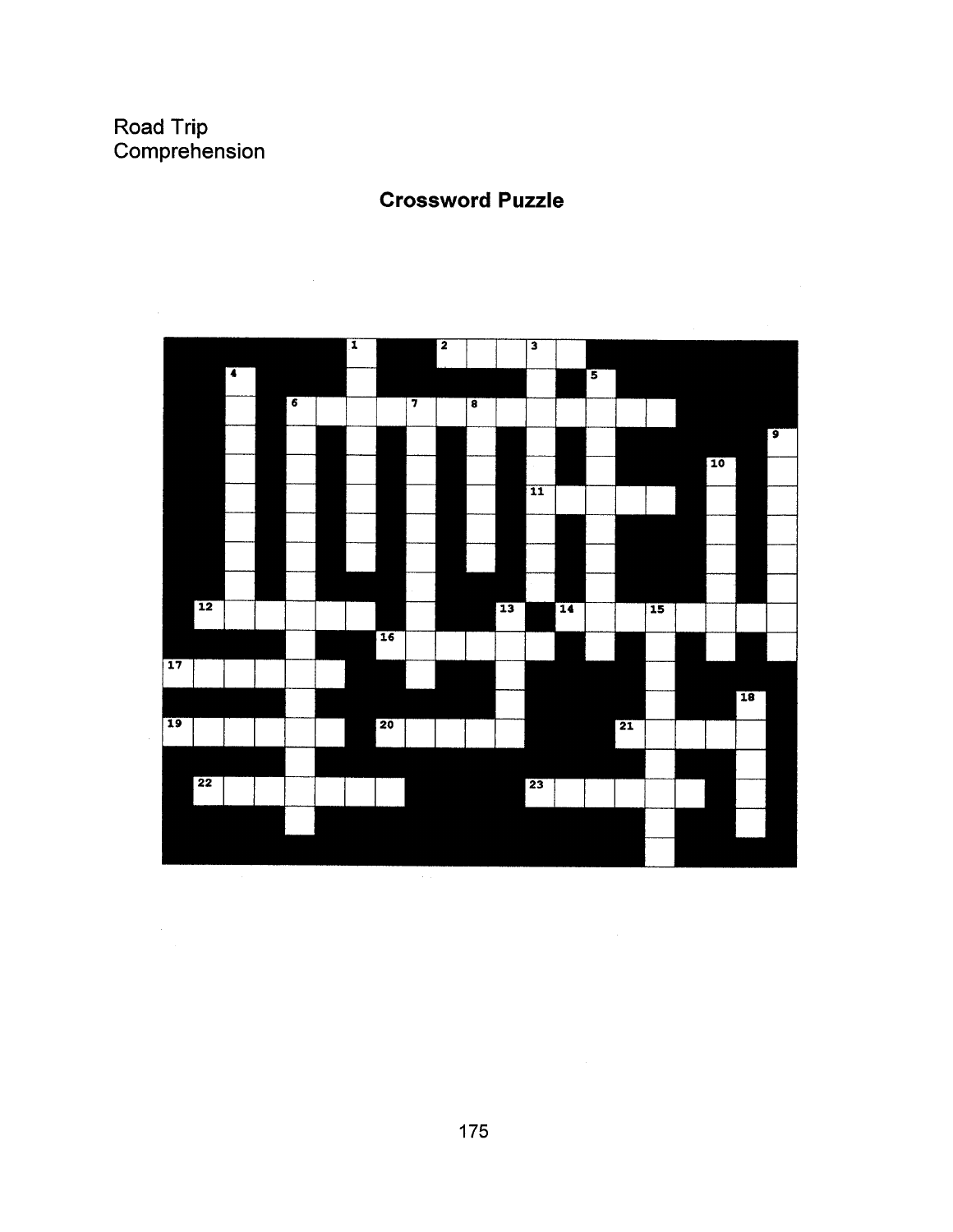# **Time Line**

Look back through the whole story of Road Trip. Make a list the dates of important events. Beside the dates, write the event that happened at that time. Be sure the list is in chronological order. This means put the dates in order from the earliest date to the latest date. The first two are done for you below.

- 1810 First use of Fur Brigade Trail through the Okanagan Valley
- 1824 Tom McKay blazes Fur Brigade Trail from Fort Okanogan to Kamloops.

# **Map Work**

Using a map of British Columbia (atlas or road map), find the following places mentioned in the vignette.

- 1. Fort St. James
- 2. Kamloops
- 3. Okanagan Lake
- 4. Similkameen River
- 5. Fraser River
- 6. Kelowna
- 7. Hope
- 8. Cascade Mountains
- 9. Princeton
- 10. Vernon
- 11. Fraser Canyon
- 12. Revelstoke
- 13. Golden
- 14. Peachland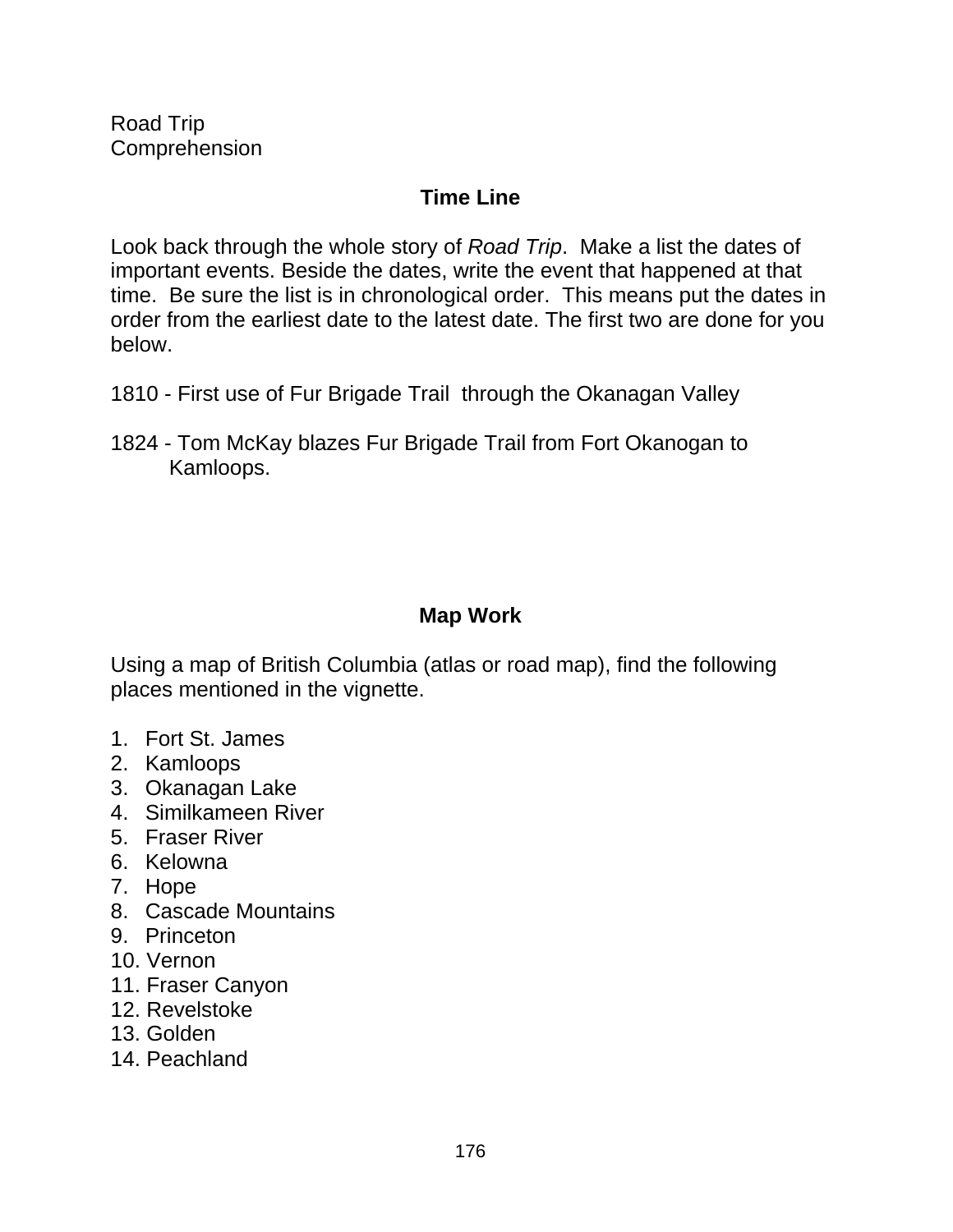# **Dialogue**

Using your imagination, write a dialogue between two characters in the history of roads in British Columbia. You might want to work with a partner, and each of you could pretend to be one of the characters. Remember to put the name of the speaker, followed by a colon, at the beginning of each new speech.

Palmer: We're ready to leave Walla Walla.

Miller: Yes, I hope that we make a pretty penny when we sell our goods to those rich gold miners in the Cariboo.

Suggested dialogues

- 1. Between Palmer and Miller during their expedition in 1858.
- 2. Between the Welby Stagecoach driver and the woman who provided him with the castor oil for the wheel.
- 3. Between W.A.C. Bennett and Phil Gaglardi after the 1952 election when they are discussing the need for roads in the interior of the province.
- 4. Between Governor James Douglas and Edgar Dewdney when Douglas hires Dewdney to build a trail to Rock Creek.
- 5. Between two members of the Vernon Automobile Club at the time of the first automobile meet.

# **Cartoon**

Study the picture of the two Okanagan area fur traders as they pose for a photograph in front of their collection of fur pelts. Think what each person is saying as he faces the camera. Use a yellow post-it note for each person's speech, as if the picture were a cartoon.

If you are feeling particularly creative, try thinking up a caption for each of the men on the "First Through Trip from Carmi to Kelowna" photo.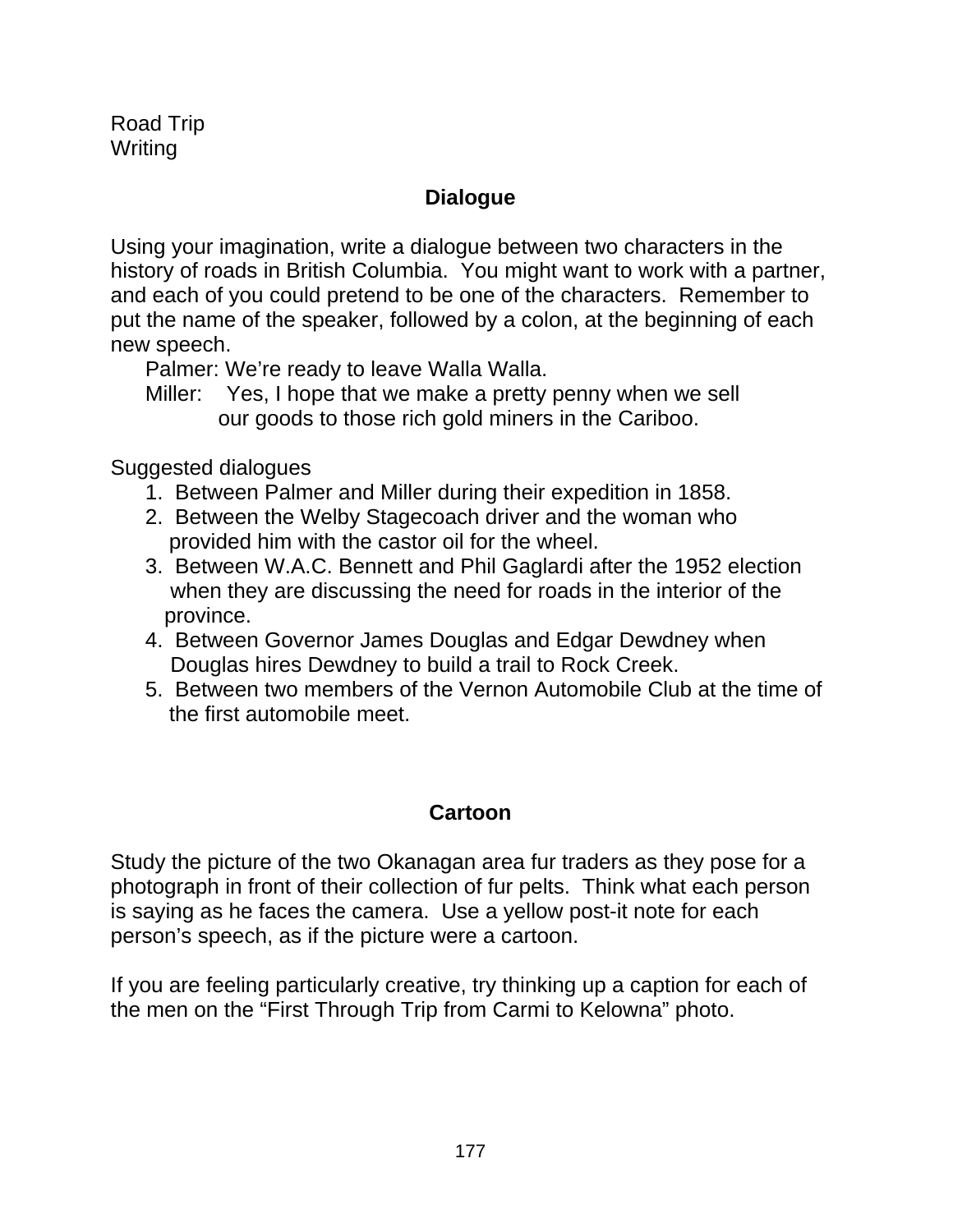# **Every Picture Tells a Story**

Carefully examine the photograph of the road crew working outside of Oyama in 1911. Describe what you see in the picture. You can either brainstorm about what you see with others in a group, or you can write down a list of the details you see.

Then tell a story about the picture. Use your imagination to make up a short story about this event. Give characters names and tell a story about what they are doing. You may want to post your story on the wall or share it with others by reading it aloud in a small group.

## **You Work for the Newspaper**

You work for a newspaper, and you are assigned to interview the first person in your town to own a Ford Model T car. Write down ten questions you would like to ask this person. For a follow-up activity, imagine what the car owner's answers would be and write a newspaper article about this newsworthy event.

# **Diary Entries**

Imagine you are one of the men working for the Hudson's Bay Company who is part of a pack train on the Fur Brigade Trail. Write three diary entries telling about your days. Write one entry at the beginning of a trip as you set off up north. Write the second one when you reach the end of the trail at Fort St. James. Write the third entry as you pass through the Okanagan Valley on the return trip. Each entry should be at least one paragraph long.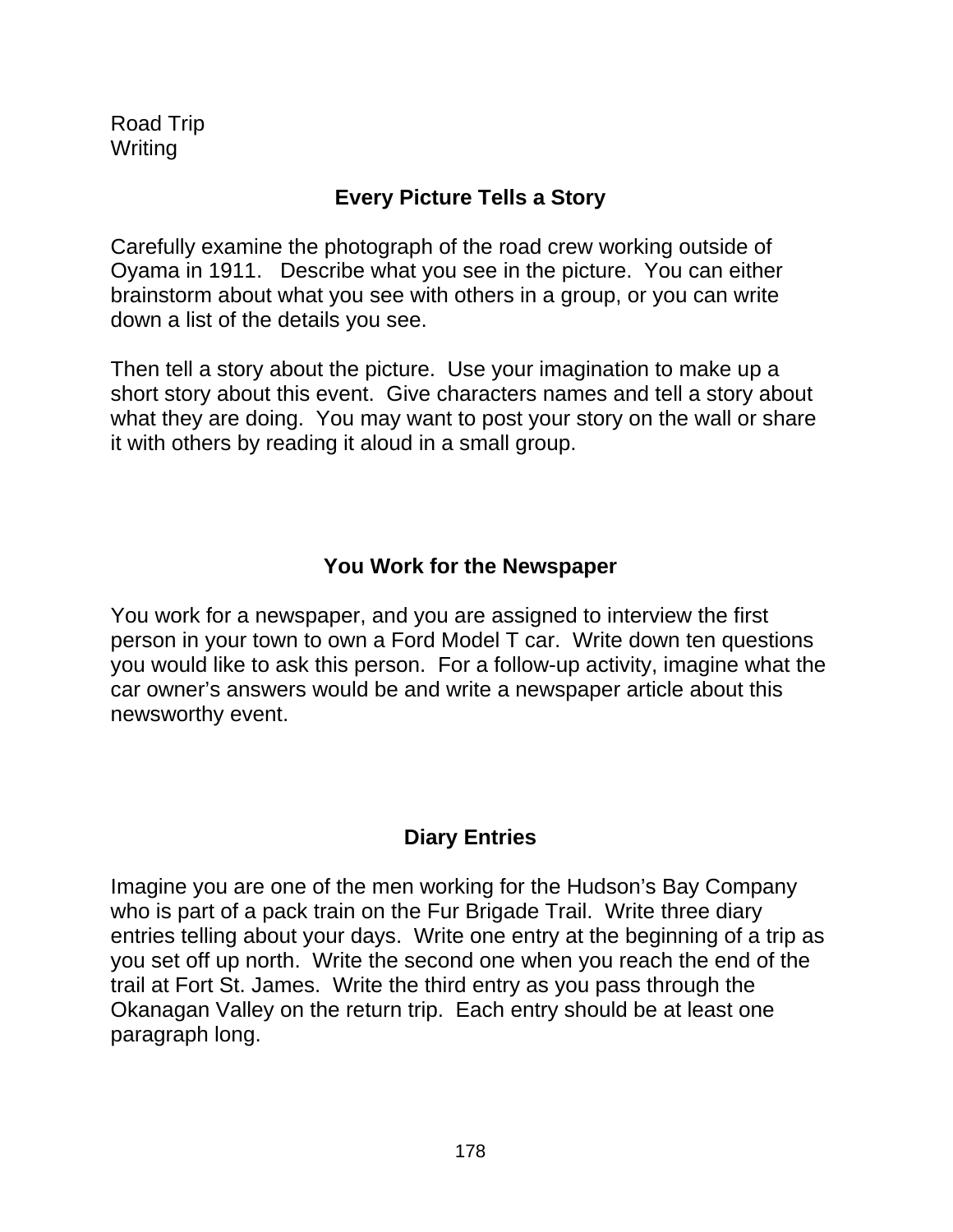# **Paragraph Writing**

- 1. Write a descriptive paragraph describing the scene as the men and the horses prepare to settle down for the night at one of the rest areas along the Fur Brigade Trade near Okanagan Lake.
- 2. Write a narrative paragraph telling about an adventure on a stagecoach. Pretend that you are part of the story.
- 3. Write an expository paragraph explaining why roads are important to your community. Before writing your paragraph, create a topic sentence. Then make a list of your reasons. Put the reasons in a logical order. Then begin writing.
- 4. Write an opinion paragraph on one of the following topics.
	- a. Do you think the opening of the Coquihalla Highway and the Connector has changed the Okanagan? How?
	- b. The wildlife fence on the Connector Highway cost over \$10 million. Do you think this was a good use of money? Why or why not?
	- c. Are roads and highways important to you? Why or why not?
- 5. Look at the photo on the front page of this vignette of the gentlemen at the Rock Cut on Vaseaux Lake. Write a paragraph in which you describe this picture for a reader who has never seen it. In your topic sentence, state your overall impression of the picture. Then describe the details.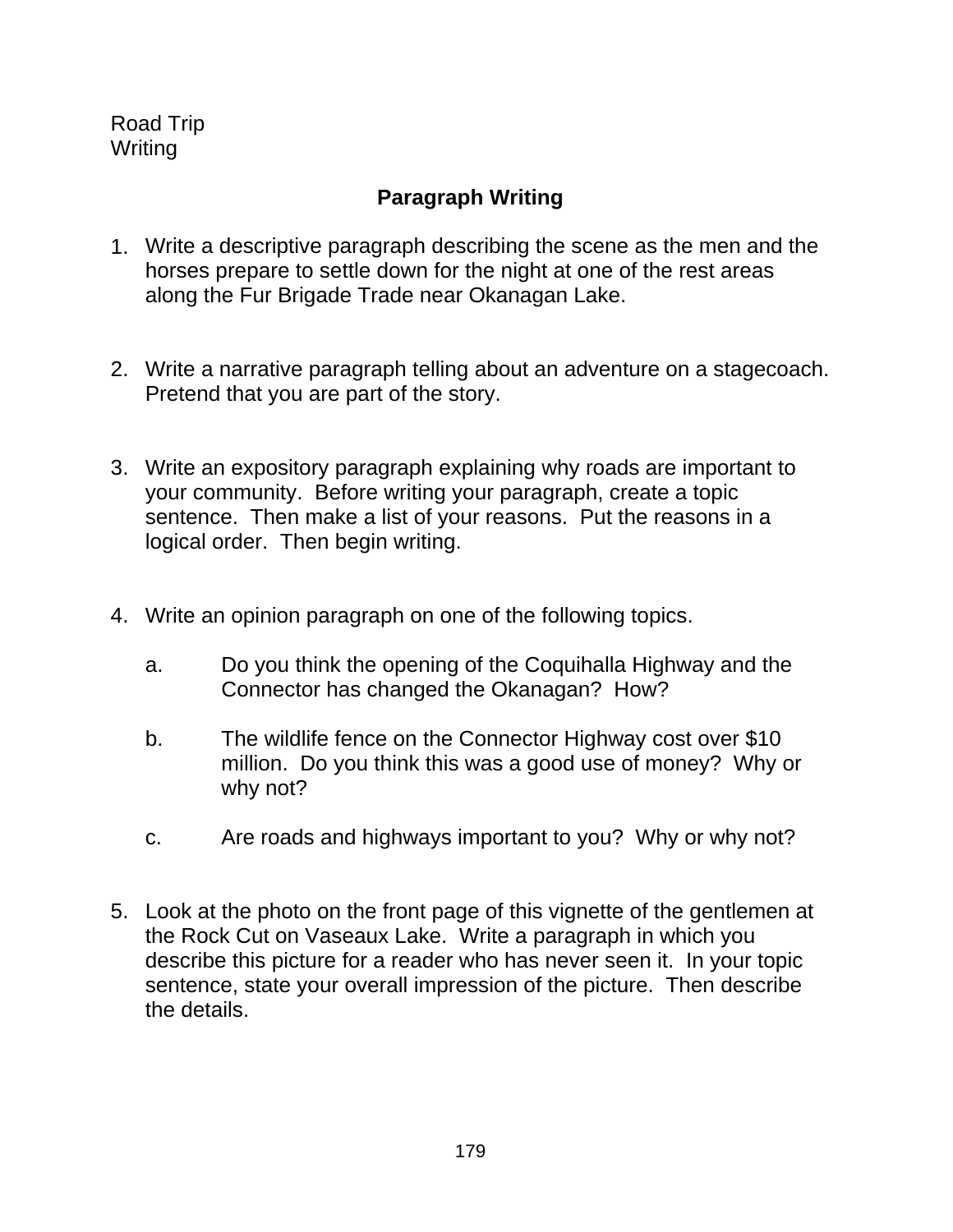#### **Write a Postcard**

Imagine you are one of the two people who first drove across Canada by car in 1946. It took nine days to travel from Nova Scotia to Victoria, BC. Write a postcard to a family member telling the highlights of your trip. Remember that there is not much room to write on a postcard, so you will need to be brief and to the point. Use the space below.

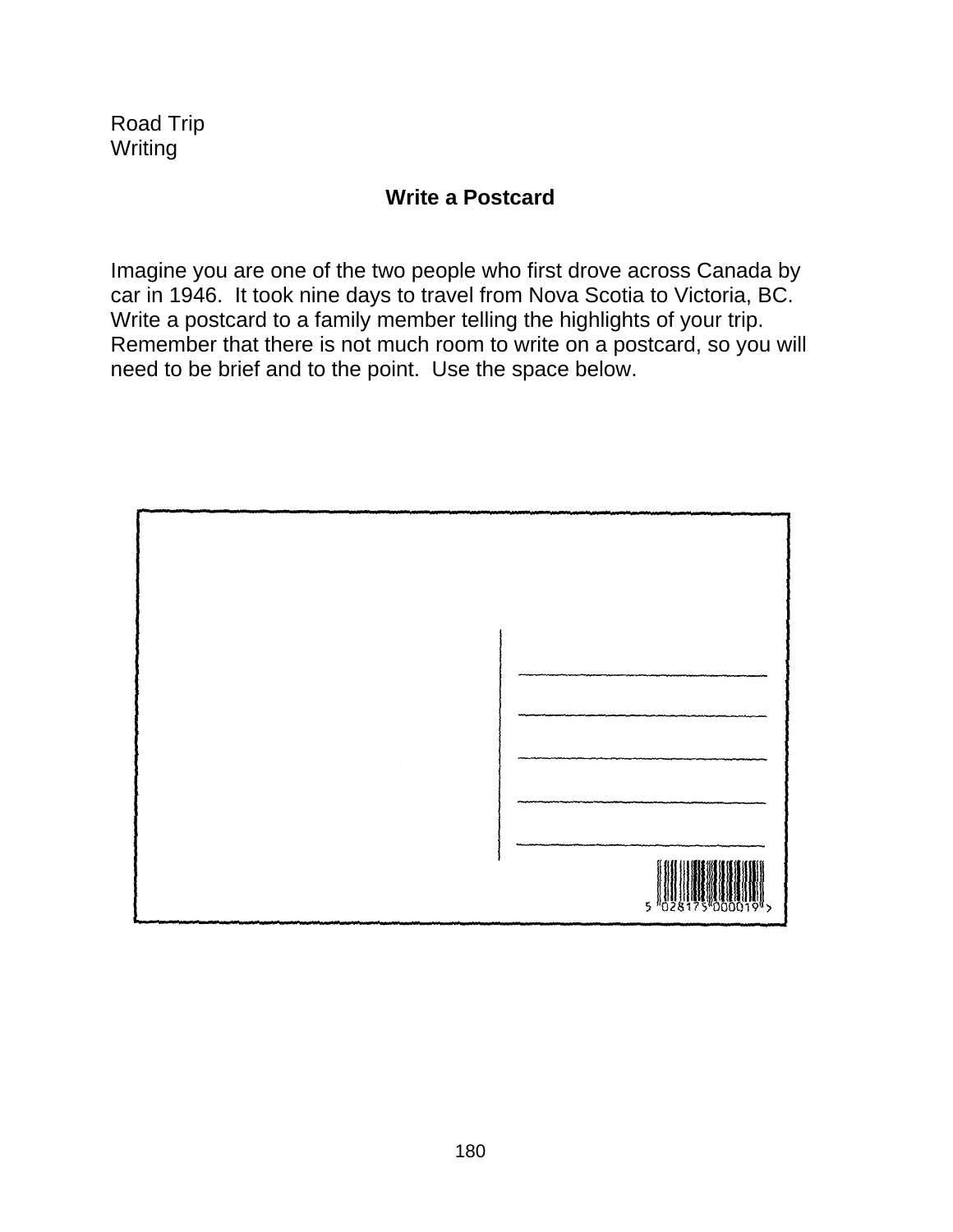Road Trip Research

# **Library Research - Find Five Facts**

Use the Encyclopedia of British Columbia, the Canadian Encyclopedia, or other sources in the library to find out more about one of the following topics.

- 1. Gold rush in BC
- 2. Fur Trade in BC
- 3. Cariboo Road
- 4. W.A.C. Bennett
- 5. Edgar Dewdney

Read the article in the encyclopedia carefully. Then reread the article and pick out five important facts about the topic. Summarize the five facts in point form on a piece of paper or on a chart. You may want to post your chart on the wall, so all students can share the information.

#### **Using the Internet**

The following web sites provide information on trails and roads, past and present, in British Columbia.

- 1. Great article with lots of details about the Fur Brigade Trail. www.ghosttownsusa.com/bttales17.htm
- 2. Find out about the Great Cariboo Wagon Road. goldrushbc.com/cwroad.htm
- 3. Go on a heritage tour of BC. www.islandnet.com/kids\_heritage
- 4. For information about our most recent trail, the Trans Canada Trail. www.trentu.ca/academic/trailstudies/tct.html
- 5. BC's Trans Canada Trail. www.bctrail.bc.ca/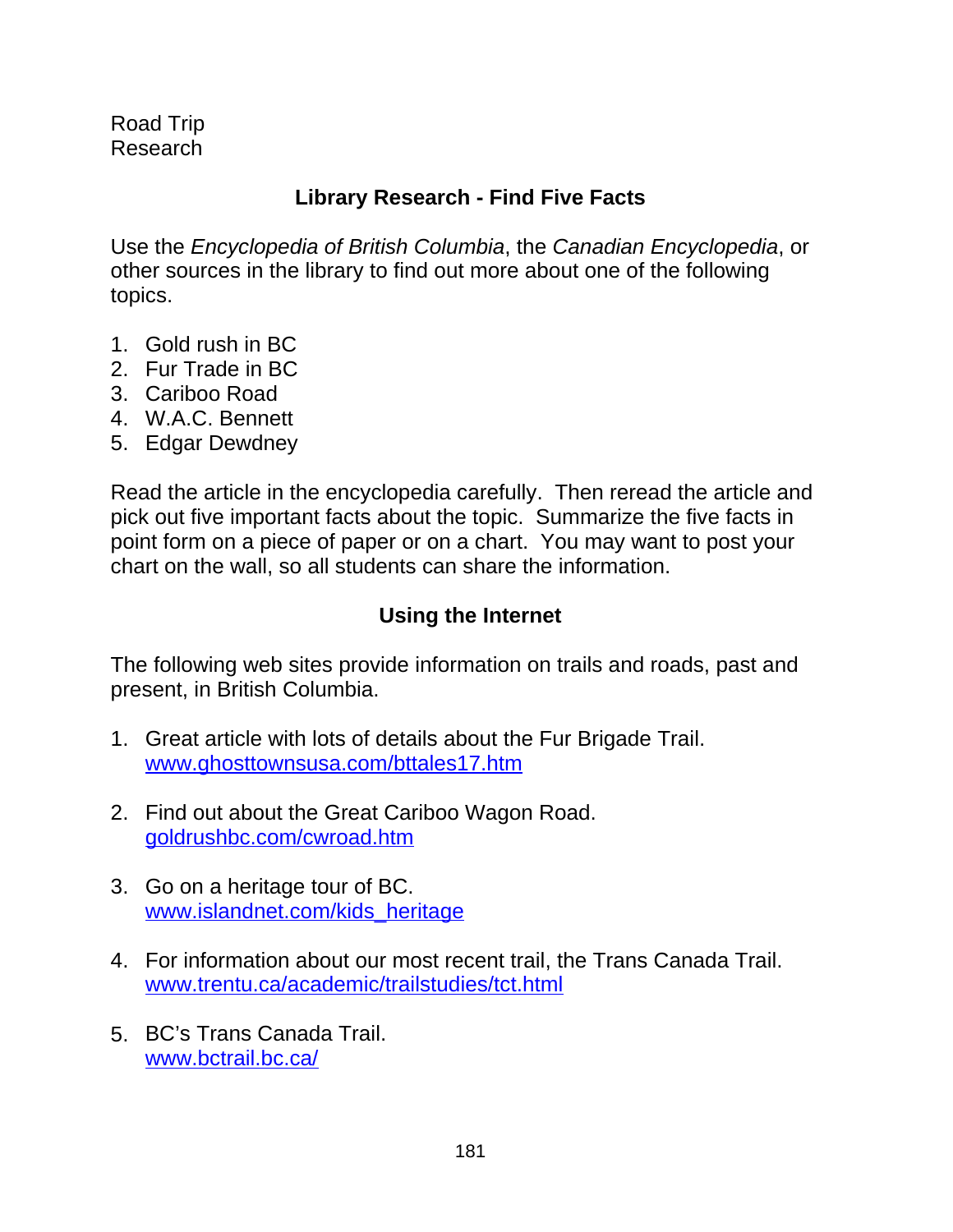#### **Vocabulary - Matching**

- 1. visible C 2. axle E 3. roam G 4. commercial A
- 5. premier I 6. rugged J 7. expedition K 8. blacktop F
	- 9. span D 10. interior H 11. decade B

#### **Vocabulary - Fill in the Blanks**

- 1. avalanche 2. stagecoach 3. prairie 4. continuous
- 5. butcher 6. missionary 7. licence 8. oxen
- 9. natural resources 10. brigade

#### **Vocabulary - Using Context Clues**

- 1. graze eat or feed on grass
- 2. territory region, land, area
- 3. erected built, set up, constructed
- 4. guarantee promise, ensure, make certain, make sure
- 5. gauge instrument for measuring
- 6. extend lengthen, increase, make longer
- 7. boom rapid growth, sudden increase
- 8. spawning fish laying eggs
- 9. impact effect, influence, outcome

#### **Spelling - Homonyms**

- 1. route root 2. for four, fore 3. break brake
- 4. cents sense 5. great grate 6. here hear
- 7. hole whole 8. miners minors 9. road rode, rowed
- 10. mail male 11. hours ours 12. meet meat
- 13. sales sails 14. hi high

#### **Spelling - Syllables**

- 1.  $fur 1$  2. overland  $-3$  3. Okanagan  $-4$  4. expedition  $-4$
- 5. opportunities 5 6. occurred 2 7. continuous 4
- 8. trappers 2 9. business 2 10. fuel 2 11. gauge 1
- 12. corduroy 3 13. unloaded 3 14. trains 1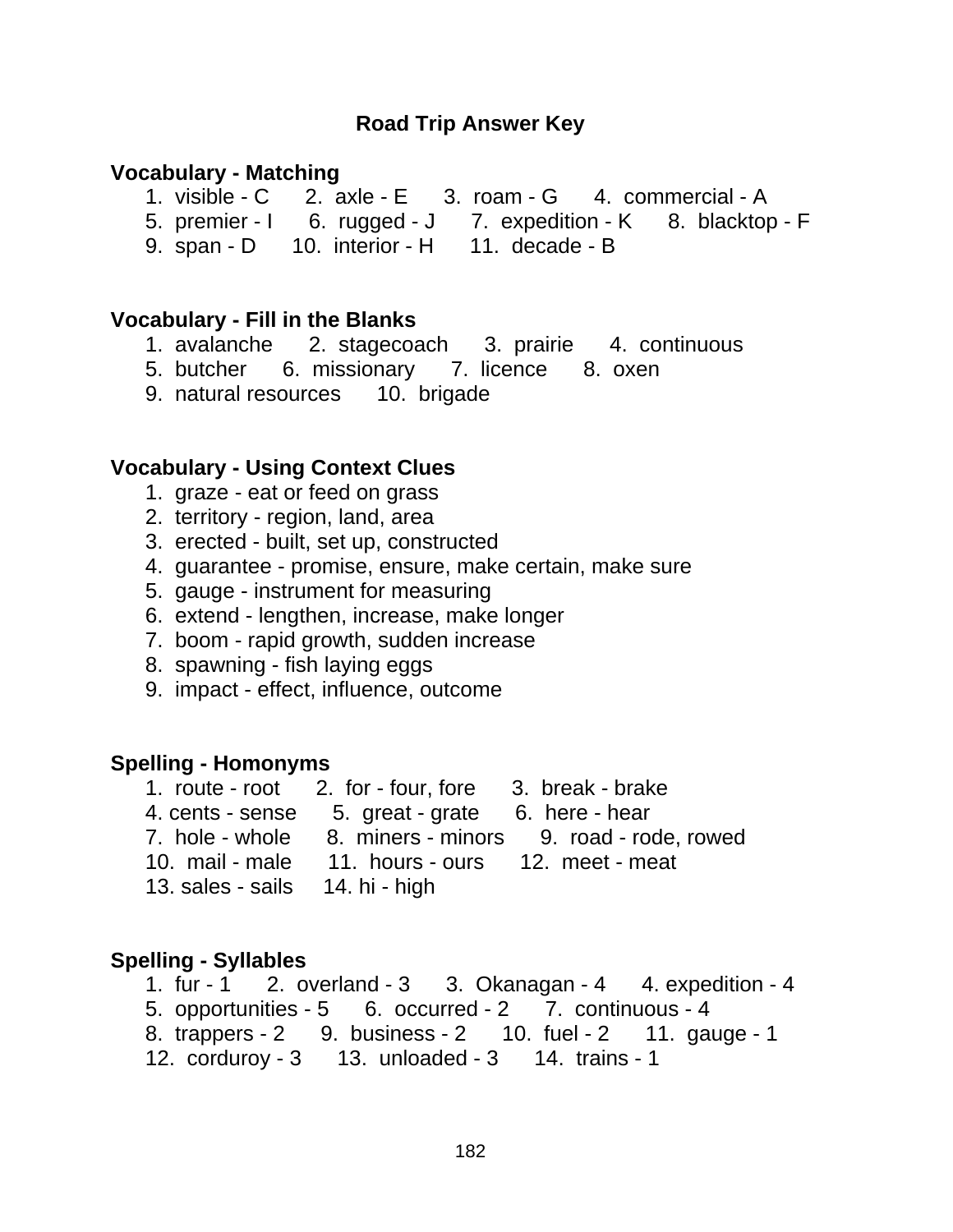#### **Spelling - Antonyms**

- 1. rough smooth, level, even
- 2. expensive cheap, inexpensive, low-priced
- 3. summer winter
- 4. faster slower
- 5. improve ruin, destroy, hurt, wreck, damage
- 6. hungry full, stuffed, satisfied
- 7. first last, final
- 8. sold bought, purchased
- 9. busy idle, unemployed, lazy, resting
- 10. give take, accept, buy, receive
- 11. end begin, start, set out
- 12. hi bye, good-bye, farewell

#### **Spelling - Synonyms**

- 1. blacktop asphalt, pavement
- 2. estimated guessed, calculated
- 3. hassle trouble, bother
- 4. expensive costly, pricey, dear, high priced
- 5. portion share, section, part
- 6. workers employees, labourers, helpers, slaves, staff, personnel
- 7. join link, connect, combine
- 8. trail path, track
- 9. funds money, cash, wealth
- 10. boat ship, vessel
- 11. photo picture, portrait, print, snapshot
- 12. finish end, complete, close

# **Spelling - Doubling the Final Consonant**

- 1. travelling 2. followed 3. trapper 4. slipped
- 5. meeting 6. occurred 7. looking 8. stopping

# **Spelling - The "Y" Spelling Rule**

- 1. opportunities 2. carried 3. countries 4. busier
- 5. supplies 6. responsibilities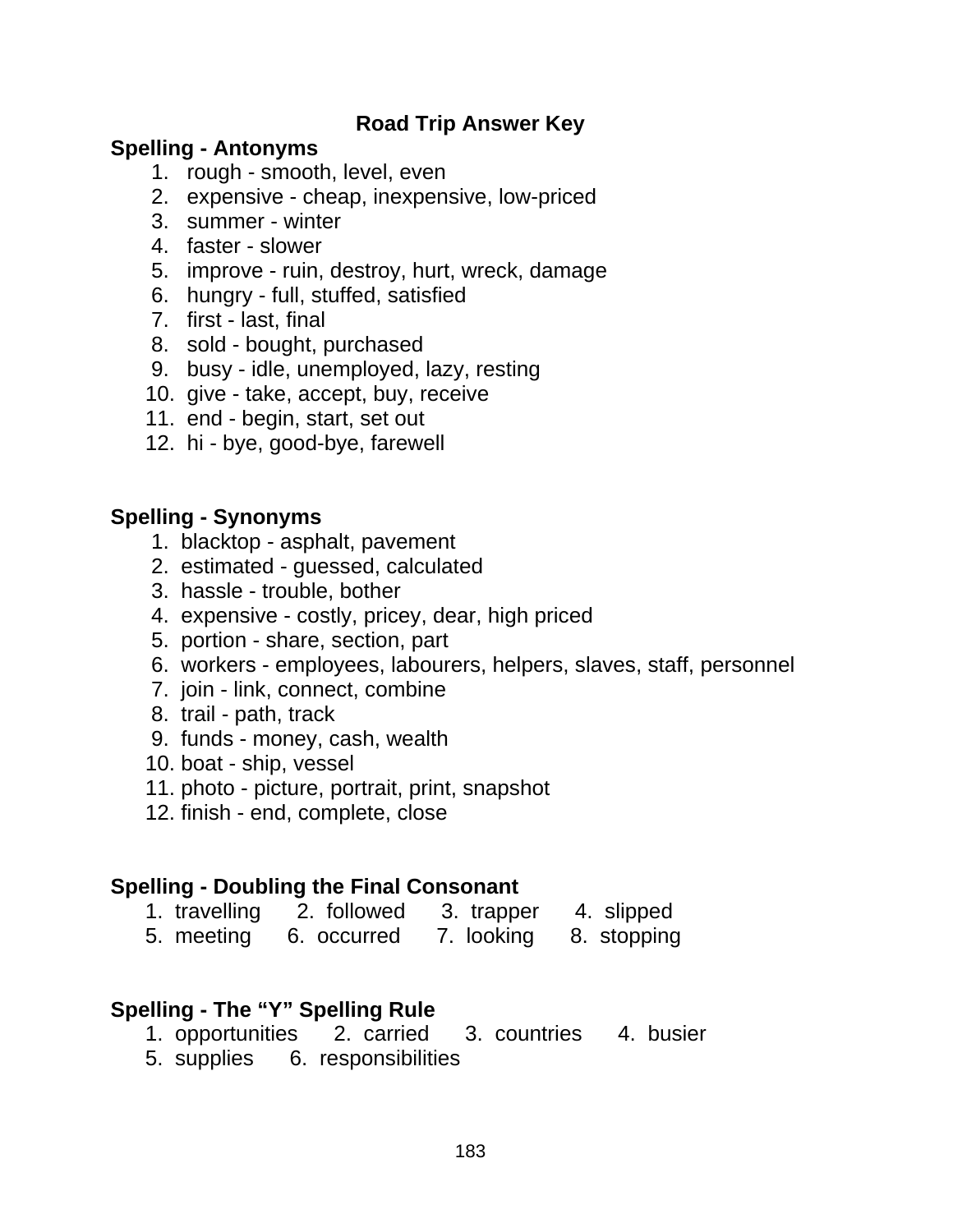# **Short Answer Questions - A**

- 1. Once a year they went north taking supplies and trade goods to the trappers, and then once a year they came south bringing the furs.
- 2. A pack train is a group of pack horses and men.
- 3. In 1846 the U.S. border was drawn at the  $49<sup>th</sup>$  parallel. This made Fort Okanogan and Fort Vancouver part of American territory. The Hudson's Bay Company, a British company, did not want to travel through the U.S.
- 4. They were transporting food, tools, and goods to the Cariboo to sell to the miners.
- 5. Father Pandosy
- 6. To collect taxes from the gold miners & provide supplies for them.
- 7. Rough terrain
- 8. Fur Brigade Trail, Allison Trail, Pandosy Trail, Dewdney Trail
- 9. Hope-Princeton Highway
- 10. W.A.C. Bennett
- 11. Between Revelstoke and Golden. Part of the Trans-Canada Hwy.
- 12. It is a floating bridge because the lake was too deep for the supports needed for a fixed bridge. It has a lift span so tall boats can go under it. The lift span can be raised 60 feet.
- 13. The Connector cost \$225 million to build. It opened in 1990.
- 14. To keep deer and moose off the highway and allow them to roam freely through underpasses.

# **Short Answer Questions - B**

- 1. Fur Brigade Trail and Okanagan Brigade Trail
- 2. Started in Fort Vancouver and ended in Fort St. James
- 3. Tom McKay
- 4. 20 miles
- 5. Castor oil
- 6. Corduroy road
- 7. From Princeton to Okanagan Lake
- 8. Ford Model T
- 9. 15 mph
- 10. 1,000 miles
- 11. Phil Gaglardi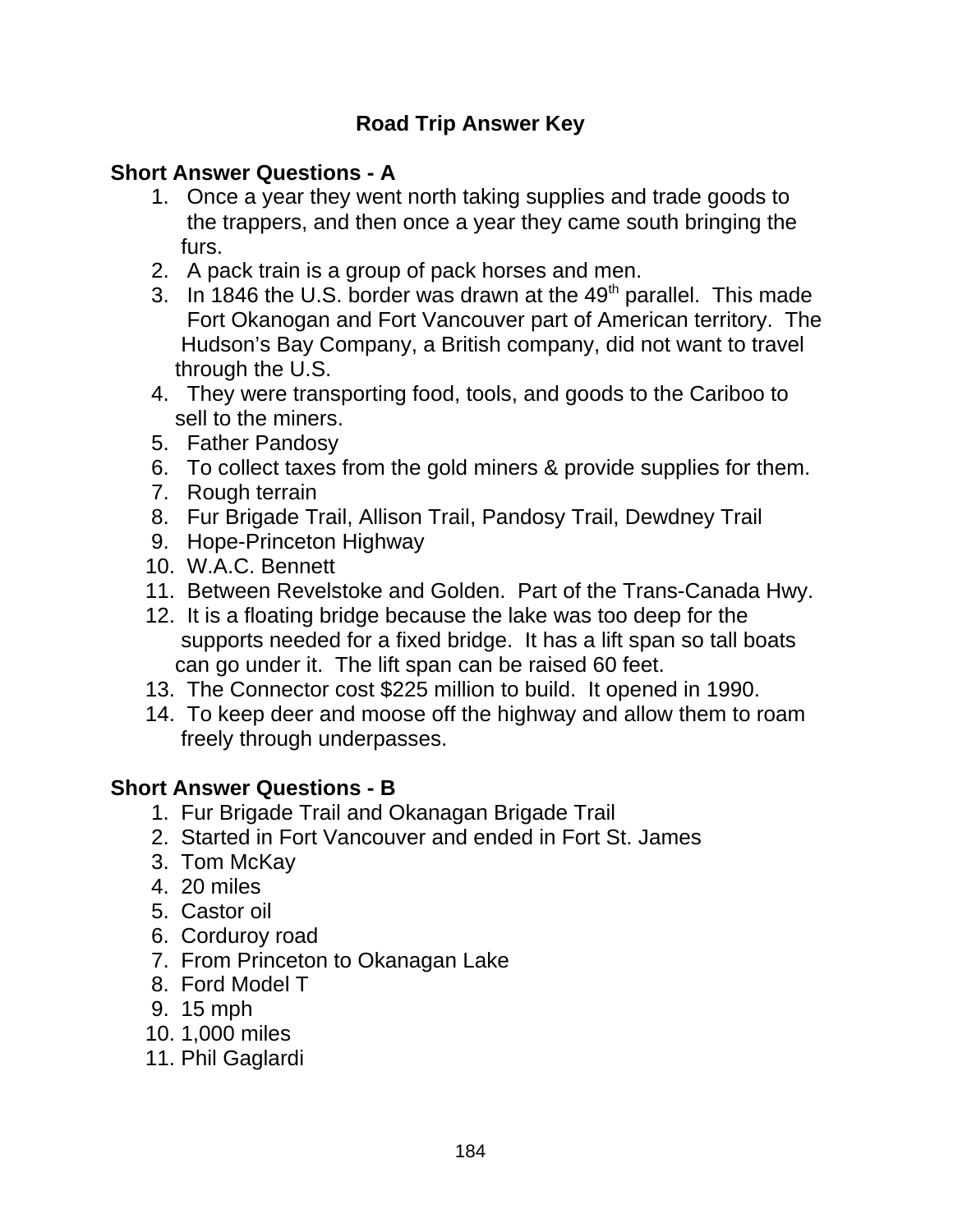#### **Longer Answer Questions**

- 1. The Fur Brigade Trail was a transportation route for the fur trade. It took supplies and trade goods north and brought furs south. It was later used as a route for gold miners, missionaries, and other travellers.
- 2. Pack horses were used to carry goods. They were a means of transportation when people rode them. Horses also pulled wagons and stagecoaches that carried people and supplies. Horses were also used by road-building crews.
- 3. The Dewdney Trail was built between 1860 1865. It went from Hope to Princeton. It was extended to Rock Creek, and finally to Wild Horse Creek in the East Kootenays. It was 4 feet wide. It was 290 miles long. It had sections of corduroy road.
- 4. In 1912, Thomas Wilby drove from Halifax to Victoria in 52 days. There weren't roads built the whole way. He drove through swamps, forests, open prairie, and mountainous terrain. In some places, he had to use a train or a boat to get through. In 1920, Percy Montgomery drove from Montreal to Vancouver in 32 days. He went through parts of the United States when sections of the road in Canada hadn't been built or were too rough. In 1925, two Canadians went across Canada in a special car that could drive on railway tracks. In 1946, two men drove from Nova Scotia to Victoria completely on Canadian roads in nine days.
- 5. The Bennett government promoted road building and upgraded existing roads. There was a road-building boom. Road crews used lots of pavement or blacktop.
- 6. There is mountainous terrain with canyons and rivers to cross. There is wildlife to protect. BC is a big province with long distances between towns.
- 7. Trains and airplanes crossed Canada before cars on a highway did. The federal government gave financial support for provinces to extend their roads to neighbouring provinces. Early on, not all of the highway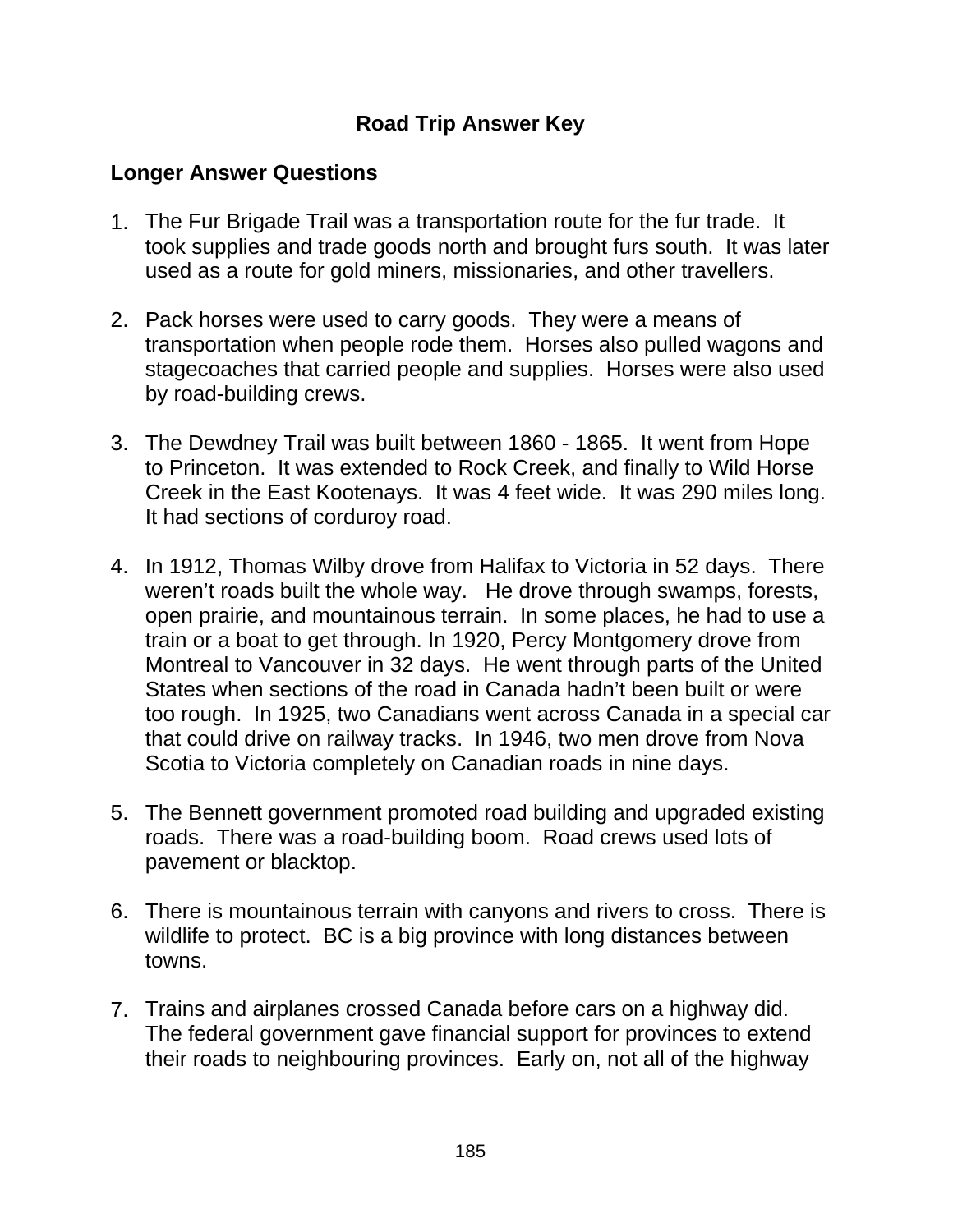was paved. The 1949 Trans-Canada Highway Act was passed to provide a paved road. It was officially declared complete in 1962 with the opening of the Rogers Pass section. It is the longest, fully-paved road of any country in the world.

- 8. There are fences on both sides of the highway (100 km long) to keep deer and moose off the road. There are 25 underpasses and 1 overpass that allow the animals to roam freely in that area. This wildlife protection system is successful. Very few animals have been killed on the Connector.
- 9. The Coquihalla Highway was difficult to build because of the mountainous terrain. The highway needed to have gradually sloping hills and gentle curves, so builders had to move tons of rock. They had to deal with snow and avalanche paths. They had to cross fish spawning grounds. There was time pressure to finish before Expo 86.

#### **Discussion Questions**

- 1. Roads allow people to easily travel to other parts of the province and the country. Roads encourage people to settle in an area. People don't feel cut off from everyone else. Roads increase tourism, providing jobs and money. Roads provide access to natural resources, again providing jobs and money. Roads provide communication links as well as business and recreation opportunities. Roads improve the quality of life for people.
- 2. It is now easier and faster for Okanagan residents to travel to Vancouver. Residents are likely to travel more often. People from the West Coast are more likely to travel to the Okanagan. They like what they see, so they move here, open businesses here, and come as tourists more often. Towns, especially Kelowna, have grown. This makes some old-time residents unhappy. They don't like the changes – more traffic on city streets, greater pressure on services (water supply, waste management, health care, etc).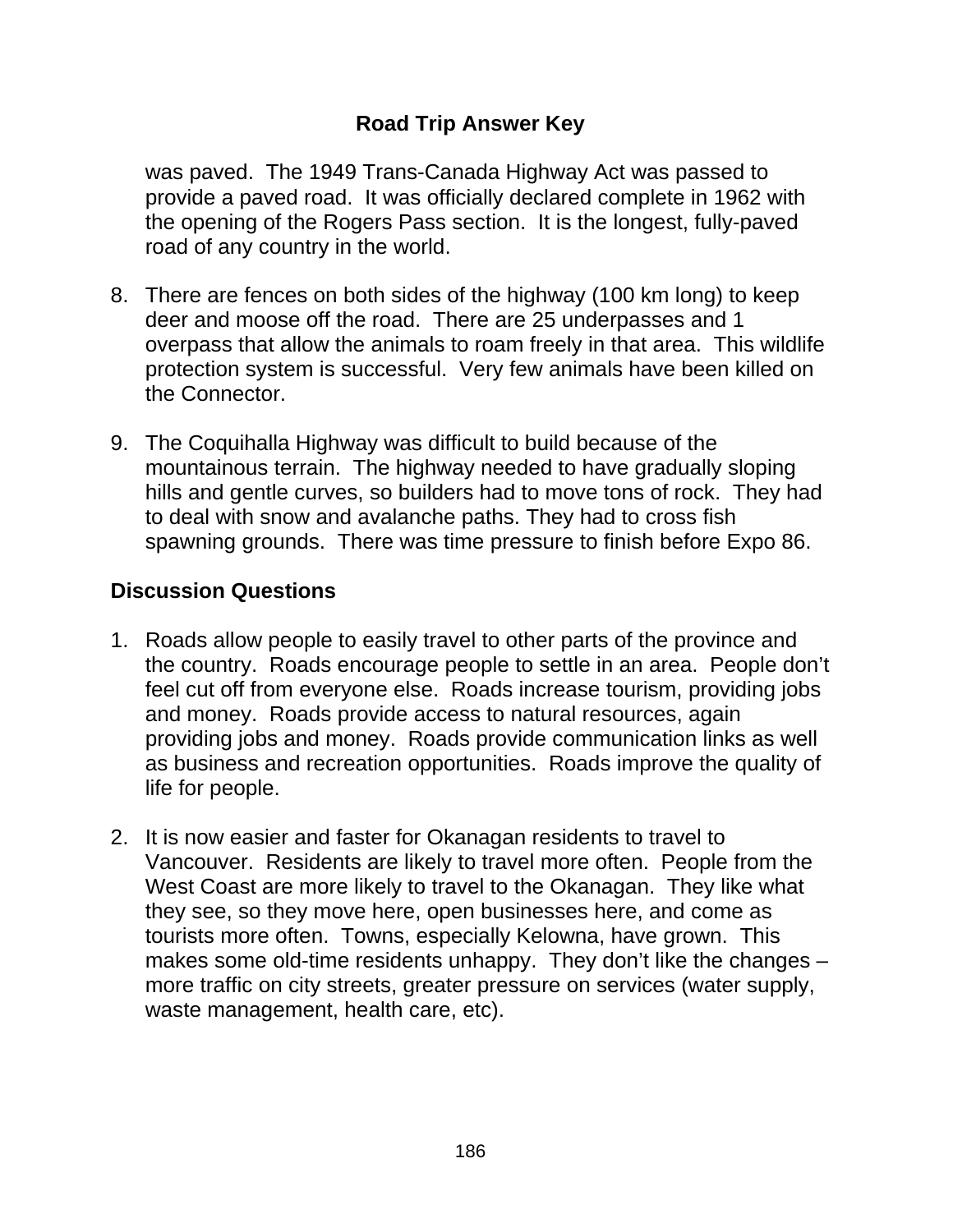3. We use roads often and for many reasons. Roads make money. Increasing business, expanding tourism, and growing population all generate money. Some might say roads are priceless - hard to put a price on the enhanced quality of life good roads provide. Ease of movement, comfort and safety when travelling, enjoyment of recreational areas, and more employment opportunities are things that are important to most people.

#### **Cloze Exercise - Driving Across Canada**

| 1. roads 2. provinces 3. drive 4. Victoria 5. prairie |  |  |
|-------------------------------------------------------|--|--|
| 6. terrain 7. boat 8. days 9. U.S. 10. rough          |  |  |
| 11. road 12. wheels 13. tracks 14. drove 15. nine     |  |  |

#### **Crossword Puzzle Answers**

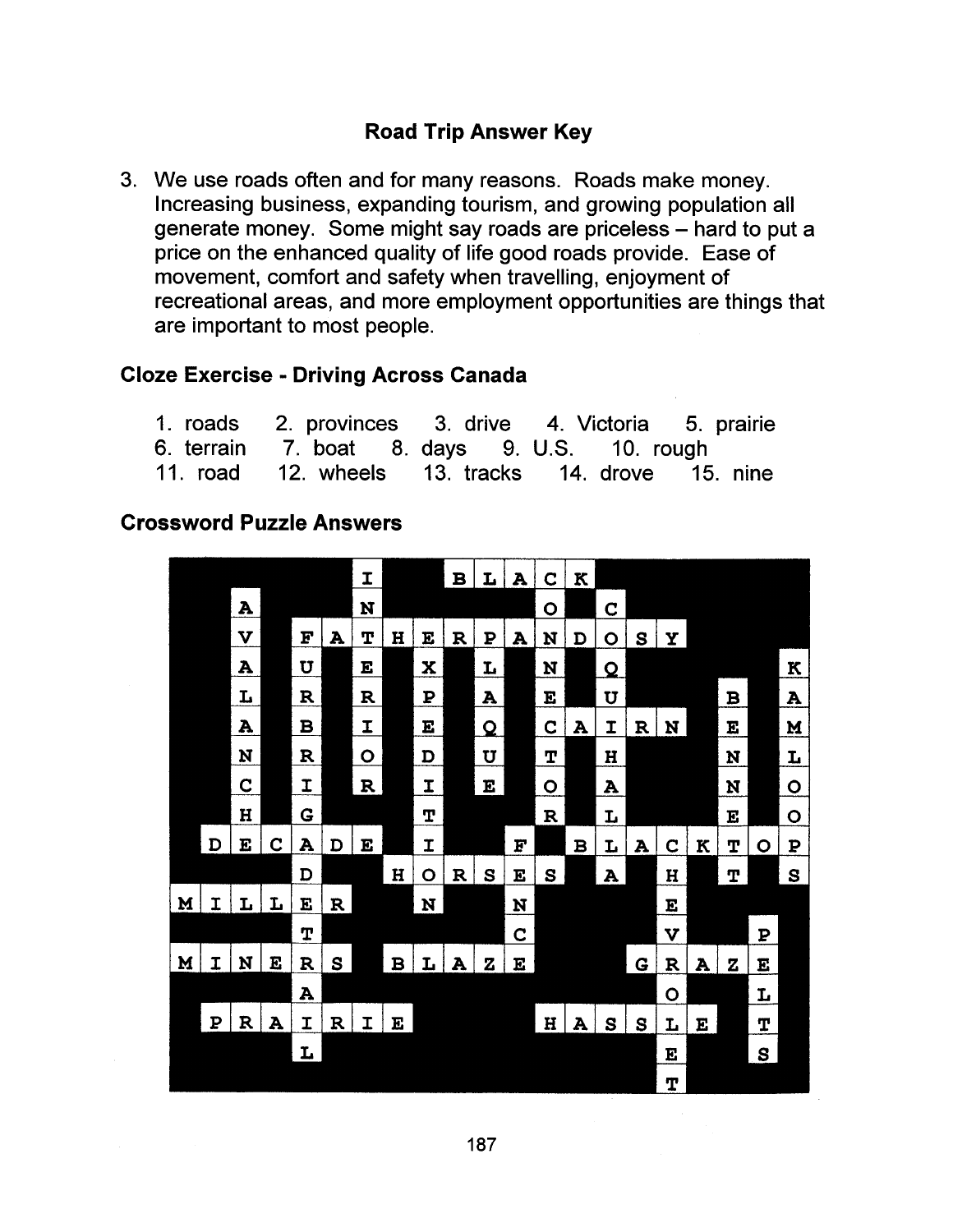#### **Time Line - Possible Answers**

- First use of Fur Brigade Trail through the Okanagan Valley
- Tom McKay blazes Fur Brigade Trail from Fort Okanogan to Kamloops.
- Hudson's Bay Company stops using the Okanagan portion of the Fur Brigade Trail.
- Palmer and Miller expedition from Walla Walla to Kamloops.
- Gold discovered at Rock Creek
- Construction of Dewdney Trail begins
- Dewdney Trail reaches from Hope to Princeton, and it is extended to Rock Creek
- Dewdney Trail is extended to Wild Horse Creek
- Wagon road built between Spallumcheen and head of Okanagan Lake
- First wagon road between north end of Okanagan Lake and Kelowna
- Only about 1,000 miles of roads in BC
- First car in Okanagan
- Vernon sets speed limit at 15 mph
- Thomas Wilby takes 52 days to drive across Canada
- A person could buy a Model T Ford for \$600
- Percy Montgomery takes 32 days to drive across Canada
- Two Canadians drive across Canada, driving some parts on railway tracks
- Fraser Canyon Highway opened
- Trans-Canada Airlines begins flying across Canada
- Big Bend road built between Revelstoke and Golden
- Through road across Canada. Two men drive from Nova Scotia to Victoria in nine days
- Trans-Canada Highway Act to provide modern paved highway
- Completion of Hope-Princeton Highway
- Plaque erected in Westbank commemorating Fur Brigade Trail
- Beginning of road building boom in BC
- Floating bridge in Kelowna opened
- Rogers Pass finished and Trans-Canada Highway officially complete
- Coquihalla Highway opened
- Coquihalla Connector opened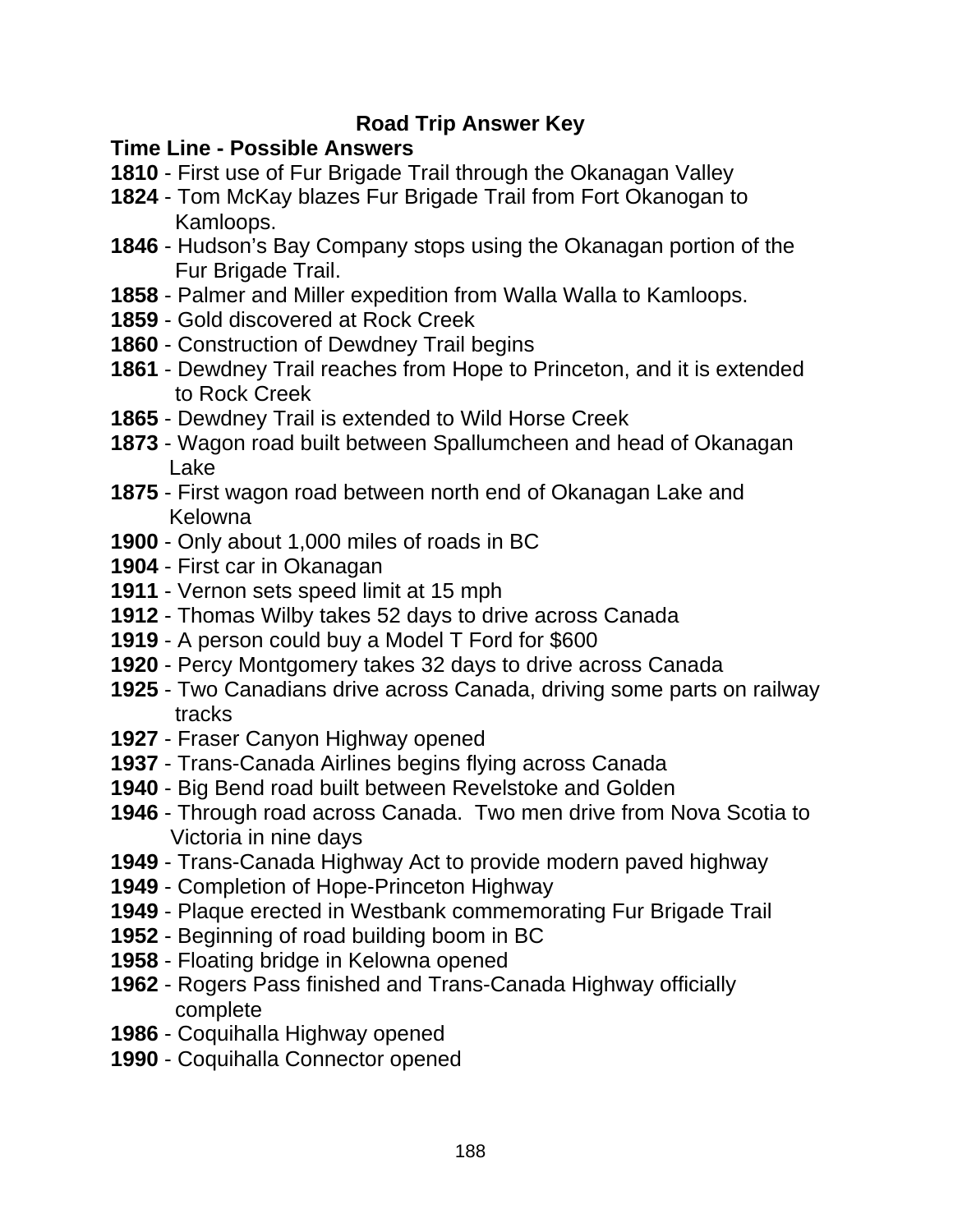# **The Ogopogo Puzzle**

**Okanagan History Vignette**

**Student Exercises & Answer Key**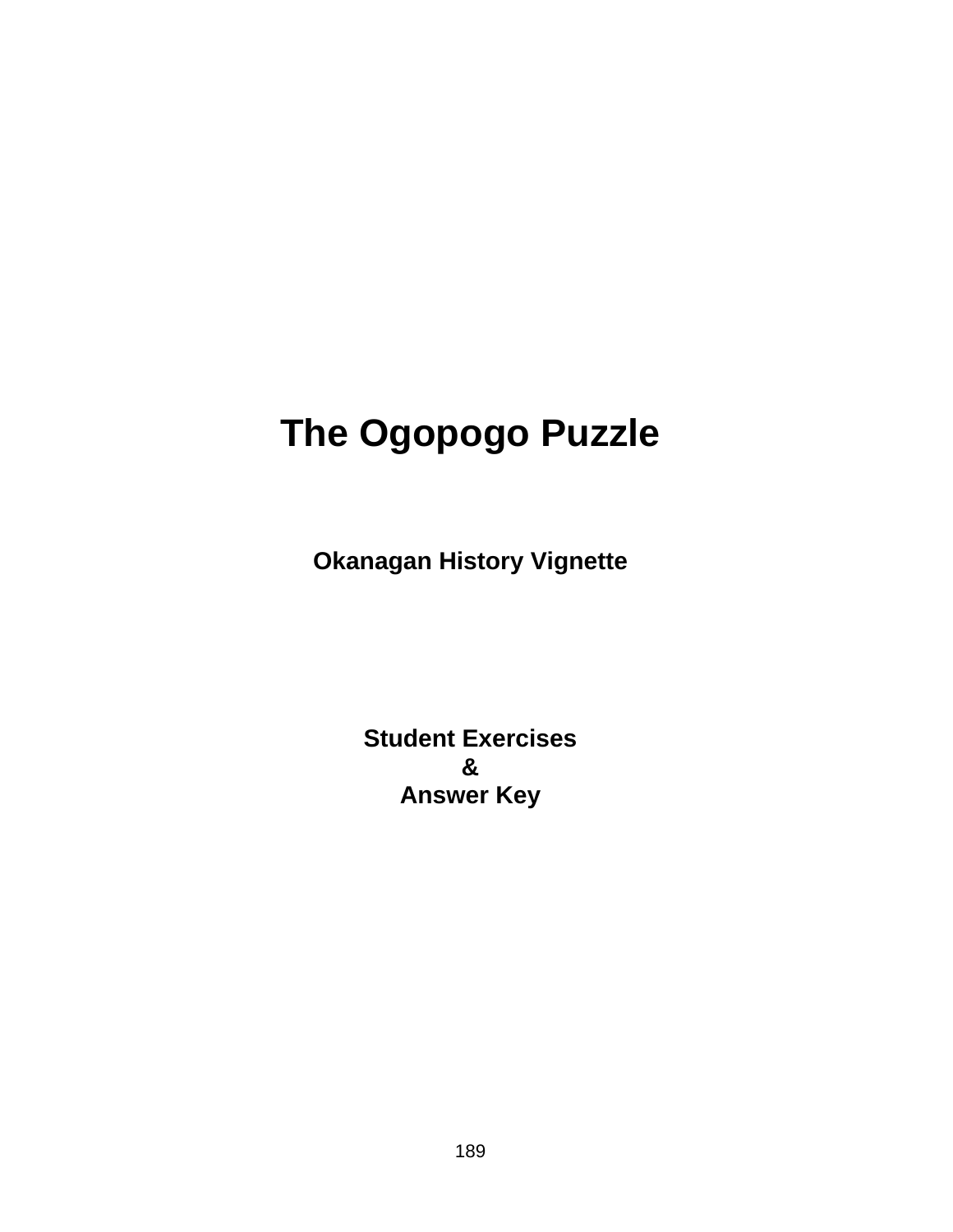Ogopogo Puzzle Pre-reading

#### **Pre-reading Questions**

- 1. What do you know about Ogopogo?
- 2. Have you ever seen Ogopogo? What was your experience?
- 3. Do you know anyone who has seen Ogopogo? What was that person's experience?
- 4. What explanation do you think might account for Ogopogo? Waves from a boat, trick of light on water, prehistoric monster?
- 5. Have you heard about the Loch Ness Monster? What do you know about this creature?
- 6. Do you believe there is an Ogopogo? Why or why not?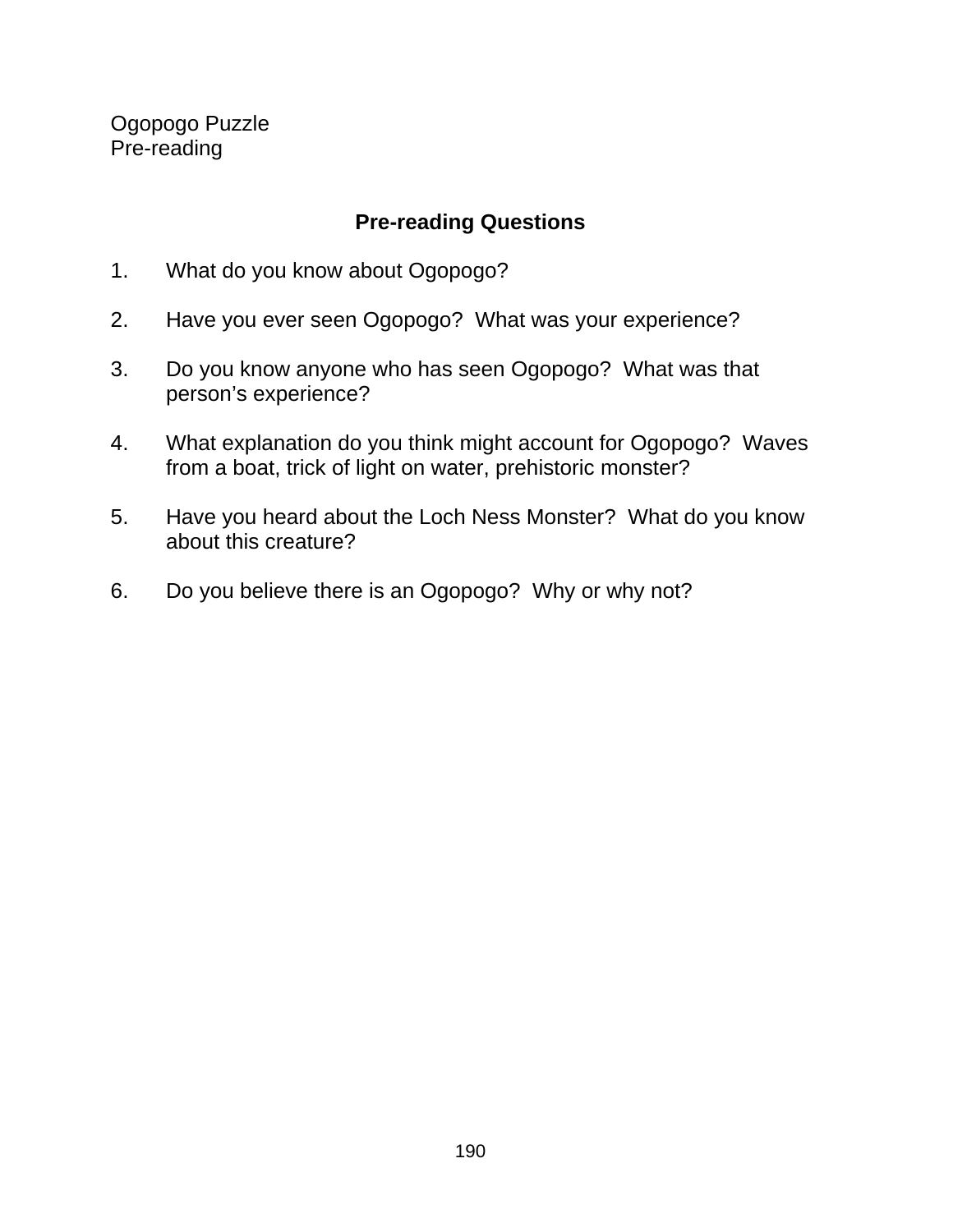# **Matching**

Match the vocabulary word on the left with the correct definition on the right. Put the letter of the definition on the line after the vocabulary word.

| 1. extinct                 |                                                                                    | А.           | to see something; to get sight of it                         |
|----------------------------|------------------------------------------------------------------------------------|--------------|--------------------------------------------------------------|
| 2. palindrome ________     |                                                                                    | В.           | frightened or unnerved                                       |
| 3. menacing                |                                                                                    | C.           | people who live in a certain place                           |
| 4. sighted                 |                                                                                    | D.           | died out                                                     |
| 5. spooked                 | $\overline{\phantom{a}}$ and $\overline{\phantom{a}}$ and $\overline{\phantom{a}}$ | E.           | satisfy demands to make peace                                |
| 6. inhabitants _________   |                                                                                    | F.           | threatening with harm or damage                              |
| 7. contradictory _________ |                                                                                    | G.           | source of great wealth                                       |
| 8. bonanza                 |                                                                                    | Η.           | famous person or event                                       |
| 9. appease                 |                                                                                    | $\mathbf{L}$ | opposite to                                                  |
| 10. legend                 |                                                                                    | J.           | came to the top of the water                                 |
| 11. surfaced               |                                                                                    | K. .         | word or phrase that reads the<br>same forwards and backwards |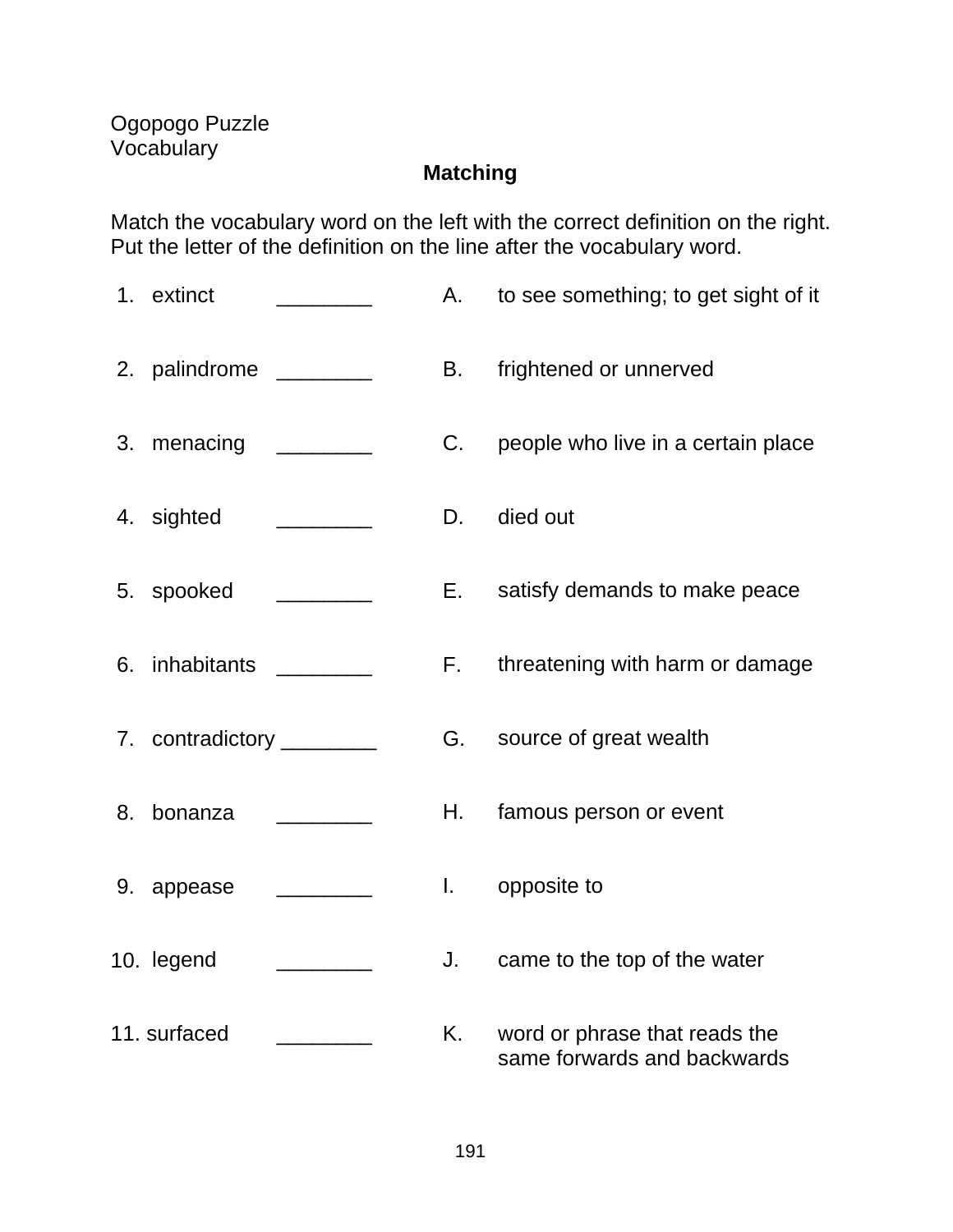# **Fill in the Blanks**

Choose the correct word from the list below and fill in the blanks.

|    | 1. Guesses about size or worth are called ___________________.                                                      |  |  |  |  |  |
|----|---------------------------------------------------------------------------------------------------------------------|--|--|--|--|--|
| 2. | are scientists who study the mind and<br>behaviour.                                                                 |  |  |  |  |  |
|    | 3. A ________________________ is a river of ice that moves very slowly.                                             |  |  |  |  |  |
|    | 4. A gift or contribution is an _________________________________.                                                  |  |  |  |  |  |
|    | 5. A devil or evil spirit is also called a _______________________.                                                 |  |  |  |  |  |
|    | 6. A _____________________ is one in a small series of waves.                                                       |  |  |  |  |  |
|    | 7. To give up something to win the favour of a god is known as making a                                             |  |  |  |  |  |
|    | <u> 1999 - Jan James James Jan James James James James James James James James James James James James James Ja</u> |  |  |  |  |  |
|    | 8. To take _________________________ is to do some things in advance to<br>avoid a risk.                            |  |  |  |  |  |
|    | 9. To walk around an area to see that all is safe is to ________________________<br>area.                           |  |  |  |  |  |
|    | 10. Something wild or different from the others is known as a                                                       |  |  |  |  |  |

10. Something wild or different from the others is known as a \_\_\_\_\_\_\_\_\_, like one wave that is larger than the rest.

| demon     | precautions   |
|-----------|---------------|
| estimates | psychologists |
| glacier   | ripple        |
| offering  | rogue         |
| patrol    | sacrifice     |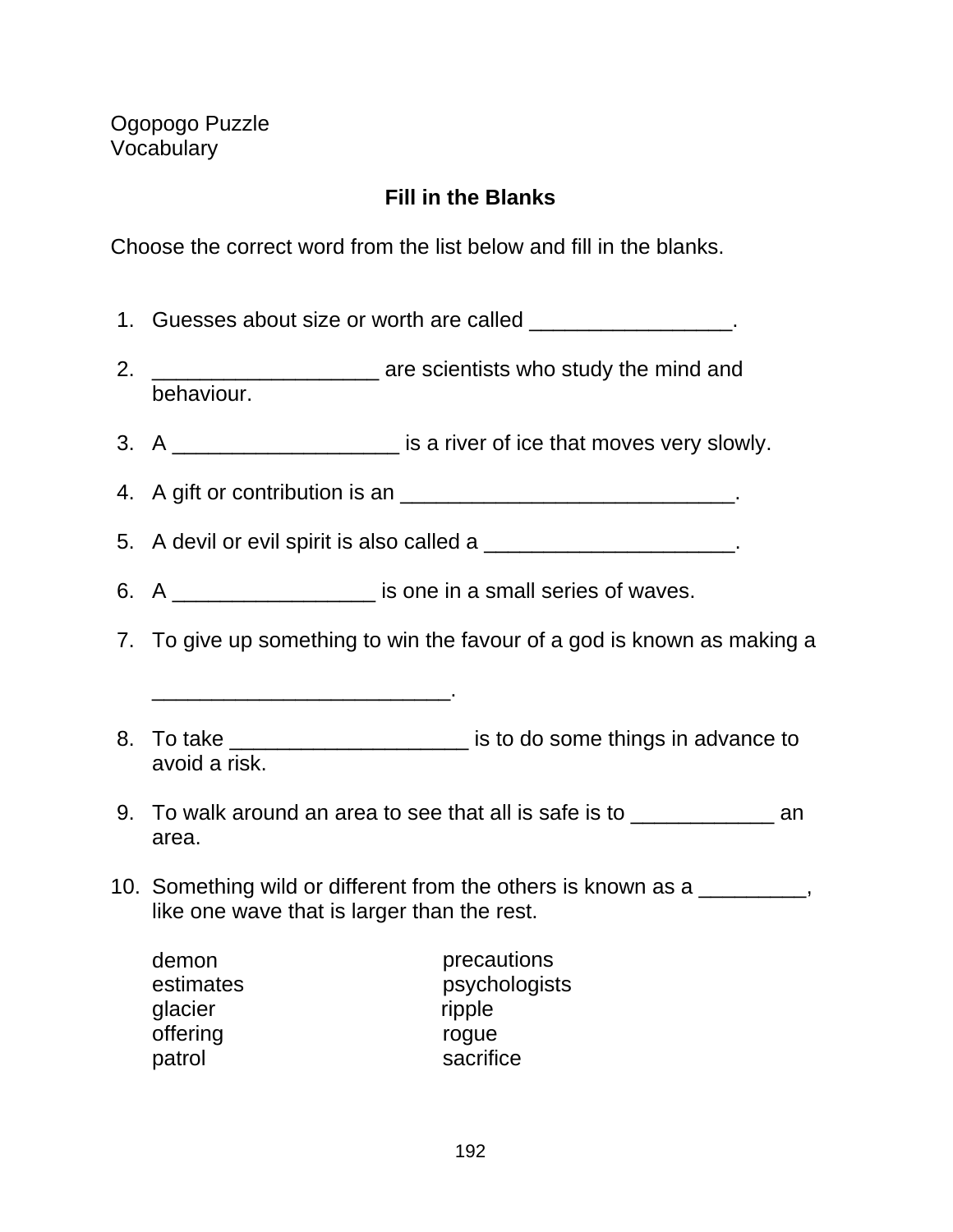# **Using Context Clues**

Define the underlined word in each sentence in the space below the sentence or on a sheet of paper. The sentences come from the vignette.

- 1. Many people fear that they would be ridiculed if they told anyone about their experiences.
- 2. They would throw the small animal into the water as a sacrifice to Naitaka.
- 3. Ogopogo's home territory has always been said to be Squally Point, on the opposite side of Okanagan Lake from Peachland, where the water can be particularly turbulent.
- 4. The creature has a snake-like body that moves in an undulating motion.
- 5. They didn't want the women to think they were cowards.
- 6. It lunged about 14 feet out of the water and grabbed a seagull in its mouth.
- 7. Many people have given eyewitness accounts of seeing Ogopogo rise from Okanagan Lake.
- 8. The skeptics scoff at the idea of a monster lurking in the water of the Okanagan's large and beautiful lake.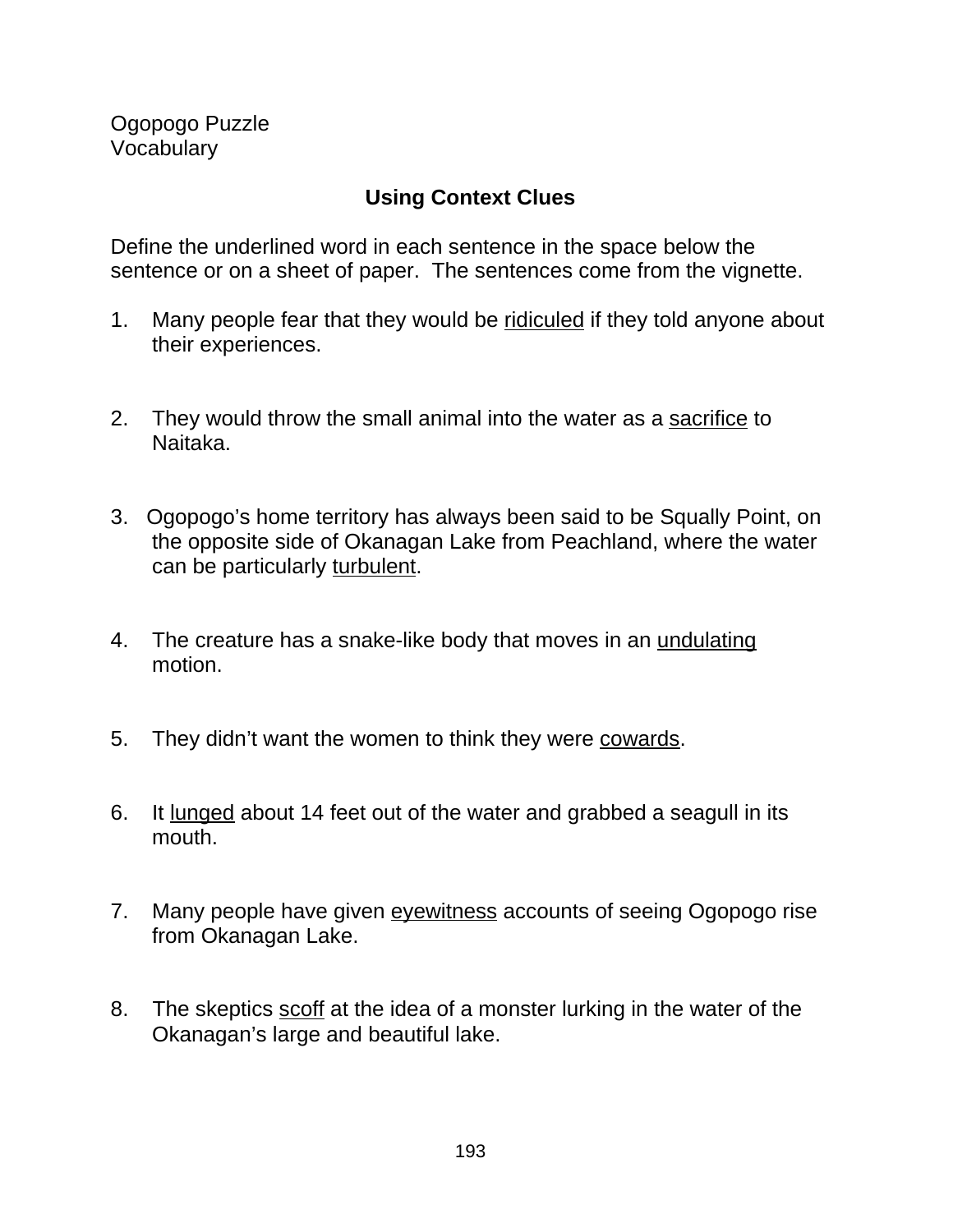#### **Small Words**

Can you find the shorter words inside the longer words? Write the shorter word or words on the line beside the longer word.

|                | 1. world      | $\mathsf{or}$ and $\mathsf{or}$         | 2.  | huge      |                                                    |
|----------------|---------------|-----------------------------------------|-----|-----------|----------------------------------------------------|
|                | 3. creature   |                                         | 4.  | sightings |                                                    |
| 5.             | reported      |                                         | 6.  | monsters  |                                                    |
| 7 <sub>1</sub> | shadow        |                                         | 8.  |           | century _______________                            |
| 9.             | existence     |                                         | 10. | valley    |                                                    |
|                | 11. serpent   |                                         | 12. | appease   |                                                    |
|                | 13. paddling  |                                         | 14. | weather   |                                                    |
|                | 15. whipped   |                                         | 16. | business  | <u> 1980 - Jan Samuel Barbara, politik eta pro</u> |
|                |               |                                         |     |           |                                                    |
|                | 17. dangerous |                                         | 18. | hundred   |                                                    |
|                | 19. beard     |                                         | 20. | garbage   | <u> 1989 - Johann Barbara, martin a</u>            |
|                | 21. sturgeon  |                                         | 22. | million   |                                                    |
|                | 23. glimpse   |                                         | 24. | extinct   |                                                    |
|                |               | 25. explanation _____________           | 26. | chase     | <u> 1980 - Johann Barbara, martxa a</u>            |
|                |               |                                         |     |           |                                                    |
|                | 27. suddenly  | <u> 1986 - Johann Barbara, martin a</u> | 28. | blotches  |                                                    |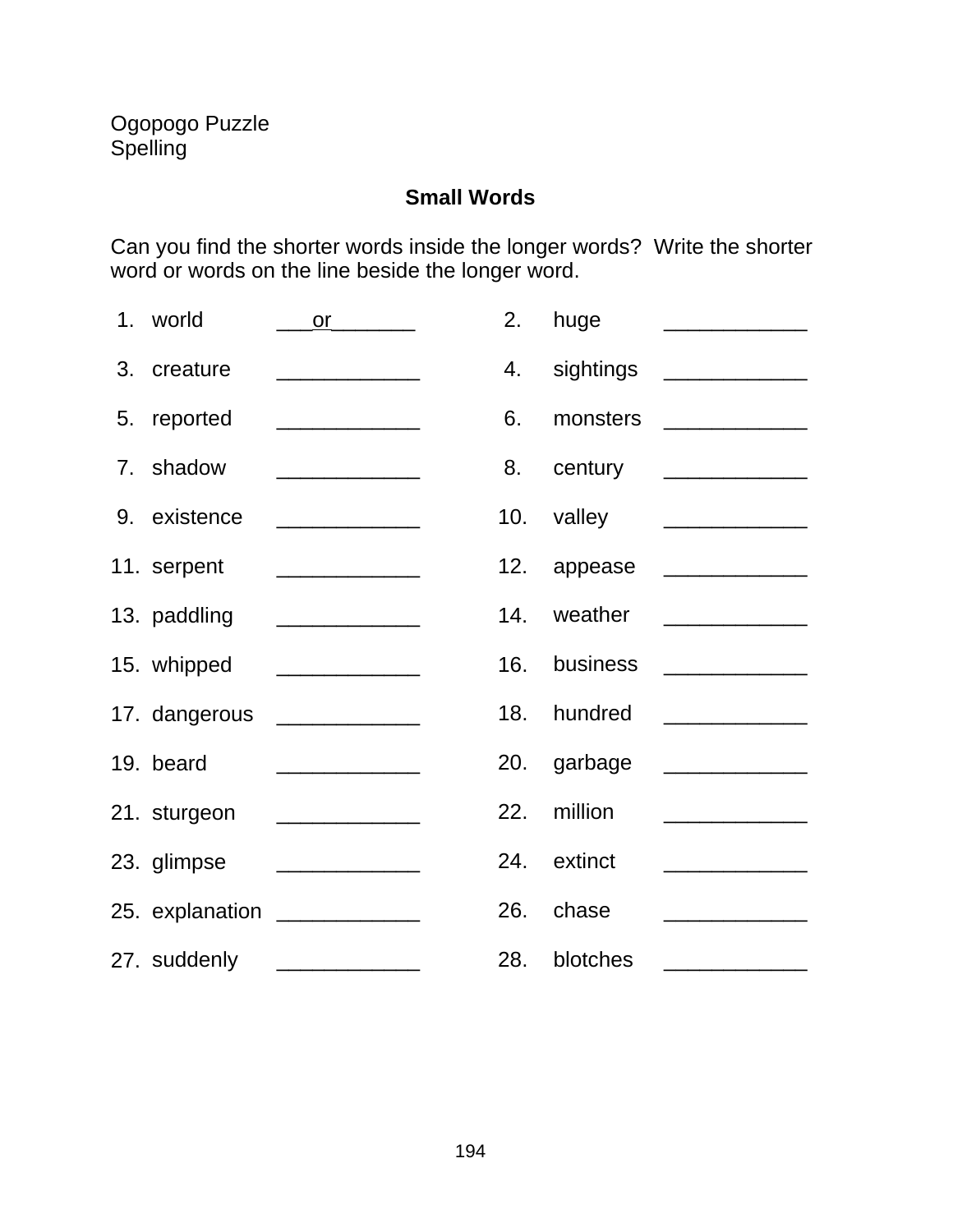#### **Root Words**

Write the root word of these words that have an "ed" ending. Sometimes you will need to drop the "ed." Sometimes you will only drop the "d" and keep the "e." Sometimes you will need to change the "i" to "y." Sometimes you will need to drop a letter.

| 1. trapped    | <u>trap ___________</u>                                                                                               |
|---------------|-----------------------------------------------------------------------------------------------------------------------|
| 2. decided    | decide _________                                                                                                      |
| 3. worried    |                                                                                                                       |
| 4. located    | <u> 1980 - Johann John Harry Harry Harry Harry Harry Harry Harry Harry Harry Harry Harry Harry Harry Harry Harry</u>  |
| 5. admitted   |                                                                                                                       |
| 6. dreaded    | <u> 1980 - Johann John Stone, market fan it ferstjer fan it ferstjer fan it ferstjer fan it ferstjer fan it fers</u>  |
| 7. grabbed    | <u> 2002 - Jan Barnett, amerikansk politik (d. 1982)</u>                                                              |
| 8. shaped     |                                                                                                                       |
| 9. called     | <u> 1989 - Johann John Stone, mars eta biztanleria (</u>                                                              |
| 10. roamed    |                                                                                                                       |
| 11. described |                                                                                                                       |
| 12. dived     |                                                                                                                       |
| 13. started   | <u> 1980 - Johann John Stone, markin film yn y brening yn y brening yn y brening yn y brening yn y brening yn y b</u> |
| 14. convinced |                                                                                                                       |
| 15. lunged    |                                                                                                                       |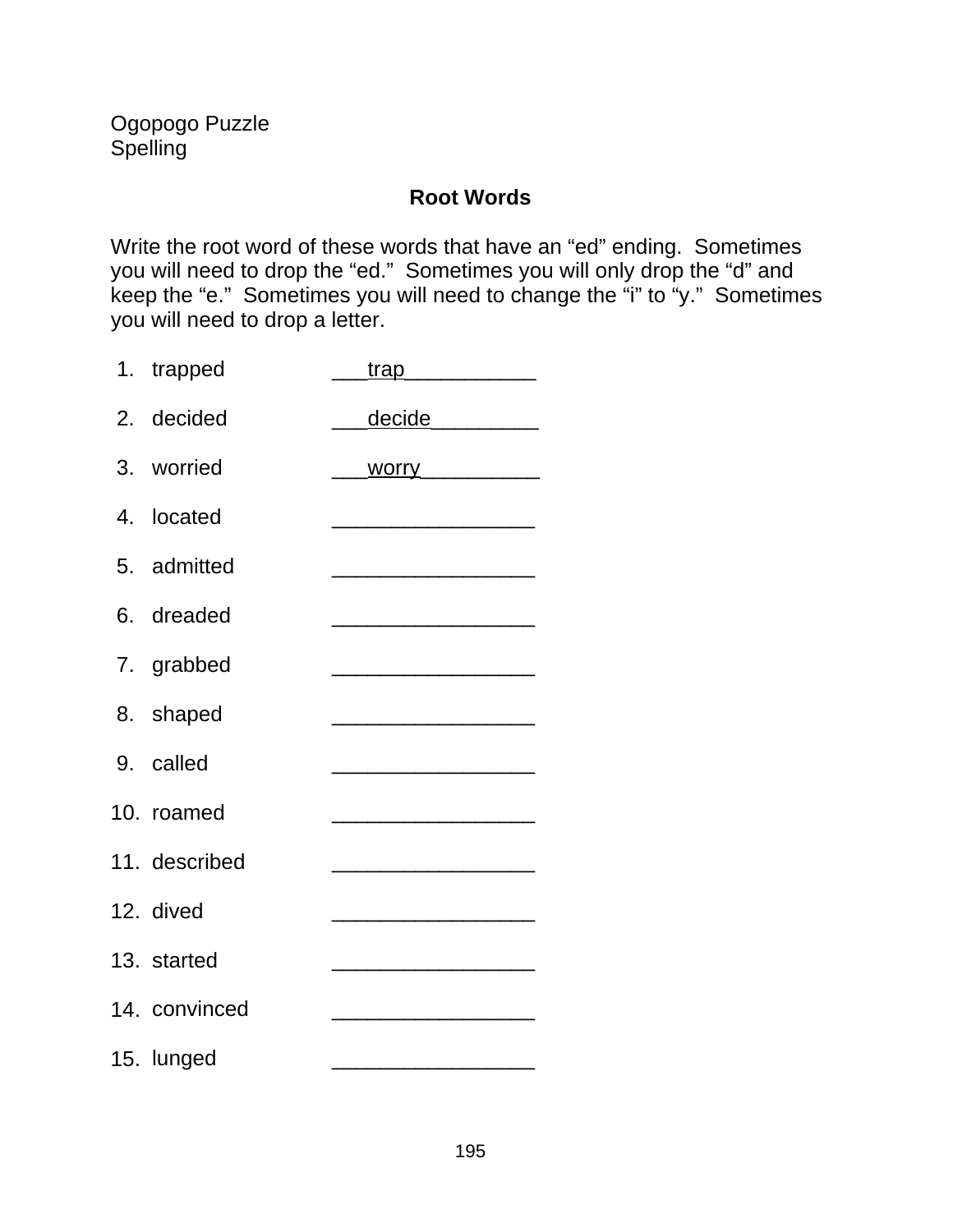Ogopogo Puzzle Spelling

#### **Word List**

| puzzle     | interest    | inhabitants | earwig      |
|------------|-------------|-------------|-------------|
| legend     | photographs | monsters    | said        |
| motionless | horse       | waves       | imagination |
| sturgeon   | famous      | built       | quite       |

#### **Choose the Right Word**

Using the words above, select the right word to answer the following. Use each word only once.

- 1. \_\_\_\_\_\_\_\_\_\_\_\_\_\_\_\_\_\_\_\_ rhymes with the word white
- 2. \_\_\_\_\_\_\_\_\_\_\_\_\_\_\_ comes from the word fame
- 3. \_\_\_\_\_\_\_\_\_\_\_\_\_\_\_\_\_\_\_\_\_\_ today I build, yesterday I \_\_\_\_\_\_\_\_\_\_
- 4. \_\_\_\_\_\_\_\_\_\_\_\_\_\_\_ comes from the word imagine
- 5. \_\_\_\_\_\_\_\_\_\_\_\_\_\_\_\_\_\_\_\_\_ rhymes with course
- 6. \_\_\_\_\_\_\_\_\_\_\_\_\_\_\_\_\_\_\_\_ past tense of say
- 7. \_\_\_\_\_\_\_\_\_\_\_\_\_\_\_\_\_\_\_\_\_ rhymes with surgeon
- 8. \_\_\_\_\_\_\_\_\_\_\_\_\_\_\_ compound word an insect

#### **Fill in the Blanks**

Using the word list above, add the missing letters to the following words.

| 1. $Z = Z - 1$                 | 5. $mo_{---}nl$ s              |
|--------------------------------|--------------------------------|
| 2. $WA_{--}$ s                 | 6. $int_{--}$ st               |
| 3. $_{-}$ oto $_{-}$ ap $_{-}$ | 7. $_{-}$ hab $_{-}$ an $_{-}$ |
| 4. $1e_{---}d$                 | 8. $\_$ on $\_$ $\_$ r s       |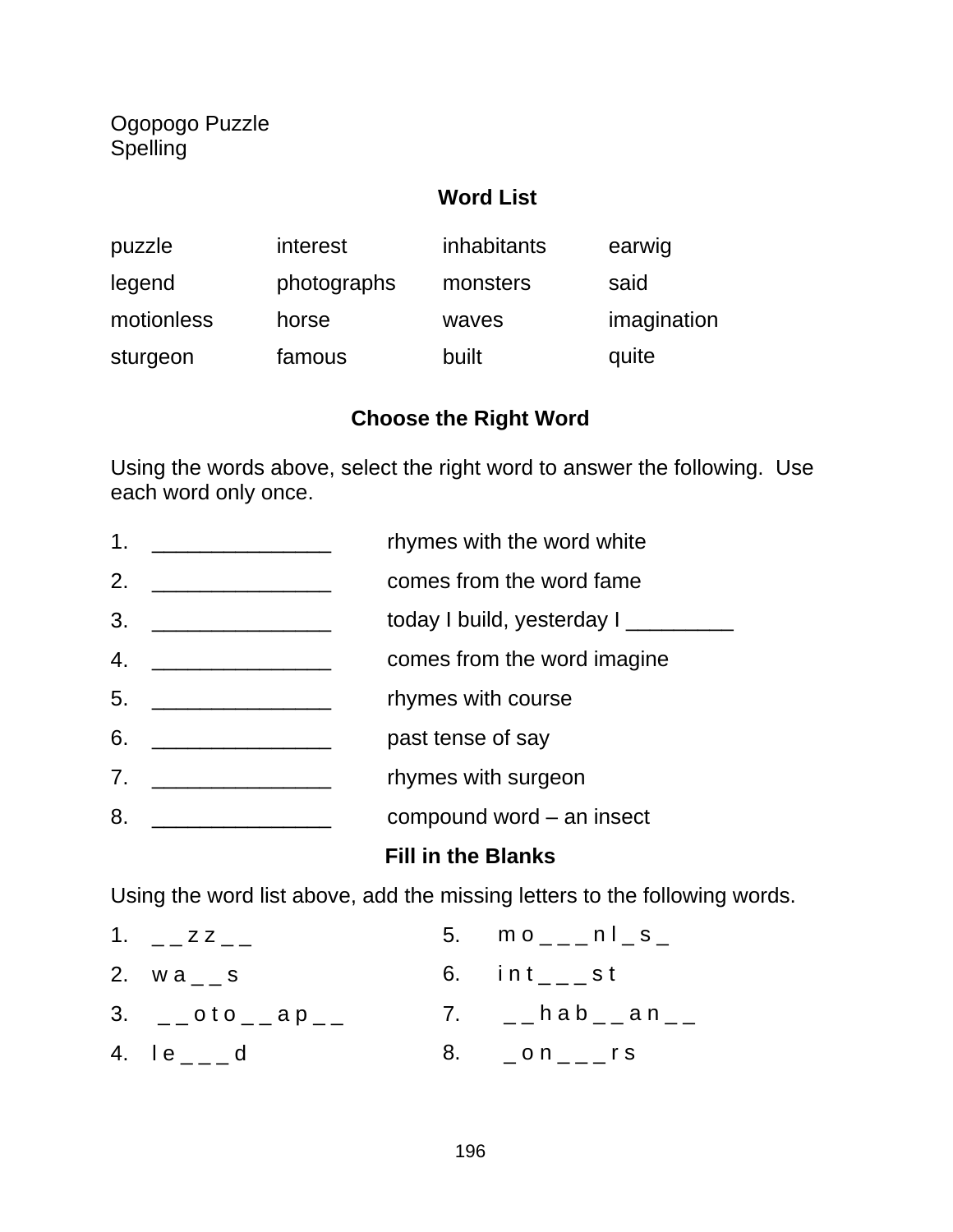Ogopogo Puzzle Spelling

#### **Word List**

| puzzle     | interest    | inhabitants | earwig      |
|------------|-------------|-------------|-------------|
| legend     | photographs | monsters    | said        |
| motionless | horse       | waves       | imagination |
| sturgeon   | famous      | built       | quite       |

#### **Syllables**

\_\_\_\_\_\_\_\_\_\_\_\_\_\_\_ \_\_\_\_\_\_\_\_\_\_\_\_\_\_\_ \_\_\_\_\_\_\_\_\_\_\_\_\_

\_\_\_\_\_\_\_\_\_\_\_\_\_\_\_ \_\_\_\_\_\_\_\_\_\_\_\_\_\_\_ \_\_\_\_\_\_\_\_\_\_\_\_\_

\_\_\_\_\_\_\_\_\_\_\_\_\_\_\_ \_\_\_\_\_\_\_\_\_\_\_\_\_\_\_ \_\_\_\_\_\_\_\_\_\_\_\_\_

\_\_\_\_\_\_\_\_\_\_\_\_\_\_ \_\_\_\_\_\_\_\_\_\_\_\_\_\_\_ \_\_\_\_\_\_\_\_\_\_\_\_\_

\_\_\_\_\_\_\_\_\_\_\_\_\_\_ \_\_\_\_\_\_\_\_\_\_\_\_\_\_\_ \_\_\_\_\_\_\_\_\_\_\_\_\_

Using the words above, list the words with one syllable.

Using the words above, list the words with two syllables.

\_\_\_\_\_\_\_\_\_\_\_\_\_\_\_ \_\_\_\_\_\_\_\_\_\_\_\_\_\_\_ \_\_\_\_\_\_\_\_\_\_\_\_\_

Using the words above, list the words with three syllables.

Using the words above, list the words with four or more syllables.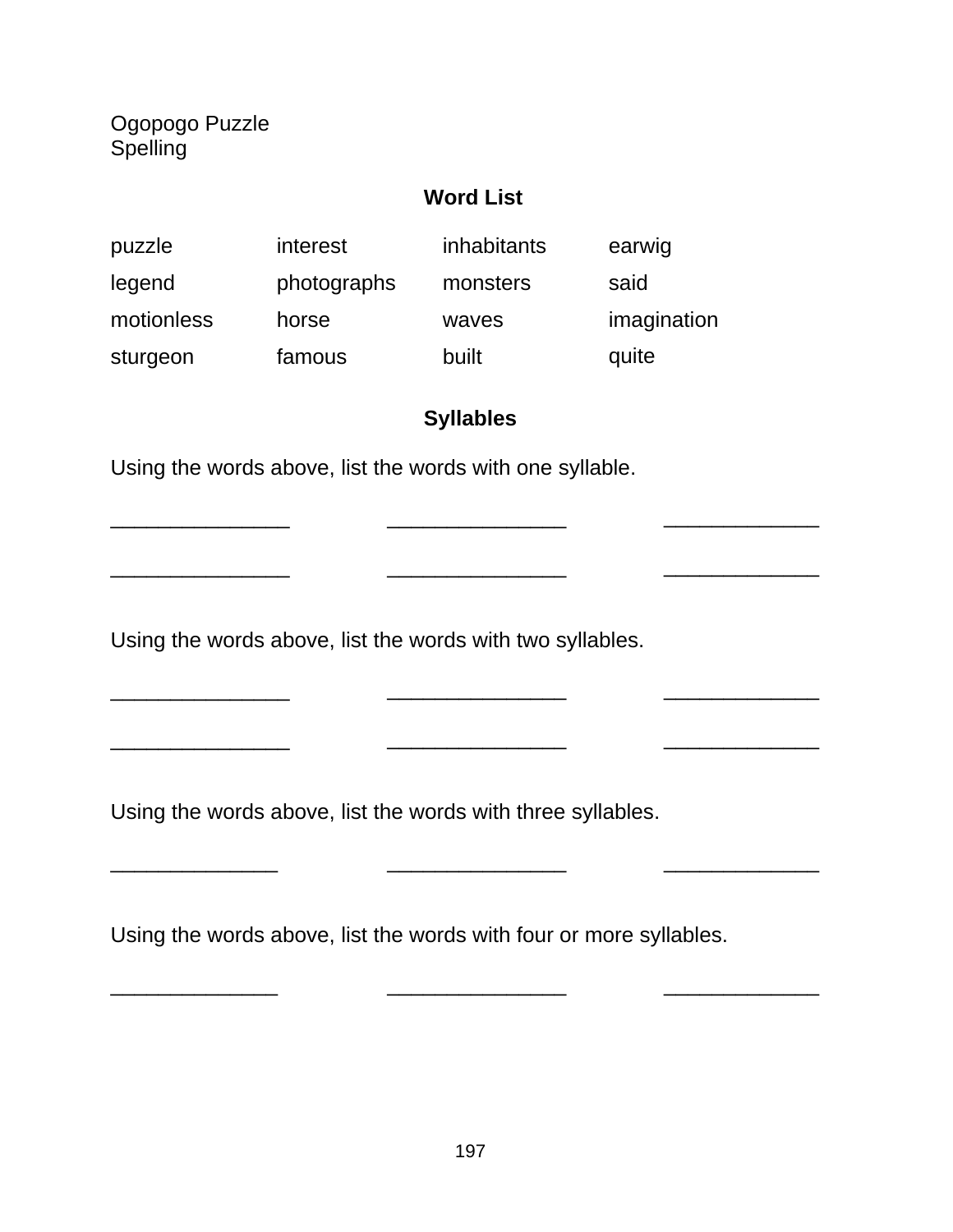#### **Short Answer Questions - A**

Re-read the Ogopogo vignette and answer these questions. Write answers in the spaces provided.

\_\_\_\_\_\_\_\_\_\_\_\_\_\_\_\_\_\_\_\_\_\_\_\_\_\_\_\_\_\_\_\_\_\_\_\_\_\_\_\_\_\_\_\_\_\_\_\_\_\_\_\_\_\_

- 1. Who is the Okanagan's expert on Ogopogo sightings?
- 2. What does the name Naitaka mean? \_\_\_\_\_\_\_\_\_\_\_\_\_\_\_\_\_\_\_\_\_\_\_\_ \_\_\_\_\_\_\_\_\_\_\_\_\_\_\_\_\_\_\_\_\_\_\_\_\_\_\_\_\_\_\_\_\_\_\_\_\_\_\_\_\_\_\_\_\_\_\_\_\_\_\_\_\_\_ 3. What would First Nations people throw in the lake to appease Naitaka? \_\_\_\_\_\_\_\_\_\_\_\_\_\_\_\_\_\_\_\_\_\_\_\_\_\_\_\_\_\_\_\_\_\_\_\_\_\_\_\_\_\_\_\_\_\_\_\_\_\_\_\_\_\_ 4. What is a palindrome? \_\_\_\_\_\_\_\_\_\_\_\_\_\_\_\_\_\_\_\_\_\_\_\_\_\_\_\_\_\_\_\_\_\_\_ \_\_\_\_\_\_\_\_\_\_\_\_\_\_\_\_\_\_\_\_\_\_\_\_\_\_\_\_\_\_\_\_\_\_\_\_\_\_\_\_\_\_\_\_\_\_\_\_\_\_\_\_\_\_ 5. What colour is Ogopogo's skin said to be? \_\_\_\_\_\_\_\_\_\_\_\_\_\_\_\_\_\_\_ \_\_\_\_\_\_\_\_\_\_\_\_\_\_\_\_\_\_\_\_\_\_\_\_\_\_\_\_\_\_\_\_\_\_\_\_\_\_\_\_\_\_\_\_\_\_\_\_\_\_\_\_\_\_ 6. What amazing thing did Geoff Tozer see Ogopogo do? \_\_\_\_\_\_\_\_\_\_ \_\_\_\_\_\_\_\_\_\_\_\_\_\_\_\_\_\_\_\_\_\_\_\_\_\_\_\_\_\_\_\_\_\_\_\_\_\_\_\_\_\_\_\_\_\_\_\_\_\_\_\_\_\_ \_\_\_\_\_\_\_\_\_\_\_\_\_\_\_\_\_\_\_\_\_\_\_\_\_\_\_\_\_\_\_\_\_\_\_\_\_\_\_\_\_\_\_\_\_\_\_\_\_\_\_\_\_\_ 7. Why was Daryl Ellis swimming the length of Okanagan Lake?

\_\_\_\_\_\_\_\_\_\_\_\_\_\_\_\_\_\_\_\_\_\_\_\_\_\_\_\_\_\_\_\_\_\_\_\_\_\_\_\_\_\_\_\_\_\_\_\_\_\_\_\_\_\_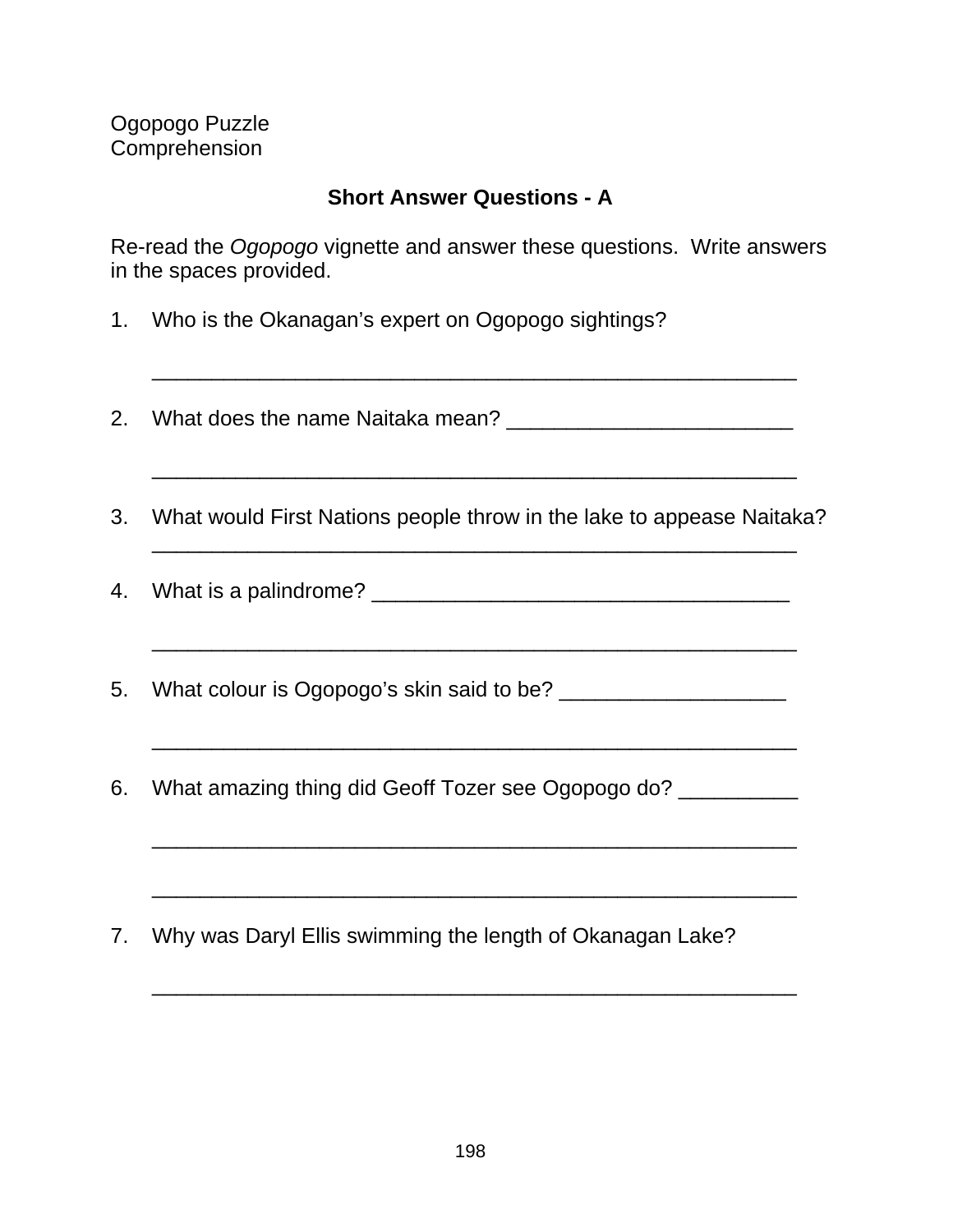- 8. What is a disappearing wave? \_\_\_\_\_\_\_\_\_\_\_\_\_\_\_\_\_\_\_\_\_\_\_\_\_\_\_\_\_
- 9. Name three animals thought to be extinct that were found during the last century. \_\_\_\_\_\_\_\_\_\_\_\_\_\_\_\_\_\_\_\_\_\_\_\_\_\_\_\_\_\_\_\_\_\_\_\_\_\_\_\_\_\_\_\_

\_\_\_\_\_\_\_\_\_\_\_\_\_\_\_\_\_\_\_\_\_\_\_\_\_\_\_\_\_\_\_\_\_\_\_\_\_\_\_\_\_\_\_\_\_\_\_\_\_\_\_\_\_\_

\_\_\_\_\_\_\_\_\_\_\_\_\_\_\_\_\_\_\_\_\_\_\_\_\_\_\_\_\_\_\_\_\_\_\_\_\_\_\_\_\_\_\_\_\_\_\_\_\_\_\_\_\_\_

\_\_\_\_\_\_\_\_\_\_\_\_\_\_\_\_\_\_\_\_\_\_\_\_\_\_\_\_\_\_\_\_\_\_\_\_\_\_\_\_\_\_\_\_\_\_\_\_\_\_\_\_\_\_

\_\_\_\_\_\_\_\_\_\_\_\_\_\_\_\_\_\_\_\_\_\_\_\_\_\_\_\_\_\_\_\_\_\_\_\_\_\_\_\_\_\_\_\_\_\_\_\_\_\_\_\_\_\_

- 10. Name three other Unidentified Swimming Objects like Ogopogo.
- 11. The Ogopogo Expedition 2000 group had a sonar image of a creature that was how long? \_\_\_\_\_\_\_\_\_\_\_\_\_\_\_\_\_\_\_\_\_\_\_\_\_\_\_\_\_\_\_
- 12. In 1990, Ogopogo was featured on a series of postage stamps along with what three other legendary characters? \_\_\_\_\_\_\_\_\_\_\_\_\_\_\_\_\_\_\_

\_\_\_\_\_\_\_\_\_\_\_\_\_\_\_\_\_\_\_\_\_\_\_\_\_\_\_\_\_\_\_\_\_\_\_\_\_\_\_\_\_\_\_\_\_\_\_\_\_\_\_\_\_\_

\_\_\_\_\_\_\_\_\_\_\_\_\_\_\_\_\_\_\_\_\_\_\_\_\_\_\_\_\_\_\_\_\_\_\_\_\_\_\_\_\_\_\_\_\_\_\_\_\_\_\_\_\_\_

\_\_\_\_\_\_\_\_\_\_\_\_\_\_\_\_\_\_\_\_\_\_\_\_\_\_\_\_\_\_\_\_\_\_\_\_\_\_\_\_\_\_\_\_\_\_\_\_\_\_\_\_\_\_\_

- 13. What animal fills in for Ogopogo on the Kelowna Coat of Arms?
- 14. What does Arlene Gaal of Kelowna believe that Ogopogo is?

15. In what country is Loch Ness located? **We are all the contract of the set of the contract of the set of the contract of the contract of the contract of the contract of the contract of the contract of the contract of th** 

16. The Unsolved Mysteries crew built a model of Ogopogo out of what?

\_\_\_\_\_\_\_\_\_\_\_\_\_\_\_\_\_\_\_\_\_\_\_\_\_\_\_\_\_\_\_\_\_\_\_\_\_\_\_\_\_\_\_\_\_\_\_\_\_\_\_\_\_\_\_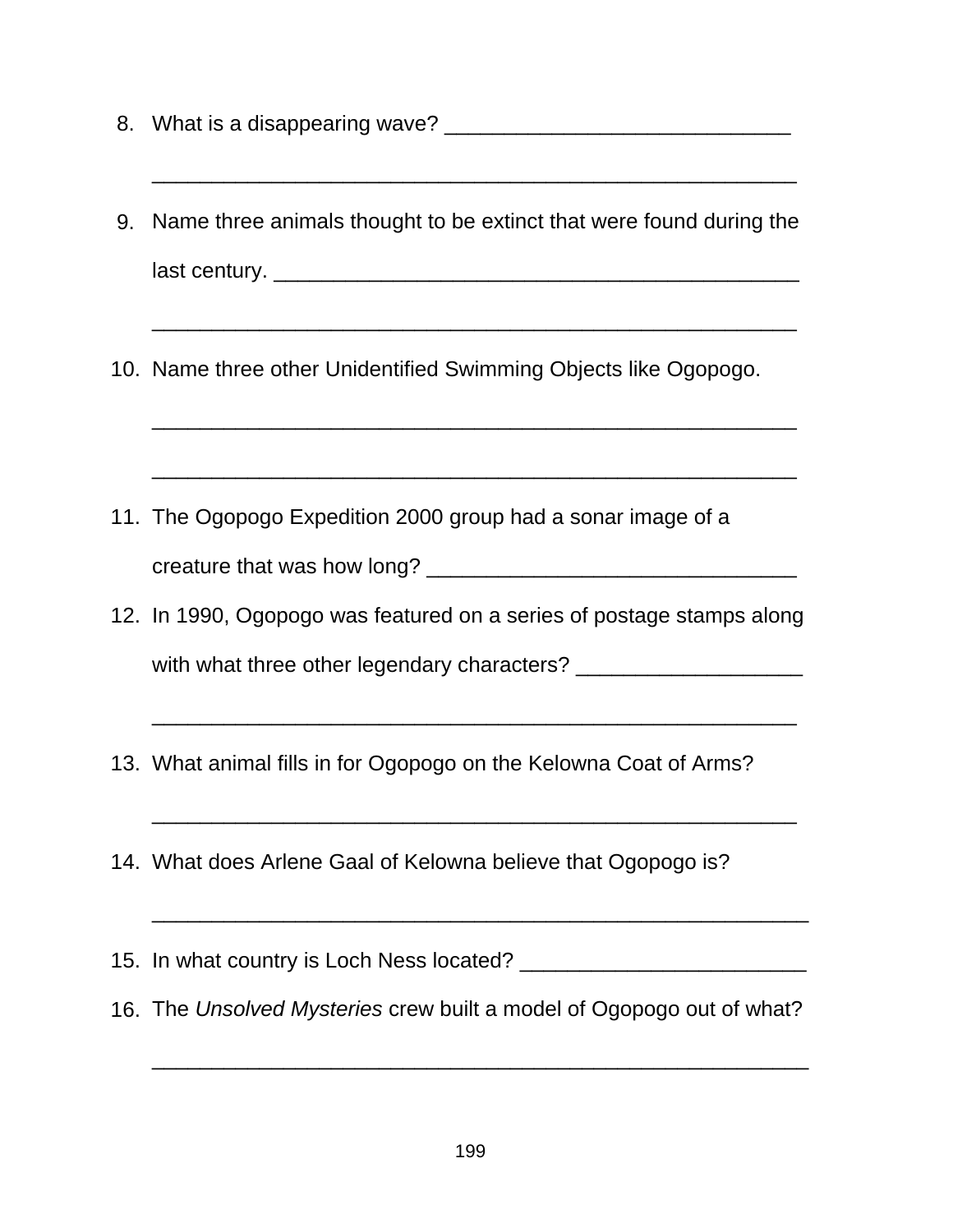# **Short Answer Questions - B**

Re-read the Ogopogo story and answer these questions by filling in the blanks.

1. Between \_\_\_\_\_\_\_\_\_ and \_\_\_\_\_\_\_\_\_ sightings of Ogopogo are

reported each year.

2. The First Nations people of the Okanagan gave the lake monster the

name \_\_\_\_\_\_\_\_\_\_\_\_\_\_\_\_\_\_\_\_\_\_\_\_\_\_\_\_\_\_\_\_.

3. \_\_\_\_\_\_\_\_\_ \_\_\_\_\_\_\_\_\_\_\_\_\_\_\_\_ sang a song about Ogopogo, the

Zulu chief, at the Board of Trade meeting in Vernon.

- 4. The lake creature is said to swim in an  $\blacksquare$  motion.
- 5. The water skiers who tried to chase Ogopogo said the creature was going faster than  $\blacksquare$
- 6. A larger wave in a group of smaller waves is called a \_\_\_\_\_\_\_\_ wave.
- 7. Some people think Ogopogo could be a \_\_\_\_\_\_\_\_\_\_\_\_\_\_\_, which is a fish that can grow to be 13 feet long and weigh 900 pounds.
- 8. In 2000, the Penticton Chamber of Commerce offered \$ to anyone who could give evidence that Ogopogo exists.
- 9. In 1990, a Japanese film crew had a sonar image of an underwater creature that was \_\_\_\_\_\_\_\_\_\_\_\_\_\_\_\_\_ feet long.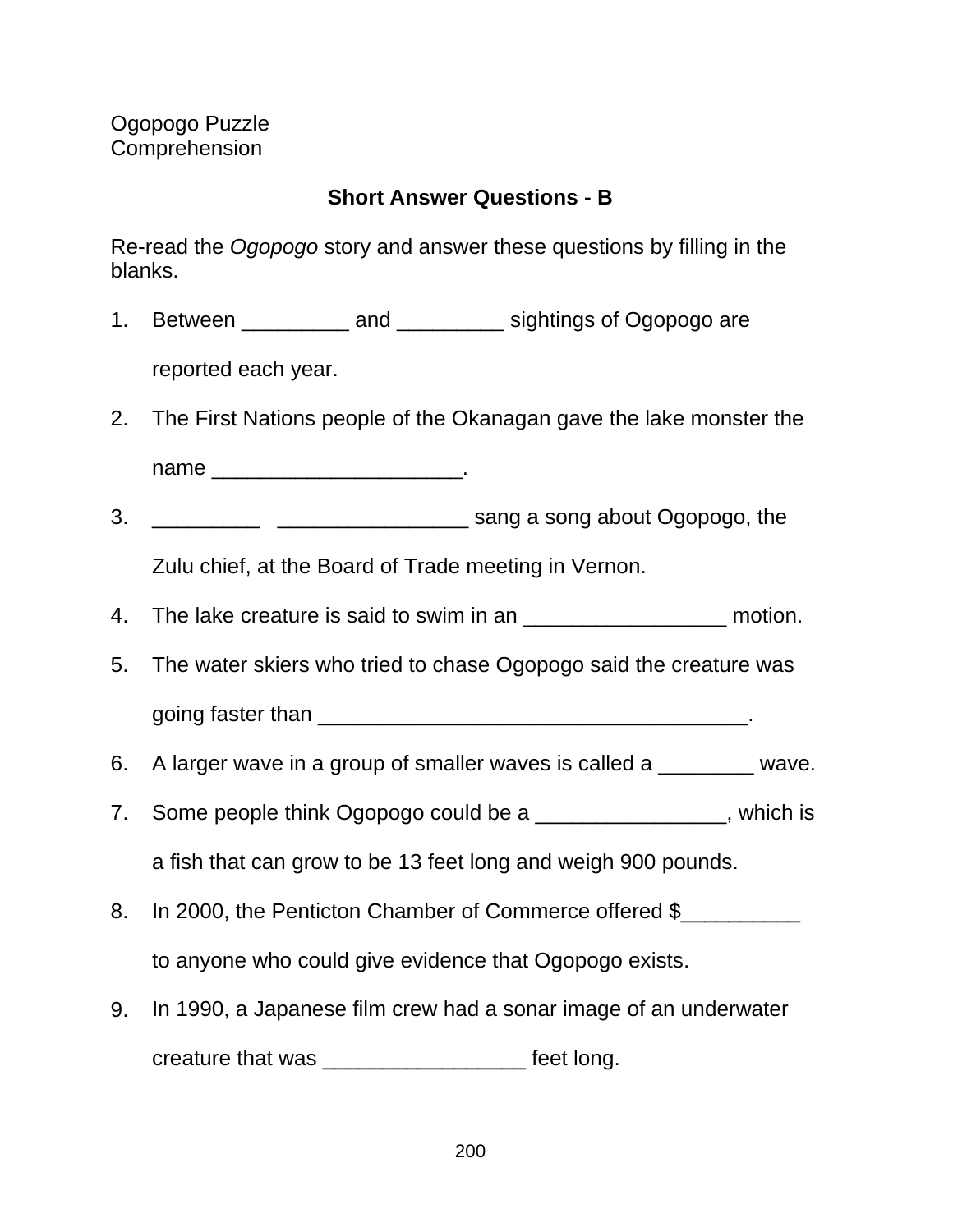Ogopogo Puzzle **Comprehension** 

#### **Longer Answer Questions**

Prepare answers for some of all of these questions. Work in pairs or small groups. Write your answers on a separate sheet of paper. Share your answers with the whole class.

- 1. Why are people skeptical about the existence of Ogopogo and other lake monsters?
- 2. Why would First Nations people make sacrificial offerings to Naitaka?
- 3. How did Naitaka get its new name Ogopogo?
- 4. Why do some scientists think Ogopogo could be a huge river otter?
- 5. Was Daryl Ellis frightened by his close encounter with Ogopogo?

#### **Discussion Questions**

- 1. Do you think people would be more likely to fear a lake creature called Naitaka, meaning Demon of the Lake, than a creature with a funny name like Ogopogo? Why or why not?
- 2. The two men who were in the rowboat with two women did not want to admit they were afraid when they saw Ogopogo. Why might this be? Have you even been in a situation where you did not say you were frightened by something?
- 3. How does Ogopogo make money for the Okanagan? If you live in the Okanagan, what ways does your community take advantage of Ogopogo? Are any businesses or events named after Ogopogo?
- 4. Why do you think the idea of Ogopogo living in the lake is so interesting to many people?
- 5. If you saw Ogopogo, would you tell anyone? Why or why not?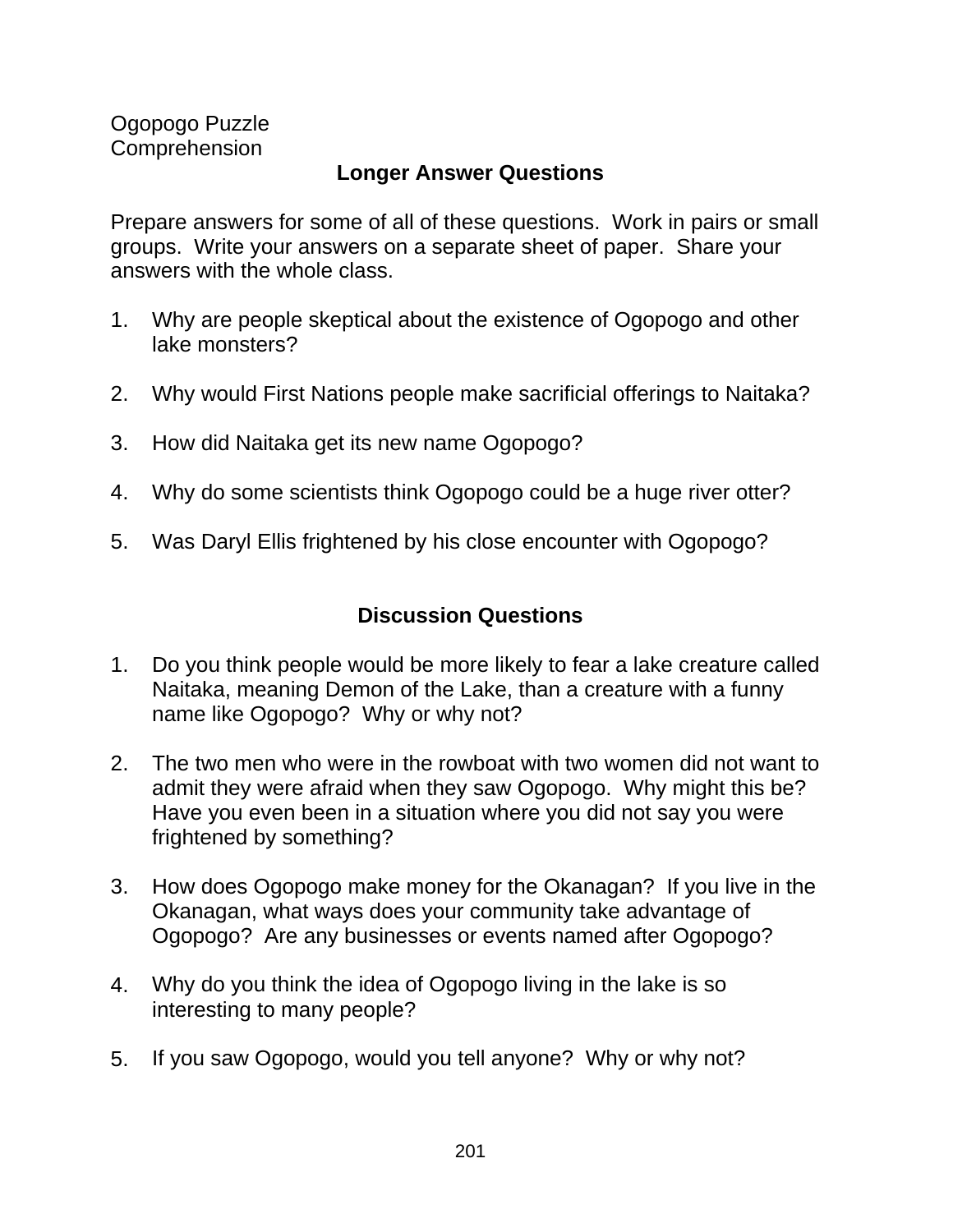#### **Cloze Exercise - A New Name for Naitaka**

The following paragraph comes from the Ogopogo vignette. After reading the story, fill in the blanks from memory. Then review the paragraph from the vignette until you have all the blanks filled.

In 1924, the dreaded Naitaka was given a new  $(1)$  \_\_\_\_\_\_\_\_\_\_\_\_\_. A Vancouver Board of Trade meeting was being held in (2)\_\_\_\_\_\_\_\_\_\_\_\_. Bill Brimblecombe entertained the delegates by (3) about the monster of Okanagan Lake that everyone was talking about. He made up new (4) \_\_\_\_\_\_\_\_\_\_\_\_ for a popular English music hall song called Ogopogo. The next day, the Vancouver Province newspaper reported that Ogopogo was the official name of the (5)\_\_\_\_\_\_\_\_\_\_\_\_\_\_\_ Lake monster. The silly name stuck. Soon it replaced the name Naitaka that had been used by local people for many  $(6)$  \_\_\_\_\_\_\_\_\_\_\_. Along with the change in name came a (7) how people felt about the sea serpent. It was no longer thought of as a terrifying monster that the name (8)\_\_\_\_\_\_\_\_\_\_\_\_ suggested. Instead, it was a funny, harmless creature to suit the funny name (9) suit the funny name (9) is a palindrome because it reads the same forwards or  $(10)$ \_\_\_\_\_\_\_\_\_\_\_\_.

202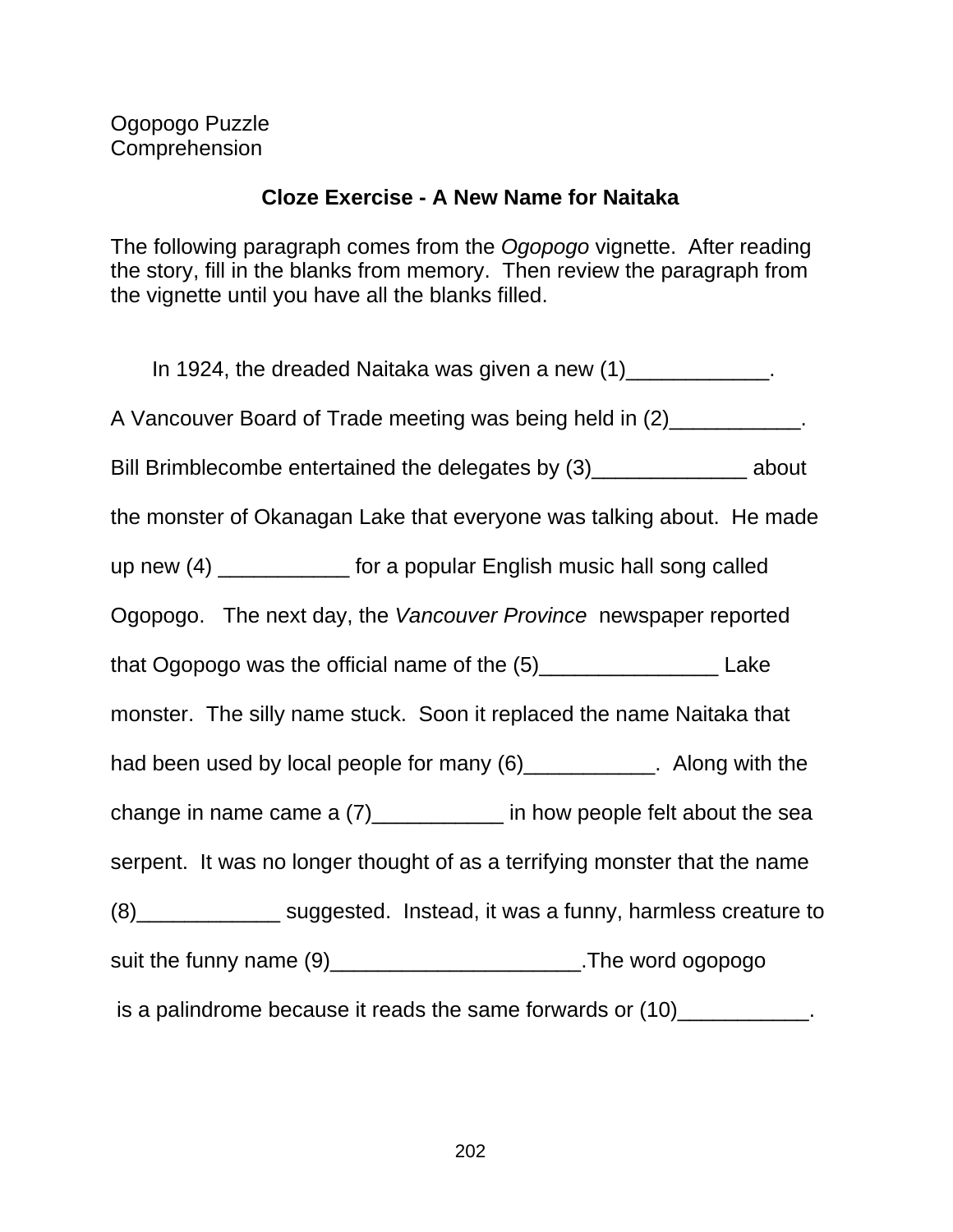# **Crossword Puzzle Clues**

The answers to these clues are words found in the vignette.

#### ACROSS DOWN

- 1. To give something as an offering 2. Nickname of Cadborosaurus
- 
- 8. According to the song, Ogopogo's eye was the size of this fruit father was a  $\overline{\phantom{a}}$  5. Scottish word for lake
- 10. Some people think Ogopogo is 6. To see with one's own eyes just a \_\_\_\_\_\_\_ 7. Shark with 2,000 teeth
- 11. Timbasket drowned 9. Ice Age water dinosaur
- 13. Journey for specific reason, like 12. Time period when much of
- 
- 18. **Example 20 Gaal, Ogopogo expert forwards and backwards**
- 19. A weasel-like water animal **15.** Extinct animal
- 
- 24. Something puzzling or mysterious Cgopogo
- 26. Susan \_\_\_\_\_\_\_\_ was an early 20. Ogopogo's mother, settler who saw Ogopogo **according to the song**
- 
- 28. Type of scanner used underwater of Arms similar to Ogopogo to measure sound waves 23. Traditional story or myth
- 29. Ogopogo lunged out of the water 25. Nickname for the legendary to get this. creature of Loch Ness
- 30. Unsolved \_\_\_\_\_\_\_\_\_, American TV show

- 
- 3. Small green water plants 4. Daryl Ellis said Ogopogo's
	-
	-
	-
	-
	- in Okanagan Lake 11. Popular offering to Naitaka
	- scientific research earth was covered with ice
- 16. Has died out 14. Word that reads the same
	-
- 21. River of ice 17. First Nations name for
	-
- 27. Lake where Ogopogo lives 22. Animal on Kelowna's Coat
	-
	-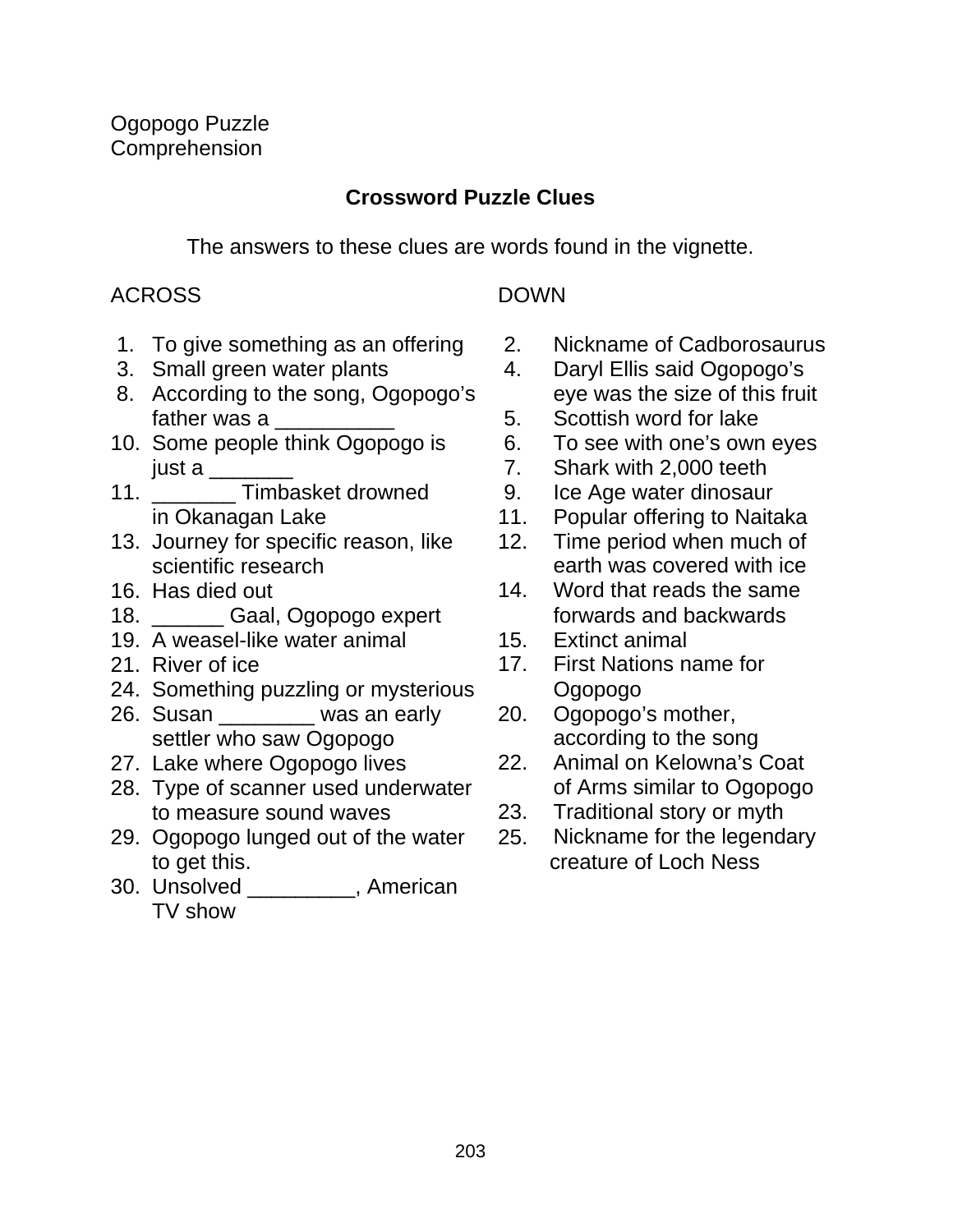# Ogopogo Puzzle<br>Comprehension

#### **Crossword Puzzle**

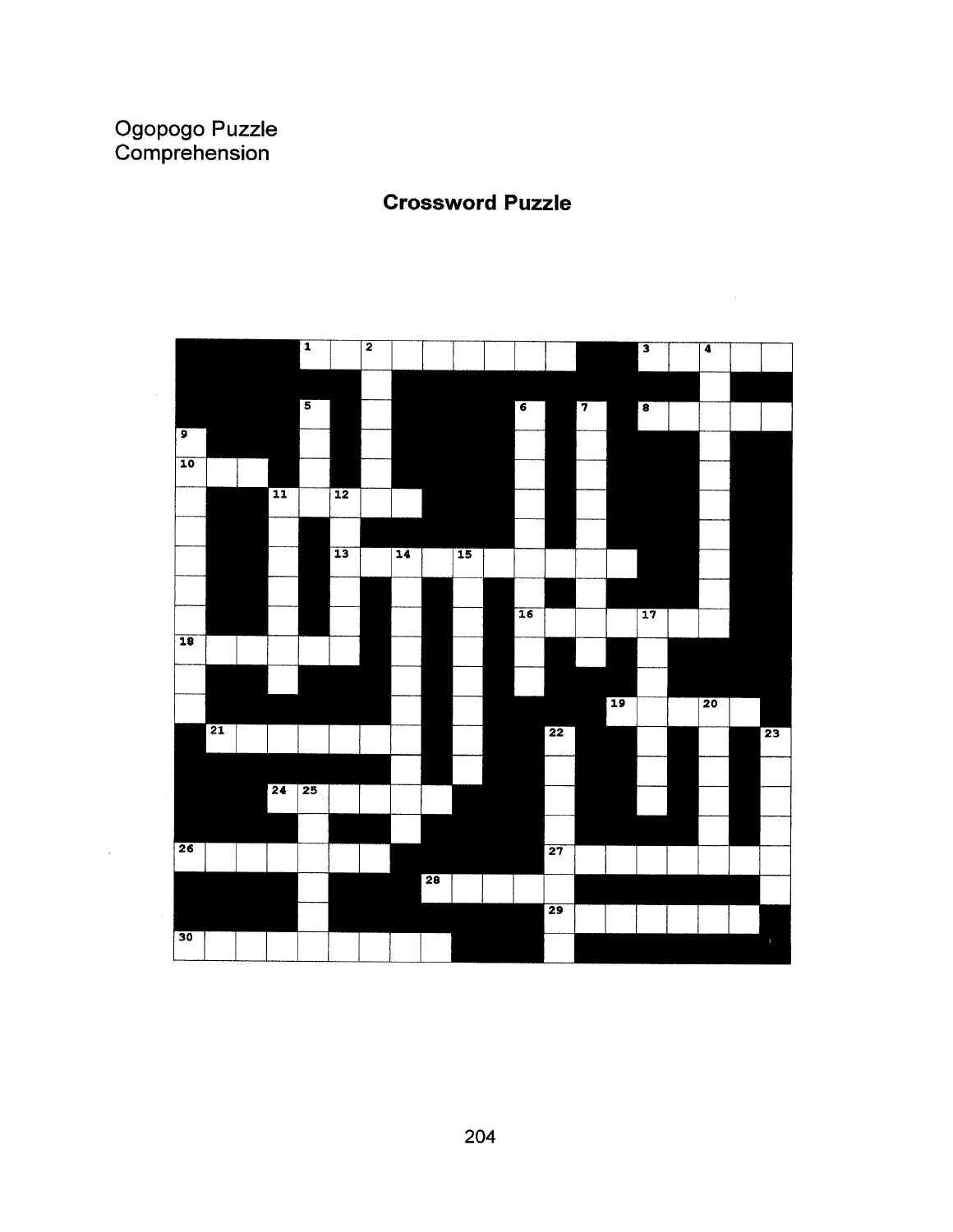Ogopogo Puzzle **Writing** 

#### **Write a Postcard**

Imagine you saw Ogopogo while you were visiting the Okanagan on vacation. Write a postcard to a friend or family member telling the highlights of your sighting of Ogopogo. Remember that there is not much room to write on a postcard, so you will need to be brief and to the point. Use the space below.

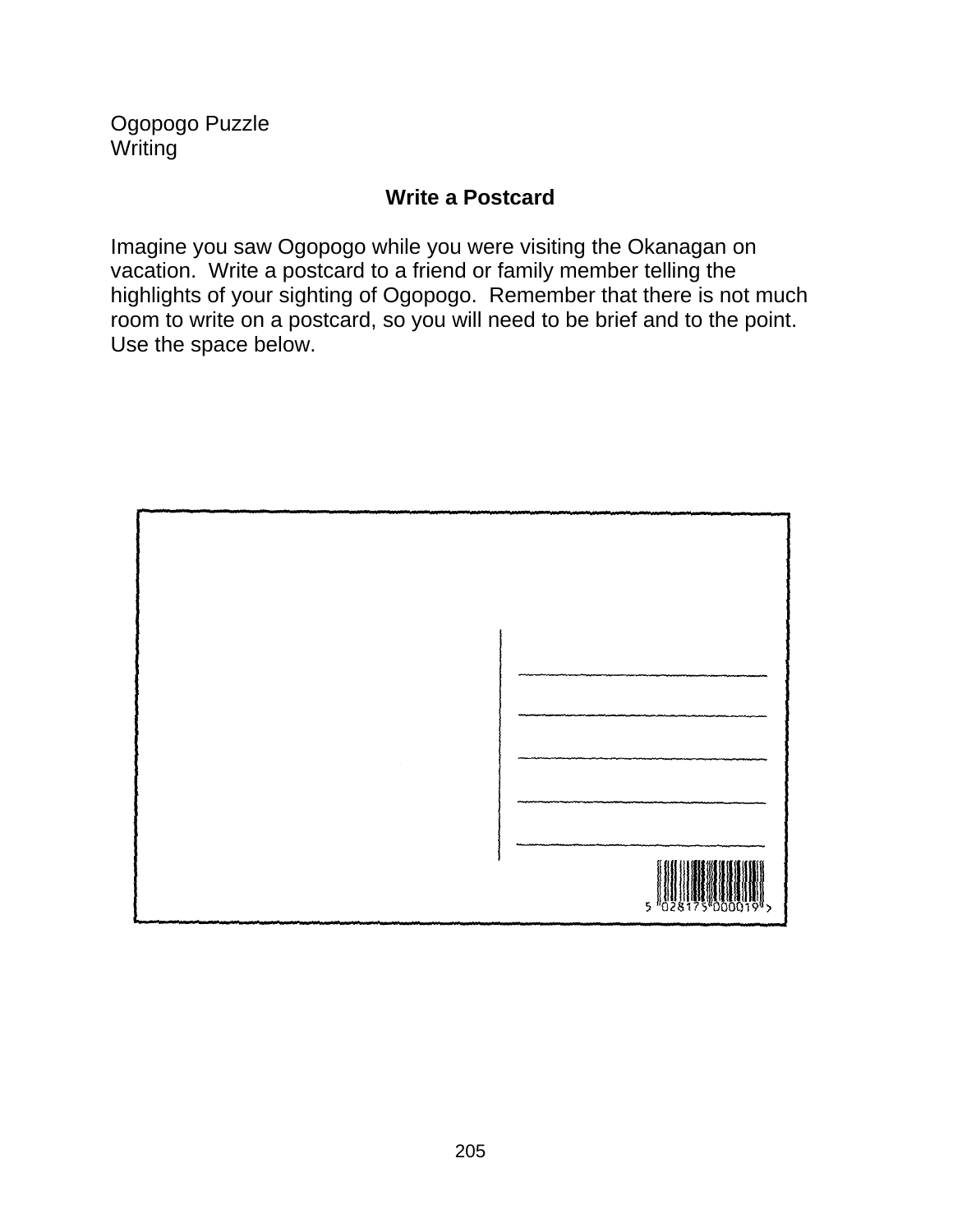Ogopogo Puzzle **Writing** 

#### **You Work for the Newspaper**

You work for a newspaper, and you are assigned to interview a tourist who says she has just seen Ogopogo. Write down ten questions you would like to ask this person. For a follow-up activity, imagine what the tourist's answers would be, and write a newspaper article about this newsworthy event.

#### **Palindromes**

| Here are some examples: radar |                |
|-------------------------------|----------------|
|                               | Hannah         |
|                               | Madam I'm Adam |

Can you think up some others? See if you can find others using library books and the Internet. Make a list of palindromes.

Hint: See these web sites for lots of palindromes.

Neil/Fred's Gigantic List of Palindromes www.derf.net/palindromes/old.palindrome/html

Palindromes Galore www.jps.net/msyu/palindromes

# **You Are An Eyewitness**

Pretend that you have sighted Ogopogo while you were suntanning on Hot Sands Beach in Kelowna. Use your imagination to brainstorm a list of descriptive details of the creature. Then using felt pens and a large sheet of paper, make a sketch of your Ogopogo. Artistic talent is not required. This is a fun activity! Share your work with other students by posting your sketch on the classroom wall.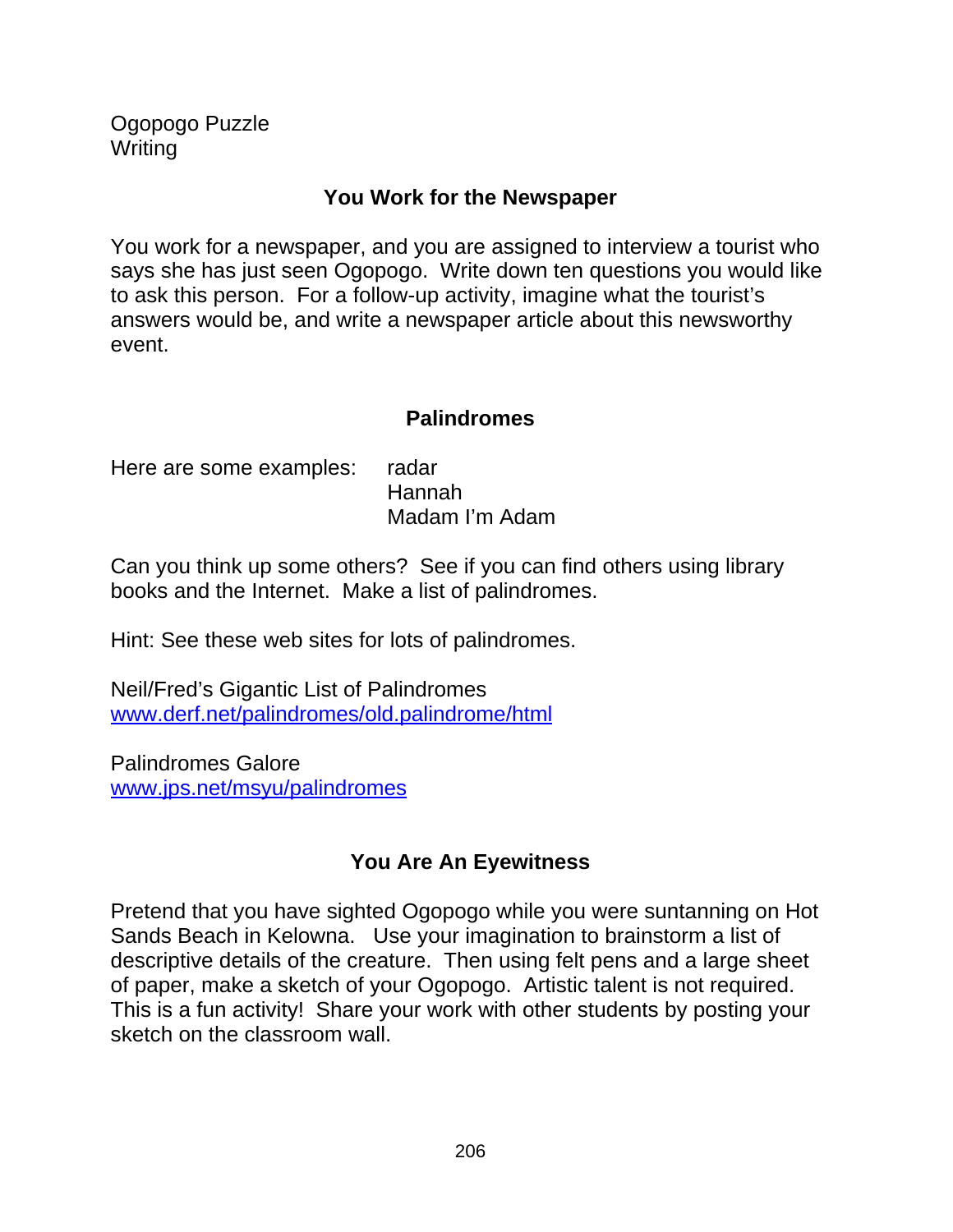Ogopogo Puzzle **Writing** 

# **Paragraph Writing**

- 1. Write a descriptive paragraph describing Ogopogo. Use information from the story and the photos for clues about what the creature looks like.
- 2. Write a short story about an encounter with Ogopogo. Imagine that you are paddling a canoe near Squally Point in Okanagan Lake. All of a sudden, a storm blows up. As the waves become rough, you see a large head rising up from the water......
- 3. Write an expository paragraph explaining why Ogopogo is important to the tourism industry in the Okanagan. Before writing your paragraph, create a topic sentence. Then make a list of your reasons. Put the reasons in logical order. Then begin writing.
- 4. Write an opinion paragraph on one of the following topics.
	- a. Do you think Ogopogo exists? Write a paragraph stating your belief and the reasons why you think this way.
	- b. Do you think that money and time should be spent trying to track down Ogopogo using underwater divers, sonar equipment, and other advanced technology?
	- c. What do you think is the most reasonable explanation for the sightings of Ogopogo? What is Ogopogo?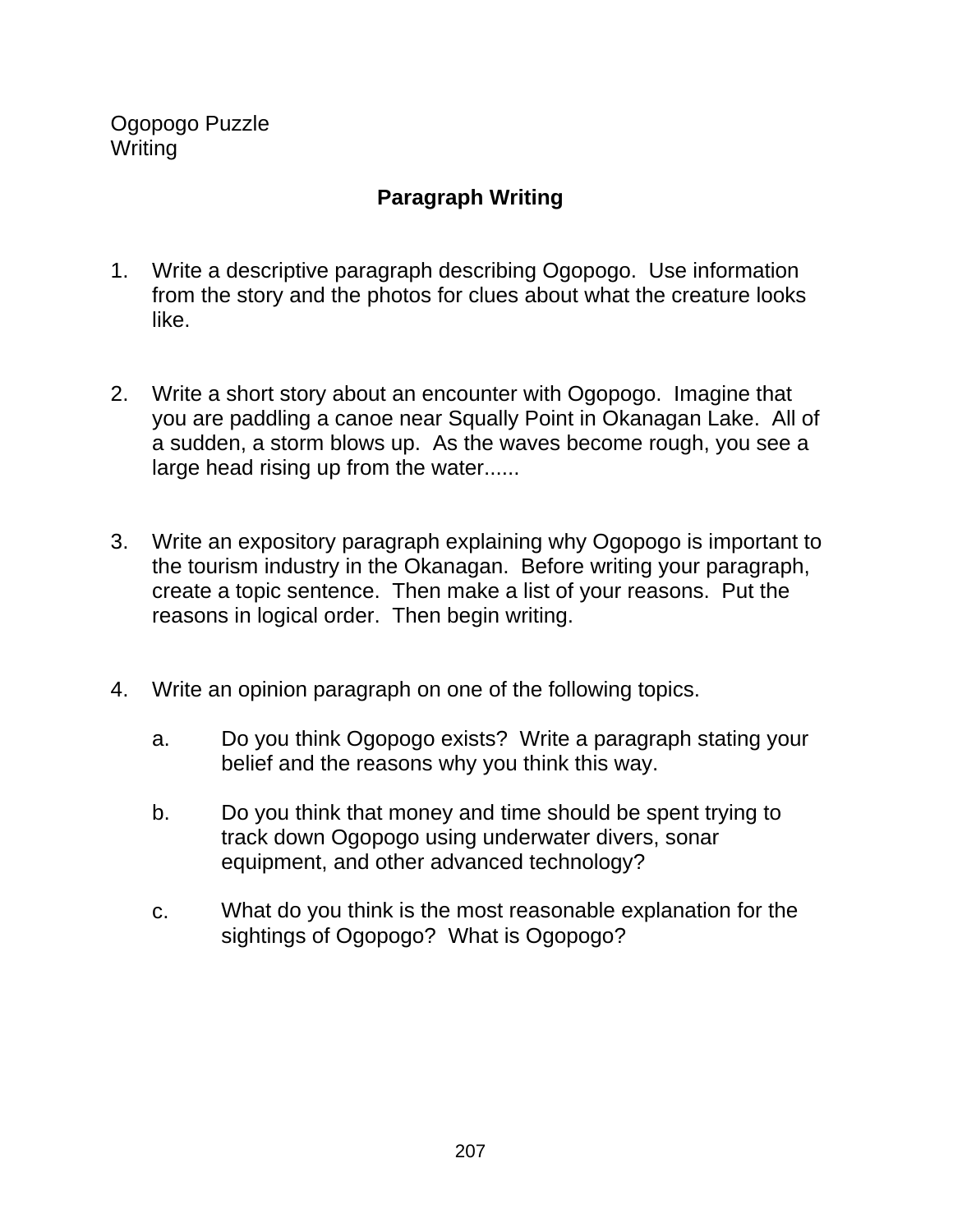Ogopogo Puzzle Research

# **Library Research - Find Five Facts**

Use the Canadian Encyclopedia, the World Book Encyclopedia, or other sources in the library to find out more about one of the following topics.

- 
- 1. Sturgeon 1. Sturgeon 4. Okanagan Lake
- 2. Loch Ness Monster 5. Ice Age
	-
- 3. Plesiosaur 6. Sasquatch

Read the article in the encyclopedia carefully. Then reread the article and pick out five important facts about the topic. Summarize the five facts in point form on a piece of paper or on a chart. You may want to put your chart on the wall so all students can share the information.

# **Using the Internet**

The following web sites give information on subjects related to Ogopogo.

- 1. Unpublished Stories of Ogopogo sunnyokanagan.com/ogopogo
- 2. Ogopogo, Real or Myth? www.tourcanada.com/ogopogo.htm
- 3. Canpro Productions of Kelowna. Ogopogo Web Site. www.seesya.com
- 4. Plesiosaur FAQs (Frequently Asked Questions) www.geocities.com/CapeCanaveral/Hangar/9020/plesiosaur/
- 5. The Legend of Nessie, the Ultimate Loch Ness Monster Site www.nessie.co.uk/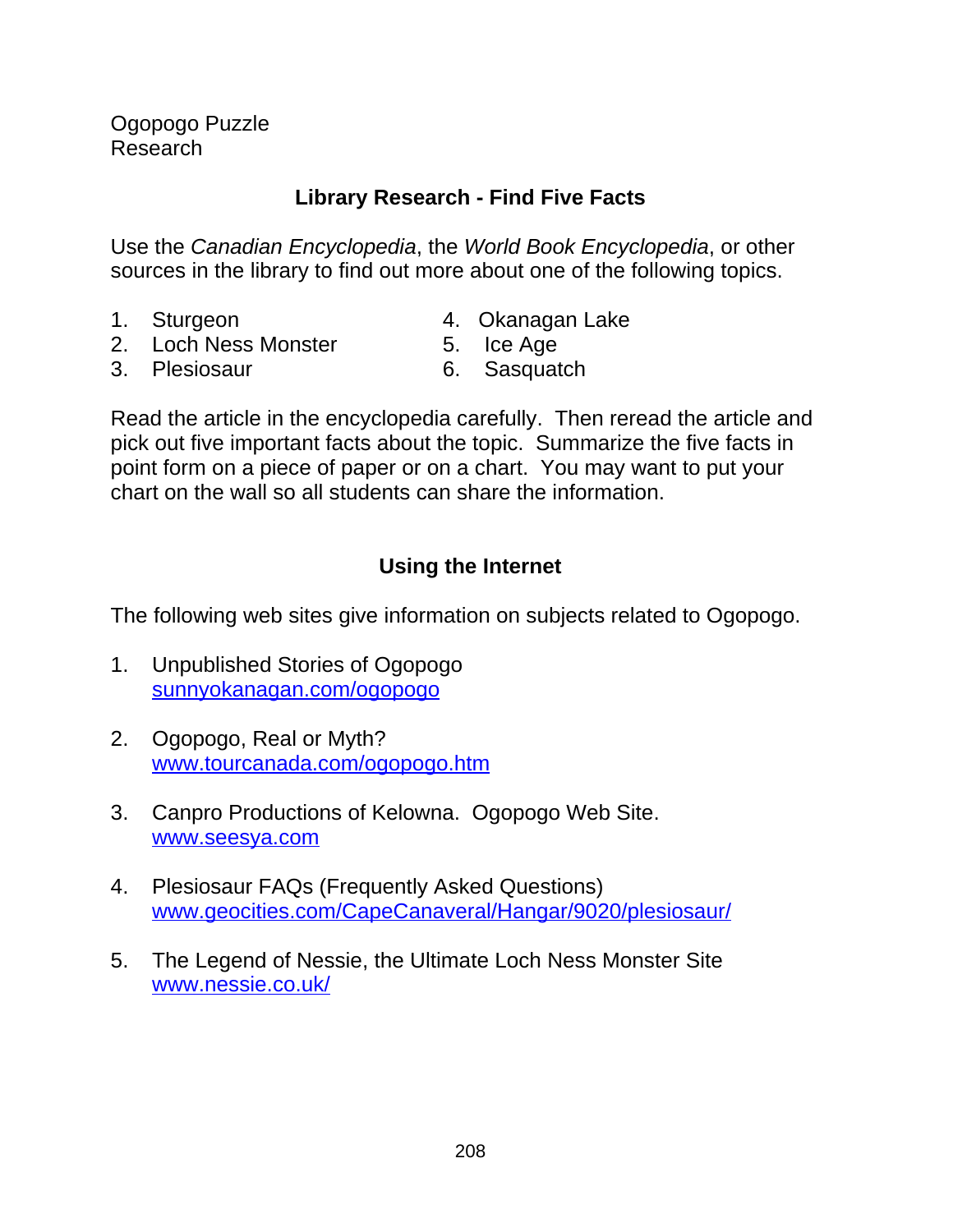#### **Ogopogo Puzzle Answer Key**

#### **Vocabulary - Matching**

- 1. extinct D 2. palindrome K 3. menacing F
- 4. sighted A 5. spooked B 6. inhabitants C
- 7. contradictory I 8. bonanza G 9. appease E
- 10. legend H 11. surfaced J

#### **Vocabulary - Fill in the Blanks**

- 1. estimates 2. Psychologists 3. glacier 4. offering
- 5. demon 6. ripple 7. sacrifice 8. precautions
- 9. patrol 10. rogue

#### **Vocabulary - Using Context Clues**

- 1. ridiculed laughed at
- 2. sacrifice something given up; offering; gift
- 3. turbulent moving violently; stormy
- 4. undulating moving up and down; wavy motion
- 5. cowards afraid; lacking courage; chicken
- 6. lunged moved forward; jumped
- 7. eyewitness saw with own eyes; first person; observer
- 8. scoff make fun of; mock, jeer, taunt

#### **Spelling - Small Words**

1. or 2. hug 3. at; eat 4. in; sight 5. or; port 6. on 7. had; do 8. cent 9. is; ten; exist 10. all 11. pen; pent 12. pea(s); ease 13. add; pad; in 14. eat; her; at 15. hip; whip 16. bus; in; sin; us 17. anger; danger; us; an 18. red 19. ear; bear 20. bag; age 21. urge; on; eon 22. ill; lion 23. limp; imp  $24.$  in  $25.$  plan; nation; an; at; on  $26.$  has; as 27. den; sudden 28. lot; blot; he

#### **Spelling - Root Words**

|  |  |  |  | 1. trap 2. decide 3. worry 4. locate 5. admit          |  |
|--|--|--|--|--------------------------------------------------------|--|
|  |  |  |  | 6. dread 7. grab 8. shape 9. call 10. roam             |  |
|  |  |  |  | 11. describe 12. dive 13. start 14. convince 15. lunge |  |

#### **Spelling - Choose the Right Word**

- 1. quite 2. famous 3. built 4. imagination
- 5. horse 6. said 7. sturgeon 8. earwig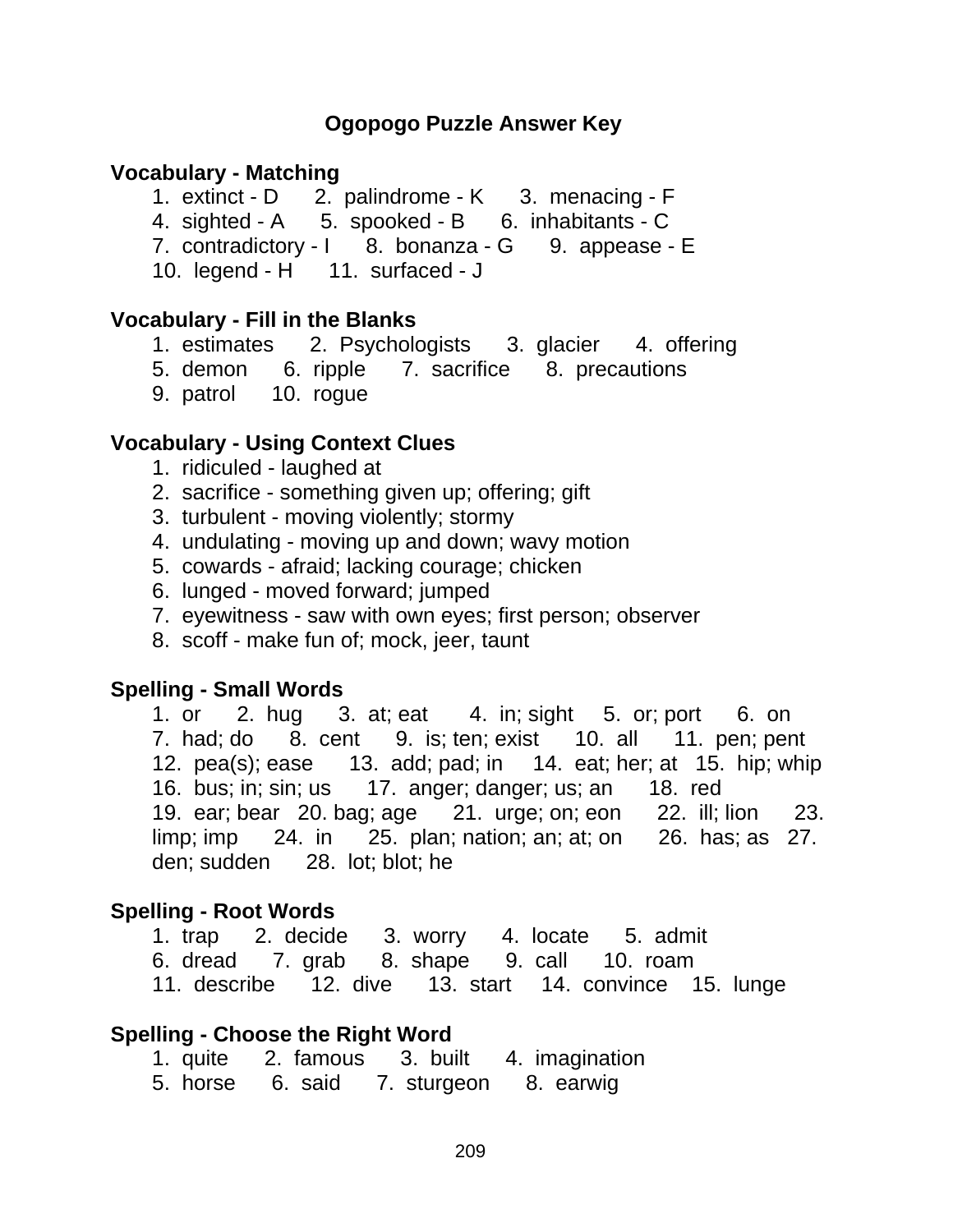# **Ogopogo Puzzle Answer Key**

#### **Spelling - Fill in the Blanks**

- 1. puzzle 2. waves 3. photographs 4. legend
- 5. motionless 6. interest 7. inhabitants 8. monsters

#### **Spelling - Syllables**

One syllable words: horse, waves, built, said, quite

Two syllable words: puzzle, legend, sturgeon, famous, monsters, earwig Three syllable words: motionless, interest, photographs Four or more syllable words: inhabitants, imagination

# **Short Answer Questions - A**

- 1. Arlene Gaal
- 2. Demon of the Lake, Lake Monster, or Holy Serpent of the Water
- 3. Small animal like a pig or chicken
- 4. A word or phrase that can be read the same forwards or backwards
- 5. Dark coloured. Dark green, greenish-gray, brown, or bluish-black.
- 6. He saw Ogopogo lunge out of the water and grab a seagull in its mouth.
- 7. Fund-raising activity for cancer
- 8. A wave that appears long after a boat has gone by
- 9. Lungfish, coelacanth, and a creature which looked like an extinct sea reptile (a plesiosaur)
- 10. Champ, Caddy (Cadborosaurus), Lock Ness Monster (Nessie)
- 11. 57 feet (17 metres)
- 12. Sasquatch, Kraken (squid), Loup-garou (werewolf)
- 13. Seahorse
- 14. A form of plesiosaur
- 15. Scotland
- 16. Styrofoam and canvas

# **Short Answer Questions - B**

- 1. 5 and 7
- 2. Naitaka and N'ha-a-itk
- 3. Bill Brimblecombe
- 4. undulating
- 5. 40 mph (64 kph)
- 6. rogue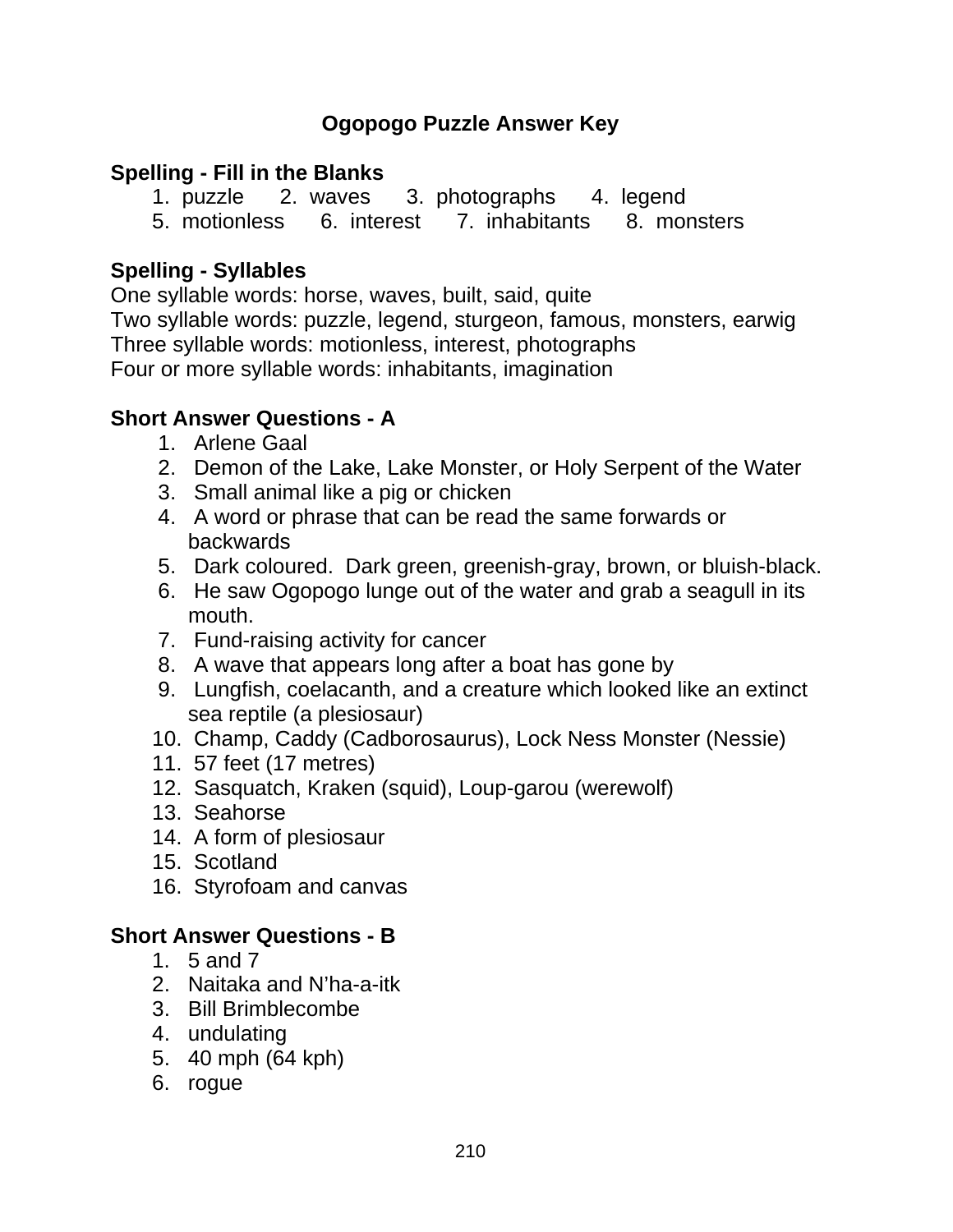# **Ogopogo Puzzle Answer Key**

- 7. sturgeon
- 8. \$2 million
- 9. 30 feet (9 metres)

#### **Longer Answer Questions**

- 1. They think what is sighted is really a wave or trick of the light. Or they think it can be explained as a beaver or otter or sturgeon. No real photographic evidence is available.
- 2. They wanted to appease Naitaka. They believed that Naitaka would spare them or look favourably on them if they gave it an offering. Of perhaps the offering was to keep Naitaka busy so it wouldn't disturb them when they passed by in a canoe.
- 3. At a 1924 Vancouver Board of Trade meeting in Vernon, Bill Brimblecombe sang an English music hall song about Ogopogo, the Zulu chief. The Vancouver Province newspaper reported that Ogopogo was the official name of the Okanagan Lake monster.
- 4. The Chaplin video showed an animal that wasn't a beaver and wasn't a log. Large otters can grow to be 4-5 feet long. Maybe this one was extra large. Maybe wet hair covered with algae could be mistaken for green skin.
- 5. Yes, he said he was a "little spooked." However, he continued swimming, and made plans to swim the length of the lake the following year.

# **Discussion Questions**

- 1. A frightening name makes people expect a frightening creature. For example, a big dog named Spike sounds more frightening that a big dog named Honey.
- 2. Answers will vary.
- 3. The legend of Ogopogo encourages tourism. It is a good symbol for the Okanagan. Ogopogo statues are good places for tourists